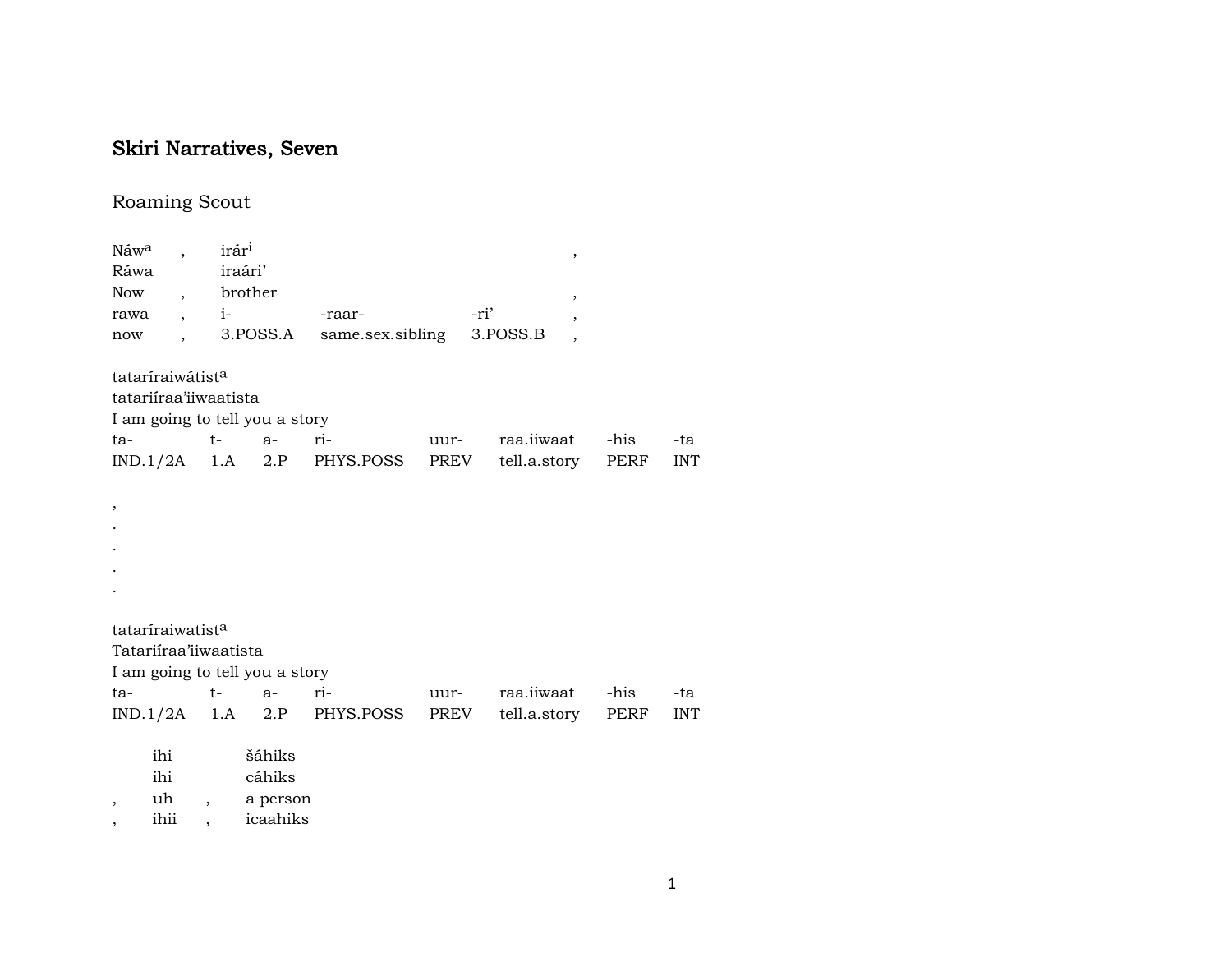| $\overline{\phantom{a}}$                              | uh<br>$\overline{\phantom{a}}$                                |                                                             | person            |                       |                  |               |                          |                                                                                                |                                                    |
|-------------------------------------------------------|---------------------------------------------------------------|-------------------------------------------------------------|-------------------|-----------------------|------------------|---------------|--------------------------|------------------------------------------------------------------------------------------------|----------------------------------------------------|
| tiráwa                                                | Tiráwaahat<br>the Heavens                                     |                                                             |                   |                       |                  |               |                          |                                                                                                |                                                    |
| tii-                                                  | ra-                                                           | 0-                                                          | waa-              | ahak                  |                  | $-0$          |                          |                                                                                                |                                                    |
| this                                                  | ABS                                                           | 3.A                                                         | <b>DIST</b>       |                       | extend.in.a.line |               | SUB.4                    |                                                                                                |                                                    |
| ahiruh <sup>a</sup><br>áhiruuha<br>ar-<br>EV.         | what he was given by him<br>ra-<br>ABS                        | $O -$<br>3.A                                                | ir-<br><b>OBV</b> | raa-<br>way           | uh<br>give       | $-a$<br>SUB.1 |                          | táraha<br>táraha'<br>the buffalos<br>tarahaa<br>buffalo                                        |                                                    |
| ra-<br>INF.A                                          | nakukarúku<br>rakúkaruku<br>to be making them<br>$O -$<br>3.A | ku-<br>INF.B                                                |                   | ka.ra'uk<br>make.PL.P | -hus             | IMPF.SUB      |                          |                                                                                                |                                                    |
| Náw <sup>a</sup><br>Ráwa<br><b>Now</b><br>rawa<br>now | $\ddot{\phantom{0}}$                                          | irár <sup>i</sup><br>iraári'<br>brother<br>$i-$<br>3.POSS.A |                   | -raar-                | same.sex.sibling | -ri'          | 3.POSS.B                 | $\overline{ }$<br>$\overline{\phantom{a}}$<br>$\overline{\phantom{a}}$<br>$\ddot{\phantom{0}}$ | sáhiks<br>cáhiks<br>a person<br>icaahiks<br>person |
| wituhiwiš<br>wituuhiwic<br>wi-<br>QUOT                | he appeared<br>ti-                                            | IND.3A                                                      | 0-<br>3.A         | uur-<br>PREV          | hiwihc<br>appear | -0<br>PERF    | $\overline{\phantom{a}}$ | sáhiks<br>Cáhiks<br>A person<br>icaahiks<br>person                                             |                                                    |
| wituhiwiš                                             |                                                               |                                                             |                   |                       |                  |               |                          |                                                                                                |                                                    |

wítuuhiwic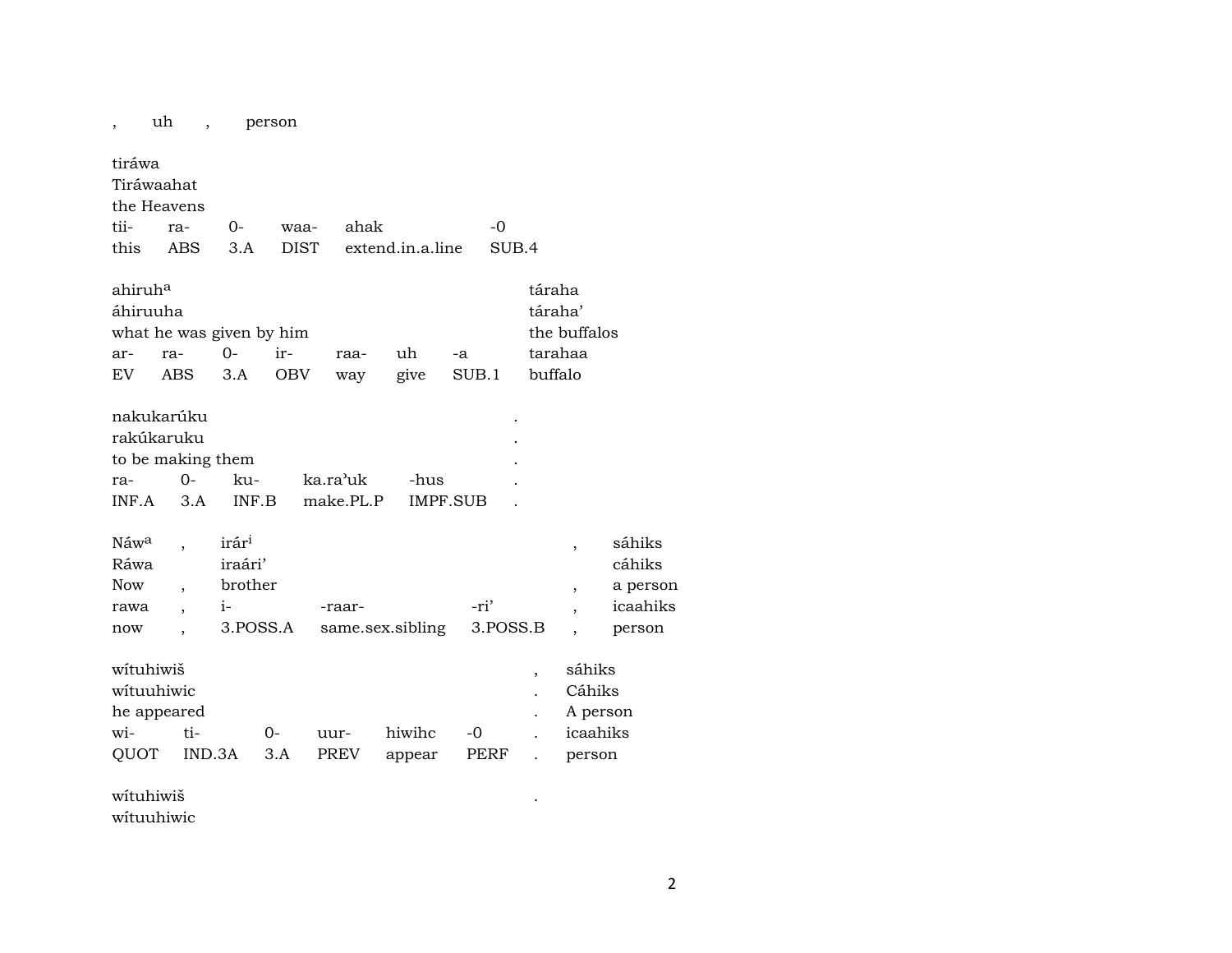| he appeared   |                                    |               |         |                  |                                 |             |                                        |       |
|---------------|------------------------------------|---------------|---------|------------------|---------------------------------|-------------|----------------------------------------|-------|
| wi-           | ti-                                | $0-$          | uur-    | hiwihc           | $-0$                            |             |                                        |       |
| QUOT          | IND.3A                             | 3.A           | PREV    | appear           | <b>PERF</b>                     |             |                                        |       |
|               | Kistakarurahkukisirik <sup>a</sup> |               |         |                  |                                 |             |                                        |       |
| kiístaakaaru' |                                    |               |         | raahkukiisíriika |                                 |             |                                        |       |
| a white bone  |                                    |               |         |                  | when he would pick up the bone  |             |                                        |       |
| kiis-         | taakaar                            | $-u^{\prime}$ | ra-     | $0-$             | ar-<br>ku-                      | kiis-       | iriik                                  | -a    |
| bone          | be.white                           | <b>NOM</b>    | INF.A   | 3.A              | $\textsf{INF}.\textsf{B}$<br>EV | bone        | pick.up.long.object                    | SUB.1 |
|               | hiruwitahwaku                      |               |         |                  |                                 |             | $\boldsymbol{\zeta}\boldsymbol{\zeta}$ |       |
| Hiru          |                                    | witaahwáku'   |         |                  |                                 |             | $\boldsymbol{\zeta}\boldsymbol{\zeta}$ |       |
| Then          |                                    | he would say  |         |                  |                                 |             | $\pmb{\zeta}\pmb{\zeta}$               |       |
| hiruu         | wi-                                | ti-           | $0-$    | ar-              | waka'u                          | $-0$        | $\pmb{\mathsf{H}}$                     |       |
| then          | QUOT                               |               | IND.3A  | 3.A<br>EV        | say                             | <b>PERF</b> | $\pmb{\mathsf{H}}$                     |       |
|               |                                    |               |         |                  |                                 |             |                                        |       |
|               | Kirasiis kisitkahka <sup>i</sup>   |               |         |                  |                                 |             |                                        |       |
|               | Kira si'iskiisitkaáhka'i           |               |         |                  |                                 |             |                                        |       |
|               | Put the bone on the fire           |               |         |                  |                                 |             |                                        |       |
| kira          | $si-$                              | $i-$          | $S-$    | kiis-            | itkaar.ka.iir                   |             | $-0$                                   |       |
| perhaps       | DU                                 | CONT.1/2A     | 2.A     | bone             | put.on.the.fire                 |             | <b>PERF</b>                            |       |
|               |                                    |               |         |                  |                                 |             |                                        |       |
|               |                                    |               |         |                  |                                 |             |                                        |       |
|               |                                    |               |         |                  |                                 |             |                                        |       |
|               |                                    |               |         |                  |                                 |             |                                        |       |
|               |                                    |               |         |                  |                                 |             |                                        |       |
|               |                                    |               |         |                  |                                 |             |                                        |       |
|               | kistašahtitkataaš                  |               |         |                  |                                 |             |                                        |       |
|               | Kistacahtitkáta'uc                 |               |         |                  |                                 |             |                                        |       |
|               | Lay the shank bone by the fire     |               |         |                  |                                 |             |                                        |       |
| kii-          | $i-$                               | $S-$          | racaht- |                  | itkata-                         | uc          | $-0$                                   |       |
| <b>HORT</b>   | CONT.1/2A                          | 2.A           |         | shank.bone       | by.a.fire                       | lay.SG.P    | <b>PERF</b>                            |       |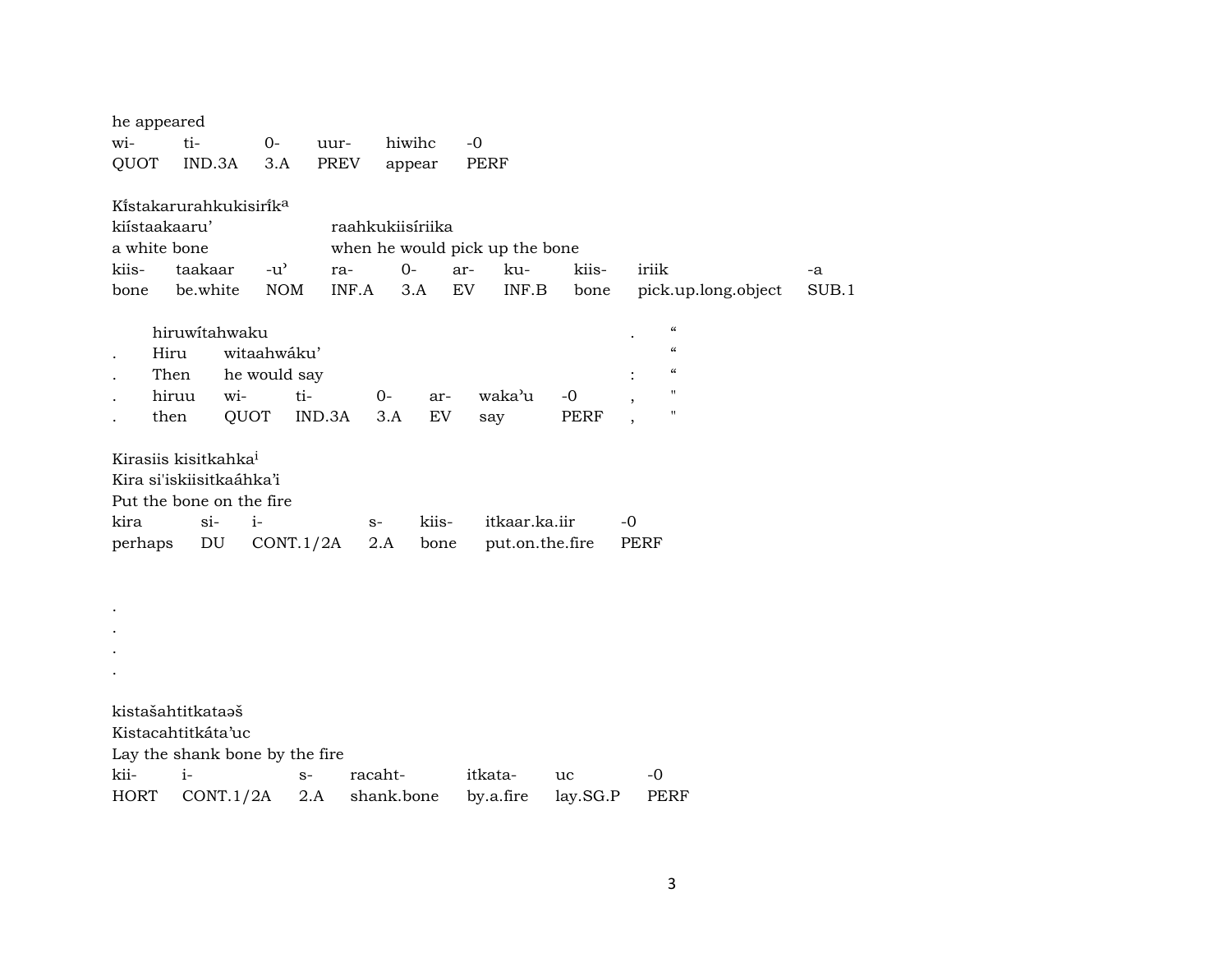| $\bullet$ | $^{\prime\prime}$ |  |  |
|-----------|-------------------|--|--|
| ٠         | $^{\prime\prime}$ |  |  |
| ٠         | $^{\prime\prime}$ |  |  |
| ٠         | $^{\prime\prime}$ |  |  |
|           | $^{\prime\prime}$ |  |  |
| ٠         |                   |  |  |

|                    |        | Asiwitirašatitkátaeš         |                                |                     |                                      |               |         |                 |           |          |             |
|--------------------|--------|------------------------------|--------------------------------|---------------------|--------------------------------------|---------------|---------|-----------------|-----------|----------|-------------|
| A                  |        |                              | siwitiracahtitkáta'uc          |                     |                                      |               |         |                 |           |          |             |
| And                |        |                              |                                |                     | they laid the shank bone by the fire |               |         |                 |           |          |             |
| a                  | $\sin$ | wi-                          |                                | ti-                 | $0-$                                 | ir-           | racaht- |                 | itkata-   | uc       | $-0$        |
| and                | DU     | QUOT                         |                                | IND.3A              | 3.A                                  | PL.3A         |         | shank.bone      | by.a.fire | lay.SG.P | <b>PERF</b> |
|                    |        |                              |                                |                     |                                      |               |         |                 |           |          |             |
|                    |        | Hirawitakaráhis <sup>u</sup> |                                |                     |                                      |               |         |                 |           |          |             |
| Hi                 |        |                              |                                | raawiitakaaraáhisu' |                                      |               |         |                 |           |          |             |
|                    | And    |                              | all of a sudden                |                     |                                      |               |         |                 |           |          |             |
| hi                 |        | raa-                         | wii-                           |                     | takaaraahis                          | $-u^{\prime}$ |         |                 |           |          |             |
|                    | and    | just                         | now                            |                     | all.at.once                          | <b>NOM</b>    |         |                 |           |          |             |
|                    |        |                              |                                |                     |                                      |               |         |                 |           |          |             |
|                    |        | witahkišakawahatn            |                                |                     |                                      |               |         |                 |           |          |             |
|                    |        | witaahkicakaawaahat          |                                |                     |                                      |               |         |                 |           |          |             |
|                    |        |                              | liquid would drip down from it |                     |                                      |               |         |                 |           |          |             |
| wi-                | ti-    |                              | $0-$                           | ar-                 | kiic-                                | a.kaa.hak     |         | -waa            | -0        |          |             |
| QUOT               |        | IND.3A                       | 3.A                            | EV                  | liquid                               | drip.from     |         | <b>DIST</b>     | PERF      |          |             |
|                    |        |                              |                                |                     |                                      |               |         |                 |           |          |             |
| áhitk <sup>i</sup> |        |                              |                                |                     |                                      |               |         |                 |           |          |             |
| áhitki             |        |                              |                                |                     |                                      |               |         |                 |           |          |             |
| fat                |        |                              |                                |                     |                                      |               |         |                 |           |          |             |
| ahiht              |        | -kis                         |                                |                     |                                      |               |         |                 |           |          |             |
| grease             |        | DIM                          |                                |                     |                                      |               |         |                 |           |          |             |
|                    |        |                              |                                |                     |                                      |               |         |                 |           |          |             |
|                    |        | Sirihkutirikararáhaku        |                                |                     |                                      |               |         |                 |           |          |             |
|                    |        |                              | Sirihkuutirikaraaráhaku        |                     |                                      |               |         |                 |           |          |             |
|                    |        |                              | When they would be turning it  |                     |                                      |               |         |                 |           |          |             |
| si-                | ra-    | $0-$                         | ir-                            |                     | ku-                                  | ut-           |         | irikaraa.ra.hak | -hus      |          |             |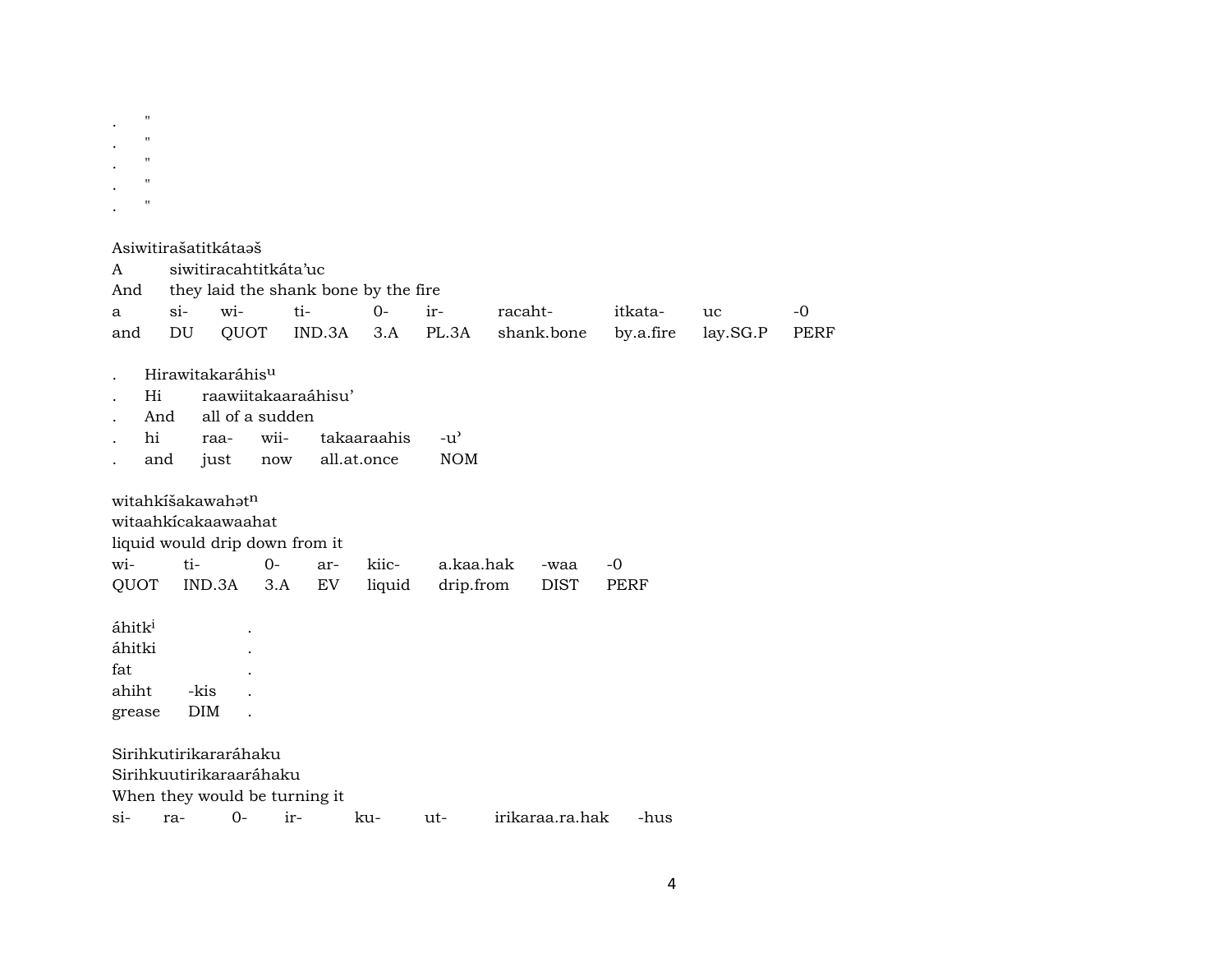| DU                                                        | INF.A                                            |                                              | 3.A                                                 | PL.3A INF.B                                              |                    | PREV      | turn.over           |   | IMPF.SUB                               |  |
|-----------------------------------------------------------|--------------------------------------------------|----------------------------------------------|-----------------------------------------------------|----------------------------------------------------------|--------------------|-----------|---------------------|---|----------------------------------------|--|
| $\overline{\phantom{a}}$<br>$\overline{\phantom{a}}$<br>, | hírahīrit <sup>n</sup><br>hi<br>and<br>hi<br>and | raahiírit<br>finally<br>raahiírit<br>finally |                                                     | kísašk <sup>i</sup><br>kísacki<br>meat<br>kisaac<br>meat | -kis<br><b>DIM</b> |           |                     |   |                                        |  |
|                                                           | wihiruwita <sup>a</sup>                          |                                              |                                                     |                                                          |                    |           |                     |   |                                        |  |
| wihiru<br>then                                            |                                                  |                                              | witaa'a<br>it would be                              |                                                          |                    |           |                     |   |                                        |  |
| wii-                                                      | hiruu                                            | wi-                                          |                                                     | ti-                                                      | 0-                 | ar-       | $\overline{a}$<br>0 |   |                                        |  |
|                                                           | now then                                         |                                              |                                                     | QUOT IND.3A                                              | 3.A                | EV        | EX<br>be            |   |                                        |  |
|                                                           | Awitáraras                                       |                                              |                                                     |                                                          |                    |           |                     |   |                                        |  |
| A                                                         |                                                  | witaáraras                                   |                                                     |                                                          |                    |           |                     |   |                                        |  |
| And                                                       |                                                  |                                              | it would be cooked                                  |                                                          |                    |           |                     |   |                                        |  |
| a                                                         | wi-                                              | ti-                                          |                                                     | $0-$                                                     | ar-                | araas     | -0                  |   |                                        |  |
| and                                                       | QUOT                                             |                                              | IND.3A                                              | 3.A                                                      | EV                 | be.cooked | PERF                |   |                                        |  |
|                                                           | Hiruwitahwaku                                    |                                              |                                                     |                                                          |                    |           |                     | , | $\boldsymbol{\zeta}\boldsymbol{\zeta}$ |  |
| Hiru                                                      |                                                  | witaahwáku'                                  |                                                     |                                                          |                    |           |                     |   | $\mathcal{C}$                          |  |
| Then                                                      |                                                  | he would say                                 |                                                     |                                                          |                    |           |                     |   | $\mathcal{C}$                          |  |
| hiruu                                                     | wi-                                              |                                              | ti-                                                 | 0-                                                       | ar-                | waka'u    | -0                  |   | $\pmb{\mathsf{H}}$                     |  |
| then                                                      |                                                  | QUOT                                         | IND.3A                                              | 3.A                                                      | EV                 | say       | PERF                |   | $\pmb{\mathsf{H}}$                     |  |
| Náwa<br>Ráwa<br><b>Now</b>                                |                                                  |                                              | sisukstikatahatn<br>sisukstíkatahat<br>take it away |                                                          |                    |           |                     |   |                                        |  |
| rawa                                                      |                                                  | si-                                          | $i-$                                                |                                                          | $S-$               | uks-      | ri.kata.hak         |   | -0                                     |  |
| now                                                       |                                                  | DU                                           |                                                     | CONT.1/2A                                                | 2.A                | JUSS      | take.away           |   | PERF                                   |  |
|                                                           | sisukskaríhuš                                    |                                              |                                                     |                                                          |                    |           |                     |   | $\pmb{\mathsf{H}}$                     |  |

| Sisukskaríhac |  |
|---------------|--|
|               |  |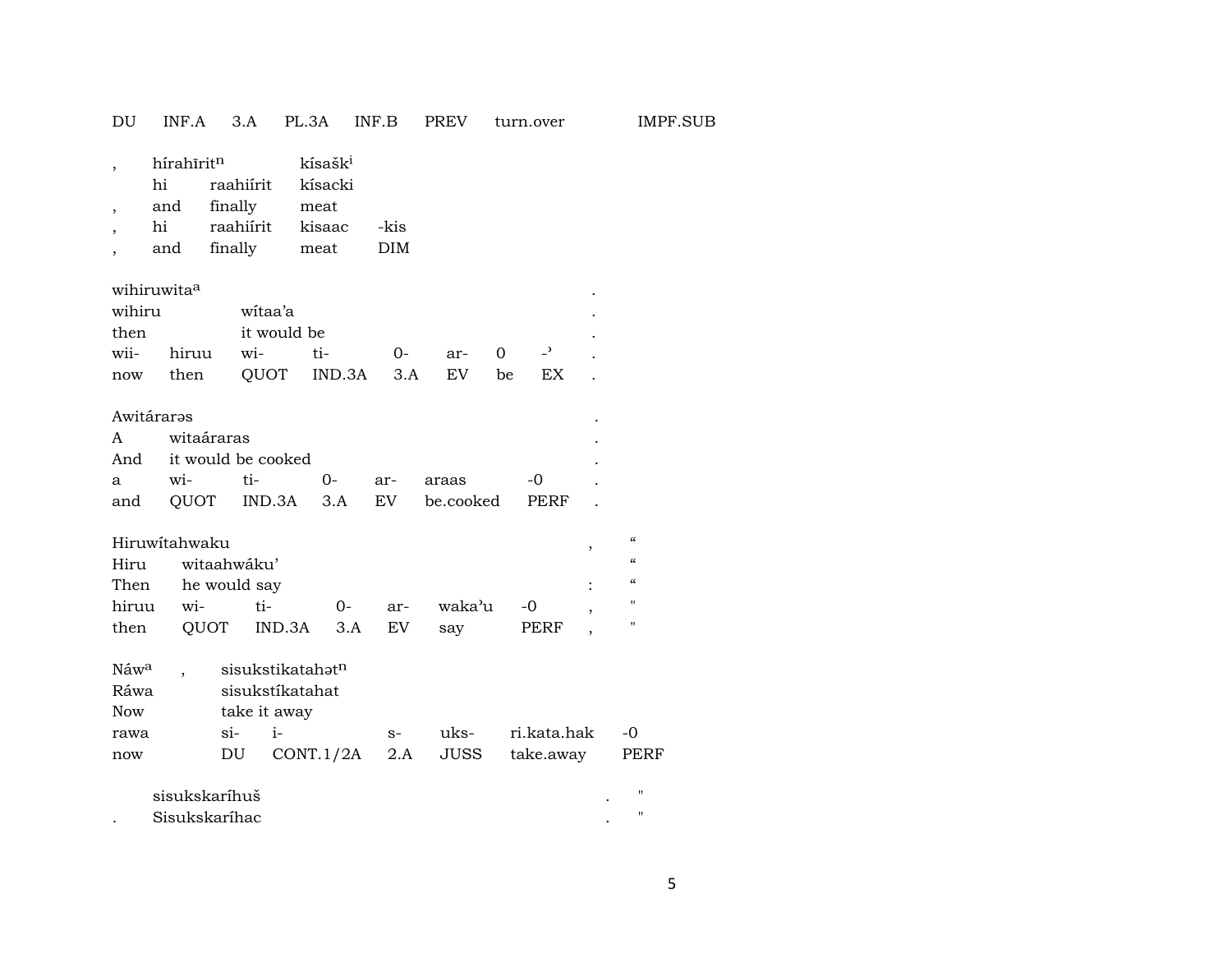| Ţ                   | Eat it up              |                |                                 |        |       |       |                    |                    |          | Ţ                  | н    |
|---------------------|------------------------|----------------|---------------------------------|--------|-------|-------|--------------------|--------------------|----------|--------------------|------|
|                     | si-                    | $i-$           |                                 |        | $S-$  | uks-  |                    | karihac            | $-0$     |                    | "    |
|                     | DU                     |                | CONT.1/2A                       |        | 2.A   | JUSS  |                    | consume            | PERF     |                    | н    |
|                     |                        |                |                                 |        |       |       |                    |                    |          |                    |      |
|                     | Asiwitihkaríhəš        |                |                                 |        |       |       |                    |                    |          |                    |      |
| A                   |                        | siwitihkaríhac |                                 |        |       |       |                    |                    |          |                    |      |
| And                 |                        | they ate it up |                                 |        |       |       |                    |                    |          |                    |      |
| a                   | $si-$                  | wi-            |                                 | ti-    |       | $O -$ | ir-                |                    | karihac  | -0                 |      |
| and                 | DU                     |                | QUOT                            | IND.3A |       | 3.A   | PL.3A              |                    | consume  | PERF               |      |
|                     | Aráhkuwak <sup>a</sup> |                |                                 |        |       |       |                    |                    |          | $\mathcal{C}$      |      |
| A                   |                        | raahkuwaaka    |                                 |        |       |       |                    |                    |          | $\mathcal{C}$      |      |
| And                 |                        |                | when he would say               |        |       |       |                    |                    |          | $\mathcal{C}$      |      |
| a                   | ra-                    |                | 0-                              | ar-    | ku-   |       | waak               | -a                 |          | 11                 |      |
| and                 | INF.A                  |                | 3.A                             | EV     | INF.B |       | say.SUB            |                    | SUB.1    | $\pmb{\mathsf{H}}$ |      |
|                     |                        |                |                                 |        |       |       |                    |                    |          |                    |      |
|                     | Kisikskataukatn,       |                |                                 |        |       |       |                    |                    |          |                    |      |
|                     | Kisikskaáta'uukut      |                |                                 |        |       |       |                    |                    |          |                    |      |
|                     |                        |                | Reach your hand behind (you)    |        |       |       |                    |                    |          |                    |      |
| kii-                | $i-$                   |                |                                 | $S-$   |       | iks-  | kaata-             |                    | uukuk    | -0                 |      |
| HORT                |                        | CONT.1/2A      |                                 | 2.A    |       | hand  | behind             |                    | get.into | PERF               |      |
|                     |                        |                |                                 |        |       |       |                    |                    |          |                    |      |
| íritak <sup>u</sup> |                        |                | kataháhiri                      |        |       |       |                    |                    |          |                    |      |
| íritaku             |                        |                | kaatahaáhiri'                   |        |       |       |                    | $\pmb{\mathsf{H}}$ |          |                    |      |
|                     | right there            |                | behind                          |        |       |       | $\mathbf{I}$       | $\pmb{\mathsf{H}}$ |          |                    |      |
| irii-               |                        | -taku          | kaata-                          |        | -haar |       | -hiri <sup>3</sup> | $\pmb{\mathsf{H}}$ |          |                    |      |
| there               |                        | LOC            | behind                          |        | LOC   |       | LOC                | 11                 |          |                    |      |
|                     | Hiwitárikskátaukatn    |                |                                 |        |       |       |                    |                    |          |                    |      |
| Hi                  |                        |                | witaarikskaáta'uukut            |        |       |       |                    |                    |          |                    |      |
| And                 |                        |                | he would put his hand behind it |        |       |       |                    |                    |          |                    |      |
| hi                  | wi-                    |                | ti-                             |        | $0 -$ | ar-   | iks-               |                    | kaata-   | uukuk              | $-0$ |
| and                 | QUOT                   |                | IND.3A                          |        | 3.A   | EV    | hand               |                    | behind   | get.into           | PERF |
|                     |                        |                |                                 |        |       |       |                    |                    |          |                    |      |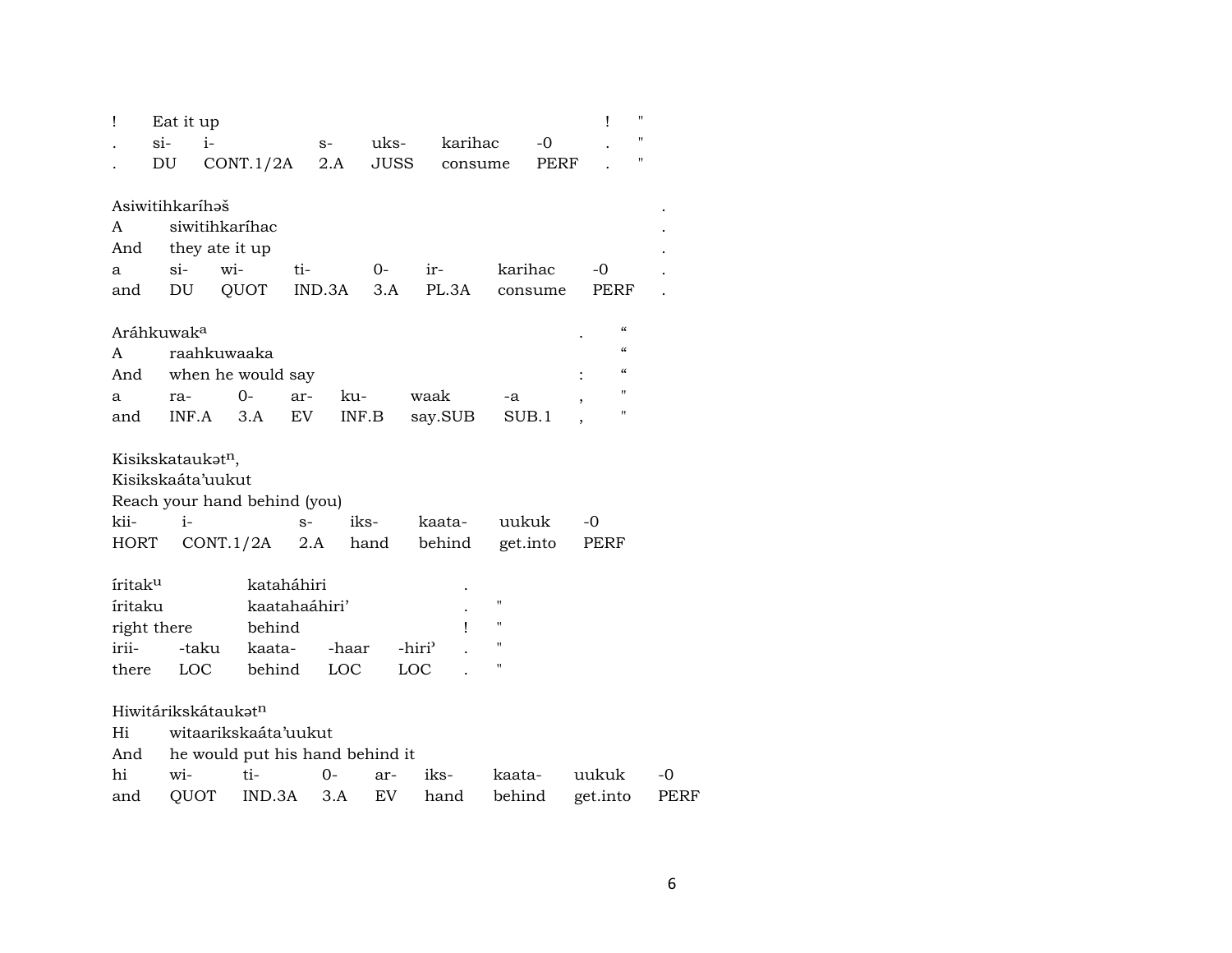|                           | pírau<br>Piíra'u'<br>Children<br>piira | $-u$ <sup><math>\prime</math></sup> |                            |               |     |             |     |      |          |                          |             |
|---------------------------|----------------------------------------|-------------------------------------|----------------------------|---------------|-----|-------------|-----|------|----------|--------------------------|-------------|
|                           | child                                  | <b>NOM</b>                          |                            |               |     |             |     |      |          |                          |             |
| witarúhkari               |                                        |                                     |                            |               |     |             |     |      |          |                          |             |
| witarúhkari'              |                                        |                                     |                            |               |     |             |     |      |          |                          |             |
| he had many<br>wi-        | ti-                                    | $0-$                                |                            |               |     |             |     |      |          |                          | $-0$        |
| QUOT                      | IND.3A                                 | 3.A                                 | a-<br>POSS.3A              |               | ri- | PHYS.POSS   |     | uur- | POSS.A   | kari<br>be.numerous      | <b>PERF</b> |
|                           |                                        |                                     |                            |               |     |             |     |      |          |                          |             |
| $\mathcal{L}$             |                                        | hítakaráhisu                        |                            |               |     |             |     |      |          |                          |             |
|                           | Hi                                     |                                     | takaaraáhisu'              |               |     |             |     |      |          |                          |             |
| $\mathbf{I}$              | And                                    | suddenly                            |                            |               |     |             |     |      |          |                          |             |
|                           | hi                                     | takaaraahis                         |                            | $-u^{\prime}$ |     |             |     |      |          |                          |             |
| $\overline{\phantom{a}}$  | and                                    | all.at.once                         |                            | <b>NOM</b>    |     |             |     |      |          |                          |             |
| witahkusitn               |                                        |                                     |                            |               |     |             |     |      |          |                          |             |
| witaahkusit               |                                        |                                     |                            |               |     |             |     |      |          |                          |             |
| he would pick it up       |                                        |                                     |                            |               |     |             |     |      |          |                          |             |
| wi-                       | ti-                                    | $0-$                                | ar-                        | kusik         |     | $-0$        |     |      |          |                          |             |
| QUOT                      | IND.3A                                 | 3.A                                 | $\mathop{\rm EV}\nolimits$ | pick.up       |     | <b>PERF</b> |     |      |          |                          |             |
| hiwihirúwita <sup>a</sup> |                                        |                                     |                            |               |     |             |     |      |          |                          |             |
| hi                        | wihiru                                 |                                     | witaa'a                    |               |     |             |     |      |          |                          |             |
| and                       | there                                  |                                     | it would be                |               |     |             |     |      |          |                          |             |
| hi                        | wii-                                   | hiruu                               | wi-                        | ti-           |     | $0-$        | ar- |      | $\Omega$ | $\overline{\phantom{a}}$ |             |
| and                       | now                                    | there                               | QUOT                       | IND.3A        |     | 3.A         | EV  |      | be       | EX                       |             |
|                           |                                        |                                     |                            |               |     |             |     |      |          |                          |             |
| nišk <sup>i</sup>         |                                        |                                     |                            |               |     |             |     |      |          |                          |             |
| riícki                    |                                        |                                     |                            |               |     |             |     |      |          |                          |             |
| a gut<br>riic             | -kis                                   | $\,$                                |                            |               |     |             |     |      |          |                          |             |
|                           |                                        | $\overline{\phantom{a}}$            |                            |               |     |             |     |      |          |                          |             |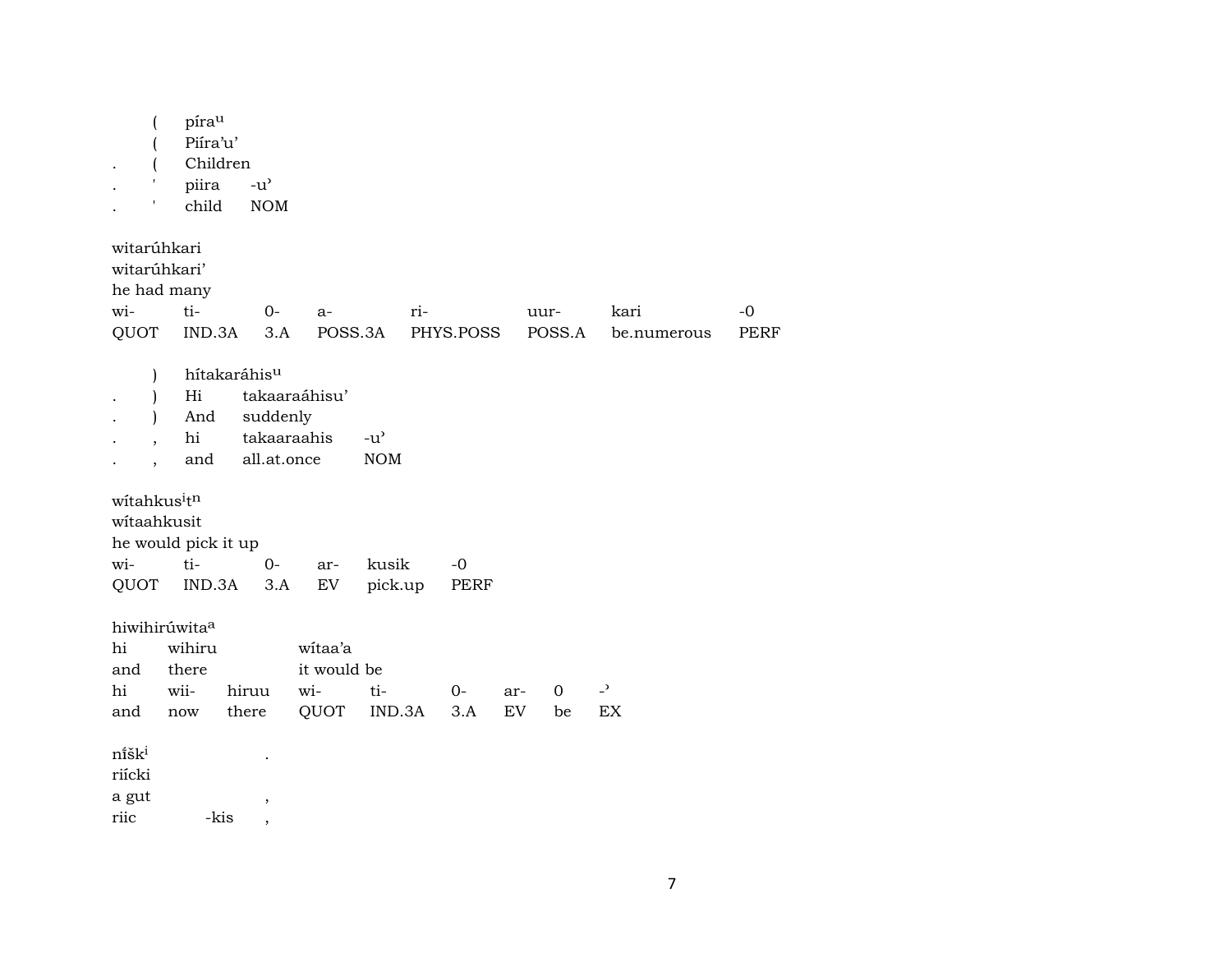intestine DIM , Tirirarukáwirah<sup>a</sup> tí'iriirarukaáwiraaha this that it has inside (its body) tii- irii- ra- 0- a- ri- uur- kaa -wi raah -a this that ABS 3.A POSS.3A PHYS.POSS POSS.A be.inside SUB.L have SUB.1 tarahátak<sup>a</sup> . níšk<sup>i</sup> tarahaátaaka riícki . a white buffalo gut . tarahaa taakaar riic -kis . buffalo be.white intestine DIM . Nikusitatakísaskµ . Rikusitaatakísaasku' . That is what we call them . riku- si- ta- t- ak- hisaask -:hus . that.is DU IND.1/2A 1.A PL.AN.3P call.by.name IMPF . Hiruwitirušihaktahkitírapµ Hiru witiirucihaaktahkitiírahpu Then they wrapped it around a stick hiruu wi- ti- 0- ir- ar- ut- i- haak- raar- kitiirahk.wuh -0 then QUOT IND.3A 3.A PL.3A EV PREV SEQ wood PL wrap.around PERF

Witarúhkari Witarúhkari'

. . . . .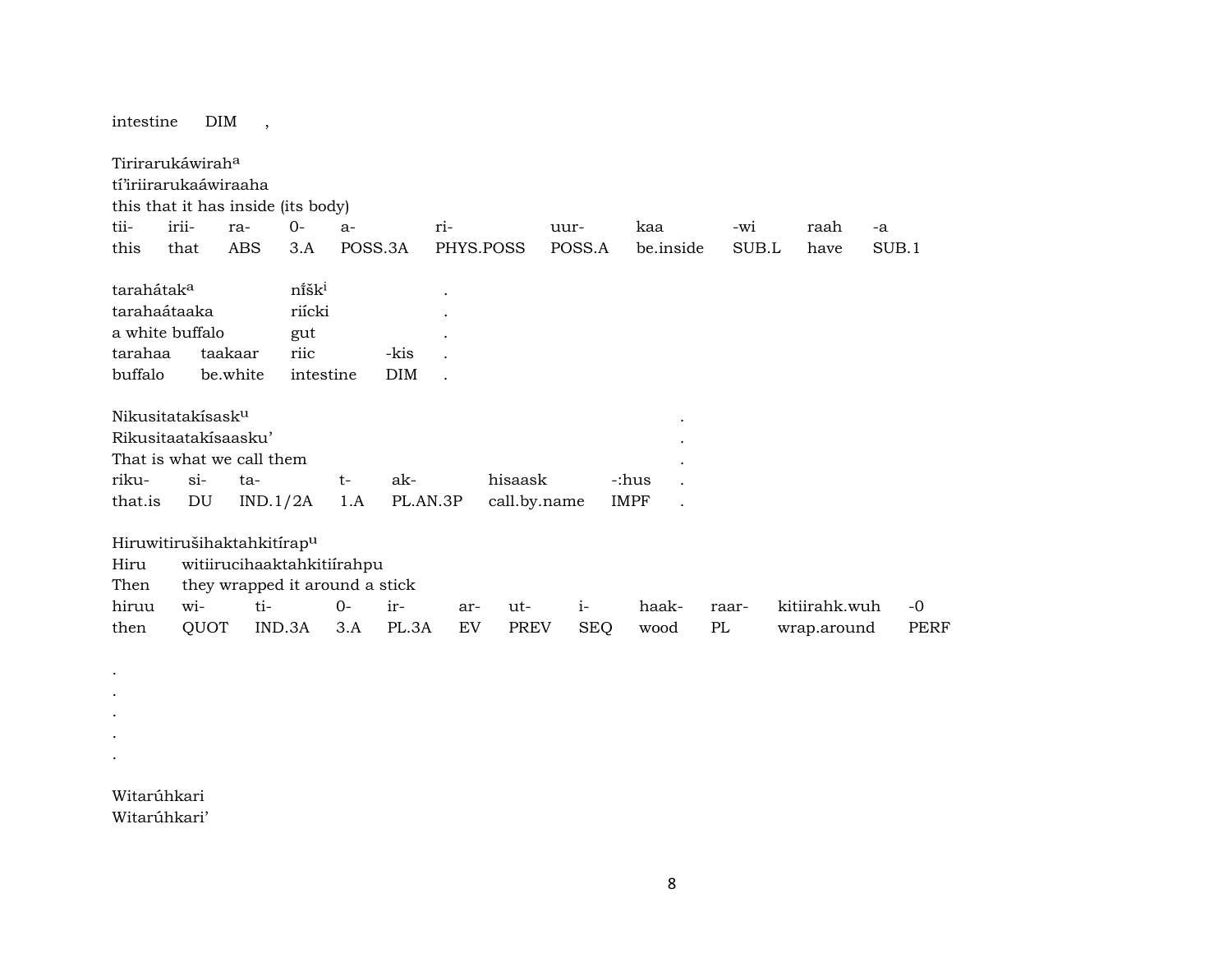| He had many                                      |                                                                                                              |        |                                                                                  |                                                                                  |              |           |                      |             |      |             |             |             |
|--------------------------------------------------|--------------------------------------------------------------------------------------------------------------|--------|----------------------------------------------------------------------------------|----------------------------------------------------------------------------------|--------------|-----------|----------------------|-------------|------|-------------|-------------|-------------|
| wi-                                              | ti-                                                                                                          |        | $0-$                                                                             | $a-$                                                                             |              | ri-       |                      | uur-        | kari |             | $-0$        |             |
| QUOT                                             | IND.3A                                                                                                       |        | 3.A                                                                              | POSS.3A                                                                          |              | PHYS.POSS |                      | POSS.A      |      | be.numerous | PERF        |             |
| pirau<br>piíra'u'<br>children<br>piira<br>child  | $-u^{\prime}$<br><b>NOM</b>                                                                                  |        | Náwa<br>Ráwa<br><b>Now</b><br>rawa<br>now                                        | $\overline{\phantom{a}}$<br>$\overline{\phantom{a}}$<br>$\overline{\phantom{a}}$ |              |           |                      |             |      |             |             |             |
| hiruwitíra                                       |                                                                                                              |        |                                                                                  |                                                                                  |              |           |                      |             |      |             |             |             |
| hiru                                             | witiira'                                                                                                     |        |                                                                                  |                                                                                  |              |           |                      |             |      |             |             |             |
| then                                             | he would come                                                                                                |        |                                                                                  |                                                                                  |              |           |                      |             |      |             |             |             |
| hiruu                                            | wi-                                                                                                          | ti-    |                                                                                  | $0-$                                                                             | a-           |           | ir-                  | ar-         | a    | $-0$        |             |             |
| then                                             | QUOT                                                                                                         |        | IND.3A                                                                           | 3.A                                                                              |              | PREV.3A   | <b>OBV</b>           | EV          | come | PERF        |             |             |
| sáhiks<br>cáhiks<br>person<br>icaahiks<br>person | ra-<br>INF.A                                                                                                 |        | nahkukapakis <sup>u</sup><br>raahkukaapaákisu<br>one who was poor<br>$0-$<br>3.A | ar-<br>EV                                                                        | ku-<br>INF.B |           | kaapaakis<br>be.poor | -u<br>SUB.D |      |             |             |             |
| hiwitáhukatn                                     |                                                                                                              |        |                                                                                  |                                                                                  |              |           |                      |             |      |             |             |             |
| hi                                               | witaáhuukat                                                                                                  |        |                                                                                  |                                                                                  |              |           |                      |             |      |             |             |             |
| and                                              | he would enter                                                                                               |        |                                                                                  |                                                                                  |              |           |                      |             |      |             |             |             |
| hi                                               | wi-                                                                                                          | ti-    |                                                                                  | $0-$                                                                             | ar-          | huuk-     | at                   | $-0$        |      |             |             |             |
| and                                              | QUOT                                                                                                         | IND.3A |                                                                                  | 3.A                                                                              | EV           | into      | go                   | <b>PERF</b> |      |             |             |             |
|                                                  | Nahkuštararitkaharawit <sup>i</sup> t <sup>n</sup><br>raahkuctararitkahaarawiitit<br>when a burnt odor arose |        |                                                                                  |                                                                                  |              |           |                      |             |      |             |             |             |
| ra-                                              | $0-$                                                                                                         | ar-    | ku-                                                                              |                                                                                  | ut-          | tararit   |                      | kahaa.ara   |      | -wi         | -itik       | $-0$        |
| INF.A                                            | 3.A                                                                                                          | EV     | INF.B                                                                            |                                                                                  | <b>PREV</b>  | be.burned |                      | be.an.odor  |      | SUB.L       | <b>INCH</b> | <b>PERF</b> |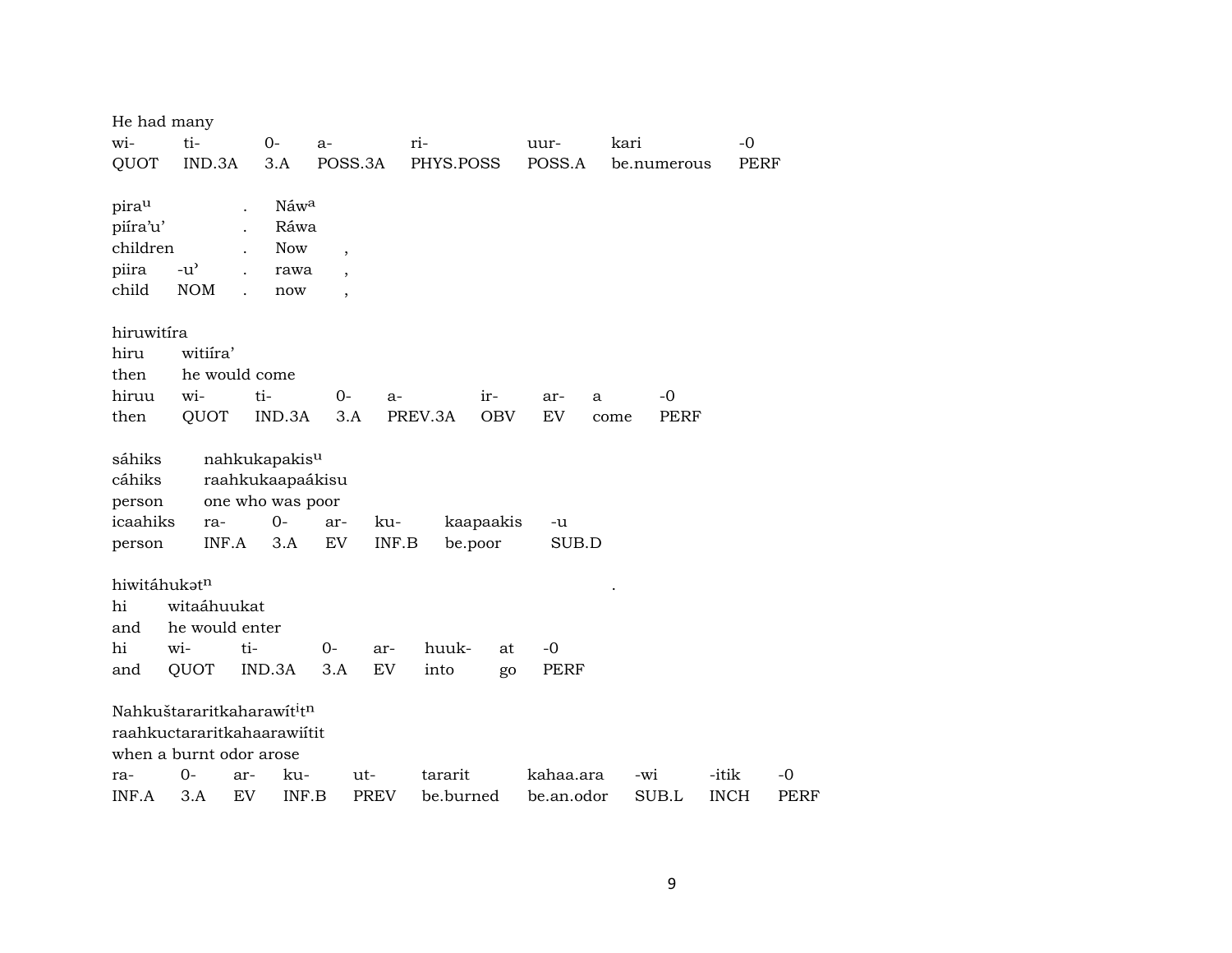| kísašk <sup>i</sup> |                                 |                       |                           |                          |       |             |                  |             |             |
|---------------------|---------------------------------|-----------------------|---------------------------|--------------------------|-------|-------------|------------------|-------------|-------------|
| kísacki             |                                 |                       |                           |                          |       |             |                  |             |             |
| meat                |                                 |                       |                           |                          |       |             |                  |             |             |
| kisaac              | -kis                            |                       |                           |                          |       |             |                  |             |             |
| meat                | <b>DIM</b>                      |                       |                           |                          |       |             |                  |             |             |
|                     | Hiwitahukatn                    |                       |                           |                          |       |             |                  |             |             |
| Hi                  | witaahuukat                     |                       |                           |                          |       |             |                  |             |             |
| And                 |                                 | he would enter        |                           |                          |       |             |                  |             |             |
| hi                  | wi-                             | ti-                   | $O-$                      | ar-                      | huuk- | at          | -0               |             |             |
| and                 | QUOT                            | IND.3A                | 3.A                       | EV                       | into  | go          | PERF             |             |             |
|                     | hiwihiruwitiwáwa                |                       |                           |                          |       |             |                  |             |             |
| hi                  | wihiru                          |                       | witiwaáwa                 |                          |       |             |                  |             |             |
| and                 | then                            |                       | he ate                    |                          |       |             |                  |             |             |
| hi                  | wii-                            | hiruu                 | wi-                       | ti-                      | $O-$  | waawa-      | a                | -0          |             |
| and                 | now                             | then                  | QUOT                      | IND.3A                   | 3.A   | <b>DIST</b> | eat              | <b>PERF</b> |             |
|                     |                                 |                       |                           |                          |       |             |                  |             |             |
|                     |                                 |                       |                           |                          |       |             |                  |             |             |
|                     |                                 |                       |                           |                          |       |             |                  |             |             |
|                     |                                 |                       |                           |                          |       |             |                  |             |             |
|                     |                                 |                       |                           |                          |       |             |                  |             |             |
|                     |                                 |                       |                           |                          |       |             |                  |             |             |
|                     |                                 |                       |                           |                          |       |             |                  |             |             |
|                     | Arusiwitirakíširuk <sup>u</sup> |                       |                           |                          |       |             |                  |             |             |
| A                   |                                 |                       | ruusiwitiiraahkiciihuuku' |                          |       |             |                  |             |             |
| And                 |                                 | then they greased him |                           |                          |       |             |                  |             |             |
| a                   | ruu-                            | $\sin$                | wi-                       | ti-                      | $0-$  | ir-         | raar.kicit.ra'uk |             | -:hus       |
| and                 | then                            | DU                    | QUOT                      | IND.3A                   | 3.A   | PL.3A       | grease           |             | <b>IMPF</b> |
|                     | Náwa                            |                       | wirarakarúhuras           |                          |       |             |                  |             |             |
|                     | Ráwa                            |                       | wiraraakaarúhuras         |                          |       |             |                  |             |             |
| <b>Now</b>          |                                 |                       |                           | he had found them eating |       |             |                  |             |             |
|                     | rawa                            | wi-                   | ra-                       | $0-$                     |       | raakaaruur- | huras            | -0          |             |
|                     |                                 |                       |                           |                          |       |             |                  |             |             |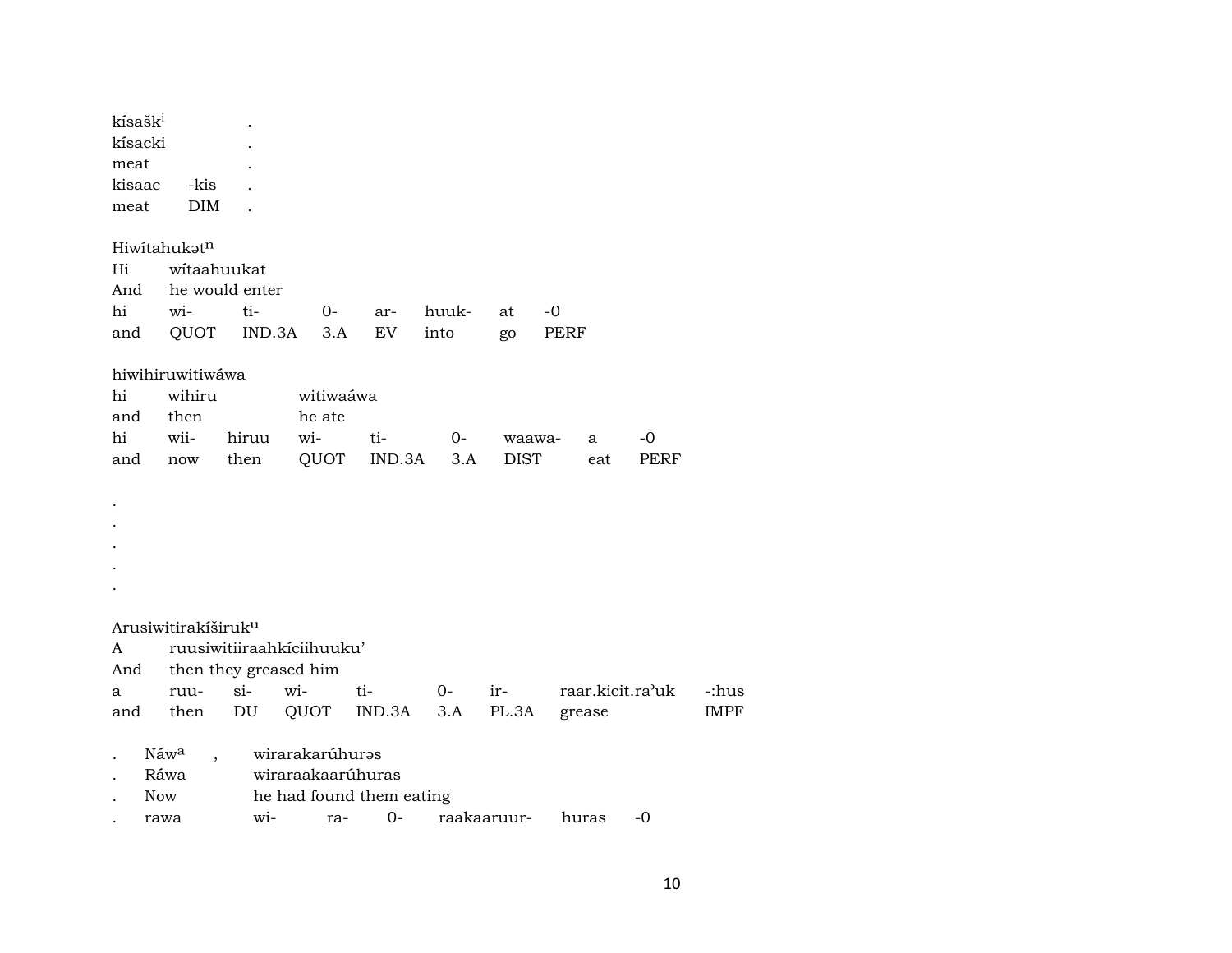|                                                       | now                                                  |                                                             | QUOT        | ABS                   | 3.A                   |     | meal         |            | find                                                     |                                                                                             | PERF |
|-------------------------------------------------------|------------------------------------------------------|-------------------------------------------------------------|-------------|-----------------------|-----------------------|-----|--------------|------------|----------------------------------------------------------|---------------------------------------------------------------------------------------------|------|
|                                                       | hiruahiwáku<br>Hiru<br>Then<br>hiruu<br>then         | ahiwáku'<br>he said<br>ar-<br>EV                            | ri-         | CONT.3A               | $O -$<br>3.A          | say | waka'u       | -0<br>PERF | ,<br>,                                                   | $\pmb{\zeta}\pmb{\zeta}$<br>$\pmb{\zeta}\pmb{\zeta}$<br>$\pmb{\zeta}\pmb{\zeta}$<br>11<br>П |      |
| Iharákaw <sup>i</sup><br>ii-<br>that                  | Ihaarákaawi<br>That dwelling there<br>haa-<br>here   | ra-<br>ABS                                                  | 0-<br>3.A   |                       | akaa<br>be.a.dwelling |     | -wi<br>SUB.L |            |                                                          |                                                                                             |      |
| ta-<br>IND.1/2A                                       | tatuksukatn<br>tátuksuukat<br>I went inside          | $t-$<br>1.A                                                 | uks-<br>AOR | huuk-<br>into         | at                    | go  | $-0$<br>PERF | ,          | kísašk <sup>i</sup><br>Kísacki<br>Meat<br>kisaac<br>meat | -kis<br>DIM                                                                                 |      |
| tihwáwa<br>tihwaáwa<br>ti-<br>IND.3A                  | they were eating<br>$O -$<br>3.A                     | ir-                                                         | PL.3A       | waawa-<br><b>DIST</b> | a                     | eat | $-0$<br>PERF |            | "<br>$\pmb{\mathsf{H}}$<br>11<br>11<br>11                |                                                                                             |      |
| Náw <sup>a</sup><br>Ráwa<br><b>Now</b><br>rawa<br>now | $\overline{\phantom{a}}$<br>$\overline{\phantom{a}}$ | irár <sup>i</sup><br>iraári'<br>brother<br>$i-$<br>3.POSS.A |             | -raar-                | same.sex.sibling      |     | -ri'         | 3.POSS.B   | ,<br>$\,$<br>,<br>$\overline{ }$                         |                                                                                             |      |

hihawawitirituráhur<sup>u</sup>

hi háwa witiirituraáhuru'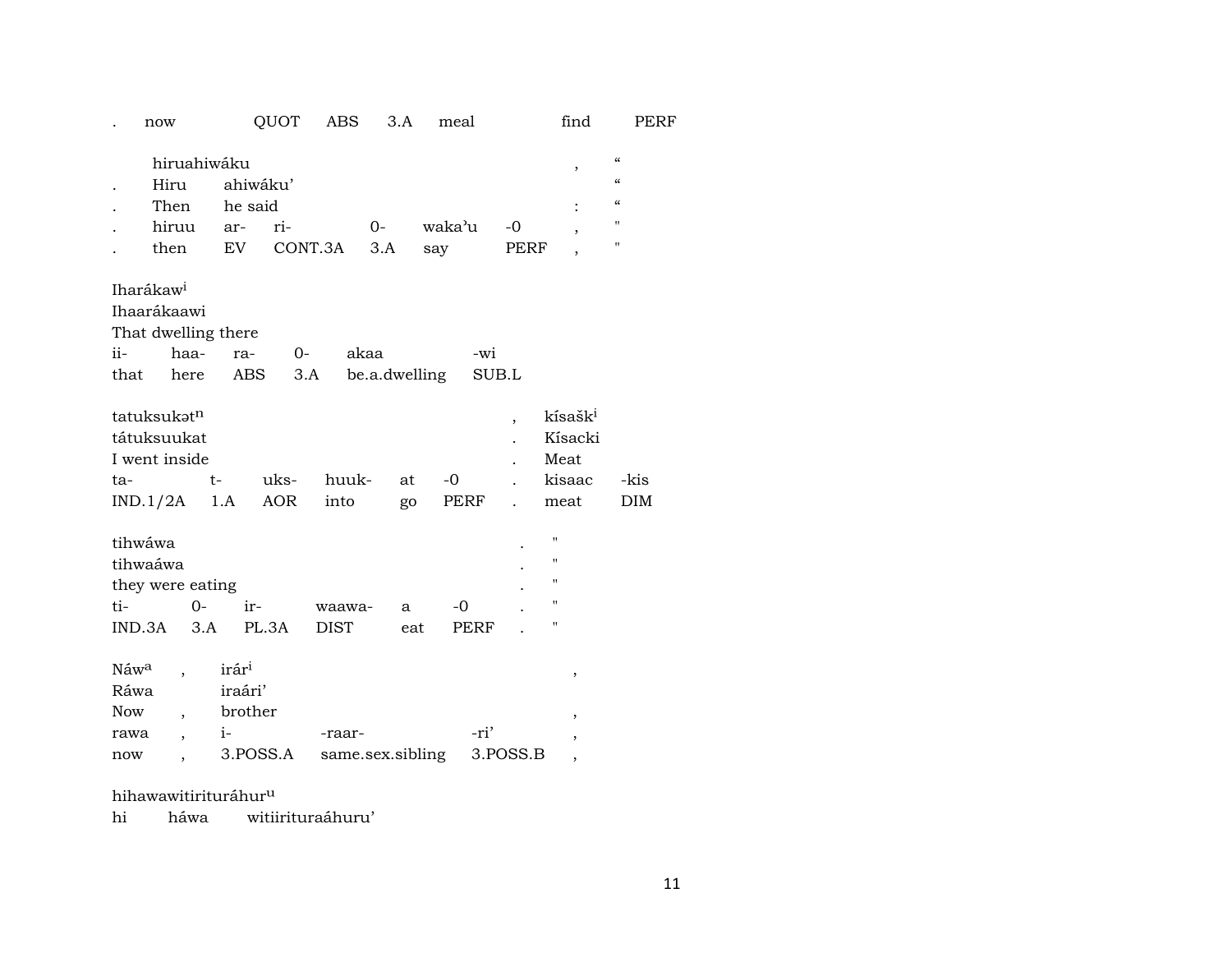| and<br>hi  | again<br>haawa         | they broke camp<br>wi- | ti-                      | $0-$         | ir-   | ituur-  |     | raahur      | ra'uk | $-0$        |
|------------|------------------------|------------------------|--------------------------|--------------|-------|---------|-----|-------------|-------|-------------|
| and        | also                   | QUOT                   | IND.3A                   | 3.A          | PL.3A | village |     | be.spoiled  | make  | <b>PERF</b> |
|            |                        |                        |                          |              |       |         |     |             |       |             |
| $\, ,$     |                        |                        |                          |              |       |         |     |             |       |             |
|            |                        |                        |                          |              |       |         |     |             |       |             |
|            |                        |                        |                          |              |       |         |     |             |       |             |
|            |                        |                        |                          |              |       |         |     |             |       |             |
|            |                        |                        |                          |              |       |         |     |             |       |             |
|            | hihawánikutarúta       |                        |                          |              |       |         |     |             |       |             |
| Hi         | háwa                   | rikutaruúta            |                          |              |       |         |     |             |       |             |
| And        | also                   |                        | that is what he would do |              |       |         |     |             |       |             |
| hi         | haawa                  | riku-                  | ti-                      | $0-$         | ar-   | ut-     | aar | $-0$        |       |             |
| and        | also                   | that.is                | IND.3A                   | 3.A          | EV    | PREV    | do  | <b>PERF</b> |       |             |
|            |                        |                        |                          |              |       |         |     |             |       |             |
|            | hirahír <sup>i</sup>   |                        |                          |              |       |         |     |             |       |             |
|            | Hi                     | raahiírit              |                          |              |       |         |     |             |       |             |
|            | finally<br>And         |                        |                          |              |       |         |     |             |       |             |
| hi         |                        | raahiírit              |                          |              |       |         |     |             |       |             |
|            | finally<br>and         |                        |                          |              |       |         |     |             |       |             |
|            |                        |                        |                          |              |       |         |     |             |       |             |
|            | siahirarašíhtis        |                        |                          |              |       |         |     |             |       |             |
|            | si'ahiraarácihtis      |                        |                          |              |       |         |     |             |       |             |
|            | they took notice of it |                        |                          |              |       |         |     |             |       |             |
| si-        | ar-<br>ra-             | $0-$                   | ir-                      | raa.racihtis |       | $-0$    |     |             |       |             |
| DU         | EV<br><b>ABS</b>       | 3.A                    | PL.3A                    | notice       |       | PERF    |     |             |       |             |
|            |                        |                        |                          |              |       |         |     |             |       |             |
| Hirahiritn |                        |                        |                          |              |       |         |     |             |       |             |

Hi raahiírit

finally

hi raahiírit

and finally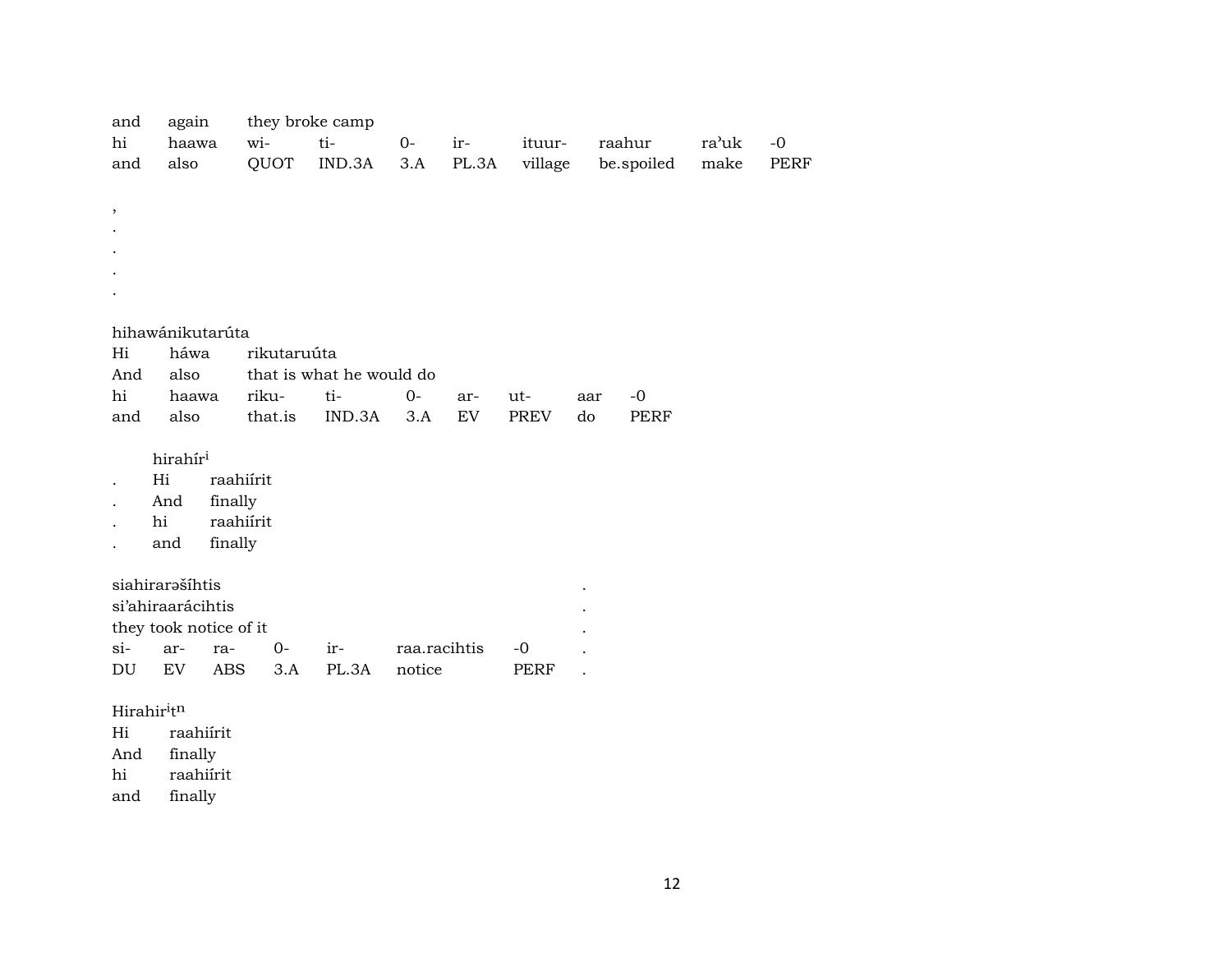| aharaitusišáhkaəš<br>aharaa'iitusicáhka'uc                      |            |                           |                                 |               |              |                                                          | ,                                          | $\epsilon\epsilon$<br>$\mathcal{C}$ |
|-----------------------------------------------------------------|------------|---------------------------|---------------------------------|---------------|--------------|----------------------------------------------------------|--------------------------------------------|-------------------------------------|
|                                                                 |            |                           | word spread through the village |               |              |                                                          |                                            | $\boldsymbol{\mathcal{C}}$          |
| ar-                                                             | ra-        | $0-$                      | raa.iit.us-                     |               | icahka-      | <b>uc</b>                                                | $-0$                                       | н                                   |
| EV                                                              | ABS        | 3.A                       | story                           |               | village      | lay.SG.P                                                 | PERF                                       | П                                   |
| Tirákaw <sup>i</sup><br>Tirákaawi<br>This lodge<br>tii-<br>this | ra-<br>ABS | $O -$<br>3.A              | akaa                            | be.a.dwelling | -wi<br>SUB.L | kisášk <sup>i</sup><br>kísacki<br>meat<br>kisaac<br>meat | -kis<br><b>DIM</b>                         |                                     |
| tihwáwaa<br>tihwaáwa'a<br>they are eating                       |            |                           |                                 |               |              |                                                          | П<br>Náwa<br>н<br>Ráwa<br>11<br><b>Now</b> |                                     |
| ti-                                                             | $0-$       | ir-                       |                                 | waawa-        | a            | -0                                                       | н<br>rawa                                  |                                     |
| IND.3A                                                          | 3.A        | PL.3A                     |                                 | <b>DIST</b>   | eat          | PERF                                                     | Η<br>now                                   | ,                                   |
| hiruahiríwak <sup>i</sup><br>híru<br>then                       |            | ahiriíwaki'<br>they said  |                                 |               |              |                                                          |                                            |                                     |
| hiruu                                                           | ar-        | ra-                       | 0-                              | $ir-$         | $i-$         | waki                                                     | -0                                         |                                     |
| then<br>ákitar <sup>u</sup>                                     | EV         | ABS                       | 3.A                             | PL.3A         | <b>SEQ</b>   | say.PL                                                   | PERF                                       |                                     |
| ákitaaru'                                                       |            |                           | ,                               |               |              |                                                          |                                            |                                     |
| the tribe                                                       |            |                           | ,                               |               |              |                                                          |                                            |                                     |
| akitaar-                                                        | $-u'$      |                           |                                 |               |              |                                                          |                                            |                                     |
| tribe                                                           |            | <b>NOM</b>                |                                 |               |              |                                                          |                                            |                                     |
| hiruahiríwak <sup>i</sup><br>hiru<br>then                       |            | ahiriíwaki'<br>they said, |                                 |               |              |                                                          |                                            |                                     |
| hiruu                                                           | ar-        | ra-                       | $0-$                            | ir-           | $i-$         | waki                                                     | -0                                         |                                     |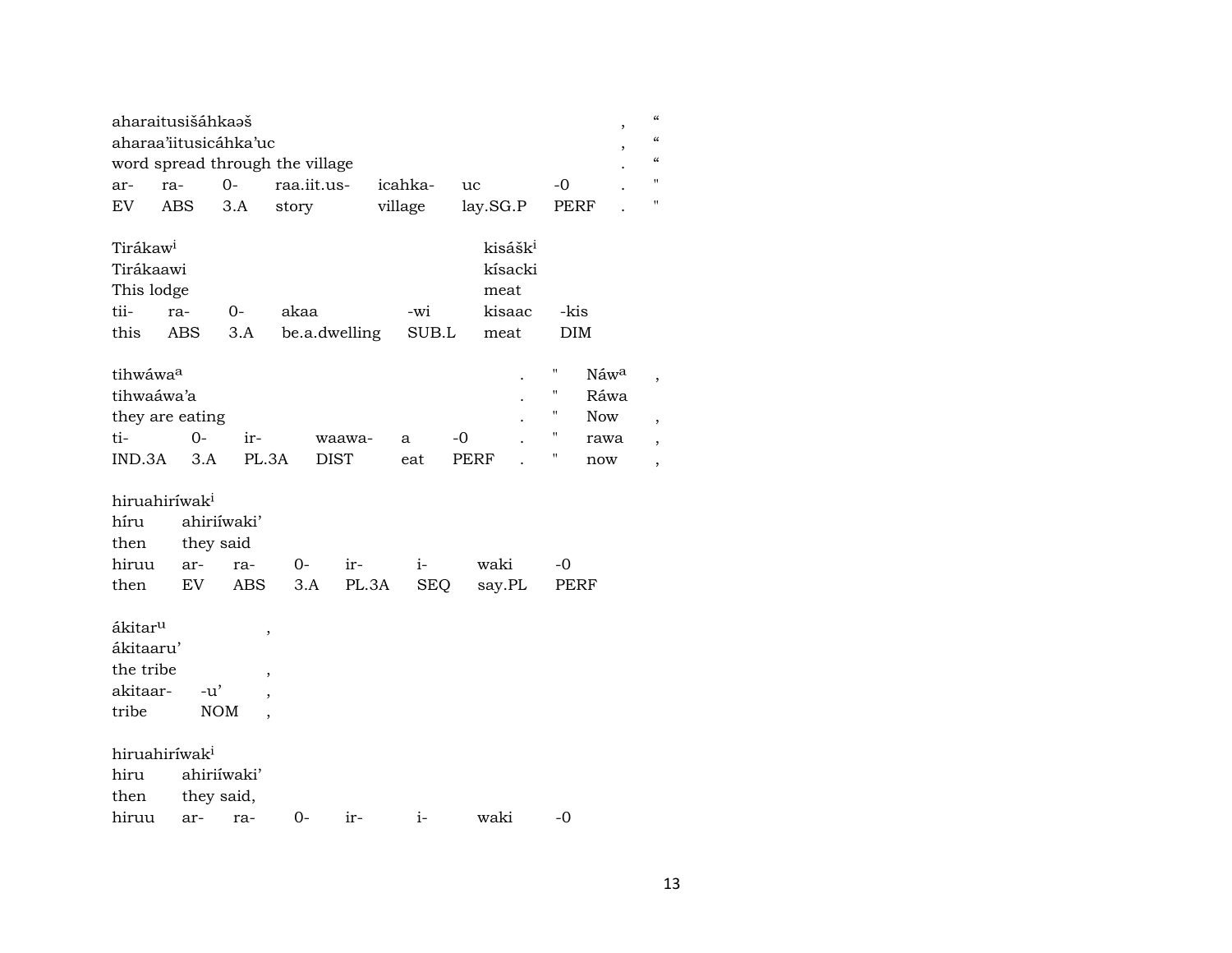| then                                                                | EV                                                                 | <b>ABS</b>                                                            | 3.A                                                    | PL.3A<br><b>SEQ</b>                                                                                                                                                                       | say.PL           | <b>PERF</b>                      |                    |                                  |                     |
|---------------------------------------------------------------------|--------------------------------------------------------------------|-----------------------------------------------------------------------|--------------------------------------------------------|-------------------------------------------------------------------------------------------------------------------------------------------------------------------------------------------|------------------|----------------------------------|--------------------|----------------------------------|---------------------|
| ánisar <sup>u</sup><br>a<br>and<br>a<br>and                         | riisaáru'<br>the chiefs<br>riisaar<br>be.chief                     | $-u$ <sup><math>\prime</math></sup><br><b>NOM</b>                     |                                                        | $\zeta\zeta$<br>Náwa<br>$\boldsymbol{\zeta}\boldsymbol{\zeta}$<br>Ráwa<br>$\boldsymbol{\zeta}\boldsymbol{\zeta}$<br><b>Now</b><br>$\pmb{\mathsf{H}}$<br>rawa<br>$\pmb{\mathsf{H}}$<br>now |                  |                                  |                    |                                  |                     |
| kirákat <sup>u</sup><br>kirá kaatu'<br>let's see<br>kira<br>perhaps | ka-                                                                | Y/N.INTER                                                             | aa-<br>SUBJ.1/2A                                       | $t-$<br>1.A                                                                                                                                                                               | $-0$<br>uu<br>be | $\overline{\phantom{a}}$<br>PERF |                    |                                  |                     |
| kira<br>perhaps                                                     | ka-                                                                | kirakaša kušišikskápakis<br>Kíra kaacakuciicikskaápaakis<br>Y/N.INTER | Let's see if he will have pity on us<br>ii-<br>SUBJ.3A | aca-<br>IN.DU.P                                                                                                                                                                           | ku-<br>1.P       | ut-<br><b>PREV</b>               | $i-$<br><b>SEQ</b> | aciks.kaapaakis<br>feel.pity.for | $-0$<br><b>PERF</b> |
| $\overline{\phantom{a}}$                                            | ákitar <sup>u</sup><br>ákitaaru'<br>the tribe<br>akitaar-<br>tribe | $-u'$<br><b>NOM</b>                                                   | anisár <sup>u</sup><br>a<br>and<br>a<br>and            | riisaáru'<br>chiefs<br>riisaar<br>$-u$ <sup><math>\prime</math></sup><br>be.chief                                                                                                         | <b>NOM</b>       | н<br>11<br>11<br>П               |                    |                                  |                     |
| Hiruahirašakipīt <sup>i</sup> tn<br>Hiru<br>Then<br>hiruu<br>then   | ar-<br>EV                                                          | ahirácakipiitit<br>they gathered<br>ri-<br>CONT.3A                    | $O -$<br>3.A                                           | raar-<br>PL.INDV.A                                                                                                                                                                        | takik.wi.itik    | gather.together                  | $-0$<br>PERF       |                                  |                     |
| Náwa                                                                | $\, ,$                                                             |                                                                       |                                                        |                                                                                                                                                                                           |                  |                                  |                    |                                  |                     |

 $\bullet$ Ráwa

 $\ddot{\phantom{a}}$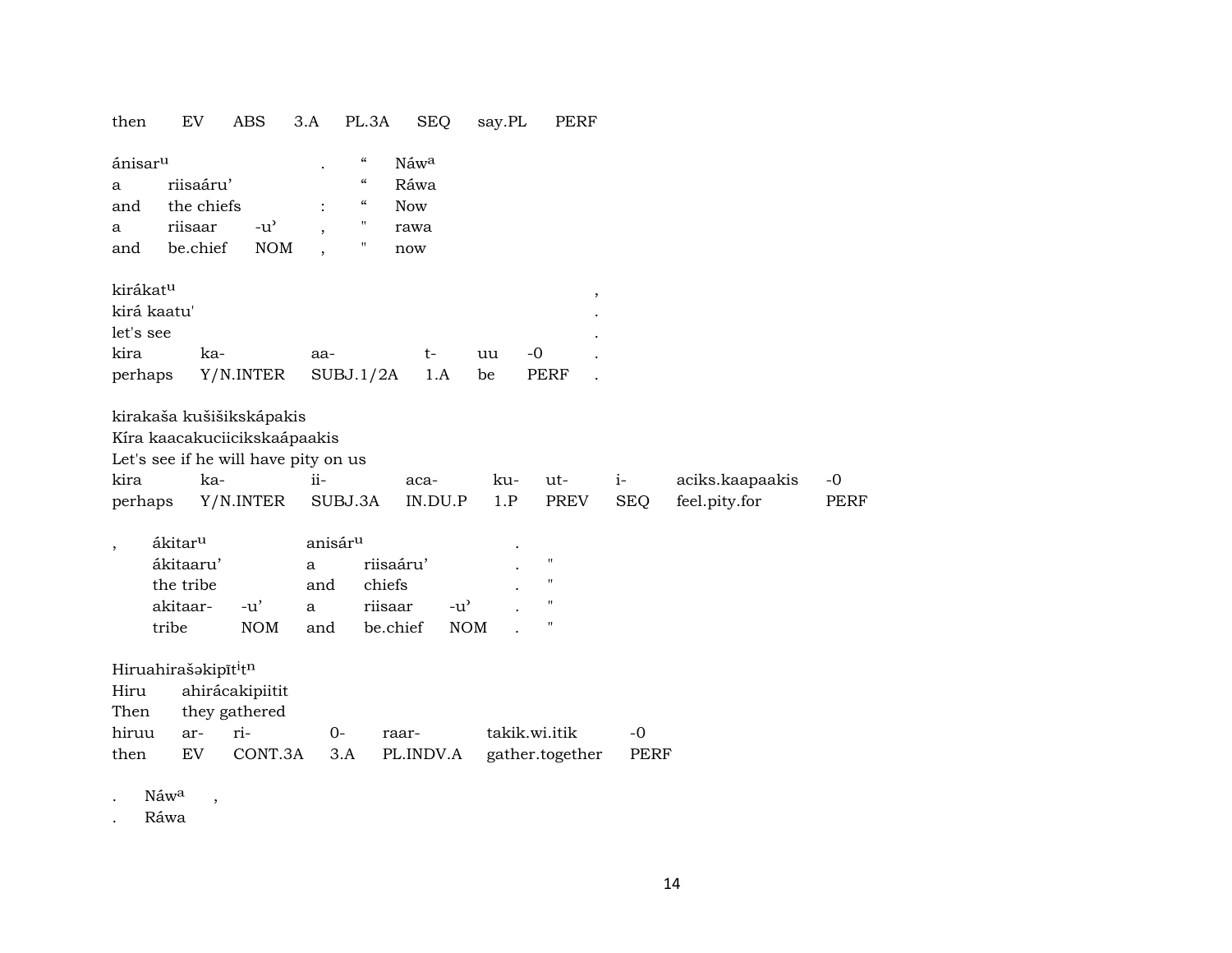|        | <b>Now</b> | $\overline{\phantom{a}}$      |                      |                     |       |             |        |             |              |      |      |
|--------|------------|-------------------------------|----------------------|---------------------|-------|-------------|--------|-------------|--------------|------|------|
|        | rawa       |                               |                      |                     |       |             |        |             |              |      |      |
|        | now        | $\overline{ }$                |                      |                     |       |             |        |             |              |      |      |
|        |            | hirúsiahiširúhur <sup>u</sup> |                      |                     |       |             |        |             |              |      |      |
| hiru   |            |                               | si'ahiiciruuhuru'    |                     |       |             |        |             |              |      |      |
| then   |            |                               | they planned it      |                     |       |             |        |             |              |      |      |
| hiruu  |            | $si-$                         | ar-                  | ra-                 | $O-$  | ir-         | ut-    | $i-$        | ruuhur.ra'uk | $-0$ |      |
| then   |            | DU                            | EV                   | <b>ABS</b>          | 3.A   | PL.3A       | PREV   | <b>SEQ</b>  | plan         |      | PERF |
|        |            | sirihkatkaks <sup>a</sup>     |                      |                     |       |             |        |             |              |      |      |
|        |            | sirihkútkaksa                 |                      |                     |       |             |        |             |              |      |      |
|        |            |                               | when they called him |                     |       |             |        |             |              |      |      |
| $si$ - | ra-        |                               | $O -$                | ir-                 | ku-   | ut-         | kaksaa | $-0$        |              |      |      |
| DU     |            | INF.A                         | 3.A                  | PL.3A               | INF.B | <b>PREV</b> | call   |             | PERF         |      |      |
|        |            | Hirúsiahišíhuratn             |                      |                     |       |             |        |             |              |      |      |
| Hiru   |            |                               | si'ahiicíhurat       |                     |       |             |        |             |              |      |      |
| Then   |            |                               |                      | they went after him |       |             |        |             |              |      |      |
| hiruu  |            | $\sin$                        | ar-                  | ra-                 | 0-    | ir-         | ut-    | $i-$        | huur.ra.at   | -0   |      |
| then   |            | DU                            | <b>EV</b>            | <b>ABS</b>          | 3.A   | PL.3A       | PREV   | <b>SEQ</b>  | go.to.get    | PERF |      |
| $\,$   |            |                               |                      |                     |       |             |        |             |              |      |      |
|        |            |                               |                      |                     |       |             |        |             |              |      |      |
|        |            |                               |                      |                     |       |             |        |             |              |      |      |
|        |            |                               |                      |                     |       |             |        |             |              |      |      |
|        |            |                               |                      |                     |       |             |        |             |              |      |      |
|        |            | asiahíruširas <sup>a</sup>    |                      |                     |       |             |        |             |              |      |      |
| a      |            |                               | si'ahiiruucírasa'    |                     |       |             |        |             |              |      |      |
| and    |            |                               | they brought him     |                     |       |             |        |             |              |      |      |
| a      | $\sin$     |                               | ar-                  | ra-                 | 0-    | a-          | $ir-$  | ut-         | ciras-       | a    | $-0$ |
| and    |            | DU                            | EV                   | ABS                 | 3.A   | PREV.3A     | PL.3A  | <b>PREV</b> | <b>COM</b>   | come | PERF |
|        |            |                               |                      |                     |       |             |        |             |              |      |      |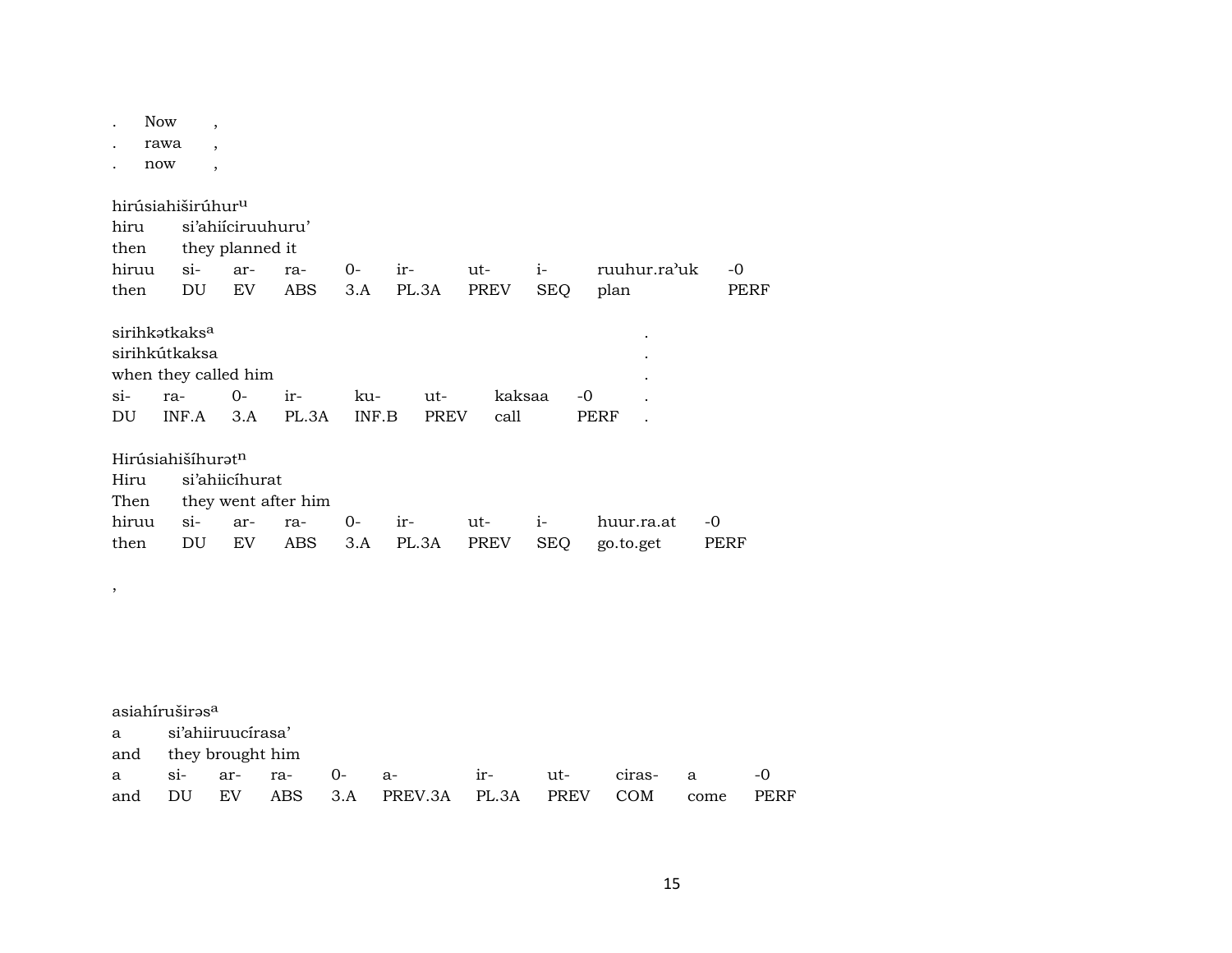|          | asiahiruširasúk <sup>a</sup> |                |                         |           |                  |      |           |             |           |       |      |             |
|----------|------------------------------|----------------|-------------------------|-----------|------------------|------|-----------|-------------|-----------|-------|------|-------------|
| a        |                              |                | si'ahiiruucírasuuka'    |           |                  |      |           |             |           |       |      |             |
| and      |                              |                | they brought him inside |           |                  |      |           |             |           |       |      |             |
| a        | $\sin$                       | ar-            | ra-                     | $0-$      | $a-$             |      | ir-       | $ut-$       | ciras-    | huuk- | a    | $-0$        |
| and      | DU                           | ${\rm EV}$     | <b>ABS</b>              | 3.A       | PREV.3A          |      | PL.3A     | <b>PREV</b> | COM       | into  | come | <b>PERF</b> |
|          |                              |                |                         |           |                  |      |           |             |           |       |      |             |
|          | Náwa                         |                |                         |           |                  |      |           |             |           |       |      |             |
|          | Ráwa                         |                |                         |           |                  |      |           |             |           |       |      |             |
|          | <b>Now</b>                   | $\cdot$        |                         |           |                  |      |           |             |           |       |      |             |
|          | rawa                         | $\overline{ }$ |                         |           |                  |      |           |             |           |       |      |             |
|          | now                          | $^\mathrm{,}$  |                         |           |                  |      |           |             |           |       |      |             |
|          | hiwihiruahiraka              |                |                         |           |                  |      |           |             |           |       |      |             |
| hi       | wihiru                       |                |                         | ahíraahka |                  |      |           |             |           |       |      |             |
| and      | then                         |                |                         |           | they were inside |      |           |             |           |       |      |             |
| hi       | wii-                         | hiruu          |                         | ar-       | ri-              | $0-$ | raar-     |             | kaa       | $-0$  |      |             |
| and      | now                          | then           |                         | EV        | CONT.3A          | 3.A  | PL.INDV.A |             | be.inside | PERF  |      |             |
|          |                              |                |                         |           |                  |      |           |             |           |       |      |             |
| kúrahəs  |                              | $\mathbf{a}$   | nisár <sup>u</sup>      |           |                  |      |           |             |           |       |      |             |
| kúrahus  |                              | a              | riisaáru'               |           |                  |      |           |             |           |       |      |             |
| old men  |                              | and            | chiefs                  |           |                  |      |           |             |           |       |      |             |
| kurahuus |                              | a              | riisaar                 |           | $-u^{\prime}$    |      |           |             |           |       |      |             |
| old.man  |                              | and            | be.chief                |           | <b>NOM</b>       |      |           |             |           |       |      |             |
|          |                              |                |                         |           |                  |      |           |             |           |       |      |             |
|          | hiruirirakúkaw <sup>i</sup>  |                |                         |           |                  |      |           |             |           |       |      |             |
| Hiru     |                              | iriirakúkaawi  |                         |           |                  |      |           |             |           |       |      |             |
| There    |                              |                | where the lodge was     |           |                  |      |           |             |           |       |      |             |
| hiruu    | irii-                        |                | ra-                     | $O -$     | ku-              | akaa |           | $-wi$       |           |       |      |             |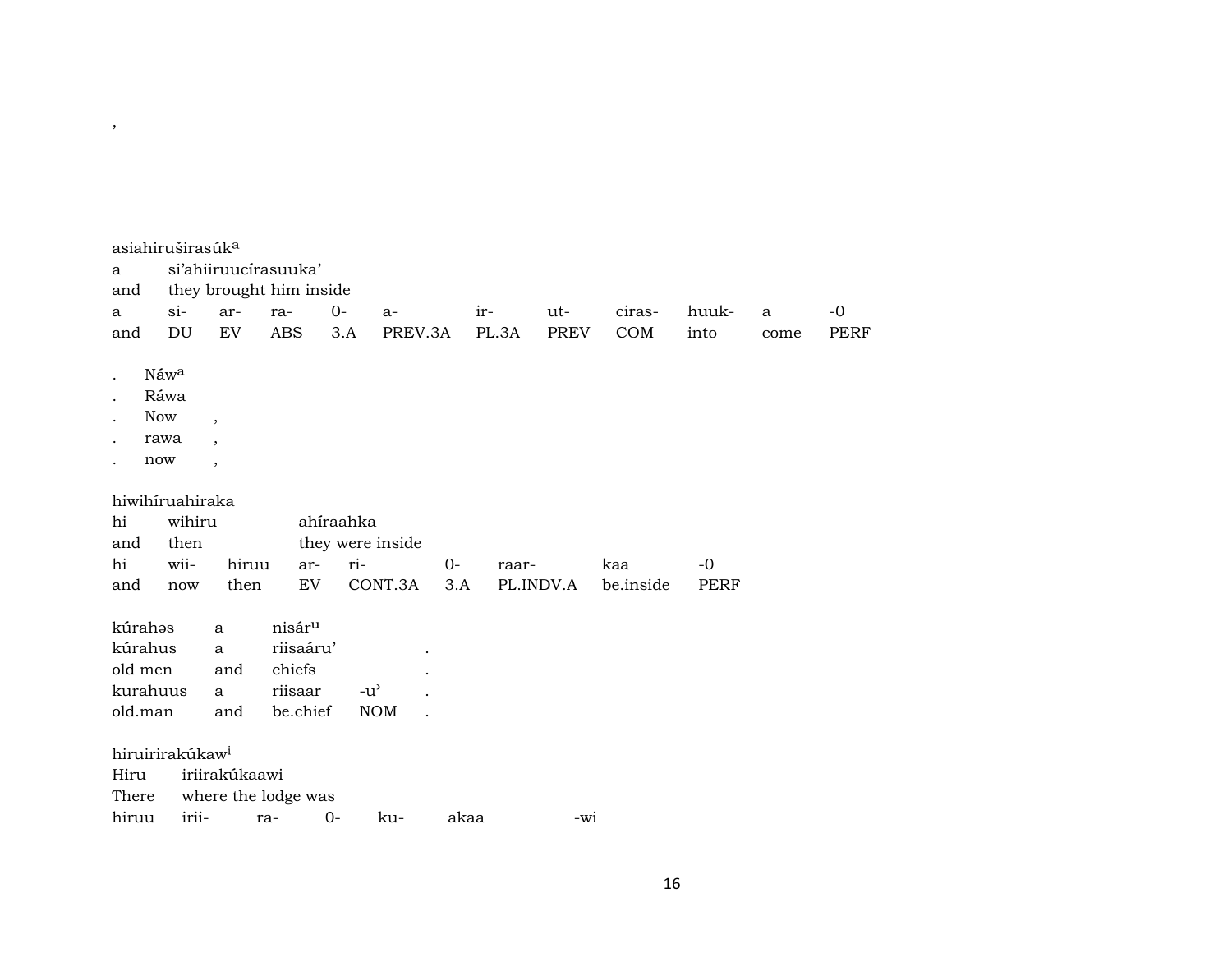| there                                                                                                       | where                                             | INF.A                                                                                       | 3.A                                       | INF.B                    | be.a.dwelling                                                |                                                              | SUB.L         |               |    |             |
|-------------------------------------------------------------------------------------------------------------|---------------------------------------------------|---------------------------------------------------------------------------------------------|-------------------------------------------|--------------------------|--------------------------------------------------------------|--------------------------------------------------------------|---------------|---------------|----|-------------|
| akahkitáwihiri<br>akaahkitawihiri'<br>in the leading lodge<br>akaar-<br>dwelling                            | kita.wi                                           | be.the.leader                                                                               | -hiri <sup>3</sup><br>LOC                 |                          |                                                              |                                                              |               |               |    |             |
| nikuwitíhi<br>rikuwitiíhi'<br>that was the place<br>riku-<br>that.is                                        | wi-<br>QUOT                                       | ti-<br>IND.3A                                                                               | $0-$<br>3.A                               | ihii                     | be.in.a.place                                                | $-0$<br>PERF                                                 |               |               |    |             |
| siahišírasukat <sup>a</sup><br>si'ahiicirasuukata<br>where they took him inside<br>$si-$<br>ar-<br>EV<br>DU | ra-<br><b>ABS</b>                                 | $O -$<br>3.A                                                                                | $a-$<br>PREV.3A                           | ir-                      | ut-<br>PL.3A                                                 | PREV                                                         | ciras-<br>COM | huuk-<br>into | at | -a<br>SUB.1 |
| Náw <sup>a</sup><br>Ráwa<br><b>Now</b><br>rawa<br>now                                                       | wii-<br>now                                       | wiriwawáktĩku<br>wiriiwaawáktiiku'<br>now he was speaking<br>rii-<br>ASSR                   | $O -$<br>3.A                              | talk                     | waa.wak.tik                                                  | -:hus<br><b>IMPF</b>                                         |               |               | go |             |
| nísar <sup>u</sup><br>riísaaru'<br>a chief<br>riisaar<br>be.chief                                           | $-u$ <sup><math>\prime</math></sup><br><b>NOM</b> | $\mathcal{C}\mathcal{C}$<br>$\epsilon\epsilon$<br>$\epsilon\epsilon$<br>$\ddot{\cdot}$<br>П | Náwa<br>Ráwa<br><b>Now</b><br>rawa<br>now | $\overline{\phantom{a}}$ | útik <sup>i</sup> s<br>úttikis<br>sonny<br>uu.tikis<br>sonny | $\,$<br>$\overline{\phantom{a}}$<br>$\overline{\phantom{a}}$ |               |               |    |             |

tihasitatúhwiška

tihaasitatúhwicka'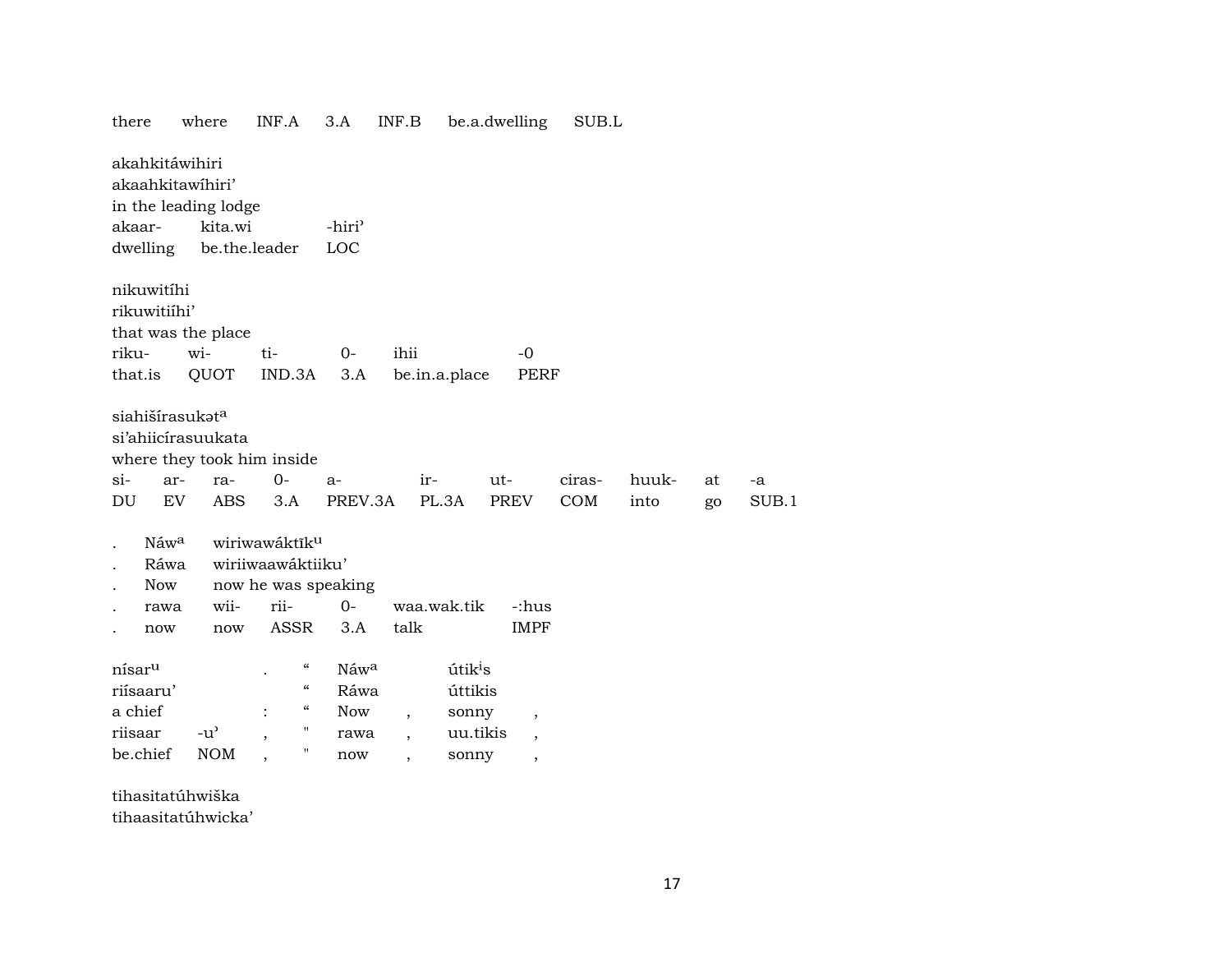| $si-$<br>tii-<br>haa-<br>ta-<br>wicka<br>$-0$<br>$t-$<br>uur-<br>$a-$                                      |             |
|------------------------------------------------------------------------------------------------------------|-------------|
| DU<br>2.P<br><b>PREV</b><br>IND.1/2A<br>1.A<br><b>PERF</b><br>this<br>want<br>here                         |             |
| tihasiratútkaks <sup>a</sup>                                                                               |             |
| tihaasiratútkaksa                                                                                          |             |
| this is why our calling you                                                                                |             |
| tii-<br>$si-$<br>kaksaa<br>$-0$<br>haa-<br>ut-<br>$t-$<br>ra-<br>a-                                        |             |
| DU<br><b>ABS</b><br>1.A<br>2.P<br><b>PREV</b><br>call<br><b>PERF</b><br>this<br>here                       |             |
| Náw <sup>a</sup> hấ<br>$\mathbf{I}$<br>ákitar <sup>u</sup>                                                 |             |
| Ráwa<br>ákitaaru'<br>haa                                                                                   |             |
| the tribe<br><b>Now</b><br>see                                                                             |             |
| $\overline{ }$ ,<br>akitaar-<br>$-u'$<br>haa<br>rawa<br>$\overline{\phantom{a}}$                           |             |
| tribe<br><b>NOM</b><br>see<br>now<br>$\ddot{\phantom{0}}$                                                  |             |
|                                                                                                            |             |
| witašakuwikakašihakawášu                                                                                   |             |
| witácaku'<br>wikaakaacihaákawahcu'                                                                         |             |
| we are not eating<br>we                                                                                    |             |
| ti-<br>wii-<br>kaaka-<br>aciir-<br>haakawahc<br>wi-<br>$0-$<br>aca-<br>ku-<br>$\cdots$                     | -:hus       |
| IND.3A<br>QUOT<br>3.A<br>IN.DU.P<br>1.P<br>IN.DU.A<br>NEG.ID.1/2A<br>eat<br>$\dddotsc$<br>now              | <b>IMPF</b> |
| ákitar <sup>u</sup><br>náwa<br>tátišk <sup>a</sup><br>$\overline{\phantom{a}}$<br>$\overline{\phantom{a}}$ |             |
| táticka'<br>ákitaaru'<br>Ráwa                                                                              |             |
| the tribe<br><b>Now</b><br>I want                                                                          |             |
| akitaar-<br>$-u'$<br>wicka<br>$-0$<br>ta-<br>$t-$<br>rawa                                                  |             |
| tribe<br><b>NOM</b><br>PERF<br>IND.1/2A<br>1.A<br>want<br>now<br>$\ddot{\phantom{a}}$                      |             |
| ákitar <sup>u</sup>                                                                                        |             |
| ákitaaru'                                                                                                  |             |
| the tribe                                                                                                  |             |
| akitaar-<br>$-u'$                                                                                          |             |
| tribe<br><b>NOM</b>                                                                                        |             |

18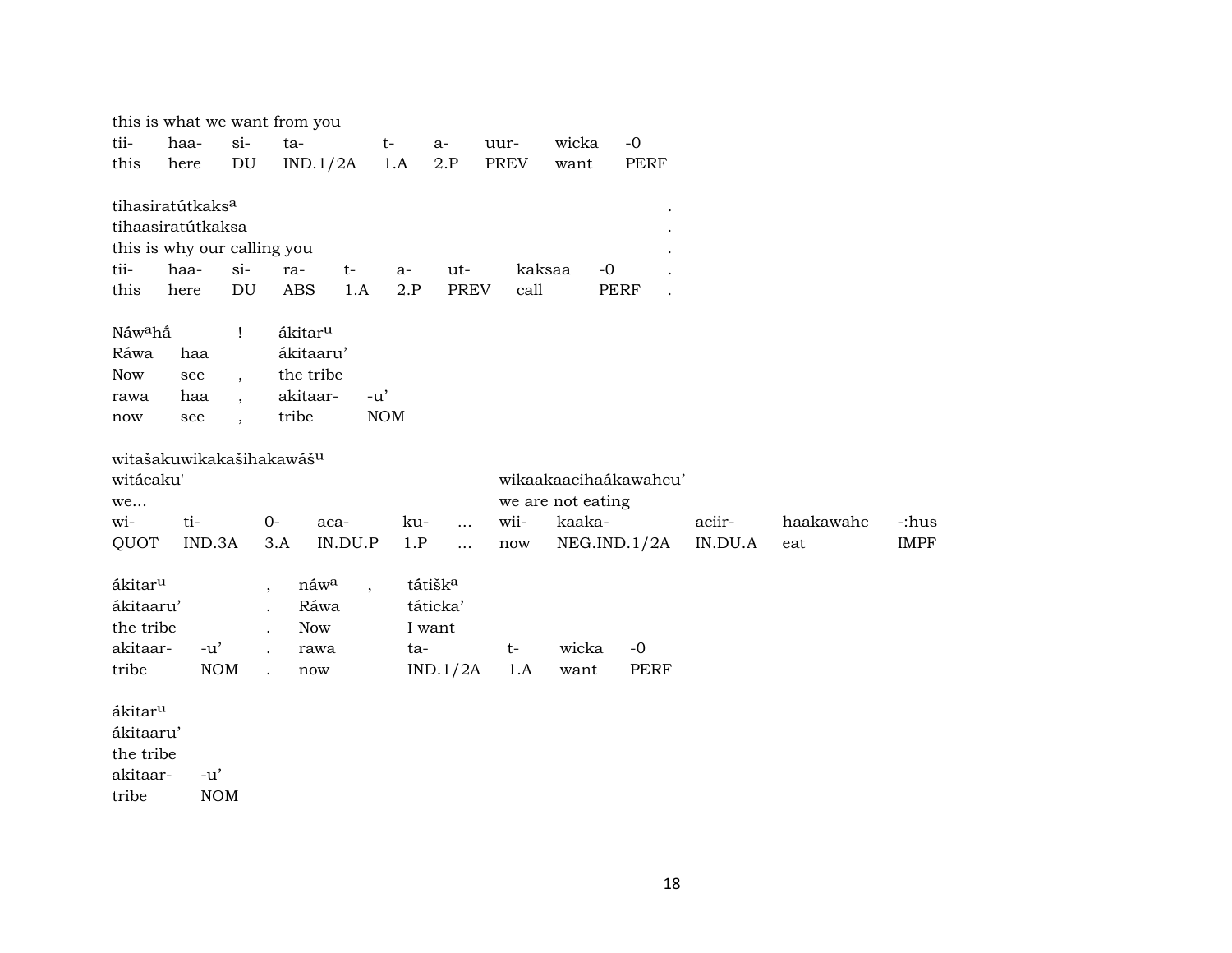| nuskutašikskapákis <sup>u</sup> |      |       |        |                 |       |  |  |  |  |  |  |  |
|---------------------------------|------|-------|--------|-----------------|-------|--|--|--|--|--|--|--|
| raskuutacikskapaákisu           |      |       |        |                 |       |  |  |  |  |  |  |  |
| for you to pity it              |      |       |        |                 |       |  |  |  |  |  |  |  |
| ra-                             | $S-$ | ku-   | $11t-$ | aciks.kaapaakis | $-()$ |  |  |  |  |  |  |  |
| INF.A                           | 2.A  | INF.B | PREV   | feel.pity.for   | PERF  |  |  |  |  |  |  |  |

| Aahawáku     |          |     |      |           |      | pīta      | "          | Náw <sup>a</sup> |
|--------------|----------|-----|------|-----------|------|-----------|------------|------------------|
| $\mathsf{A}$ | ahawáku' |     |      |           |      | piíta     | $\epsilon$ | Ráwa             |
| And          | he said  |     |      |           |      | the man : | $\epsilon$ | <b>Now</b>       |
| a            | ar-      | ra- | $O-$ | waka'u -0 |      | wiita     |            | rawa             |
| and          | EV       | ABS | 3.A  | sav       | PERF | man       |            | now              |

- $,$   $n$ áw $^a$   $,$
- ráwa
- , now ,
- , rawa ,
- , now ,

.

itutiirirətarakitət<sup>n</sup>

|  | ítuu' ti'iriirátaraakitat        |  |      |                                                         |           |
|--|----------------------------------|--|------|---------------------------------------------------------|-----------|
|  | well , here where our village is |  |      |                                                         |           |
|  | ituu', tii- irii- ra- t- a-      |  | rak- | itak                                                    | $\sim$ -0 |
|  |                                  |  |      | well, here where ABS 1.A IN.PL.P 1/2.PL be.a.camp SUB.4 |           |

| Karistarakituráhuru    |     |     |       |      |        |        |       |      |
|------------------------|-----|-----|-------|------|--------|--------|-------|------|
| karistaraakituraáhuru' |     |     |       |      |        |        |       |      |
| let's not break camp   |     |     |       |      |        |        |       |      |
| karii-                 | as- | t – | $A -$ | rak- | ituur- | raahur | ra'uk | $-0$ |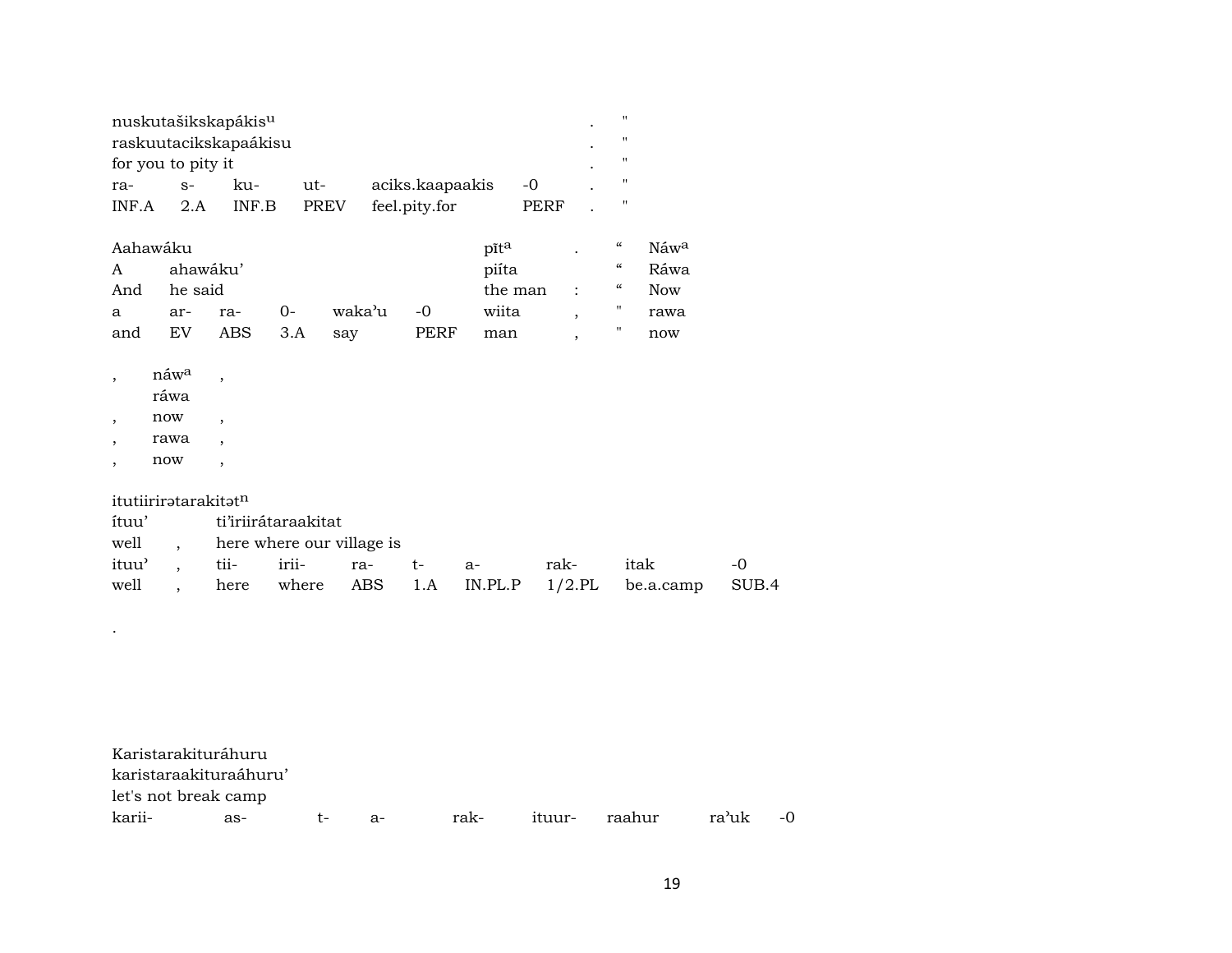| EMPH.NEG                    |                          | NEG.IMP                                                          | 1.A      | $IN. PL.P$ $1/2. PL$ village |          |                          | be.spoiled                                     | make | PERF |
|-----------------------------|--------------------------|------------------------------------------------------------------|----------|------------------------------|----------|--------------------------|------------------------------------------------|------|------|
| $\ddot{\phantom{a}}$        | Náwa<br>Ráwa<br>Now      | kirakúsuš <sup>i</sup><br>kíra kuúsuci'<br>let's see if it'll be |          |                              |          |                          |                                                |      |      |
|                             | rawa                     | kira                                                             | kuus-    | $O -$                        | ut-      | $i-$                     | $-0$<br>0                                      |      |      |
|                             | $\operatorname{now}$     | perhaps                                                          | POT.1/3A | 3.A                          | PREV     | <b>SEQ</b>               | PERF<br>be                                     |      |      |
| $\mathbf H$                 |                          |                                                                  |          |                              |          |                          |                                                |      |      |
| $\pmb{\mathsf{H}}$          |                          |                                                                  |          |                              |          |                          |                                                |      |      |
| $\mathbf{H}$                |                          |                                                                  |          |                              |          |                          |                                                |      |      |
| $\mathbf{H}$                |                          |                                                                  |          |                              |          |                          |                                                |      |      |
| $\mathbf{H}$                |                          |                                                                  |          |                              |          |                          |                                                |      |      |
|                             |                          |                                                                  |          |                              |          |                          |                                                |      |      |
| Náw <sup>a</sup>            | $\overline{ }$           | irári                                                            |          |                              |          | $\, ,$                   |                                                |      |      |
| Ráwa                        |                          | iraári'                                                          |          |                              |          |                          |                                                |      |      |
| Now                         | $\overline{\phantom{a}}$ | brother                                                          |          |                              |          | $\, ,$                   |                                                |      |      |
| rawa                        | $\ddot{\phantom{0}}$     | $i-$                                                             | -raar-   |                              | -ri'     | $\overline{\phantom{a}}$ |                                                |      |      |
| $\operatorname{now}$        | $\overline{\phantom{a}}$ | 3.POSS.A                                                         |          | same.sex.sibling             | 3.POSS.B | $\overline{\phantom{a}}$ |                                                |      |      |
| hiruahiwáku                 |                          |                                                                  |          |                              |          | pīta                     | $\boldsymbol{\mathcal{C}}$<br>$\, ,$           |      |      |
| híru                        |                          | ahiwáku'                                                         |          |                              |          | piíta                    | $\pmb{\zeta}\pmb{\zeta}$                       |      |      |
| then                        |                          | he said                                                          |          |                              |          | the man                  | $\boldsymbol{\zeta}\boldsymbol{\zeta}$         |      |      |
| hiruu                       | ar-                      | ri-                                                              | $O -$    | waka'u                       | $-0$     | wiita                    | $\pmb{\mathsf{H}}$<br>$\overline{\phantom{a}}$ |      |      |
| then                        | EV                       | CONT.3A                                                          | 3.A      | say                          | PERF     | man                      | $\pmb{\mathsf{H}}$<br>$\overline{\phantom{a}}$ |      |      |
| Náwa                        |                          |                                                                  |          |                              |          |                          |                                                |      |      |
| Ráwa                        |                          |                                                                  |          |                              |          |                          |                                                |      |      |
| Now                         |                          |                                                                  |          |                              |          |                          |                                                |      |      |
| rawa                        |                          |                                                                  |          |                              |          |                          |                                                |      |      |
| now                         |                          |                                                                  |          |                              |          |                          |                                                |      |      |
| sisuksakaríhur <sup>u</sup> |                          |                                                                  |          |                              |          |                          |                                                |      |      |
|                             |                          |                                                                  |          |                              |          |                          |                                                |      |      |

sisuksakaríhuru'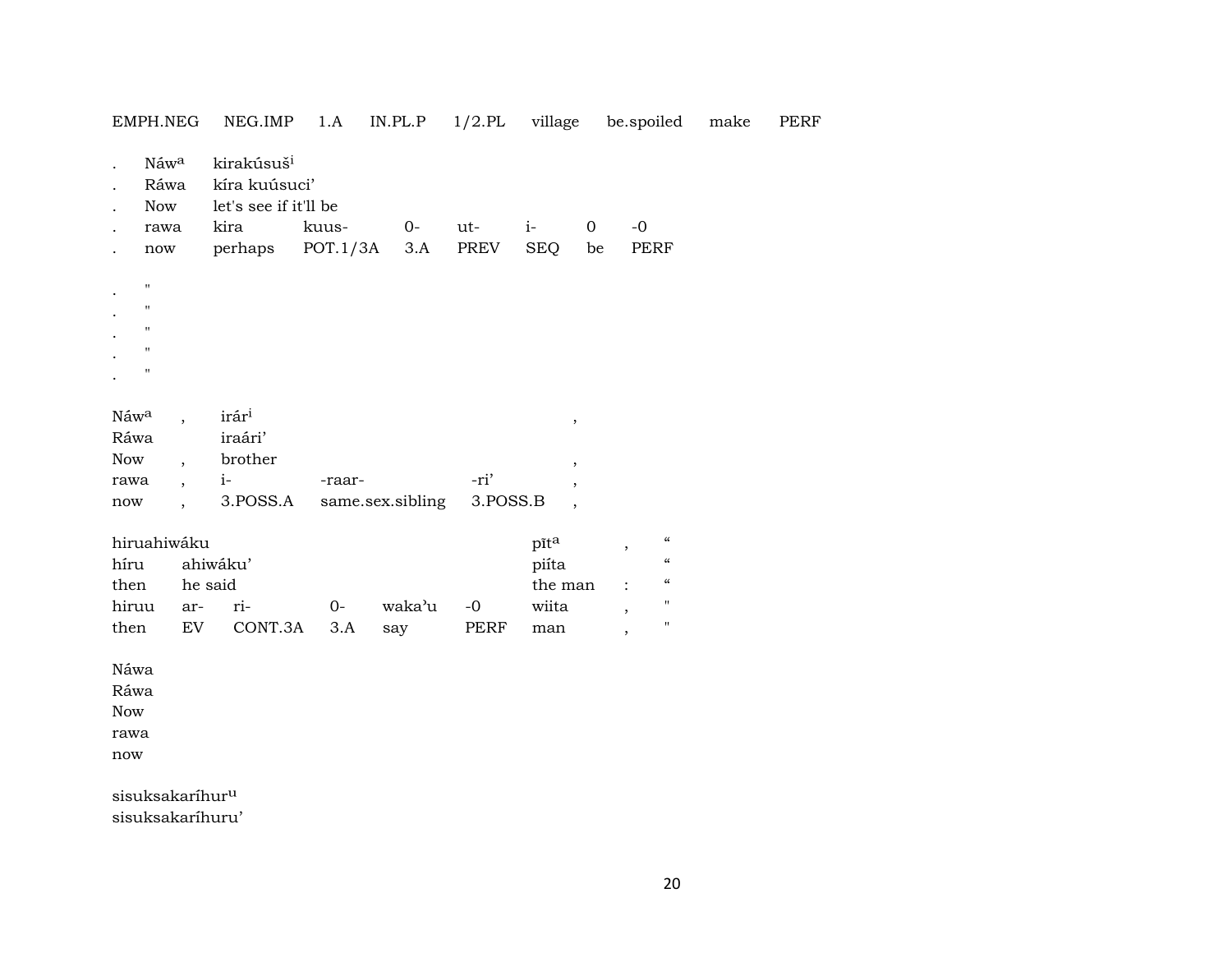|                                     |                              | make a large lodge                  |             |                  |                    |                 |                          |              |      |            |
|-------------------------------------|------------------------------|-------------------------------------|-------------|------------------|--------------------|-----------------|--------------------------|--------------|------|------------|
| $si-$<br>$\mathop{\rm DU}\nolimits$ | $i-$                         | CONT.1/2A                           | $S-$<br>2.A | uks-<br>JUSS     | akaar-<br>dwelling | rihur<br>be.big | ra'uk<br>make            | $-0$<br>PERF |      |            |
|                                     |                              |                                     |             |                  |                    |                 |                          |              |      |            |
|                                     |                              |                                     |             |                  |                    |                 |                          |              |      |            |
|                                     |                              |                                     |             |                  |                    |                 |                          |              |      |            |
| Ţ                                   |                              |                                     |             |                  |                    |                 |                          |              |      |            |
|                                     |                              |                                     |             |                  |                    |                 |                          |              |      |            |
|                                     |                              |                                     |             |                  |                    |                 |                          |              |      |            |
|                                     |                              | Tataratahkáwist <sup>a</sup>        |             |                  |                    |                 |                          |              |      |            |
|                                     |                              | Tataraattahkaáwista                 |             |                  |                    |                 |                          |              |      |            |
|                                     |                              | We are going to be inside it        |             |                  |                    |                 |                          |              |      |            |
| ta-                                 |                              | $t-$                                | $a-$        | rak-             | raar-              | kaa             |                          | -wi          | -his | -ta        |
|                                     |                              | $IND.1/2A$ 1.A                      | IN.PL.P     | $1/2$ .PL        | PL.INDV.A          |                 | be.inside                | SUB.L        | PERF | <b>INT</b> |
|                                     | $\pmb{\mathsf{H}}$           |                                     |             |                  |                    |                 |                          |              |      |            |
|                                     | 11                           |                                     |             |                  |                    |                 |                          |              |      |            |
|                                     | $\mathbf{H}$                 |                                     |             |                  |                    |                 |                          |              |      |            |
|                                     | $\mathbf H$                  |                                     |             |                  |                    |                 |                          |              |      |            |
|                                     | $\pmb{\mathsf{H}}$           |                                     |             |                  |                    |                 |                          |              |      |            |
|                                     | Nawa<br>$\ddot{\phantom{0}}$ | irára                               |             |                  |                    |                 |                          |              |      |            |
|                                     | Ráwa                         | iraári'                             |             |                  |                    |                 | $^\mathrm{^\mathrm{o}}$  |              |      |            |
| Now                                 |                              | brother<br>$\overline{\phantom{a}}$ |             |                  |                    |                 | ,                        |              |      |            |
| rawa                                | $\overline{\phantom{a}}$     | $i-$                                |             | -raar-           |                    | -ri'            | ,                        |              |      |            |
| now                                 | $\overline{\phantom{a}}$     |                                     | 3.POSS.A    | same.sex.sibling |                    | 3.POSS.B        | $\overline{\phantom{a}}$ |              |      |            |
|                                     | hiasku                       |                                     |             |                  |                    |                 |                          |              |      |            |
| hi                                  |                              | ásku                                |             |                  |                    |                 |                          |              |      |            |
| uh                                  | $\overline{\phantom{a}}$     | one                                 |             |                  |                    |                 |                          |              |      |            |
| hi                                  |                              | asku                                |             |                  |                    |                 |                          |              |      |            |

and ,

one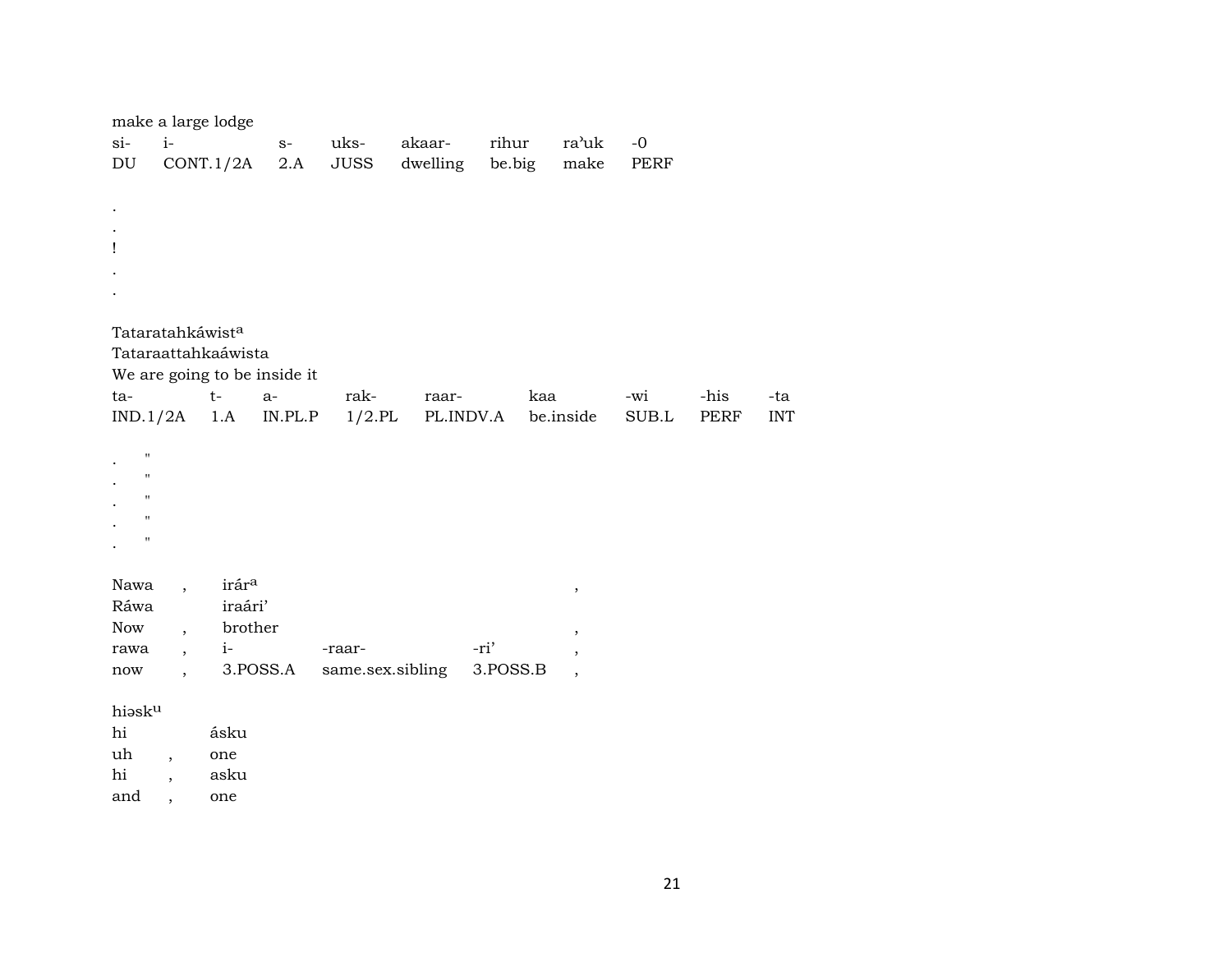| karahaáhu                |                           |                                 |            |           |               |      |                                        | nísar <sup>u</sup> |               |
|--------------------------|---------------------------|---------------------------------|------------|-----------|---------------|------|----------------------------------------|--------------------|---------------|
| karaahá'aahu'            |                           |                                 |            |           |               |      |                                        | riísaaru'          |               |
| he was not coming        |                           |                                 |            |           |               |      |                                        | chief              |               |
| kara-                    | ar-                       | ra-                             | $O -$      | $a-$      | a             |      | -:hus                                  | riisaar            | $-u^{\prime}$ |
| <b>NEG</b>               | EV                        | ABS                             | 3.A        | PREV.3A   | come          |      | IMPF                                   | be.chief           | <b>NOM</b>    |
|                          |                           |                                 |            |           |               |      |                                        |                    |               |
|                          | Iríahakitáwi <sup>u</sup> |                                 |            |           |               |      |                                        |                    |               |
|                          |                           | irii'ahakitáwi'u                |            |           |               |      |                                        |                    |               |
| $\overline{\phantom{a}}$ |                           | the one who was the leading one |            |           |               |      |                                        |                    |               |
| irii-                    |                           | ar-<br>ra-                      | $0-$       |           | kita.wi       |      | -u                                     |                    |               |
|                          | that                      | EV                              | ABS<br>3.A |           | be.the.leader |      | SUB.D                                  |                    |               |
|                          |                           |                                 |            |           |               |      |                                        |                    |               |
| nísar <sup>u</sup>       |                           |                                 | Náwa       | ,         |               |      |                                        |                    |               |
| riísaaru'                |                           |                                 | Ráwa       |           |               |      |                                        |                    |               |
| chief                    |                           |                                 | <b>Now</b> |           |               |      |                                        |                    |               |
| riisaar                  | $-u^{\prime}$             |                                 | rawa       |           |               |      |                                        |                    |               |
| be.chief                 |                           | <b>NOM</b>                      | now        |           |               |      |                                        |                    |               |
|                          |                           |                                 |            |           |               |      |                                        |                    |               |
| hiruahiwáku              |                           |                                 |            |           |               |      |                                        |                    |               |
| hiru                     |                           | ahiwáku'                        |            |           |               |      | $\boldsymbol{\zeta}\boldsymbol{\zeta}$ |                    |               |
| then                     | he said                   |                                 |            |           |               |      | $\boldsymbol{\zeta}\boldsymbol{\zeta}$ |                    |               |
| hiruu                    | ar-                       | ri-                             | $0-$       | waka'u    | $-0$          |      | $\pmb{\mathsf{H}}$<br>,                |                    |               |
| then                     | EV                        | CONT                            | 3.A        | say       |               | PERF | $\pmb{\mathsf{H}}$                     |                    |               |
|                          |                           |                                 |            |           |               |      |                                        |                    |               |
| tutíhistárašta           |                           |                                 |            |           |               |      |                                        |                    |               |
| Tutiíhistaracta          |                           |                                 |            |           |               |      |                                        |                    |               |
|                          |                           | He is going to have nights      |            |           |               |      |                                        |                    |               |
| ti-                      | $0 -$                     | ut-                             |            | hiir.his- | raar-         | at   | raah                                   | -0                 |               |
| IND.3A                   | 3.A                       | PREV                            | night      |           | PL            | go   | have                                   | PERF               |               |
|                          |                           |                                 |            |           |               |      |                                        |                    |               |
| skítiks                  |                           | istaktaruku                     |            |           |               |      |                                        |                    |               |
| kskiítiks                |                           | istaktaáruku                    |            |           |               |      |                                        |                    |               |
| four                     |                           | that you'll sing                |            |           |               |      |                                        |                    |               |
| iks.kiiti'iks            |                           | $i-$                            |            | $S-$      | rak-          |      | raa.ra'uk                              | -hus               |               |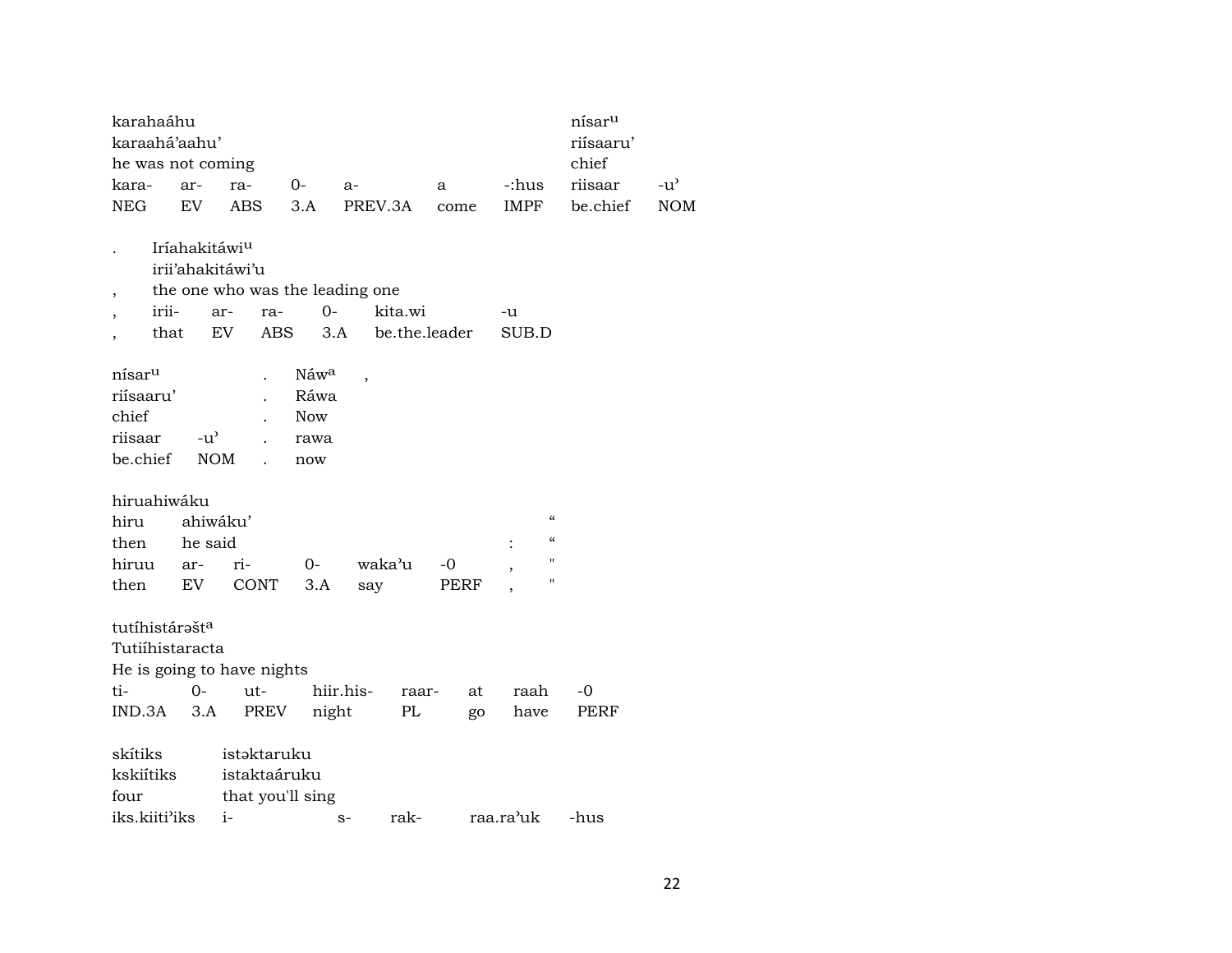| four                                                                                          |                                       | $CONT.1/2A$ 2.A                                                              |                                           |                | $1/2$ .PL          | sing                |              | <b>IMPF.SUB</b> |                                                                                      |                           |
|-----------------------------------------------------------------------------------------------|---------------------------------------|------------------------------------------------------------------------------|-------------------------------------------|----------------|--------------------|---------------------|--------------|-----------------|--------------------------------------------------------------------------------------|---------------------------|
| kúrahus<br>kúrahus<br>old men<br>kurahuus<br>old.man<br>hi                                    | hiiriruahiwáku                        | Ħ<br>н<br>11<br>Ħ<br>П<br>iriruu'ahiwáku'                                    | Náwa<br>Ráwa<br><b>Now</b><br>rawa<br>now |                |                    |                     |              |                 | $^\mathrm{^\mathrm{o}}$                                                              | $\alpha$<br>$\mathcal{C}$ |
| and                                                                                           |                                       | then that is what he said                                                    |                                           |                |                    |                     |              |                 |                                                                                      | $\mu$                     |
| hi                                                                                            | irii-                                 | ruu-                                                                         | ar-                                       | ri-            | $0-$               | waka <sup>3</sup> u |              | $-0$            | $\overline{\phantom{a}}$                                                             | $^{\prime}$               |
| and                                                                                           | that                                  | then                                                                         | EV                                        | CONT.3A        | 3.A                | say                 |              | PERF            | $\overline{\phantom{a}}$                                                             | $\pmb{\mathsf{H}}$        |
| Náwa<br>Ráwa<br><b>Now</b><br>rawa<br>now<br>kirakúsuš <sup>i</sup><br>let it be thus<br>kira | $\ddot{\phantom{0}}$<br>kíra kuúsuci' | náw <sup>a</sup><br>ráwa<br>now<br>rawa<br>now<br>kuus-<br>perhaps POT.1/3A  | $\overline{\phantom{a}}$<br>$0-$<br>3.A   | $ut -$<br>PREV | $i-$<br><b>SEQ</b> | 0<br>be             | $-0$<br>PERF |                 | $\pmb{\mathsf{H}}$<br>$\pmb{\mathsf{H}}$<br>$\pmb{\mathsf{H}}$<br>$\pmb{\mathsf{H}}$ |                           |
| náw <sup>a</sup><br>Ráwa<br>Now<br>rawa<br>now                                                | irii-<br>then                         | iriwiahirarúku<br>iriwi'ahiraáruuku'<br>now they were singing<br>wii-<br>now | ar-<br>EV                                 | ra-<br>ABS     | $O-$<br>3.A        | ir-<br>PL.3A        | sing         | raa.ra'uk       | -:hus<br>IMPF                                                                        |                           |

irikuharuhtawiat¶ irikúhaaruhtawi'at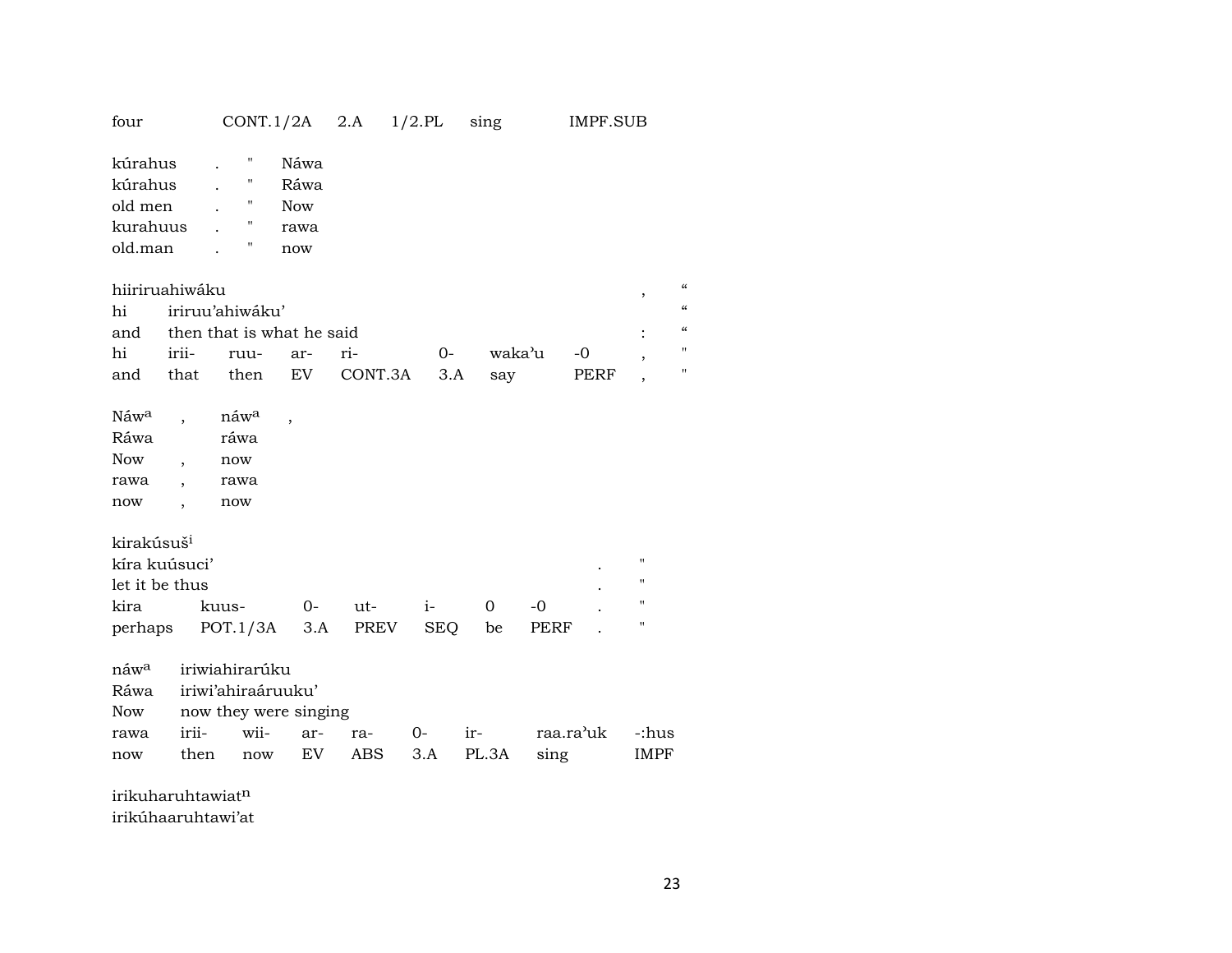| his songs<br>irii-                              | kuur-                                                      | ra-                                                                              | $0-$         | $a-$               | ri-              |               | uur-                       | tawi-        | at      | $-0$        |
|-------------------------------------------------|------------------------------------------------------------|----------------------------------------------------------------------------------|--------------|--------------------|------------------|---------------|----------------------------|--------------|---------|-------------|
| that                                            | <b>DUB</b>                                                 | <b>ABS</b>                                                                       | 3.A          | POSS.3A            |                  | PHYS.POSS     | POSS.A                     | song         | go      | <b>PERF</b> |
| ku-                                             | Kukakatihtawiita<br><b>INDF</b>                            | Kukaakaatihtawi'iita<br>I do not know any of his songs<br>kaaka-<br>NEG.IND.1/2A |              | $t-$<br>ir-<br>1.A | PREV.1/2A        | tawi-<br>song | iita<br>know               | $-0$<br>PERF |         |             |
| kírik <sup>u</sup><br>kíriku'<br>any<br>kiriku' | $\overline{\phantom{a}}$                                   | irár <sup>i</sup><br>iraári'<br>brother<br>$i-$                                  |              | -raar-             |                  | -ri'          | $\,$                       |              |         |             |
| something                                       |                                                            |                                                                                  | 3.POSS.A     |                    | same.sex.sibling | 3.POSS.B      |                            |              |         |             |
| ku-<br>INDF                                     | kukakatihtawiita<br>Kukaakaatihtawi'iita<br>kaaka-         | I do not know any of his songs<br>NEG.IND.1/2A                                   | $t -$<br>1.A | ir-                | PREV.1/2A        | tawi-<br>song | iita<br>-0<br>PERF<br>know |              |         |             |
|                                                 | Iriwiaharárúku<br>Iriwi'aharaáruuku'<br>Now he was singing |                                                                                  |              |                    |                  |               |                            |              |         |             |
| irii-                                           | wii-                                                       | ar-                                                                              | ra-          | $0-$               | raa.ra'uk        | -:hus         |                            |              |         |             |
| then                                            | $\operatorname{now}$                                       | EV                                                                               | ABS          | 3.A                | sing             | <b>IMPF</b>   |                            |              |         |             |
|                                                 |                                                            | Hiwitaruhaksurīritpīta                                                           |              |                    |                  |               |                            |              |         |             |
| Hi                                              |                                                            | witaaruhaksuuriírit                                                              |              |                    |                  |               |                            |              | piíta   |             |
| And                                             |                                                            | he would stand there dancing in place                                            |              |                    |                  |               |                            |              | the man |             |
| hi                                              | wi-                                                        | ti-                                                                              | 0-           | ar-                | uhaks-           | uuri.arik     |                            | -0           | wiita   |             |
| and                                             | QUOT                                                       | IND.3A                                                                           | 3.A          | EV                 | dance            |               | stand.upright              | <b>PERF</b>  | man     |             |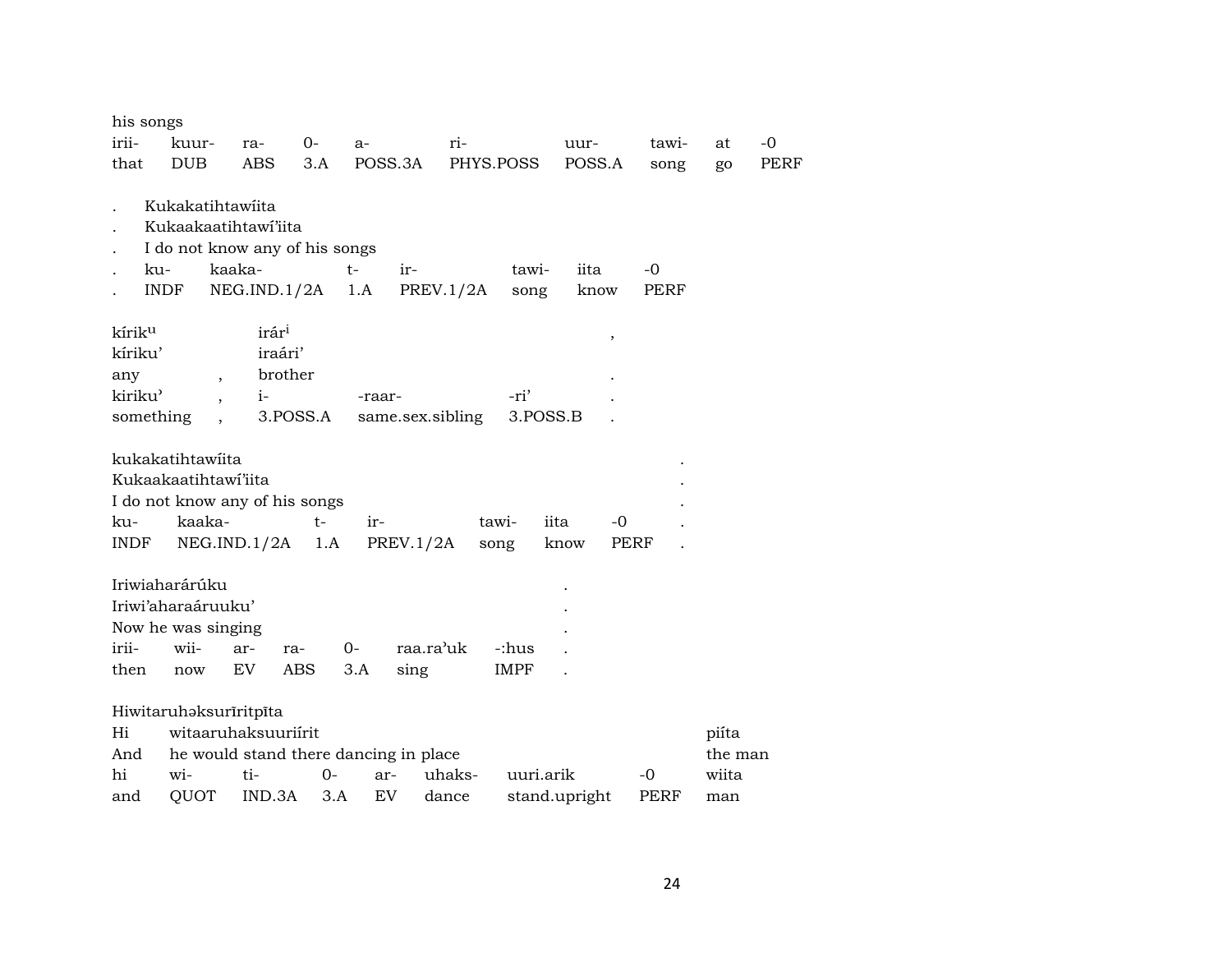| úkatatn                      |          |                        |     |                  |      |                          |                                        |             |       |
|------------------------------|----------|------------------------|-----|------------------|------|--------------------------|----------------------------------------|-------------|-------|
| uúkatat                      |          |                        |     |                  |      |                          |                                        |             |       |
| in the west                  |          |                        |     |                  |      |                          |                                        |             |       |
| uukata-                      | -t       |                        |     |                  |      |                          |                                        |             |       |
| west                         |          | LOC                    |     |                  |      |                          |                                        |             |       |
|                              |          |                        |     |                  |      |                          |                                        |             |       |
| Náw <sup>a</sup>             |          | irár <sup>i</sup>      |     |                  |      |                          |                                        | ,           |       |
| Ráwa                         |          | iraári'                |     |                  |      |                          |                                        |             |       |
| <b>Now</b>                   |          | brother                |     |                  |      |                          |                                        | ,           |       |
| rawa                         |          | $i-$                   |     | -raar-           |      | -ri'                     |                                        | ,           |       |
| now                          |          | 3.POSS.A               |     | same.sex.sibling |      |                          | 3.POSS.B                               |             |       |
|                              |          |                        |     |                  |      |                          |                                        |             |       |
| askuwiwitirátki <sup>a</sup> |          |                        |     |                  |      |                          |                                        |             |       |
| ásku                         |          | wiwitirátkii'a         |     |                  |      |                          |                                        |             |       |
| one                          |          | it became a night      |     |                  |      |                          |                                        |             |       |
| asku                         | wii-     | wi-                    | ti- |                  | $0-$ | ratkii                   |                                        | -0<br>-aar  |       |
| one                          | now      | QUOT                   |     | IND.3A           | 3.A  | be.night                 |                                        | <b>INCH</b> | PERF  |
| hitihiaharatkia              |          |                        |     |                  |      |                          |                                        |             |       |
| hi                           |          | tihií'aharátkii'a      |     |                  |      |                          |                                        |             |       |
| and                          |          | here it became a night |     |                  |      |                          |                                        |             |       |
| hi                           | tii-     | hii-                   | ar- | ra-              | 0-   | ratkii                   |                                        | -aar        | -0    |
|                              |          | other                  | EV  |                  | 3.A  |                          |                                        | <b>INCH</b> | PERF  |
| and                          | here     |                        |     | ABS              |      | be.night                 |                                        |             |       |
| hiahawáku                    |          |                        |     |                  |      | $\,$                     | $\mathcal{C}\mathcal{C}$               | Iritaku     |       |
| hi                           | ahawáku' |                        |     |                  |      |                          | $\mathcal{C}\mathcal{C}$               | Íritaku     |       |
| and                          | he said  |                        |     |                  |      |                          | $\boldsymbol{\zeta}\boldsymbol{\zeta}$ | There       |       |
| hi                           | ar-      | ra-                    | 0-  | waka'u           | -0   | $\overline{\phantom{a}}$ | н                                      | irii-       | -taku |
| and                          | EV       | ABS                    | 3.A | say              |      | PERF                     | н                                      | there       | LOC   |
|                              |          |                        |     |                  |      |                          |                                        |             |       |
| kiraísiksúhatn               |          |                        |     |                  |      |                          |                                        |             |       |
| kíra isiksuúhat              |          |                        |     |                  |      |                          |                                        |             |       |
| let him reach out            |          |                        |     |                  |      |                          |                                        |             |       |
| kira                         | $i-$     |                        |     | $S-$             | iks- | u.hak                    |                                        | $-0$        |       |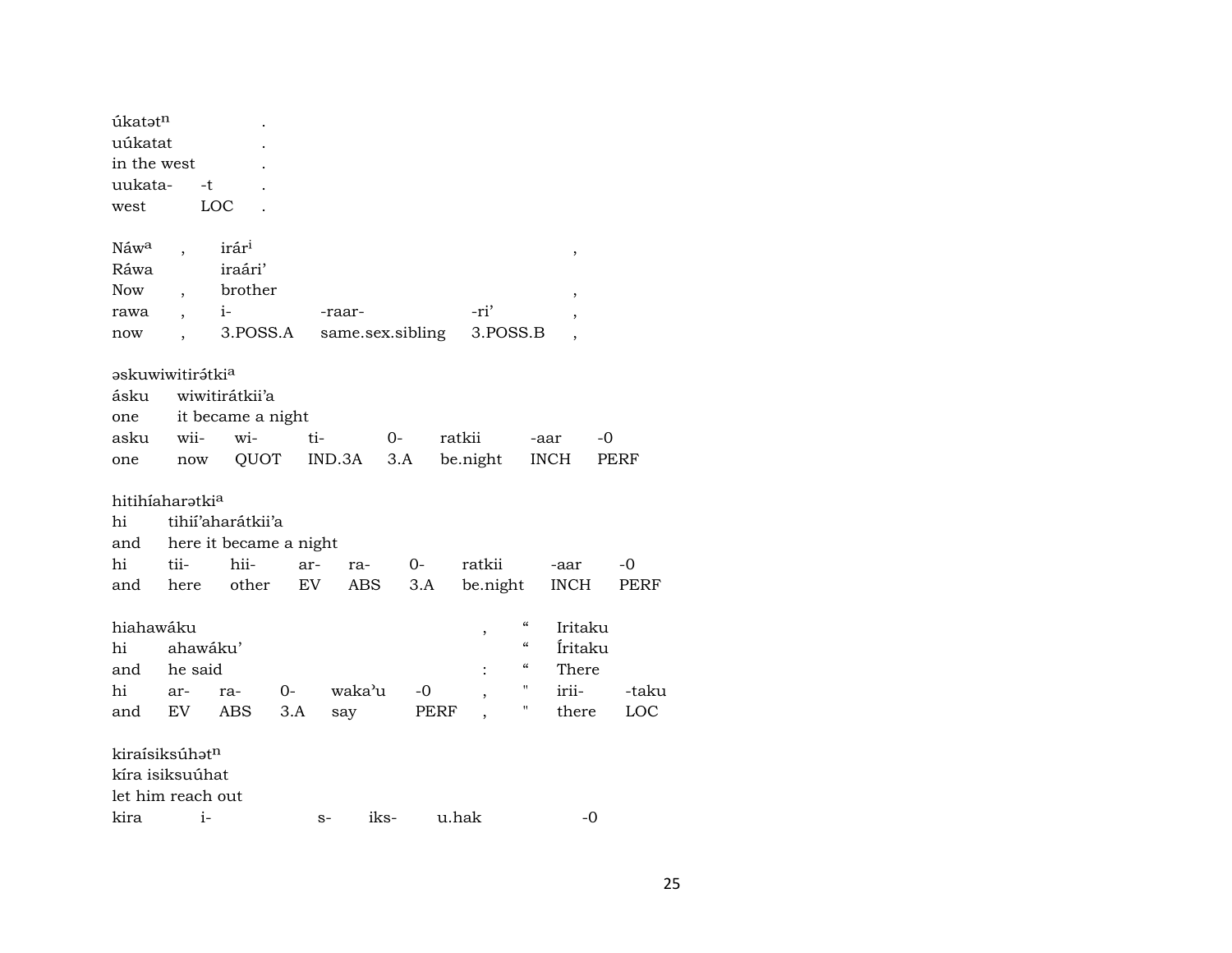| perhaps                  |                                                 | CONT.1/2A           |                       | 2.A         | hand                                                                        |               | extend.in.a.line |                   | PERF |            |
|--------------------------|-------------------------------------------------|---------------------|-----------------------|-------------|-----------------------------------------------------------------------------|---------------|------------------|-------------------|------|------------|
| tarušúhos<br>fire.keeper | taruucúhus<br>the errand man<br>ta.ra.uc.uh.hus |                     | н<br>П<br>"<br>"<br>Η |             | Tárašúhəs<br>Taruucúhus<br>The errand man<br>ta.ra.uc.uh.hus<br>fire.keeper |               |                  |                   |      |            |
|                          | ahaksúhatn                                      |                     |                       |             |                                                                             |               |                  |                   |      |            |
|                          | ahaaksuúhat                                     |                     |                       |             |                                                                             |               |                  |                   |      |            |
|                          | he reached out                                  |                     |                       |             |                                                                             |               |                  |                   |      |            |
| ar-                      | ra-                                             | $O -$               | iks-                  |             | u.hak                                                                       |               | -0               |                   |      |            |
| EV.                      | ABS.                                            | 3.A                 | hand                  |             | extend.in.a.line                                                            |               | PERF             |                   |      |            |
|                          | hirawitakaráhis <sup>u</sup>                    |                     |                       |             |                                                                             |               |                  |                   |      |            |
| hi                       |                                                 | raawiitakaaraáhisu' |                       |             |                                                                             |               |                  |                   |      |            |
| and                      | suddenly                                        |                     |                       |             |                                                                             |               |                  |                   |      |            |
| hi                       | raa-                                            | wii-                |                       | takaaraahis |                                                                             | $-u^{\prime}$ |                  |                   |      |            |
| and                      | just                                            | now                 |                       | all.at.once |                                                                             | <b>NOM</b>    |                  |                   |      |            |
| aháriwatn                |                                                 |                     |                       |             |                                                                             |               |                  | níšk <sup>i</sup> |      |            |
| ahaáriwat                |                                                 |                     |                       |             |                                                                             |               |                  | rícki             |      |            |
|                          | he pulled it out from under                     |                     |                       |             |                                                                             |               |                  | a gut             |      |            |
| ar-                      | ra-                                             | $0 -$               | iri.wat               |             |                                                                             |               | $-0$             | riic              |      | -kis       |
| EV.                      | <b>ABS</b>                                      | 3.A                 |                       |             | take.out.from.under                                                         |               | <b>PERF</b>      | intestine         |      | <b>DIM</b> |
| Ahawáku                  |                                                 |                     |                       |             |                                                                             | ,             | $\epsilon$       |                   |      |            |
| Ahawáku'                 |                                                 |                     |                       |             |                                                                             |               | $\epsilon$       |                   |      |            |
| He said                  |                                                 |                     |                       |             |                                                                             |               | $\mathcal{C}$    |                   |      |            |
| ar-                      | ra-                                             | 0-                  | waka'u                |             | -0                                                                          | $\cdot$       | п                |                   |      |            |
| EV                       | ABS                                             | 3.A                 | say                   |             | PERF                                                                        |               | П                |                   |      |            |
|                          | Sisúksišat <sup>n</sup>                         |                     |                       |             |                                                                             |               |                  | "                 |      |            |
| Sísuksicat               |                                                 |                     |                       |             |                                                                             |               |                  | П                 |      |            |

## 26

 $\ddot{\phantom{a}}$  $\cdot$  $\ddot{\phantom{a}}$ 

 $\sim$   $\sim$ 

 $\sim$  .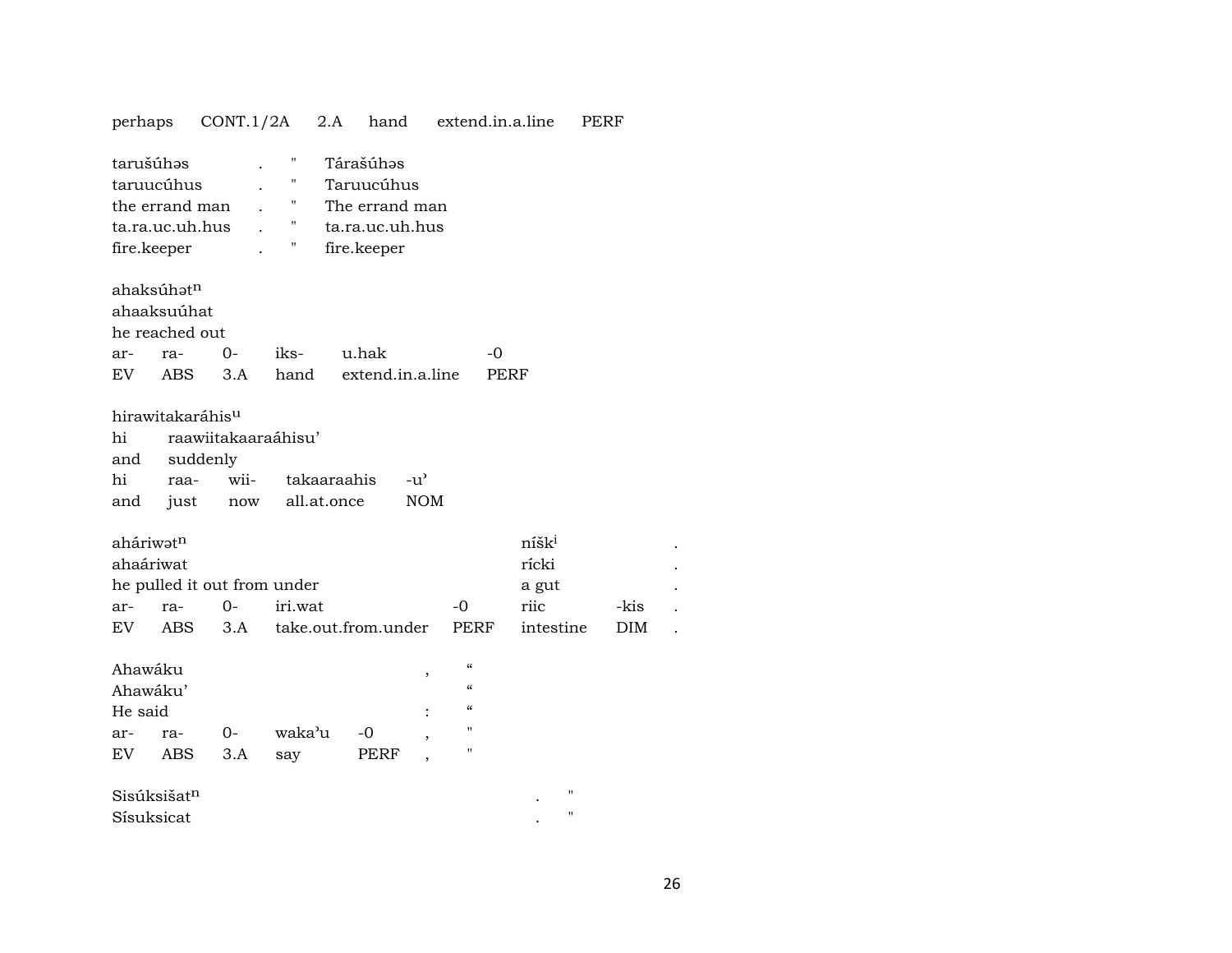| Roast it           |                   |                   |        |             |                  |                          | Ţ                                      | Ħ                        |       |
|--------------------|-------------------|-------------------|--------|-------------|------------------|--------------------------|----------------------------------------|--------------------------|-------|
| $si-$              | $i-$              |                   | $S-$   | uks-        | icatk            | $-0$                     |                                        | $\blacksquare$           |       |
| DU                 | CONT.1/2A         |                   | 2.A    | <b>JUSS</b> | roast            | <b>PERF</b>              |                                        | 11                       |       |
|                    |                   |                   |        |             |                  |                          |                                        |                          |       |
| Iriwisiahira       |                   |                   |        |             |                  |                          |                                        |                          |       |
| Iriwisi'ahiira     |                   |                   |        |             |                  |                          |                                        |                          |       |
|                    | Now they ate that |                   |        |             |                  |                          |                                        |                          |       |
| irii-              | wii-              | $si-$             | ar-    | ra-         | 0-               | ir-                      | a                                      | -0                       |       |
| then               | now               | DU                | EV     | <b>ABS</b>  | 3.A              | PL.3A                    | eat                                    | PERF                     |       |
| nísar <sup>u</sup> |                   |                   |        |             |                  |                          |                                        |                          |       |
| riísaaru'          |                   |                   |        |             |                  |                          |                                        |                          |       |
| the chiefs         |                   |                   |        |             |                  |                          |                                        |                          |       |
| riisaar            | $-u^{\prime}$     |                   |        |             |                  |                          |                                        |                          |       |
| be.chief           |                   | <b>NOM</b>        |        |             |                  |                          |                                        |                          |       |
|                    |                   |                   |        |             |                  |                          |                                        |                          |       |
| Náw <sup>a</sup>   |                   | irár <sup>i</sup> |        |             |                  |                          |                                        | $\overline{\phantom{a}}$ | pítku |
| Ráwa               |                   | iraári'           |        |             |                  |                          |                                        |                          | pítku |
| <b>Now</b>         |                   | brother           |        |             |                  |                          |                                        | $\overline{\phantom{a}}$ | two   |
| rawa               |                   | $i-$              |        | -raar-      |                  | -ri'                     |                                        | $\overline{\phantom{a}}$ | pitku |
| now                |                   | 3.POSS.A          |        |             | same.sex.sibling | 3.POSS.B                 |                                        |                          | two   |
|                    |                   |                   |        |             |                  |                          |                                        |                          |       |
| wiwitirátkia       |                   |                   |        |             |                  |                          |                                        |                          |       |
| wiwitirátkii'a     |                   |                   |        |             |                  |                          |                                        |                          |       |
|                    | it became a night |                   |        |             |                  |                          |                                        |                          |       |
| wii-               | wi-               | ti-               |        | $0-$        | ratkii           | -aar                     | $-0$                                   |                          |       |
| now                | QUOT              |                   | IND.3A | 3.A         | be.night         | <b>INCH</b>              | PERF                                   |                          |       |
| hiahawáku          |                   |                   |        |             |                  |                          | $\boldsymbol{\zeta}\boldsymbol{\zeta}$ | Náwa                     |       |
| hi                 | ahawáku'          |                   |        |             |                  | ,                        | $\mathcal{C}\mathcal{C}$               | Ráwa                     | ,     |
| and                | he said           |                   |        |             |                  |                          | $\boldsymbol{\zeta}\boldsymbol{\zeta}$ | <b>Now</b>               |       |
| hi                 |                   |                   | 0-     | waka'u      | -0               |                          | П                                      |                          |       |
|                    | ar-<br>EV         | ra-<br><b>ABS</b> | 3.A    |             | PERF             | ,                        | П                                      | rawa                     | ,     |
| and                |                   |                   |        | say         |                  | $\overline{\phantom{a}}$ |                                        | now                      | ,     |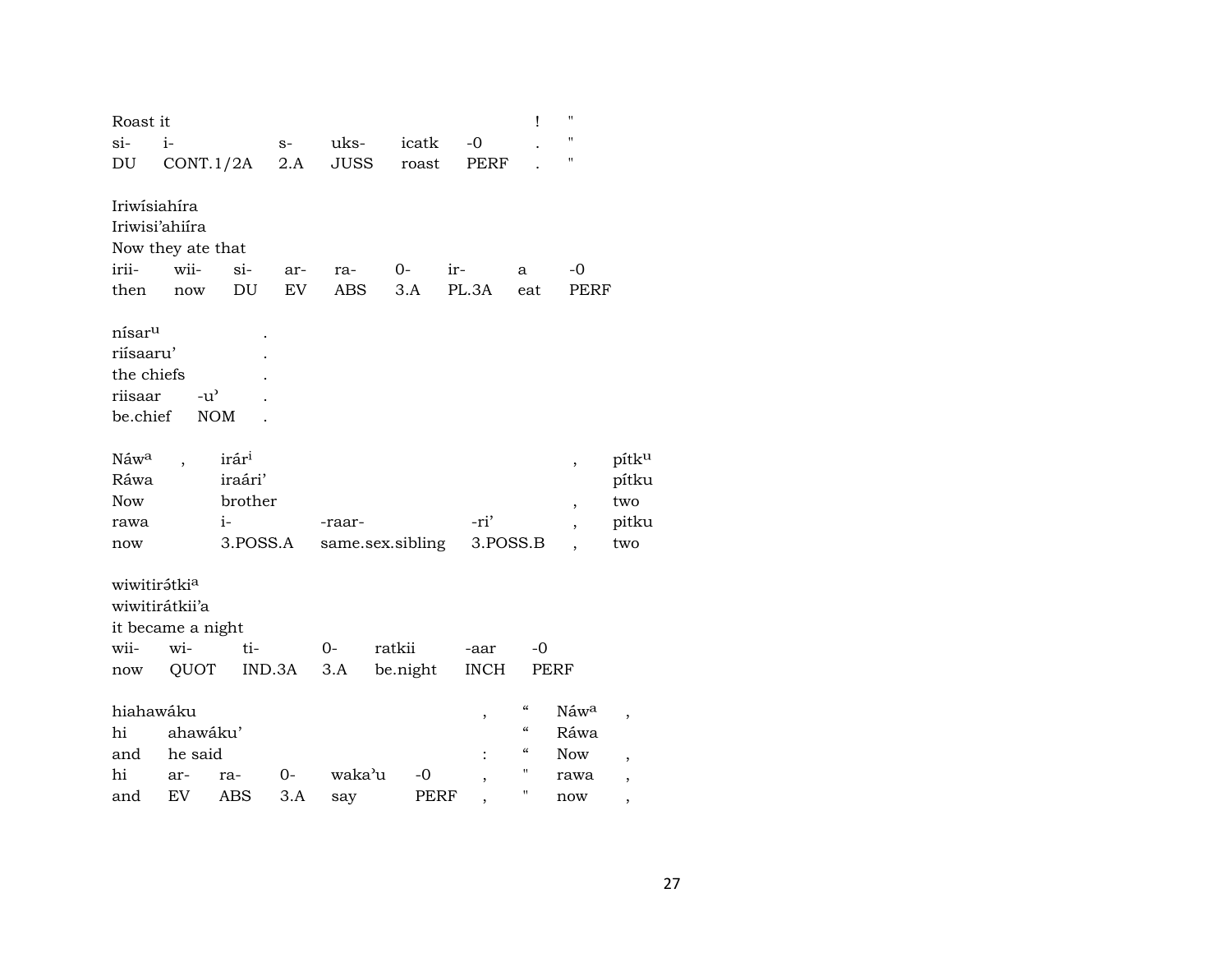| náw <sup>a</sup> ,       |                        | witaráwiša                |                         |      |                  |                                |                          |                      |               |
|--------------------------|------------------------|---------------------------|-------------------------|------|------------------|--------------------------------|--------------------------|----------------------|---------------|
| ráwa                     |                        |                           | witaraawiicaahu'        |      |                  |                                |                          |                      |               |
| now                      |                        |                           | the time is approaching |      |                  |                                |                          |                      |               |
| rawa                     |                        | wi-                       | ti-                     |      | $0 -$            | a-                             | raa-                     | wiic.a               | -:hus         |
| now                      |                        | QUOT                      | IND.3A                  |      | 3.A              | PREV.3A                        | way                      | approach             | <b>IMPF</b>   |
|                          |                        |                           |                         |      |                  |                                |                          |                      |               |
| $\blacksquare$           |                        |                           | Hitirawarukstíari       |      |                  |                                |                          |                      |               |
|                          | Н                      | Hi                        | tirawaarukstii'aari     |      |                  |                                |                          |                      |               |
|                          | Н                      | And                       |                         |      |                  | this one who was becoming holy |                          |                      |               |
|                          | н                      | hi                        | tii-                    | ra-  | $O -$            | waarukstii                     |                          | $-i$<br>-aar         |               |
|                          | н                      | and                       | this                    | ABS  | 3.A              | be.holy                        |                          | <b>INCH</b>          | IMPF.SUB      |
|                          |                        |                           |                         |      |                  |                                |                          |                      |               |
|                          | irár <sup>i</sup>      |                           |                         |      |                  |                                | $\overline{\phantom{a}}$ | tárah <sup>a</sup>   |               |
|                          | iraári'                |                           |                         |      |                  |                                |                          | táraha'              |               |
| $\overline{\phantom{a}}$ |                        | brother                   |                         |      |                  |                                | $\overline{\phantom{a}}$ | buffalos             |               |
|                          | $i-$                   |                           | -raar-                  |      |                  | -ri'                           |                          | tarahaa              |               |
|                          |                        | 3.POSS.A                  |                         |      | same.sex.sibling | 3.POSS.B                       |                          | buffalo              |               |
|                          |                        |                           |                         |      |                  |                                |                          |                      |               |
|                          | tíkarukst <sup>a</sup> |                           |                         |      |                  |                                |                          |                      |               |
|                          | tíkaruksta             |                           |                         |      |                  |                                |                          |                      |               |
|                          |                        | he was going to make them |                         |      |                  |                                |                          |                      |               |
| ti-                      |                        | $0-$                      | ka.ra'uk                |      | -his             | -ta                            |                          |                      |               |
| IND.3A                   |                        | 3.A                       | make.PL.P               |      | <b>PERF</b>      | <b>INT</b>                     |                          |                      |               |
|                          |                        |                           |                         |      |                  |                                |                          |                      |               |
|                          |                        | siahiwakúrawu             |                         |      |                  |                                |                          |                      |               |
|                          |                        | Si'ahihwakuurawu'         |                         |      |                  |                                |                          |                      |               |
|                          |                        | They did not believe him  |                         |      |                  |                                |                          |                      |               |
| $si-$                    | ar-                    | ra-                       | $0-$                    |      | ir-              | uur-                           | wakuur-                  | raa.wu               | -:hus         |
| DU                       |                        | EV.<br>ABS                | 3.A                     |      | PL.3A            | <b>PREV</b>                    | word                     | doubt                | <b>IMPF</b>   |
|                          |                        | Iriahakitáwi <sup>u</sup> |                         |      |                  |                                |                          | ni̇̃sar <sup>u</sup> |               |
|                          |                        |                           |                         |      |                  |                                |                          |                      |               |
|                          |                        | Irii'ahakitáwi'u          |                         |      |                  |                                |                          | riísaaru'            |               |
|                          |                        | The one who was leading   |                         |      |                  |                                |                          | chief                |               |
|                          | irii-                  | ar-                       | ra-                     | $0-$ |                  | kita.wi                        | -u                       | riisaar              | $-u^{\prime}$ |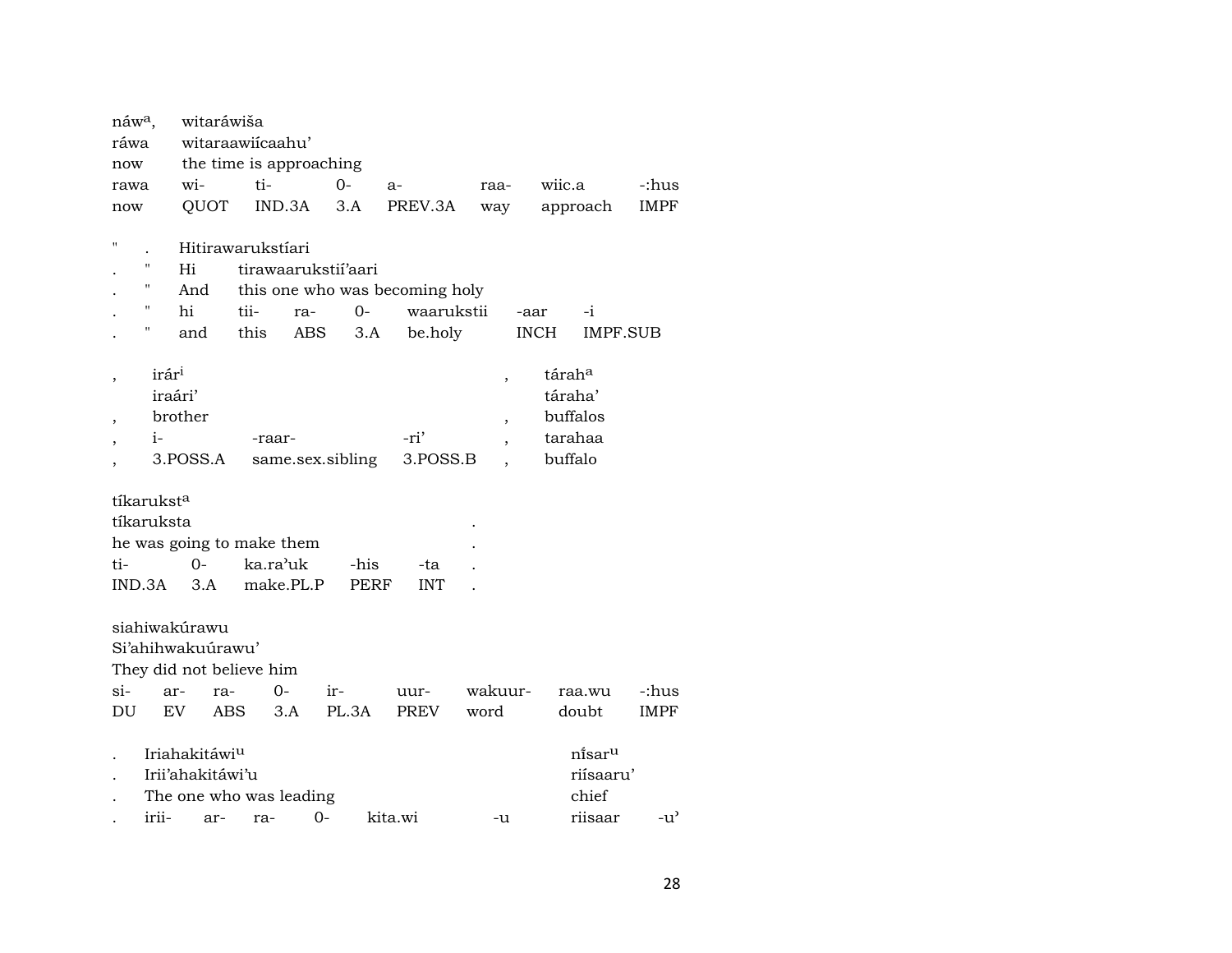that EV 3.A be.the.leader SUB.D be.chief  $\rm{NOM}$ ABS  $\mathcal{L}^{\pm}$ 

| karawitáah <sup>u</sup>                                             |                                                                                                                             |                          |     |      |      |                  |                     |                          |       |
|---------------------------------------------------------------------|-----------------------------------------------------------------------------------------------------------------------------|--------------------------|-----|------|------|------------------|---------------------|--------------------------|-------|
| karawitaá'aahu'                                                     |                                                                                                                             |                          |     |      |      |                  |                     |                          |       |
|                                                                     | he was not coming                                                                                                           |                          |     |      |      |                  |                     |                          |       |
| kara-                                                               | wi-                                                                                                                         | $\overline{\text{t}}$ i- |     | $O-$ | $a-$ |                  | a                   | -:hus                    |       |
| NEG                                                                 |                                                                                                                             | QUOT IND.3A 3.A          |     |      |      | PREV.3A          | come                | IMPF                     |       |
|                                                                     |                                                                                                                             |                          |     |      |      |                  |                     |                          |       |
| Hiahawáku                                                           |                                                                                                                             |                          |     |      |      |                  |                     |                          |       |
| Hi                                                                  | ahawáku'                                                                                                                    |                          |     |      |      |                  |                     | $\pmb{\zeta}\pmb{\zeta}$ |       |
| And                                                                 | he said                                                                                                                     |                          |     |      |      |                  |                     | $\pmb{\zeta}\pmb{\zeta}$ |       |
| hi                                                                  | ar-                                                                                                                         | ra- 0- waka'u            |     |      |      | $-0$             |                     | $\pmb{\mathsf{H}}$       |       |
|                                                                     | and EV ABS                                                                                                                  |                          | 3.A | say  |      | PERF             |                     | $\pmb{\mathsf{H}}$       |       |
| kakatiráit <sup>a</sup><br>kaaka-<br>wiruakáha <sup>u</sup><br>wii- | Kaakaatiraá'iita<br>I do not know it<br>$NEG.ID.1/2A$ 1.A $PREV.1/2A$<br>Wiru'aakáhaa'u<br>If he should smell of it<br>ruu- | $t-$<br>ii-              | ir- | $O-$ | a-   | raa.iita<br>know | -0<br>PERF<br>kahaa |                          | -u    |
| now                                                                 | then                                                                                                                        | SUBJ.3A                  |     | 3.A  |      | PREV.3A          |                     | have.an.odor             | SUB.D |
| asúris<br>asúris<br>urine<br>asuris                                 | ,                                                                                                                           |                          |     |      |      |                  |                     |                          |       |
| urine                                                               | $\overline{\phantom{a}}$                                                                                                    |                          |     |      |      |                  |                     |                          |       |

hiitašikskápakis

itacikskápaakis  $\hbox{hi}$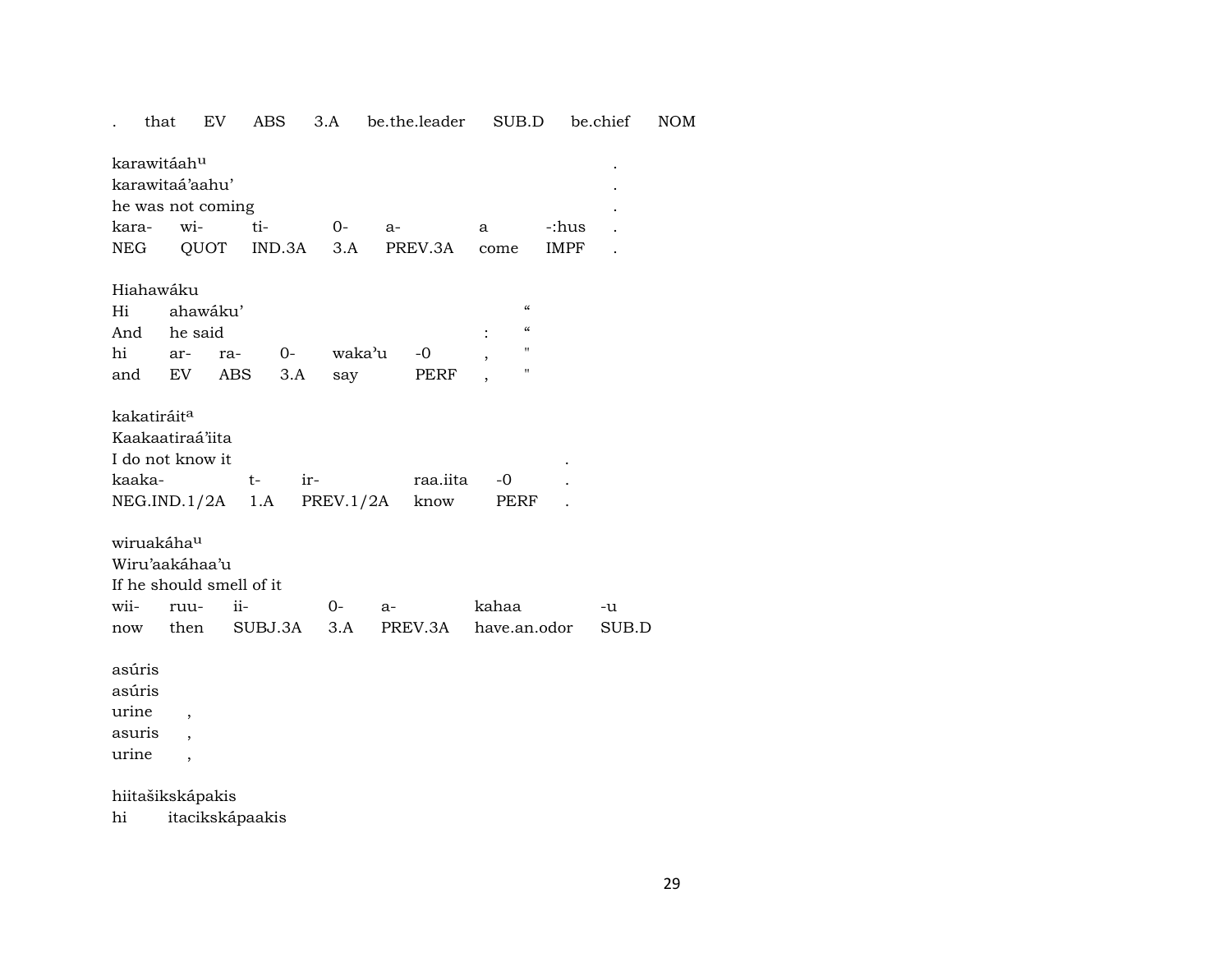| and<br>hi                                                           | he'll pity us<br>ii-                              | $0-$                | ir-        | ut-              | aciks.kaapaakis | $-0$                                            |
|---------------------------------------------------------------------|---------------------------------------------------|---------------------|------------|------------------|-----------------|-------------------------------------------------|
| and                                                                 | SUBJ.3A                                           | 3.A                 | <b>OBV</b> | PREV             | feel.pity.for   | PERF                                            |
| tiráwa<br>Tiráwaahat<br>the Heavens<br>tii-<br>this                 | 0-<br>ra-<br>ABS<br>3.A                           | waa-<br><b>DIST</b> | ahak       | extend.in.a.line | $-0$<br>SUB.4   | $\blacksquare$<br>"<br>$\pmb{\mathsf{H}}$<br>11 |
| Irári<br>Iraári'<br><b>Brother</b>                                  |                                                   |                     |            |                  | ,               |                                                 |
| $i-$                                                                | -raar-                                            |                     |            | -ri'             |                 |                                                 |
| 3.POSS.A                                                            |                                                   | same.sex.sibling    |            | 3.POSS.B         |                 |                                                 |
|                                                                     |                                                   |                     |            |                  |                 |                                                 |
| akiahiráriks                                                        |                                                   |                     |            |                  |                 |                                                 |
| aki                                                                 |                                                   | ahíraariks          |            |                  |                 |                                                 |
| and here                                                            |                                                   | it was true         |            |                  |                 |                                                 |
| $a-$                                                                | ki<br>ar-                                         | ri-                 |            | $0-$             | raariks<br>$-0$ |                                                 |
| and                                                                 | there                                             | EV                  | CONT.3A    | 3.A              | be.true<br>PERF |                                                 |
| Nisar <sup>u</sup><br>Riísaaru'<br>The chief<br>riisaar<br>be.chief | $-u$ <sup><math>\prime</math></sup><br><b>NOM</b> |                     |            |                  |                 |                                                 |
|                                                                     | wítihwakúruwu                                     |                     |            |                  |                 |                                                 |
|                                                                     | witihwakuúrawu'                                   |                     |            |                  |                 |                                                 |
|                                                                     | he doubted him                                    |                     |            |                  |                 |                                                 |
| wi-                                                                 | ti-                                               | 0-                  | ir-        | wakuur-          | raa.wu          | -:hus                                           |
| QUOT                                                                | IND.3A                                            | 3.A                 | <b>OBV</b> | word             | doubt           | <b>IMPF</b>                                     |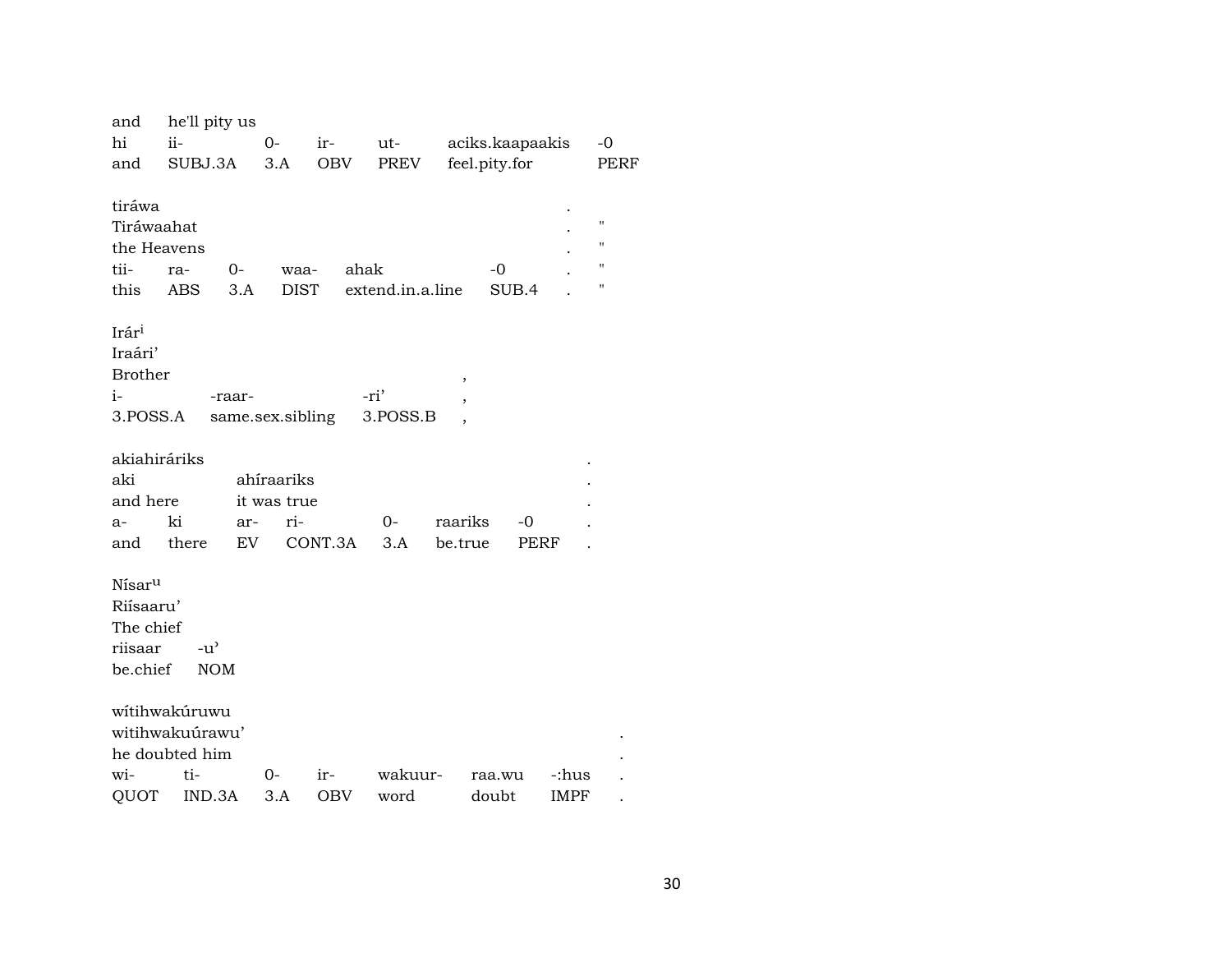|                      | iríaha kitawi <sup>u</sup><br>nísar <sup>u</sup> |                            |            |         |                  |                      |       |                     |       |                          |                          |                                        |
|----------------------|--------------------------------------------------|----------------------------|------------|---------|------------------|----------------------|-------|---------------------|-------|--------------------------|--------------------------|----------------------------------------|
|                      | Irii'ahakitáwi'u                                 |                            |            |         |                  |                      |       |                     |       | riísaaru'                |                          |                                        |
|                      |                                                  | The one who was the leader |            |         |                  |                      |       |                     | chief |                          |                          |                                        |
| irii-                | ar-                                              | ra-                        | 0-         | kita.wi |                  |                      | -u    |                     |       | riisaar                  | $-u^{\prime}$            |                                        |
| that                 | EV                                               | <b>ABS</b>                 | 3.A        |         | be.the.leader    |                      | SUB.D |                     |       | be.chief                 | NOM                      |                                        |
|                      |                                                  |                            |            |         |                  |                      |       |                     |       |                          |                          |                                        |
| ikaraaháahu          |                                                  |                            |            |         |                  |                      |       |                     |       |                          |                          |                                        |
|                      | ikara'ahá'aahu'                                  |                            |            |         |                  |                      |       |                     |       |                          |                          |                                        |
|                      | he was not coming                                |                            |            |         |                  |                      |       |                     |       |                          |                          |                                        |
| ii-                  | kara-                                            | ar-                        | ra-        |         | 0-               | a-                   |       | a                   |       | -:hus                    |                          |                                        |
| there                | <b>NEG</b>                                       | EV                         | <b>ABS</b> |         | 3.A              | PREV.3A              |       | come                |       | <b>IMPF</b>              |                          |                                        |
|                      |                                                  |                            |            |         |                  |                      |       |                     |       |                          |                          |                                        |
| Náwa                 |                                                  | irár <sup>i</sup>          |            |         |                  |                      |       |                     |       | ,                        |                          |                                        |
| Ráwa                 |                                                  | iraári'                    |            |         |                  |                      |       |                     |       |                          |                          |                                        |
| <b>Now</b>           |                                                  | brother                    |            |         |                  |                      |       |                     |       | $\overline{\phantom{a}}$ |                          |                                        |
| rawa                 |                                                  | $i-$                       |            | -raar-  |                  |                      | -ri'  |                     |       | $\, ,$                   |                          |                                        |
| now                  |                                                  | 3.POSS.A                   |            |         | same.sex.sibling |                      |       | 3.POSS.B            |       | $\overline{\phantom{a}}$ |                          |                                        |
|                      |                                                  |                            |            |         |                  |                      |       |                     |       |                          |                          |                                        |
| wiwitihawi           |                                                  |                            |            |         |                  |                      |       |                     |       |                          | táwit <sup>n</sup>       |                                        |
| wiwitihawi           |                                                  |                            |            |         |                  |                      |       |                     |       |                          | táwit                    |                                        |
| it was nights        |                                                  |                            |            |         |                  |                      |       |                     |       |                          | three                    |                                        |
| wii-                 | wi-                                              | ti-                        |            | $0 -$   | ha.wa.ir         |                      |       |                     |       | $-0$                     | tawit                    |                                        |
| now                  | QUOT                                             |                            | IND.3A     | $3.A$   |                  | night.to.elapse.DIST |       |                     |       | PERF                     | three                    |                                        |
|                      |                                                  |                            |            |         |                  |                      |       |                     |       |                          |                          |                                        |
| hiahawáku            |                                                  |                            |            |         |                  |                      |       | šáhiks              |       |                          |                          |                                        |
| hi                   | ahawáku'                                         |                            |            |         |                  |                      |       | cáhiks              |       |                          |                          |                                        |
| and                  | he said                                          |                            |            |         |                  |                      |       | the person          |       |                          |                          |                                        |
| hi                   | ar-                                              | ra-                        | 0-         | waka'u  |                  | $-0$                 |       | icaahiks            |       |                          |                          |                                        |
| and                  | EV                                               | ABS                        | 3.A        | say     |                  | PERF                 |       | person              |       |                          |                          |                                        |
|                      |                                                  |                            |            |         |                  |                      |       |                     |       |                          |                          | $\mathcal{C}\mathcal{C}$               |
| ahíhwak <sup>i</sup> |                                                  |                            |            |         |                  |                      |       | ákitar <sup>u</sup> |       |                          |                          | $\mathcal{C}$                          |
| ahíhwaki'            |                                                  |                            |            |         |                  |                      |       | ákitaaru'           |       |                          |                          | $\boldsymbol{\zeta}\boldsymbol{\zeta}$ |
| they said            |                                                  |                            |            |         |                  |                      |       | the tribe           |       |                          |                          | $\blacksquare$                         |
| ar-                  | ra-                                              | $0-$                       | ir-        | waki    |                  | $-0$                 |       | akitaar-            |       | -u'                      | $\overline{\phantom{a}}$ |                                        |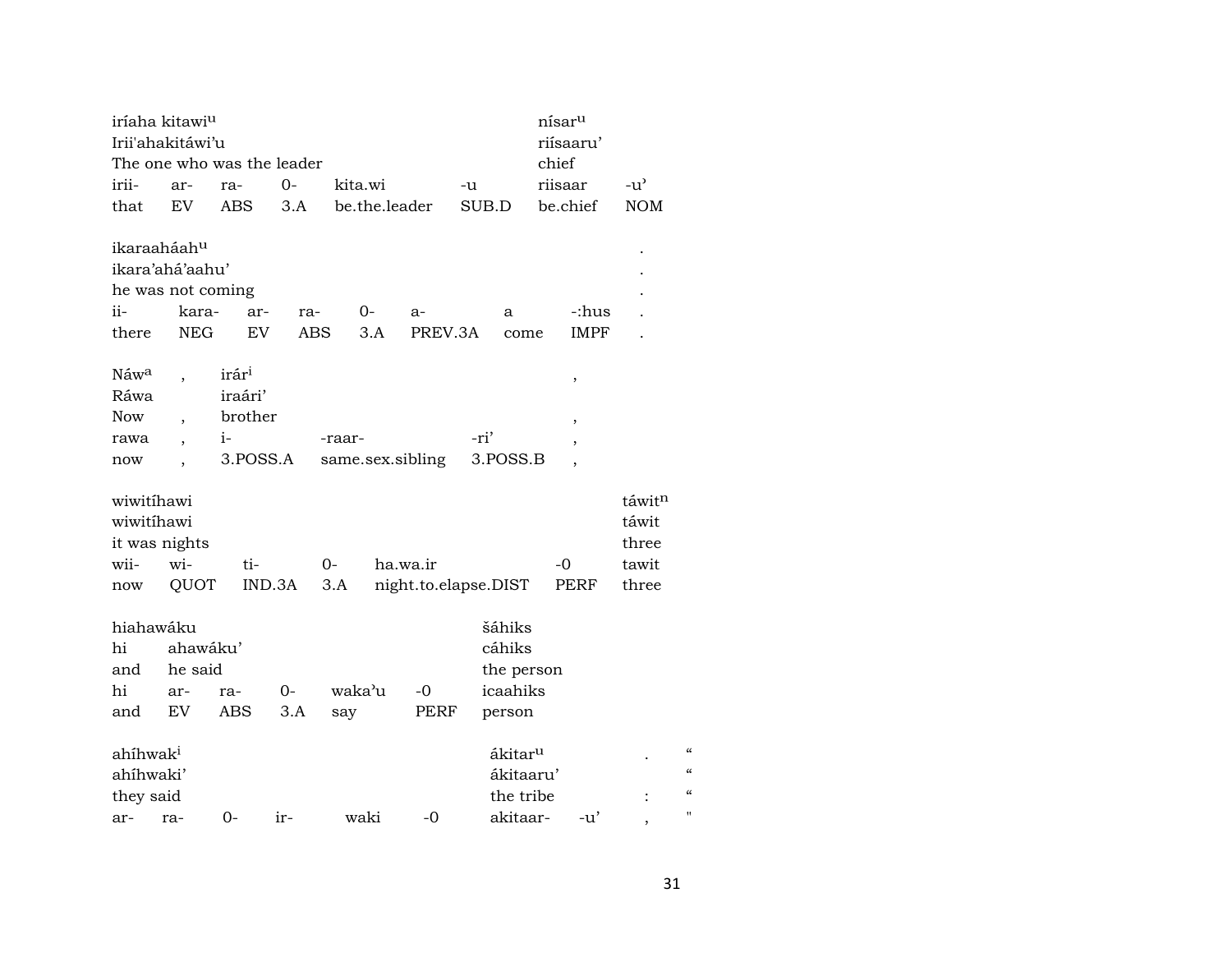| EV                               | ABS                                                                                      | 3.A                               | PL.3A                                   | say.PL  | PERF | tribe           | <b>NOM</b>                                      | Н.<br>$\cdot$ |             |
|----------------------------------|------------------------------------------------------------------------------------------|-----------------------------------|-----------------------------------------|---------|------|-----------------|-------------------------------------------------|---------------|-------------|
| Kíwiku<br>Kíwiiku'               | Buffalo bull                                                                             |                                   |                                         |         |      |                 |                                                 |               |             |
| kiwiik                           |                                                                                          | $-u$ <sup><math>\sim</math></sup> |                                         |         |      |                 |                                                 |               |             |
|                                  | buffalo.bull                                                                             | <b>NOM</b>                        |                                         |         |      |                 |                                                 |               |             |
| tihará <sup>a</sup>              | tihaaraá'a'                                                                              |                                   |                                         |         |      |                 | $\boldsymbol{\mathsf{H}}$<br>$\pmb{\mathsf{H}}$ |               |             |
|                                  | here it comes                                                                            |                                   |                                         |         |      |                 | $\pmb{\mathsf{H}}$                              |               |             |
| tii-                             | haa-                                                                                     | ra-                               | 0-                                      | a-      | a    | $-0$            | $\pmb{\mathsf{H}}$                              |               |             |
| here                             | here                                                                                     | ABS                               | 3.A                                     | PREV.3A | come | <b>PERF</b>     | $\pmb{\mathsf{H}}$                              |               |             |
| Kíwĩku<br>Kíwiiku'<br>kiwiik     | The buffalo bull<br>buffalo.bull<br>ruwitarihitn<br>ruuwitaaríhit<br>it was a single one | $-u^{\prime}$<br><b>NOM</b>       |                                         |         |      |                 |                                                 |               |             |
| ruu-                             | wi-                                                                                      | ti-                               | $0-$                                    | $a-$    |      | rihik           | $-0$                                            |               |             |
| then                             | QUOT                                                                                     | IND.3A                            | 3.A                                     | PREV.3A |      | be.the.only.one |                                                 | PERF          |             |
| Kítuu'u'<br>All<br>kituu         | Kitusiwitítkirik <sup>u</sup><br>$-u'$                                                   | $\sin$                            | siwitítkiriku<br>they watched it<br>wi- | ti-     | $O-$ | ir-             | ut-                                             | kirik.kus     | $-0$        |
| all                              | <b>NOM</b>                                                                               | DU                                | QUOT                                    | IND.3A  | 3.A  | PL.3A           | PREV                                            | look.at       | <b>PERF</b> |
| ákitar <sup>u</sup><br>ákitaaru' |                                                                                          |                                   |                                         |         |      |                 |                                                 |               |             |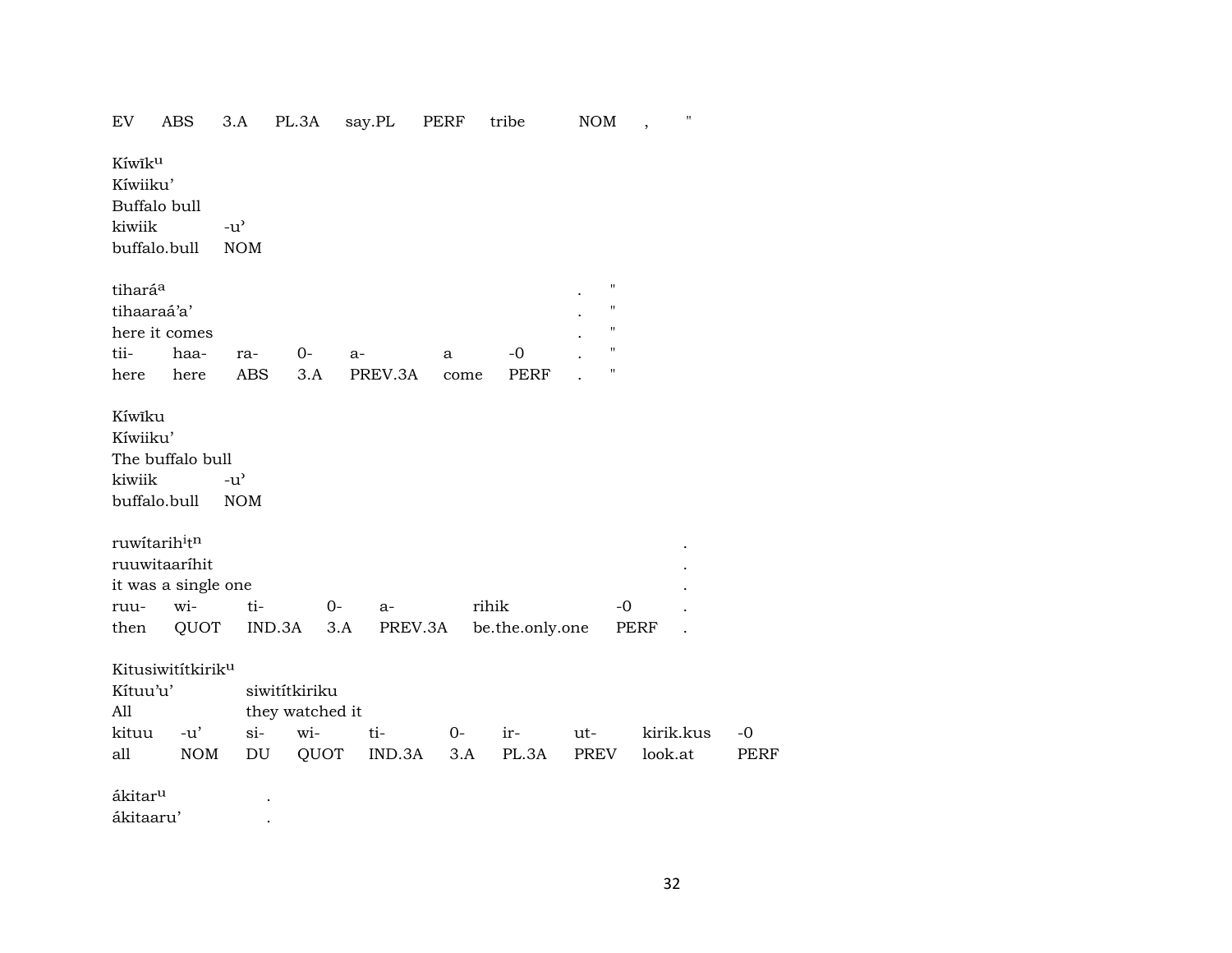| the tribe                             |     |                             |                             |        |             |      |                 |          |      |  |
|---------------------------------------|-----|-----------------------------|-----------------------------|--------|-------------|------|-----------------|----------|------|--|
| akitaar-                              |     | $-u'$                       |                             |        |             |      |                 |          |      |  |
| tribe                                 |     | <b>NOM</b>                  |                             |        |             |      |                 |          |      |  |
|                                       |     |                             |                             |        |             |      |                 |          |      |  |
|                                       |     | Hiahakuhakáhət <sup>n</sup> |                             |        |             |      |                 |          |      |  |
| Hi                                    |     |                             | ahakuuhaahkáhat             |        |             |      |                 |          |      |  |
| And                                   |     |                             | it walked by on the prairie |        |             |      |                 |          |      |  |
| hi                                    | ar- | ra-                         | $0-$                        |        | kuuhaar-    | ka-  | hak             | -0       |      |  |
| and                                   | EV  |                             | ABS<br>3.A                  |        | flat.ground | in   | pass.by         | PERF     |      |  |
| kíwik <sup>u</sup>                    |     |                             |                             |        |             |      |                 |          |      |  |
| kíwiiku'                              |     |                             |                             |        |             |      |                 |          |      |  |
| the buffalo bull                      |     |                             |                             |        |             |      |                 |          |      |  |
| kiwiik                                |     | $-u^{\prime}$               |                             |        |             |      |                 |          |      |  |
| buffalo.bull                          |     | <b>NOM</b>                  |                             |        |             |      |                 |          |      |  |
|                                       |     |                             |                             |        |             |      |                 |          |      |  |
| ruwitaríh <sup>i</sup> t <sup>n</sup> |     |                             |                             |        |             |      |                 |          |      |  |
| Ruuwitaaríhit                         |     |                             |                             |        |             |      |                 |          |      |  |
|                                       |     |                             | There it was a single one   |        |             |      |                 |          |      |  |
| ruu-                                  | wi- |                             | ti-                         | $0-$   | $a-$        |      | rihik           |          | -0   |  |
| there                                 |     | QUOT                        | IND.3A                      | 3.A    | PREV.3A     |      | be.the.only.one |          | PERF |  |
|                                       |     |                             |                             |        |             |      |                 |          |      |  |
| Aahawáku                              |     |                             |                             |        |             |      |                 |          |      |  |
| A                                     |     | ahawáku'                    |                             |        |             |      |                 |          |      |  |
| And                                   |     | he said,                    |                             |        |             |      |                 |          |      |  |
| a                                     | ar- | ra-                         | $O -$                       | waka'u | $-0$        |      |                 |          |      |  |
| and                                   | EV  | ABS                         | 3.A                         | say    |             | PERF |                 |          |      |  |
|                                       |     |                             |                             |        |             |      |                 |          |      |  |
| ihiirawarukstíar <sup>i</sup>         |     |                             |                             |        |             |      |                 |          | ,    |  |
| ihi                                   |     |                             | irawaarukstii'aari          |        |             |      |                 |          |      |  |
| uh                                    |     |                             | that one who was performing |        |             |      |                 |          |      |  |
| ihii                                  |     | ii-                         | ra-                         | $O -$  | waarukstii  |      | -aar            | -i       |      |  |
| uh                                    |     | that                        | ABS                         | 3.A    | be.holy     |      | <b>INCH</b>     | IMPF.SUB |      |  |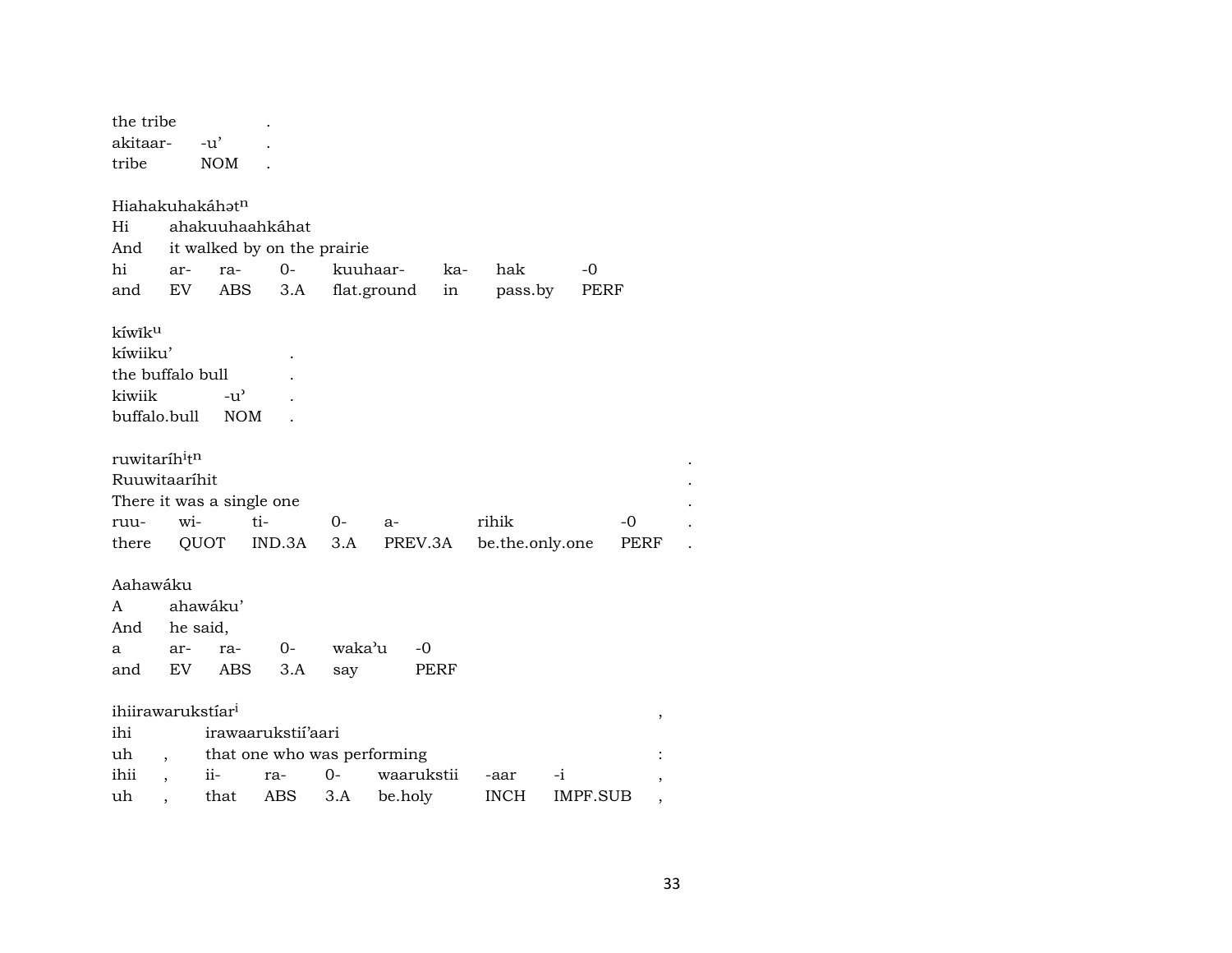| $\boldsymbol{\zeta}\boldsymbol{\zeta}$<br>$\mathcal{C}\mathcal{C}$<br>$\epsilon\epsilon$ |   | Kúrahus<br>Kúrahus<br>Old man                  | $\overline{ }$                            | cry out                                 | súkspuktitn<br>súkspaktit |                                                              |             |                        |                 |
|------------------------------------------------------------------------------------------|---|------------------------------------------------|-------------------------------------------|-----------------------------------------|---------------------------|--------------------------------------------------------------|-------------|------------------------|-----------------|
| 11                                                                                       |   | kurahuus                                       |                                           | $i-$                                    |                           | $S-$                                                         | uks-        | wak.tik                | $-0$            |
| 11                                                                                       |   | old.man                                        |                                           |                                         | CONT.1/2A                 | 2.A                                                          | <b>JUSS</b> | cry.out                | PERF            |
| hiispáku                                                                                 |   |                                                |                                           |                                         |                           |                                                              |             | 11<br>Náw <sup>a</sup> | ,               |
| hi                                                                                       |   | ispáku'                                        |                                           |                                         |                           |                                                              |             | Rawa                   |                 |
| and                                                                                      |   | say it                                         |                                           |                                         |                           |                                                              |             | I<br><b>Now</b>        |                 |
| hi                                                                                       |   | $i-$                                           |                                           | $S-$                                    | waka'u                    | $-0$                                                         |             | rawa<br>$\overline{ }$ |                 |
| and                                                                                      |   | CONT.1/2A                                      |                                           | 2.A                                     | say                       | PERF                                                         |             | now                    |                 |
| wi-                                                                                      |   | witəsiwáriksta<br>witasiiwáriksta<br>ta-       |                                           | you are going to shoot at it<br>$S-$    | $i-$                      | warik                                                        | -his        | -ta                    |                 |
| <b>QUOT</b>                                                                              |   |                                                | IND.1/2A                                  | 2.A                                     | <b>SEQ</b>                | shoot                                                        | PERF        | <b>INT</b>             |                 |
|                                                                                          |   |                                                | iriahasuhwakúrawu<br>irii'ahasuhwakuúrawu | you who are the one who doubts his word |                           |                                                              |             |                        |                 |
| irii-                                                                                    |   | ar-                                            | ra-                                       | $0-$                                    | $S-$                      | uur-                                                         | wakuur-     | raa.wu                 | -hus            |
| that                                                                                     |   | EV                                             | ABS                                       | 3.A                                     | 2.A                       | PREV                                                         | word        | doubt                  | <b>IMPF.SUB</b> |
|                                                                                          | н | $\pmb{\mathsf{H}}$<br>11<br>$\pmb{\mathsf{H}}$ | Kúrahus<br>Kúrahus<br>kurahuus<br>old.man | The old man                             | ar-<br>EV                 | ahawaktitn<br>ahawáktit<br>he cried out<br>ra-<br><b>ABS</b> | $0-$<br>3.A | wak.tik<br>cry.out     | -0<br>PERF      |
|                                                                                          |   |                                                |                                           |                                         |                           |                                                              |             |                        |                 |
|                                                                                          |   | Hiruwitaritukaítatn                            |                                           |                                         |                           |                                                              |             |                        |                 |
| Hiru                                                                                     |   |                                                |                                           | witaarituhka'iitat                      |                           |                                                              |             |                        |                 |
|                                                                                          |   |                                                |                                           | $11$ $11$ $11$ $11$ $1$                 |                           |                                                              |             |                        |                 |

Then the village extended a long way

hiruu wi- ti- 0- ar- ituur- ka.iit.at -0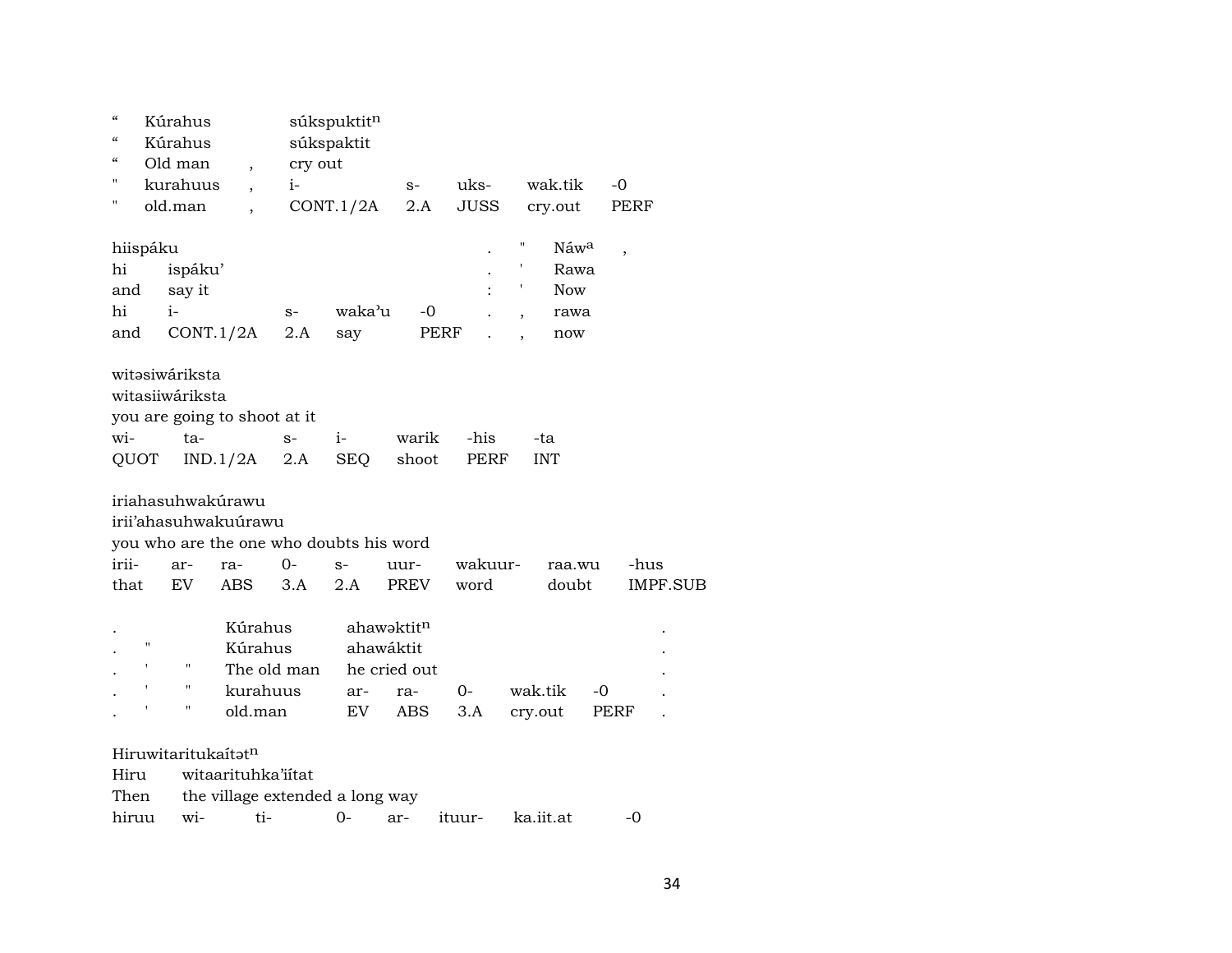| then | OUOT | $IND.3A$ $3.A$ $EV$ |  | village | be.in.a.line | PERF |
|------|------|---------------------|--|---------|--------------|------|
|      |      |                     |  |         |              |      |

- . . . .
- Hiwihiruahahtarahkiskuhahkáh $\mathfrak{t}^n$

.

| Hi       | wihiru                   |                        | ahaahtarahkiskuuhaahkáhat |                                      |            |       |                                         |            |             |     |         |      |  |
|----------|--------------------------|------------------------|---------------------------|--------------------------------------|------------|-------|-----------------------------------------|------------|-------------|-----|---------|------|--|
| And      | there                    |                        |                           |                                      |            |       | he ran over the prairie in the distance |            |             |     |         |      |  |
| hi       | wii-                     | hiruu                  | ar-                       | ra-                                  | $0-$       | ar-   | tarahkis-                               |            | kuuhaar-    | ka- | hak     | $-0$ |  |
| and      | now                      | there                  | EV                        | ABS                                  | 3.A        | EV    | be.strong                               |            | flat.ground | in  | pass.by | PERF |  |
|          | iriwiahiwaríkstaritn     |                        |                           |                                      |            |       |                                         |            |             |     |         |      |  |
|          |                          | iriiwi'ahiiwarikstarit |                           |                                      |            |       |                                         |            |             |     |         |      |  |
|          |                          |                        |                           | the one who was going to shoot at it |            |       |                                         |            |             |     |         |      |  |
| irii-    | wii-                     | ar-                    | ra-                       | $O -$                                | $i-$       | warik | -his                                    | -ta        | -rit        |     |         |      |  |
| that     | now                      | EV.                    | ABS                       | 3.A                                  | <b>SEQ</b> | shoot | PERF                                    | <b>INT</b> | INT.SUB     |     |         |      |  |
| kíwiku   |                          |                        |                           |                                      |            |       |                                         |            |             |     |         |      |  |
| kíwiiku' |                          |                        |                           |                                      |            |       |                                         |            |             |     |         |      |  |
|          | the buffalo bull         |                        |                           |                                      |            |       |                                         |            |             |     |         |      |  |
| kiwiik   |                          | $-u^{\prime}$          |                           |                                      |            |       |                                         |            |             |     |         |      |  |
|          | buffalo.bull             | <b>NOM</b>             |                           |                                      |            |       |                                         |            |             |     |         |      |  |
| Náwa     | $\ddot{\phantom{0}}$     | irár <sup>i</sup>      |                           |                                      |            |       | $\,$                                    |            |             |     |         |      |  |
| Ráwa     |                          | iraári'                |                           |                                      |            |       |                                         |            |             |     |         |      |  |
| Now      | $\overline{\phantom{a}}$ | brother                |                           |                                      |            |       | $^\mathrm{^{^\circ}}$                   |            |             |     |         |      |  |
| rawa     | $\overline{\phantom{a}}$ | $i-$                   |                           | -raar-                               |            | -ri'  | $\overline{\phantom{a}}$                |            |             |     |         |      |  |
| now      | $\overline{\phantom{a}}$ | 3.POSS.A               |                           | same.sex.sibling                     |            |       | 3.POSS.B<br>$\cdot$                     |            |             |     |         |      |  |
|          |                          |                        |                           |                                      |            |       |                                         |            |             |     |         |      |  |

nikuwitutatírahatn rikuwituúta tíraahat tíraahat tíraahat tíraahat tíraahat tíraahat tíraahat tíraahat tíraahat tíraahat tíraahat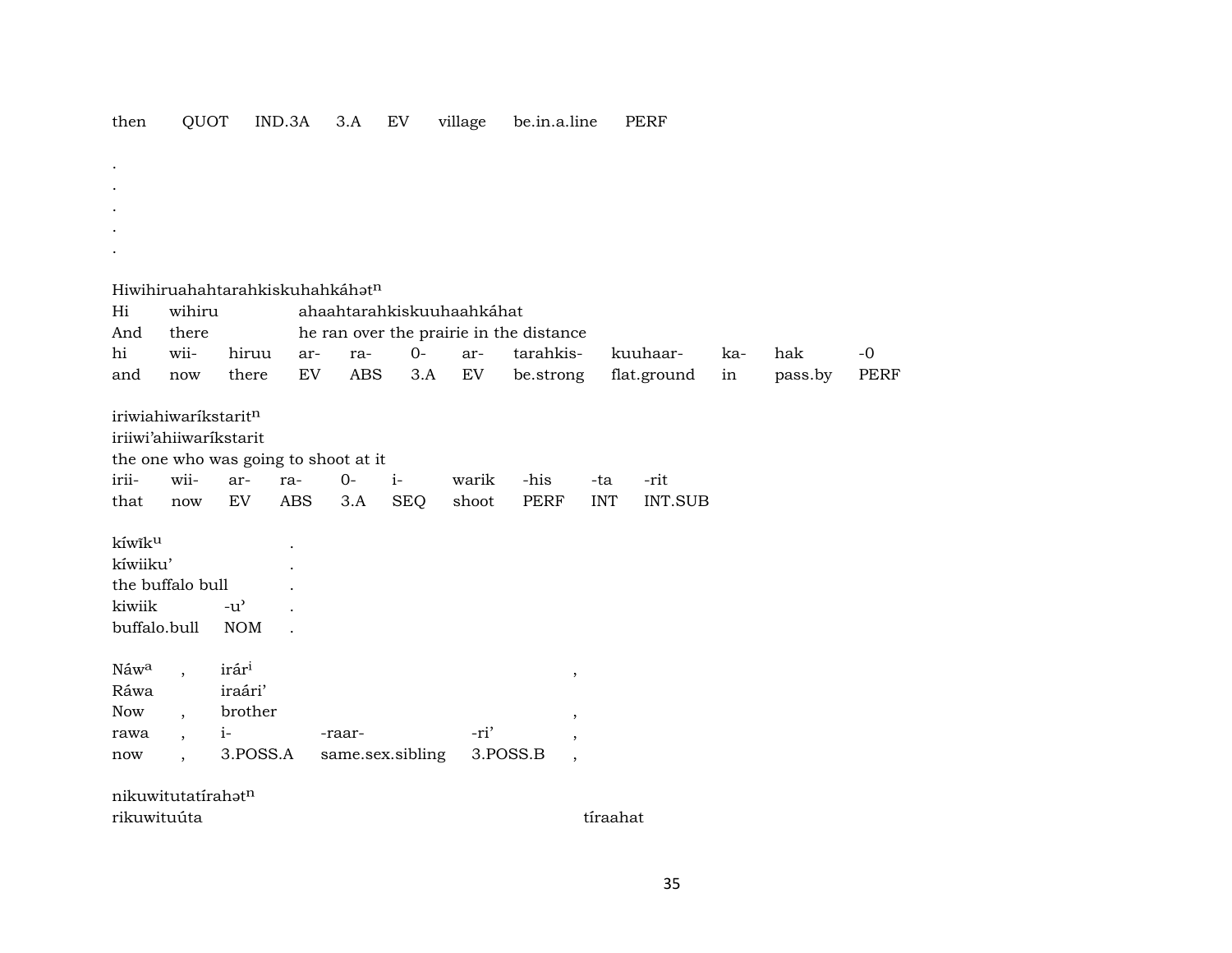|                | that is what he did |                                 |                            |                                     |              |                   |                |      | this one passing   |                      |             |       |
|----------------|---------------------|---------------------------------|----------------------------|-------------------------------------|--------------|-------------------|----------------|------|--------------------|----------------------|-------------|-------|
| riku-          | wi-                 |                                 | ti-                        | $0-$                                | ut-          | aar               | $-0$           | tii- | ra-                | $0-$                 | hak         | $-0$  |
| that.is        |                     | QUOT                            | IND.3A                     | 3.A                                 | PREV         | do                | PERF           | this | <b>ABS</b>         | 3.A                  | pass.by     | SUB.4 |
|                |                     |                                 |                            |                                     |              |                   |                |      |                    |                      |             |       |
|                |                     |                                 |                            |                                     |              |                   |                |      |                    |                      |             |       |
|                |                     |                                 |                            |                                     |              |                   |                |      |                    |                      |             |       |
| $\ddot{\cdot}$ |                     |                                 |                            |                                     |              |                   |                |      |                    |                      |             |       |
| $\, ,$         |                     |                                 |                            |                                     |              |                   |                |      |                    |                      |             |       |
| $\, ,$         |                     |                                 |                            |                                     |              |                   |                |      |                    |                      |             |       |
|                |                     |                                 |                            |                                     |              |                   |                |      |                    |                      |             |       |
|                |                     | wirikuwitihwakurawu             |                            |                                     |              |                   |                |      |                    |                      |             |       |
|                |                     | wirikuwitihwakuúrawu'           |                            |                                     |              |                   |                |      |                    |                      |             |       |
|                |                     |                                 | that one doubted his words |                                     |              |                   |                |      |                    |                      |             |       |
| wii-           | riku-<br>that.is    | wi-                             | QUOT                       | ti-<br>IND.3A                       | $0 -$<br>3.A | ir-<br><b>OBV</b> | wakuur-        |      | raa.wu<br>doubt    | -:hus<br><b>IMPF</b> |             |       |
| now            |                     |                                 |                            |                                     |              |                   | word           |      |                    |                      |             |       |
|                | Tirakarúkstaritn    |                                 |                            |                                     |              |                   |                |      | tárah <sup>a</sup> |                      |             |       |
|                | tirakarúkstarit     |                                 |                            |                                     |              |                   |                |      | táraha'            |                      |             |       |
|                |                     |                                 |                            | this one who was going to make them |              |                   |                |      | buffalos           |                      |             |       |
| tii-           | ra-                 | $O -$                           | ka.ra'uk                   |                                     | -his         | -ta               | -rit           |      | tarahaa            |                      |             |       |
| this           | <b>ABS</b>          | 3.A                             |                            | make.PL.P                           | <b>PERF</b>  | <b>INT</b>        | <b>INT.SUB</b> |      | buffalo            |                      |             |       |
|                |                     |                                 |                            |                                     |              |                   |                |      |                    |                      |             |       |
|                | Hiaharíkisatn       |                                 |                            |                                     |              |                   |                |      |                    |                      |             |       |
| Hi             |                     | ahaaríkisat                     |                            |                                     |              |                   |                |      |                    |                      |             |       |
| And            | he crawled          |                                 |                            |                                     |              |                   |                |      |                    |                      |             |       |
| hi             | ar-                 | ra-                             | $O -$                      | irikis-                             | at           | $-0$              |                |      |                    |                      |             |       |
| and            | EV                  | <b>ABS</b>                      | 3.A                        | crawl                               | go           | <b>PERF</b>       |                |      |                    |                      |             |       |
|                |                     |                                 |                            |                                     |              |                   |                |      |                    |                      |             |       |
|                |                     | hiwihiruahihúrakak <sup>u</sup> |                            |                                     |              |                   |                |      |                    |                      |             |       |
| hi             | wihiru              |                                 |                            | ahihuraakáku                        |              |                   |                |      |                    |                      |             |       |
| and            | now there           |                                 |                            | it sat in snow                      |              |                   |                |      |                    |                      |             |       |
| hi             | wii-                | hiruu                           | ar-                        | ri-                                 |              | $0-$              | huraa-         | ka-  | kus                |                      | $-0$        |       |
| and            | now                 | there                           | EV                         |                                     | CONT.3A      | 3.A               | snow           | in   | be.sitting         |                      | <b>PERF</b> |       |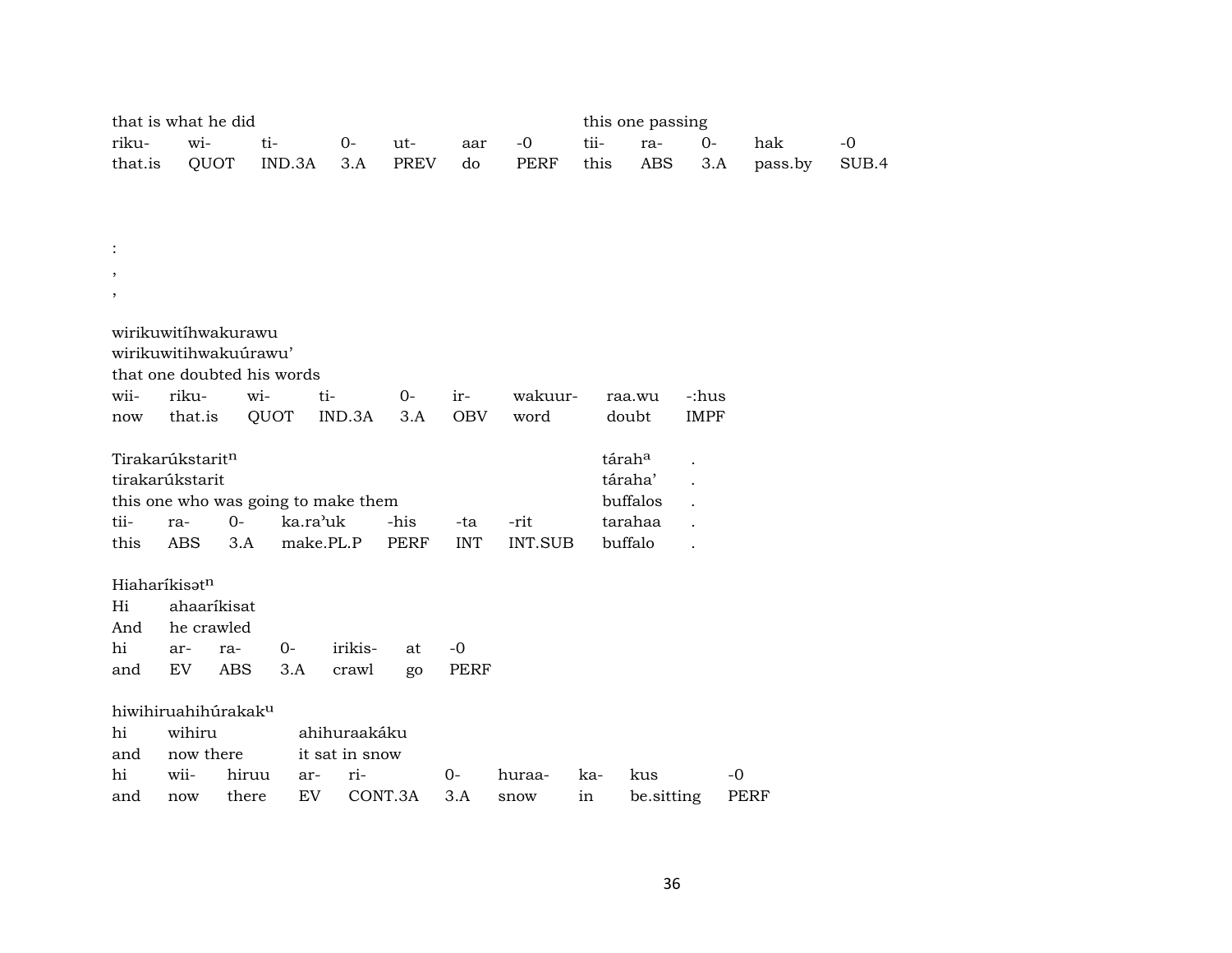| kíwiku                                       |                                                                                                   |                             |     |                    |                   |                  |       |                            |          |               |              |                   |               |
|----------------------------------------------|---------------------------------------------------------------------------------------------------|-----------------------------|-----|--------------------|-------------------|------------------|-------|----------------------------|----------|---------------|--------------|-------------------|---------------|
| kíwiiku'                                     |                                                                                                   |                             |     |                    |                   |                  |       |                            |          |               |              |                   |               |
|                                              | the buffalo bull                                                                                  |                             |     |                    |                   |                  |       |                            |          |               |              |                   |               |
| kiwiik                                       |                                                                                                   | $-u^{\prime}$               |     |                    |                   |                  |       |                            |          |               |              |                   |               |
| buffalo.bull                                 |                                                                                                   | <b>NOM</b>                  |     |                    |                   |                  |       |                            |          |               |              |                   |               |
| Írirutahu<br>Iriíruutahu<br>irii-<br>what    | The way it always is<br>ra-<br><b>ABS</b>                                                         | $0-$<br>3.A                 |     | ut-<br><b>PREV</b> | $\mathbf 0$<br>be | -a<br>SUB.1      |       | -hus<br><b>IMPF.SUB</b>    |          |               |              |                   |               |
| ra-<br>INF.A                                 | nakutawiritkatawik <sup>u</sup> .<br>rakuutawirítkatawiku<br>to sit facing the sun<br>$0-$<br>3.A | ku-<br>INF.B                |     | ut-<br>PREV        |                   | awirit<br>be.hot | kata- | against.a.vertical.surface |          |               | -wi<br>SUB.L | kus<br>be.sitting | $-0$<br>SUB.4 |
|                                              | Nikuwitutásk <sup>u</sup><br>rikuwituutásku<br>that is how it sat                                 |                             |     |                    |                   |                  |       |                            |          |               |              |                   |               |
| riku-                                        | wi-                                                                                               |                             | ti- |                    | $O -$             | $ut-$            |       | as.kus                     |          |               | $-0$         |                   |               |
| that.is                                      | QUOT                                                                                              |                             |     | IND.3A             | 3.A               | PREV             |       | be.sitting.astonished      |          |               | <b>PERF</b>  |                   |               |
| kíwiku<br>kíwiiku'<br>kiwiik<br>buffalo.bull | the buffalo bull                                                                                  | $-u^{\prime}$<br><b>NOM</b> |     |                    |                   |                  |       |                            |          |               |              |                   |               |
| Hiaharíkisat                                 |                                                                                                   |                             |     |                    |                   |                  |       |                            | tíraku   |               |              |                   |               |
| Hi                                           | ahaaríkisat                                                                                       |                             |     |                    |                   |                  |       |                            | Tíraaku' |               |              |                   |               |
| And                                          | he crawled (toward it)                                                                            |                             |     |                    |                   |                  |       |                            | A gun    |               |              |                   |               |
| hi                                           | ar-                                                                                               | ra-                         |     | $0-$               | irikis-           | at               | $-0$  |                            | tiraak   | $-u^{\prime}$ |              |                   |               |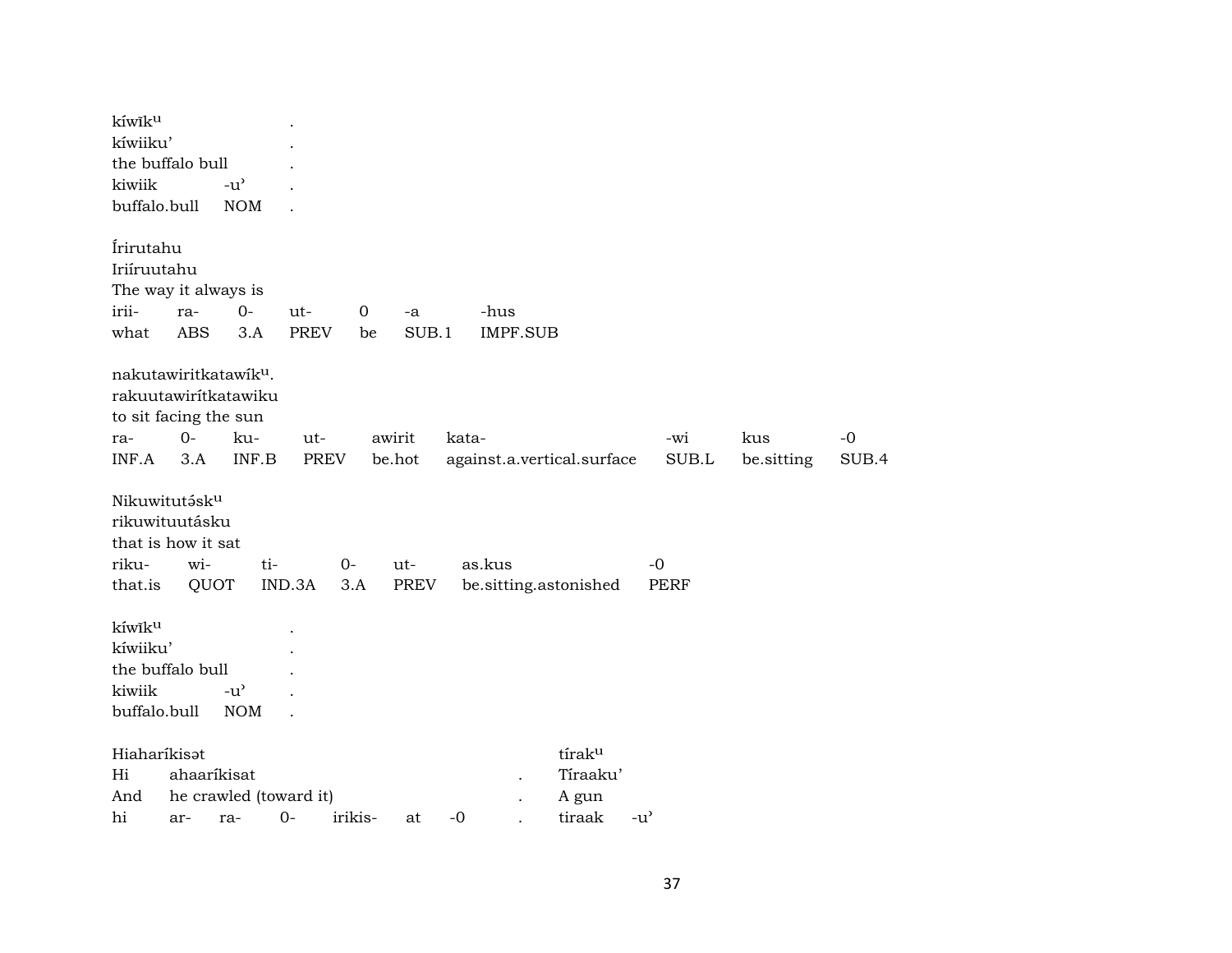| and                                                               | EV        | ABS                       | 3.A        | crawl          | go          | PERF                     |       | gun                                           |      | NOM   |
|-------------------------------------------------------------------|-----------|---------------------------|------------|----------------|-------------|--------------------------|-------|-----------------------------------------------|------|-------|
| witira<br>witira<br>he had                                        |           |                           |            |                |             |                          |       |                                               |      |       |
| wi-                                                               | ti-       |                           | $O-$       | raah           | $-0$        |                          |       |                                               |      |       |
| QUOT                                                              |           | IND.3A                    | 3.A        | have           | PERF        |                          |       |                                               |      |       |
| Wīwitutárista<br>Wiwituutárista                                   |           | Now he was going to do it |            |                |             |                          |       |                                               |      |       |
| wii-                                                              | wi-       | ti-                       |            | 0-             | ut-         | aar                      | -his  | -ta                                           |      |       |
| now                                                               | QUOT      |                           | IND.3A     | 3.A            | PREV        | do                       | PERF  | <b>INT</b>                                    | t    |       |
| atawárik <sup>a</sup><br>ataawárika<br>that I shoot at you<br>aa- | SUBJ.1/2A | $t-$<br>1.A               | a-<br>2.P  | warik<br>shoot | -a<br>SUB.1 | ,                        |       |                                               |      |       |
| hiahawišk <sup>a</sup><br>hi                                      | ahawicka' |                           |            |                |             | $\epsilon$               |       |                                               |      |       |
| and                                                               |           | he thought:               |            |                |             | $\mathcal{C}\mathcal{C}$ |       |                                               |      |       |
| hi                                                                | ar-       | ra-                       | $0-$       | wicka          | $-0$        | $\blacksquare$           |       |                                               |      |       |
| and                                                               | EV.       | <b>ABS</b>                | 3.A        | think          | PERF        | п                        |       |                                               |      |       |
| kustiríwaritn<br>Kustiriíwarit<br>I might miss it                 |           |                           |            |                |             |                          |       | ihátak <sup>u</sup><br>Ihaátaku<br>Over there |      |       |
| kuus-                                                             |           | $t-$                      | $i-$       | ri.warik       | $-0$        |                          | ii-   |                                               | haa- | -taku |
| POT.1/3A                                                          |           | 1.A                       | <b>SEQ</b> | miss           | PERF        |                          | there |                                               | here | LOC   |
| $1\pi i$ tnitit $n$                                               |           |                           |            |                |             |                          |       |                                               |      |       |

| kíitpitit <sup>n</sup> |  |  |
|------------------------|--|--|
| kí'itpiitit            |  |  |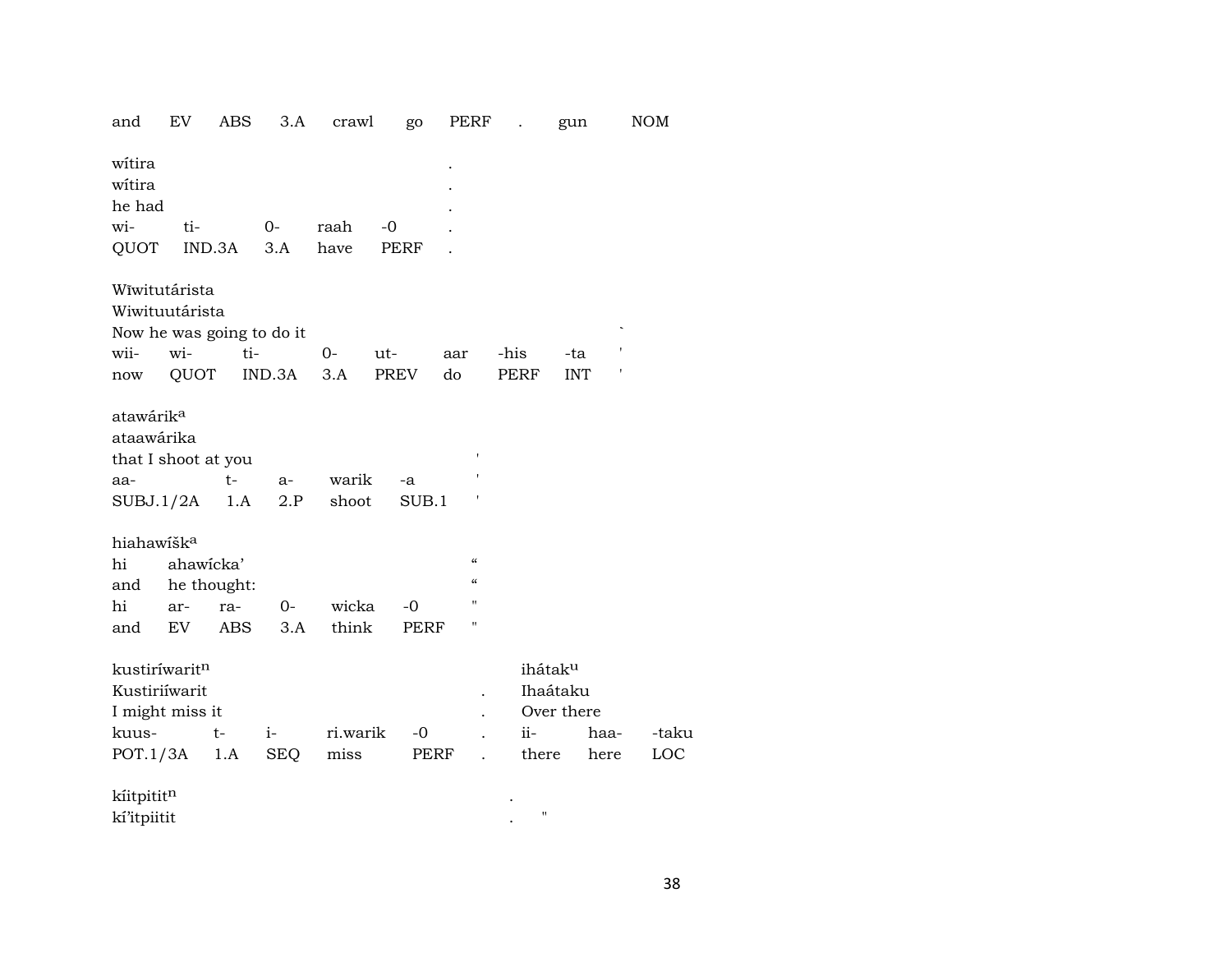| let me sit down                |                |            |                        |          |            |       | п      |      |  |
|--------------------------------|----------------|------------|------------------------|----------|------------|-------|--------|------|--|
| kii-                           | $i-$           |            | $t-$                   | wi.itik  | -0         |       | п      |      |  |
| <b>HORT</b>                    |                | CONT.1/2A  | 1.A                    | sit.down |            | PERF  | п      |      |  |
|                                |                |            |                        |          |            |       |        |      |  |
| Hiaharíkisurákaət <sup>n</sup> |                |            |                        |          |            |       |        |      |  |
| Hi                             |                |            | ahaarikisuraáka'at     |          |            |       |        |      |  |
| And                            |                |            | he crawled on the snow |          |            |       |        |      |  |
| hi                             | ar-            | ra-        | $O -$                  | irikis-  | huraa-     | ka-   | at     | -0   |  |
| and                            | EV             | <b>ABS</b> | 3.A                    | crawl    | snow       | in    | go     | PERF |  |
| witihurárihu                   |                |            |                        |          |            |       |        |      |  |
| Witihuraárihu'                 |                |            |                        |          |            |       |        |      |  |
| It was deep snow               |                |            |                        |          |            |       |        |      |  |
| wi-                            | ti-            |            | $0-$                   | huraa-   | rihur      | $-0$  |        |      |  |
| QUOT                           |                | IND.3A     | 3.A                    | snow     | be.big     | PERF  |        |      |  |
|                                |                |            |                        |          |            |       |        |      |  |
| Hiahapakspåt <sup>a</sup>      |                |            |                        |          |            |       |        |      |  |
| Hi                             | ahaapakspaáta' |            |                        |          |            |       |        |      |  |
| And                            |                |            | he raised his head     |          |            |       |        |      |  |
| hi                             | ar-            | ra-        | 0-                     | a-       | paks-      |       | waat.a | -0   |  |
| and                            | EV <sub></sub> | <b>ABS</b> | 3.A                    | PREV.3A  | head       |       | get.up | PERF |  |
| hírahiritn                     |                |            |                        |          |            |       |        |      |  |
| hi                             | raahiírit      |            |                        |          |            |       |        |      |  |
| and                            | finally        |            |                        |          |            |       |        |      |  |
| hi                             | raahiírit      |            |                        |          |            |       |        |      |  |
| and                            | finally        |            |                        |          |            |       |        |      |  |
|                                |                |            |                        |          |            |       |        |      |  |
| karahušíiritn                  |                |            |                        |          |            |       |        |      |  |
| karaahucí'iirit                |                |            |                        |          |            |       |        |      |  |
| he did not see it              |                |            |                        |          |            |       |        |      |  |
| kara-                          | ar-            | ra-        | 0-                     | ut-      | $i-$       | iirik | -0     |      |  |
| NEG                            | EV             | ABS        | 3.A                    | PREV     | <b>SEQ</b> | see   | PERF   |      |  |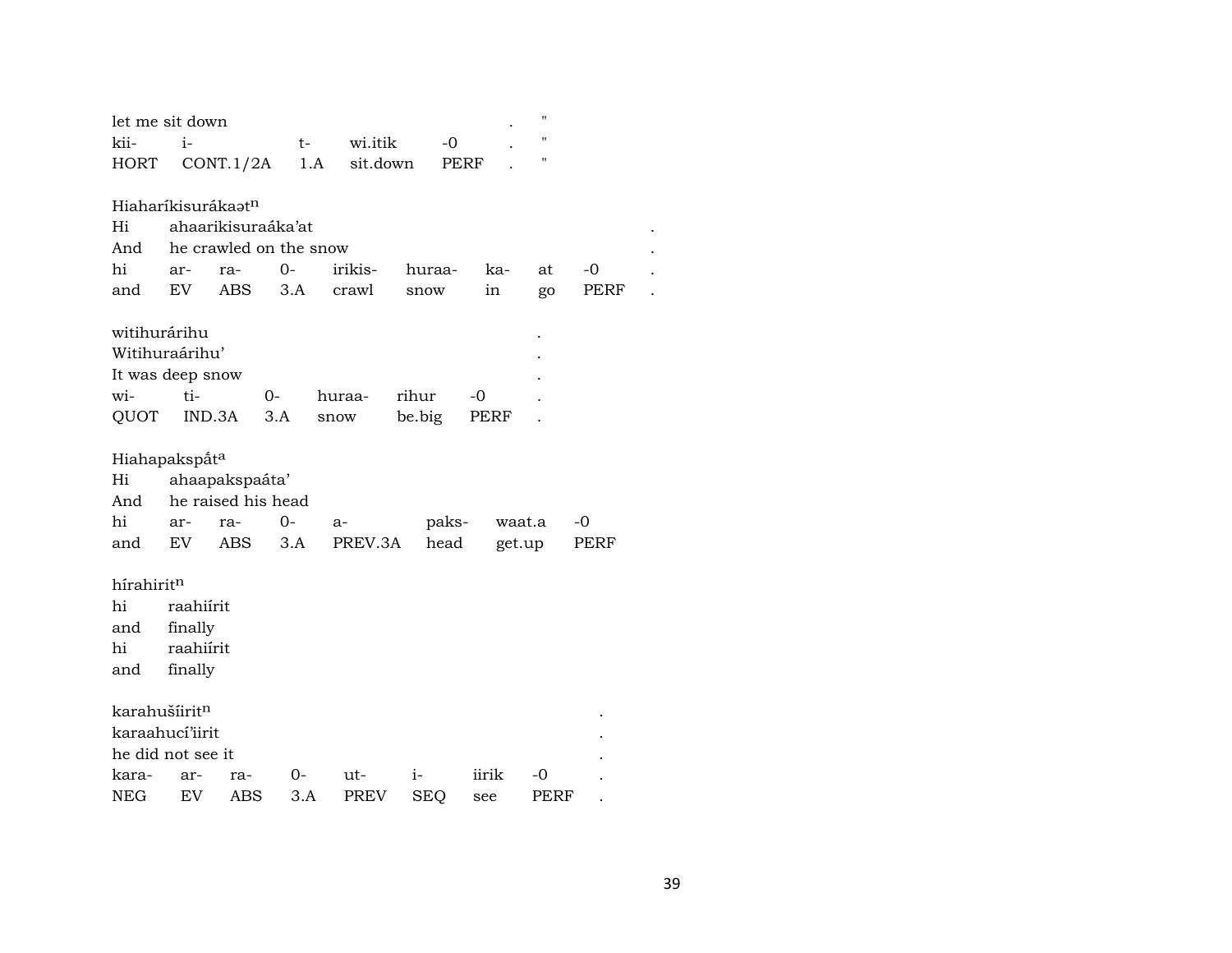| Hírahirit <sup>n</sup> |                                  | ahawát <sup>a</sup>                   |            |           |         |            |     |             |      |      |             |
|------------------------|----------------------------------|---------------------------------------|------------|-----------|---------|------------|-----|-------------|------|------|-------------|
| Hi                     | raahiírit                        |                                       | ahawaáta'  |           |         |            |     |             |      |      |             |
| And                    | finally                          |                                       | he rose up |           |         |            |     |             |      |      |             |
| hi                     | raahiírit                        | ar-                                   | ra-        | $0-$      | $a-$    |            |     | waat.a      | -0   |      |             |
| and                    | finally                          | EV                                    | ABS        | 3.A       |         | PREV.3A    |     | get.up      | PERF |      |             |
|                        |                                  |                                       |            |           |         |            |     |             |      |      |             |
|                        | Kukarawitikuháhkaat <sup>n</sup> |                                       |            |           |         |            |     |             |      |      |             |
|                        |                                  | Kukarawitiikuuhaáhka'at               |            |           |         |            |     |             |      |      |             |
|                        |                                  | Nothing walked on the prairie         |            |           |         |            |     |             |      |      |             |
| ku-                    | kara-                            | wi-                                   | ti-        |           | $0-$    | $i-$       |     | kuuhaar-    | ka-  | at   | -0          |
| <b>INDF</b>            | <b>NEG</b>                       | QUOT                                  | IND.3A     |           | 3.A     | SEQ        |     | flat.ground | in   | go   | <b>PERF</b> |
|                        |                                  |                                       |            |           |         |            |     |             |      |      |             |
|                        | akukaraahík <sup>u</sup>         |                                       |            |           |         |            |     |             |      |      |             |
| a                      | kukara'ahiiku                    |                                       |            |           |         |            |     |             |      |      |             |
| and                    |                                  | nothing was sitting there             |            |           |         |            |     |             |      |      |             |
| a                      | ku-                              | kara-                                 | ar-        | ri-       |         | $0-$       | kus |             | $-0$ |      |             |
| and                    | <b>INDF</b>                      | <b>NEG</b>                            | EV         | CONT.3A   |         | 3.A        |     | be.sitting  | PERF |      |             |
|                        |                                  |                                       |            |           |         |            |     |             |      |      |             |
| iríahuksk <sup>u</sup> |                                  |                                       |            |           |         |            |     |             |      |      |             |
| irií'ahuksku           |                                  |                                       |            |           |         |            |     |             |      |      |             |
|                        | where it had sat                 |                                       |            |           |         |            |     |             |      |      |             |
| irii-                  | ar-                              | ra-                                   | $0-$       | uks-      | kus     |            | -0  |             |      |      |             |
| where                  | EV                               | ABS                                   | 3.A        | AOR       |         | be sitting |     | SUB.4       |      |      |             |
|                        |                                  |                                       |            |           |         |            |     |             |      |      |             |
| kíwik <sup>u</sup>     |                                  |                                       |            | Hiruriatn |         |            |     |             |      |      |             |
| kíwiiku'               |                                  |                                       | Hiru       |           | rií'at  |            |     |             |      |      |             |
|                        | the buffalo bull                 | $\ddot{\phantom{a}}$                  | Then       |           | he went |            |     |             |      |      |             |
| kiwiik                 |                                  | $-u^{\prime}$<br>$\ddot{\phantom{a}}$ | hiruu      |           | ri-     |            | 0-  | $i-$        | at   | -0   |             |
| buffalo.bull           |                                  | <b>NOM</b><br>$\mathbf{r}$            | then       |           | CONT.3A |            | 3.A | <b>SEQ</b>  | go   | PERF |             |
|                        |                                  |                                       |            |           |         |            |     |             |      |      |             |
| pita                   |                                  | rúahiatn.                             |            |           |         |            |     |             |      |      |             |
| piíta                  |                                  | ruú'ahi'at                            |            |           |         |            |     |             |      |      |             |
| the man                | $\overline{\phantom{a}}$         | then he went                          |            |           |         |            |     |             |      |      |             |
| wiita                  |                                  | ruu-                                  | ar-        | ri-       |         | $0-$       | at  | $-0$        |      |      |             |
|                        |                                  |                                       |            |           |         |            |     |             |      |      |             |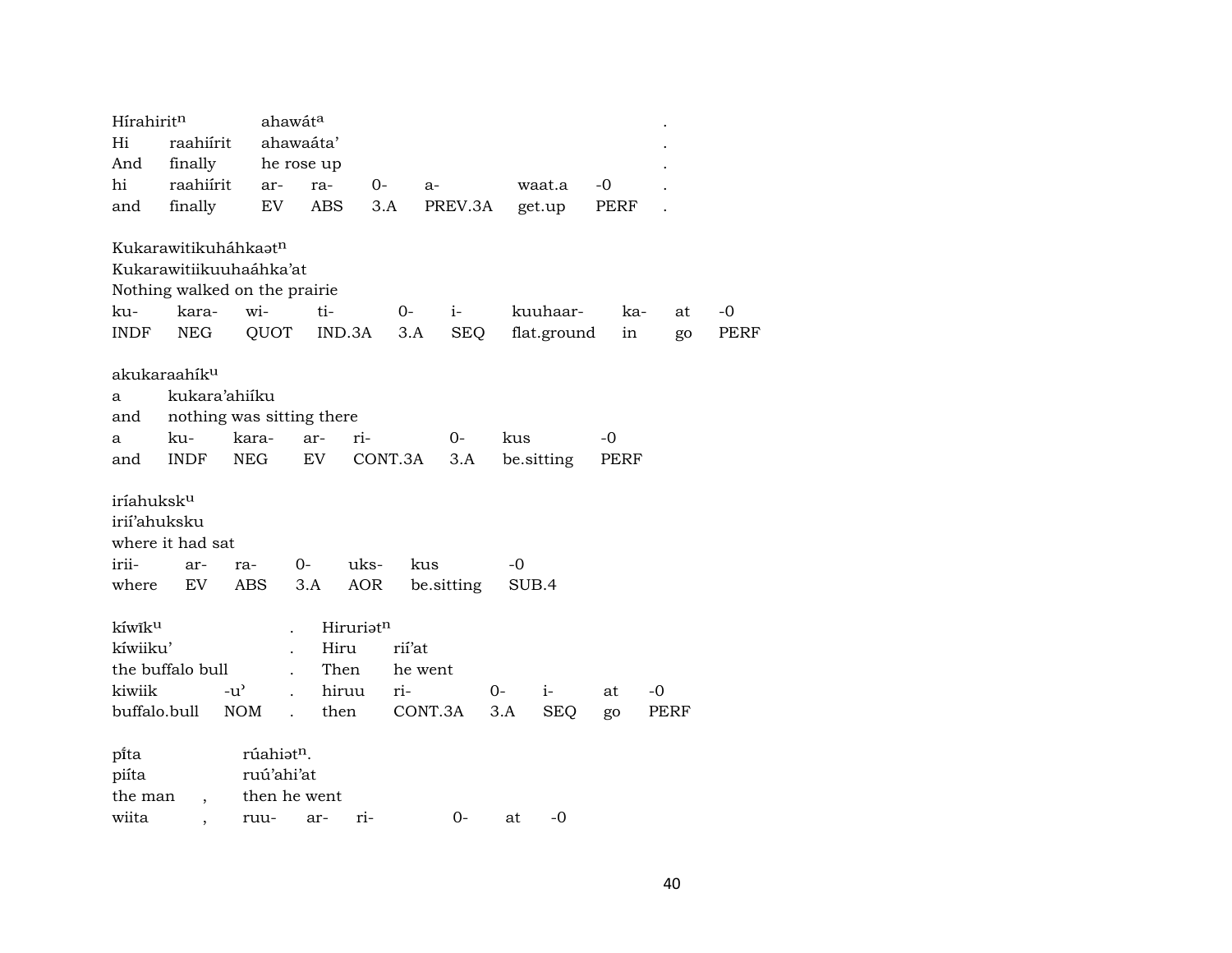## man , then EV CONT.3A 3.A go PERF

| Híahawišat <sup>n</sup> |                               |                |  |           |  |  |  |  |  |  |  |  |  |
|-------------------------|-------------------------------|----------------|--|-----------|--|--|--|--|--|--|--|--|--|
| hi ahawicat             |                               |                |  |           |  |  |  |  |  |  |  |  |  |
|                         |                               | and he arrived |  |           |  |  |  |  |  |  |  |  |  |
|                         |                               | hi ar- ra- 0-  |  | wic.at -0 |  |  |  |  |  |  |  |  |  |
|                         | and EV ABS 3.A arrive<br>PERF |                |  |           |  |  |  |  |  |  |  |  |  |

## Hiwihiruahihúµ

| Hi wihiru ahihú'u                 |  |                             |  |  |  |  |                                                     |  |  |  |  |  |
|-----------------------------------|--|-----------------------------|--|--|--|--|-----------------------------------------------------|--|--|--|--|--|
|                                   |  | And there there were tracks |  |  |  |  |                                                     |  |  |  |  |  |
| hi wii- hiruu ar- ra- 0- a-   ir- |  |                             |  |  |  |  | hur -'                                              |  |  |  |  |  |
|                                   |  |                             |  |  |  |  | and now there EV ABS 3.A PREV.3A PL.3A be.tracks EX |  |  |  |  |  |

- . Hurakət<sup>n</sup>
- . Húraakat
- . On the snow
- . huraa- -kat
- . snow LOC

naruwítahuµ

| raaruuwitahú'u |  |                            |                               |  |  |                                                |  |  |  |  |  |  |
|----------------|--|----------------------------|-------------------------------|--|--|------------------------------------------------|--|--|--|--|--|--|
|                |  | there just were its tracks |                               |  |  |                                                |  |  |  |  |  |  |
|                |  |                            | raa- ruu- wi- ti-     0-   a- |  |  | hur                                            |  |  |  |  |  |  |
|                |  |                            |                               |  |  | just then QUOT IND.3A 3.A PREV.3A be.tracks EX |  |  |  |  |  |  |

 ${\rm k}$ íwîk<sup>u .</sup> kíwiiku' .

the buffalo bull  $\qquad$ . kiwiik -u" . buffalo.bull NOM .

 $\mathsf{Hiru}$ ahurast $\mathsf{t}^{\mathsf{n}}$ 

Hiru ahuúrastat .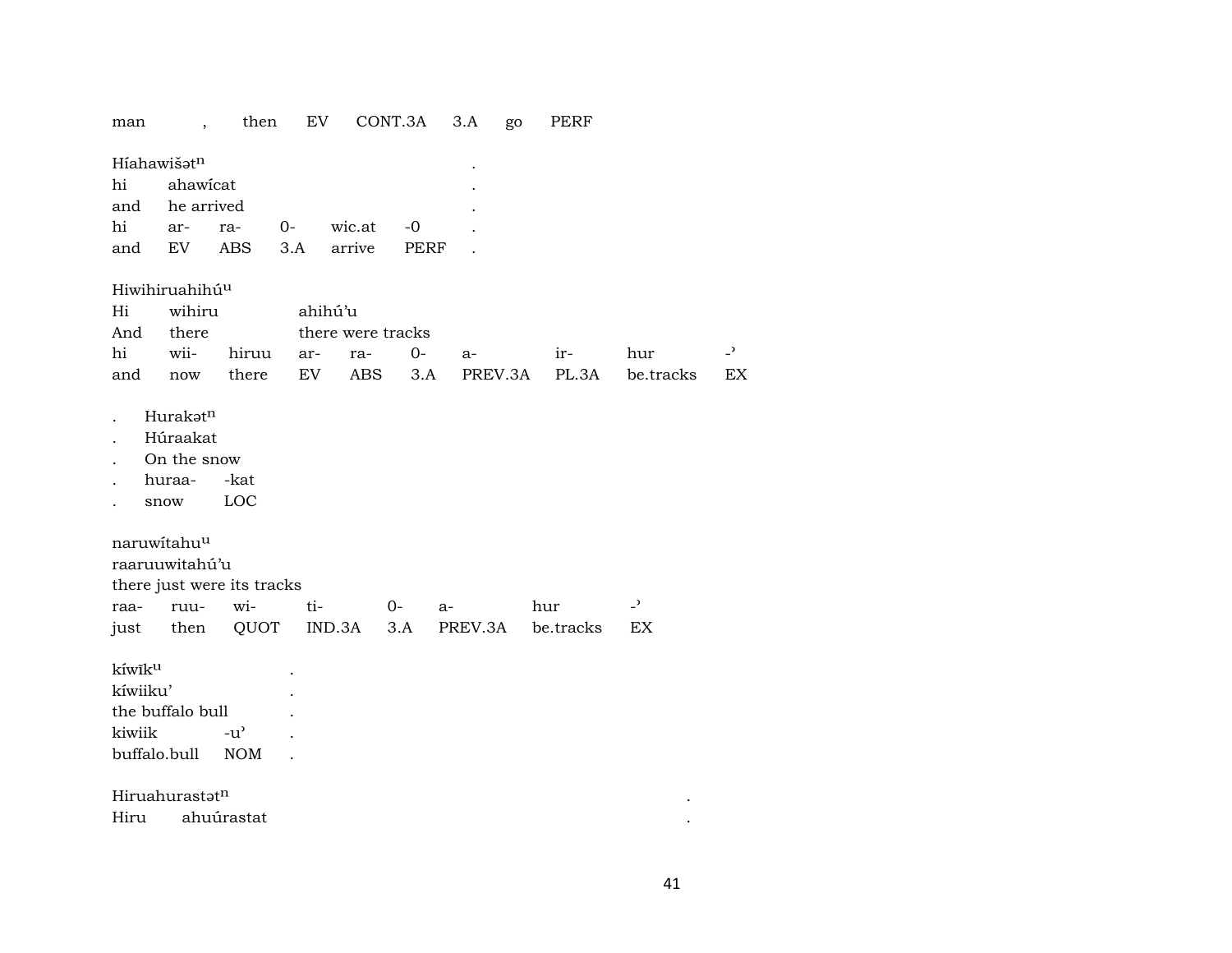| Then    |     |                              | he followed the tracks                |            |             |                 |       |                         |             |         |                          |                         |                    |           |      |             |
|---------|-----|------------------------------|---------------------------------------|------------|-------------|-----------------|-------|-------------------------|-------------|---------|--------------------------|-------------------------|--------------------|-----------|------|-------------|
| hiruu   |     | ar-                          | ra-                                   |            | $0-$        | uur-            |       | as.ra.at                |             |         |                          |                         |                    | $-0$      |      |             |
| then    |     | EV                           | ABS                                   |            | 3.A         | PREV            |       |                         |             |         |                          | follow.someone's.tracks |                    | PERF      |      |             |
|         |     |                              |                                       |            |             |                 |       |                         |             |         |                          |                         |                    |           |      |             |
| Pi̇̃ta  |     |                              | áhawiška <sup>a</sup>                 |            |             |                 |       |                         |             |         |                          |                         |                    |           |      |             |
| Piíta   |     |                              | áhawicka'                             |            |             |                 |       |                         |             |         | $\epsilon$               |                         |                    |           |      |             |
| The man |     |                              | he thought                            |            |             |                 |       |                         |             |         | $\pmb{\zeta}\pmb{\zeta}$ |                         |                    |           |      |             |
| wiita   |     |                              | ar-                                   | ra-        | 0-          |                 | wicka | $-0$                    |             |         | 11                       |                         |                    |           |      |             |
| man     |     |                              | EV                                    | <b>ABS</b> |             | 3.A             | think |                         | <b>PERF</b> |         | 11                       |                         |                    |           |      |             |
|         |     |                              |                                       |            |             |                 |       |                         |             |         |                          |                         |                    |           |      |             |
|         |     | kirakirúkurasat <sup>n</sup> | Kira kirú kuraásat                    |            |             |                 |       |                         |             |         |                          |                         | $\pmb{\mathsf{H}}$ |           |      |             |
|         |     |                              |                                       |            |             |                 |       |                         |             |         |                          | ?                       | $\mathbf{H}$       |           |      |             |
| kira    |     |                              | I wonder where you have gone<br>kiruu |            |             |                 |       |                         |             | $-0$    |                          |                         | $\pmb{\mathsf{H}}$ |           |      |             |
|         |     |                              |                                       | ku-        |             | ra-<br>ABS      | $S-$  |                         | at          | PERF    |                          |                         | п                  |           |      |             |
| perhaps |     |                              | where                                 |            | <b>INDF</b> |                 |       | 2.A                     | go          |         |                          |                         |                    |           |      |             |
|         |     |                              | Witihušawáturíuhət <sup>n</sup>       |            |             |                 |       |                         |             |         |                          |                         |                    |           |      |             |
|         |     |                              | Witihuucawáturii'uuhat                |            |             |                 |       |                         |             |         |                          |                         |                    |           |      |             |
|         |     |                              | A divided ravine passed by            |            |             |                 |       |                         |             |         |                          |                         |                    |           |      |             |
| wi-     |     | ti-                          |                                       | 0-         |             | huuca-          |       |                         | watur.ii-   |         | u.hak                    |                         |                    |           | -0   |             |
| QUOT    |     |                              | IND.3A                                | 3.A        |             | level.plain     |       |                         | between     |         |                          | extend.in.a.line        |                    |           | PERF |             |
|         |     |                              |                                       |            |             |                 |       |                         |             |         |                          |                         |                    |           |      |             |
|         |     |                              | hiwihiruahahtawirahu <sup>u</sup>     |            |             |                 |       |                         |             |         |                          |                         |                    |           |      |             |
| hi      |     | wihiru                       |                                       |            |             | ahaahtawiraahu' |       |                         |             |         |                          |                         |                    |           |      |             |
| and     |     | there                        |                                       |            |             |                 |       | it came down over there |             |         |                          |                         |                    |           |      |             |
| hi      |     | wii-                         | hiruu                                 |            | ar-         | ra-             |       | $0-$                    | a-          |         |                          | ar-                     |                    | tawiraa.a |      | -:hus       |
| and     |     | now                          | there                                 |            | EV          | <b>ABS</b>      |       | 3.A                     |             | PREV.3A |                          | EV.                     |                    | come.down |      | <b>IMPF</b> |
|         |     |                              |                                       |            |             |                 |       |                         |             |         |                          |                         |                    |           |      |             |
|         |     |                              | Hiwihiruahihukíta                     |            |             |                 |       |                         |             |         |                          |                         |                    |           |      |             |
|         | Hi  |                              | wihiru                                |            |             | ahihuúkita      |       |                         |             |         |                          |                         |                    |           |      |             |
|         | And |                              | there                                 |            |             | it was on top   |       |                         |             |         |                          |                         |                    |           |      |             |
|         | hi  |                              | wii-                                  | hiruu      |             | ar-             | ri-   |                         | 0-          |         |                          | huuk.kita               |                    | -0        |      |             |
|         | and |                              | now                                   | there      |             | EV              |       | CONT.3A                 |             | 3.A     |                          | be.on.top               |                    | PERF      |      |             |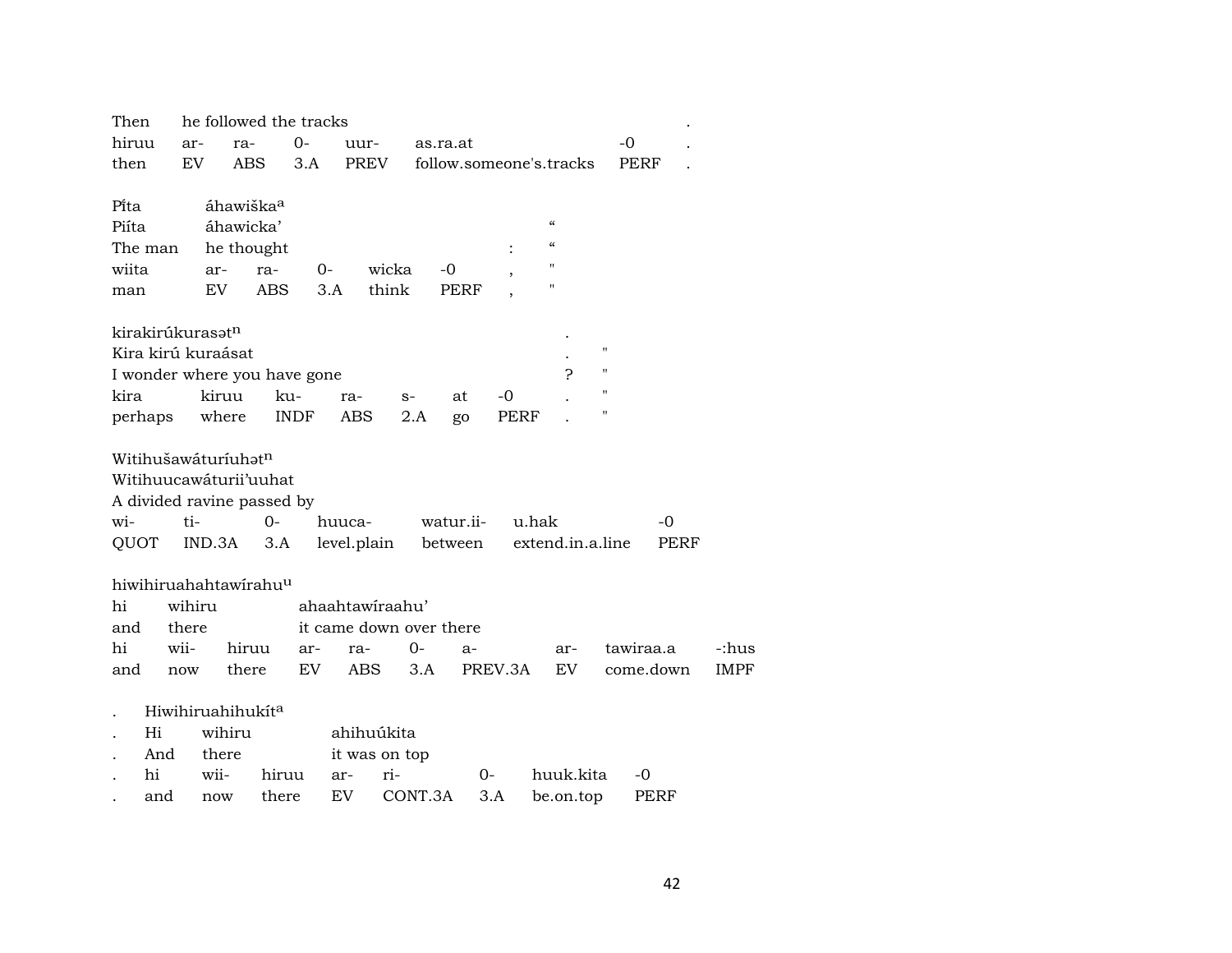|         | wihiruahihukitahúkuksa           |            |                            |         |             |           |            |                                   |             |             |      |             |
|---------|----------------------------------|------------|----------------------------|---------|-------------|-----------|------------|-----------------------------------|-------------|-------------|------|-------------|
|         | Wihiru                           |            | ahiihuukita'uúkuksa'       |         |             |           |            |                                   |             |             |      |             |
| There   |                                  |            | it came and got on the ice |         |             |           |            |                                   |             |             |      |             |
| wii-    | hiruu                            | ar-        | ra-                        | $0-$    | $a-$        |           | ir-        | huukita-                          | uukuk       | -his        | a    | $-0$        |
| now     | there                            | EV         | <b>ABS</b>                 | 3.A     |             | PREV.3A   | <b>OBV</b> | on.top                            | get.into    | <b>PERF</b> | come | <b>PERF</b> |
| $\cdot$ | nakurasitparitu                  |            |                            |         |             |           |            |                                   |             |             |      |             |
|         | rakuraasítpariitu                |            |                            |         |             |           |            |                                   |             |             |      |             |
|         | its being smooth ice             |            |                            |         |             |           |            | $\, ,$                            |             |             |      |             |
|         | ra-                              | $O -$      | ku-                        | raasit- |             | parit     | -u         | $\overline{ }$                    |             |             |      |             |
|         | INF.A                            | 3.A        | INF.B                      | ice     |             | be.smooth |            | SUB.D<br>$\overline{\phantom{a}}$ |             |             |      |             |
|         | rakuhurararukítasa               |            |                            |         |             |           |            |                                   |             |             |      |             |
|         | rakuhuraaraaruukitasa            |            |                            |         |             |           |            |                                   |             |             |      |             |
|         | there being snow on top          |            |                            |         |             |           |            |                                   |             |             |      |             |
| ra-     | $0-$                             | ku-        |                            | huraa-  | raar-       | huukita-  |            | sa                                | $-0$        |             |      |             |
| INF.A   | 3.A                              | INF.B      | snow                       |         | PL          | on.top    |            | be.lying                          | SUB.3       |             |      |             |
|         | Hiruahurástatn                   |            |                            |         |             |           |            |                                   |             |             |      |             |
|         | Hiru                             | ahuúrastat |                            |         |             |           |            |                                   |             |             |      |             |
|         | Then                             |            | he tracked it              |         |             |           |            |                                   |             |             |      |             |
|         | hiruu                            | ar-        | ra-                        | $0-$    | uur-        | as.ra.at  |            |                                   | $-0$        |             |      |             |
|         | then                             | EV         | <b>ABS</b>                 | 3.A     | <b>PREV</b> |           |            | follow.someone's.tracks           | <b>PERF</b> |             |      |             |
|         |                                  |            |                            |         |             |           |            |                                   |             |             |      |             |
|         | iríahahurátihatn                 |            |                            |         |             |           |            |                                   |             |             |      |             |
|         | irii'ahahuraátiihat              |            |                            |         |             |           |            |                                   |             |             |      |             |
| irii-   | (to) where the snow ended<br>ar- | ra-        | $O -$                      | huraa-  |             | tiihak    | $-0$       |                                   |             |             |      |             |
|         |                                  |            |                            |         |             |           |            |                                   |             |             |      |             |

.

.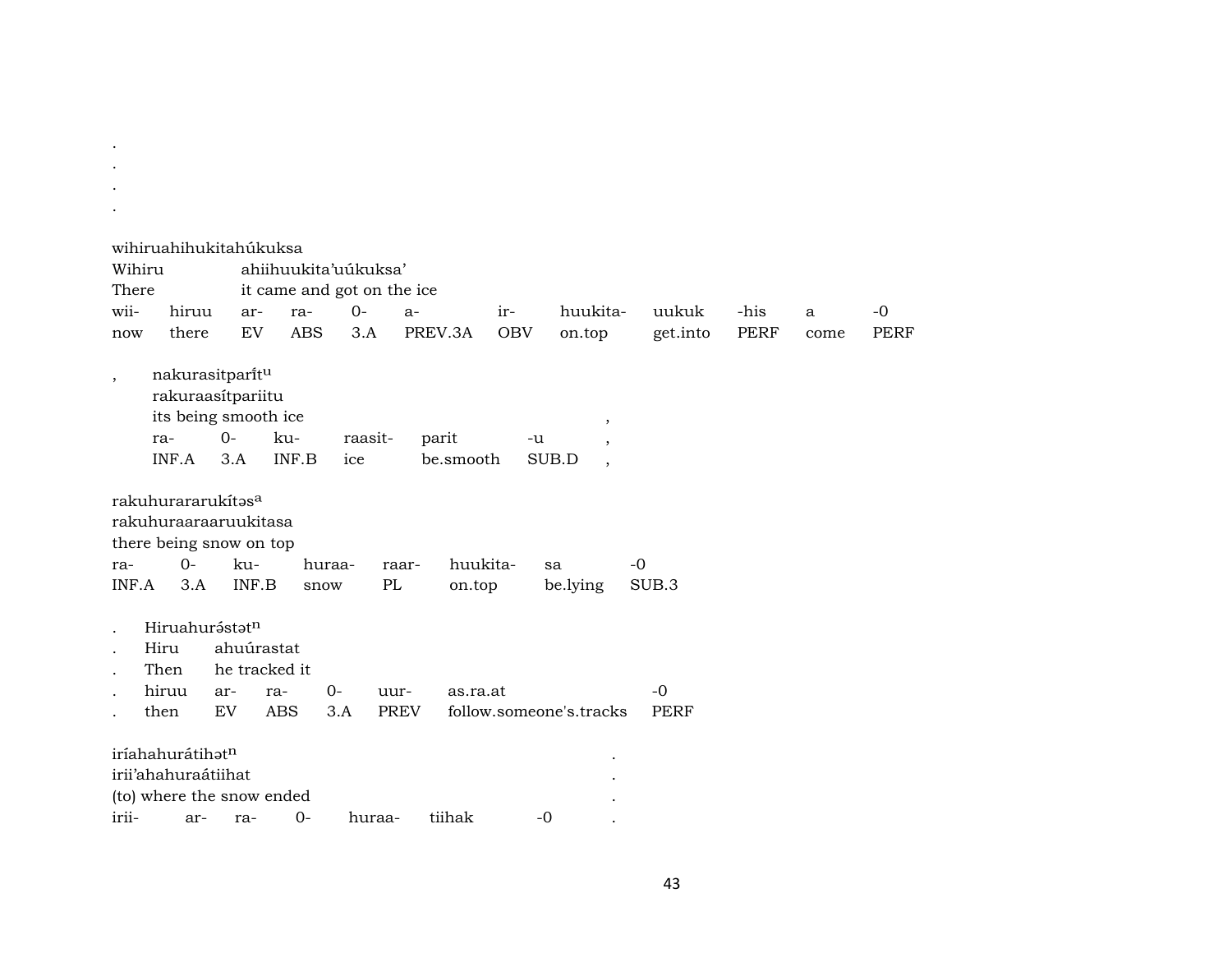| where                   | EV                         | <b>ABS</b>            | 3.A             | snow                  |       | be.the.end |             | SUB.4     |                |      |
|-------------------------|----------------------------|-----------------------|-----------------|-----------------------|-------|------------|-------------|-----------|----------------|------|
|                         | Hiwihiruahahú <sup>u</sup> |                       |                 |                       |       |            |             |           |                |      |
| Hi                      | wihiru                     |                       | ahaahú'u        |                       |       |            |             |           |                |      |
| And                     | there                      |                       |                 | there were its tracks |       |            |             |           |                |      |
| hi                      | wii-                       | hiruu                 | ar-             | ra-                   | $0-$  | a-         |             | hur       | $\overline{a}$ |      |
| and                     | now                        | there                 | EV              | <b>ABS</b>            | 3.A   |            | PREV.3A     | be.tracks | EX             |      |
| škírihk <sup>i</sup>    |                            |                       |                 |                       |       |            |             |           |                |      |
| ckírihki                |                            |                       |                 |                       |       |            |             |           |                |      |
| a wolf                  |                            |                       |                 |                       |       |            |             |           |                |      |
| ickirir-                | -kis                       |                       |                 |                       |       |            |             |           |                |      |
| wolf                    | <b>DIM</b>                 |                       |                 |                       |       |            |             |           |                |      |
|                         |                            |                       |                 |                       |       |            |             |           |                |      |
| Hiwihiruah <sup>i</sup> |                            |                       |                 |                       |       |            |             |           |                |      |
| Hi                      | wihiru                     |                       | ahí'            |                       |       |            |             |           |                |      |
| And                     | there                      |                       | it was          |                       |       |            |             |           |                |      |
| hi                      | wii-                       | hiruu                 | ar-             | ri-                   |       | $0-$       | $\mathbf 0$ | $-0$      |                |      |
| and                     | now                        | there                 | EV              | CONT.3A               |       | 3.A        | be          | PERF      |                |      |
|                         |                            |                       |                 |                       |       |            |             |           |                |      |
| škírihk                 |                            |                       |                 |                       |       |            |             |           |                |      |
| ckírihki                |                            |                       |                 |                       |       |            |             |           |                |      |
| a wolf                  |                            |                       |                 |                       |       |            |             |           |                |      |
| ickirir-                | -kis                       |                       |                 |                       |       |            |             |           |                |      |
| wolf                    | <b>DIM</b>                 |                       |                 |                       |       |            |             |           |                |      |
|                         |                            | Nihuksuwitutasuríritn |                 |                       |       |            |             |           |                |      |
| Ríhuksu'                |                            |                       | wituutásuriirit |                       |       |            |             |           |                |      |
| Only                    |                            |                       |                 | he saw the footprints |       |            |             |           |                |      |
| rihuks                  | $-u^{\prime}$              | wi-                   | ti-             |                       | $O -$ | ut-        |             | as.huur-  | iirik          | -0   |
| alone                   | <b>NOM</b>                 | QUOT                  |                 | IND.3A                | 3.A   | PREV       |             | footprint | see            | PERF |
| škírihk                 |                            |                       |                 |                       |       |            |             |           |                |      |

ckírihki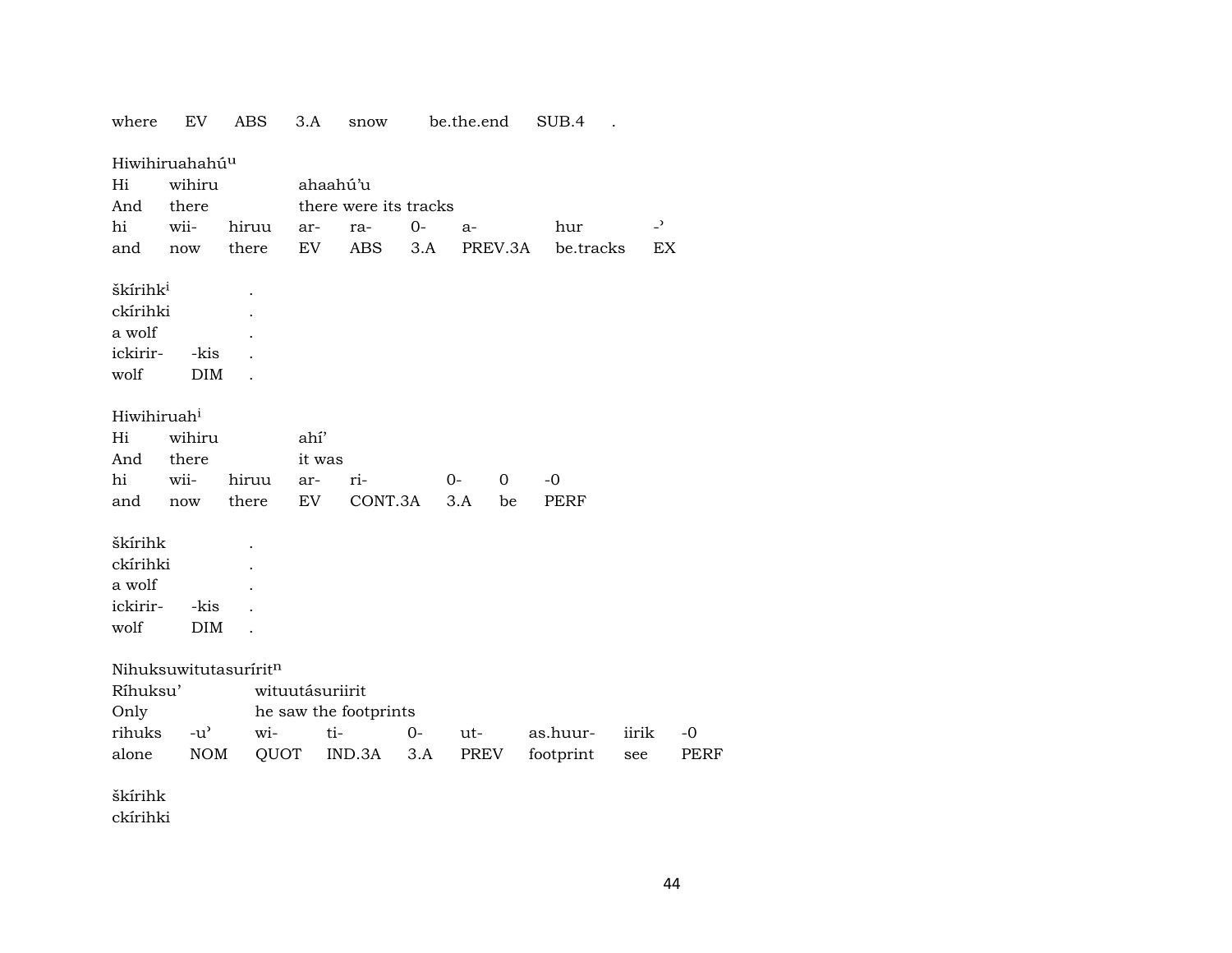| a wolf<br>ickirir-<br>wolf                                   | -kis<br>DIM              |                |                  |             |      |     |                  |              |             |                                                                                                            |                                          |        |
|--------------------------------------------------------------|--------------------------|----------------|------------------|-------------|------|-----|------------------|--------------|-------------|------------------------------------------------------------------------------------------------------------|------------------------------------------|--------|
| hiruahušípitahatn                                            |                          |                |                  |             |      |     |                  |              |             |                                                                                                            |                                          |        |
| hiru                                                         |                          | ahuciípitaahat |                  |             |      |     |                  |              |             |                                                                                                            |                                          |        |
| then                                                         |                          |                | he turned around |             |      |     |                  |              |             |                                                                                                            |                                          |        |
| hiruu                                                        | ar-                      | ra-            |                  | 0-          | ut-  |     | $i-$             |              | apitaa.hak  |                                                                                                            | -0                                       |        |
| then                                                         | EV                       | ABS            |                  | 3.A         | PREV |     | SEQ              |              | turn.around |                                                                                                            | PERF                                     |        |
| Hitiirirawarukstíari                                         |                          |                |                  |             |      |     |                  |              |             |                                                                                                            |                                          |        |
| Hi                                                           | ti'iriirawaarukstii'aari |                |                  |             |      |     |                  |              |             |                                                                                                            |                                          |        |
| And                                                          | this one becoming holy   |                |                  |             |      |     |                  |              |             |                                                                                                            |                                          |        |
| hi                                                           | tii-                     | irii-          | ra-              |             | $0-$ |     | waarukstii       |              | -aar        | $-i$                                                                                                       |                                          |        |
| and                                                          | this                     | taht           |                  | ABS         | 3.A  |     | be.holy          |              | <b>INCH</b> |                                                                                                            | IMPF.SUB                                 |        |
| nuahiwáku,<br>ruu'ahiwáku'<br>then he said<br>ruu-<br>then   | ar-<br>EV                | ri-            | CONT.3A          | $0-$<br>3.A |      | say | waka'u           | $-0$<br>PERF |             | $\boldsymbol{\mathcal{C}}$<br>$\epsilon\epsilon$<br>$\boldsymbol{\mathcal{C}}$<br>11<br>$\pmb{\mathsf{H}}$ | <i>ári</i><br>Ári'<br>Stop<br>arii<br>oh | Ţ<br>Ţ |
| witikastáhara                                                |                          |                |                  |             |      |     |                  |              |             |                                                                                                            |                                          |        |
| Witikaasitáhara                                              |                          |                |                  |             |      |     |                  |              |             |                                                                                                            |                                          |        |
| You will ruin (ie fool) yourself                             |                          |                |                  |             |      |     |                  |              |             |                                                                                                            |                                          |        |
| witi-                                                        | kaas-                    |                | $S-$             | $i-$        |      |     | taharaah         |              | -0          |                                                                                                            |                                          |        |
| REFL                                                         | POT.2A                   |                | 2.A              |             | SEQ  |     | ruin.for.oneself |              | <b>PERF</b> |                                                                                                            |                                          |        |
| Witikastáhara<br>Witikaasitáhara<br>You are ruining yourself |                          |                |                  |             |      |     |                  |              |             |                                                                                                            |                                          |        |
| witi-                                                        | kaas-                    |                | $S-$             | i-          |      |     | taharaah         |              | -0          |                                                                                                            |                                          |        |
| <b>REFL</b>                                                  | POT.2A                   |                | 2.A              | <b>SEQ</b>  |      |     | ruin.for.oneself |              | PERF        |                                                                                                            |                                          |        |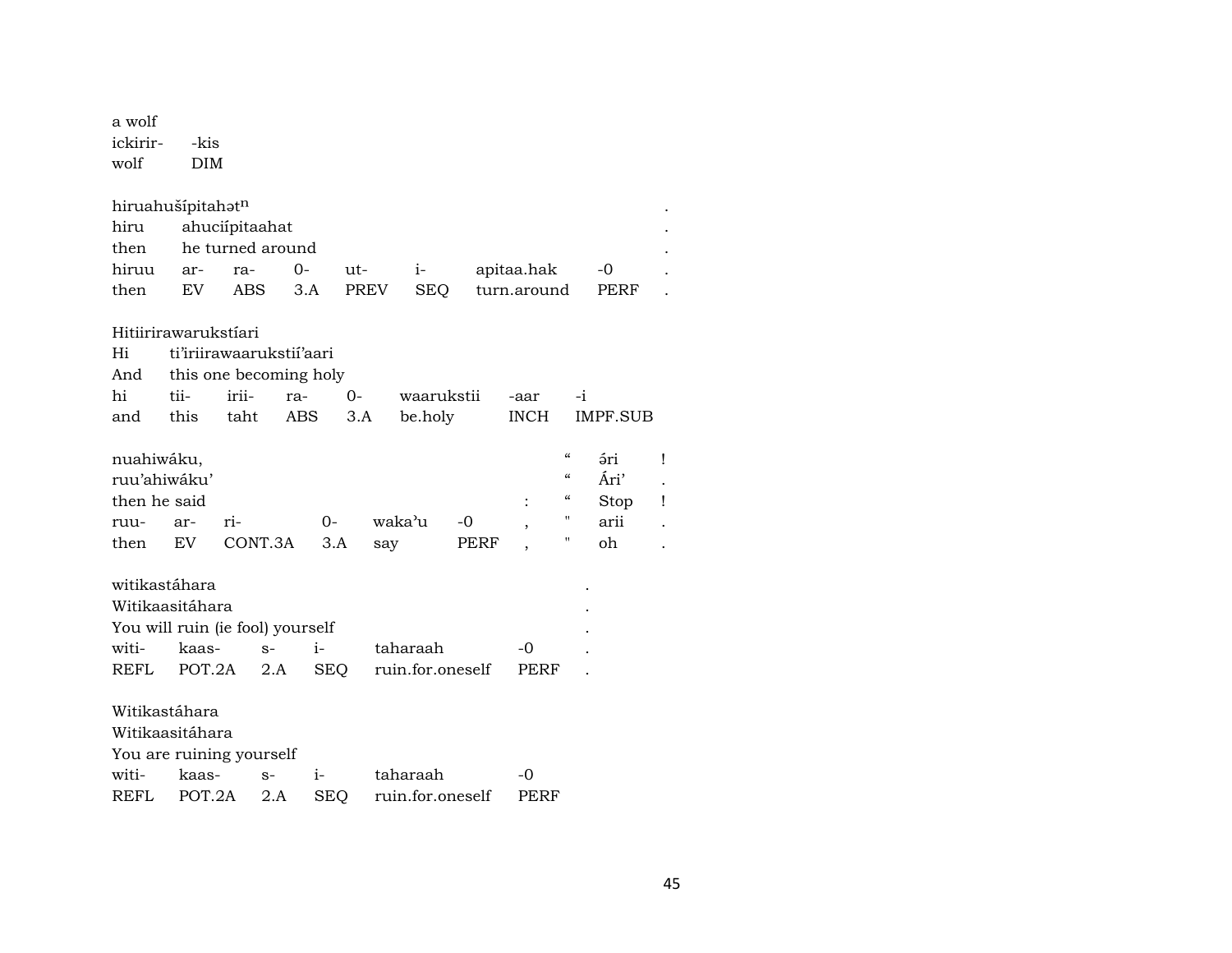| nikuwakúraw <sup>u</sup><br>$\bullet$ |         |        |                                            |                   |       |                  |     |        |     |          |         |  |
|---------------------------------------|---------|--------|--------------------------------------------|-------------------|-------|------------------|-----|--------|-----|----------|---------|--|
| rikuhwakuúrawu<br>$\bullet$           |         |        |                                            |                   |       |                  |     |        |     |          |         |  |
| the one doubting me                   |         |        |                                            |                   |       |                  |     |        |     |          |         |  |
| ri-                                   |         | $O -$  | ku-                                        | uur-              |       | wakuur-          |     | raa.wu |     | -hus     | $\cdot$ |  |
| CONT.3A                               |         | 3.A    | 1.P                                        | <b>PREV</b>       |       | word             |     | doubt  |     | IMPF.SUB |         |  |
|                                       |         |        |                                            |                   |       |                  |     |        |     |          |         |  |
| Náw <sup>a</sup>                      |         |        | wihirukusáhkut <sup>i</sup> t <sup>n</sup> |                   |       |                  |     |        |     |          |         |  |
| Ráwa                                  |         | wihiru |                                            |                   |       | kusaáhkuutit     |     |        |     |          |         |  |
| <b>Now</b>                            |         |        | now there                                  |                   |       | he might kill it |     |        |     |          |         |  |
| rawa                                  | $\cdot$ | wii-   | hiruu                                      |                   | kuus- |                  | 0-  |        | ar- | kuut.ik  | -0      |  |
| now                                   |         | now    | there                                      |                   |       | POT.1/3A         | 3.A |        | EV  | kill     | PERF    |  |
|                                       |         |        |                                            |                   |       |                  |     |        |     |          |         |  |
| kíwik <sup>u</sup>                    |         |        |                                            | $^{\prime\prime}$ |       |                  |     |        |     |          |         |  |
| kíwiiku'                              |         |        |                                            | $^{\prime\prime}$ |       |                  |     |        |     |          |         |  |

| kíwiiku'         |            | ٠ | " |  |
|------------------|------------|---|---|--|
| the buffalo bull | ۰          | " |   |  |
| kiwiik           | $-11'$     |   | " |  |
| buffalo bull     | <b>NOM</b> |   | " |  |

| Hiwihirunarúahir <sup>a</sup> |  |
|-------------------------------|--|
|                               |  |
|                               |  |

. .

| Hi  | wihiru   |                                    | raaruu'ahiíra'                  |  |  |  |                                           |       |      |       |  |  |  |
|-----|----------|------------------------------------|---------------------------------|--|--|--|-------------------------------------------|-------|------|-------|--|--|--|
| And | now then |                                    | he was just coming (by himself) |  |  |  |                                           |       |      |       |  |  |  |
| hi  |          | wii- hiruu raa- ruu- ar- ra- 0- a- |                                 |  |  |  |                                           | $1r-$ |      | $-()$ |  |  |  |
| and |          |                                    |                                 |  |  |  | now then just then EV ABS 3.A PREV.3A OBV |       | come | PERF  |  |  |  |

. . kuhahkáîs Ahakuuhaahká'iisa' He came onto the prairie ar- ra- 0- a- kuuhaar- ka- iis.a -0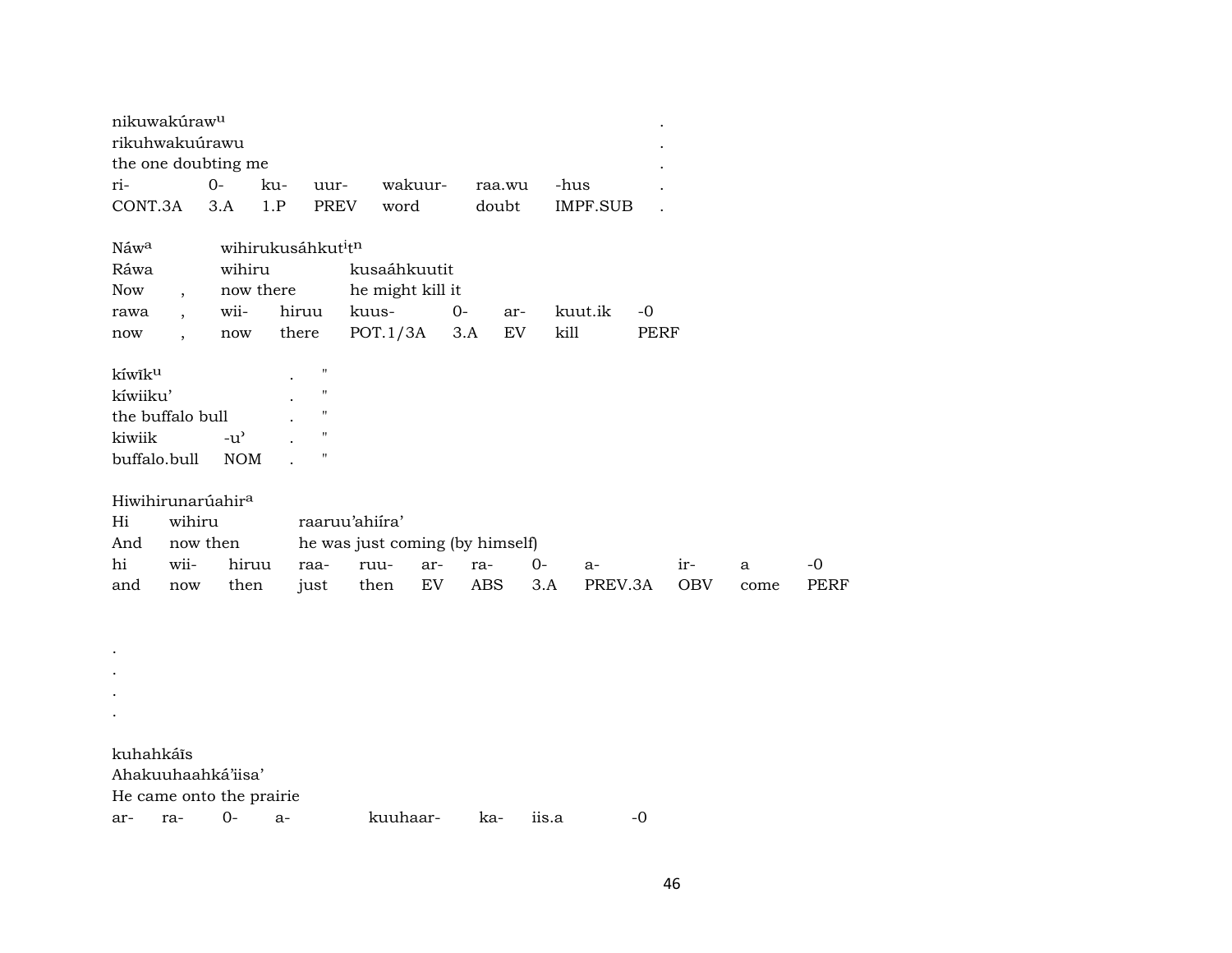|              | Hirusiahišíhuratn          |                  |     |                     |        |             |                                                                 |            |            |              |             |
|--------------|----------------------------|------------------|-----|---------------------|--------|-------------|-----------------------------------------------------------------|------------|------------|--------------|-------------|
| Hiru         |                            | si'ahiicíhurat   |     |                     |        |             |                                                                 |            |            |              |             |
| Then         |                            |                  |     | they went after him |        |             |                                                                 |            |            |              |             |
| hiruu        |                            | $si-$            | ar- | ra-                 | $0-$   | ir-         | ut-                                                             | $i-$       | huur.ra.at | $-0$         |             |
| then         |                            | DU               | EV  | <b>ABS</b>          | 3.A    | PL.3A       | PREV                                                            | <b>SEQ</b> | go.to.get  | <b>PERF</b>  |             |
|              |                            |                  |     |                     |        |             |                                                                 |            |            |              |             |
|              |                            |                  |     |                     |        |             |                                                                 |            |            |              |             |
|              |                            |                  |     |                     |        |             |                                                                 |            |            |              |             |
|              |                            |                  |     |                     |        |             |                                                                 |            |            |              |             |
|              |                            |                  |     |                     |        |             |                                                                 |            |            |              |             |
|              |                            |                  |     |                     |        |             |                                                                 |            |            |              |             |
|              | Asiahirušíras <sup>a</sup> |                  |     |                     |        |             |                                                                 |            |            |              |             |
| A            |                            | si'ahiruucírasa' |     |                     |        |             |                                                                 |            |            |              |             |
| And          |                            |                  |     | they brought him    |        |             |                                                                 |            |            |              |             |
| $\mathbf{a}$ | $si-$                      |                  | ar- | ra-                 | $0-$   | $a-$        | ir-                                                             | ut-        | ciras-     | $\mathbf{a}$ | $-0$        |
| and          | $\mathop{\rm DU}\nolimits$ |                  | EV  | <b>ABS</b>          | 3.A    | PREV.3A     | PL.3A                                                           | PREV       | COM        | come         | <b>PERF</b> |
|              | ahawáku                    |                  |     |                     |        |             | $\boldsymbol{\zeta}\boldsymbol{\zeta}$                          |            |            |              |             |
|              | Ahawáku'                   |                  |     |                     |        |             | $^\mathrm{^{^\circ}}$<br>$\boldsymbol{\zeta}\boldsymbol{\zeta}$ |            |            |              |             |
|              | He said                    |                  |     |                     |        |             | $\boldsymbol{\zeta}\boldsymbol{\zeta}$                          |            |            |              |             |
|              | ar-                        | ra-              |     | $0-$                | waka'u | $-0$        | $\pmb{\mathsf{H}}$                                              |            |            |              |             |
|              | EV                         | <b>ABS</b>       |     | 3.A                 | say    | <b>PERF</b> | $\pmb{\mathsf{H}}$                                              |            |            |              |             |

EV ABS 3.A PREV.3A flat.ground in come.into PERF

Sukspáku

Sukspáku'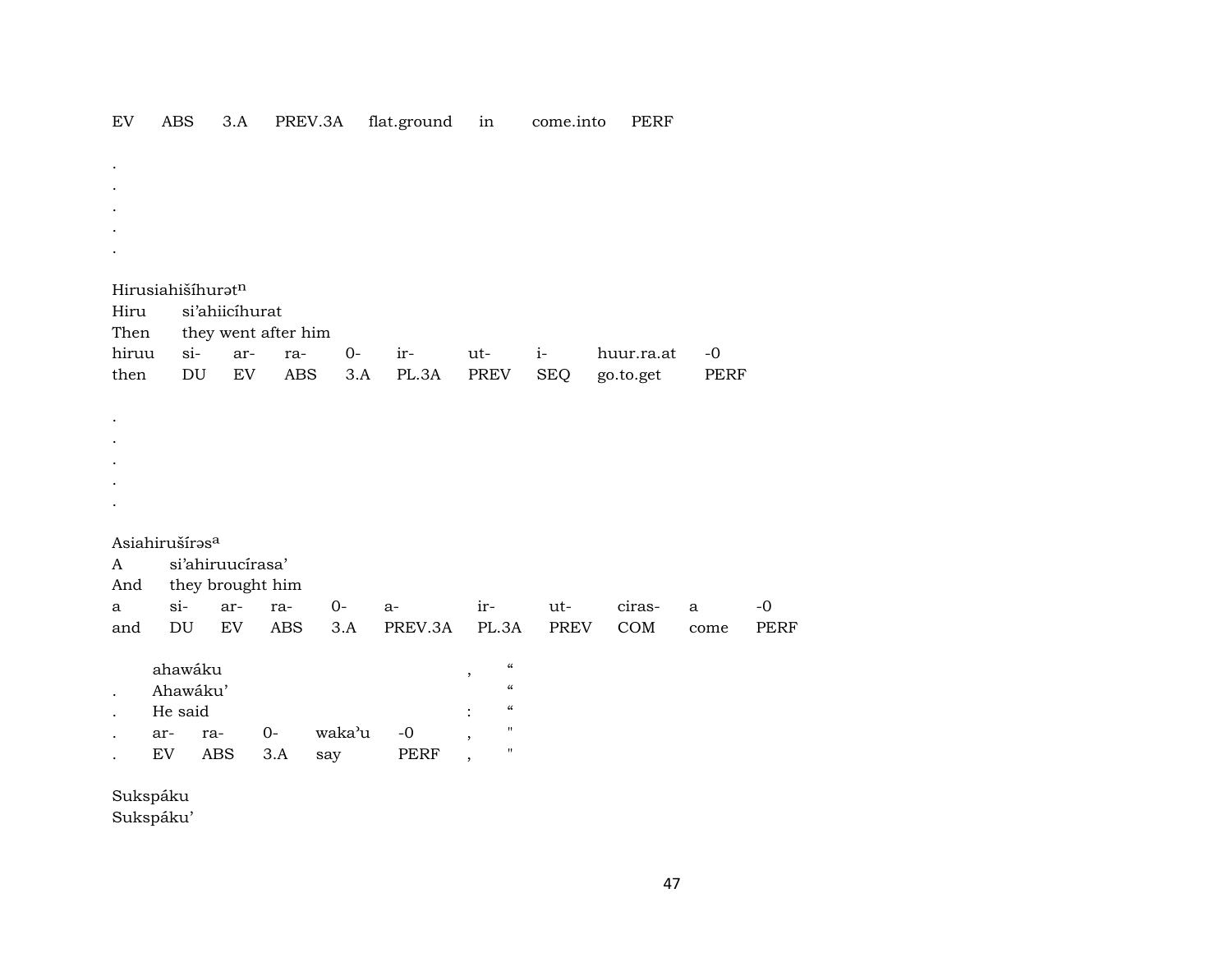| Say it            |                               |               |                  |        |          |                |           |       |                            |   |   |
|-------------------|-------------------------------|---------------|------------------|--------|----------|----------------|-----------|-------|----------------------------|---|---|
| $i-$              |                               | $S-$          | uks-             | waka'u | $-0$     |                |           |       |                            |   |   |
| CONT.1/2A         |                               | 2.A           | <b>JUSS</b>      | say    |          | PERF           |           |       |                            |   |   |
|                   |                               |               |                  |        |          |                |           |       |                            |   |   |
| irikúhuatn        |                               |               |                  |        |          |                |           |       |                            |   |   |
| iriikúhuu'ut      |                               |               |                  |        |          |                |           |       |                            |   |   |
| why it is         |                               |               |                  |        |          |                |           |       |                            |   |   |
| irii-             | kuur-                         | ra-           | $O-$             | ut-    | 0        | $\overline{a}$ |           |       |                            |   |   |
| what              | <b>DUB</b>                    | <b>ABS</b>    | 3.A              | PREV   | be       | <b>EX</b>      |           |       |                            |   |   |
|                   |                               |               |                  |        |          |                |           |       |                            |   |   |
|                   | tikarasi takásik <sup>a</sup> |               |                  |        |          |                |           |       |                            |   | Ħ |
|                   | tikaraasiitakaásika           |               |                  |        |          |                |           |       |                            |   | Ħ |
|                   | your not shooting it          |               |                  |        |          |                |           |       |                            | Ţ | Ħ |
| tii-              | kara-                         | aa-           |                  | $S-$   | $i-$     |                | takaas.ik | -a    |                            |   | Ħ |
| this              | NEG                           |               | SUBJ.1/2A        | 2.A    | SEQ      | shoot          |           | SUB.1 |                            |   | Ħ |
|                   |                               |               |                  |        |          |                |           |       |                            |   |   |
| Irár <sup>i</sup> |                               |               |                  |        |          | ,              |           |       |                            |   |   |
| Iraári'           |                               |               |                  |        |          |                |           |       |                            |   |   |
| <b>Brother</b>    |                               |               |                  |        |          |                |           |       |                            |   |   |
| $i-$              |                               | -raar-        |                  | -ri'   |          |                |           |       |                            |   |   |
| 3.POSS.A          |                               |               | same.sex.sibling |        | 3.POSS.B |                |           |       |                            |   |   |
|                   |                               |               |                  |        |          |                |           |       |                            |   |   |
|                   | arikuahawák <sup>u</sup>      |               |                  |        |          |                |           |       |                            |   |   |
| a                 |                               | riku'ahawáku' |                  |        |          |                |           |       |                            |   |   |
| and               | that one said                 |               |                  |        |          |                |           |       |                            |   |   |
| a                 | riku-                         | ar-           | ra-              | $0-$   | waka'u   |                | -0        |       |                            |   |   |
| and               | that.is                       | EV            | ABS              | 3.A    | say      |                | PERF      |       |                            |   |   |
|                   |                               |               |                  |        |          |                |           |       |                            |   |   |
| tiiriwiratpaka    |                               |               |                  |        |          |                |           |       | $\pmb{\zeta}\pmb{\zeta}$   |   |   |
|                   | ti'iriiwiratpaaka             |               |                  |        |          |                |           |       | $\boldsymbol{\mathcal{C}}$ |   |   |
|                   | this that I have said         |               |                  |        |          |                |           |       | $\pmb{\zeta}\pmb{\zeta}$   |   |   |
| tii-              | irii-                         | wii-          | ra-              | t-     | waak     |                | -a        |       | $\pmb{\mathsf{H}}$         |   |   |
| this              | that                          | now           | ABS              | 1.A    | say.SUB  |                | SUB.1     |       | $\pmb{\mathsf{H}}$         |   |   |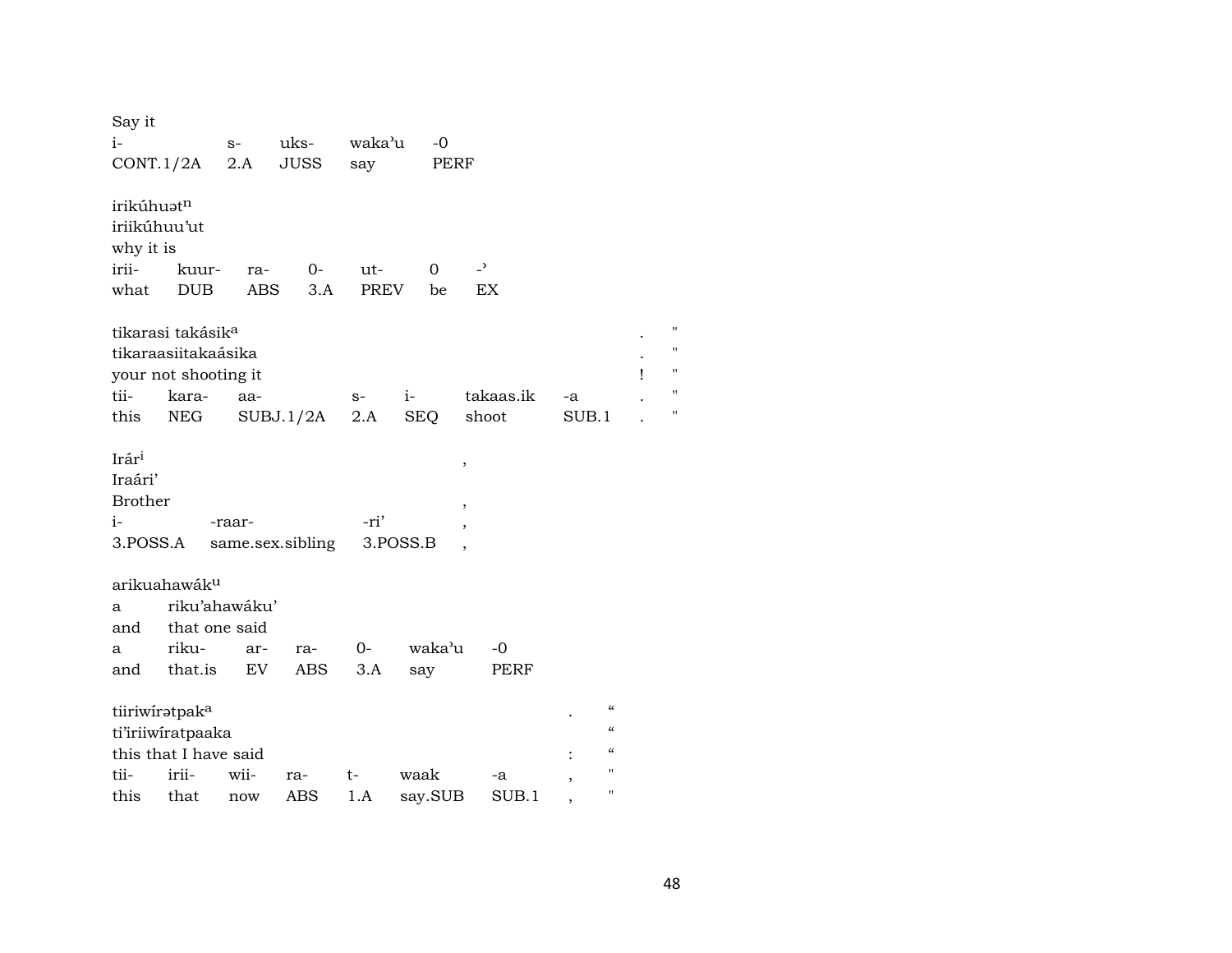| Kakatíwaritn                  |            |                              |            |          |                         |       |      |      |  |
|-------------------------------|------------|------------------------------|------------|----------|-------------------------|-------|------|------|--|
| Kaakatiiwarit                 |            |                              |            |          |                         |       |      |      |  |
| I did not shoot at it         |            |                              |            |          |                         |       |      |      |  |
| kaaka-                        |            | $t-$                         | $i$ -      | warik    | $-0$                    |       |      |      |  |
| NEG.IND.1/2A                  |            | 1.A                          | <b>SEQ</b> | shoot    | PERF                    |       |      |      |  |
|                               |            |                              |            |          |                         |       |      |      |  |
| híkuhuša <sup>a</sup>         |            |                              |            |          |                         |       |      |      |  |
| Hi                            | kúhuuca'a' |                              |            |          |                         |       |      |      |  |
| And                           | it got up  |                              |            |          |                         |       |      |      |  |
| hi                            | kuur-      | ra-                          | $O-$       | $a-$     | uca.a                   |       | -0   |      |  |
| and                           | DUB        | ABS                          | 3.A        | PREV.3A  | get.up                  |       | PERF |      |  |
| Hiruriturástatn               |            |                              |            |          |                         |       |      |      |  |
| Hiru                          |            | rituúrastat                  |            |          |                         |       |      |      |  |
| Then                          |            | I tracked it                 |            |          |                         |       |      |      |  |
| hiruu                         | rii-       | t-                           | uur-       | as.ra.at |                         |       |      | -0   |  |
| then                          | ASSR       | 1.A                          | PREV       |          | follow.someone's.tracks |       |      | PERF |  |
|                               |            |                              |            |          |                         |       |      |      |  |
| kiwîkú                        |            |                              | $t^i$      |          |                         |       |      |      |  |
| Kíwiiku'                      |            |                              | ti'        |          |                         |       |      |      |  |
| A buffalo bull                |            |                              | it was     |          |                         |       |      |      |  |
| kiwiik                        |            | $-u^{\prime}$                | ti-        | $O-$     | 0<br>-0                 |       |      |      |  |
| buffalo.bull                  |            | <b>NOM</b>                   | IND.3A     | 3.A      | be                      | PERF  |      |      |  |
|                               |            |                              |            |          |                         |       |      |      |  |
| Hiruríhir <sup>a</sup>        |            |                              |            |          |                         |       |      |      |  |
| Hiru                          | ríhiira'   |                              |            |          |                         |       |      |      |  |
| Then                          |            | on the other side            |            |          |                         |       |      |      |  |
| hiruu                         | rihiiraa   |                              |            |          |                         |       |      |      |  |
| then                          | beyond     |                              |            |          |                         |       |      |      |  |
| kuhahukitahaúkət <sup>n</sup> |            |                              |            |          |                         |       |      |      |  |
|                               |            | kuuhahuukitaha'uúkut         |            |          |                         |       |      |      |  |
|                               |            | it must have gone on the ice |            |          |                         |       |      |      |  |
| kuur-                         | ra-        | $O -$                        | huukita-   | ha-      |                         | uukuk |      | -0   |  |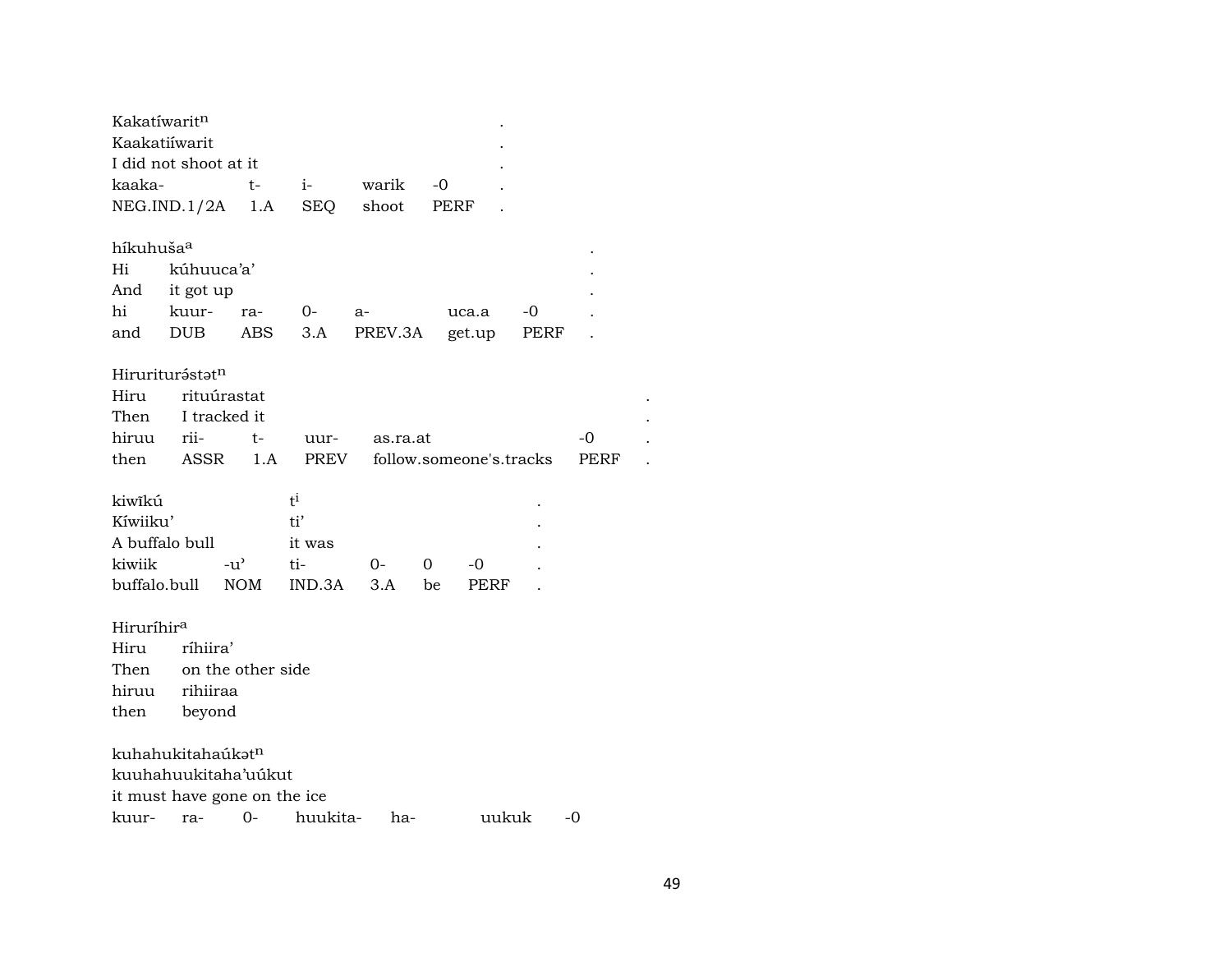| <b>DUB</b>           | ABS                   | 3.A         | on.top         |                 | in.water |                    | get.into                 | PERF                      |                          |                     |
|----------------------|-----------------------|-------------|----------------|-----------------|----------|--------------------|--------------------------|---------------------------|--------------------------|---------------------|
| hiwihirurahuu        |                       |             |                |                 |          |                    |                          |                           |                          |                     |
| hi                   | wihiru                |             | raahú'u        |                 |          |                    |                          |                           |                          |                     |
| and                  | there                 |             |                | were its tracks |          |                    |                          |                           |                          |                     |
| hi                   | wii-                  | hiruu       | ra-            | $0-$            | a-       |                    | hur                      |                           | $\overline{\phantom{a}}$ |                     |
| and                  | now                   | there       | ABS            | 3.A             |          | PREV.3A            | be.tracks                |                           | EX                       |                     |
| škírihk <sup>i</sup> |                       |             |                |                 |          |                    |                          |                           |                          |                     |
| ckírihki             |                       |             |                |                 |          |                    |                          |                           |                          |                     |
| wolf                 |                       |             |                |                 |          |                    |                          |                           |                          |                     |
| ickirir-             | -kis                  |             |                |                 |          |                    |                          |                           |                          |                     |
| wolf                 | <b>DIM</b>            |             |                |                 |          |                    |                          |                           |                          |                     |
|                      | Irirutatušipitáhatn   |             |                |                 |          |                    |                          |                           |                          |                     |
|                      | Iriruutatuciípitaahat |             |                |                 |          |                    |                          |                           |                          |                     |
|                      | Then I turned around  |             |                |                 |          |                    |                          |                           |                          |                     |
| irii-                |                       | ta-         |                |                 | ut-      |                    |                          |                           |                          |                     |
| there                | ruu-                  | IND.1/2A    |                | t-<br>1.A       | PREV     | $i-$<br><b>SEQ</b> |                          | apitaa.hak<br>turn.around |                          | $-0$<br><b>PERF</b> |
|                      | then                  |             |                |                 |          |                    |                          |                           |                          |                     |
|                      |                       | Hiruahiwáku |                |                 |          |                    |                          |                           |                          |                     |
| 11                   | Hiru                  | ahiwáku'    |                |                 |          |                    |                          |                           |                          |                     |
| 11                   | Then                  | he said     |                |                 |          |                    |                          |                           |                          |                     |
| Н                    | hiruu                 | ar-         | ri-            |                 | $O -$    | waka'u             | $-0$                     |                           |                          |                     |
| н                    | then                  | EV          |                | CONT.3A         | 3.A      | say                |                          | PERF                      |                          |                     |
| irírau               |                       |             |                |                 |          | pita               |                          |                           |                          |                     |
| iriíra'u             |                       |             |                |                 |          | piíta              |                          |                           |                          |                     |
| that one             |                       |             |                |                 |          | man                |                          |                           |                          |                     |
| irii-                | ra-                   | 0-          | $\overline{0}$ | -u              |          | wiita              | $\overline{\phantom{a}}$ |                           |                          |                     |
| the one              | ABS                   | 3.A         | be             | SUB.D           |          | man                | ,                        |                           |                          |                     |
|                      |                       |             |                |                 |          |                    |                          |                           |                          |                     |
| ahiwáku              |                       |             |                |                 |          | ,                  | $\epsilon\epsilon$       | Náw <sup>a</sup>          |                          | $\mathbf{i}$        |
| ahiwáku'             |                       |             |                |                 |          |                    | $\pmb{\zeta}\pmb{\zeta}$ | Ráwa                      |                          | $\rm i$             |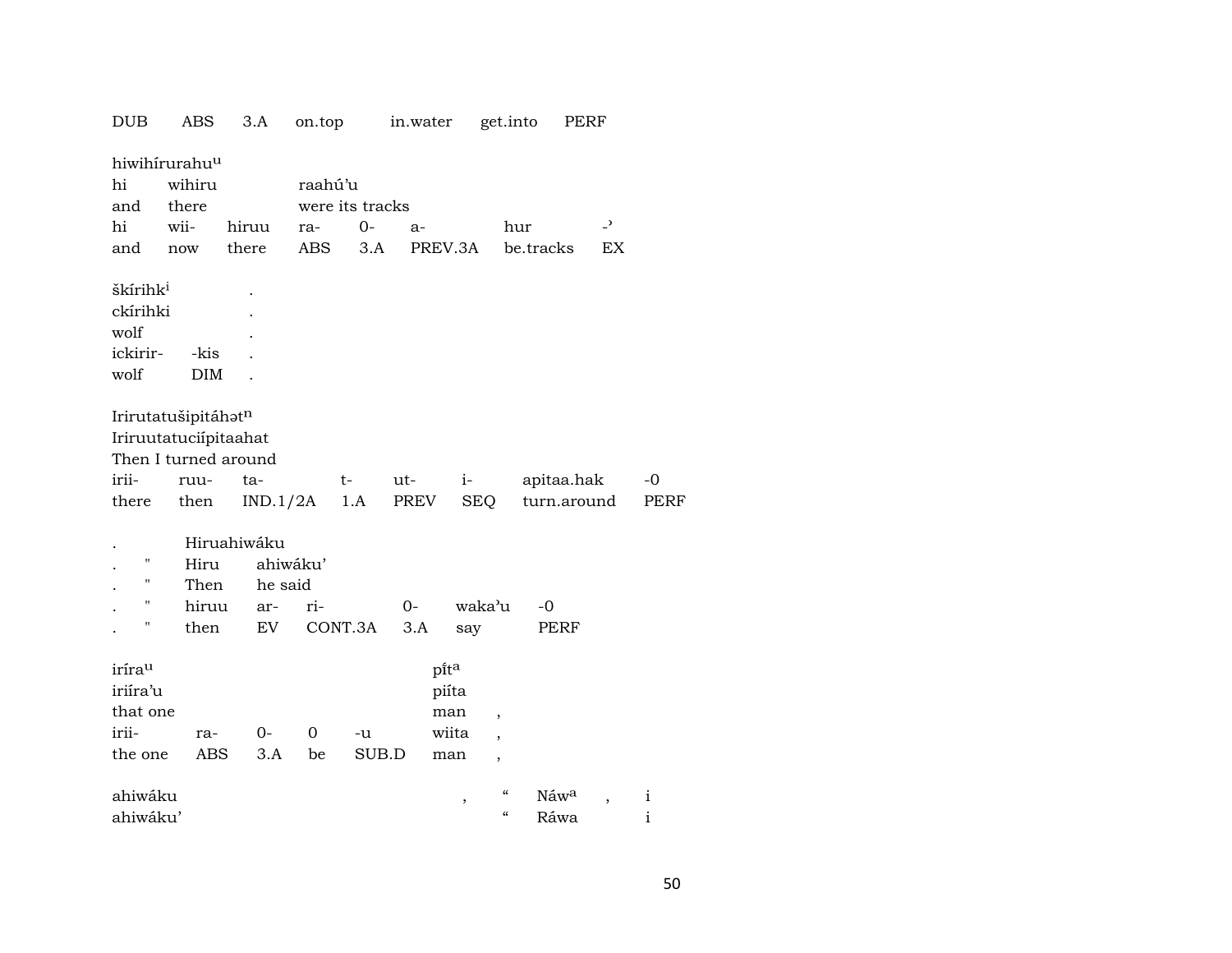| he said<br>ar-<br>${\rm EV}$                     | ri-<br>CONT.3A                       |                                                    | $O -$<br>3.A               | waka'u<br>say        | $-0$<br>PERF        | $\ddot{\cdot}$<br>$\overline{\phantom{a}}$<br>$\overline{\phantom{a}}$                                        | $\boldsymbol{\epsilon} \boldsymbol{\epsilon}$<br>$\pmb{\mathsf{H}}$<br>$\pmb{\mathsf{H}}$                                                    | <b>Now</b><br>rawa<br>now                             | $\mathbf{i}$ | and<br>and                        |                    |                                     |             |
|--------------------------------------------------|--------------------------------------|----------------------------------------------------|----------------------------|----------------------|---------------------|---------------------------------------------------------------------------------------------------------------|----------------------------------------------------------------------------------------------------------------------------------------------|-------------------------------------------------------|--------------|-----------------------------------|--------------------|-------------------------------------|-------------|
|                                                  |                                      | káriri karaskurastata<br>why did you not follow it | káriirii' karaaskuúrastata |                      |                     |                                                                                                               |                                                                                                                                              |                                                       |              |                                   |                    |                                     |             |
| karii-                                           | EMPH.NEG                             | rii-<br><b>ASSR</b>                                | $0-$<br>3.A                | $\overline{0}$<br>be | $-0$<br><b>PERF</b> | ka-<br><b>NEG</b>                                                                                             | ra-<br>INF.A                                                                                                                                 | $S-$<br>2.A                                           | ku-          | INF.B                             | uur-<br>PREV       | as.ra.at<br>follow.someone's.tracks | -a<br>SUB.1 |
| atíkutitn<br>a<br>and<br>a<br>and                | tíkuutit<br>kill it<br>ti-<br>IND.3A |                                                    | $O -$<br>3.A               | kuut.ik<br>kill      | $-0$<br><b>PERF</b> | $\boldsymbol{\mathsf{H}}$<br>$\pmb{\mathsf{H}}$<br>$\mathbf{H}$<br>$\boldsymbol{\mathsf{H}}$<br>$\pmb{\cdot}$ |                                                                                                                                              |                                                       |              |                                   |                    |                                     |             |
| Hiru<br>Then<br>hiruu<br>then                    | Hiruahiwáku<br>ar-<br>EV             | ahiwáku'<br>he said<br>ri-                         | CONT.3A                    | $O -$<br>3.A         | waka'u<br>say       | $-0$<br>PERF                                                                                                  |                                                                                                                                              |                                                       |              |                                   |                    |                                     |             |
| tiahãku<br>ti'ahaáku<br>this one<br>tii-<br>this | ar-<br>EV                            | ra-<br>ABS                                         | $0-$<br>3.A                | kus<br>be sitting    | $-0$                | SUB.4                                                                                                         | $\epsilon\epsilon$<br>,<br>$\mathcal{C}\mathcal{C}$<br>$\mathcal{C}\mathcal{C}$<br>$\mathbf{H}$<br>$\overline{\phantom{a}}$<br>11<br>$\cdot$ | $\bf{I}$<br>$\mathbf I$<br>And<br>$\mathbf{i}$<br>and |              |                                   |                    |                                     |             |
| riíraariks<br>it is true<br>ri-<br>CONT.3A       | rírariksisaráriks                    | $O -$<br>3.A                                       | $i-$<br><b>SEQ</b>         | raariks<br>be.true   | $-0$<br><b>PERF</b> | $\ddot{\phantom{a}}$                                                                                          | Isáraariks<br>It is true<br>$i-$<br>CONT.1/2A                                                                                                |                                                       | $S-$<br>2.A  | ar-<br>$\mathop{\rm EV}\nolimits$ | raariks<br>be.true | $-0$<br><b>PERF</b>                 |             |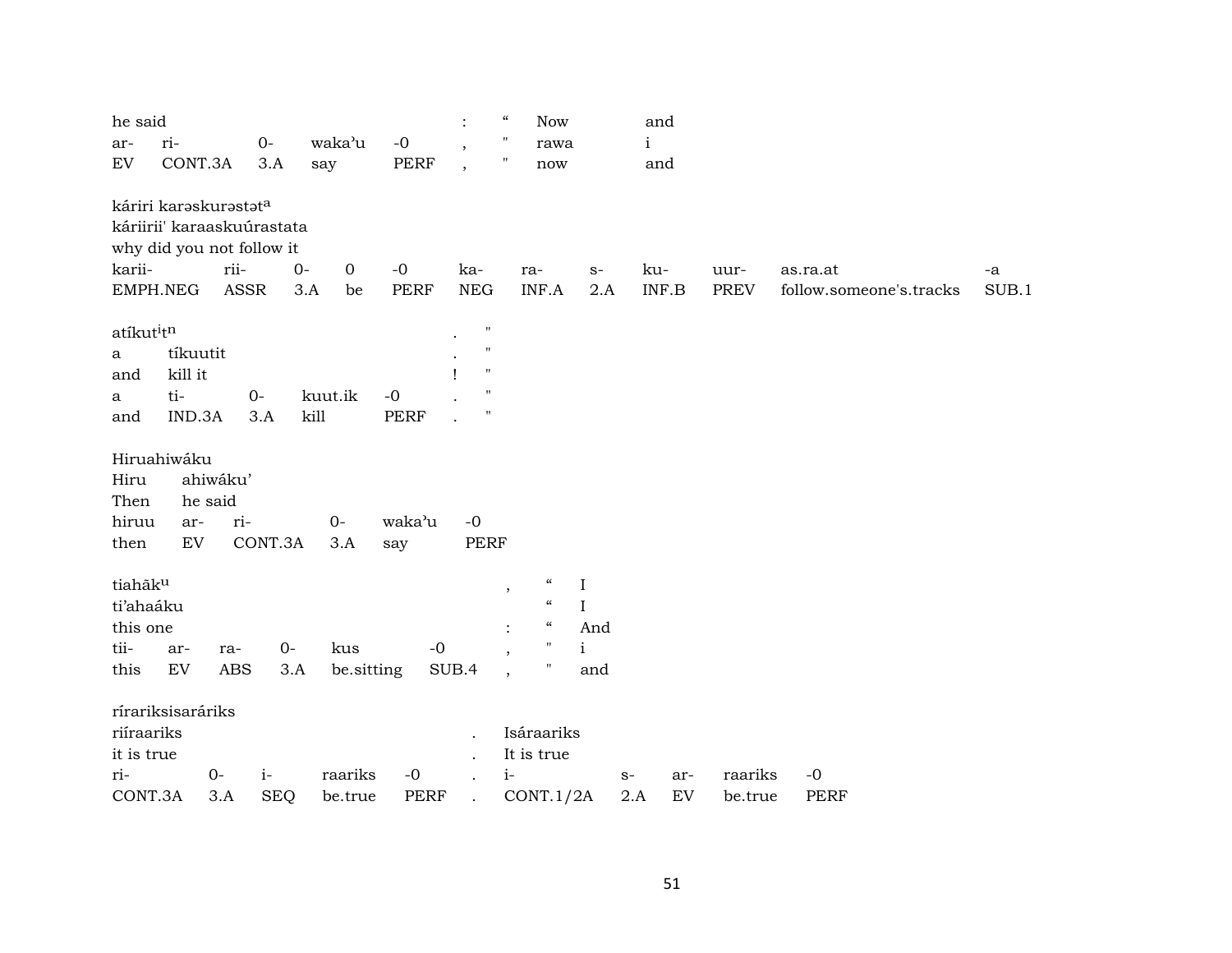|                                          | Náwa<br>Ráwa<br><b>Now</b>                                               | nikutatúta<br>I did that                           | rikutatuúta                                          |                                                 |            |                  |        |          |             |                          |  |  |  |
|------------------------------------------|--------------------------------------------------------------------------|----------------------------------------------------|------------------------------------------------------|-------------------------------------------------|------------|------------------|--------|----------|-------------|--------------------------|--|--|--|
|                                          | rawa                                                                     | riku-                                              | ta-                                                  |                                                 | $t-$       | ut-              | aar    | $-0$     |             |                          |  |  |  |
|                                          | now                                                                      | that.is                                            |                                                      | IND.1/2A                                        | 1.A        | PREV             | do     | PERF     |             |                          |  |  |  |
|                                          | taturúkspakúrawu<br>Tatuurukspakuúrawu'<br>I doubted you<br>raa.wu       |                                                    |                                                      |                                                 |            |                  |        |          |             |                          |  |  |  |
| ta-                                      |                                                                          | t-                                                 | $a-$                                                 | uur-                                            | uks-       | wakuur-          |        |          | -:hus       |                          |  |  |  |
|                                          | IND.1/2A                                                                 | 1.A                                                | 2.P                                                  | PREV                                            | <b>AOR</b> | word             |        | doubt    | <b>IMPF</b> |                          |  |  |  |
| $\mathbf{H}$<br>п<br>Ħ<br>$\blacksquare$ |                                                                          |                                                    |                                                      |                                                 |            |                  |        |          |             |                          |  |  |  |
| Náwa<br>Ráwa<br><b>Now</b><br>rawa       |                                                                          | $\mathbf{i}$<br>$\mathbf{i}$<br>so<br>$\mathbf{i}$ | $\overline{\phantom{a}}$<br>$\overline{\phantom{a}}$ | irár <sup>i</sup><br>iraári'<br>brother<br>$i-$ |            | -raar-           |        | -ri'     |             | $\,$<br>,                |  |  |  |
| now                                      |                                                                          | and                                                | $\overline{\phantom{a}}$                             | 3.POSS.A                                        |            | same.sex.sibling |        | 3.POSS.B |             | ,                        |  |  |  |
| əsku<br>ásku<br>one<br>asku<br>one       |                                                                          |                                                    |                                                      |                                                 |            |                  |        |          |             | $\overline{\phantom{a}}$ |  |  |  |
|                                          | wiahurətkaka ríwiš<br>wi'ahuratkahaariiwic<br>a night remained (to sing) |                                                    |                                                      |                                                 |            |                  |        |          |             |                          |  |  |  |
| wii-                                     | ar-                                                                      | ra-                                                | $0-$                                                 | uur-                                            |            | ratkahaar-       | riwihc | $-0$     |             |                          |  |  |  |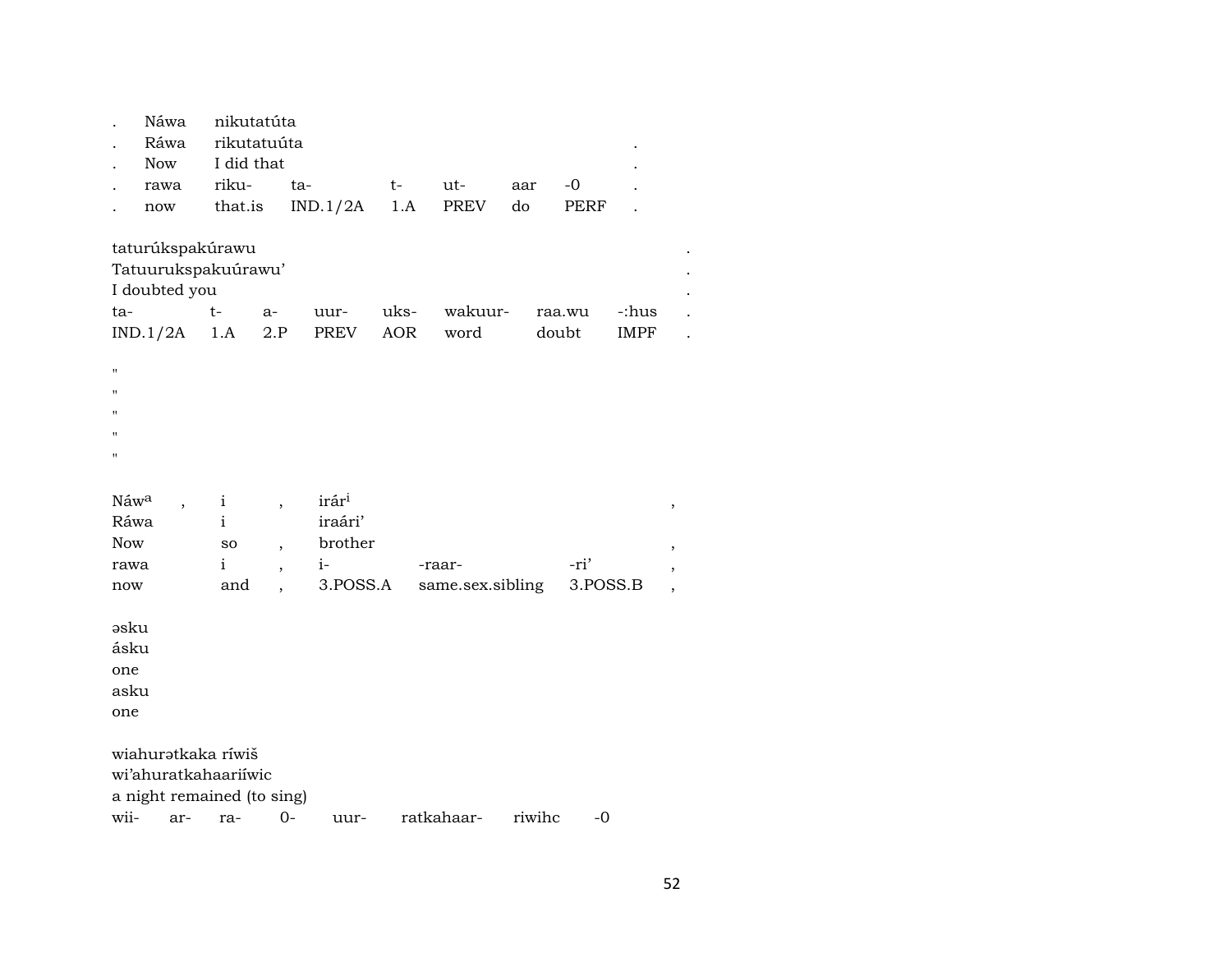| now                      | EV                                                                                         | ABS                  | 3.A           | <b>PREV</b> | night     | remain                                                 |                          | PERF                     |      |  |  |  |  |
|--------------------------|--------------------------------------------------------------------------------------------|----------------------|---------------|-------------|-----------|--------------------------------------------------------|--------------------------|--------------------------|------|--|--|--|--|
| hiahawáku<br>hi          | ahawáku'                                                                                   |                      |               |             |           | $\mathcal{C}\mathcal{C}$<br>$\boldsymbol{\mathcal{C}}$ | Náw <sup>a</sup><br>Ráwa | $\overline{\phantom{a}}$ |      |  |  |  |  |
| and                      | he said                                                                                    |                      |               |             |           | $\epsilon\epsilon$                                     | Now                      | $\overline{\phantom{a}}$ |      |  |  |  |  |
| hi                       | ar-                                                                                        | ra-                  | $0-$          | waka'u      | $-0$      | $\pmb{\mathsf{H}}$                                     | rawa                     | $\overline{\phantom{a}}$ |      |  |  |  |  |
| and                      | EV                                                                                         | ABS                  | 3.A           | say         | PERF      | П                                                      | now                      | $\overline{\phantom{a}}$ |      |  |  |  |  |
|                          | kásuhuratataráhkisa<br>kásuuhuurattacaráhkisa<br>you must have strength (ie sing stronger) |                      |               |             |           |                                                        |                          |                          |      |  |  |  |  |
| kaas-                    | $S-$                                                                                       | uhur-                |               | rak-        | raar-     | tarahkis                                               |                          | -aar                     | $-0$ |  |  |  |  |
| POT.2A                   | 2.A                                                                                        | $\operatorname{now}$ |               | $1/2$ .PL   | PL.INDV.A | be.strong                                              |                          | <b>INCH</b>              | PERF |  |  |  |  |
| Ħ<br>н<br>Ħ<br>Н         |                                                                                            |                      |               |             |           |                                                        |                          |                          |      |  |  |  |  |
|                          | Iriwiaharataráhkis <sup>u</sup>                                                            | Iriwi'aharacaráhkisa |               |             |           |                                                        |                          |                          |      |  |  |  |  |
|                          |                                                                                            | Now they were strong |               |             |           |                                                        |                          |                          |      |  |  |  |  |
| irii-                    | wii-                                                                                       | ar-                  | ra-           | $0-$        | raar-     | tarahkis                                               |                          | -aar                     | -0   |  |  |  |  |
| then                     | now                                                                                        | EV                   | <b>ABS</b>    | 3.A         | PL.INDV.A | be.strong                                              |                          | <b>INCH</b>              | PERF |  |  |  |  |
| nətkahakitu<br>all night | ratkahaahkituu'u'                                                                          |                      |               |             |           |                                                        |                          |                          |      |  |  |  |  |
| ratkahaar-               |                                                                                            | kituu                | $-u^{\prime}$ |             |           |                                                        |                          |                          |      |  |  |  |  |
| night                    |                                                                                            | all                  | <b>NOM</b>    |             |           |                                                        |                          |                          |      |  |  |  |  |
| ahirarúku<br>ahiraarúku  |                                                                                            |                      |               |             |           |                                                        |                          |                          |      |  |  |  |  |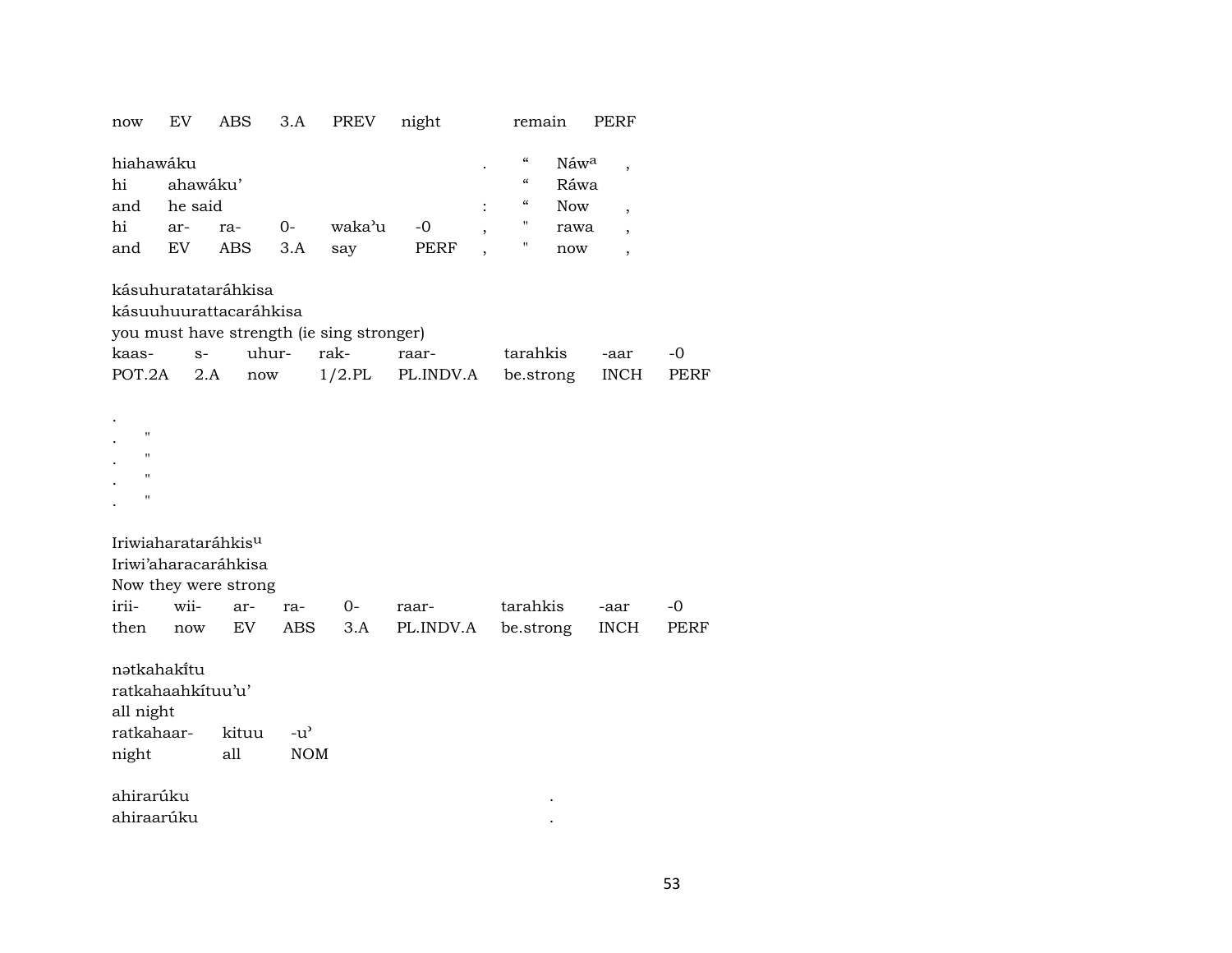|                      | their singing             |                |                               |         |             |          |             |          |                    |
|----------------------|---------------------------|----------------|-------------------------------|---------|-------------|----------|-------------|----------|--------------------|
| ar-                  | ra-                       | 0-             | ir-                           |         | raa.ra'uk   | -hus     |             |          |                    |
| EV                   | <b>ABS</b>                | 3.A            | PL.3A                         | sing    |             | IMPF.SUB |             |          |                    |
|                      |                           |                |                               |         |             |          |             |          |                    |
| Irári                |                           |                |                               |         |             | ,        |             |          |                    |
| Iraári'              |                           |                |                               |         |             |          |             |          |                    |
| <b>Brother</b>       |                           |                |                               |         |             | ,        |             |          |                    |
| $i-$                 |                           | -raar-         |                               | -ri'    |             |          |             |          |                    |
| 3.POSS.A             |                           |                | same.sex.sibling              |         | 3.POSS.B    |          |             |          |                    |
|                      |                           |                |                               |         |             |          |             |          |                    |
|                      | škaráwitíkuk <sup>u</sup> |                |                               |         |             |          |             |          |                    |
| ckára                |                           | witiikuku'     |                               |         |             |          |             |          |                    |
| alone                |                           | he was dancing |                               |         |             |          |             |          |                    |
| ckara                | wi-                       | ti-            |                               | $O -$   | ukuk        |          | -:hus       |          |                    |
| alone                | QUOT                      |                | IND.3A                        | 3.A     | drop.down   |          | <b>IMPF</b> |          |                    |
|                      |                           |                |                               |         |             |          |             |          |                    |
|                      | irirawarukstíari          |                |                               |         |             |          |             | pi̇̃ta.  | Tárah <sup>a</sup> |
|                      | iriirawaarukstii'aari     |                |                               |         |             |          |             | piíta    | táraha             |
|                      |                           |                | the one who was becoming holy |         |             |          |             | man      | buffalo            |
| irii-                | ra-                       | $0-$           | waarukstii                    |         | -aar        | $-i$     |             | wiita    | taraha             |
| that                 | ABS                       | 3.A            | be.holy                       |         | <b>INCH</b> | IMPF.SUB |             | man      | buffalo            |
|                      |                           |                |                               |         |             |          |             |          |                    |
|                      | irirutakuksáhu            |                |                               |         |             |          |             |          |                    |
|                      | iriruutakáksahu           |                |                               |         |             |          |             |          |                    |
|                      | the one who called them   |                |                               |         |             |          |             |          |                    |
| irii-                | ra-                       | $0-$           | ut-                           | ak-     |             | kaksaa   | -hus        |          |                    |
| that                 | ABS                       | 3.A            | PREV                          |         | PL.AN.3P    | call     |             | IMPF.SUB |                    |
|                      |                           |                |                               |         |             |          |             |          |                    |
| aaháhis <sup>a</sup> |                           |                |                               |         |             |          |             |          |                    |
| а                    | aháhiisa'                 |                |                               |         |             |          |             |          |                    |
| and                  |                           | morning came   |                               |         |             |          |             |          |                    |
| а                    | ar-                       | ra-            | 0-                            | a-      |             | hiis-    | a           | -0       |                    |
| and                  | EV                        | ABS            | 3.A                           | PREV.3A |             | morning  | come        | PERF     |                    |

tarahaa<br>buffalo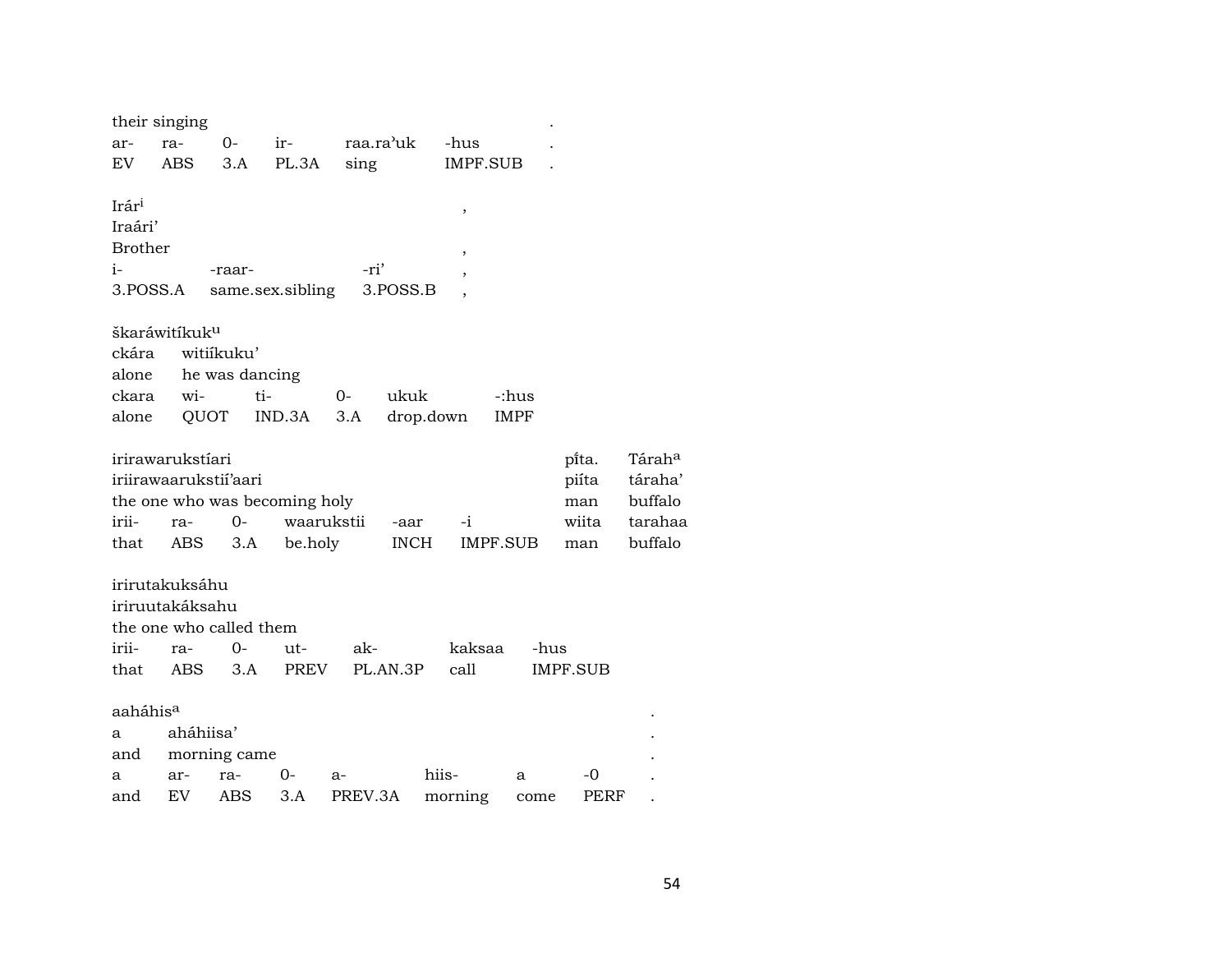| Híruahiwáku                  |                      |                    |      | ,                  |            | $\boldsymbol{\zeta}\boldsymbol{\zeta}$ | Náw <sup>a</sup>         | $\cdot$ |            |                |
|------------------------------|----------------------|--------------------|------|--------------------|------------|----------------------------------------|--------------------------|---------|------------|----------------|
| Hiru                         |                      | ahiwáku'           |      |                    |            |                                        |                          | "       | Ráwa       |                |
| Then                         | he said              |                    |      |                    |            | $\ddot{\cdot}$                         |                          | 4       | <b>Now</b> | $\overline{ }$ |
| hiruu                        | ar-                  | ri-                | 0-   | waka'u             | -0         | $\overline{ }$                         |                          | "       | rawa       | $\overline{ }$ |
| then                         | EV                   | <b>CONT</b>        | 3.A  | say                | PERF       | $\overline{\phantom{a}}$               |                          | "       | now        | $\overline{ }$ |
|                              |                      |                    |      |                    |            |                                        |                          |         |            |                |
| náw <sup>a</sup>             | $\ddot{\phantom{0}}$ | kúrahus            | a    | nísar <sup>u</sup> |            |                                        |                          |         |            |                |
| ráwa                         |                      | kúrahus            | a    | riísaaru'          |            |                                        |                          |         |            |                |
| now                          |                      | old men            | and  | chiefs             |            |                                        | $\cdot$                  |         |            |                |
| rawa                         |                      | kurahuus           | a    | riisaar            | -น'        |                                        | $\cdot$                  |         |            |                |
| now                          | $\ddot{\phantom{0}}$ | old.man            | and  | be.chief           | <b>NOM</b> |                                        | $\overline{\phantom{a}}$ |         |            |                |
|                              |                      |                    |      |                    |            |                                        |                          |         |            |                |
| náwasisúkskusit <sup>n</sup> |                      |                    |      |                    |            |                                        |                          |         |            | pítku          |
| ráwa                         |                      | sisúkskusit        |      |                    |            |                                        |                          |         |            | pítku          |
| now                          |                      | pick them (du) out |      |                    |            |                                        |                          |         |            | two            |
| rawa                         | $Si-$                | $i-$               | $S-$ | uks-               | kusik      |                                        |                          | -0      |            | pitku          |
| now                          | DU                   | CONT.1/2A          |      | JUSS<br>2.A        |            | pick.up                                |                          | PERF    |            | two            |

, , , ihísirakətpiríksət<sup>a</sup><br>ihi siraku ihi sirakutpiiríksata<br>uh , for them (du) to g uh , for them (du) to go see them<br>ihii , si- ra- 0- kuihii , si- ra- 0- ku- ut- wa- iirik -his at -a uh , DU INF.A 3.A INF.B PREV DIST see PERF go SUB.1

. Pítk<sup>u</sup>

. " Pítku

! " Two

. " pitku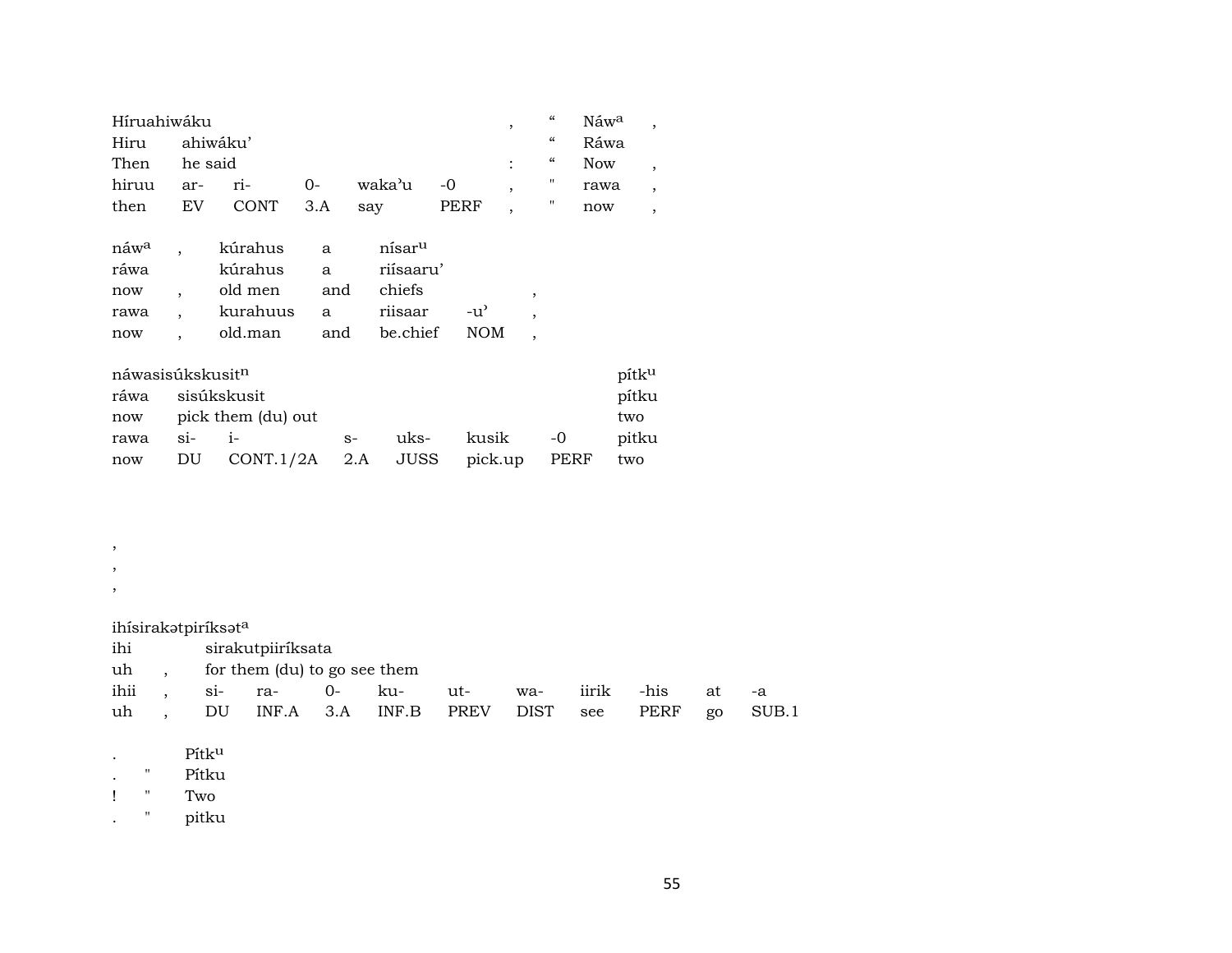| "                               | two                       |            |                              |                  |       |     |                    |             |  |
|---------------------------------|---------------------------|------------|------------------------------|------------------|-------|-----|--------------------|-------------|--|
|                                 | asiahíhkusit <sup>n</sup> |            |                              |                  |       |     |                    |             |  |
| a                               | si'ahihkusit              |            |                              |                  |       |     |                    |             |  |
| and                             |                           |            | they picked them (du)        |                  |       |     |                    |             |  |
| a                               | $\sin$                    | ar-        | ra-                          | $0-$             | ir-   |     | kusik              | -0          |  |
| and                             | DU                        | <b>EV</b>  | <b>ABS</b>                   | 3.A              | PL.3A |     | pick.up            | <b>PERF</b> |  |
|                                 |                           |            |                              |                  |       |     |                    |             |  |
| píras                           |                           |            | Náwa                         |                  |       |     |                    |             |  |
| piíraski                        |                           |            | Ráwa                         |                  |       |     |                    |             |  |
| boys                            |                           |            | <b>Now</b>                   |                  |       |     |                    |             |  |
| piiras-                         | -kis                      |            | rawa                         |                  |       |     |                    |             |  |
| boy                             | <b>DIM</b>                |            | now                          |                  |       |     |                    |             |  |
|                                 |                           |            |                              |                  |       |     |                    |             |  |
|                                 | wisirahurákawa            |            |                              |                  |       |     |                    |             |  |
|                                 | wisiraahuraákawa          |            |                              |                  |       |     |                    |             |  |
|                                 |                           |            | they (du) walked on the snow |                  |       |     |                    |             |  |
| wii-                            | $\sin$                    | ra-        | $O -$                        | huraa-           |       | ka- | wa                 | -0          |  |
| now                             | DU                        | <b>ABS</b> | 3.A                          | snow             |       | in  | go.DU              | PERF        |  |
|                                 |                           |            |                              |                  |       |     |                    |             |  |
| Ahawáku                         |                           |            |                              |                  |       | ,   | $\epsilon\epsilon$ |             |  |
| Ahawáku'                        |                           |            |                              |                  |       |     | $\epsilon$         |             |  |
| He said                         |                           |            |                              |                  |       |     | $\epsilon$         |             |  |
| ar-                             | ra-                       | $O-$       | waka'u                       | $-0$             |       | ٠   | П                  |             |  |
| EV.                             | ABS                       | 3.A        | say                          |                  | PERF  |     | п                  |             |  |
|                                 |                           |            |                              |                  |       |     |                    |             |  |
|                                 | Náwarušúhatn              |            |                              |                  |       |     |                    |             |  |
|                                 | Rawaruúcuhat              |            |                              |                  |       |     |                    |             |  |
| That ridge                      |                           |            |                              |                  |       |     |                    |             |  |
| ra-                             | $O -$                     | waruuc-    |                              | u.hak            |       |     | $-0$               |             |  |
| ABS                             | 3.A                       | ridge      |                              | extend.in.a.line |       |     | SUB.4              |             |  |
| sikasikitawáuririt <sup>n</sup> |                           |            |                              |                  |       |     |                    |             |  |

sikaasikitawa'uuriírit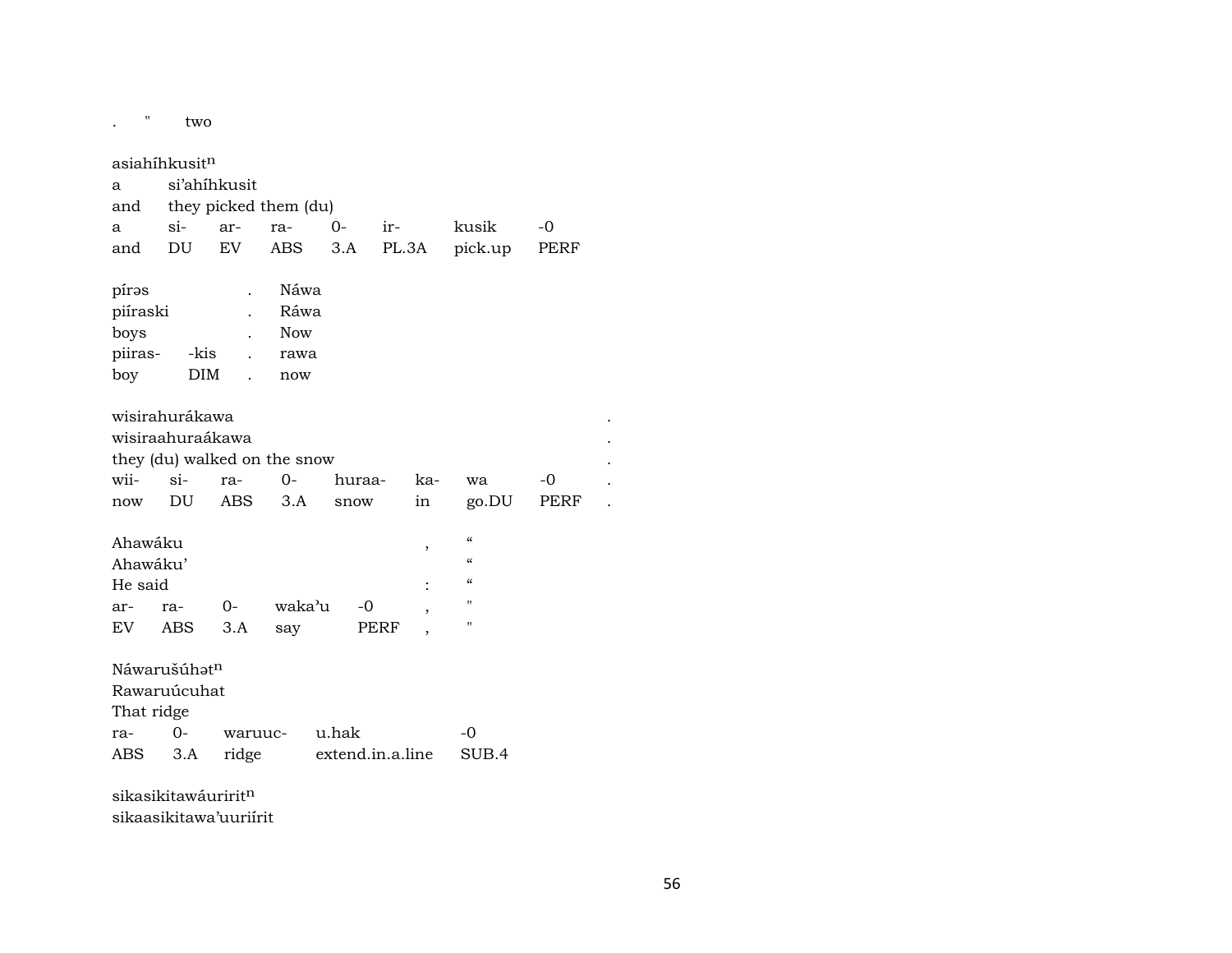| you (du) must stand on top |  |  |  |  |  |                                                  |  |  |  |
|----------------------------|--|--|--|--|--|--------------------------------------------------|--|--|--|
|                            |  |  |  |  |  |                                                  |  |  |  |
|                            |  |  |  |  |  | DU POT.2A 2.A SEQ on.top DIST stand.upright PERF |  |  |  |

- . Kîtu
- . Kítuu'u'
- . Everywhere<br>. kituu -u'
- . kituu
- . all NOM

| irisikasiríwətp <sup>a</sup> |                                 |                       |  |  |                                               |         |  |  |  |  |  |
|------------------------------|---------------------------------|-----------------------|--|--|-----------------------------------------------|---------|--|--|--|--|--|
|                              | irisikaasiriiwatpa              |                       |  |  |                                               |         |  |  |  |  |  |
|                              | you (du) must look around there |                       |  |  |                                               |         |  |  |  |  |  |
|                              |                                 | irii- si- kaas- s- i- |  |  | riiwat                                        | -waa -0 |  |  |  |  |  |
|                              |                                 |                       |  |  | there DU POT.2A 2.A SEQ look.around DIST PERF |         |  |  |  |  |  |

 $\bar{\mathbf{u}}$ 

 $\bar{H}$ 

 $\mathbf{u}^{\dagger}$ 

 $\mathbf{u}$ 

. . . .

Siahakatáwiš $\mathsf{p}^{\mathrm{a}}$ 

Si'ahakatawícpa

They (du) reached it climbing

|  | si- ar- ra- 0- kata- |                                                         | wic.wa -0 |  |
|--|----------------------|---------------------------------------------------------|-----------|--|
|  |                      | DU EV ABS 3.A against.a.vertical.surface arrive.DU PERF |           |  |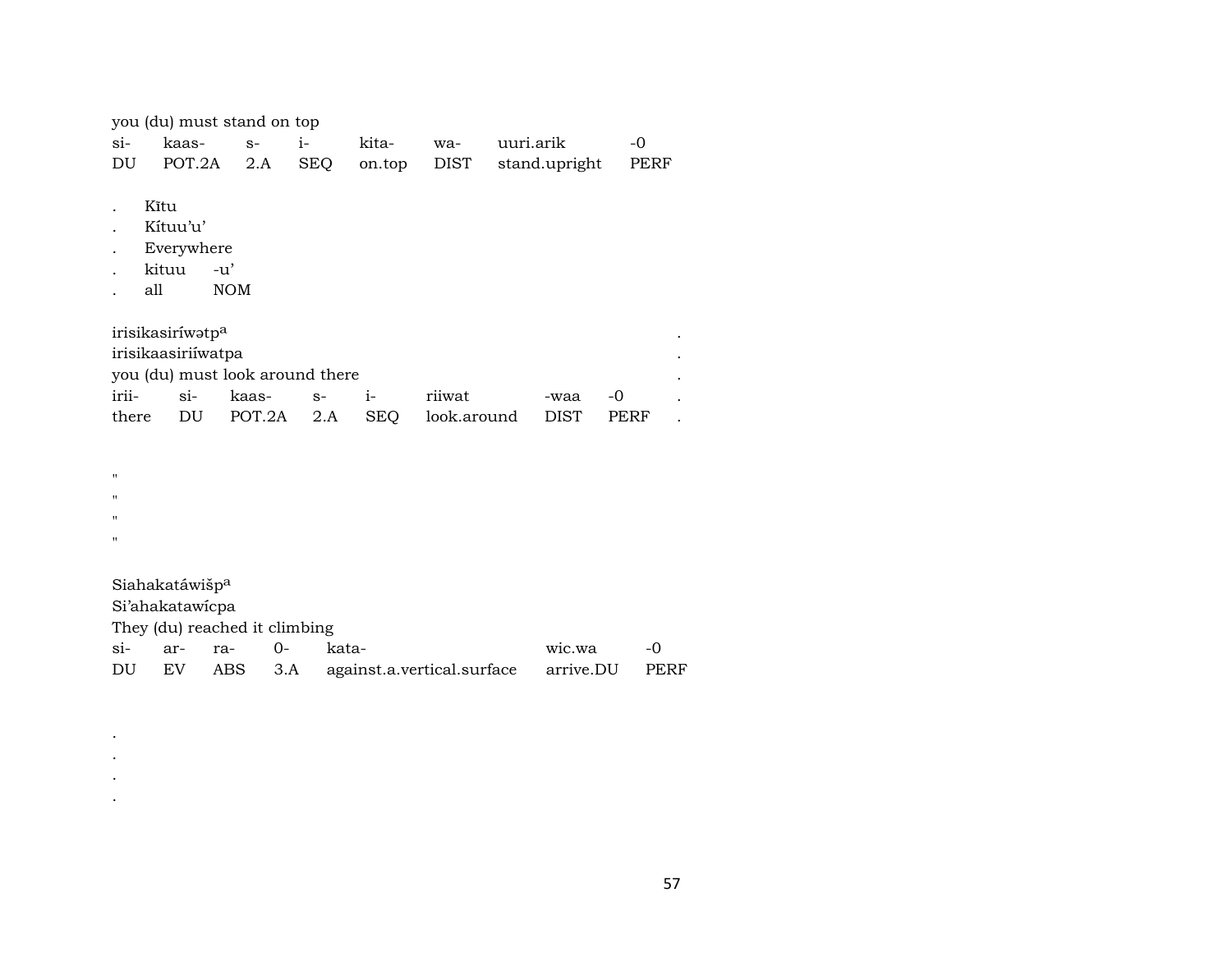|                                        | narusiwitakitawaritn      |       |                            |                     |                                             |          |           |             |             |                                        |             |                          |               |
|----------------------------------------|---------------------------|-------|----------------------------|---------------------|---------------------------------------------|----------|-----------|-------------|-------------|----------------------------------------|-------------|--------------------------|---------------|
|                                        | Raaruusiwitaahkitawaarit  |       |                            |                     |                                             |          |           |             |             |                                        |             |                          |               |
|                                        |                           |       |                            |                     | They (du) just stood on top in the distance |          |           |             |             |                                        |             |                          |               |
| raa-                                   | ruu-                      |       | si                         | wi-                 | ti-                                         | $0-$     |           | ar-         | kita-       |                                        | wa-         | arik                     | $-0$          |
| just                                   | then                      |       | $\mathop{\rm DU}\nolimits$ | QUOT                | IND.3A                                      |          | 3.A       | EV          | on.top      |                                        | <b>DIST</b> | be.standing              | PERF          |
|                                        |                           |       |                            |                     |                                             |          |           |             |             |                                        |             |                          |               |
|                                        | Hirusiahitawiráwa         |       |                            |                     |                                             |          |           |             |             |                                        |             |                          |               |
|                                        | Hiru                      |       |                            | si'ahitawiraawa     |                                             |          |           |             |             |                                        |             |                          |               |
|                                        | Then                      |       |                            | they (du) went down |                                             |          |           |             |             |                                        |             |                          |               |
|                                        | hiruu                     | $si-$ |                            | ar-<br>ri-          |                                             | $0-$     | tawiraa-  |             | wa          |                                        | $-0$        |                          |               |
|                                        | then                      | DU    |                            | EV                  | CONT.3A                                     | 3.A      | down      |             | go.DU       |                                        | <b>PERF</b> |                          |               |
|                                        |                           |       |                            |                     |                                             |          |           |             |             |                                        |             |                          |               |
|                                        | Ahíhwaki                  |       |                            |                     |                                             |          |           |             | ,           | $\boldsymbol{\zeta}\boldsymbol{\zeta}$ |             |                          |               |
|                                        | Ahíhwaki'                 |       |                            |                     |                                             |          |           |             |             | $\epsilon$                             |             |                          |               |
|                                        | They said                 |       |                            |                     |                                             |          |           |             |             | $\epsilon$                             |             |                          |               |
|                                        | ar-                       | ri-   |                            | $0-$                | ir-                                         | waki     |           | $-0$        | $\cdot$     | 11                                     |             |                          |               |
|                                        | <b>EV</b>                 |       | CONT.3A                    | 3.A                 | PL.3A                                       | say.PL.A |           | <b>PERF</b> |             | $\mathbf{H}$                           |             |                          |               |
|                                        |                           |       |                            |                     |                                             |          |           |             |             |                                        |             |                          |               |
|                                        | Narusitáwapáhītu          |       |                            |                     |                                             |          |           |             |             |                                        |             |                          |               |
|                                        | Raaruusitáwaa'            |       |                            |                     |                                             |          |           |             |             |                                        |             | pahiitu'                 |               |
|                                        | They (du) are just coming |       |                            |                     |                                             |          |           |             |             |                                        |             | slowly                   |               |
| raa-                                   | ruu-                      |       | $si$ -                     | ti-                 | 0-                                          | $a-$     |           | wa-         | a           |                                        | $-0$        | pahiit                   | $-u^{\prime}$ |
| just                                   | then                      |       | DU                         | IND.3A              | 3.A                                         |          | PREV.3A   | <b>DIST</b> |             | come                                   | PERF        | be.quiet                 | <b>NOM</b>    |
|                                        |                           |       |                            |                     |                                             |          |           |             |             |                                        |             |                          |               |
|                                        | $\pmb{\pi}$               |       | Hiruahiwáku                |                     |                                             |          |           |             |             | pita                                   |             |                          |               |
|                                        | п                         | Hiru  |                            | ahiwáku'            |                                             |          |           |             |             | piíta                                  |             |                          |               |
|                                        | $\pmb{\mathsf{H}}$        | Then  |                            | he said             |                                             |          |           |             |             |                                        | a man       | $\ddot{\cdot}$           |               |
|                                        | $\pmb{\mathsf{H}}$        | hiruu | ar-                        | ri-                 |                                             | $O -$    | waka'u    |             | $-0$        | wiita                                  |             | $\overline{\phantom{a}}$ |               |
|                                        | Ħ                         | then  | EV                         |                     | CONT.3A                                     | 3.A      | say       |             | <b>PERF</b> | man                                    |             | $\overline{ }$           |               |
|                                        |                           |       |                            |                     |                                             |          |           |             |             |                                        |             |                          |               |
| $\mathcal{C}\mathcal{C}$               | Kirikiwiruhawiu           |       |                            |                     |                                             |          |           |             |             |                                        |             |                          |               |
| $\mathcal{C}\mathcal{C}$               | Kiriki wiruuhaáwi'u'      |       |                            |                     |                                             |          |           |             |             |                                        |             |                          |               |
| $\boldsymbol{\zeta}\boldsymbol{\zeta}$ | Why is it                 |       |                            |                     |                                             |          |           |             |             |                                        |             |                          |               |
| 11                                     | kirikii                   |       | wii-                       | ra-                 | $0-$                                        | ut-      | raa.wi.uu |             | $-0$        |                                        |             |                          |               |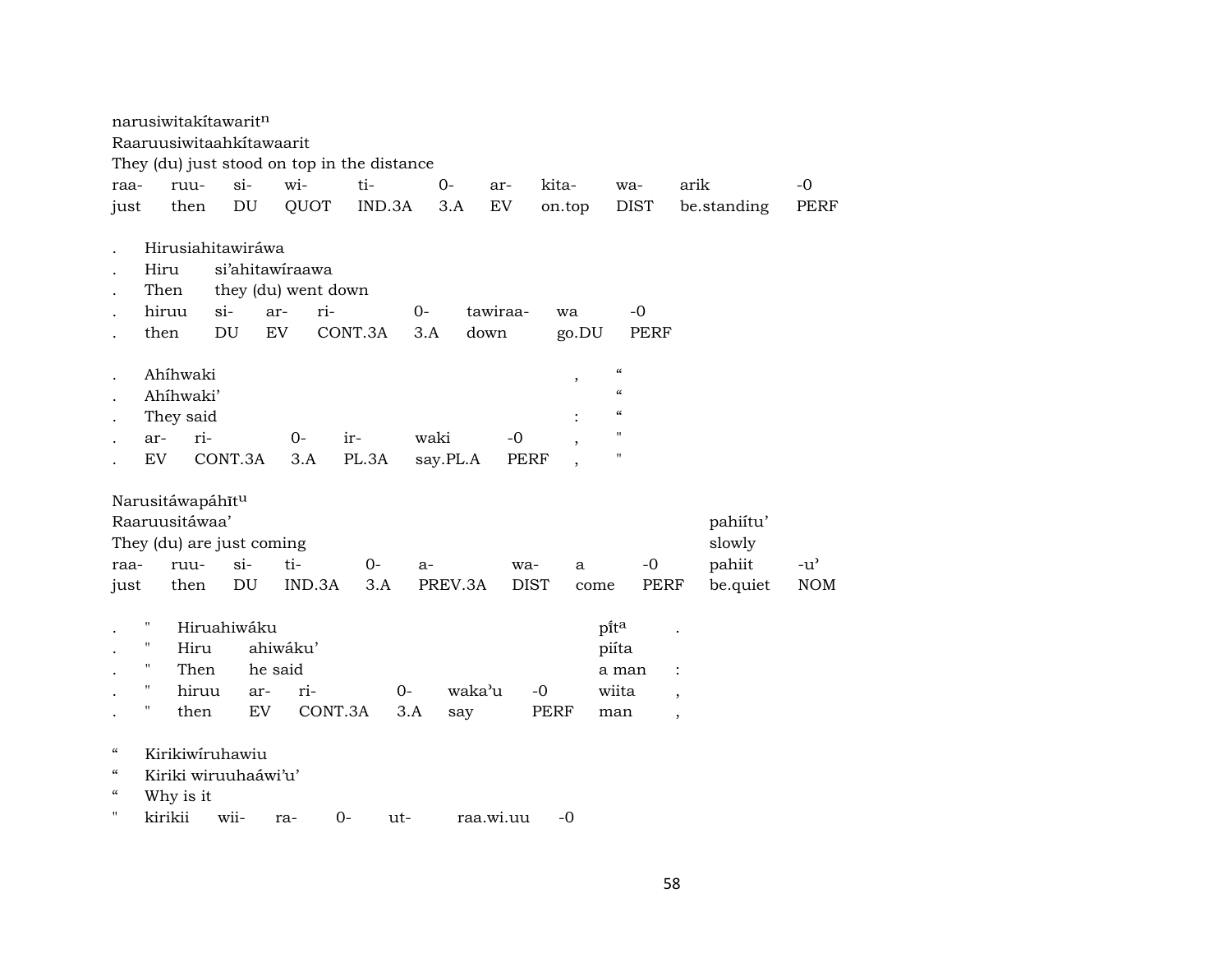| Ħ<br>what                                                              | now                                                                                  | <b>ABS</b>                       | 3.A          | <b>PREV</b>                         | be.thus                 |             | <b>PERF</b>        |              |                    |           |                     |
|------------------------------------------------------------------------|--------------------------------------------------------------------------------------|----------------------------------|--------------|-------------------------------------|-------------------------|-------------|--------------------|--------------|--------------------|-----------|---------------------|
| páhiturarusitáwa<br>pahiítu'<br>slowly                                 |                                                                                      | raaruusitáwaa'                   |              | they (du) are just coming           |                         |             |                    |              |                    |           |                     |
| pahiit<br>be.quiet                                                     | $-u$ <sup><math>\prime</math></sup><br><b>NOM</b>                                    | raa-<br>just                     | ruu-<br>then | $si-$<br>$\mathop{\rm DU}\nolimits$ | ti-<br>IND.3A           | $0-$<br>3.A | $a-$<br>PREV.3A    |              | wa-<br><b>DIST</b> | a<br>come | $-0$<br><b>PERF</b> |
|                                                                        |                                                                                      |                                  |              |                                     |                         |             |                    |              |                    |           |                     |
| П<br>5<br>Η<br>$\blacksquare$<br>$\blacksquare$                        | Híškara<br>Hi<br>And<br>hi<br>and                                                    | ckará<br>alone<br>ckara<br>alone |              |                                     |                         |             |                    |              |                    |           |                     |
| kutaráit <sup>a</sup><br>kutaraá'iita<br>he knew<br>ku-<br><b>INDF</b> | ti-<br>IND.3A                                                                        | $O -$<br>$a-$<br>3.A             | PREV.3A      | raa.iita<br>know                    | $-0$<br><b>PERF</b>     |             |                    |              |                    |           |                     |
| irirawarukstíari<br>irii-<br>that                                      | iriirawaarukstii'aari<br>the one who was becoming holy<br>$O -$<br>ra-<br>ABS<br>3.A | be.holy                          | waarukstii   | -aar<br><b>INCH</b>                 | $-i$<br><b>IMPF.SUB</b> |             |                    |              |                    |           |                     |
| Asiahawišpa<br>A<br>And<br>$si-$<br>a<br>and                           | si'ahaawicpaa'<br>they (du) arrived<br>ar-<br>EV<br>DU                               | ra-<br><b>ABS</b>                | $0-$<br>3.A  | $a-$<br>PREV.3A                     | wic.a<br>arrive         |             | -wa<br><b>DIST</b> | $-0$<br>PERF |                    |           |                     |

Asiahahúpa

Si'ahaahuúpaa'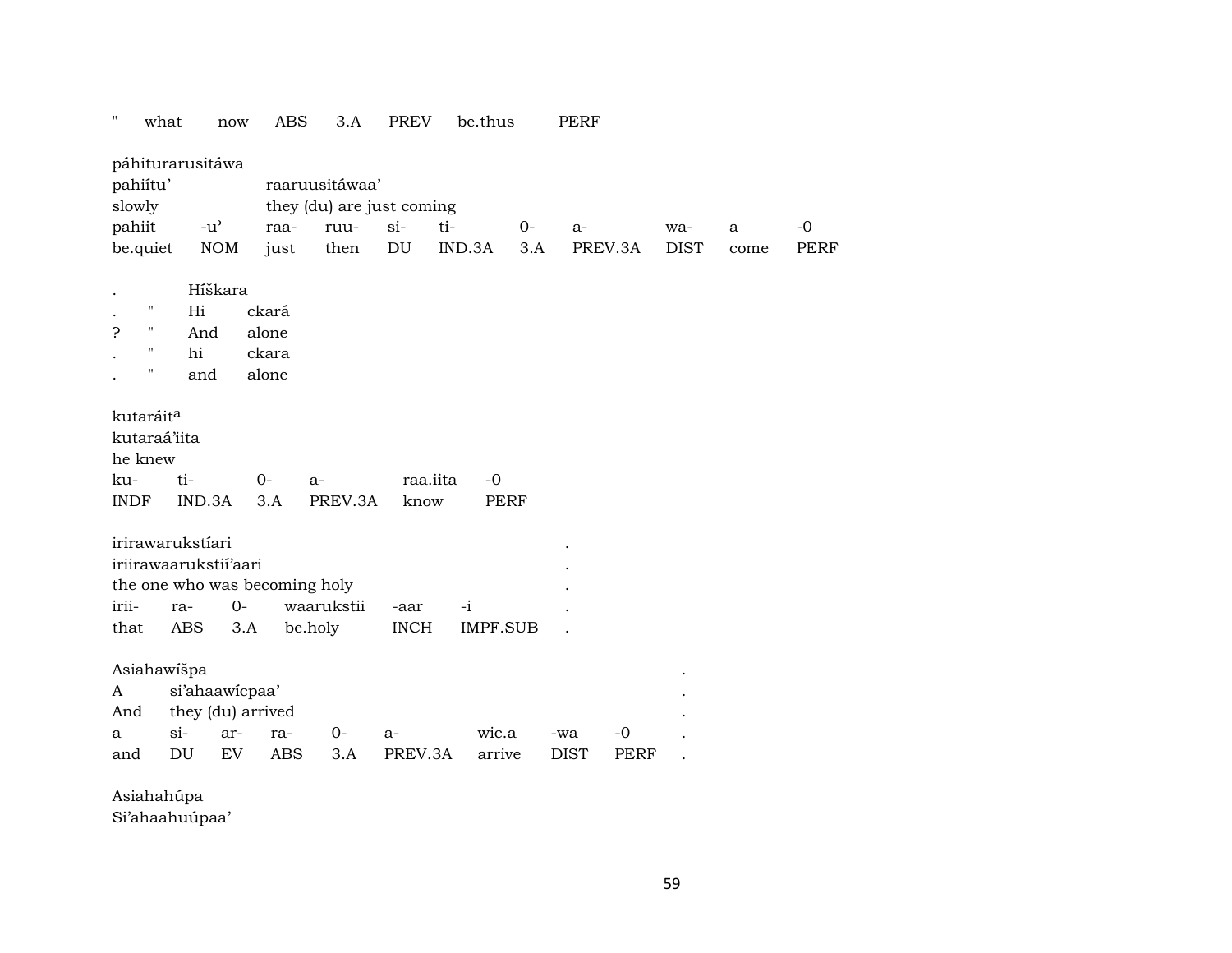|  |  |  | They (du) came inside |
|--|--|--|-----------------------|
|--|--|--|-----------------------|

| EV<br>DU<br>ABS<br>3.A<br>PREV.3A<br>into<br><b>DIST</b><br>PERF<br>come<br>$\mathcal{C}\mathcal{C}$<br>Siahawáku<br>$\mathcal{C}\mathcal{C}$<br>Si'ahawáku'<br>$\mathcal{C}\mathcal{C}$<br>They (du) said |  |
|------------------------------------------------------------------------------------------------------------------------------------------------------------------------------------------------------------|--|
|                                                                                                                                                                                                            |  |
|                                                                                                                                                                                                            |  |
|                                                                                                                                                                                                            |  |
|                                                                                                                                                                                                            |  |
| $\mathbf{H}$<br>$\sin$<br>waka'u<br>$0-$<br>-0<br>ar-<br>ra-                                                                                                                                               |  |
| ,<br>п<br>DU<br>EV<br>3.A<br>ABS<br>PERF<br>say                                                                                                                                                            |  |
|                                                                                                                                                                                                            |  |
| Kusikakátutirit <sup>n</sup>                                                                                                                                                                               |  |
| Kusikaakatuutiirit                                                                                                                                                                                         |  |
| We did not see anything                                                                                                                                                                                    |  |
| $\sin$<br>kaaka-<br>ku-<br>$ut-$<br>iirik<br>$-0$<br>$t-$                                                                                                                                                  |  |
| NEG.IND.1/2A<br>PREV<br>INDF<br>DU<br>1.A<br>PERF<br>see                                                                                                                                                   |  |
|                                                                                                                                                                                                            |  |
| nutíhurakisawatárit <sup>n</sup>                                                                                                                                                                           |  |
| Ruutiíhuraakiisawatárit                                                                                                                                                                                    |  |
| There the snow was pure white                                                                                                                                                                              |  |
| $0-$<br>huraa-<br>-ik<br>ti-<br>kiis.awataar<br>-0<br>ruu-                                                                                                                                                 |  |
| there<br>IND.3A<br>3.A<br>be.pure.white<br>DIST<br>PERF<br>snow                                                                                                                                            |  |
|                                                                                                                                                                                                            |  |
| Kusikakatúhairit <sup>n</sup>                                                                                                                                                                              |  |
| Kusikaakatuuhaa'iirit                                                                                                                                                                                      |  |
| We did not see anything                                                                                                                                                                                    |  |
| $\sin$<br>kaaka-<br>ku-<br>iirik<br>-0<br>t-<br>ut-<br>raa-                                                                                                                                                |  |
| DU<br>NEG.IND.1/2A<br>PREV<br>INDF<br>1.A<br>PERF<br>way<br>see                                                                                                                                            |  |
|                                                                                                                                                                                                            |  |
| $\pmb{\mathsf{H}}$<br>Pita<br>ruahiwáku                                                                                                                                                                    |  |
| 11<br>ruu'ahiwáku'<br>Piíta                                                                                                                                                                                |  |
| н<br>The man then he said                                                                                                                                                                                  |  |

| $\mathbf{H}$ | wiita | ruu- ar- ri- |                         | $0 - waka'$ u -0 |      |
|--------------|-------|--------------|-------------------------|------------------|------|
| $\mathbf{H}$ | man   |              | then EV CONT.3A 3.A say |                  | PERF |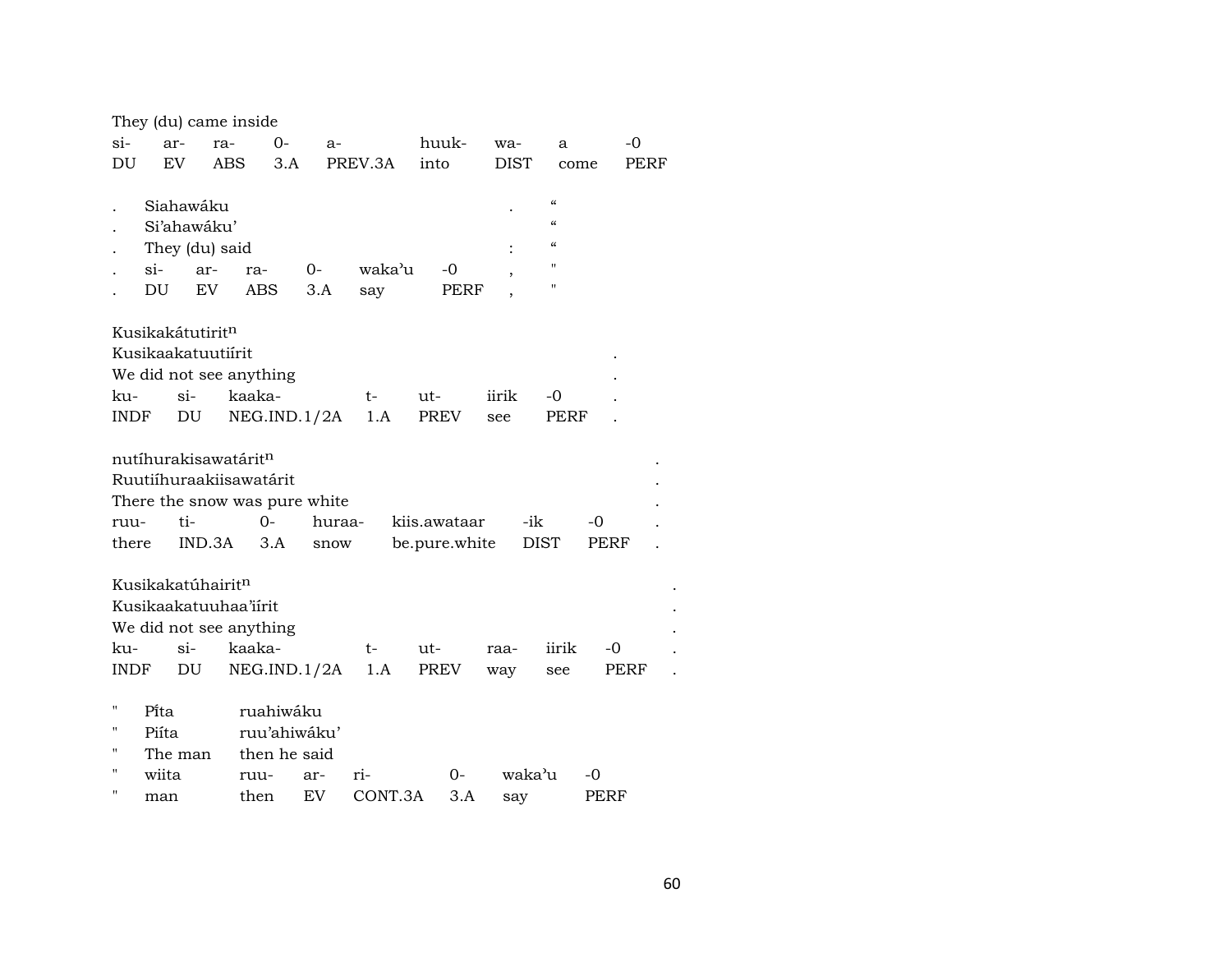|                          | ahawarukstíari               |                            |                               |        |             |                          |                                        | ,           | $\boldsymbol{\zeta}\boldsymbol{\zeta}$<br>ári  |
|--------------------------|------------------------------|----------------------------|-------------------------------|--------|-------------|--------------------------|----------------------------------------|-------------|------------------------------------------------|
|                          | ahawaarukstii'aari           |                            |                               |        |             |                          |                                        |             | $\boldsymbol{\zeta}\boldsymbol{\zeta}$<br>Ári' |
|                          |                              |                            | the one who was becoming holy |        |             |                          |                                        |             | $\boldsymbol{\zeta}\boldsymbol{\zeta}$<br>Oh   |
| ar-                      | ra-                          | $O -$                      | waarukstii                    |        | -aar        | $-i$                     |                                        |             | "<br>arii                                      |
| EV                       | ABS                          | 3.A                        | be.holy                       |        | <b>INCH</b> | <b>IMPF.SUB</b>          |                                        |             | $\blacksquare$<br>oh                           |
|                          |                              |                            |                               |        |             |                          |                                        |             |                                                |
| Ţ                        | wisítasuta                   |                            |                               |        |             |                          |                                        |             | П                                              |
|                          | wisítasuuta                  |                            |                               |        |             |                          |                                        |             | "                                              |
| ,                        | you have done it             |                            |                               |        |             |                          |                                        |             | $^{\prime}$                                    |
| $\overline{\phantom{a}}$ | wii-                         | $si-$                      | ta-                           | $S-$   | ut-         |                          | aar                                    | $-0$        | $\blacksquare$                                 |
|                          | $\operatorname{now}$         | $\mathop{\rm DU}\nolimits$ | IND.1/2A                      | 2.A    | <b>PREV</b> | do                       |                                        | <b>PERF</b> | н                                              |
|                          |                              |                            |                               |        |             |                          |                                        |             |                                                |
|                          | Hiahawáku                    |                            |                               |        |             |                          |                                        | ihi         | pītku                                          |
| Hi                       |                              | ahawáku'                   |                               |        |             |                          | $\boldsymbol{\zeta}\boldsymbol{\zeta}$ | Ihi         | pítku                                          |
| And                      | he said                      |                            |                               |        |             | $\ddot{\cdot}$           | $\boldsymbol{\zeta}\boldsymbol{\zeta}$ | Uh,         | two                                            |
| hi                       | ar-                          | ra-                        | 0-                            | waka'u | $-0$        |                          | $\pmb{\mathsf{H}}$                     | ihii        | pitku                                          |
| and                      | EV                           | ABS                        | 3.A                           | say    | PERF        |                          | 11                                     | uh          | two                                            |
|                          |                              |                            |                               |        |             |                          |                                        |             |                                                |
|                          | hawasisukskúsit <sup>n</sup> |                            |                               |        |             |                          |                                        |             |                                                |
| hawa                     |                              | sisukskúsit                |                               |        |             |                          |                                        |             |                                                |
| also                     |                              | pick them (du)             |                               |        |             |                          |                                        |             |                                                |
| haawa                    | si-                          | $i-$                       |                               | $S-$   | uks-        |                          | kusik                                  | -0          |                                                |
| also                     | DU                           |                            | CONT.1/2A                     | 2.A    | <b>JUSS</b> |                          | pick.up                                | PERF        |                                                |
|                          |                              |                            |                               |        |             |                          |                                        |             |                                                |
|                          | hísistusíriw <sup>a</sup>    |                            |                               |        |             |                          |                                        |             |                                                |
| hi                       | sístu                        |                            | síriwa                        |        |             |                          |                                        |             | $\pmb{\mathsf{H}}$                             |
| and                      | again                        |                            | they'll (du) go               |        |             |                          |                                        | Ţ           | $\pmb{\mathsf{H}}$                             |
| hi                       | sistu                        | $si-$                      | ri-                           |        | $0-$        |                          | -0                                     |             | $\mathbf{H}$                                   |
|                          |                              |                            |                               |        |             | wa                       |                                        |             | $\pmb{\mathsf{H}}$                             |
| and                      | again                        | DU                         | CONT.3A                       |        | 3.A         | go.DU                    | PERF                                   |             |                                                |
|                          |                              |                            |                               |        |             | $\mathcal{C}\mathcal{C}$ |                                        |             |                                                |
| Ahawáku                  |                              |                            |                               |        | ,           | $\epsilon\epsilon$       |                                        |             |                                                |
|                          | Ahawáku'                     |                            |                               |        |             | $\epsilon$               |                                        |             |                                                |
| He said                  |                              |                            |                               |        |             | П                        |                                        |             |                                                |
| ar-                      | ra-                          | $0-$                       | waka'u                        | -0     | ,           |                          |                                        |             |                                                |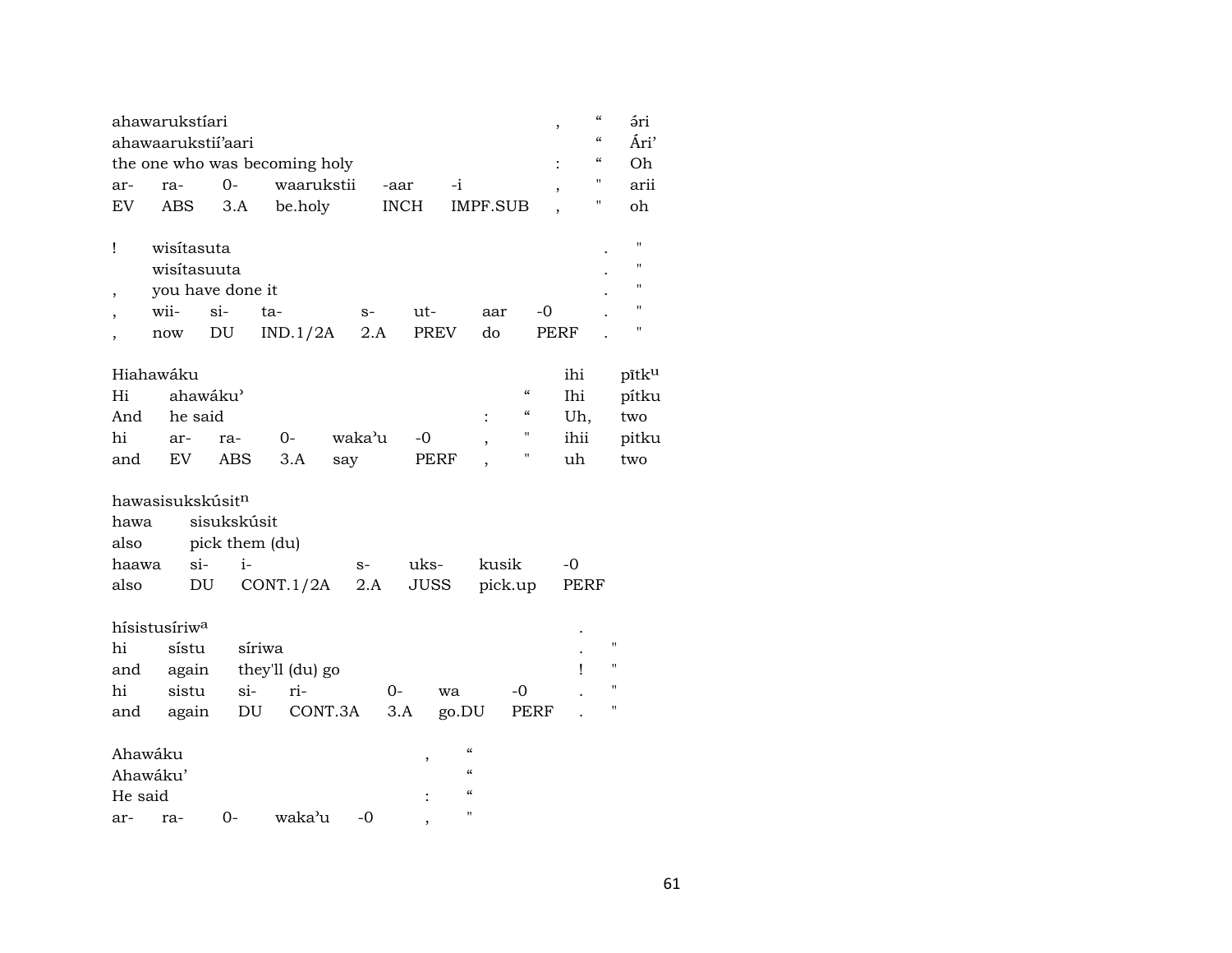| EV                                            | <b>ABS</b>                                                                          | 3.A                        | say                                 | PERF        | $\overline{\phantom{a}}$ | $\mathbf{H}$                                                   |                         |             |                    |      |             |
|-----------------------------------------------|-------------------------------------------------------------------------------------|----------------------------|-------------------------------------|-------------|--------------------------|----------------------------------------------------------------|-------------------------|-------------|--------------------|------|-------------|
|                                               | Irisirasarukskítawarik <sup>i</sup>                                                 |                            |                                     |             |                          |                                                                |                         |             |                    |      |             |
|                                               | Iriisirasarukskítawaariki                                                           |                            |                                     |             |                          |                                                                |                         |             |                    |      |             |
|                                               |                                                                                     |                            | Where you (du) were standing on top |             |                          |                                                                |                         |             |                    |      |             |
| irii-                                         | $\sin$                                                                              | ra-                        | $S-$                                | ar-         | uks-                     | kita-                                                          |                         | wa-         | arik               |      | $-i$        |
| where                                         | $\mathop{\rm DU}\nolimits$                                                          | <b>ABS</b>                 | 2.A                                 | ${\rm EV}$  | <b>AOR</b>               | on.top                                                         |                         | <b>DIST</b> | be.standing        |      | SUB.2       |
|                                               | kitusikarastišawišpáritn                                                            |                            |                                     |             |                          |                                                                |                         |             |                    |      |             |
| kítuu'u'                                      |                                                                                     |                            | sikarastiicawicparit                |             |                          |                                                                |                         |             |                    |      |             |
| all                                           |                                                                                     |                            | did you observe things              |             |                          |                                                                |                         |             |                    |      |             |
| kituu                                         | $-u'$                                                                               | si-                        | ka-                                 |             | ra-                      | $S-$                                                           |                         |             | raa.ica.wic.warik  | $-0$ |             |
| all                                           | <b>NOM</b>                                                                          | $\mathop{\rm DU}\nolimits$ |                                     | Y/N.INTER   | ABS                      | 2.A                                                            |                         |             | observe.everything |      | <b>PERF</b> |
| ra-<br>ABS                                    | nahíh híhpahat <sup>u</sup><br>rahíhpahaatu<br>its being buffalo grass<br>0-<br>3.A |                            | hiir.pahaat-<br>buffalo.grass       | uu<br>be    | $-0$<br>SUB.4            |                                                                |                         |             |                    |      |             |
| irirúk <sup>i</sup><br>iriiruúki<br>that kind |                                                                                     |                            |                                     |             |                          | P                                                              | $\pmb{\mathsf{H}}$<br>н |             |                    |      |             |
| irii-                                         | ra-                                                                                 | $0-$                       | $\mathbf 0$                         | -uk         | -i                       |                                                                | $\pmb{\mathsf{H}}$      |             |                    |      |             |
| that                                          | <b>ABS</b>                                                                          | 3.A                        | be                                  | <b>DIST</b> | SUB.2                    |                                                                | $\pmb{\mathsf{H}}$      |             |                    |      |             |
| Ahawáku<br>Ahawáku'<br>He said                |                                                                                     |                            |                                     |             | ,                        | $\boldsymbol{\mathcal{C}}$<br>$\epsilon\epsilon$<br>$\epsilon$ |                         |             |                    |      |             |
| ar-                                           | ra-                                                                                 | $O -$                      | waka'u                              | $-0$        |                          | $\mathbf{H}$                                                   |                         |             |                    |      |             |
| EV                                            | <b>ABS</b>                                                                          | 3.A                        | say                                 | <b>PERF</b> |                          | $\mathbf H$                                                    |                         |             |                    |      |             |
|                                               | Kusikakatúhairitn                                                                   |                            |                                     |             |                          |                                                                |                         |             |                    |      |             |
|                                               | Kusikaakatuúhaa'iirit                                                               |                            |                                     |             |                          |                                                                |                         |             |                    |      |             |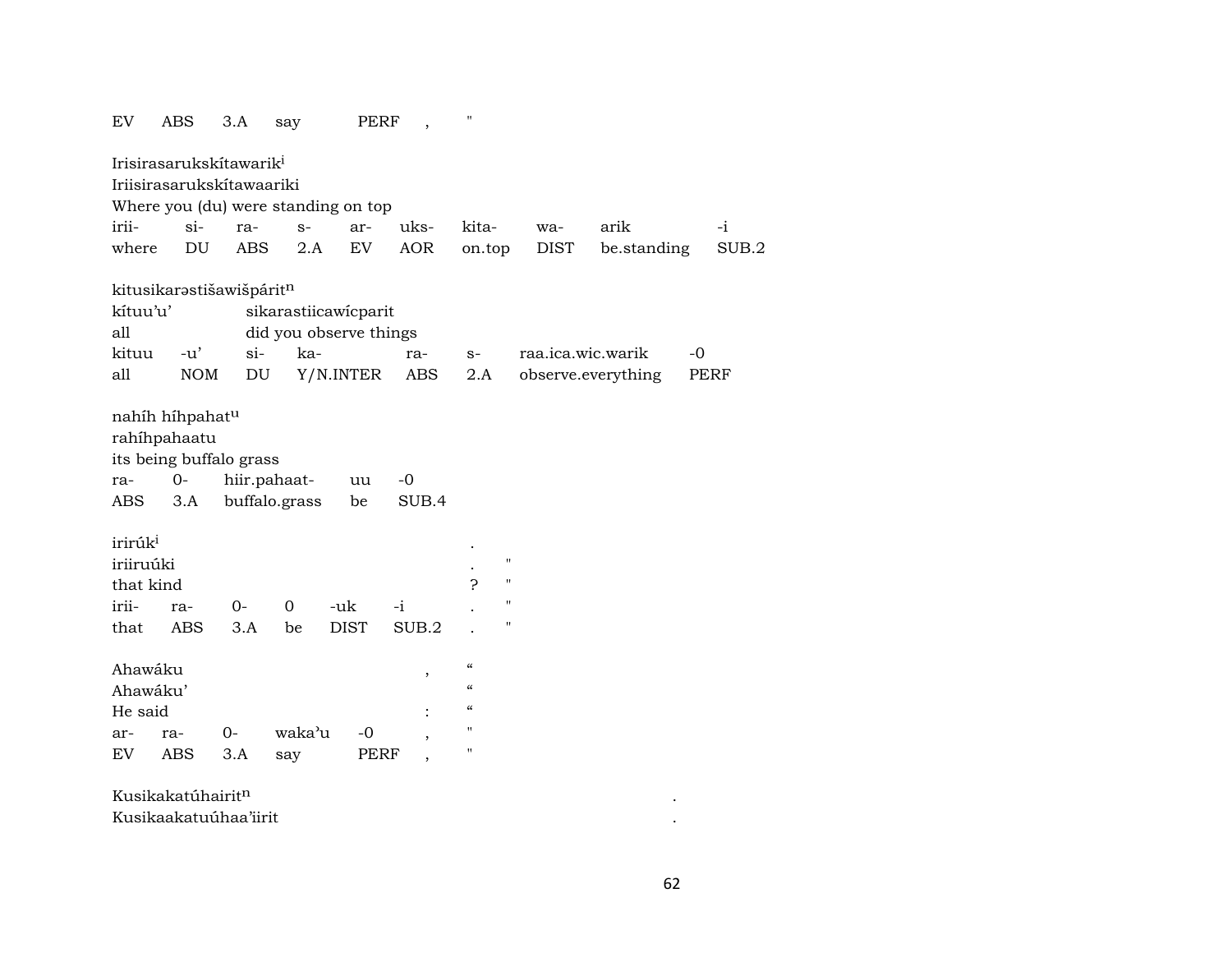| We did not see anything                                     |                                              |             |                     |      |                  |       |       |       |             |       |
|-------------------------------------------------------------|----------------------------------------------|-------------|---------------------|------|------------------|-------|-------|-------|-------------|-------|
| ku-                                                         | $\sin$                                       | kaaka-      |                     | $t-$ | ut-              |       | raa-  | iirik | $-0$        |       |
| INDF                                                        | DU                                           |             | NEG.IND.1/2A        | 1.A  |                  | PREV  | way   | see   | PERF        |       |
| п<br>11<br>11<br>rat-<br>н                                  | Nátkat<br>Rátkat<br>Afterwards<br>afterwards | -kat<br>LOC |                     |      |                  |       |       |       |             |       |
| hawarusiahiwa<br>hawá<br>also                               |                                              | ruusi'ahíwa | then they (du) went |      |                  |       |       |       |             |       |
| haawa                                                       | ruu-                                         | $si-$       | ar-                 | ri-  |                  | $O -$ | wa    |       | $-0$        |       |
| also                                                        | then                                         | DU          | EV                  |      | CONT.3A          | 3.A   | go.DU |       | PERF        |       |
| pírask <sup>i</sup> .<br>piíraski<br>boys<br>piiras-<br>boy | -kis<br><b>DIM</b>                           |             |                     |      |                  |       |       |       |             |       |
| Irisiaharukspárik <sup>i</sup><br>iriisi'aharukspaáriki     |                                              |             |                     |      |                  |       |       |       |             |       |
| where they (du) had stood<br>irii-                          | $\sin$                                       |             |                     | 0-   |                  | uks-  |       |       | arik        | -i    |
|                                                             | DU                                           | ar-         | ra-                 |      | ar-<br><b>EV</b> |       | wa-   |       |             |       |
| where                                                       |                                              | EV          | ABS                 | 3.A  |                  | AOR   | DIST  |       | be.standing | SUB.2 |

. . . .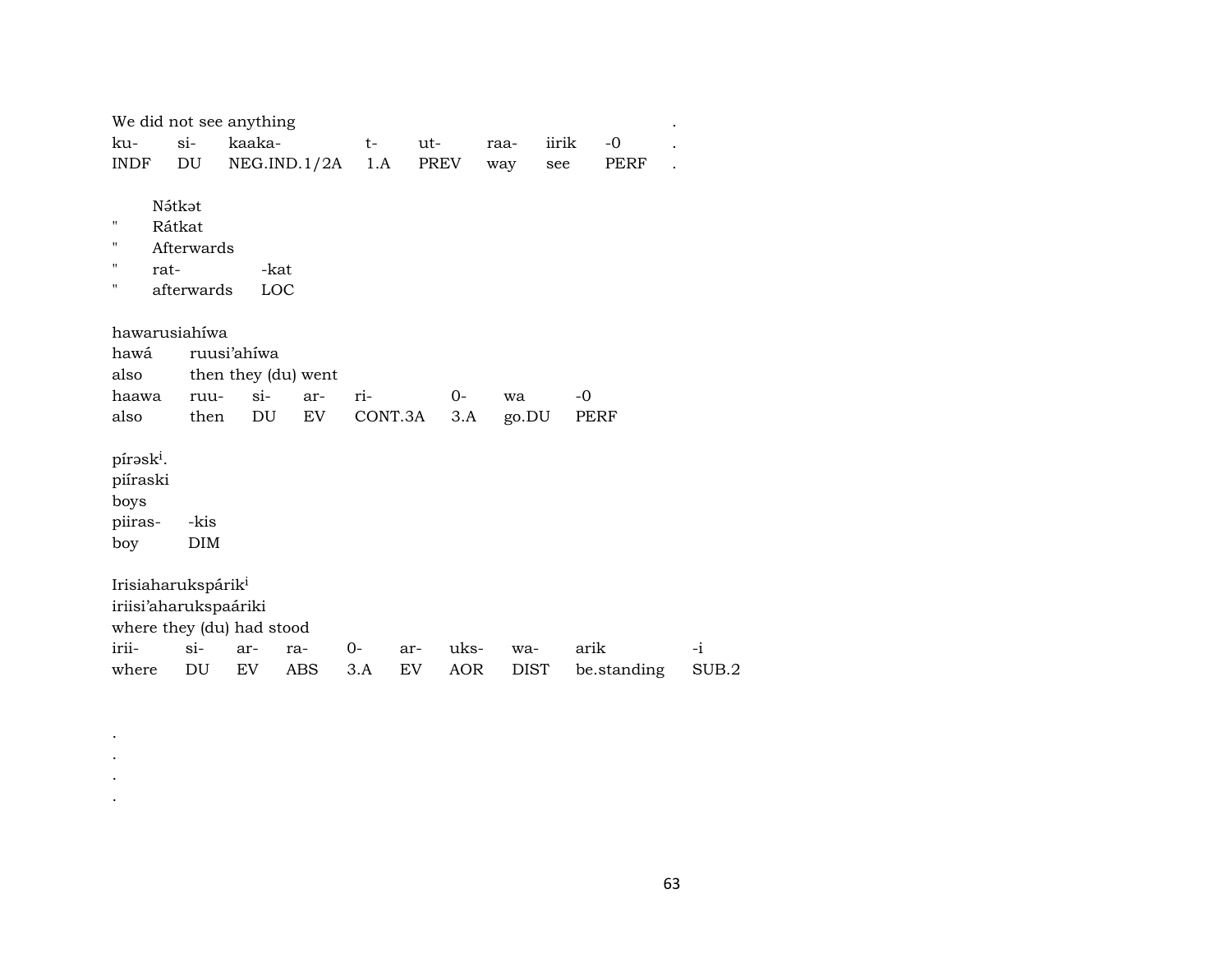|           | nihuksusiwitawáuriritn                 |               |                                      |                           |         |            |        |             |                     |               |             |
|-----------|----------------------------------------|---------------|--------------------------------------|---------------------------|---------|------------|--------|-------------|---------------------|---------------|-------------|
|           | Rihúksu'                               |               |                                      | siwitiwá'uriirit          |         |            |        |             |                     |               |             |
| Only      |                                        |               |                                      | they (du) had stood there |         |            |        |             |                     |               |             |
|           | rihuks-                                | $-u^{\prime}$ | si-                                  | wi-                       | ti-     |            | $O -$  | wa-         | uuri.arik           |               | $-0$        |
| only      |                                        | <b>NOM</b>    | $\mathop{\rm DU}\nolimits$           | QUOT                      | IND.3A  |            | 3.A    | <b>DIST</b> |                     | stand.upright | PERF        |
|           |                                        |               |                                      |                           |         |            |        |             |                     |               |             |
|           | hiwihiru                               |               |                                      |                           |         |            |        |             |                     |               |             |
| hi        |                                        | wihiru        |                                      |                           |         |            |        |             |                     |               |             |
| and       | now                                    |               |                                      |                           |         |            |        |             |                     |               |             |
| hi        | wii-                                   |               | hiruu                                |                           |         |            |        |             |                     |               |             |
| and       | now                                    |               | then                                 |                           |         |            |        |             |                     |               |             |
|           |                                        |               |                                      |                           |         |            |        |             |                     |               |             |
|           | siahitarahkíspa                        |               |                                      |                           |         |            |        |             |                     |               |             |
|           | si'ahihtarahkispaa'                    |               |                                      |                           |         |            |        |             |                     |               |             |
|           | they (du) ran back                     |               |                                      |                           |         |            |        |             |                     |               |             |
| $si-$     | ar-                                    | ra-           | $0-$                                 | a-                        |         | ir-        |        | tarahkis-   | wa-                 | a             | $-0$        |
| DU        | EV                                     | <b>ABS</b>    | 3.A                                  |                           | PREV.3A | <b>OBV</b> |        | be.strong   | <b>DIST</b>         | come          | <b>PERF</b> |
|           |                                        |               |                                      |                           |         |            |        |             |                     |               |             |
|           | Aahíhwaki                              |               |                                      |                           |         |            |        |             | pírask <sup>i</sup> |               |             |
|           | A                                      | ahíhwaki'     |                                      |                           |         |            |        |             | piíraski            |               |             |
|           | And                                    | they said     |                                      |                           |         |            |        |             | boys                |               |             |
|           | a                                      | ar-           | ra-                                  | $0-$                      | ir-     | waki       |        | $-0$        | piiras-             | -kis          |             |
|           | and                                    | EV            | <b>ABS</b>                           | 3.A                       | PL.3A   |            | say.PL | PERF        | boy                 | <b>DIM</b>    |             |
|           |                                        |               |                                      |                           |         |            |        |             |                     |               |             |
|           | ahararukakáwari,                       |               |                                      |                           |         |            |        |             |                     |               |             |
|           | aharaaruukaahkáwari                    |               |                                      |                           |         |            |        |             |                     |               |             |
|           |                                        |               | ones who were walking around outside |                           |         |            |        |             |                     |               |             |
| ar-       | ra-                                    | $0-$          | raar-                                |                           | uukaar- |            | ka-    | warii       |                     |               | -hus        |
| <b>EV</b> | ABS                                    | 3.A           |                                      | PL.INDV.A                 | outside |            | in     |             | be.going.about.IMPF |               | IMPF.SUB    |
|           |                                        |               |                                      |                           |         |            |        |             |                     |               |             |
|           | $\boldsymbol{\zeta}\boldsymbol{\zeta}$ |               |                                      |                           |         |            |        |             |                     |               |             |
|           | $\pmb{\zeta}\pmb{\zeta}$               |               |                                      |                           |         |            |        |             |                     |               |             |
|           | $\pmb{\zeta}\pmb{\zeta}$               |               |                                      |                           |         |            |        |             |                     |               |             |
| ,         | $\pmb{\mathsf{H}}$                     |               |                                      |                           |         |            |        |             |                     |               |             |

64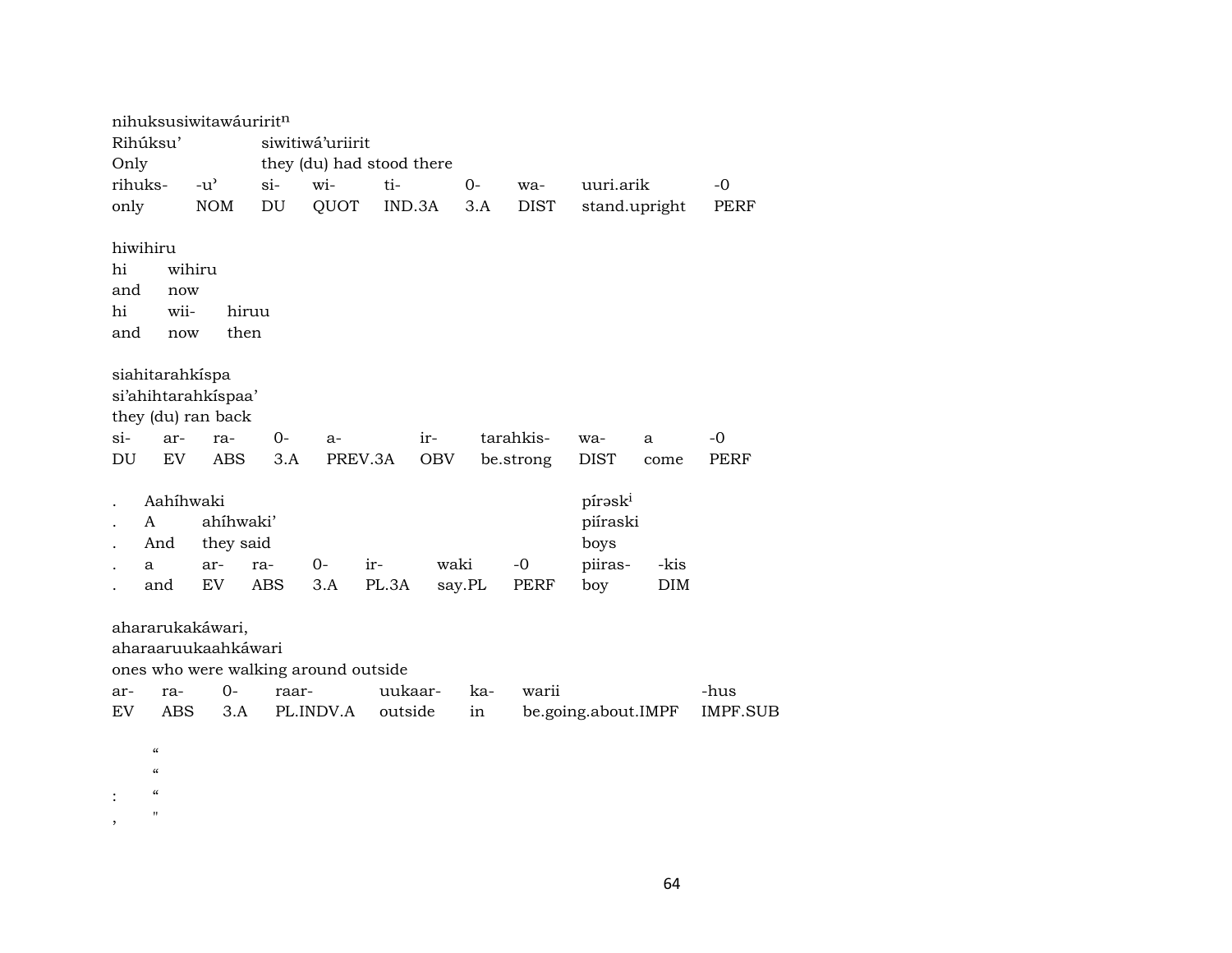| Wisitakusíhwa<br>Wisitakusíhwaa'<br>They (du) come at a run.<br>wii-<br>$si-$<br>ti-<br>$0-$<br>kusiir-<br>$a-$<br>wa-<br>a<br>DU<br>IND.3A<br>3.A<br>PREV.3A<br>group.to.run<br><b>DIST</b><br>now<br>come<br>situwásihu<br>$\pmb{\mathsf{H}}$<br>Situhwaásihu'<br>$\mathbf{H}$<br>They (du) are running<br>$\pmb{\mathsf{H}}$<br>$O -$<br>$si$ -<br>ti-<br>-:hus<br>as-i<br>uur-<br>wa-<br>$^{\prime}$<br>DU<br>IND.3A<br>3.A<br><b>PREV</b><br><b>DIST</b><br><b>IMPF</b><br>run<br>Asiahakusíwišpa<br>si'ahakusíhwicpaa'<br>A<br>they (du) arrived at a run<br>And<br>kusiir-<br>$si-$<br>$0-$<br>wic.a<br>$-0$<br>ar-<br>ra-<br>a<br>$a-$<br>-wa<br>DU<br>EV<br><b>ABS</b><br>3.A<br>PREV.3A<br><b>PERF</b><br>group.to.run<br>arrive<br><b>DIST</b><br>and<br>asiahahupa<br>si'ahaahuúpaa'<br>a<br>they (du) entered<br>and<br>$si-$<br>$0 -$<br>huuk-<br>$-0$<br>ar-<br>ra-<br>$a-$<br>wa-<br>a<br>a<br>PREV.3A<br>DU<br>EV<br><b>ABS</b><br>3.A<br>into<br><b>DIST</b><br><b>PERF</b><br>and<br>come<br>akahkitawihiri<br>akaahkitawihiri'<br>in the leading lodge<br>kita.wi<br>akaar-<br>-hiri <sup>3</sup><br>dwelling<br>be.the.leader<br>LOC<br>iriaharakáw <sup>i</sup> | , | $\pmb{\mathsf{H}}$ |  |  |  |  |  |  |
|---------------------------------------------------------------------------------------------------------------------------------------------------------------------------------------------------------------------------------------------------------------------------------------------------------------------------------------------------------------------------------------------------------------------------------------------------------------------------------------------------------------------------------------------------------------------------------------------------------------------------------------------------------------------------------------------------------------------------------------------------------------------------------------------------------------------------------------------------------------------------------------------------------------------------------------------------------------------------------------------------------------------------------------------------------------------------------------------------------------------------------------------------------------------------------------|---|--------------------|--|--|--|--|--|--|
|                                                                                                                                                                                                                                                                                                                                                                                                                                                                                                                                                                                                                                                                                                                                                                                                                                                                                                                                                                                                                                                                                                                                                                                       |   |                    |  |  |  |  |  |  |
|                                                                                                                                                                                                                                                                                                                                                                                                                                                                                                                                                                                                                                                                                                                                                                                                                                                                                                                                                                                                                                                                                                                                                                                       |   |                    |  |  |  |  |  |  |
|                                                                                                                                                                                                                                                                                                                                                                                                                                                                                                                                                                                                                                                                                                                                                                                                                                                                                                                                                                                                                                                                                                                                                                                       |   |                    |  |  |  |  |  |  |
|                                                                                                                                                                                                                                                                                                                                                                                                                                                                                                                                                                                                                                                                                                                                                                                                                                                                                                                                                                                                                                                                                                                                                                                       |   |                    |  |  |  |  |  |  |
|                                                                                                                                                                                                                                                                                                                                                                                                                                                                                                                                                                                                                                                                                                                                                                                                                                                                                                                                                                                                                                                                                                                                                                                       |   |                    |  |  |  |  |  |  |
|                                                                                                                                                                                                                                                                                                                                                                                                                                                                                                                                                                                                                                                                                                                                                                                                                                                                                                                                                                                                                                                                                                                                                                                       |   |                    |  |  |  |  |  |  |
|                                                                                                                                                                                                                                                                                                                                                                                                                                                                                                                                                                                                                                                                                                                                                                                                                                                                                                                                                                                                                                                                                                                                                                                       |   |                    |  |  |  |  |  |  |
|                                                                                                                                                                                                                                                                                                                                                                                                                                                                                                                                                                                                                                                                                                                                                                                                                                                                                                                                                                                                                                                                                                                                                                                       |   |                    |  |  |  |  |  |  |
|                                                                                                                                                                                                                                                                                                                                                                                                                                                                                                                                                                                                                                                                                                                                                                                                                                                                                                                                                                                                                                                                                                                                                                                       |   |                    |  |  |  |  |  |  |
|                                                                                                                                                                                                                                                                                                                                                                                                                                                                                                                                                                                                                                                                                                                                                                                                                                                                                                                                                                                                                                                                                                                                                                                       |   |                    |  |  |  |  |  |  |
|                                                                                                                                                                                                                                                                                                                                                                                                                                                                                                                                                                                                                                                                                                                                                                                                                                                                                                                                                                                                                                                                                                                                                                                       |   |                    |  |  |  |  |  |  |
|                                                                                                                                                                                                                                                                                                                                                                                                                                                                                                                                                                                                                                                                                                                                                                                                                                                                                                                                                                                                                                                                                                                                                                                       |   |                    |  |  |  |  |  |  |
|                                                                                                                                                                                                                                                                                                                                                                                                                                                                                                                                                                                                                                                                                                                                                                                                                                                                                                                                                                                                                                                                                                                                                                                       |   |                    |  |  |  |  |  |  |
|                                                                                                                                                                                                                                                                                                                                                                                                                                                                                                                                                                                                                                                                                                                                                                                                                                                                                                                                                                                                                                                                                                                                                                                       |   |                    |  |  |  |  |  |  |
|                                                                                                                                                                                                                                                                                                                                                                                                                                                                                                                                                                                                                                                                                                                                                                                                                                                                                                                                                                                                                                                                                                                                                                                       |   |                    |  |  |  |  |  |  |
|                                                                                                                                                                                                                                                                                                                                                                                                                                                                                                                                                                                                                                                                                                                                                                                                                                                                                                                                                                                                                                                                                                                                                                                       |   |                    |  |  |  |  |  |  |
|                                                                                                                                                                                                                                                                                                                                                                                                                                                                                                                                                                                                                                                                                                                                                                                                                                                                                                                                                                                                                                                                                                                                                                                       |   |                    |  |  |  |  |  |  |
|                                                                                                                                                                                                                                                                                                                                                                                                                                                                                                                                                                                                                                                                                                                                                                                                                                                                                                                                                                                                                                                                                                                                                                                       |   |                    |  |  |  |  |  |  |
|                                                                                                                                                                                                                                                                                                                                                                                                                                                                                                                                                                                                                                                                                                                                                                                                                                                                                                                                                                                                                                                                                                                                                                                       |   |                    |  |  |  |  |  |  |
| irii'aharaahkaáwi                                                                                                                                                                                                                                                                                                                                                                                                                                                                                                                                                                                                                                                                                                                                                                                                                                                                                                                                                                                                                                                                                                                                                                     |   |                    |  |  |  |  |  |  |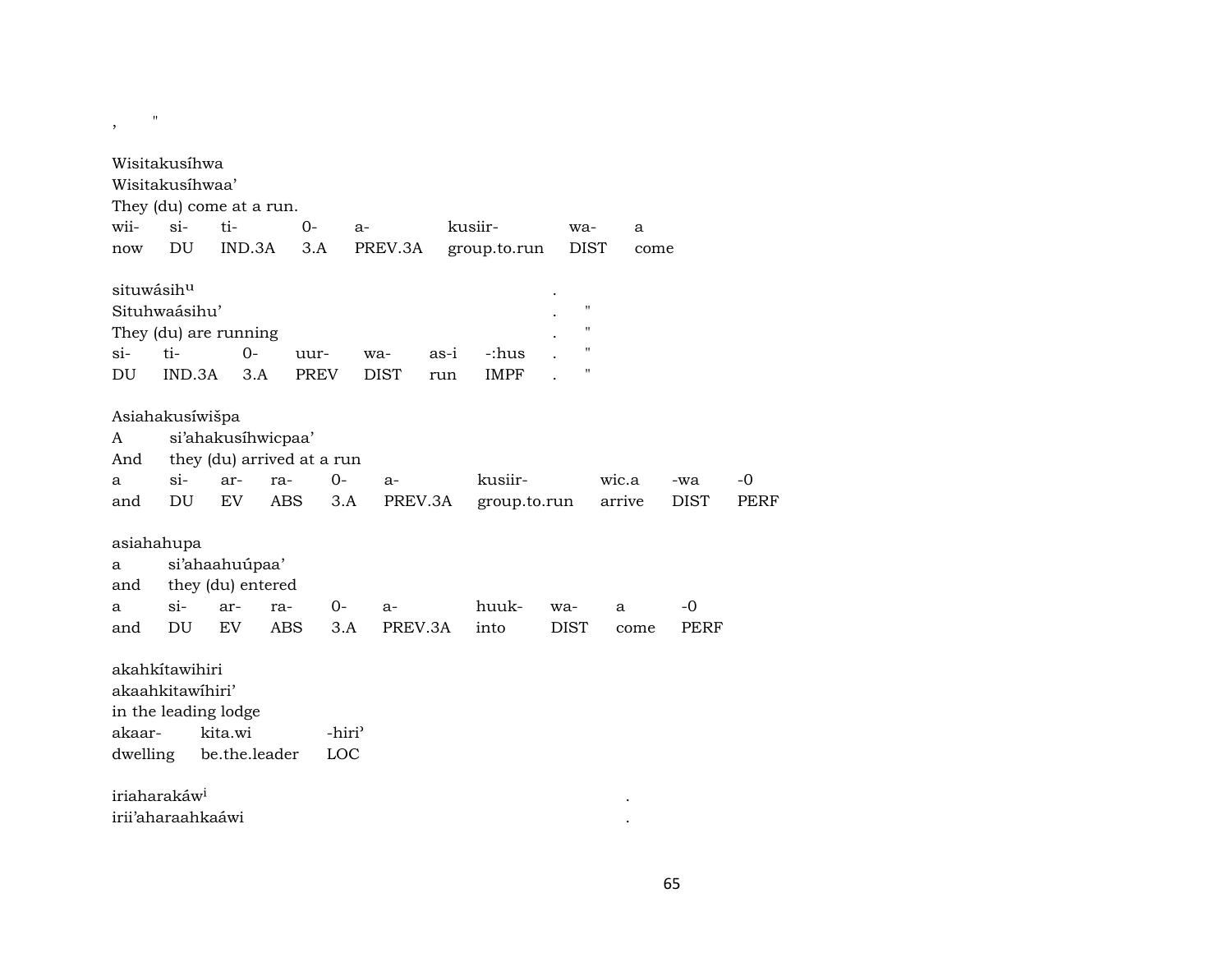| where they were inside        |                |                          |                               |                                    |             |             |      |                                        |            |                          |
|-------------------------------|----------------|--------------------------|-------------------------------|------------------------------------|-------------|-------------|------|----------------------------------------|------------|--------------------------|
| irii-                         | ar-            | ra-                      | $0-$                          |                                    | raar-       | kaa         |      | -wi                                    |            |                          |
| where                         | EV             |                          | <b>ABS</b><br>3.A             |                                    | PL.INDV.A   | be.inside   |      | SUB.L                                  |            |                          |
|                               |                |                          |                               |                                    |             |             |      |                                        |            |                          |
| Asiahawáku                    |                |                          |                               |                                    |             |             | ,    | $\boldsymbol{\zeta}\boldsymbol{\zeta}$ | Náwa       | $\, ,$                   |
| A                             | si'ahawáku'    |                          |                               |                                    |             |             |      | $\boldsymbol{\zeta}\boldsymbol{\zeta}$ | Ráwa       |                          |
| And                           | they (du) said |                          |                               |                                    |             |             |      | $\boldsymbol{\zeta}\boldsymbol{\zeta}$ | <b>Now</b> | $\overline{\phantom{a}}$ |
| а                             | $si-$          | ar-                      | ra-                           | $0-$                               | waka'u      | $-0$        |      | 11                                     | rawa       |                          |
| and                           | DU             | EV                       | <b>ABS</b>                    | 3.A                                | say         | <b>PERF</b> |      | н                                      | now        | $\overline{\phantom{a}}$ |
|                               |                |                          |                               |                                    |             |             |      |                                        |            |                          |
| kúrahus                       |                |                          | sitatpauriritn                |                                    |             |             |      |                                        |            |                          |
| kúrahus                       |                |                          |                               | sitatpa'uuriírit<br>we stood there |             |             |      |                                        |            |                          |
| priests<br>kurahuus           |                | $\overline{\phantom{a}}$ | $\sin$                        | ta-                                |             | wa-         |      | uuri.arik                              |            | $-0$                     |
| priest                        |                |                          | DU                            | IND.1/2A                           | t-<br>1.A   | <b>DIST</b> |      | stand.upright                          |            | PERF                     |
|                               |                |                          |                               |                                    |             |             |      |                                        |            |                          |
| irisiahukspárik <sup>i</sup>  |                |                          |                               |                                    |             |             |      |                                        |            |                          |
| iriisi'ahukspaáriki           |                |                          |                               |                                    |             |             |      |                                        |            |                          |
|                               |                |                          | where they (du) had stood     |                                    |             |             |      |                                        |            |                          |
| irii-                         | $si-$          | ar-                      | ra-                           | $0-$                               | uks-        | wa-         | arik |                                        | $-i$       |                          |
| where                         | DU             | EV                       | <b>ABS</b>                    | 3.A                                | <b>AOR</b>  | <b>DIST</b> |      | be.standing                            |            | SUB.2                    |
|                               |                |                          |                               |                                    |             |             |      |                                        |            |                          |
|                               |                |                          |                               |                                    |             |             |      |                                        |            |                          |
|                               |                |                          |                               |                                    |             |             |      |                                        |            |                          |
|                               |                |                          |                               |                                    |             |             |      |                                        |            |                          |
|                               |                |                          |                               |                                    |             |             |      |                                        |            |                          |
|                               |                |                          |                               |                                    |             |             |      |                                        |            |                          |
|                               |                |                          |                               |                                    |             |             |      |                                        |            |                          |
| Níkusitiwaríkisa <sup>a</sup> |                |                          |                               |                                    |             |             |      |                                        |            |                          |
| Rikusitiwaarikisaa'a          |                |                          |                               |                                    |             |             |      |                                        |            |                          |
|                               |                |                          | That is where they (du) stood |                                    |             |             |      |                                        |            |                          |
| riku-                         | $\sin$         | ti-                      |                               | 0-                                 | wa-         | arik        |      | -his                                   | aah        | $\overline{a}$           |
| that.is                       | DU             |                          | IND.3A                        | 3.A                                | <b>DIST</b> | be.standing |      | PERF                                   | be         | EX                       |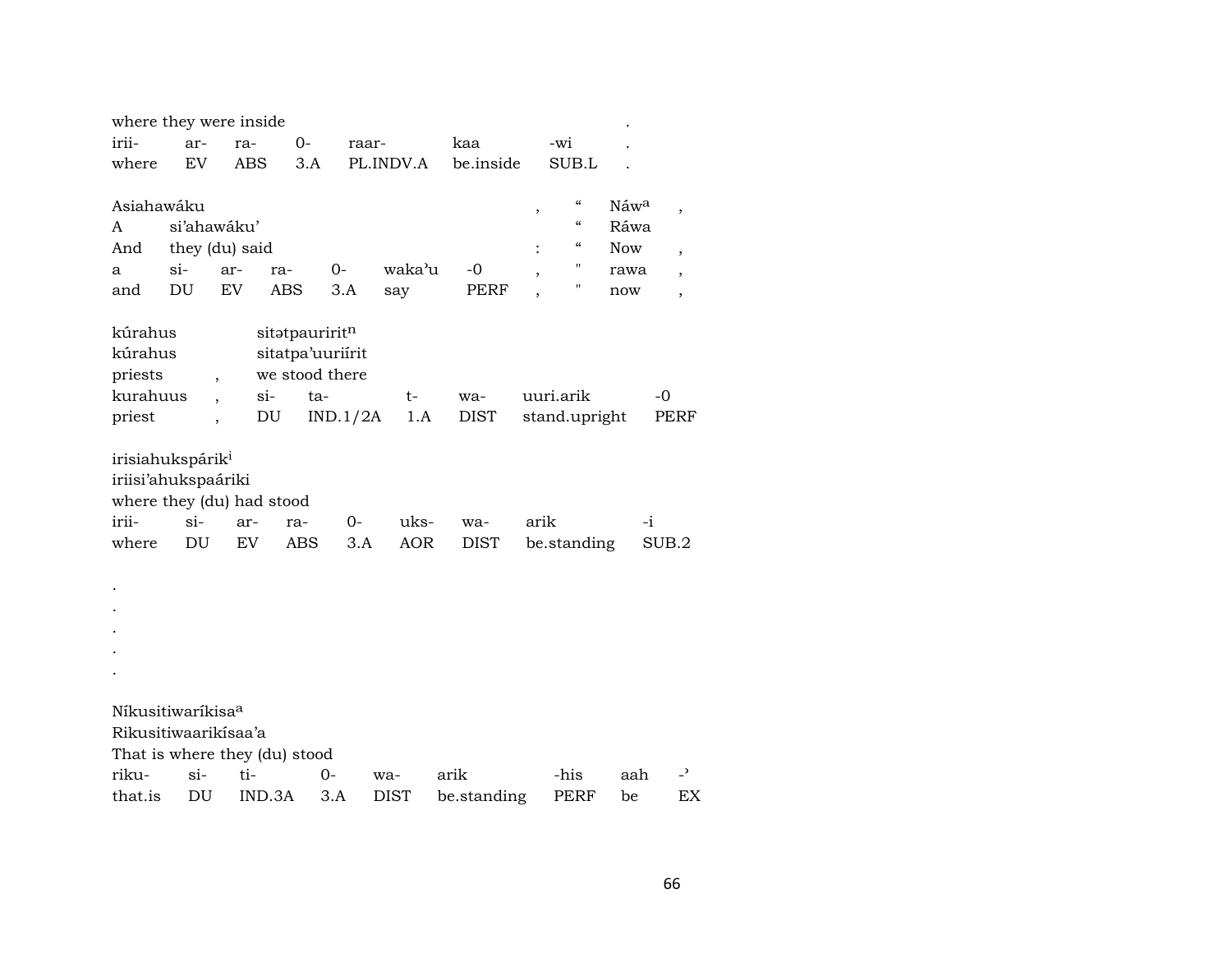|                    | Hi<br>Hi              |        |                                   | kúrahus<br>kúrahus | $\overline{\phantom{a}}$ |         |        |                  |       |
|--------------------|-----------------------|--------|-----------------------------------|--------------------|--------------------------|---------|--------|------------------|-------|
|                    | And                   |        |                                   |                    |                          |         |        |                  |       |
| hi                 |                       |        | priests                           | kurahuus           | $\overline{\phantom{a}}$ |         |        |                  |       |
|                    |                       |        |                                   |                    | ,                        |         |        |                  |       |
|                    | and                   |        | priest                            |                    | ,                        |         |        |                  |       |
| siríhiwata         |                       |        |                                   |                    |                          |         |        |                  |       |
|                    | siriihiíwata          |        |                                   |                    |                          |         |        |                  |       |
|                    | we did look           |        |                                   |                    |                          |         |        |                  |       |
| si-                | rii-                  |        | t-                                |                    | riiwat.aar               | $-0$    |        |                  |       |
| DU                 | ASSR                  |        | 1.A                               |                    | look.in.a.direction      | PERF    |        |                  |       |
|                    |                       |        |                                   |                    |                          |         |        |                  |       |
|                    |                       |        | tiharahuraruktatúhat <sup>n</sup> |                    |                          |         |        |                  |       |
|                    |                       |        | tihaarahuraaruktatuúhat           |                    |                          |         |        |                  |       |
|                    |                       |        | this bottom land here             |                    |                          |         |        |                  |       |
| tii-               | haa-                  |        | ra-                               | $0-$               | huraar-                  | uktata- | u.hak  |                  | $-0$  |
| this               | here                  |        | <b>ABS</b>                        | 3.A                | land                     | bottom  |        | extend.in.a.line | SUB.4 |
|                    |                       |        |                                   |                    |                          |         |        |                  |       |
|                    | híhpahakatn           |        |                                   |                    |                          |         |        |                  |       |
|                    | hihpáhahkat           |        |                                   |                    |                          |         |        |                  |       |
|                    | in buffalo grass      |        |                                   |                    |                          |         |        |                  |       |
|                    | hiir.pahaat-          |        | -kat                              |                    |                          |         |        |                  |       |
|                    | buffalo.grass         |        | <b>LOC</b>                        |                    |                          |         |        |                  |       |
|                    |                       |        |                                   |                    |                          |         |        |                  |       |
|                    |                       |        | witihurahkátusukatn               |                    |                          |         |        |                  |       |
|                    |                       |        | Witihuraahkatuusúkat              |                    |                          |         |        |                  |       |
|                    | It crossed the ravine |        |                                   |                    |                          |         |        |                  |       |
| wi-                | ti-                   |        | $0 -$                             |                    | huraar-                  | katuus- | ukat.k | $-0$             |       |
| QUOT               |                       | IND.3A |                                   | 3.A                | land                     | ravine  | cut    | PERF             |       |
|                    |                       |        |                                   |                    |                          |         |        |                  |       |
| tárah <sup>a</sup> |                       |        |                                   | Náwa               | Ţ                        |         |        |                  |       |
| táraha'            |                       |        | $\pmb{\mathsf{H}}$                | Ráwa               |                          |         |        |                  |       |
| a buffalo          |                       |        | П                                 | <b>Now</b>         |                          |         |        |                  |       |
| tarahaa            |                       |        | "                                 | rawa               |                          |         |        |                  |       |
|                    |                       |        |                                   |                    |                          |         |        |                  |       |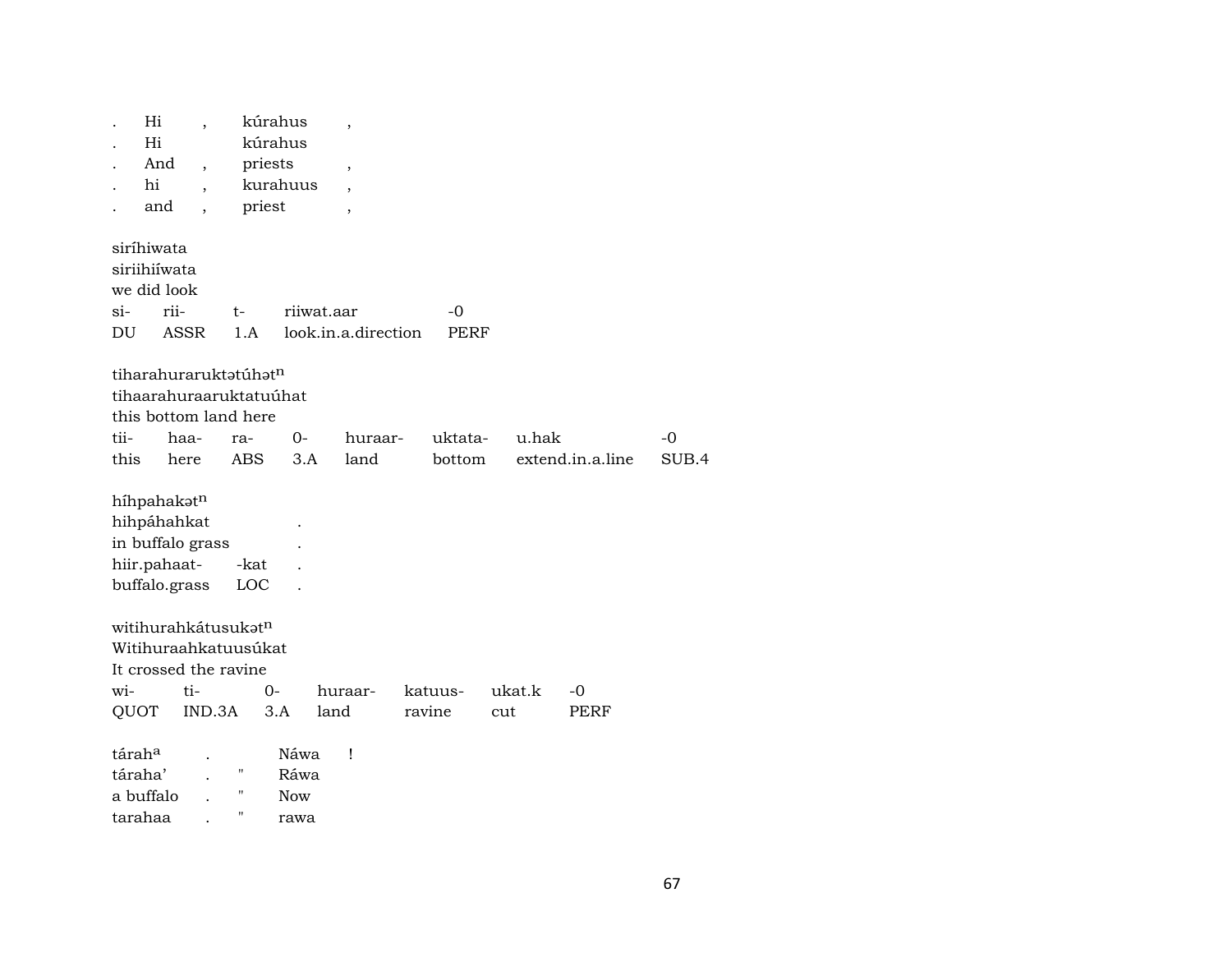buffalo . " now nikuwitiwáku rikuwitiwáku' that is what he said riku- wi- ti- 0- waka"u -0 that.is QUOT IND.3A 3.A say PERF ahawarukstíari . ahawaarukstií'aari " the one who was becoming holy in the one who was becoming holy in the set of  $\ddot{ }$ ar- ra- 0- waarukstii -aar -i EV ABS 3.A be.holy INCH IMPF.SUB Náw°hñ ! Ráwa haá Now, ha ! rawa , haa ! now, ha ! kirasikarasuširaírit $^n$ kíra sikaraasuciraa'iírit you (du) did not see them kira si- kara- aa- s- ut- i- raa- iirik -0 perhaps DU NEG SUBJ.1/2A 2.A PREV SEQ way see PERF . . ? . . Sikaratihasikirik $\mathfrak{t}^n$ 

Sikaraatiihasiirakiríkaa'at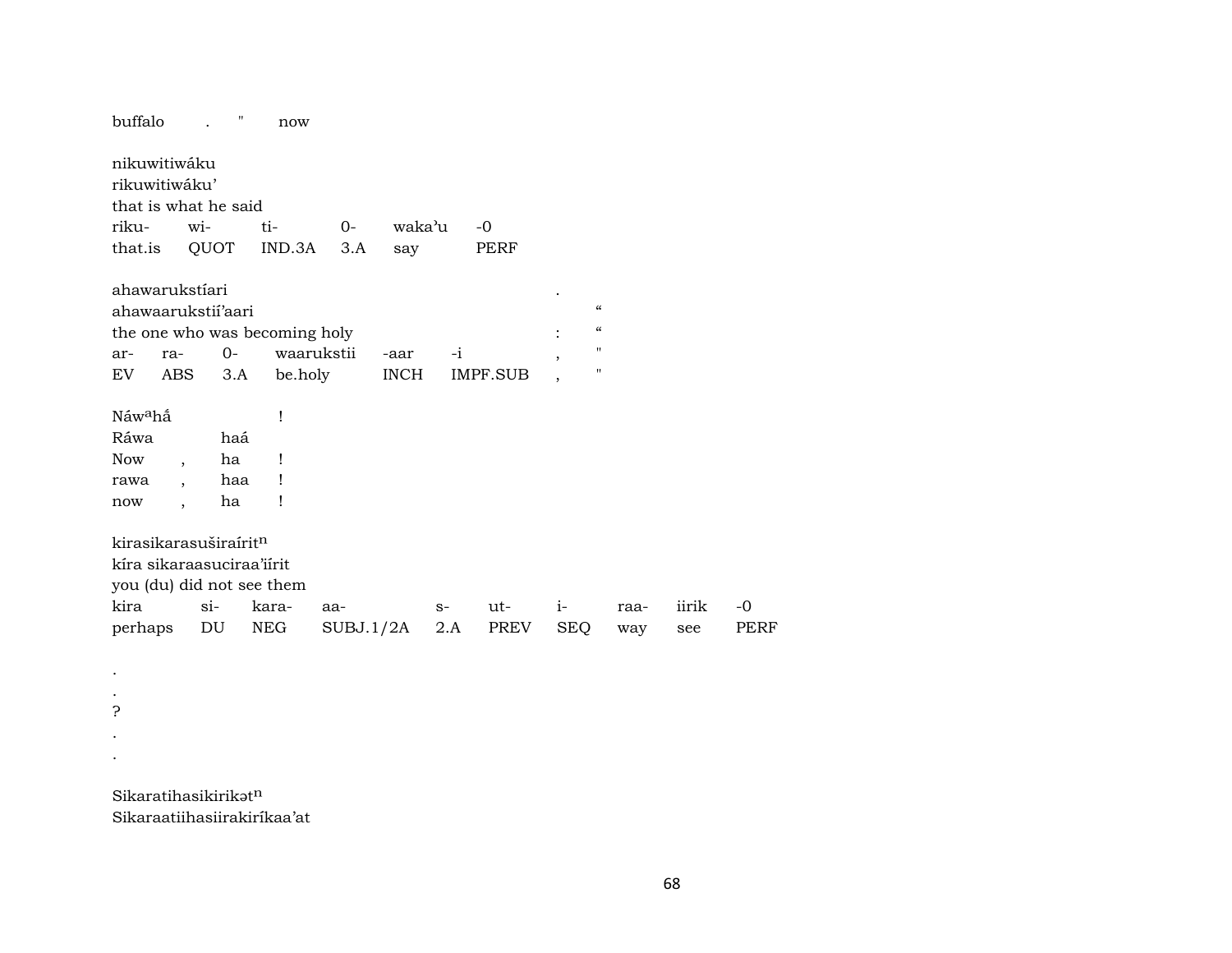|                    | You (du) must not have noticed everything |             |       |                                |            |            |            |             |      |         |                                        |                    |      |
|--------------------|-------------------------------------------|-------------|-------|--------------------------------|------------|------------|------------|-------------|------|---------|----------------------------------------|--------------------|------|
| $si-$              | kara-                                     | tiir-       |       | ra-                            | $S-$       |            | ir-        |             |      | ar-     | raa-                                   | kirik.kaa.at       | $-0$ |
| DU                 | <b>NEG</b>                                | <b>INFR</b> |       | <b>ABS</b>                     | 2.A        |            |            | PREV.1/2A   |      | EV      | way                                    | examine            | PERF |
|                    |                                           |             |       |                                |            |            |            |             |      |         |                                        |                    |      |
| Ħ                  | Áwitn                                     |             |       | situháihku                     |            |            |            |             |      |         |                                        |                    |      |
| $\pmb{\mathsf{H}}$ | Áwit                                      |             |       | situuhá'ihku'                  |            |            |            |             |      |         |                                        |                    |      |
| 11                 | First                                     |             |       | he was meaning them (du)       |            |            |            |             |      |         |                                        |                    |      |
|                    | $\pmb{\mathsf{H}}$<br>awit                |             | $si-$ | ti-                            |            | $0-$       | $ut-$      |             |      | ra'ihk  | -:hus                                  |                    |      |
| 11                 | first                                     |             | DU    | IND.3A                         |            | 3.A        |            | PREV        |      | mean    | <b>IMPF</b>                            |                    |      |
|                    |                                           |             |       |                                |            |            |            |             |      |         |                                        |                    |      |
|                    | siahúkspara                               |             |       |                                |            |            |            |             |      |         |                                        |                    |      |
|                    | si'ahúkspara                              |             |       |                                |            |            |            |             |      |         |                                        |                    |      |
|                    | the ones (du) who had gone                |             |       |                                |            |            |            |             |      |         |                                        |                    |      |
| $\sin$             | ar-                                       | ra-         | $0-$  |                                | uks-       | war        |            | -a          |      |         |                                        |                    |      |
| DU                 | EV                                        | <b>ABS</b>  | 3.A   |                                | <b>AOR</b> | go.DU      |            | SUB.1       |      |         |                                        |                    |      |
|                    |                                           |             |       |                                |            |            |            |             |      |         |                                        |                    |      |
|                    | Akíisirukuruhíwišk <sup>a</sup>           |             |       |                                |            |            |            |             |      |         |                                        |                    |      |
| Aki                |                                           |             |       | isiiruukuruuhiwicka'           |            |            |            |             |      |         |                                        |                    |      |
| And here           |                                           |             |       | that is plainly what he wanted |            |            |            |             |      |         |                                        |                    |      |
| a-                 | ki                                        | $ii -$      |       | $si-$                          | ruu-       |            | kuruur-    |             | ri-  |         | $0-$                                   | wicka              | $-0$ |
| and                | there                                     |             | that  | DU                             | then       |            | <b>DUB</b> |             |      | CONT.3A | 3.A                                    | want               | PERF |
|                    | Hiruahiwáku                               |             |       |                                |            |            |            |             |      |         | $\boldsymbol{\zeta}\boldsymbol{\zeta}$ | Náw <sup>a</sup> , |      |
|                    | Hiru                                      | ahiwáku'    |       |                                |            |            |            |             |      | ,       | $\boldsymbol{\zeta}\boldsymbol{\zeta}$ | Ráwa               |      |
|                    | Then                                      | he said     |       |                                |            |            |            |             |      |         | $\boldsymbol{\zeta}\boldsymbol{\zeta}$ | <b>Now</b>         |      |
|                    | hiruu                                     | ar-         | ri-   |                                | $0-$       |            | waka'u     | $-0$        |      |         | $\pmb{\mathsf{H}}$                     | rawa               |      |
|                    | then                                      | EV.         |       | <b>CONT</b>                    | 3.A        | say        |            |             | PERF |         | "                                      | now                |      |
|                    |                                           |             |       |                                |            |            |            |             |      |         |                                        |                    |      |
|                    | rukstákirawáhis                           |             |       |                                |            |            |            |             |      |         |                                        |                    |      |
|                    | rukstaakiraawaáhis                        |             |       |                                |            |            |            |             |      |         |                                        |                    |      |
|                    | make haste                                |             |       |                                |            |            |            |             |      |         |                                        | 1                  |      |
| ra-                | $0-$                                      | uks-        |       | raa-                           |            | ikiraa-    |            | wa-         |      | aah     | -his                                   |                    |      |
| ABS                | 3.A                                       | <b>JUSS</b> |       | way                            |            | in.a.hurry |            | <b>DIST</b> |      | be      | <b>PERF</b>                            |                    |      |
|                    |                                           |             |       |                                |            |            |            |             |      |         |                                        |                    |      |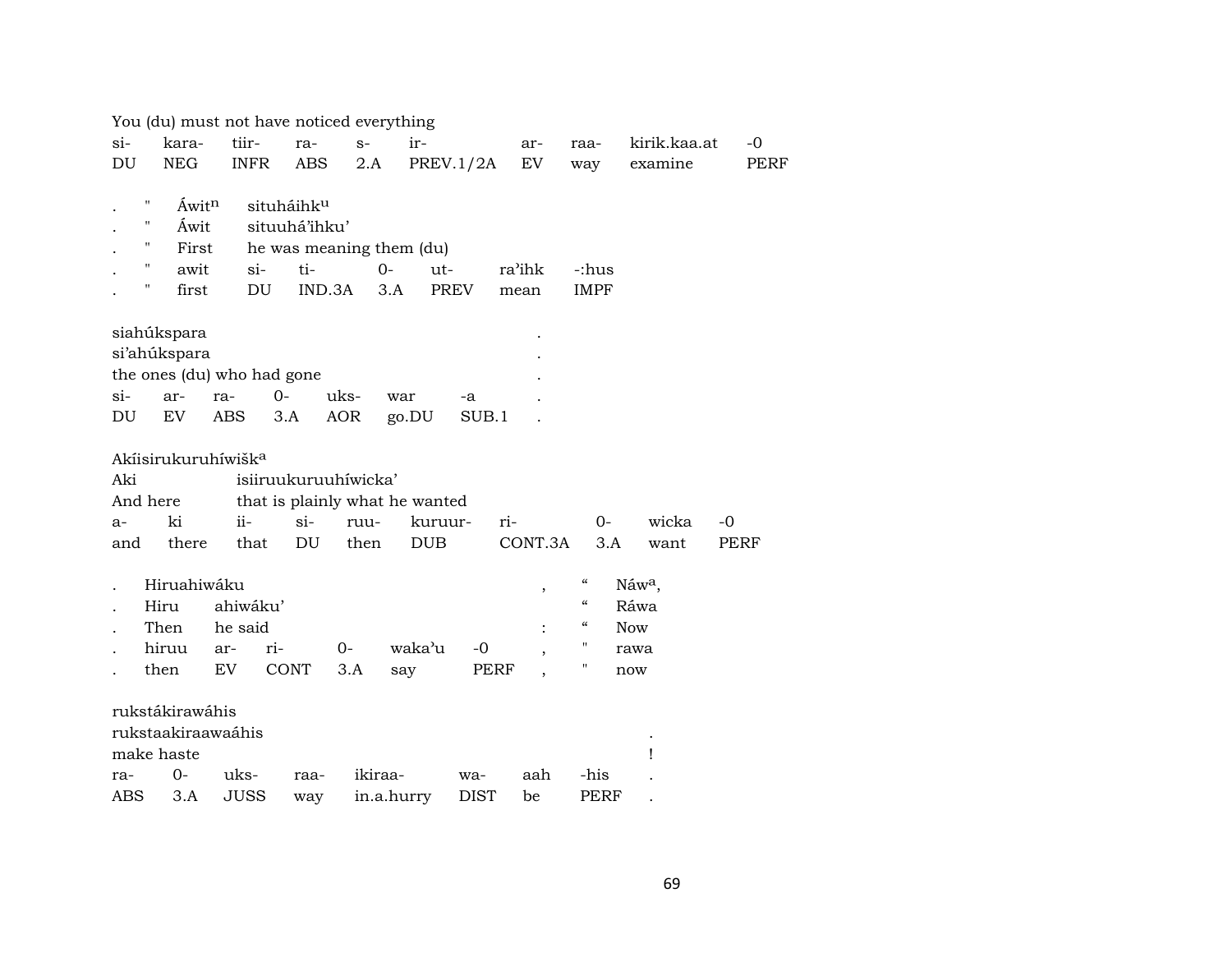| rurukskaríksit <sup>n</sup>      |               |              |                                  |             |           |             |                                      |                    |      |     |
|----------------------------------|---------------|--------------|----------------------------------|-------------|-----------|-------------|--------------------------------------|--------------------|------|-----|
| Ruurukskaríksit                  |               |              |                                  |             |           |             |                                      | $\pmb{\mathsf{H}}$ |      |     |
| Let him tell of the herd         |               |              |                                  |             |           |             | Ţ                                    | $\pmb{\mathsf{H}}$ |      |     |
| ra-                              | $0-$          | uur-         | uks-                             |             | kari.iks- | ik          | $-0$                                 | $\mathbf{H}$       |      |     |
| <b>ABS</b>                       | 3.A           | PREV         | <b>JUSS</b>                      | herd        |           | look.like   | <b>PERF</b>                          | $\mathbf{H}$       |      |     |
| Hiruahuhkaríksit                 |               |              |                                  |             |           |             |                                      |                    |      |     |
| Hiru                             |               | ahuhkaríksit |                                  |             |           |             |                                      |                    |      |     |
| Then                             |               |              | he told of a herd                |             |           |             |                                      |                    |      |     |
| hiruu                            | ar-           | ra-          | $0 -$                            | uur-        | kari.iks- | ik          | -0                                   |                    |      |     |
| then                             | EV            | ABS          | 3.A                              | <b>PREV</b> | herd      |             | look.like                            | <b>PERF</b>        |      |     |
|                                  |               |              |                                  |             |           |             |                                      |                    |      |     |
| kúrahus                          |               |              |                                  |             |           |             |                                      |                    |      |     |
| kúrahus                          |               |              |                                  |             |           |             |                                      |                    |      |     |
| a priest                         |               |              |                                  |             |           |             |                                      |                    |      |     |
| kurahuus                         |               |              |                                  |             |           |             |                                      |                    |      |     |
| priest                           |               |              |                                  |             |           |             |                                      |                    |      |     |
|                                  |               |              |                                  |             |           |             |                                      |                    |      |     |
| Nihuksuwitáwiša                  |               |              |                                  |             |           |             |                                      |                    |      |     |
| Rihúksu'                         |               |              | witáwica'                        |             |           |             |                                      |                    |      |     |
| Only                             |               |              | he arrived                       |             |           |             |                                      |                    |      |     |
| rihuks-                          | $-u^{\prime}$ |              | wi-                              | ti-         | $0-$      | $a-$        | wic.a                                | $-0$               |      |     |
| only                             |               | <b>NOM</b>   | QUOT                             | IND.3A      | 3.A       | PREV.3A     | arrive                               | <b>PERF</b>        |      |     |
|                                  |               |              |                                  |             |           |             |                                      |                    |      |     |
|                                  | Hiruahiwáku   |              |                                  |             |           |             | $\epsilon$                           |                    |      |     |
|                                  | hiru          | ahiwáku'     |                                  |             |           |             | $^\mathrm{,}$<br>$\epsilon$          |                    |      |     |
|                                  |               | he said      |                                  |             |           |             | $\boldsymbol{\mathcal{C}}$           |                    |      |     |
|                                  | then          |              |                                  |             |           |             | $\mathbf{H}$                         |                    |      |     |
|                                  | hiruu         | ar-          | ri-                              | $O -$       | waka'u    | -0          | $\overline{ }$<br>$\pmb{\mathsf{H}}$ |                    |      |     |
|                                  | then          | EV           | <b>CONT</b>                      | 3.A         | say       | <b>PERF</b> |                                      |                    |      |     |
|                                  |               |              |                                  |             |           |             |                                      |                    |      |     |
| Wititasiráktikahist <sup>a</sup> |               |              |                                  |             |           |             |                                      |                    |      |     |
| Wititasiraaktikaáhista           |               |              |                                  |             |           |             |                                      |                    |      |     |
|                                  |               |              | You are going to bring back meat |             |           |             |                                      |                    |      |     |
| wii-                             | tii-          | ta-          |                                  | $S-$        | ir-       | rak-        | ri.kaa.a                             |                    | -his | -ta |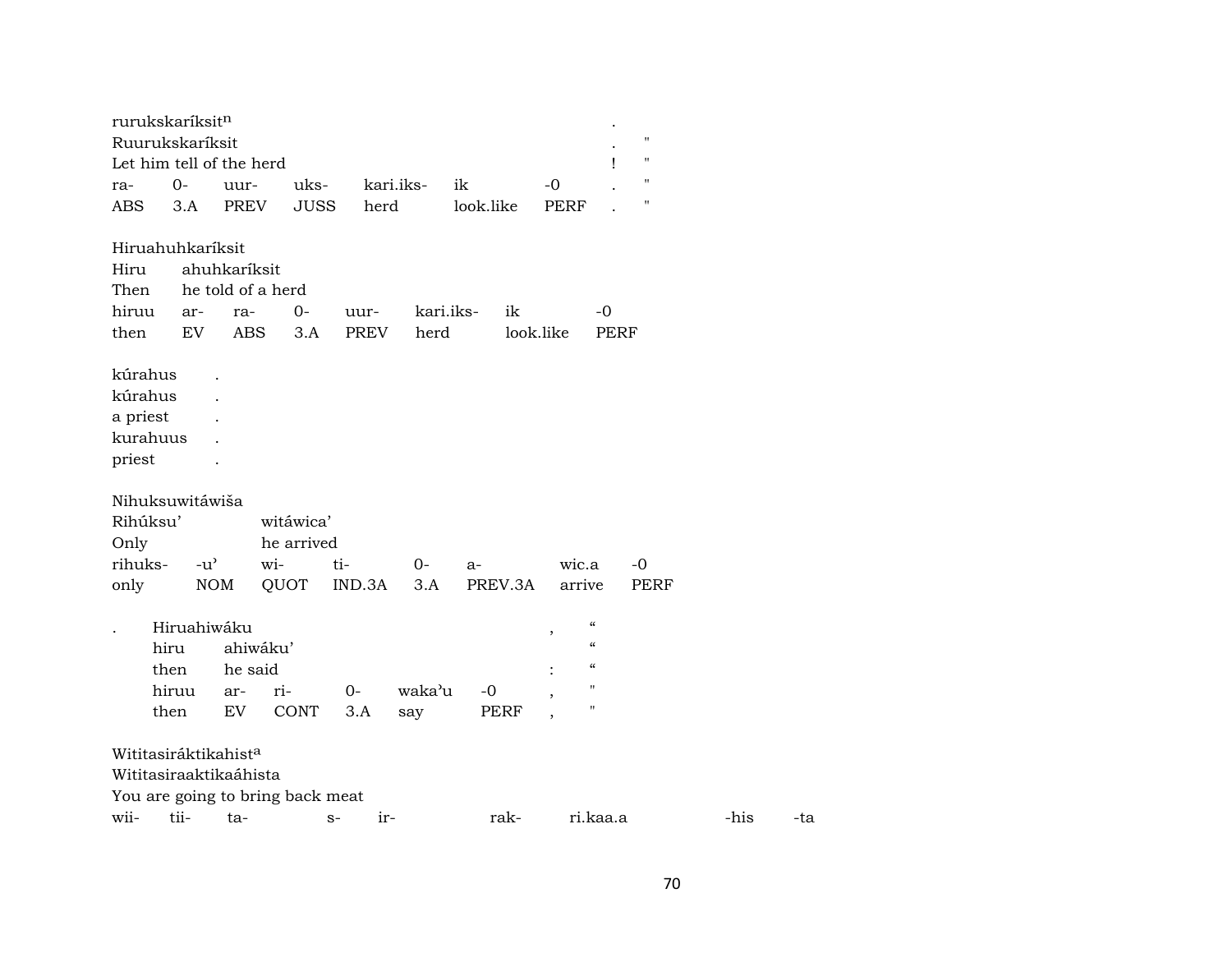now this IND.1/2A 2.A PREV.1/2A 1/2.PL bring.meat.home PERF INT

- . Náwa,
- . Ráwa
- . Now
- . rawa
- . now

|      | witəstakawutikst <sup>a</sup> |      |                  |      |      |  |
|------|-------------------------------|------|------------------|------|------|--|
|      | witastakawuútiksta            |      |                  |      |      |  |
|      | you are going to kill them    |      |                  |      |      |  |
| wii- | ta-<br>$S-$                   | rak- | ka.wa.ut.ik -his |      | -tal |  |
| now  | $IND.1/2A$ 2.A $1/2.PL$       |      | kill.DIST        | PERF | INT. |  |

| Ahawáku |          |          |        |      | pita    | $\epsilon$        |  |
|---------|----------|----------|--------|------|---------|-------------------|--|
|         | Ahawáku' |          |        |      | piíta   | $\epsilon$        |  |
| He said |          |          |        |      | the man | $\epsilon$        |  |
| ar-     | ra-      | $\Omega$ | waka'u | $-0$ | wiita   | "                 |  |
| EV      | ABS      | 3.A      | sav    | PERF | man     | $^{\prime\prime}$ |  |

Tirəstakawutíkstarit<sup>n</sup>

Tirastaakawuutíkstarit

|   | These that you are to kill |  |  |
|---|----------------------------|--|--|
| . |                            |  |  |

|  |  | tii- ra- s- rak- ka.wa.ut.ik -his -ta -rit     |  |  |
|--|--|------------------------------------------------|--|--|
|  |  | this ABS 2.A 1/2.PL kill.DIST PERF INT INT.SUB |  |  |

kitúkasirirətaríwiš<sup>a</sup><br>kítuu'u' ka

kaasiriiraataríwica'

all you must bring them back

|     | kituu -u' kaas- s- ir- |  |                                                                         | uur- | naa- ta | $r_{1}$ | wic.a -0 |  |
|-----|------------------------|--|-------------------------------------------------------------------------|------|---------|---------|----------|--|
| all |                        |  | NOM POT.2A 2.A PREV.1/2A PHYS.POSS PREV way be.hanging PORT arrive PERF |      |         |         |          |  |

Níhuksu kárukt<sup>u</sup>

. Ríhuksu' kaáraktu'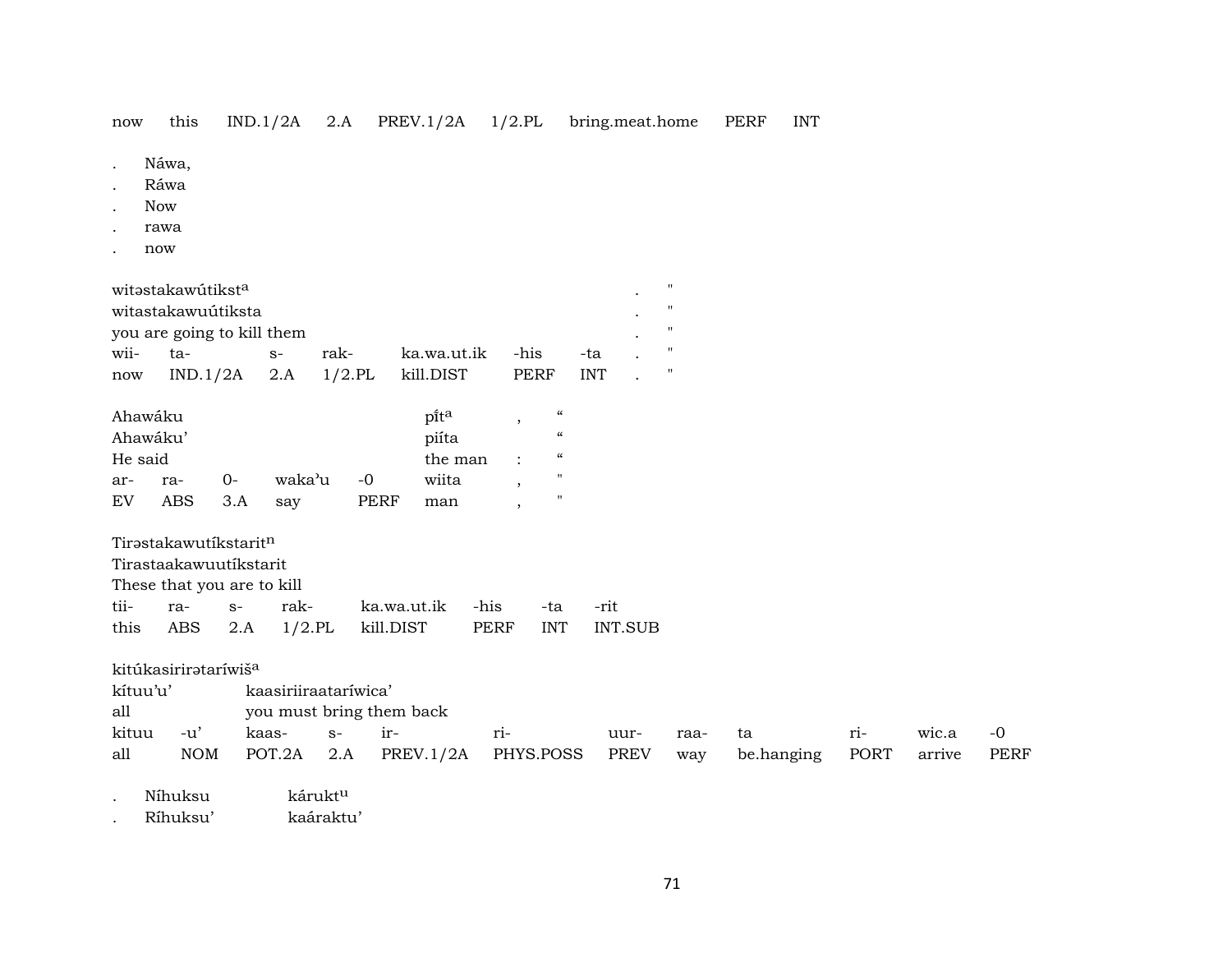|        | . Only | guts                     |  |
|--------|--------|--------------------------|--|
|        |        | . rihuks -u' kaarakt -u' |  |
| $\sim$ |        | alone NOM entrails NOM   |  |

| nákurarawa                 |        |       |            |         |      |  |     |
|----------------------------|--------|-------|------------|---------|------|--|-----|
| rakúraaraawa               |        |       |            |         |      |  |     |
| leave them (on the ground) |        |       |            |         |      |  | And |
| ra-                        | $() -$ | ku-   | raar-      | aawaa   | $-0$ |  |     |
| INF A                      | 3 A    | INF B | 3PL INAN P | abandon | PERF |  | and |

| ahawáku  |         |      |            |      | $\epsilon$ | Nawa       |  |
|----------|---------|------|------------|------|------------|------------|--|
| ahawáku' |         |      | $\epsilon$ | Ráwa |            |            |  |
| he said  |         |      |            |      | $\epsilon$ | <b>Now</b> |  |
| ar-      | ra-     | $O-$ | waka'u -0  |      |            | rawa       |  |
| EV       | ABS 3.A |      | sav        | PERF |            | now        |  |

| sikarisuširiráratn  |                                             |  |                         |  |
|---------------------|---------------------------------------------|--|-------------------------|--|
| sikariisuciriraárat |                                             |  |                         |  |
| don't chase it      |                                             |  |                         |  |
| si- kara- i-        |                                             |  | s- ut- i- ri.raar.at -0 |  |
|                     | DU NEG CONT.1/2A 2.A PREV SEQ go.after PERF |  |                         |  |

| hirutíhut <sup>a</sup> |                      |  |  |       |    |                              |  |  | íhi  |  |
|------------------------|----------------------|--|--|-------|----|------------------------------|--|--|------|--|
| hiru                   | tiíhaata             |  |  |       |    |                              |  |  | Ihi  |  |
|                        | there this one going |  |  |       |    |                              |  |  | Uh   |  |
| hiruu tii- ar- ra-     |                      |  |  | $O -$ | at | -a                           |  |  | ihii |  |
| there                  |                      |  |  |       |    | this EV ABS 3.A go SUB.1 . " |  |  | uh   |  |

| pák <sup>i</sup> s |      | kirákaru       |                   |     |        |    |             |
|--------------------|------|----------------|-------------------|-----|--------|----|-------------|
| paákis             |      | kirá karu'     |                   |     |        |    |             |
| a young bull       |      | perhaps it was |                   |     |        |    |             |
| paak               | -kis | kira           | ka-               | ra- | $()$ - | uu | $-()$       |
| young.bull         | DIM  | perhaps        | Y/N.INTER ABS 3.A |     |        | be | <b>PERF</b> |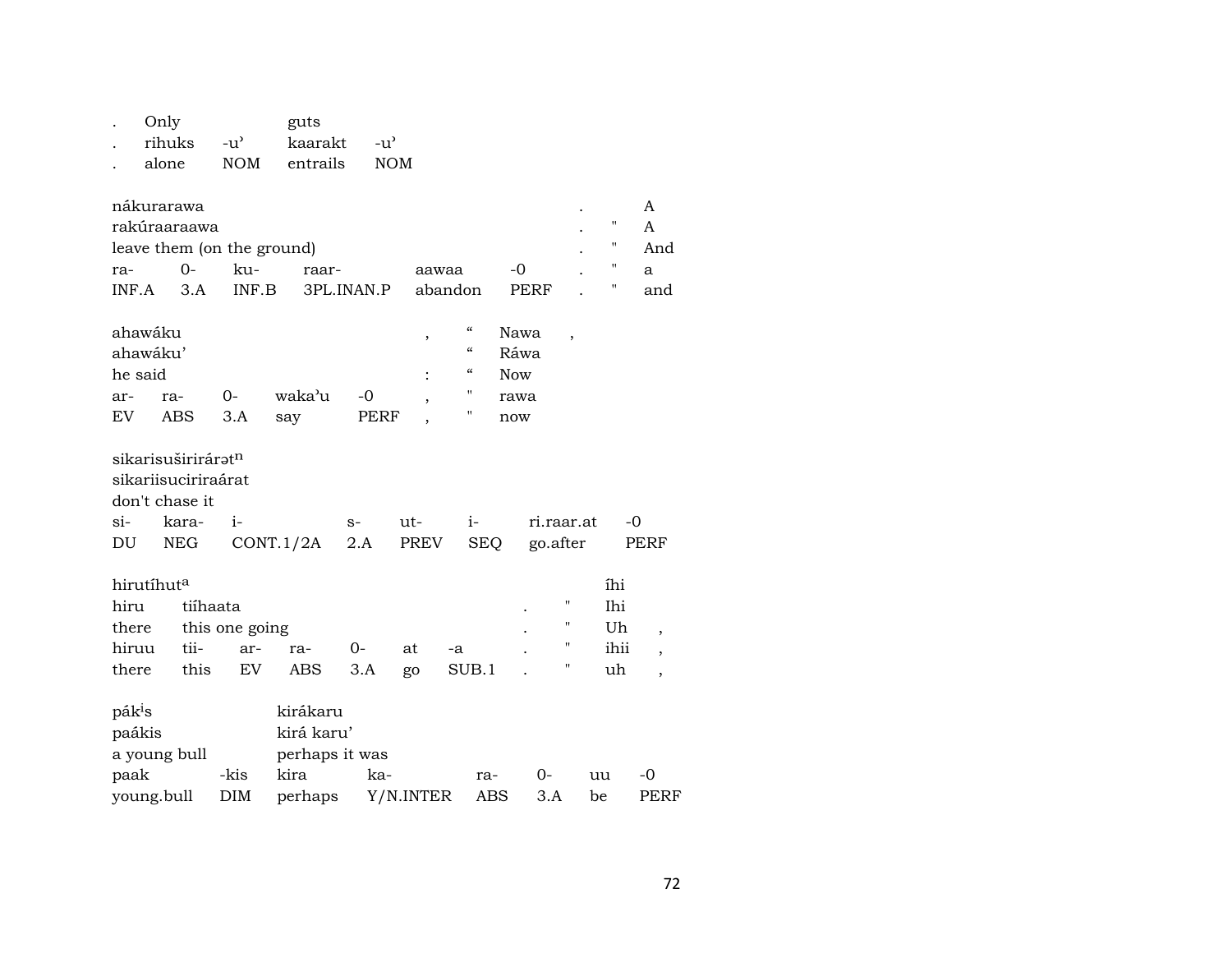|                      | akirákaru              |      |                                    |      |            |      |         |             |            |      |                    |
|----------------------|------------------------|------|------------------------------------|------|------------|------|---------|-------------|------------|------|--------------------|
| a                    | kirá karu'             |      |                                    |      |            |      |         |             |            |      |                    |
| or                   | perhaps it was         |      |                                    |      |            |      |         |             |            |      |                    |
| a                    | kira                   |      | ka-                                |      | ra-        | $0-$ | uu      | $-0$        |            |      |                    |
|                      | and perhaps            |      | Y/N.INTER                          |      | <b>ABS</b> | 3.A  | be      | <b>PERF</b> |            |      |                    |
| tárah <sup>a</sup>   |                        |      |                                    |      |            |      |         |             |            |      |                    |
| táraha'              |                        |      | $\mathcal{C}$                      |      |            |      |         |             |            |      |                    |
|                      | a buffalo cow          |      | $\mathcal{C}\mathcal{C}$           |      |            |      |         |             |            |      |                    |
| tarahaa              |                        |      | 11                                 |      |            |      |         |             |            |      |                    |
| buffalo              |                        |      | $\pmb{\mathsf{H}}$                 |      |            |      |         |             |            |      |                    |
|                      | Sikarísaruširiráratn   |      |                                    |      |            |      |         |             |            |      |                    |
|                      | Sikariisaruuciriraárat |      |                                    |      |            |      |         |             |            |      |                    |
|                      | Don't chase after it   |      |                                    |      |            |      |         |             |            |      |                    |
| si-                  | kara-                  | $i-$ |                                    | $S-$ | ar-        | ut-  |         | $i-$        | ri.raar.at |      | $-0$               |
| DU                   | <b>NEG</b>             |      | CONT.1/2A                          | 2.A  | EV         |      | PREV    | <b>SEQ</b>  | go.after   |      | <b>PERF</b>        |
| $\ddot{\phantom{0}}$ | Sikarisáhkutitn        |      |                                    |      |            |      |         |             |            |      |                    |
|                      | Sikariisaáhkuutit      |      |                                    |      |            |      |         |             |            |      | $\pmb{\mathsf{H}}$ |
|                      | Don't kill it          |      |                                    |      |            |      |         |             |            |      | $\pmb{\mathsf{H}}$ |
|                      | $\sin$<br>kara-        |      | $i-$                               |      | $S-$       | ar-  | kuut.ik |             | -0         |      | "                  |
|                      | DU<br><b>NEG</b>       |      | CONT.1/2A                          |      | 2.A        | EV   | kill    |             | PERF       |      | $\blacksquare$     |
| Náwa                 |                        |      |                                    |      |            |      |         |             |            |      |                    |
| Ráwa                 |                        |      |                                    |      |            |      |         |             |            |      |                    |
| <b>Now</b>           |                        |      |                                    |      |            |      |         |             |            |      |                    |
| rawa                 |                        |      |                                    |      |            |      |         |             |            |      |                    |
| now                  |                        |      |                                    |      |            |      |         |             |            |      |                    |
|                      | rúahikihahwáhatn       |      |                                    |      |            |      |         |             |            |      |                    |
|                      | ruu'ahikiihaahwaáhat   |      |                                    |      |            |      |         |             |            |      |                    |
|                      |                        |      | then they went in groups around it |      |            |      |         |             |            |      |                    |
| ruu-                 | ar-                    | ri-  | $0-$                               |      | kiihaar-   |      | waa-    | hak         |            | $-0$ |                    |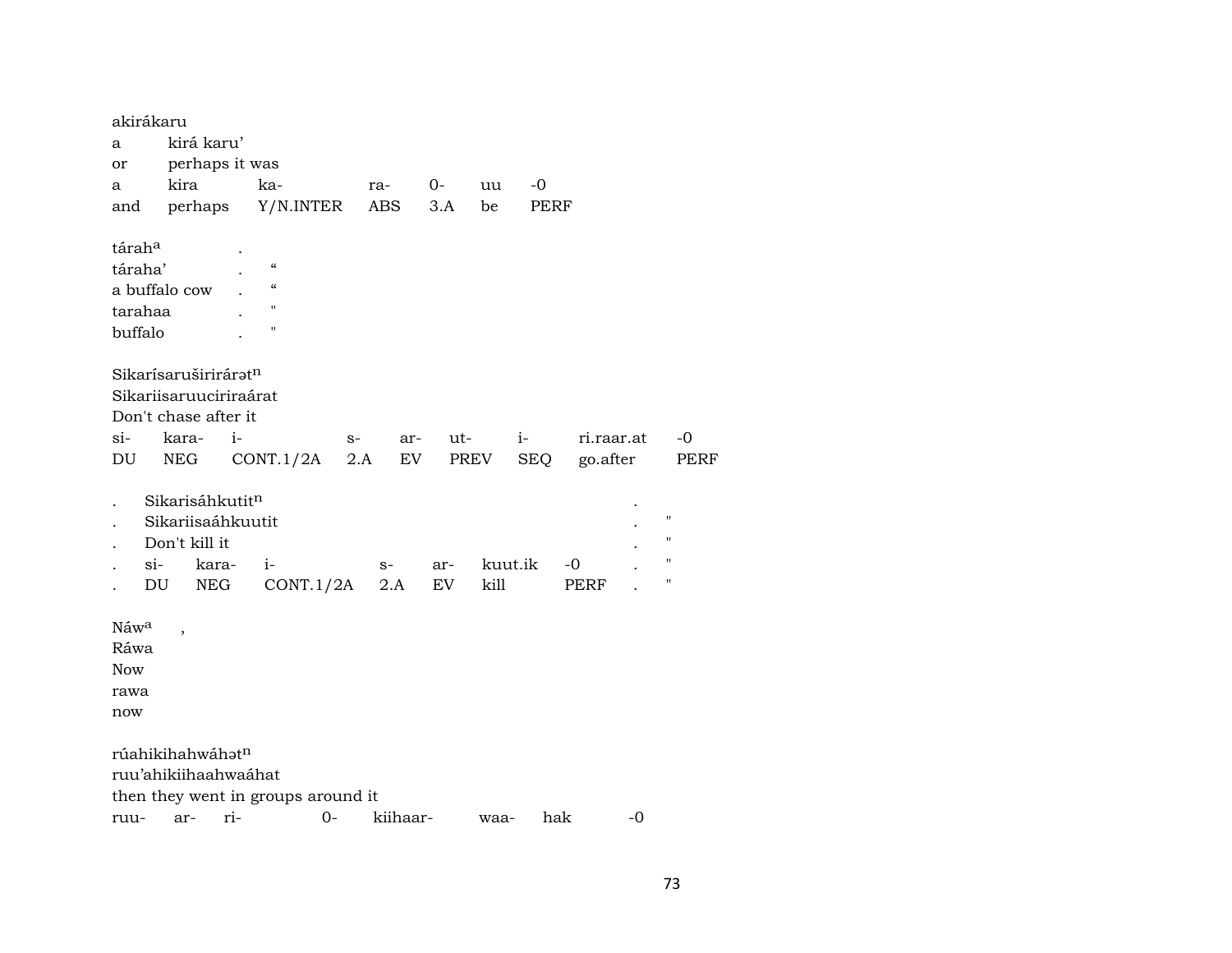| then EV CONT.3A 3.A in.a.group DIST pass.by PERF |  |
|--------------------------------------------------|--|
|--------------------------------------------------|--|

| Witikiwikuhat <sup>n</sup> |
|----------------------------|
|----------------------------|

- . Witikiwihkuúhat
- . There was a sand bank
- . wi- ti- 0- kiwihk- u.hak -0 . QUOT IND.3A 3.A sandbar extend.in.a.line PERF

|  | $h \circ h \circ h \circ h \circ h \circ h \circ h$ |  |
|--|-----------------------------------------------------|--|

| hiahakíha wáhət <sup>n</sup> |                     |        |                                             |      |     |           |  |
|------------------------------|---------------------|--------|---------------------------------------------|------|-----|-----------|--|
|                              | hi ahakiihaahwaáhat |        |                                             |      |     |           |  |
|                              |                     |        | and they went in groups around it           |      |     |           |  |
| hi                           | ar- ra-             | $()$ - | kiihaar-                                    | waa- | hak | $-\Omega$ |  |
|                              |                     |        | and EV ABS 3.A in.a.group DIST pass.by PERF |      |     |           |  |

## Hiwihirunaruahirahkátusk<sup>u</sup>

- Hi wihiru raaruu'ahirahkátusku
- And then they just sat flat

|  |  |  |  | hi wii- hiruu raa- ruu- ar- ri-     0- raar-   katuus- kus   -0      |  |  |
|--|--|--|--|----------------------------------------------------------------------|--|--|
|  |  |  |  | and now then just then EV CONT.3A 3.A PL.INDV.A flat be.sitting PERF |  |  |

- n<sub>ka</sub>a !
- . Iíka'a
- . Oh my ,
- iika'a ,
- . oh.my ,

## kuhararawirítkutµ .

| kuuharaarawiritkuutu'        |  |                   |                    |       |  |
|------------------------------|--|-------------------|--------------------|-------|--|
| they were just dying of heat |  |                   |                    |       |  |
|                              |  | raar-             | awirit- kuut -:hus |       |  |
| DUB                          |  | ABS 3.A PL.INDV.A | heat die           | IMPF. |  |

# HíahirŸs .

| Hi | . .<br>ahuras |  |
|----|---------------|--|
|    |               |  |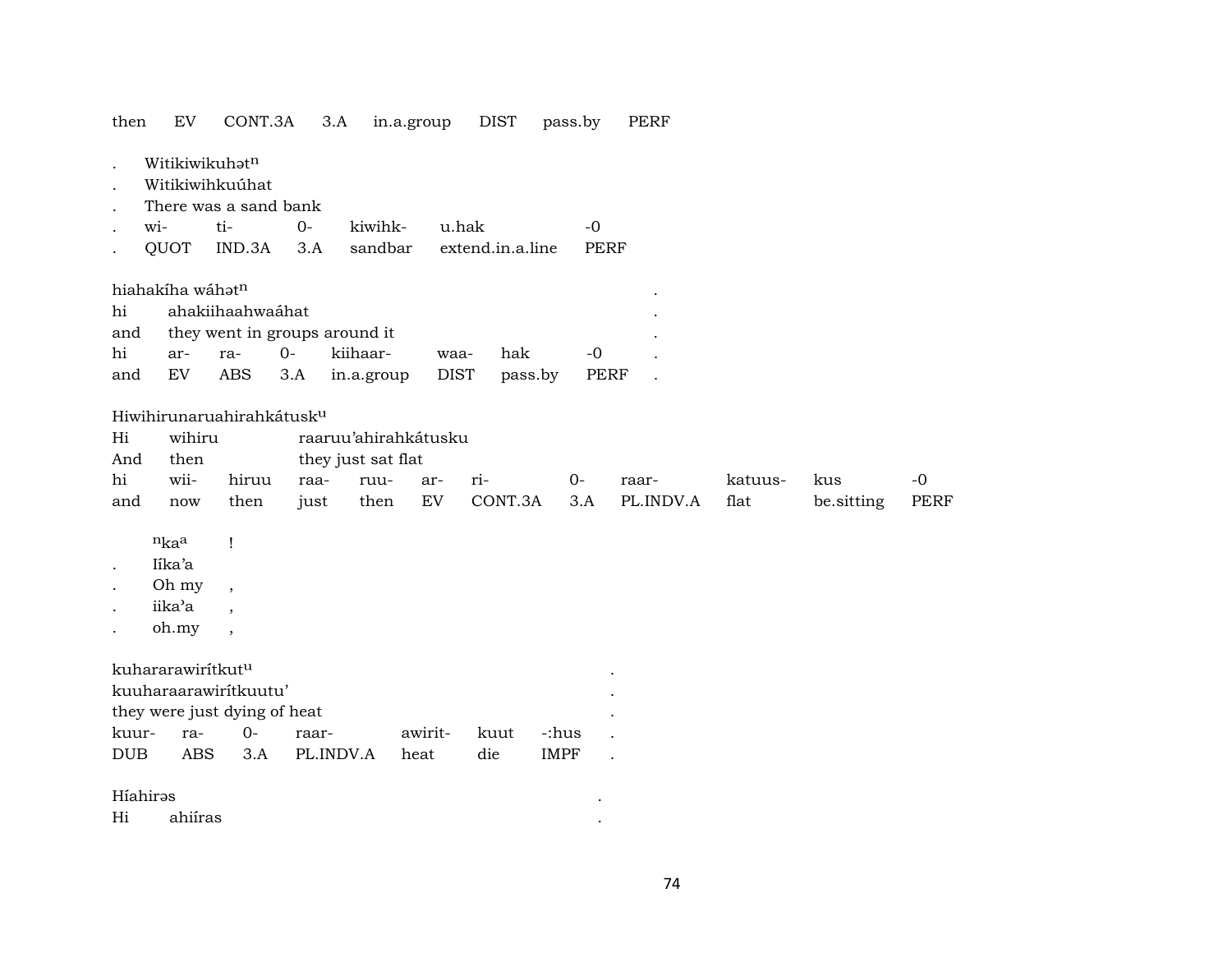| And                |                          | they ran          |             |                       |                  |        |          |                          |    |             |             |
|--------------------|--------------------------|-------------------|-------------|-----------------------|------------------|--------|----------|--------------------------|----|-------------|-------------|
| hi                 | ar-                      | ra-               | $0-$        | ir-                   |                  | uur-   | as-i     | $-0$                     |    |             |             |
| and                | EV                       | <b>ABS</b>        | 3.A         | PL.3A                 |                  | PREV   | run      | PERF                     |    |             |             |
|                    |                          |                   |             |                       |                  |        |          |                          |    |             |             |
| Nihuksukúwituritn  |                          |                   |             |                       |                  |        |          |                          |    |             |             |
| Rihúksu'           |                          |                   |             | kúwituurit            |                  |        |          |                          |    |             |             |
| Only               |                          |                   |             | they looked like them |                  |        |          |                          |    |             |             |
| rihuks-            |                          | $-u^{\prime}$     | ku-         | wi-                   | ti-              |        | $0-$     | uur-                     | 0  | -ik         | $-0$        |
| only               |                          | <b>NOM</b>        | <b>INDF</b> | QUOT                  |                  | IND.3A | 3.A      | PREV                     | be | <b>DIST</b> | <b>PERF</b> |
|                    |                          |                   |             |                       |                  |        |          |                          |    |             |             |
| arús <sup>a</sup>  |                          |                   | ákihitáraha |                       |                  |        |          |                          |    |             |             |
| aruúsa'            |                          | aki               |             | hi                    | táraha'          |        |          |                          |    |             |             |
| horses             |                          | and here          |             | and                   | buffalos         |        |          |                          |    |             |             |
| aruusaa            |                          | $a-$              | ki          | hi                    | tarahaa          |        |          |                          |    |             |             |
| horse              |                          | and               | there       | and                   | buffalo          |        |          |                          |    |             |             |
|                    |                          |                   |             |                       |                  |        |          |                          |    |             |             |
| aháət <sup>n</sup> |                          |                   |             |                       |                  |        |          |                          |    |             |             |
| ahá'it             |                          |                   |             |                       |                  |        |          |                          |    |             |             |
| they were          |                          |                   |             |                       |                  |        |          |                          |    |             |             |
| ar-                | ra-                      | $0-$              | 0           | -ik                   | $-0$             |        |          |                          |    |             |             |
| EV                 | <b>ABS</b>               | 3.A               | be          | <b>DIST</b>           | <b>PERF</b>      |        |          |                          |    |             |             |
|                    |                          |                   |             |                       |                  |        |          |                          |    |             |             |
| Náwa               |                          | irár <sup>i</sup> |             |                       |                  |        |          | $\,$                     |    |             |             |
| Ráwa               |                          | iraári'           |             |                       |                  |        |          |                          |    |             |             |
| Now                |                          |                   | brother     |                       |                  |        |          | $\overline{\phantom{a}}$ |    |             |             |
| rawa               | $\overline{\phantom{a}}$ | $i-$              |             | -raar-                |                  |        | -ri'     |                          |    |             |             |
| now                |                          |                   | 3.POSS.A    |                       | same.sex.sibling |        | 3.POSS.B |                          |    |             |             |
|                    |                          |                   |             |                       |                  |        |          |                          |    |             |             |
| kítu               |                          |                   |             | aahíhkawútitn         |                  |        |          |                          |    |             |             |
| kítuu'u'           |                          |                   | a           | ahihkawuútit          |                  |        |          |                          |    |             |             |
| all                |                          |                   | and         | they killed them      |                  |        |          |                          |    |             |             |
| kituu              | $-u'$                    |                   | a           | ar-                   | ra-              | 0-     | ir-      | ka.wa.ut.ik              |    | $-0$        |             |
| all                |                          | <b>NOM</b>        | and         | EV                    | ABS              | 3.A    | PL.3A    | kill.DIST                |    | PERF        |             |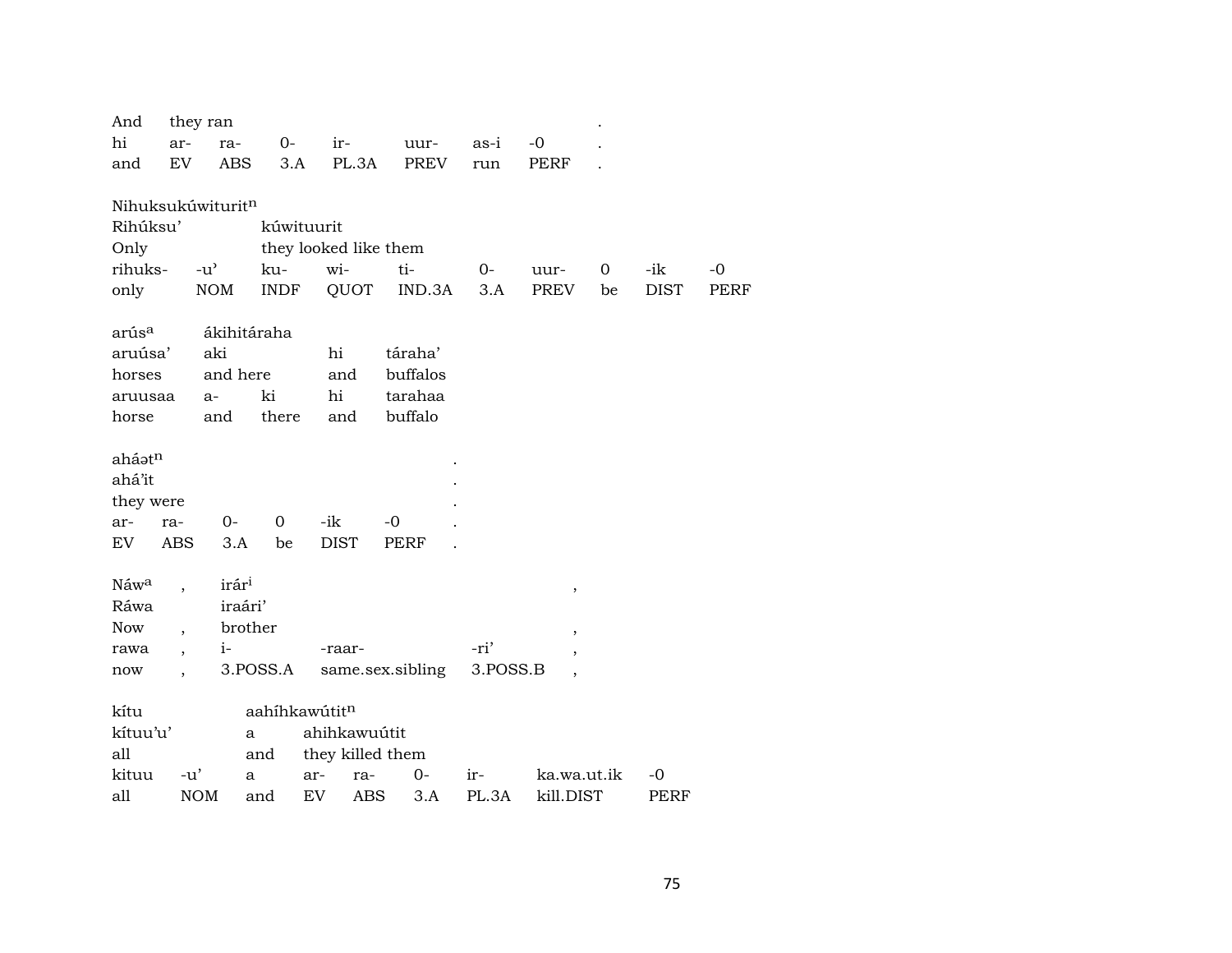|            | Ahíhwak <sup>i</sup> ,<br>Ahíhwaki'<br>They said<br>ar-<br>EV | ri-<br>CONT.3A                                     |              | $O-$<br>3.A |             | ir-<br>PL.3A         |               | waki<br>say.PL | $-0$<br>PERF                                               |             | $\boldsymbol{\zeta}\boldsymbol{\zeta}$<br>$\boldsymbol{\zeta}\boldsymbol{\zeta}$<br>$\boldsymbol{\zeta}\boldsymbol{\zeta}$<br>П<br>" |                             |                   |    |
|------------|---------------------------------------------------------------|----------------------------------------------------|--------------|-------------|-------------|----------------------|---------------|----------------|------------------------------------------------------------|-------------|--------------------------------------------------------------------------------------------------------------------------------------|-----------------------------|-------------------|----|
| ra-<br>ABS | Raárata<br>$0-$                                               | Náratarúrukskuksatn<br>The one going yonder<br>3.A | ar-<br>EV    | at<br>go    | -a<br>SUB.1 |                      | ruu-<br>there |                | ruurúkskuksat<br>let it run off there<br>ra-<br><b>ABS</b> | $0-$<br>3.A | uks-<br><b>JUSS</b>                                                                                                                  | kuks.at<br>run.off          | -0<br><b>PERF</b> |    |
| ı          | $\pmb{\mathsf{H}}$<br>п<br>$\pmb{\mathsf{H}}$<br>п            |                                                    |              |             |             |                      |               |                |                                                            |             |                                                                                                                                      |                             |                   |    |
| kira       | Kirá karu'<br>Maybe it was<br>perhaps                         | Kirakarukiwiku<br>ka-                              | Y/N.INTER    |             | ra-<br>ABS  | $O -$<br>3.A         |               | uu<br>be       | $-0$<br>PERF                                               |             | kiwiíku'<br>a buffalo bull<br>kiwiik<br>buffalo.bull                                                                                 | $-u^{\prime}$<br><b>NOM</b> |                   |    |
|            |                                                               |                                                    |              |             |             |                      |               |                |                                                            |             |                                                                                                                                      |                             |                   |    |
| Aki        | And here                                                      | Akihiruwirikutiraítustatn                          | hiru<br>then |             |             | wirikutiraa'iitustat |               |                | he was the one who took word                               |             |                                                                                                                                      |                             |                   |    |
| a-         | ki                                                            |                                                    | hiruu        |             | wii-        | riku-                |               | ti-            |                                                            | $0-$        | raa.iit.us-                                                                                                                          | ra-                         | at                | -0 |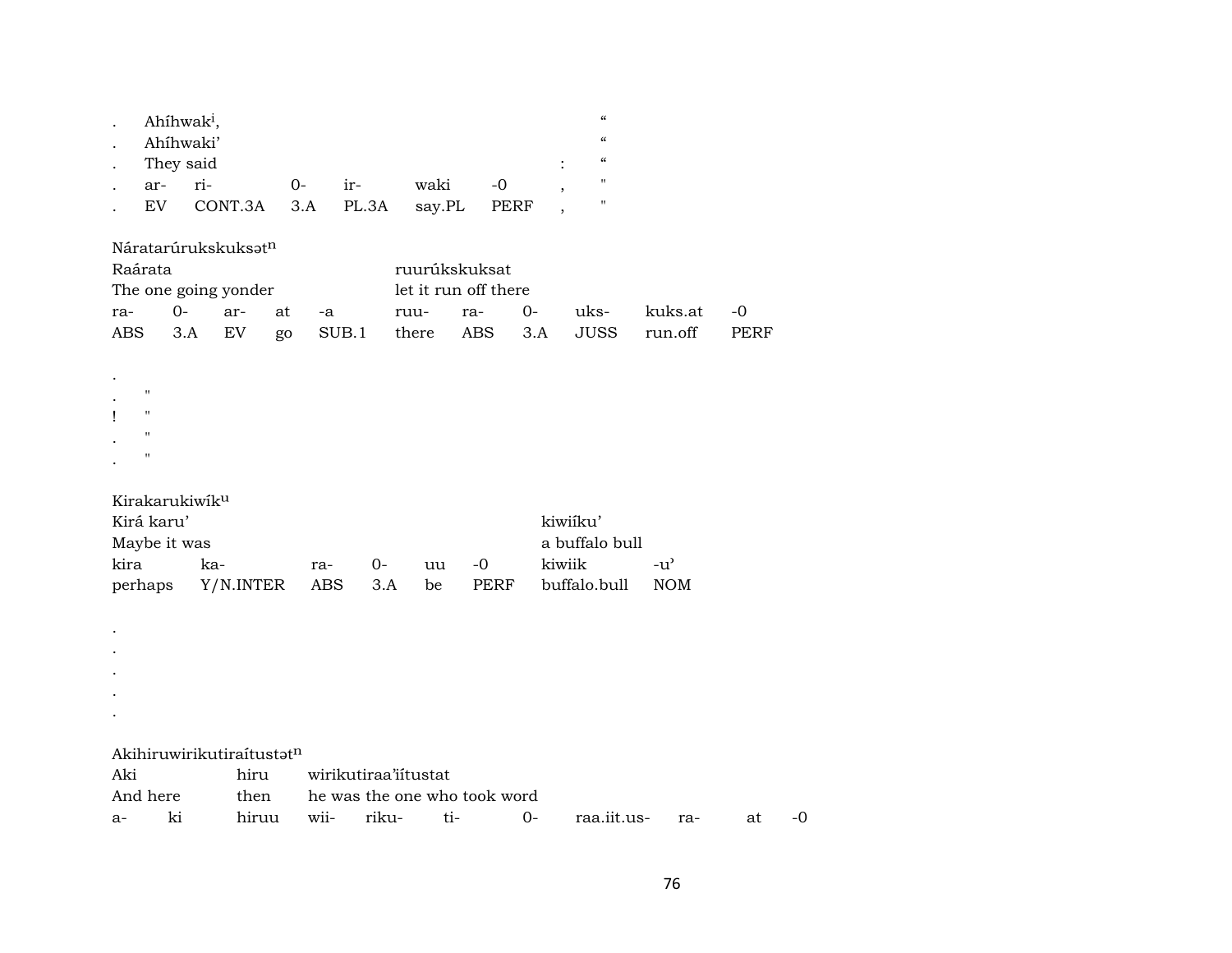| and                                                   | there                                   | then                 |                                            | now                                               | that.is | IND.3A                             | 3.A                                               | story        |       | PORT             | go | PERF        |
|-------------------------------------------------------|-----------------------------------------|----------------------|--------------------------------------------|---------------------------------------------------|---------|------------------------------------|---------------------------------------------------|--------------|-------|------------------|----|-------------|
| ákitar <sup>u</sup><br>the tribe<br>akitaar-<br>tribe | ákitaaru'                               | $-u'$<br><b>NOM</b>  |                                            |                                                   |         |                                    |                                                   |              |       |                  |    |             |
|                                                       | nakurišawírikis <sup>a</sup>            |                      |                                            |                                                   |         |                                    |                                                   |              |       |                  |    |             |
|                                                       | raakuriicawirikisa                      |                      |                                            |                                                   |         |                                    |                                                   |              |       |                  |    |             |
|                                                       | to move it (to a place)                 |                      |                                            |                                                   |         |                                    |                                                   |              |       |                  |    |             |
| ra-<br>INF.A                                          | $O -$<br>3.A                            | $a-$<br>PREV.3A      |                                            | ku-<br>INF.B                                      |         | ra.icawirikis.a                    | move.along.a.surface                              | $-0$         | SUB.4 |                  |    |             |
|                                                       |                                         |                      |                                            |                                                   |         |                                    |                                                   |              |       |                  |    |             |
| Kítu<br>Kítuu'u'<br>All<br>kituu<br>all               | $-u'$<br><b>NOM</b>                     |                      |                                            |                                                   |         |                                    |                                                   |              |       |                  |    |             |
|                                                       | aahiraritatatíris <sup>a</sup>          |                      |                                            |                                                   |         |                                    |                                                   |              |       |                  |    |             |
| a                                                     |                                         | ahiraaritatatiirisa' |                                            |                                                   |         |                                    |                                                   |              |       |                  |    |             |
| and                                                   |                                         |                      |                                            | they came together bringing them                  |         |                                    |                                                   |              |       |                  |    |             |
| a                                                     | ar-                                     | ra-                  | $0-$                                       | $a-$                                              | ir-     |                                    | raar-                                             |              | ri-   | tatata.iir.his.a |    | $-0$        |
| and                                                   | EV                                      | <b>ABS</b>           | 3.A                                        | PREV.3A                                           |         | PL.3A                              | 3PL.INAN.P                                        |              | PORT  | come.together    |    | <b>PERF</b> |
| $\overline{\phantom{a}}$                              | kítu<br>kítuu'u'<br>all<br>kituu<br>all | $-u'$<br>$\rm{NOM}$  | páksu<br>paáksu'<br>heads<br>paks-<br>head | $-u$ <sup><math>\prime</math></sup><br><b>NOM</b> | $\cdot$ | ásu<br>ásu'<br>feet<br>as-<br>foot | $-u$ <sup><math>\prime</math></sup><br>$\rm{NOM}$ | ,<br>$\cdot$ |       |                  |    |             |
| kítu                                                  |                                         | pãt <sup>u</sup>     |                                            |                                                   |         |                                    |                                                   |              |       |                  |    |             |
| kítuu'u'                                              |                                         |                      | paátu'                                     |                                                   |         |                                    |                                                   |              |       |                  |    |             |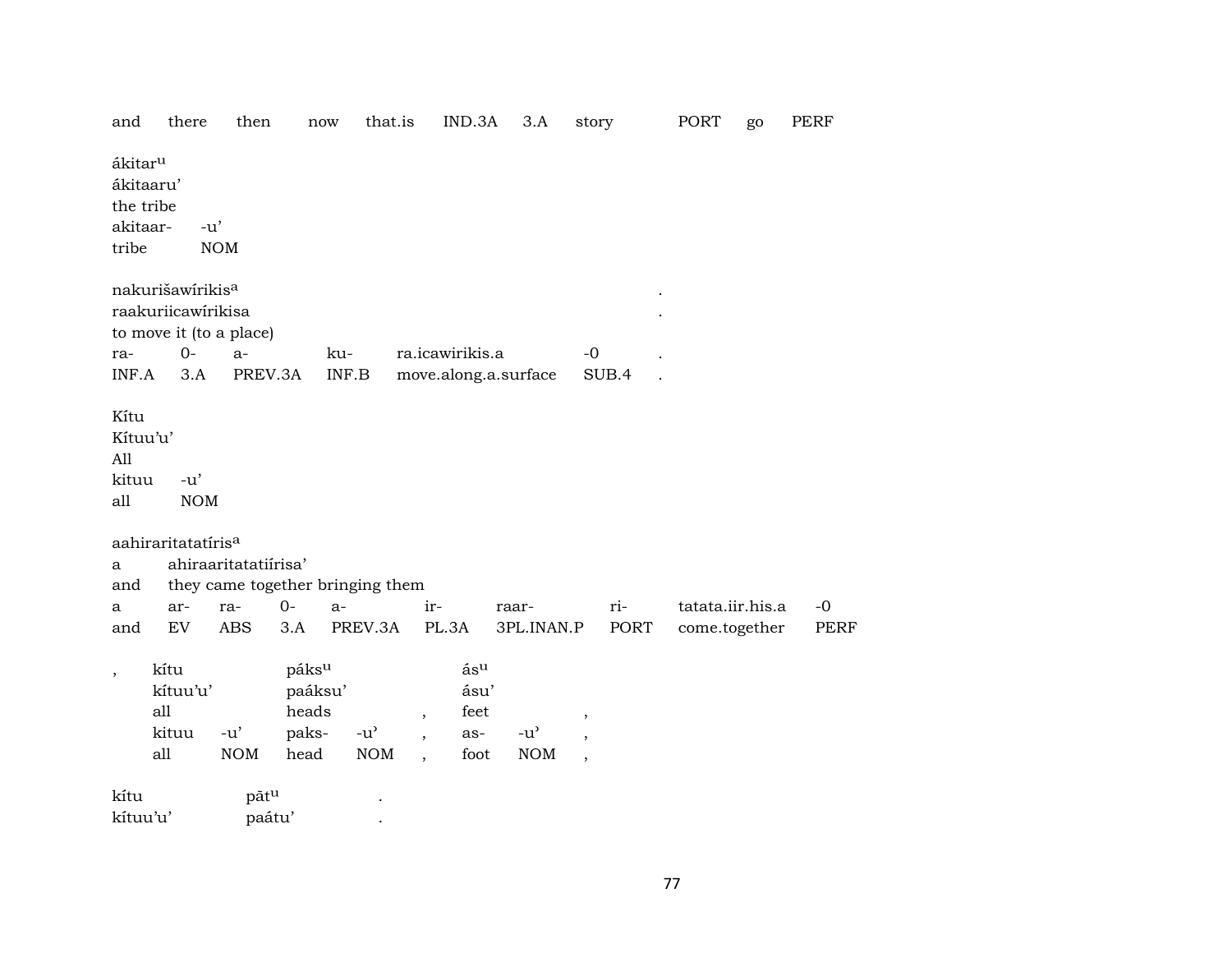| all<br>kituu<br>all                  | $-u'$<br><b>NOM</b>                                                                     |                              | blood<br>paat-<br>$-u^{\prime}$<br>blood     | <b>NOM</b>           |                              |                                                                                                                  |                 |                     |                  |                     |
|--------------------------------------|-----------------------------------------------------------------------------------------|------------------------------|----------------------------------------------|----------------------|------------------------------|------------------------------------------------------------------------------------------------------------------|-----------------|---------------------|------------------|---------------------|
| Ahawáku<br>He said<br>ar-<br>EV      | Ahawáku'<br>ra-<br>ABS                                                                  | $0-$<br>3.A                  | waka'u<br>say                                | $-0$<br>PERF         | $^\mathrm{^\mathrm{o}}$<br>, | $\mathcal{C}\mathcal{C}$<br>$\mathcal{C}\mathcal{C}$<br>$\mathcal{C}\mathcal{C}$<br>$\mathbf{H}$<br>$\mathbf{H}$ |                 |                     |                  |                     |
| ku-<br><b>INDF</b>                   | Kutiwisikarasíawa<br>Kutiwisikaraasi'aawa'<br>Don't leave anything here<br>tii-<br>here | wii-<br>$\operatorname{now}$ | $si-$<br>$\mathop{\rm DU}\nolimits$          | kara-<br>${\rm NEG}$ | aa-<br>SUBJ.1/2A             |                                                                                                                  | $S-$<br>2.A     | $i-$<br><b>SEQ</b>  | aawaa<br>abandon | $-0$<br><b>PERF</b> |
|                                      | tihátutasta<br>Tihátuutasta<br>tii-<br>this                                             | haa-<br>here                 | This is what is going to be<br>ti-<br>IND.3A | $0-$<br>3.A          | ut-<br><b>PREV</b>           | 0<br>be                                                                                                          | -as<br>IMPF.IRR | -ta<br><b>INT</b>   |                  |                     |
| $\pmb{\mathsf{H}}$<br>11<br>11<br>11 | Náwa<br>Ráwa<br><b>Now</b><br>rawa<br>now                                               |                              |                                              |                      |                              |                                                                                                                  |                 |                     |                  |                     |
| hi<br>and                            | hiaháhis <sup>a</sup><br>aháhiisa'                                                      | morning came                 |                                              |                      |                              |                                                                                                                  |                 |                     |                  |                     |
| hi<br>and                            | ar-<br>EV                                                                               | ra-<br>ABS                   | 0-<br>3.A                                    | a-<br>PREV.3A        | hiis-<br>morning             |                                                                                                                  | a<br>come       | $-0$<br><b>PERF</b> |                  |                     |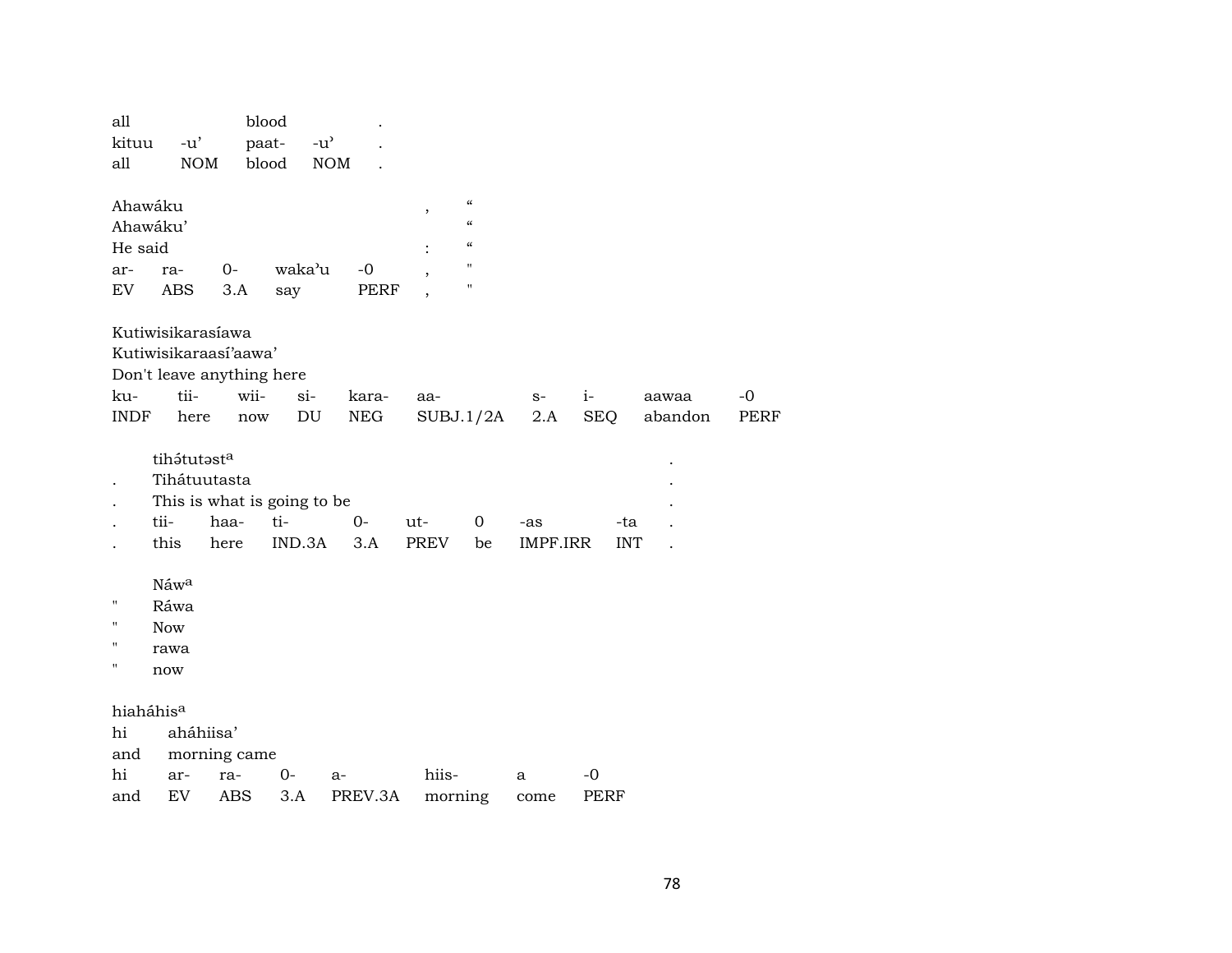| hiruahíatn                       |                           |                                   |                |       |                |       | pi̇̃ta       |       |      |                          |
|----------------------------------|---------------------------|-----------------------------------|----------------|-------|----------------|-------|--------------|-------|------|--------------------------|
| híru                             | ahí'at                    |                                   |                |       |                |       | piíta        |       |      |                          |
| then                             | he went                   |                                   |                |       |                |       | the man      |       |      |                          |
| hiruu                            | ar-                       | ri-                               | $0-$           | at    | $-0$           |       | wiita        |       |      |                          |
| then                             | EV                        | CONT.3A                           | 3.A            | go    | PERF           |       | man          |       |      |                          |
| witišáwira                       |                           |                                   |                |       |                |       |              |       |      |                          |
| Witicaáwira                      |                           |                                   |                |       |                |       |              |       |      |                          |
|                                  |                           | He had it hanging on a pole       |                |       |                |       |              |       |      | ,                        |
| wi-                              | ti-                       | $0-$                              | icaa           |       |                | $-wi$ |              | raah  | -0   | $\overline{\phantom{a}}$ |
| QUOT                             | IND.3A                    | 3.A                               | hang.on.a.pole |       |                | SUB.L |              | have  | PERF | $\overline{\phantom{a}}$ |
| ihikitapat                       |                           |                                   |                |       |                |       |              |       |      |                          |
| ihi                              |                           | kítaapat                          |                |       |                |       |              |       |      |                          |
| uh                               |                           | an otter                          |                |       |                |       |              |       |      |                          |
| $\overline{\phantom{a}}$<br>ihii |                           | kitaapat                          |                |       |                |       |              |       |      |                          |
| $\overline{\phantom{a}}$<br>uh   |                           | otter                             |                |       |                |       |              |       |      |                          |
| $\overline{\phantom{a}}$         |                           |                                   |                |       |                |       |              |       |      |                          |
| kirákar <sup>u</sup>             |                           |                                   |                |       |                |       |              |       |      |                          |
| kirá karu'                       |                           |                                   |                |       |                |       |              |       |      |                          |
| maybe it was                     |                           |                                   |                |       |                |       |              |       |      |                          |
| kira                             | ka-                       |                                   |                | $O -$ | uu             | $-0$  |              |       |      |                          |
|                                  |                           |                                   | ra-<br>ABS     | 3.A   | be             |       | PERF         |       |      |                          |
| perhaps                          |                           | Y/N.INTER                         |                |       |                |       |              |       |      |                          |
| Nikuwitišáwira                   |                           |                                   |                |       |                |       |              |       |      |                          |
| Rikuwiticaáwira                  |                           |                                   |                |       |                |       |              |       |      |                          |
|                                  |                           | He had that one hanging on a pole |                |       |                |       |              |       |      |                          |
| riku-                            | wi-                       | ti-                               | $O -$          | icaa  |                |       | -wi          |       | raah | $-0$                     |
| that.is                          | QUOT                      | IND.3A                            | 3.A            |       | hang.on.a.pole |       |              | SUB.L | have | <b>PERF</b>              |
|                                  | Witawišaharu <sup>a</sup> |                                   |                |       |                |       |              |       |      |                          |
|                                  |                           | Witaawiicahaaru'a'                |                |       |                |       |              |       |      |                          |
|                                  |                           |                                   |                |       |                |       |              |       |      |                          |
|                                  |                           | There was a bank extending        |                |       |                |       |              |       |      |                          |
| wi-                              |                           | ti-<br>$O -$                      | $a-$           |       |                |       | awiica.haar- | u.a   | -0   |                          |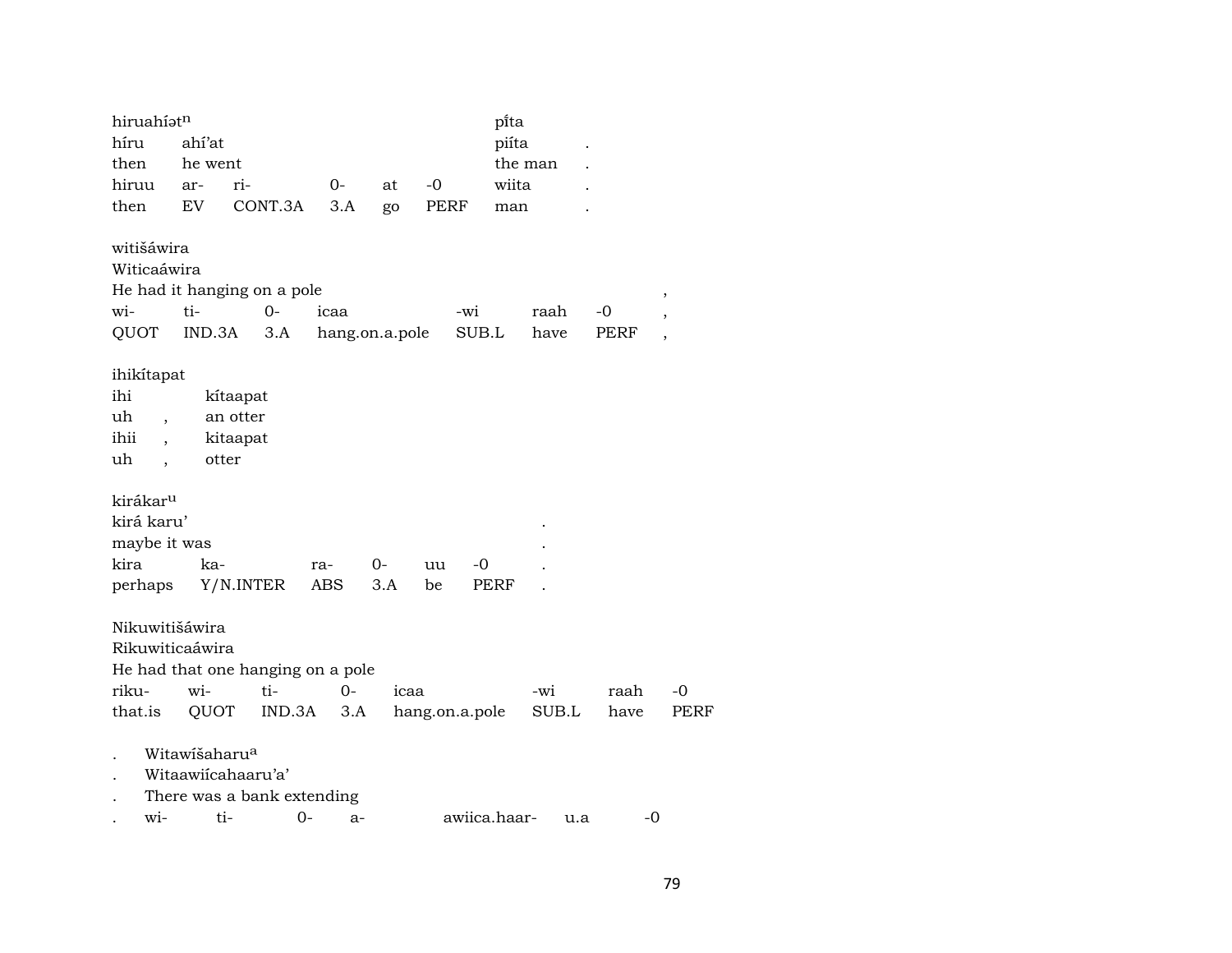## . QUOT IND.3A 3.A PREV.3A raised.bank extend PERF

úkat $\mathfrak{t}^n$ uúkatat on the west side uukata- -t west LOC

| hirikuahúhšawu                   |  |  |                                              |  |
|----------------------------------|--|--|----------------------------------------------|--|
| hi riku'ahúhcawu                 |  |  |                                              |  |
| and that is where he stuck it up |  |  |                                              |  |
|                                  |  |  | hi riku- ar- ra- 0- uur- ca.wuh -0           |  |
|                                  |  |  | and that is EV ABS 3.A PREV put upright PERF |  |

#### Akirikusitirawiriwúhust<sup>a</sup>

| Aki                |              | rikusitiirawiriwuúhusta                 |                      |                                               |     |       |     |            |             |            |
|--------------------|--------------|-----------------------------------------|----------------------|-----------------------------------------------|-----|-------|-----|------------|-------------|------------|
| And here           |              |                                         |                      | that was where they were going to run over it |     |       |     |            |             |            |
| $a-$               | ki           | riku-                                   | si-                  | ti-                                           | 0-  | $ir-$ | ar- | awi.ri.wuh | -:hus       | -ta        |
| and                | there        | that.is                                 | DU D                 | IND.3A                                        | 3.A | PL.3A | EV  | run.into   | <b>IMPF</b> | <b>INT</b> |
|                    |              |                                         |                      |                                               |     |       |     |            |             |            |
| tárah <sup>a</sup> |              | kítapat <sup>n</sup> . Náw <sup>a</sup> |                      |                                               |     |       |     |            |             |            |
| táraha'            |              | kítaapat .                              |                      | Ráwa                                          |     |       |     |            |             |            |
|                    | the buffalos | the otter                               |                      | <b>Now</b>                                    |     |       |     |            |             |            |
| tarahaa            |              | kitaapat                                | $\ddot{\phantom{a}}$ | rawa                                          |     |       |     |            |             |            |
| buffalo            |              | otter                                   |                      | now                                           |     |       |     |            |             |            |

iwiaháhisa

iwi'aháhiisa

when morning came

|  |  |  | ii- wii- ar- ra- 0- a- hiis- a -0              |  |
|--|--|--|------------------------------------------------|--|
|  |  |  | when now EV ABS 3.A PREV.3A morning come SUB.4 |  |

#### hiahahitišáwira

hi ahahiiticaáwira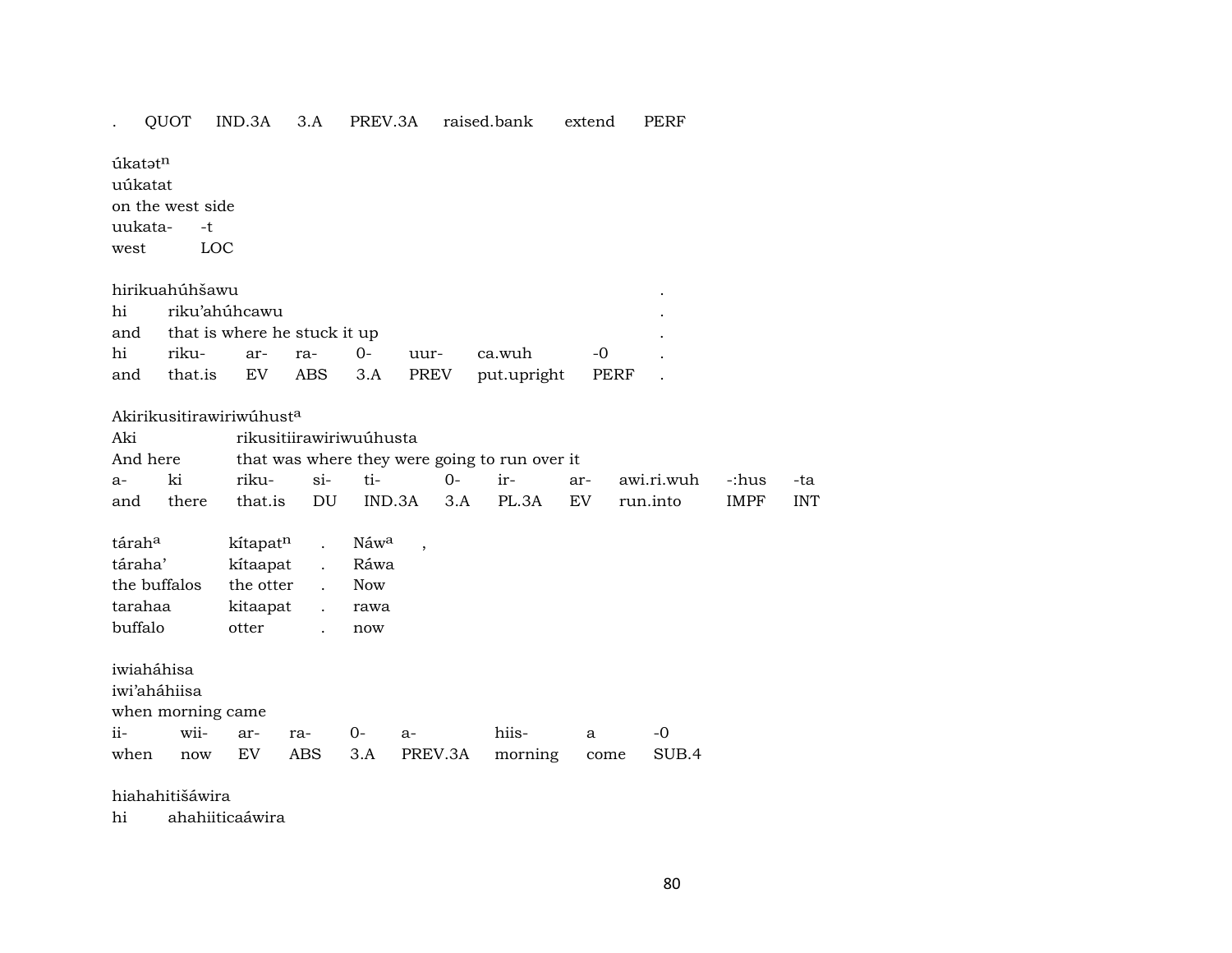| and                    |                          |                       |             | he had a feather hanging on a pole |             |            |                |         |              |      |      |
|------------------------|--------------------------|-----------------------|-------------|------------------------------------|-------------|------------|----------------|---------|--------------|------|------|
| hi                     | ar-                      | ra-                   | $0-$        | hiit-                              | icaa        |            |                | -wi     |              | raah | $-0$ |
| and                    | EV                       | ABS                   | 3.A         | feather                            |             |            | hang.on.a.pole | SUB.L   |              | have | PERF |
|                        |                          |                       |             |                                    |             |            |                |         |              |      |      |
| tirárik <sup>i</sup>   |                          |                       |             |                                    |             |            | pita           |         |              |      |      |
| tiraáriki              |                          |                       |             |                                    |             |            | piíta          |         |              |      |      |
| this                   |                          |                       |             |                                    |             |            | man            |         |              |      |      |
| tii-                   | ra-                      | 0-                    | arik        |                                    | $-i$        |            | wiita          |         |              |      |      |
| this                   | ABS                      | 3.A                   | be.standing |                                    | SUB.2       |            | man            |         |              |      |      |
|                        |                          |                       |             |                                    |             |            |                |         |              |      |      |
| Hirúahuši <sup>a</sup> |                          |                       |             |                                    |             |            |                |         | háwa         |      |      |
| Hiru                   | ahúci'a                  |                       |             |                                    |             |            |                |         | haáwa'       |      |      |
| Then                   |                          | he did it             |             |                                    |             |            |                |         | also (again) |      |      |
| hiruu                  | ar-                      | ra-                   | $0-$        | ut-                                | $i-$        |            | aar            | $-0$    | haawa        |      |      |
| then                   | EV                       | <b>ABS</b>            | 3.A         | PREV                               |             | <b>SEQ</b> | do             | PERF    | also         |      |      |
|                        |                          |                       |             |                                    |             |            |                |         |              |      |      |
| wiahahísa              |                          |                       |             |                                    |             |            |                |         |              |      |      |
| wi'aháhiisa            |                          |                       |             |                                    |             |            |                |         |              |      |      |
|                        |                          | when morning came     |             |                                    |             |            |                |         |              |      |      |
| wii-                   | ar-                      | ra-                   | 0-          | $a-$                               |             | hiis-      |                | a       | -0           |      |      |
| when                   | EV                       | <b>ABS</b>            | 3.A         | PREV.3A                            |             |            | morning        | come    | PERF         |      |      |
|                        |                          |                       |             |                                    |             |            |                |         |              |      |      |
| åka <sup>a</sup>       | Ţ                        |                       |             |                                    |             |            |                |         |              |      |      |
| Aáka'a                 |                          |                       |             |                                    |             |            |                |         |              |      |      |
| Oh my                  | $\overline{\phantom{a}}$ |                       |             |                                    |             |            |                |         |              |      |      |
| aaka'a                 |                          |                       |             |                                    |             |            |                |         |              |      |      |
| oh.my                  | $\overline{\phantom{a}}$ |                       |             |                                    |             |            |                |         |              |      |      |
|                        |                          |                       |             |                                    |             |            |                |         |              |      |      |
|                        | karawitasúrahi           |                       |             |                                    |             |            |                |         |              |      |      |
|                        | karawitasúraahi          |                       |             |                                    |             |            |                |         |              |      |      |
|                        |                          | it was certainly good |             |                                    |             |            |                |         |              |      |      |
| kara-                  | wi-                      | ta-                   |             | $S-$                               | uur-        |            | raa-           | hiir    | $-0$         |      |      |
| <b>NEG</b>             | QUOT                     |                       | IND.1/2A    | $2.A$                              | <b>PREV</b> |            | way            | be.good | PERF         |      |      |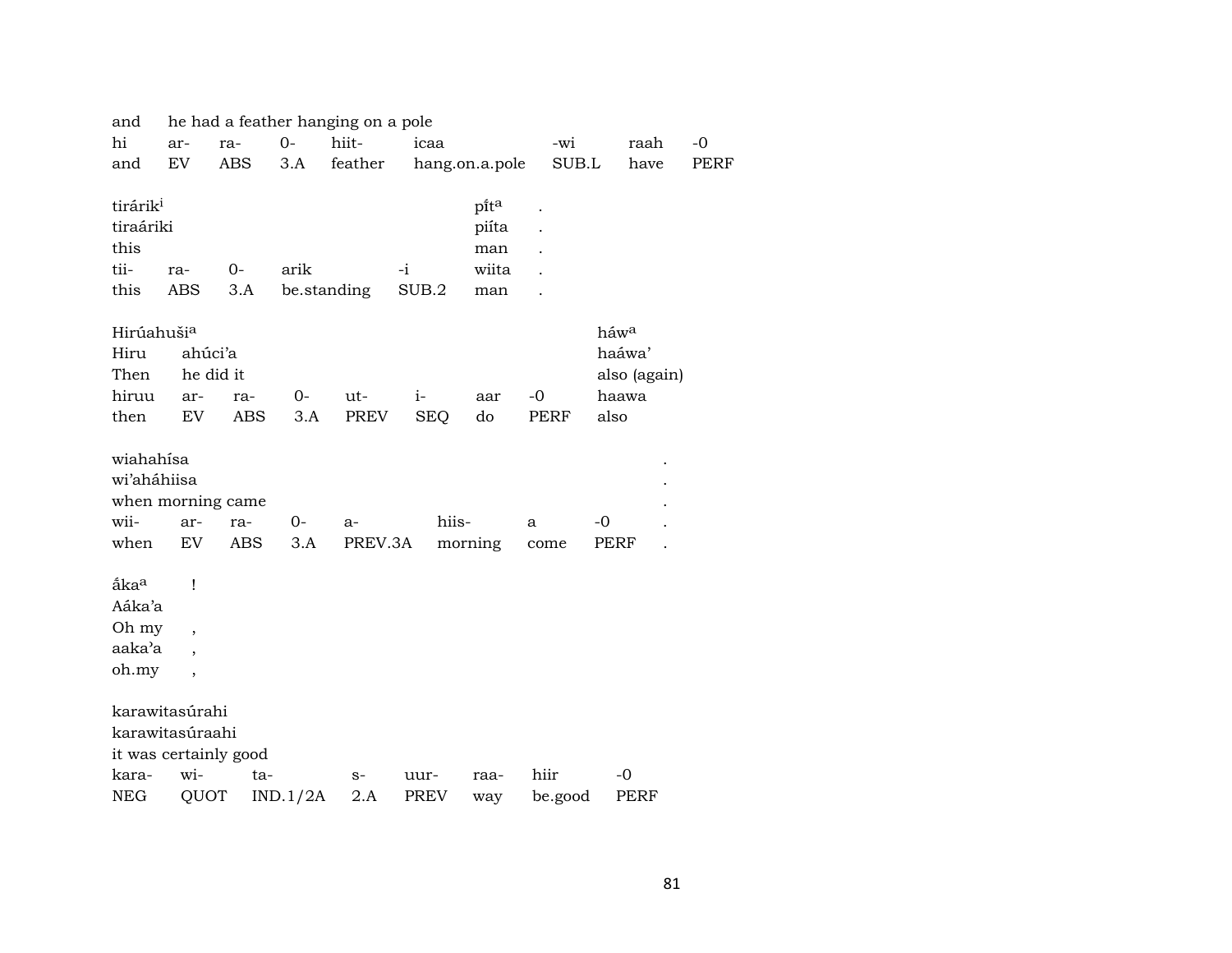| Ţ                             |                                        | Now they ate                                      | wiwitiháka wásš<br>Wiwitihaákawa'ac                            |        |                          |           |                     |                                                         |                              |      |
|-------------------------------|----------------------------------------|---------------------------------------------------|----------------------------------------------------------------|--------|--------------------------|-----------|---------------------|---------------------------------------------------------|------------------------------|------|
|                               | wii-                                   |                                                   | wi-                                                            | ti-    | $0 -$                    | haakawahc |                     | $\overline{a}$                                          |                              |      |
|                               |                                        | now                                               | QUOT                                                           | IND.3A | 3.A                      | eat       |                     | EX                                                      |                              |      |
| ákitar <sup>u</sup>           |                                        |                                                   |                                                                |        | Ahihwak <sup>i</sup>     |           |                     |                                                         |                              |      |
| ákitaaru'                     |                                        |                                                   |                                                                |        | Ahíhwaki'                |           |                     |                                                         |                              |      |
| the tribe                     |                                        |                                                   |                                                                |        | They said                |           |                     |                                                         |                              |      |
| akitaar-                      |                                        |                                                   | $-u^{\prime}$                                                  | ar-    | ri-                      | 0-        |                     | ir-                                                     | waki                         | -0   |
| tribe                         |                                        |                                                   | <b>NOM</b>                                                     | EV     |                          | CONT.3A   | 3.A                 | PL.3A                                                   | say.PL                       | PERF |
| ,                             | $\boldsymbol{\zeta}\boldsymbol{\zeta}$ | Náwa                                              |                                                                | ihí    |                          | táraha    |                     |                                                         |                              |      |
|                               | $\boldsymbol{\zeta}\boldsymbol{\zeta}$ | Ráwa                                              |                                                                | ihi    |                          | táraha'   |                     |                                                         |                              |      |
|                               | "                                      | <b>Now</b>                                        | $\overline{ }$                                                 | uh     | $\overline{\phantom{a}}$ | buffalo   |                     |                                                         |                              |      |
|                               | "                                      | rawa                                              | $\overline{\phantom{a}}$                                       | ihii   | $\overline{\phantom{a}}$ | tarahaa   |                     |                                                         |                              |      |
|                               | Π                                      | now                                               | $\overline{\phantom{a}}$                                       | uh     | $\ddot{\phantom{0}}$     | buffalo   |                     |                                                         |                              |      |
|                               |                                        | tihawiratíhuks <sup>a</sup><br>tihawiiratiihaksa' | a herd is coming this way                                      |        |                          |           |                     |                                                         |                              |      |
| tii-                          |                                        | haa-                                              | wii-                                                           | ra-    | $O -$                    | a-        |                     | tiihaks.a                                               |                              | -0   |
| here                          |                                        | here                                              | now                                                            | ABS    | 3.A                      | PREV.3A   |                     | herd.to.come                                            |                              | PERF |
|                               | Ħ<br>11<br>Η                           | He said                                           | Ahawáku<br>Ahawáku'                                            |        |                          |           | ,<br>$\ddot{\cdot}$ | $\mathcal{C}\mathcal{C}$<br>$\mathcal{C}$<br>$\epsilon$ | Ihtatn<br>Íhtat<br>Some more |      |
|                               | 11                                     | ar-                                               | ra-                                                            | $0-$   | waka'u                   | $-0$      |                     | "                                                       | ihtat                        |      |
|                               | 11                                     | EV                                                | ABS                                                            | 3.A    | say                      | PERF      |                     | н                                                       | some.more                    |      |
| háwa<br>háwa<br>also<br>haawa |                                        | ruu-                                              | rurikskáwutitn<br>ruurikskáwuutit<br>let them kill them<br>ra- | 0-     | ir-                      | uks-      |                     | ka.wa.ut.ik                                             |                              | $-0$ |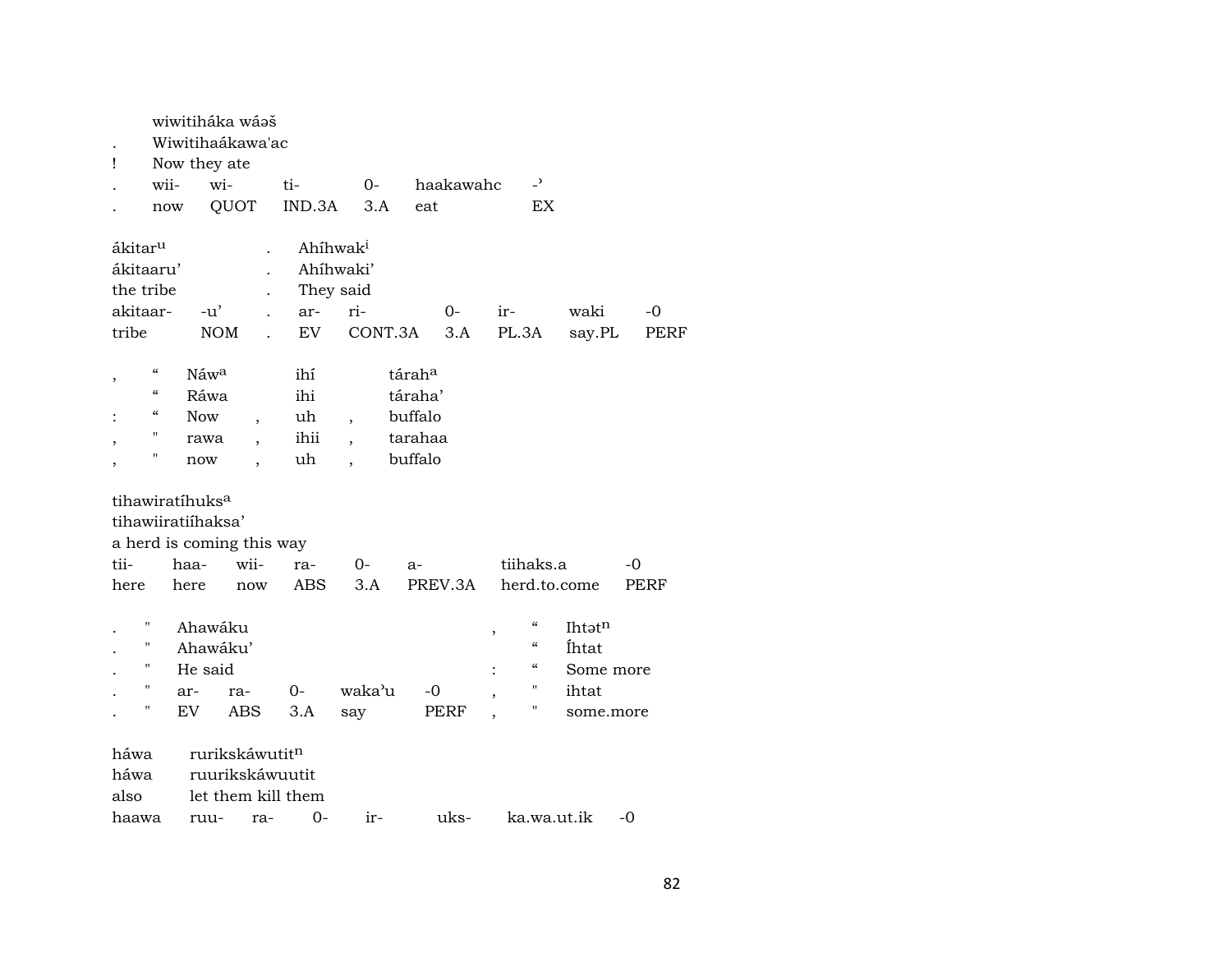$\mathbf{I}$  $\sim$ wirikutastatarawáhist<sup>a</sup> Wirikutastattaraawaáhista Now you are going to leave them behind rikuwiita- $S$ rakraaraawaa -his -ta  $IND.1/2A$  $2.A$  $1/2$ .PL 3PL.INAN.P PERF **INT** that.is now abandon káraktu pãtu ihi  $\mathbf{a}$  $\mathbf{a}$ kaáraktu'  $\mathbf{a}$ ihi paátu'  $\mathbf{a}$ blood guts and and uh  $\overline{\phantom{a}}$  $\overline{ }$ , kaarakt  $-u^{\prime}$ ihii paat- $-u^{\prime}$  $\mathbf{a}$  $\mathbf{a}$  $\ddot{\phantom{a}}$  $\overline{\phantom{a}}$ entrails  $NOM$ and uh blood **NOM** and  $\overline{\phantom{a}}$ páks<sup>u</sup> tarahápaks<sup>u</sup> paáksu' tarahaápaaksu' heads buffalo heads  $\overline{\phantom{a}}$  $-u^{\prime}$ tarahaa pakspaks- $-u^{\prime}$  $\ddot{\phantom{a}}$  $\ddot{\phantom{a}}$ head **NOM** buffalo head **NOM**  $\overline{\phantom{a}}$ Wirikutastatarawáhista Wirikutastattaraawaáhista Now those are the ones you are going to leave behind wiirikuta- $S$ rakraar--his aawaa -ta  $IND.1/2A$  2.A  $1/2$ .PL 3PL.INAN.P that.is PERF **INT** abandon now ahakíhahatn Náwa  $\mathbf{L}$ 

 $\bar{\mathbf{u}}$ Ráwa ahakiíhaahat  $\cdot$ 

 $\cdot$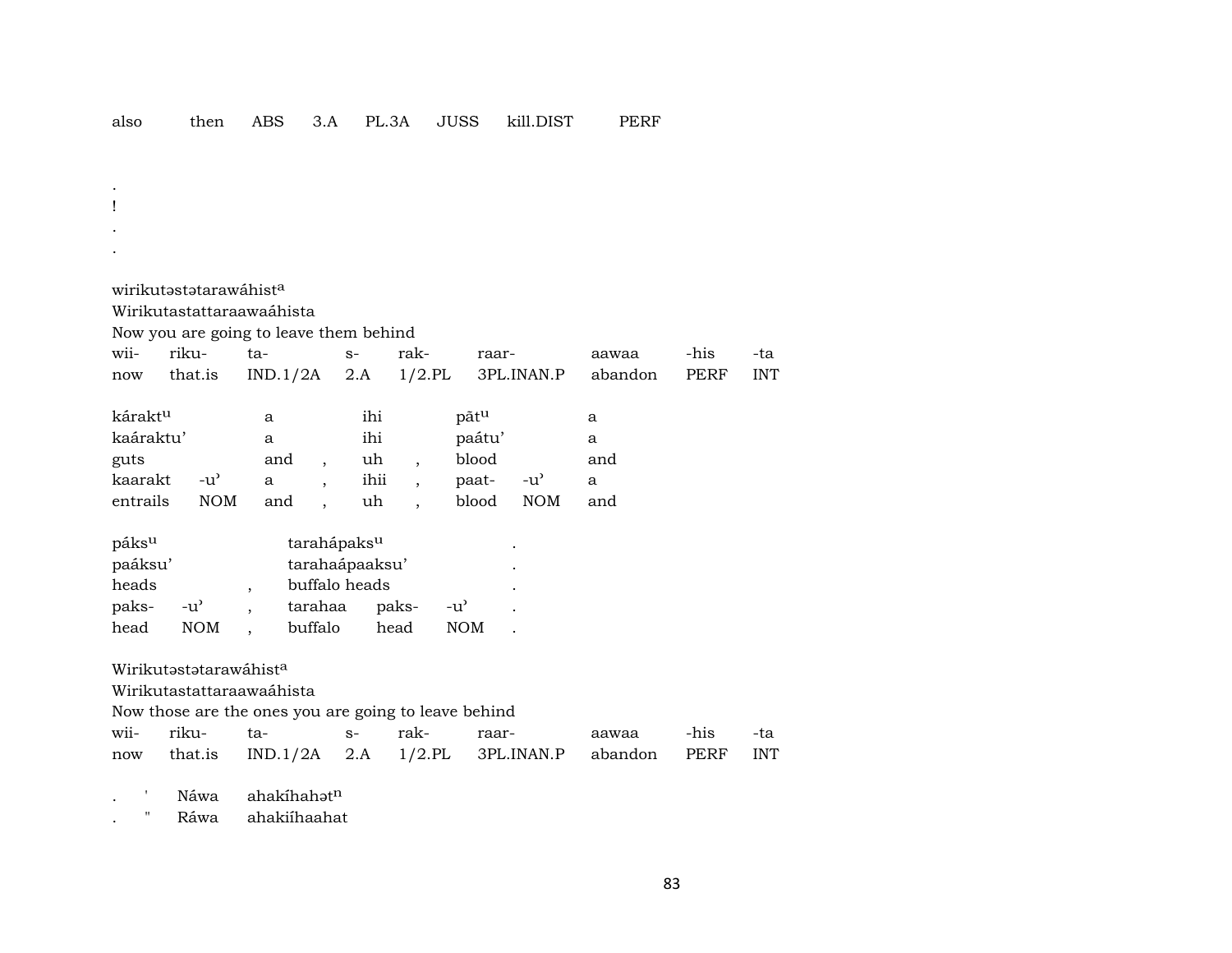|      | ,,                 | <b>Now</b>               |               |                               |     | they passed by in a group    |            |            |             |         |         |      |             |      |
|------|--------------------|--------------------------|---------------|-------------------------------|-----|------------------------------|------------|------------|-------------|---------|---------|------|-------------|------|
|      | $\pmb{\mathsf{H}}$ | rawa                     |               | ar-                           | ra- | $O -$                        | kiihaar-   |            | hak         |         | $-0$    |      |             |      |
|      | П                  | now                      |               | EV                            | ABS | 3.A                          | in.a.group |            | pass.by     |         | PERF    |      |             |      |
|      |                    |                          |               |                               |     |                              |            |            |             |         |         |      |             |      |
|      |                    | witikiwitihatn           |               |                               |     |                              |            |            |             |         |         |      |             |      |
|      |                    | Witikiwittiihat          |               |                               |     |                              |            |            |             |         |         |      |             |      |
|      |                    |                          |               | It was the end of a sand bank |     |                              |            |            |             |         |         |      |             |      |
| wi-  |                    | ti-                      |               | $0-$                          |     | kiwihk-                      | tiihak     |            | $-0$        |         |         |      |             |      |
|      | QUOT               |                          | IND.3A        | 3.A                           |     | sandbar                      | be.the.end |            | <b>PERF</b> |         |         |      |             |      |
|      |                    |                          |               |                               |     |                              |            |            |             |         |         |      |             |      |
|      |                    |                          |               | hiwihiruahahkihakiwihkáhatn   |     |                              |            |            |             |         |         |      |             |      |
| hi   |                    | wihiru                   |               |                               |     | ahakiihaahkiwihkaáhat        |            |            |             |         |         |      |             |      |
| and  |                    | there                    |               |                               |     | the group went over the sand |            |            |             |         |         |      |             |      |
| hi   |                    | wii-                     |               | hiruu                         | ar- | ra-                          | $0-$       | kiihaar-   |             | kiwihk- |         | kaa- | hak         | $-0$ |
| and  |                    | now                      |               | there                         | EV  | <b>ABS</b>                   | 3.A        | in.a.group |             |         | sandbar | in   | pass.by     | PERF |
|      |                    |                          |               |                               |     |                              |            |            |             |         |         |      |             |      |
|      |                    |                          |               |                               |     |                              |            |            |             |         |         |      |             |      |
|      |                    |                          |               |                               |     |                              |            |            |             |         |         |      |             |      |
|      |                    |                          |               |                               |     |                              |            |            |             |         |         |      |             |      |
|      |                    |                          |               |                               |     |                              |            |            |             |         |         |      |             |      |
|      |                    |                          |               |                               |     |                              |            |            |             |         |         |      |             |      |
|      |                    |                          |               |                               |     |                              |            |            |             |         |         |      |             |      |
|      |                    |                          |               | Nihuksúirikuhahutúwišatn      |     |                              |            |            |             |         |         |      |             |      |
|      | Rihúksu'           |                          |               |                               |     | irikuuhahuutúhwicat          |            |            |             |         |         |      |             |      |
| Only |                    |                          |               |                               |     | the wind arrived there       |            |            |             |         |         |      |             |      |
|      | rihuks-            |                          | $-u^{\prime}$ | irii-                         |     | kuur-                        | ra-        | $0-$       | huutuur-    |         | wic.at  | $-0$ |             |      |
| only |                    |                          | <b>NOM</b>    | there                         |     | <b>DUB</b>                   | ABS        | 3.A        | wind        |         | arrive  |      | <b>PERF</b> |      |
|      |                    |                          |               |                               |     |                              |            |            |             |         |         |      |             |      |
| hi   |                    | $\overline{\phantom{a}}$ | táraha        |                               |     |                              |            |            |             |         |         |      |             |      |
| hi   |                    |                          | táraha'       |                               |     |                              |            |            |             |         |         |      |             |      |
| and  |                    |                          | buffalos      |                               |     |                              |            |            |             |         |         |      |             |      |
| hi   |                    |                          | tarahaa       |                               |     |                              |            |            |             |         |         |      |             |      |
| and  |                    |                          | buffalo       |                               |     |                              |            |            |             |         |         |      |             |      |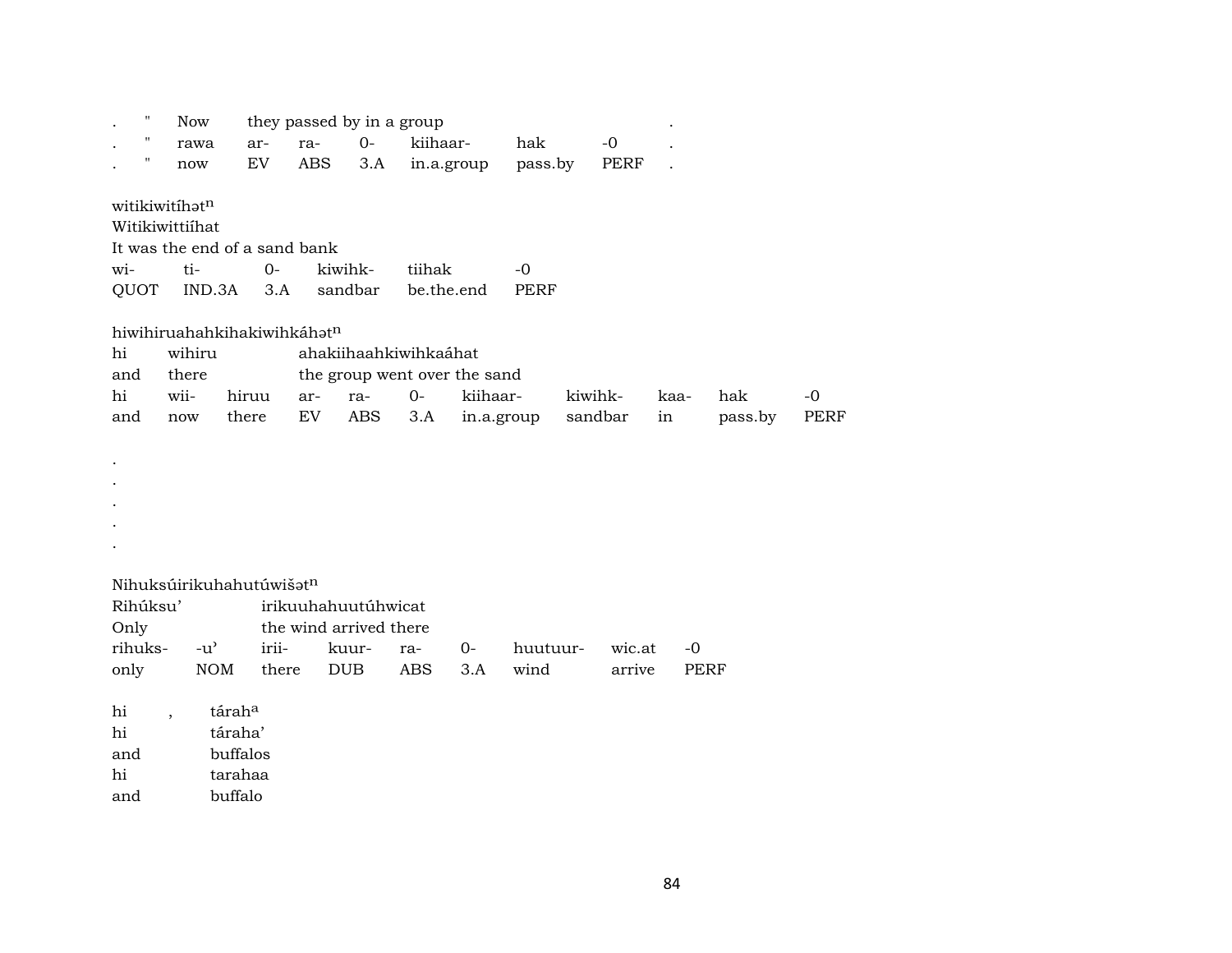|                  | hiahiruwawáas               |                          |           |        |                            |             |                    |        |             |      |      |
|------------------|-----------------------------|--------------------------|-----------|--------|----------------------------|-------------|--------------------|--------|-------------|------|------|
| hi               |                             | ahiruuwaáwa'as           |           |        |                            |             |                    |        |             |      |      |
| and              |                             |                          |           |        | they all scattered running |             |                    |        |             |      |      |
| hi               | ar-                         | ra-                      |           | $0-$   | ir-                        | ruu-        |                    | waawa- | as-i        | -0   |      |
| and              | EV                          | <b>ABS</b>               |           | 3.A    | PL.3A                      | <b>DIST</b> | <b>DIST</b>        |        | run         | PERF |      |
|                  |                             |                          |           |        |                            |             |                    |        |             |      |      |
| ắka <sup>a</sup> |                             | Ţ                        |           |        |                            |             |                    |        |             |      |      |
| Aáka'a           |                             |                          |           |        |                            |             |                    |        |             |      |      |
| Oh my            |                             | $\overline{ }$           |           |        |                            |             |                    |        |             |      |      |
| aaka'a           |                             |                          |           |        |                            |             |                    |        |             |      |      |
| oh.my            |                             | $\overline{\phantom{a}}$ |           |        |                            |             |                    |        |             |      |      |
|                  | kuwititkahwiat <sup>n</sup> |                          |           |        |                            |             |                    |        |             |      |      |
|                  |                             | kuwititkaahwi'at         |           |        |                            |             |                    |        |             |      |      |
|                  |                             | dust was high up         |           |        |                            |             |                    |        |             |      |      |
| ku-              | wi-                         |                          | ti-       |        | $0-$                       | itkaar-     |                    |        | wi.at       |      | -0   |
| INDF             |                             | QUOT                     |           | IND.3A | 3.A                        |             | particulate.matter |        | be.piled.up |      | PERF |
|                  |                             |                          |           |        |                            |             |                    |        |             |      |      |
| húrau            |                             |                          |           |        |                            |             |                    |        |             |      |      |
| húraa'u'         |                             |                          |           |        |                            |             |                    |        |             |      |      |
| snow             |                             |                          |           |        |                            |             |                    |        |             |      |      |
| huraa-           |                             | $-u^{\prime}$            |           |        |                            |             |                    |        |             |      |      |
| snow             |                             | <b>NOM</b>               |           |        |                            |             |                    |        |             |      |      |
|                  |                             |                          |           |        |                            |             |                    |        |             |      |      |
|                  | hiruwiwitirítawi            |                          |           |        |                            |             |                    |        |             |      |      |
| Hiru             |                             | wiwitirítawi'            |           |        |                            |             |                    |        |             |      |      |
| Then             |                             | he held it among them    |           |        |                            |             |                    |        |             |      |      |
| hiruu            |                             | wii-                     | wi-       |        | ti-                        | $0-$        | ri-                | tawi   |             | -0   |      |
| then             |                             | now                      | QUOT      |        | IND.3A                     | 3.A         | PORT               |        | be.among    | PERF |      |
|                  | hítirarik                   |                          |           |        |                            |             |                    |        | pi̇̃ta      |      |      |
|                  | hi                          |                          | tiraáriki |        |                            |             |                    |        | piíta       |      |      |
|                  | and                         | this                     |           |        |                            |             |                    |        | man         |      |      |
|                  | hi                          | tii-                     |           |        | $0-$                       |             |                    | $-i$   | wiita       |      |      |
|                  |                             |                          |           | ra-    |                            | arik        |                    |        |             |      |      |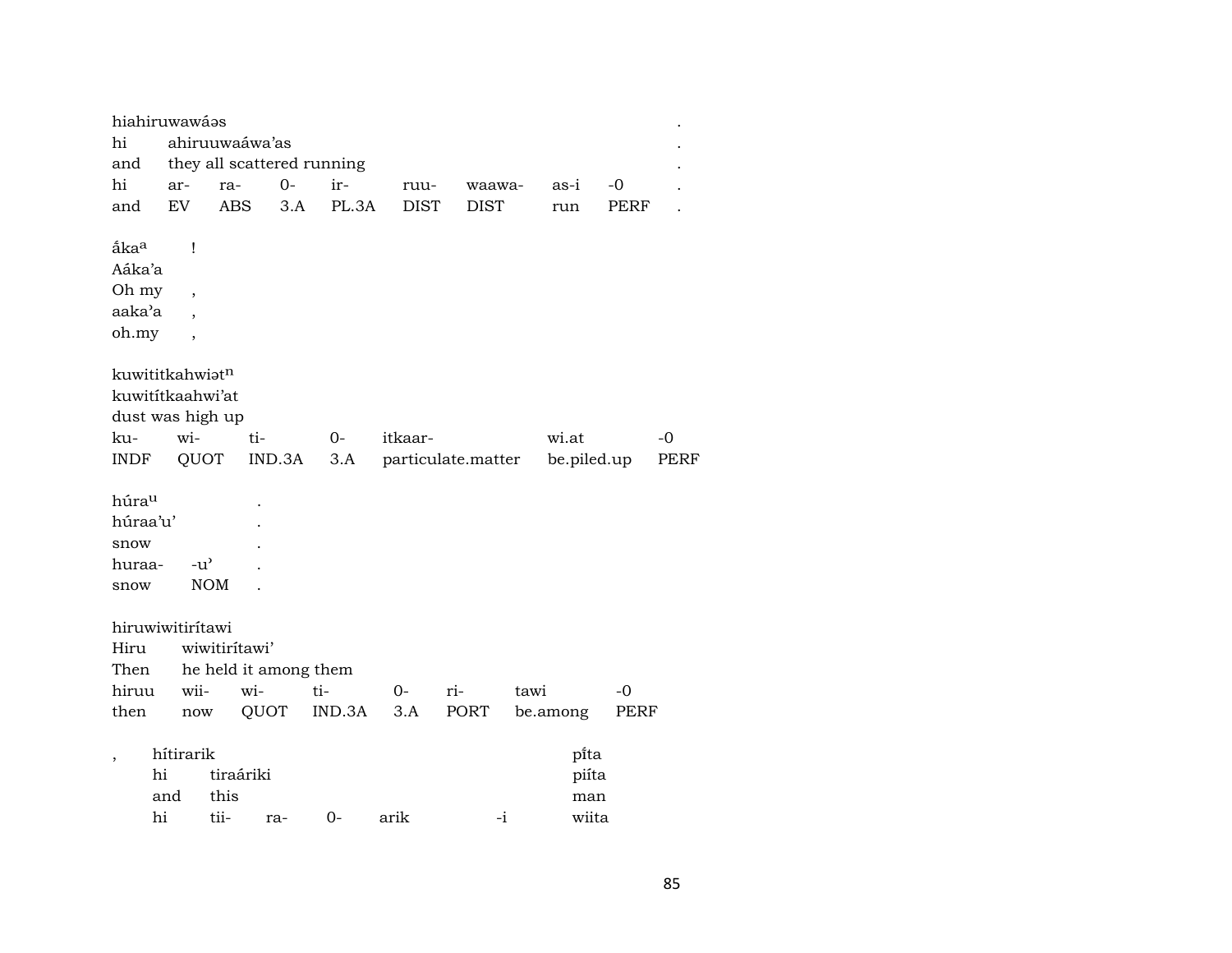be.standing SUB.2 and this ABS  $3.A$ man irirawáruksti<sup>u</sup> iriirawaarukstii'u the one who was holy irii- $0$ waarukstii ra- $-u$ that ABS  $3.A$ be.holy SUB.D ahahitišáwira ahahiiticaáwira he had a feather hanging on a pole  $0$ hiiticaa  $-0$ raar--wi raah  ${\rm EV}$ **ABS** feather hang.on.a.pole  $\rm SUB.L$ PERF  $3.A$ have nítahkəš  $\ddot{\phantom{a}}$ riítahkac  $\ddot{\phantom{a}}$ eagle  $\mathbb{R}^2$ riitaar.kaac  $\ddot{\phantom{a}}$ golden.eagle  $\mathbb{R}^2$ irár<sup>i</sup> Náw<sup>a</sup>  $\ddot{\phantom{a}}$  $\cdot$ iraári' Ráwa brother Now  $\overline{ }$ ,  $\cdot$  $i-$ -raar--ri' rawa  $\ddot{\phantom{0}}$  $\cdot$ 3.POSS.A same.sex.sibling 3.POSS.B now  $\overline{\phantom{a}}$  $\overline{\phantom{a}}$ níhuksu ríhuksu' only  $-u^{\prime}$ rihuks alone  $\rm{NOM}$ witutihúkirahatn witutiihuúkiraahat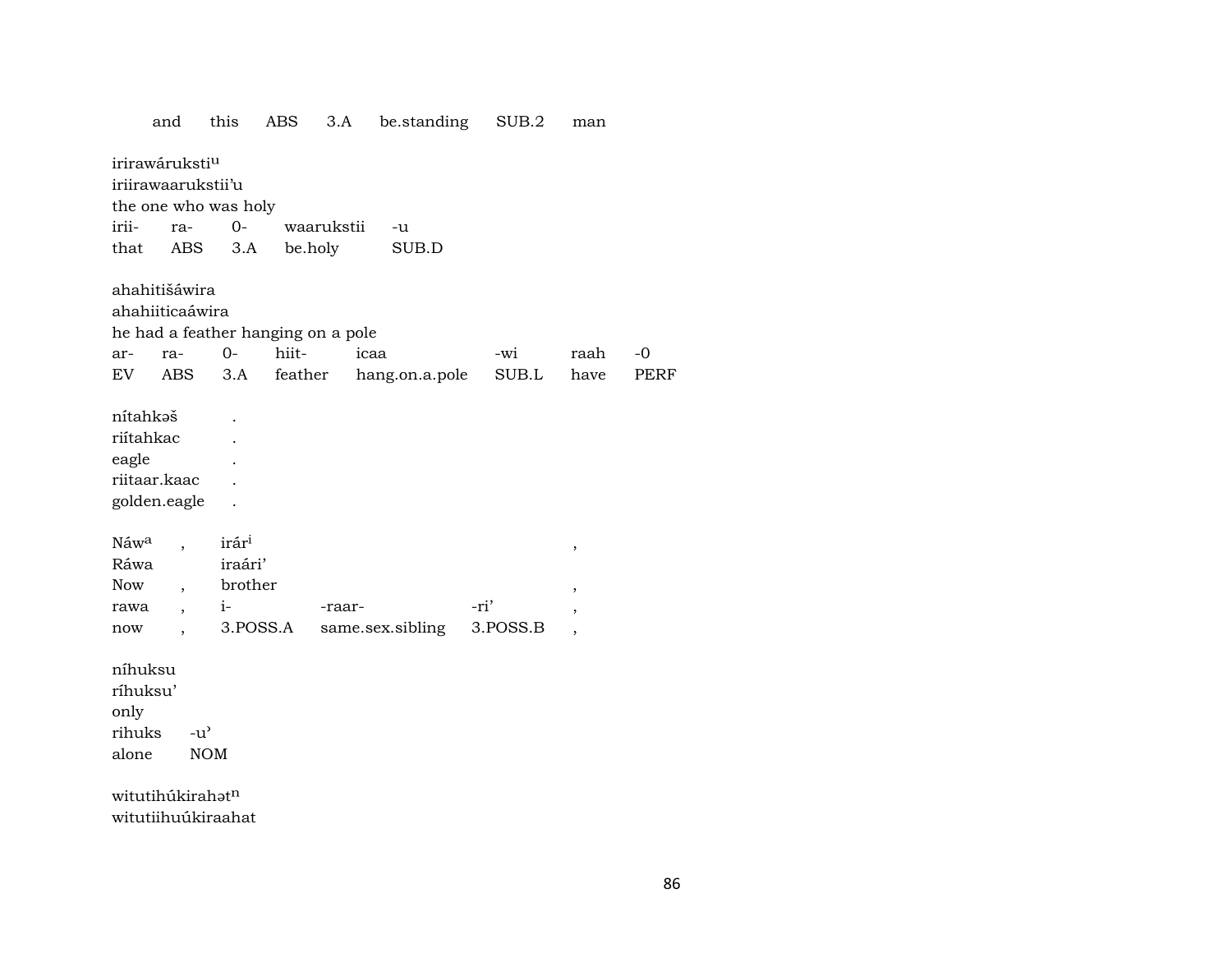|                             |          | he whirled the feather around    |      |       |                                      |           |               |             |             |       |
|-----------------------------|----------|----------------------------------|------|-------|--------------------------------------|-----------|---------------|-------------|-------------|-------|
| wi-                         | ti-      | $0-$                             |      | ut-   | hiit-                                |           | ruu.ikiraahak | $-0$        |             |       |
| QUOT                        | IND.3A   |                                  | 3.A  | PREV  | feather                              |           | whirl.around  | PERF        |             |       |
|                             |          |                                  |      |       |                                      |           |               |             |             |       |
| hítarah <sup>a</sup>        |          |                                  |      |       |                                      |           |               |             |             |       |
| hi                          | táraha'  |                                  |      |       |                                      |           |               |             |             |       |
| and                         | buffalos |                                  |      |       |                                      |           |               |             |             |       |
| hi                          | tarahaa  |                                  |      |       |                                      |           |               |             |             |       |
| and                         | buffalo  |                                  |      |       |                                      |           |               |             |             |       |
| wiahirukstúwar <sup>a</sup> |          |                                  |      |       |                                      |           |               |             |             |       |
| wi'ahirukstuúwara           |          |                                  |      |       |                                      |           |               |             |             |       |
|                             |          | ones that were running away      |      |       |                                      |           |               |             |             |       |
| wii-                        | ar-      | ra-                              | $0-$ | ir-   | uks-                                 | ruu.war   |               | -a          |             |       |
| now                         | EV       | ABS                              | 3.A  | PL.3A | AOR                                  |           | way.to.go.DU  | SUB.1       |             |       |
|                             |          |                                  |      |       |                                      |           |               |             |             |       |
|                             |          | hiaharutkariksápitawahatn        |      |       |                                      |           |               |             |             |       |
| hi                          |          | aharutkariksapítaawaahat         |      |       |                                      |           |               |             |             |       |
| and                         |          |                                  |      |       | the herds turned back here and there |           |               |             |             |       |
| hi                          | ar-      | ra-                              | $0-$ | ar-   | ut-                                  | kariiks-  | apitaa.hak    |             | -waa        | $-0$  |
| and                         | EV.      | ABS.                             | 3.A  | EV.   | PREV                                 | herd      |               | turn.around | <b>DIST</b> | PERF  |
|                             |          |                                  |      |       |                                      |           |               |             |             |       |
|                             |          |                                  |      |       |                                      |           |               |             |             |       |
|                             |          |                                  |      |       |                                      |           |               |             |             |       |
|                             |          |                                  |      |       |                                      |           |               |             |             |       |
|                             |          |                                  |      |       |                                      |           |               |             |             |       |
|                             |          |                                  |      |       |                                      |           |               |             |             |       |
|                             |          |                                  |      |       |                                      |           |               |             |             |       |
| Iríahukstáhkasa             |          |                                  |      |       |                                      |           |               |             |             |       |
| Irii'ahukstáhkasa           |          |                                  |      |       |                                      |           |               |             |             |       |
|                             |          | Where they had lain in the grass |      |       |                                      |           |               |             |             |       |
| irii-                       | ar-      | ra-                              | $0-$ | uks-  | raar-                                |           | ka-           |             | sa          | $-0$  |
| where                       | EV       | ABS                              | 3.A  | AOR   |                                      | PL.INDV.A | in.the.brush  |             | be.lying    | SUB.3 |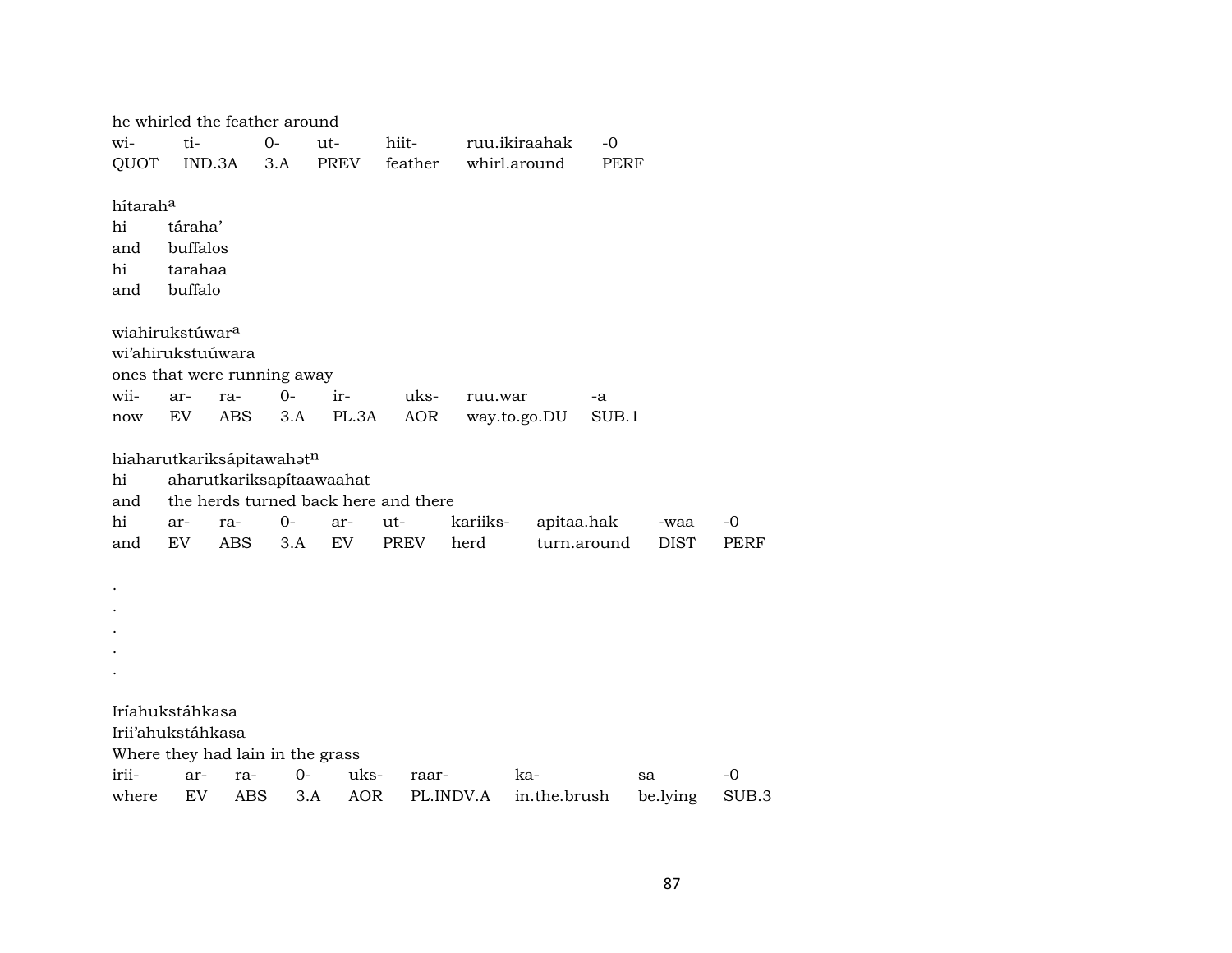|                            | naruwitatihakspa         |                                    |                                         |           |           |             |              |             |             |             |              |                     |             |
|----------------------------|--------------------------|------------------------------------|-----------------------------------------|-----------|-----------|-------------|--------------|-------------|-------------|-------------|--------------|---------------------|-------------|
|                            |                          | raaruuwitatiihakspaa'              |                                         |           |           |             |              |             |             |             |              |                     |             |
|                            |                          | they just came in droves           |                                         |           |           |             |              |             |             |             |              |                     |             |
| raa-                       | ruu-                     | wi-                                | ti-                                     | $0-$      | a-        |             | tiihaks.a    |             | -wa         | $-0$        |              |                     |             |
| just                       | then                     | QUOT                               | IND.3A                                  | 3.A       | PREV.3A   |             | herd.to.come |             | <b>DIST</b> | <b>PERF</b> |              |                     |             |
|                            | Híhirusístu              |                                    |                                         |           |           |             |              |             |             |             |              |                     |             |
| $\ddot{\phantom{0}}$<br>Hi | hiru                     |                                    | sístu                                   |           |           |             |              |             |             |             |              |                     |             |
| $\bullet$<br>And           |                          | then                               | again                                   |           |           |             |              |             |             |             |              |                     |             |
| $\bullet$<br>hi            |                          | hiruu                              | sistu                                   |           |           |             |              |             |             |             |              |                     |             |
| and                        |                          | then                               | again                                   |           |           |             |              |             |             |             |              |                     |             |
| $\ddot{\phantom{0}}$       |                          |                                    |                                         |           |           |             |              |             |             |             |              |                     |             |
|                            |                          | aháruharukariwisít <sup>i</sup> tn |                                         |           |           |             |              |             |             |             |              |                     |             |
|                            |                          | aharuuhaarukáriwisitit             |                                         |           |           |             |              |             |             |             |              |                     |             |
|                            |                          |                                    | they began to close in on them          |           |           |             |              |             |             |             |              |                     |             |
| ar-                        | ra-                      | $0 -$                              | ut-<br>ar-                              | raar-     |           | ukariwis    |              | -itik       | $-0$        |             |              |                     |             |
| EV                         | <b>ABS</b>               | 3.A                                | ${\rm EV}$<br><b>PREV</b>               |           | PL.INDV.A | be.across   |              | <b>INCH</b> | <b>PERF</b> |             |              |                     |             |
|                            |                          |                                    |                                         |           |           |             |              |             |             |             |              |                     |             |
| árus <sup>a</sup>          |                          | Wahákuk <sup>i</sup>               |                                         |           |           |             |              |             |             |             |              |                     |             |
| áruusa'                    |                          | Rahaákuki                          |                                         |           |           |             |              |             |             |             |              |                     |             |
| horses                     |                          | Our people                         |                                         |           |           |             |              |             |             |             |              |                     |             |
| aruusaa                    |                          | ra-                                | $t-$                                    | rak-      | 0         | -ka'uk      | $-i$         |             |             |             |              |                     |             |
| horse                      | $\ddot{\phantom{a}}$     | <b>ABS</b>                         | 1.A                                     | $1/2$ .PL | be        | <b>DIST</b> | SUB.2        |             |             |             |              |                     |             |
|                            | rarusiwítiritikáwari     |                                    |                                         |           |           |             |              |             |             |             |              |                     |             |
|                            |                          | raaruusiwitiirattikáwari'          |                                         |           |           |             |              |             |             |             |              |                     |             |
|                            |                          |                                    | then they just chased them in the woods |           |           |             |              |             |             |             |              |                     |             |
| raa-                       | ruu-                     | $si-$                              | wi-                                     | ti-       | $0 -$     | ir-         | ar-          | ak-         |             | ri-         | ka-          | warii               | -:hus       |
| just                       | then                     | DU                                 | QUOT                                    | IND.3A    | 3.A       | PL.3A       | EV           | PL.AN.3P    |             | PORT        | in.the.brush | be.going.about.IMPF | <b>IMPF</b> |
|                            |                          |                                    |                                         |           |           |             |              |             |             |             |              |                     |             |
|                            | nakurárisat <sup>u</sup> |                                    |                                         |           |           |             | A            |             |             |             |              |                     |             |
|                            | rakuraáriisaatu          |                                    |                                         |           |           |             | A            |             |             |             |              |                     |             |
|                            |                          | there being a large number         |                                         |           |           |             | And          |             |             |             |              |                     |             |
| ra-                        | $0-$                     | ku-                                | raar.riisa.at                           |           | -u        |             | a            |             |             |             |              |                     |             |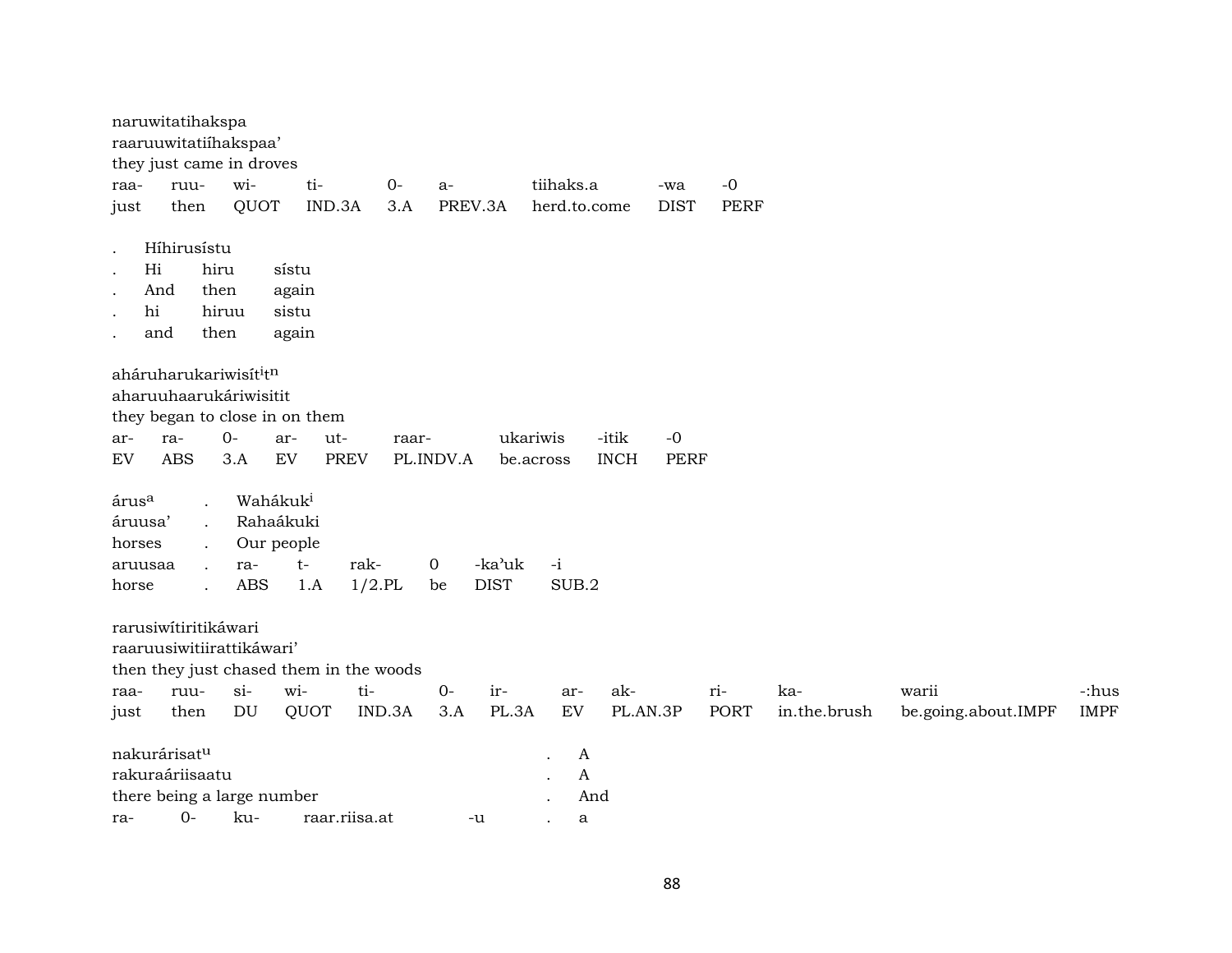| INF.A | 3.A | INF.B | be.a.large.number | SUB.D |  | and |
|-------|-----|-------|-------------------|-------|--|-----|
|-------|-----|-------|-------------------|-------|--|-----|

|                                 | ahihkawútitn<br>ahihkawuútit<br>they killed them |                      |                                         |         |                   |                                        |                      |           |                                     |                   |             |            |
|---------------------------------|--------------------------------------------------|----------------------|-----------------------------------------|---------|-------------------|----------------------------------------|----------------------|-----------|-------------------------------------|-------------------|-------------|------------|
| ar-                             | ra-                                              | $O -$                | ir-                                     |         | ka.wa.ut.ik       | $-0$                                   |                      |           |                                     |                   |             |            |
| EV                              | <b>ABS</b>                                       | 3.A                  | PL.3A                                   |         | kill.DIST         | <b>PERF</b>                            | $\ddot{\phantom{a}}$ |           |                                     |                   |             |            |
| Ahawáku                         |                                                  |                      |                                         |         |                   | $\boldsymbol{\mathcal{C}}$             |                      |           |                                     |                   |             |            |
| Ahawáku'                        |                                                  |                      |                                         |         | $\, ,$            | $\boldsymbol{\zeta}\boldsymbol{\zeta}$ |                      |           |                                     |                   |             |            |
| He said                         |                                                  |                      |                                         |         |                   | $\boldsymbol{\zeta}\boldsymbol{\zeta}$ |                      |           |                                     |                   |             |            |
| ar-                             | ra-                                              | $0-$                 | waka'u                                  | $-0$    |                   | $\pmb{\mathsf{H}}$                     |                      |           |                                     |                   |             |            |
| EV                              | ABS                                              | 3.A                  | say                                     |         | PERF<br>$\, ,$    | $\mathbf{H}$                           |                      |           |                                     |                   |             |            |
|                                 |                                                  |                      | Iriwirutasiratarawahahkirista           |         |                   |                                        |                      |           |                                     |                   |             |            |
|                                 |                                                  |                      | Iriwiruutasirattaarawaahahkiirista      |         |                   |                                        |                      |           |                                     |                   |             |            |
|                                 |                                                  |                      | Now you are going to leave these things |         |                   |                                        |                      |           |                                     |                   |             |            |
| irii-                           | wii-                                             | ruu-                 | ta-                                     |         | $S-$              | ir-                                    |                      | rak-      | raar-                               | awaah.raar.kiir   | -his        | -ta        |
| that                            | now                                              | then                 | IND.1/2A                                |         | 2.A               | PREV.1/2A                              |                      | $1/2$ .PL | 3PL.INAN.P                          | leave.behind.DIST | <b>PERF</b> | <b>INT</b> |
| kītu                            |                                                  |                      | ihi                                     |         | páks <sup>u</sup> |                                        | a                    | ásu       |                                     |                   |             |            |
| kítuu'u'                        |                                                  |                      | ihi                                     |         | paáksu'           |                                        | $\mathbf{a}$         | ásu'      |                                     |                   |             |            |
| all                             |                                                  | $\cdot$              | uh                                      | $\cdot$ | heads             |                                        | and                  | feet      |                                     |                   |             |            |
| kituu                           | $-u'$                                            | $\ddot{\phantom{0}}$ | ihii                                    | $\cdot$ | paks-             | $-u^{\prime}$                          | $\mathbf a$          | as-       | $-u$ <sup><math>\prime</math></sup> |                   |             |            |
| all                             | $\rm{NOM}$                                       | $\overline{ }$       | uh                                      |         | head              | $\rm{NOM}$                             | and                  | foot      | <b>NOM</b>                          |                   |             |            |
| $\pmb{\mathsf{H}}$              |                                                  |                      |                                         |         |                   |                                        |                      |           |                                     |                   |             |            |
| $\pmb{\mathsf{H}}$<br>$\bullet$ |                                                  |                      |                                         |         |                   |                                        |                      |           |                                     |                   |             |            |
| $\mathbf{H}$                    |                                                  |                      |                                         |         |                   |                                        |                      |           |                                     |                   |             |            |
| $\pmb{\mathsf{H}}$              |                                                  |                      |                                         |         |                   |                                        |                      |           |                                     |                   |             |            |
| $\pmb{\mathsf{H}}$              |                                                  |                      |                                         |         |                   |                                        |                      |           |                                     |                   |             |            |
| Náwa                            |                                                  | irári                |                                         |         |                   |                                        |                      | $\cdot$   | pítku                               |                   |             |            |
| Ráwa                            |                                                  | iraári'              |                                         |         |                   |                                        |                      |           | pítku                               |                   |             |            |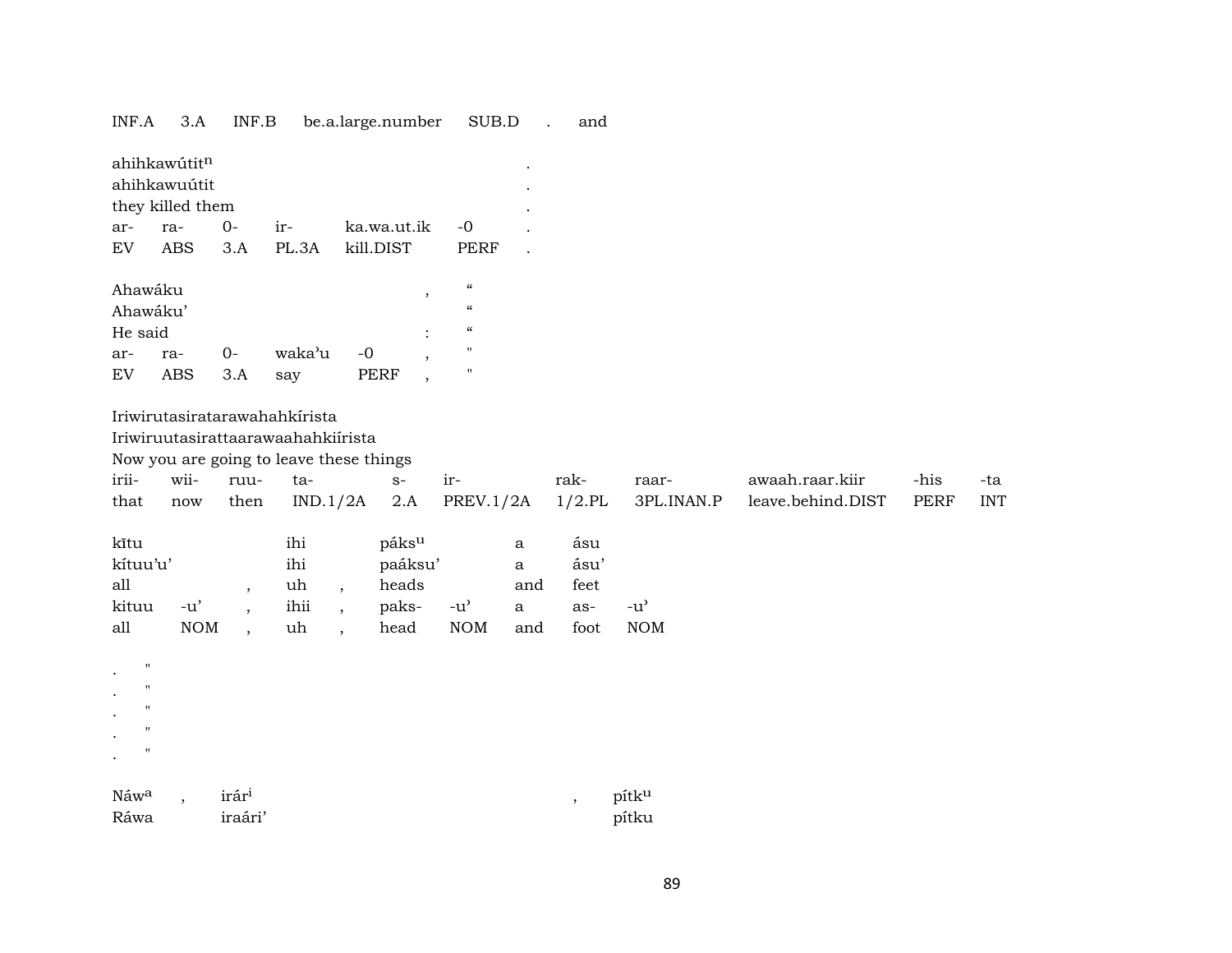| <b>Now</b>                 |                      | brother                 |                       |                  |           |         |             |                | two                |                                        |
|----------------------------|----------------------|-------------------------|-----------------------|------------------|-----------|---------|-------------|----------------|--------------------|----------------------------------------|
| rawa                       | $\ddot{\phantom{0}}$ | $i-$                    | -raar-                |                  |           |         | -ri'        | $\overline{ }$ | pitku              |                                        |
| now                        |                      | 3.POSS.A                |                       | same.sex.sibling |           |         | 3.POSS.B    |                | two                |                                        |
|                            |                      |                         |                       |                  |           |         |             |                |                    |                                        |
| wiwitihkáwutitn            |                      |                         |                       |                  |           |         |             |                |                    |                                        |
| wiwitihkáwuutit            |                      |                         |                       |                  |           |         |             |                |                    |                                        |
|                            |                      | they had killed them    |                       |                  |           |         |             |                |                    |                                        |
| wii-                       | wi-                  | ti-                     | $0-$                  | $ir-$            |           |         | ka.wa.ut.ik | $-0$           |                    |                                        |
| now                        | <b>QUOT</b>          | IND.3A                  | 3.A                   |                  | PL.3A     |         | kill.DIST   | PERF           |                    |                                        |
| hihawaaháhis <sup>a</sup>  |                      |                         |                       |                  |           |         |             |                |                    |                                        |
| hi                         | hawá                 | aháhiisa'               |                       |                  |           |         |             |                |                    |                                        |
| and                        | also                 |                         | dawn came             |                  |           |         |             |                |                    |                                        |
| hi                         | haawa                | ar-                     | ra-                   | $0-$             | a-        |         | hiis-       |                | a                  | $-0$                                   |
| and                        | also                 | EV                      | <b>ABS</b>            | 3.A              |           | PREV.3A | morning     |                | come               | <b>PERF</b>                            |
|                            |                      |                         |                       |                  |           |         |             |                |                    |                                        |
| hihawaahihwak <sup>i</sup> |                      |                         |                       |                  |           |         |             |                |                    | $\boldsymbol{\zeta}\boldsymbol{\zeta}$ |
| hi                         | hawá                 |                         | ahíhwaki <sup>3</sup> |                  |           |         |             |                | ,                  | $\boldsymbol{\zeta}\boldsymbol{\zeta}$ |
| and                        | also                 | they said               |                       |                  |           |         |             |                |                    | $\mathcal{C}\mathcal{C}$               |
| hi                         | haawa                | ar-                     | ra-                   | $0-$             | ir-       |         | waki        | -0             |                    | $\pmb{\mathsf{H}}$                     |
| and                        | also                 | EV                      | ABS                   | 3.A              | PL.3A     |         | say.PL      | PERF           |                    | $\pmb{\mathsf{H}}$                     |
| Iháwa                      |                      |                         |                       |                  |           |         |             |                |                    |                                        |
| I                          | hawá                 |                         |                       |                  |           |         |             |                |                    |                                        |
| And                        | also                 |                         |                       |                  |           |         |             |                |                    |                                        |
| $\mathbf{i}$               |                      |                         |                       |                  |           |         |             |                |                    |                                        |
|                            | haawa                |                         |                       |                  |           |         |             |                |                    |                                        |
| and                        | also                 |                         |                       |                  |           |         |             |                |                    |                                        |
| tiharáwiša                 |                      |                         |                       |                  |           |         |             |                | tárah <sup>a</sup> |                                        |
| tihaaraáhwica'             |                      |                         |                       |                  |           |         |             |                |                    | táraha'                                |
|                            |                      | they must have returned |                       |                  |           |         |             |                |                    | buffalos                               |
| tiir-                      | ra-                  | 0-                      | a-                    |                  | raar-     |         | wic.a       | -0             |                    | tarahaa                                |
| <b>INFR</b>                | ABS                  | 3.A                     | PREV.3A               |                  | PL.INDV.A |         | arrive      | PERF           |                    | buffalo                                |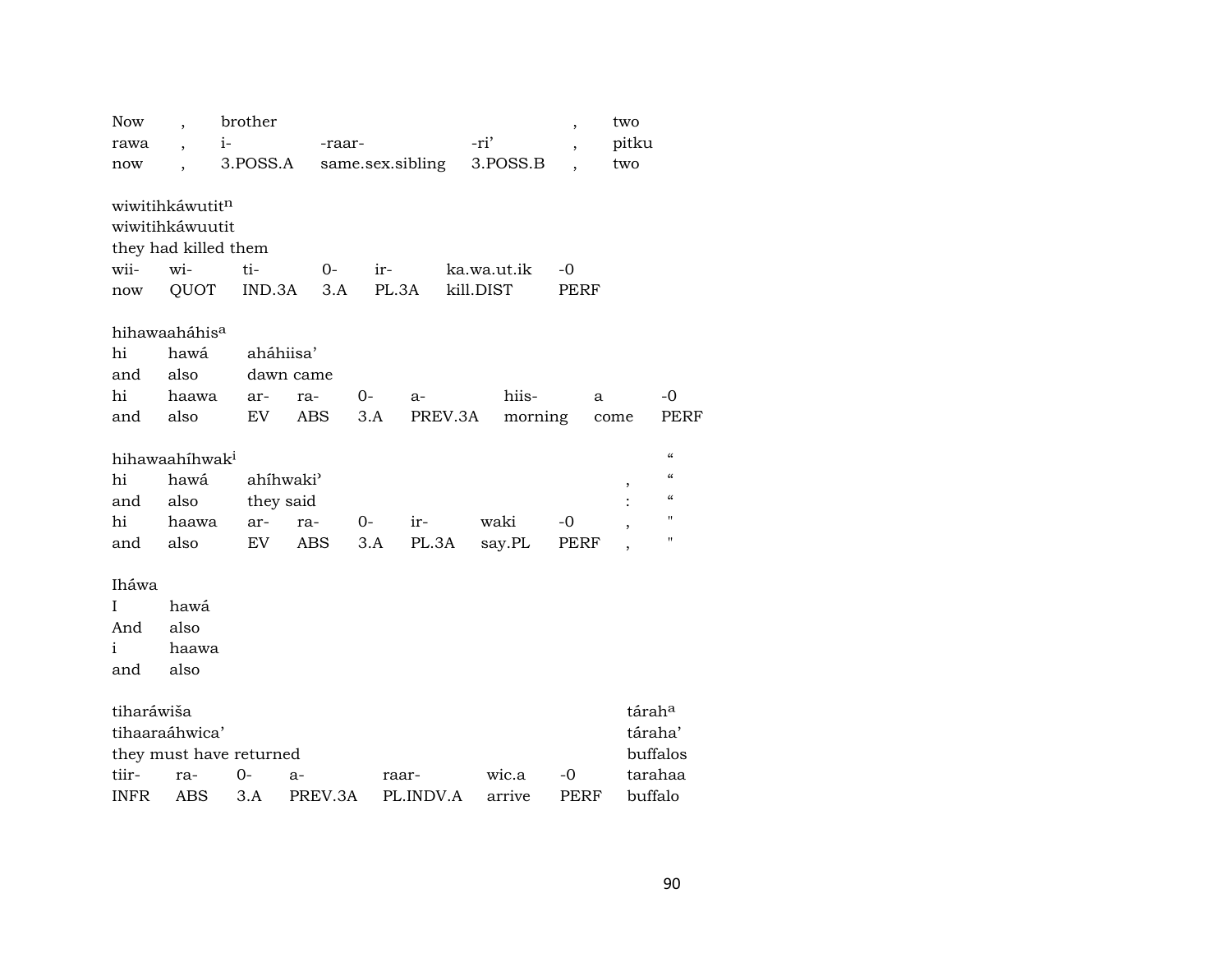|                    |                    | ásk <sup>u</sup> húruti  |                            |                    |           |             |              |                          |                            |  |
|--------------------|--------------------|--------------------------|----------------------------|--------------------|-----------|-------------|--------------|--------------------------|----------------------------|--|
|                    |                    | Áskuhuuru'               |                            |                    | tí'it     |             |              |                          |                            |  |
|                    | Together           |                          |                            |                    | they are  |             |              |                          |                            |  |
|                    |                    | asku.huur                |                            | $-u^{\prime}$      | ti-       | $0-$        | $\mathbf{O}$ | -ik                      | $-0$                       |  |
|                    |                    |                          | in.the.same.direction      | <b>NOM</b>         | IND.3A    | 3.A         | be           | <b>DIST</b>              | <b>PERF</b>                |  |
|                    |                    |                          |                            |                    |           |             |              |                          |                            |  |
|                    |                    |                          | Hiruahiwáku                |                    |           |             |              | $\overline{\phantom{a}}$ | $\boldsymbol{\mathcal{C}}$ |  |
|                    | Ħ                  | Híru                     | ahiwáku'                   |                    |           |             |              |                          | $\boldsymbol{\mathcal{C}}$ |  |
|                    | $\pmb{\mathsf{H}}$ | Then                     | he said                    |                    |           |             |              |                          | $\boldsymbol{\mathcal{C}}$ |  |
|                    | 11                 | hiruu                    | ar-                        | ri-                | $0-$      | waka'u      | $-0$         |                          | $\pmb{\mathsf{H}}$         |  |
|                    | п                  | then                     | EV                         | CONT.3A            | 3.A       | say         |              | <b>PERF</b>              | $\pmb{\mathsf{H}}$         |  |
|                    |                    |                          |                            |                    |           |             |              |                          |                            |  |
| Náwa               |                    | $\overline{\phantom{a}}$ |                            |                    |           |             |              |                          |                            |  |
| Ráwa               |                    |                          |                            |                    |           |             |              |                          |                            |  |
| Now                |                    | $\overline{ }$           |                            |                    |           |             |              |                          |                            |  |
| rawa               |                    |                          |                            |                    |           |             |              |                          |                            |  |
| now                |                    | $\overline{\phantom{a}}$ |                            |                    |           |             |              |                          |                            |  |
|                    |                    | ihtatastakawútiksta      |                            |                    |           |             |              |                          |                            |  |
| ihtat              |                    |                          | tastakawuútiksta           |                    |           |             |              |                          |                            |  |
|                    | some more          |                          | you are going to kill them |                    |           |             |              |                          |                            |  |
| ihtat              |                    |                          | ta-                        | $S-$               | rak-      | ka.wa.ut.ik |              | -his                     | -ta                        |  |
|                    | some.more          |                          | IND.1/2A                   | 2.A                | $1/2.$ PL | kill.DIST   |              | PERF                     | <b>INT</b>                 |  |
|                    |                    |                          |                            |                    |           |             |              |                          |                            |  |
| н                  | Náwa               | $\cdot$                  |                            |                    |           |             |              |                          |                            |  |
| $\pmb{\mathsf{H}}$ | Ráwa               |                          |                            |                    |           |             |              |                          |                            |  |
| П                  | <b>Now</b>         |                          |                            |                    |           |             |              |                          |                            |  |
| н                  | rawa               |                          |                            |                    |           |             |              |                          |                            |  |
| н                  | now                |                          |                            |                    |           |             |              |                          |                            |  |
|                    |                    |                          |                            |                    |           |             |              |                          |                            |  |
|                    |                    | hihawaruwitiahirika      |                            |                    |           |             |              |                          |                            |  |
| hi                 |                    | hawá                     |                            | ruuwiti'ahiiríkaa' |           |             |              |                          |                            |  |
| and                |                    | also                     |                            | then they came out |           |             |              |                          |                            |  |
| hi                 |                    | haawa                    |                            | ruu- witi- ar-     | $ra-$     | 0-          | $a -$        |                          | $ir-$                      |  |

 $-0$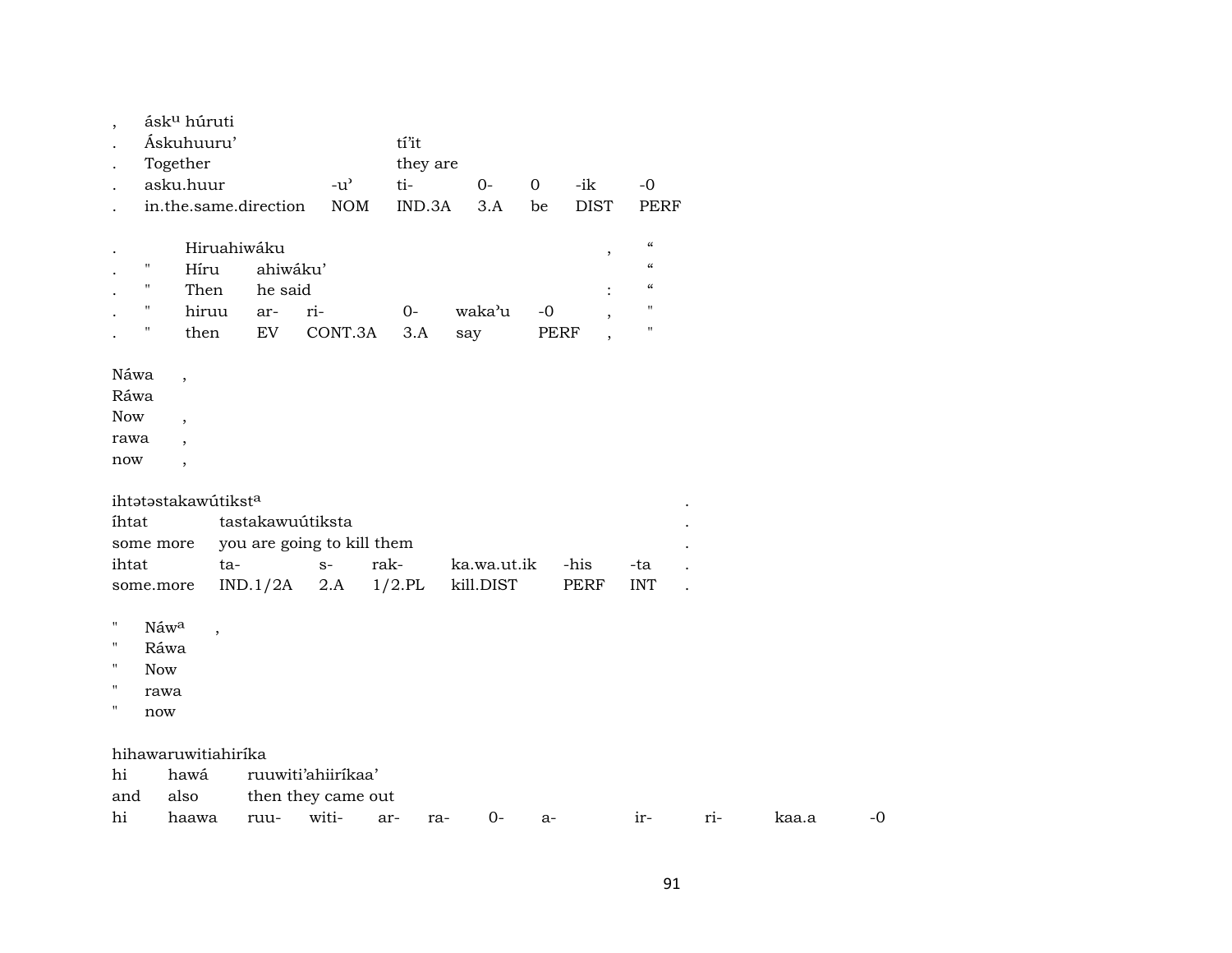| and   | also               | then                         | <b>REFL</b>        | EV   | <b>ABS</b>                                        | 3.A        | PREV.3A      | PL.3A | PORT        | come.out | PERF        |             |
|-------|--------------------|------------------------------|--------------------|------|---------------------------------------------------|------------|--------------|-------|-------------|----------|-------------|-------------|
|       |                    |                              |                    |      |                                                   |            |              |       |             |          |             |             |
|       |                    |                              |                    |      |                                                   |            |              |       |             |          |             |             |
|       |                    |                              |                    |      |                                                   |            |              |       |             |          |             |             |
|       |                    |                              |                    |      |                                                   |            |              |       |             |          |             |             |
|       |                    |                              |                    |      |                                                   |            |              |       |             |          |             |             |
|       |                    |                              |                    |      |                                                   |            |              |       |             |          |             |             |
|       | Hiruiriahahawaháku |                              |                    |      |                                                   |            |              |       |             |          |             |             |
| Hiru  |                    | irii'ahahawaaháku            |                    |      |                                                   |            |              |       |             |          |             |             |
| There |                    | where there was an island    |                    |      |                                                   |            |              |       |             |          |             |             |
| hiruu | irii-              | ar-                          | ra-                | $0-$ | ha-                                               | waa-       | ha-          |       | kus         | $-0$     |             |             |
| there | where              | ${\rm EV}$                   | <b>ABS</b>         | 3.A  | in.water                                          | hill       | in.water     |       | be.sitting  | PERF     |             |             |
|       |                    |                              |                    |      |                                                   |            |              |       |             |          |             |             |
|       |                    | naruwitu širáhkuha kawa      |                    |      |                                                   |            |              |       |             |          |             |             |
|       |                    | raaruuwitucirahkuuhaahkawa   |                    |      |                                                   |            |              |       |             |          |             |             |
|       |                    |                              |                    |      | then they were just here and there on the prairie |            |              |       |             |          |             |             |
| raa-  | ruu-               | wi-                          | ti-                | $0-$ | ut-                                               | $i-$       | raar-        |       | kuuhaar-    | ka       | -wa         | $-0$        |
| just  | then               | QUOT                         | IND.3A             | 3.A  | PREV                                              | <b>SEQ</b> | PL.INDV.A    |       | flat.ground | be.in    | <b>DIST</b> | <b>PERF</b> |
|       | Táraha             | wituráriruhši                |                    |      |                                                   |            |              |       |             |          |             |             |
|       | Táraha'            | wituraaríruhci'              |                    |      |                                                   |            |              |       |             |          |             |             |
|       | <b>Buffalos</b>    |                              | they were numerous |      |                                                   |            |              |       |             |          |             |             |
|       | tarahaa            | wi-                          | ti-                | $0-$ | uur-                                              |            | raa.riruhci  | $-0$  |             |          |             |             |
|       | buffalo            | QUOT                         | IND.3A             | 3.A  | PREV                                              |            | be.dangerous |       | <b>PERF</b> |          |             |             |
|       |                    |                              |                    |      |                                                   |            |              |       |             |          |             |             |
|       |                    |                              |                    |      |                                                   |            |              |       |             |          |             |             |
|       |                    |                              |                    |      |                                                   |            |              |       |             |          |             |             |
|       |                    |                              |                    |      |                                                   |            |              |       |             |          |             |             |
|       |                    |                              |                    |      |                                                   |            |              |       |             |          |             |             |
|       |                    |                              |                    |      |                                                   |            |              |       |             |          |             |             |
|       |                    |                              |                    |      |                                                   |            |              |       |             |          |             |             |
|       |                    | Narusiwitirititihúkstikawari |                    |      |                                                   |            |              |       |             |          |             |             |

Raaruusiwitiriirattiíhakstikawari'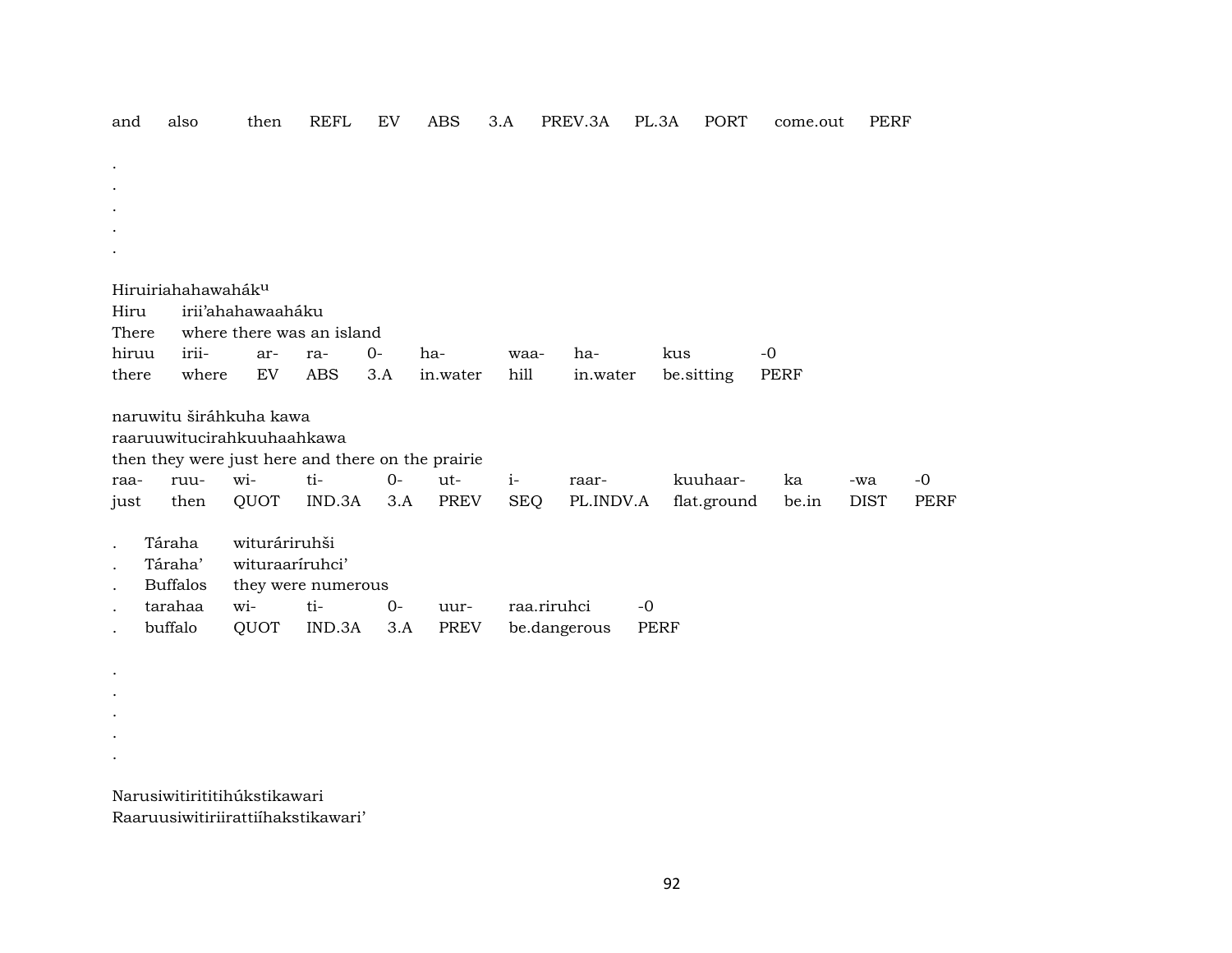|                                                                                            |                                |                                                | raa- ruu- si- wi- ti-               | Then they just ran them in droves in the woods   | 0- ir- ri-       | just then DU QUOT IND.3A 3.A PL.3A PHYS.POSS PREV PL.AN.3P                | uur- ak-            |                                   | tiihak-                                                                                                  | pass.abreast PERF PORT in.the.brush be.going.about.IMPF IMPF | -his ri- | ka- | warii |  | -:hus |
|--------------------------------------------------------------------------------------------|--------------------------------|------------------------------------------------|-------------------------------------|--------------------------------------------------|------------------|---------------------------------------------------------------------------|---------------------|-----------------------------------|----------------------------------------------------------------------------------------------------------|--------------------------------------------------------------|----------|-----|-------|--|-------|
| Irári<br>$\bullet$<br>$i-$                                                                 | Iraári'<br>Brother<br>3.POSS.A |                                                | -raar-                              | same.sex.sibling                                 | -ri'<br>3.POSS.B | $^\mathrm{^\mathrm{o}}$<br>$\overline{\phantom{a}}$<br>$\cdot$<br>$\cdot$ |                     |                                   |                                                                                                          |                                                              |          |     |       |  |       |
| ásiahirarahurirúhš <sup>i</sup><br>a<br>and<br>a<br>and                                    | $si$ -<br>DU                   | ar-<br>${\rm EV}$                              | si'ahiraarahuriruhci'<br>ra-<br>ABS | they got a greater number of them<br>$0-$<br>3.A | ir-<br>PL.3A     | raar-<br>3PL.INAN.P                                                       |                     | rahur.riruhci<br>kill.excessively |                                                                                                          | $-0$<br><b>PERF</b>                                          |          |     |       |  |       |
| $\bullet$<br>$\bullet$<br><b>Now</b><br>$\bullet$<br>rawa<br>$\bullet$<br>now<br>$\bullet$ | Náwa<br>Ráwa                   | $\cdot$<br>$\overline{\phantom{a}}$<br>$\cdot$ |                                     |                                                  |                  |                                                                           |                     |                                   |                                                                                                          |                                                              |          |     |       |  |       |
| iriruwitiwaku<br>iriruuwitiwáku'<br>there he said<br>irii-<br>there                        | ruu-<br>then                   |                                                | wi-<br>QUOT                         | ti-<br>IND.3A                                    | $0-$<br>3.A      | waka'u<br>say                                                             | $-0$<br><b>PERF</b> | $\overline{ }$<br>$\cdot$         | $\mathcal{C}$<br>$\boldsymbol{\mathcal{U}}$<br>$\mathcal{C}$<br>$\pmb{\mathsf{H}}$<br>$\pmb{\mathsf{H}}$ |                                                              |          |     |       |  |       |
| Ništák <sup>u</sup><br>Ríctaaku'<br>The backbone<br>rictaak-<br>back                       |                                | $-u^{\prime}$<br><b>NOM</b>                    |                                     |                                                  |                  |                                                                           |                     |                                   |                                                                                                          |                                                              |          |     |       |  |       |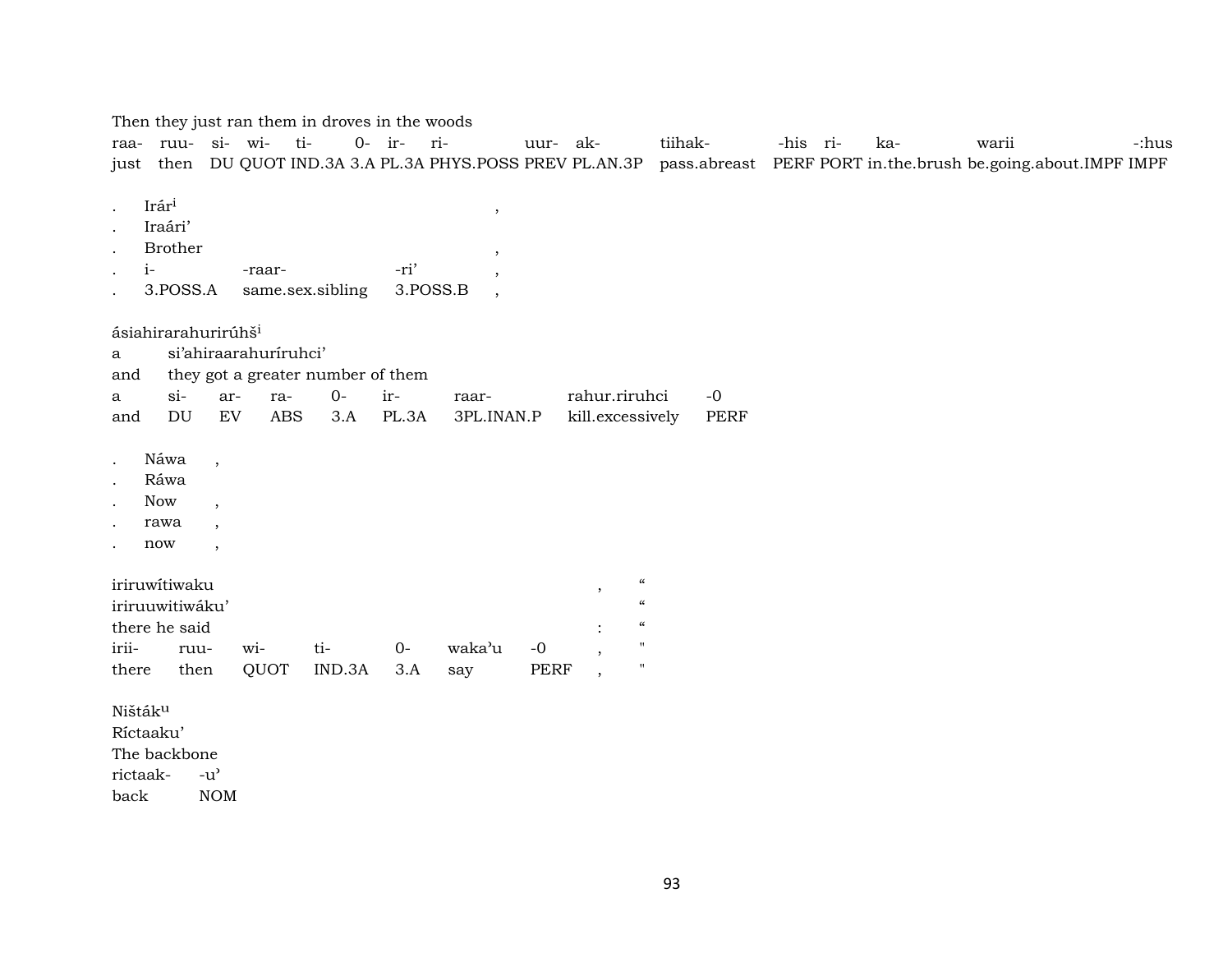| kasuhurataruwáhahki      |                          |                   |          |                    |           |         |                  |      |          |                          |             |
|--------------------------|--------------------------|-------------------|----------|--------------------|-----------|---------|------------------|------|----------|--------------------------|-------------|
| kaasuhuurattaruwaáhahki' |                          |                   |          |                    |           |         |                  |      |          |                          |             |
| you must leave them      |                          |                   |          |                    |           |         |                  |      |          |                          |             |
| kaas-                    | $S-$                     |                   | uhur-    |                    | rak-      |         | raar-            |      |          | awaah.raar.kiir          | $-0$        |
| POT.2A                   | 2.A                      |                   | now      |                    | $1/2$ .PL |         | 3PL.INAN.P       |      |          | leave.behind.DIST        | <b>PERF</b> |
|                          |                          |                   |          |                    |           |         |                  |      |          |                          |             |
| kītu                     |                          |                   |          |                    |           |         |                  |      |          |                          |             |
| kítuu'u'                 |                          |                   |          | "                  |           |         |                  |      |          |                          |             |
| all                      |                          |                   |          | $\pmb{\mathsf{H}}$ |           |         |                  |      |          |                          |             |
| kituu                    | $-u'$                    |                   |          | 11                 |           |         |                  |      |          |                          |             |
| all                      | <b>NOM</b>               |                   |          | н                  |           |         |                  |      |          |                          |             |
|                          |                          |                   |          |                    |           |         |                  |      |          |                          |             |
| Náwa                     |                          | irár <sup>i</sup> |          |                    |           |         |                  |      |          | ,                        |             |
| Ráwa                     |                          |                   | iraári'  |                    |           |         |                  |      |          |                          |             |
| <b>Now</b>               | $\ddot{\phantom{0}}$     |                   | brother  |                    |           |         |                  |      |          | ,                        |             |
| rawa                     | $\overline{\phantom{a}}$ | $i-$              |          |                    | -raar-    |         |                  | -ri' |          | $\overline{\phantom{a}}$ |             |
| now                      | $\ddot{\phantom{0}}$     |                   | 3.POSS.A |                    |           |         | same.sex.sibling |      | 3.POSS.B |                          |             |
|                          |                          |                   |          |                    |           |         |                  |      |          |                          |             |
| hiaháhīs <sup>a</sup>    |                          |                   |          |                    |           |         |                  |      |          |                          |             |
| hi                       | aháhiisa'                |                   |          |                    |           |         |                  |      |          |                          |             |
| and                      | morning came             |                   |          |                    |           |         |                  |      |          |                          |             |
| hi                       | ar-                      | ra-               |          | $0-$               | a-        |         | hiis-            |      | a        | $-0$                     |             |
| and                      | EV                       |                   | ABS      | 3.A                |           | PREV.3A | morning          |      | come     | PERF                     |             |
|                          |                          |                   |          |                    |           |         |                  |      |          |                          |             |
| hihawaahawáku            |                          |                   |          |                    |           |         |                  |      |          | $\epsilon\epsilon$<br>,  |             |
| hi                       | hawá                     |                   |          | ahawáku'           |           |         |                  |      |          | $\mathcal{C}\mathcal{C}$ |             |
| and                      | also                     |                   | he said  |                    |           |         |                  |      |          | $\mathcal{C}$            |             |
| hi                       | haawa                    |                   | ar-      | ra-                |           | $O -$   | waka'u           | $-0$ |          | $\mathbf{H}$<br>,        |             |
| and                      | also                     |                   | EV       | ABS                |           | 3.A     | say              |      | PERF     | $\mathbf H$              |             |
|                          |                          |                   |          |                    |           |         |                  |      |          |                          |             |
| Táraha                   |                          |                   |          |                    |           |         |                  |      |          |                          |             |
| Táraha'                  |                          |                   |          |                    |           |         |                  |      |          |                          |             |

Buffalos

tarahaa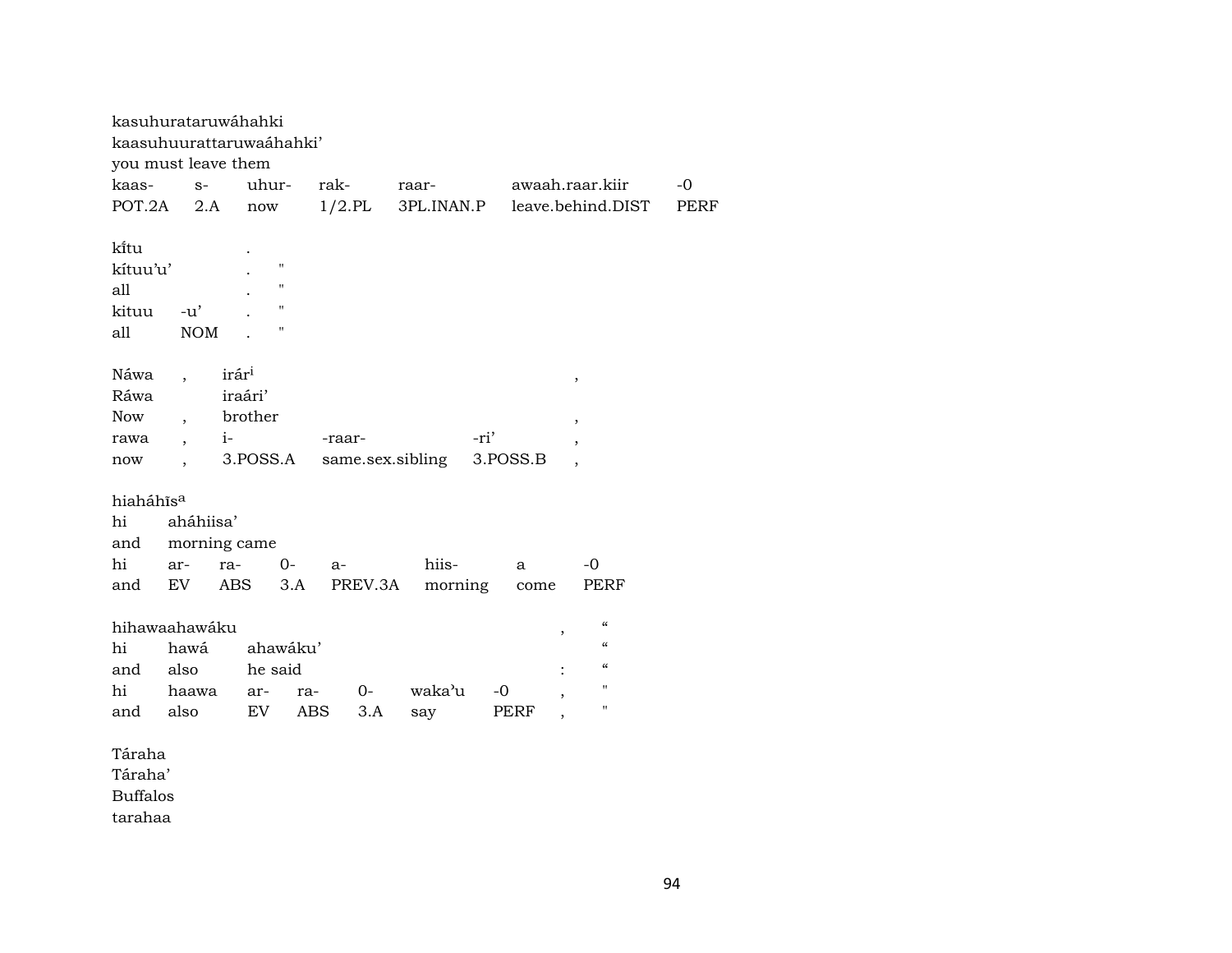buffalo

tihawiruritáhura tihawiiruuriitáhura they are now close to it here tii- haa- wii- ruu- rii- 0- ta.hurah -0 here here now then ASSR 3.A be.close.to PERF tíirirətarakitúriškãt<sup>a</sup> ti'iriirataraakituúrickaata here where the end of our village is tii- irii- ra- 0- t- a- rak- ituur- icka.at -a here where ABS 3.A 1.A IN.PL.P 1/2.PL village be.the.end SUB.1 " Ahawáku , " . " Ahawáku' " . " He said : " . " ar- ra- 0- waka'u -0 , " . " EV ABS 3.A say PERF , "  $Sukstakáwutit<sup>n</sup>$ Sukstaakáwuutit . " Kill them  $\qquad \qquad$  " i- s- uks- rak- ka.wa.ut.ik -0 . " CONT.1/2A 2.A JUSS 1/2.PL kill.DIST PERF . " Aháwa A hawá And also

a haawa

and also

ruahikíhawahatn ruu'ahikiíhaahwaahat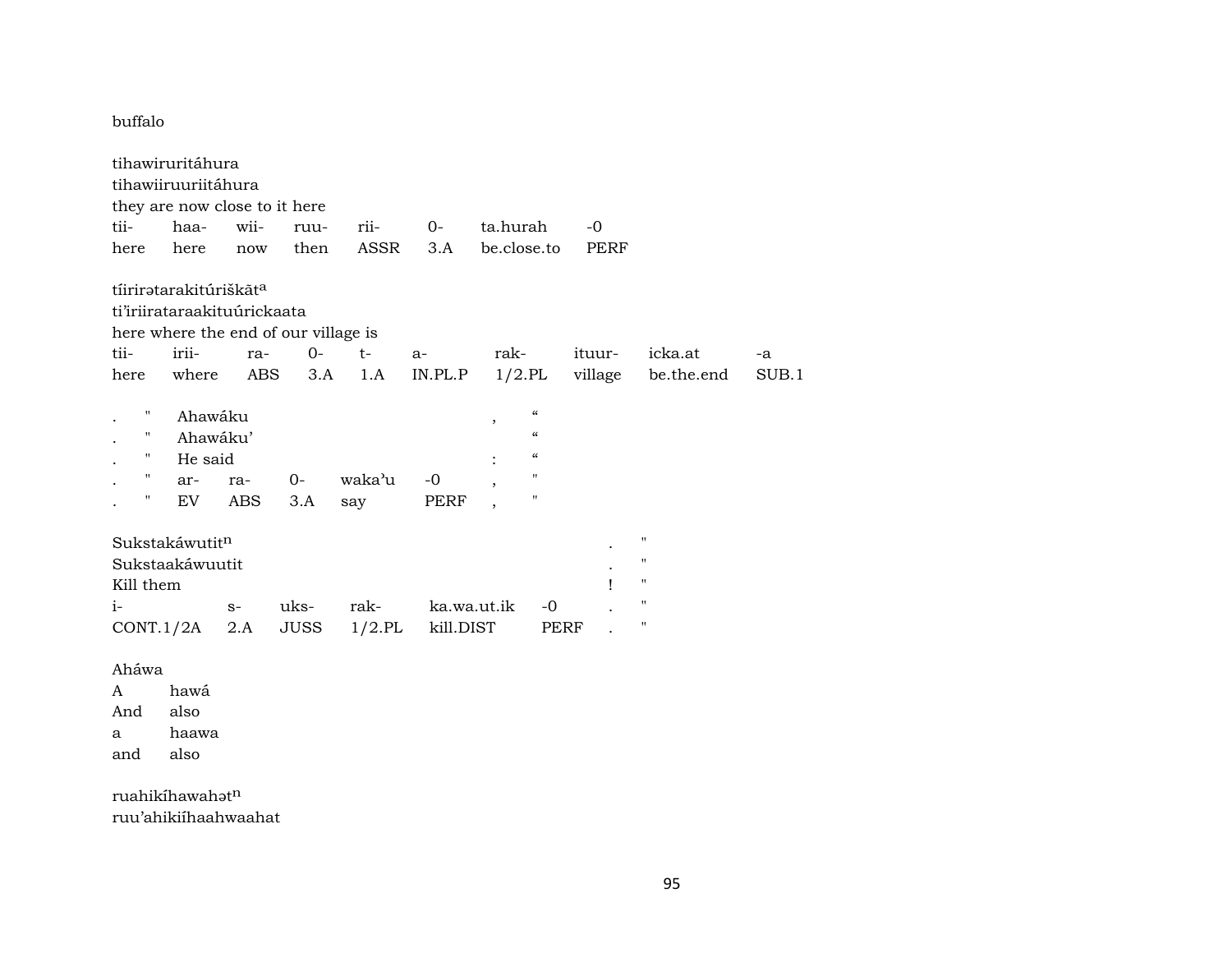|                      |     | then they went in groups              |     |                      |                           |                 |                              |                                             |            |             |                          |                   |             |            |
|----------------------|-----|---------------------------------------|-----|----------------------|---------------------------|-----------------|------------------------------|---------------------------------------------|------------|-------------|--------------------------|-------------------|-------------|------------|
| ruu-                 |     | ar-                                   | ri- |                      | $0-$                      |                 | kiihaar-                     | waa-                                        | hak        | $-0$        |                          |                   |             |            |
| then                 |     | EV                                    |     | CONT.3A              | 3.A                       |                 | in.a.group                   | <b>DIST</b>                                 | pass.by    | <b>PERF</b> |                          |                   |             |            |
|                      |     |                                       |     |                      |                           |                 |                              |                                             |            |             |                          |                   |             |            |
| $\bullet$            |     |                                       |     |                      |                           |                 |                              |                                             |            |             |                          |                   |             |            |
|                      |     |                                       |     |                      |                           |                 |                              |                                             |            |             |                          |                   |             |            |
|                      |     |                                       |     |                      |                           |                 |                              |                                             |            |             |                          |                   |             |            |
|                      |     |                                       |     |                      |                           |                 |                              |                                             |            |             |                          |                   |             |            |
|                      |     |                                       |     |                      |                           |                 |                              |                                             |            |             |                          |                   |             |            |
|                      |     | Hihawaahirawáas                       |     |                      |                           |                 |                              |                                             |            |             |                          |                   |             |            |
| Hi                   |     | hawá                                  |     | ahiirawá'as          |                           |                 |                              |                                             |            |             |                          |                   |             |            |
| And                  |     | also                                  |     |                      |                           |                 | they ran in different places |                                             |            |             |                          |                   |             |            |
| hi                   |     | haawa                                 |     | ar-                  | ra-                       | $O -$           | ir-                          | uur-                                        | ra-        | wa-         | as-i                     | $-0$              |             |            |
| and                  |     | also                                  |     | EV                   | <b>ABS</b>                | 3.A             | PL.3A                        | <b>PREV</b>                                 | PORT       | <b>DIST</b> | run                      | <b>PERF</b>       |             |            |
|                      |     |                                       |     |                      |                           |                 |                              |                                             |            |             |                          |                   |             |            |
| $\ddot{\phantom{0}}$ |     | Ahawáku                               |     |                      |                           |                 |                              | $\boldsymbol{\zeta}\boldsymbol{\zeta}$<br>, |            |             |                          |                   |             |            |
|                      |     | Ahawáku'                              |     |                      |                           |                 |                              | $\boldsymbol{\zeta}\boldsymbol{\zeta}$      |            |             |                          |                   |             |            |
| $\ddot{\phantom{0}}$ |     | He said                               |     |                      |                           |                 |                              | $\mathcal{C}\mathcal{C}$                    |            |             |                          |                   |             |            |
| $\ddot{\phantom{0}}$ | ar- | ra-                                   |     | $0-$                 | waka'u                    |                 | $-0$                         | п                                           |            |             |                          |                   |             |            |
|                      | EV  | ABS                                   |     | 3.A                  | say                       |                 | <b>PERF</b>                  | 11                                          |            |             |                          |                   |             |            |
|                      |     | Wiririkutastataruwahahkirista         |     |                      |                           |                 |                              |                                             |            |             |                          |                   |             |            |
|                      |     | Wiruurikutastattaruwaahahkiirista     |     |                      |                           |                 |                              |                                             |            |             |                          |                   |             |            |
|                      |     | There you are going to take those off |     |                      |                           |                 |                              |                                             |            |             |                          |                   |             |            |
| wii-                 |     | ruu-                                  |     | riku-                | ta-                       |                 | $S-$                         | rak-                                        | raar-      |             | awaah.raar.kiir          |                   | -his        | -ta        |
| now                  |     | there                                 |     | that.is              |                           | IND.1/2A        | 2.A                          | $1/2$ .PL                                   | 3PL.INAN.P |             |                          | leave.behind.DIST | <b>PERF</b> | <b>INT</b> |
|                      |     |                                       |     |                      |                           |                 |                              |                                             |            |             |                          |                   |             |            |
| kitu                 |     |                                       |     | $\ddot{\phantom{a}}$ | Irirakuwiška <sup>a</sup> |                 |                              |                                             |            |             |                          |                   |             |            |
| kítuu'u'             |     |                                       |     | $\ddot{\phantom{a}}$ |                           | Iriirakuwicka'a |                              |                                             |            |             |                          |                   |             |            |
| all                  |     |                                       |     | $\cdot$              |                           | What one wants  |                              |                                             |            |             | $\overline{\phantom{a}}$ |                   |             |            |
| kituu                |     | $-u'$                                 |     | irii-                |                           | ra-             | $0-$                         | ku-                                         | wicka      | -a          |                          |                   |             |            |
| all                  |     | <b>NOM</b>                            |     |                      | what                      | INF.A           | 3.A                          | INF.B                                       | want       | SUB.1       | $\overline{\phantom{a}}$ |                   |             |            |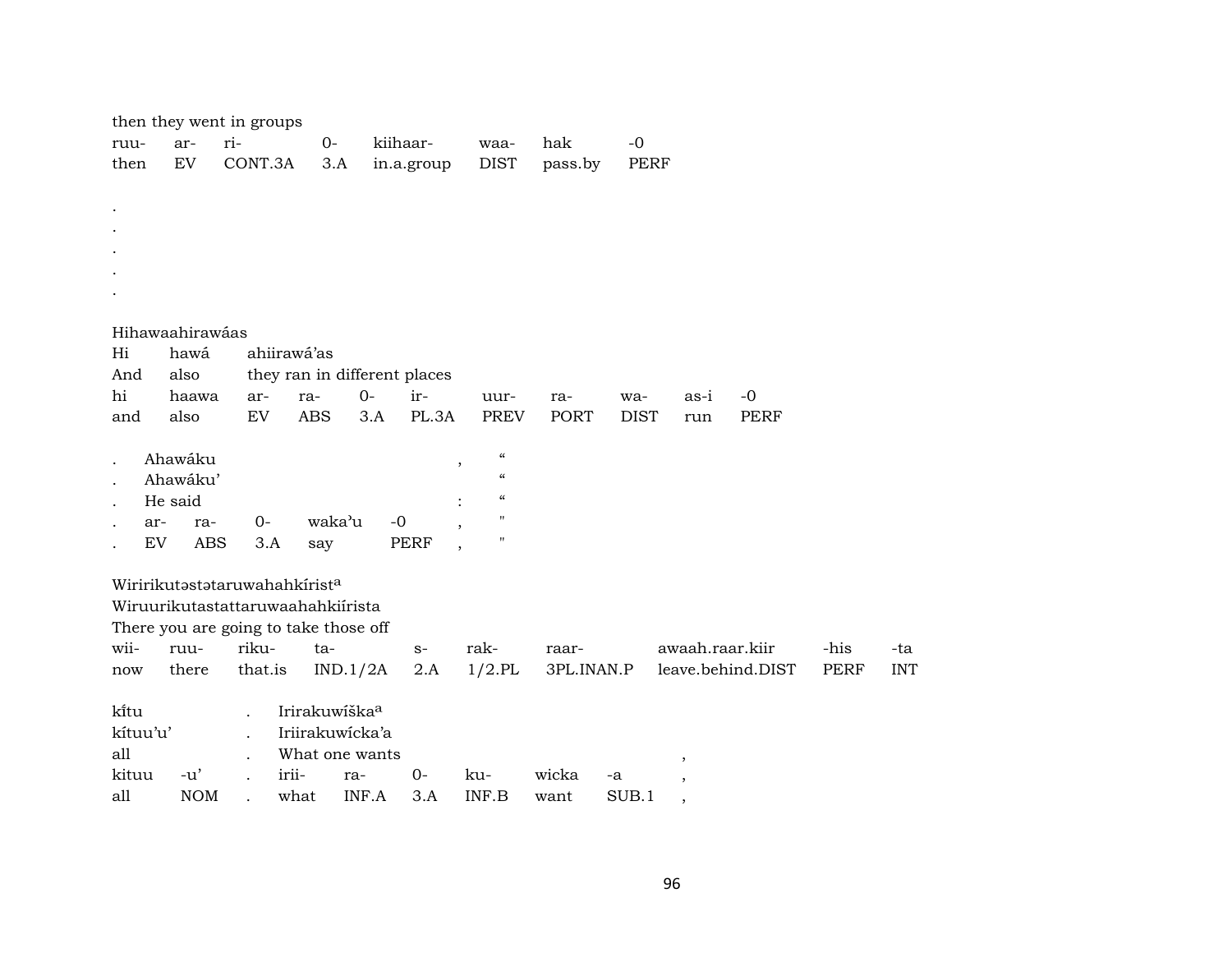| hítara    |        |     |              |     |      |        | Náw <sup>a</sup> |
|-----------|--------|-----|--------------|-----|------|--------|------------------|
| hi táraa' |        |     |              |     |      |        | Ráwa             |
| bring it  |        |     |              |     |      |        | <b>Now</b>       |
| hi        | ti-    | O-  | $a-$         | ra- | a    | $-$ () | rawa             |
| and       | IND.3A | 3.A | PREV.3A PORT |     | come | PERF   | now              |

| ,       |      |                                    |                                              |     |       |        |     |      |            |
|---------|------|------------------------------------|----------------------------------------------|-----|-------|--------|-----|------|------------|
| $\cdot$ |      |                                    |                                              |     |       |        |     |      |            |
| $\cdot$ |      |                                    |                                              |     |       |        |     |      |            |
|         |      |                                    |                                              |     |       |        |     |      |            |
|         |      | kišiwirikutihwawáhist <sup>a</sup> |                                              |     |       |        |     |      |            |
| kíci    |      | wirikutihwaawaáhista               |                                              |     |       |        |     |      |            |
| but     |      |                                    | they are the ones that they are going to eat |     |       |        |     |      |            |
| kici    | wii- | riku-                              | ti-                                          | 0-  | $ir-$ | waawa- | a   | -his | -ta        |
| but     | now  | that.is                            | IND.3A                                       | 3.A | PL.3A | DIST   | eat | PERF | <b>INT</b> |

| nahúrahk <sup>i</sup> |            | kitu     |            |
|-----------------------|------------|----------|------------|
| rahúrahki             |            | kítuu'u' |            |
| animals               |            | all      |            |
| rahuraar              | -kis       | kituu    | $-11'$     |
| animal                | <b>DIM</b> | all      | <b>NOM</b> |

,

| tírahuriwáw <sup>i</sup> |                      |                                      |          |  |              |
|--------------------------|----------------------|--------------------------------------|----------|--|--------------|
|                          | tiráhuriiwaawi       |                                      |          |  | $\mathsf{A}$ |
|                          | these roaming around |                                      |          |  | And          |
|                          | tii- ra- 0-          | hurii                                | -waa -wi |  | -a           |
|                          |                      | this ABS 3.A go.around.PL DIST SUB.L |          |  | and          |

| ki̇̃tu                   |        | níkušk <sup>i</sup> |      |
|--------------------------|--------|---------------------|------|
| $\operatorname{kitu}$ u' |        | ríkucki             |      |
| all                      |        | birds               |      |
| kituu                    | $-11'$ | rikuc               | -kis |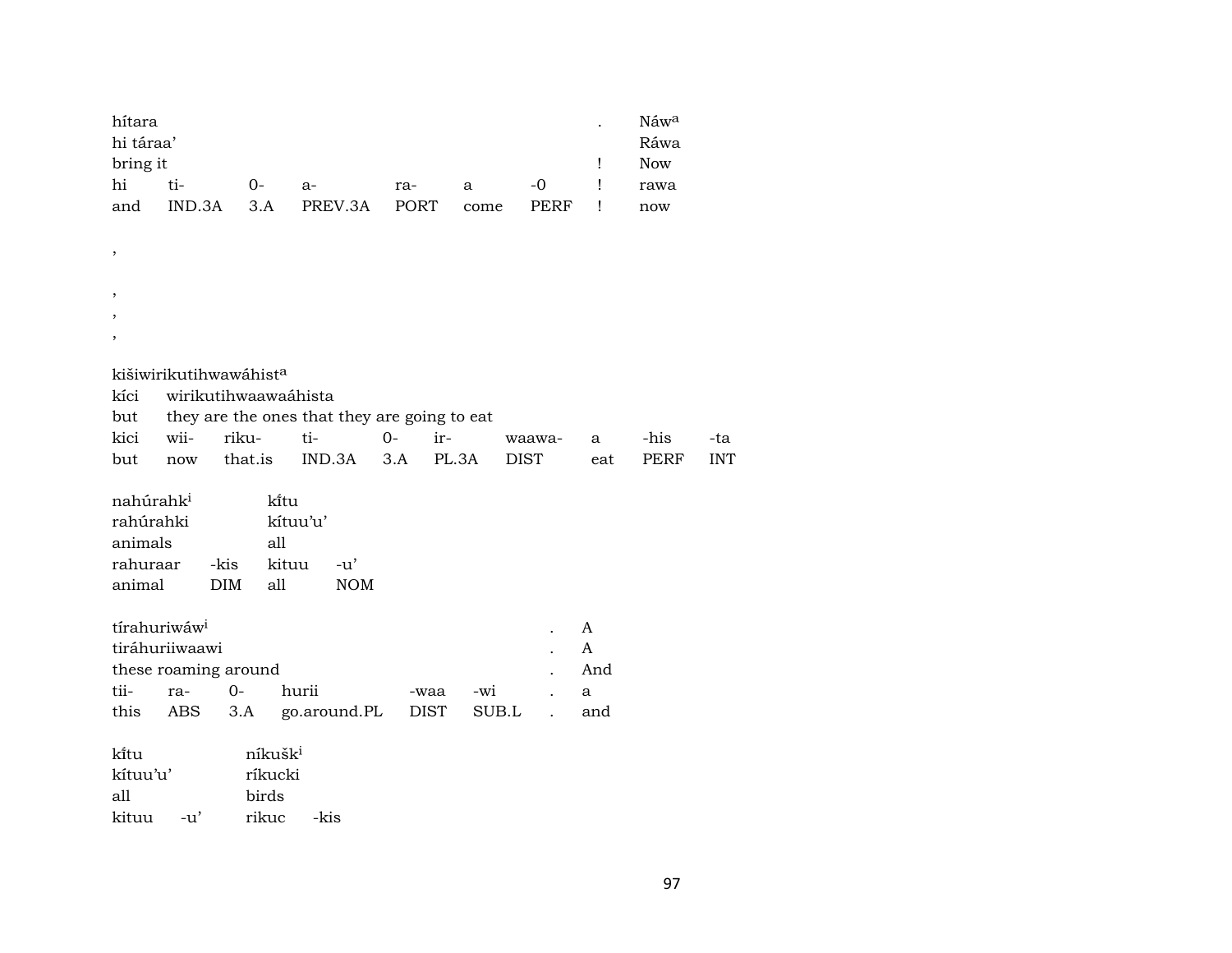| all                     | <b>NOM</b>                                             | bird                                    | <b>DIM</b> |        |                  |      |             |            |
|-------------------------|--------------------------------------------------------|-----------------------------------------|------------|--------|------------------|------|-------------|------------|
|                         | wirikutihwawáhist <sup>a</sup><br>wirikutihwaawaáhista |                                         |            |        |                  |      |             |            |
|                         |                                                        | they are the ones they are going to eat |            |        |                  |      |             |            |
| wii-                    | riku-                                                  | ti-                                     | $0 -$      | ir-    | waawa-           | a    | -his        | -ta        |
| now                     | that.is                                                | IND.3A                                  | 3.A        | PL.3A  | <b>DIST</b>      | eat  | PERF        | <b>INT</b> |
|                         | Náw <sup>a</sup>                                       | irár <sup>i</sup>                       |            |        |                  |      |             |            |
| 11                      | Ráwa                                                   |                                         | iraári'    |        |                  |      |             | $\, ,$     |
| 11                      | <b>Now</b>                                             | $\overline{\phantom{a}}$                | brother    |        |                  |      |             | ,          |
| $\pmb{\mathsf{H}}$      | rawa                                                   | $i-$<br>$\overline{\phantom{a}}$        |            | -raar- |                  | -ri' |             |            |
| 11                      | now                                                    | $\ddot{\phantom{0}}$                    | 3.POSS.A   |        | same.sex.sibling |      | 3.POSS.B    |            |
|                         |                                                        |                                         |            |        |                  |      |             |            |
|                         | nikuwitihkawawútit <sup>n</sup>                        |                                         |            |        |                  |      |             |            |
|                         | rikuwitihkawaawuútit                                   |                                         |            |        |                  |      |             |            |
|                         |                                                        | they are the ones killing them          |            |        |                  |      |             |            |
| riku-                   | wi-                                                    | ti-                                     | $0-$       | ir-    | ka.wa.ut.ik      |      | -waa        | -0         |
| that.is                 | QUOT                                                   | IND.3A                                  | 3.A        | PL.3A  | kill.DIST        |      | <b>DIST</b> | PERF       |
|                         |                                                        |                                         |            |        |                  |      |             |            |
| škítiiks<br>kskiíti'iks |                                                        |                                         |            |        |                  |      |             |            |
| four                    |                                                        |                                         |            |        |                  |      |             |            |
| iks.kiiti'iks           |                                                        |                                         |            |        |                  |      |             |            |
| four                    |                                                        |                                         |            |        |                  |      |             |            |
|                         |                                                        |                                         |            |        |                  |      |             |            |
| Nihkúhisa               |                                                        |                                         |            |        |                  |      |             |            |
| Rihkúhiisa              |                                                        |                                         |            |        |                  |      |             |            |
|                         | When dawn came                                         |                                         |            |        |                  |      |             |            |
| ra-                     | 0-                                                     | $a-$                                    | $ir-$      | ku-    | hiis-            | a    | -0          |            |
| INF.A                   | 3.A                                                    | PREV.3A                                 | OBV        | INF.B  | morning          | come |             | SUB.4      |
|                         |                                                        |                                         |            |        |                  |      |             |            |

hiwitirišitáisa

witiiricihtá'iisa' hi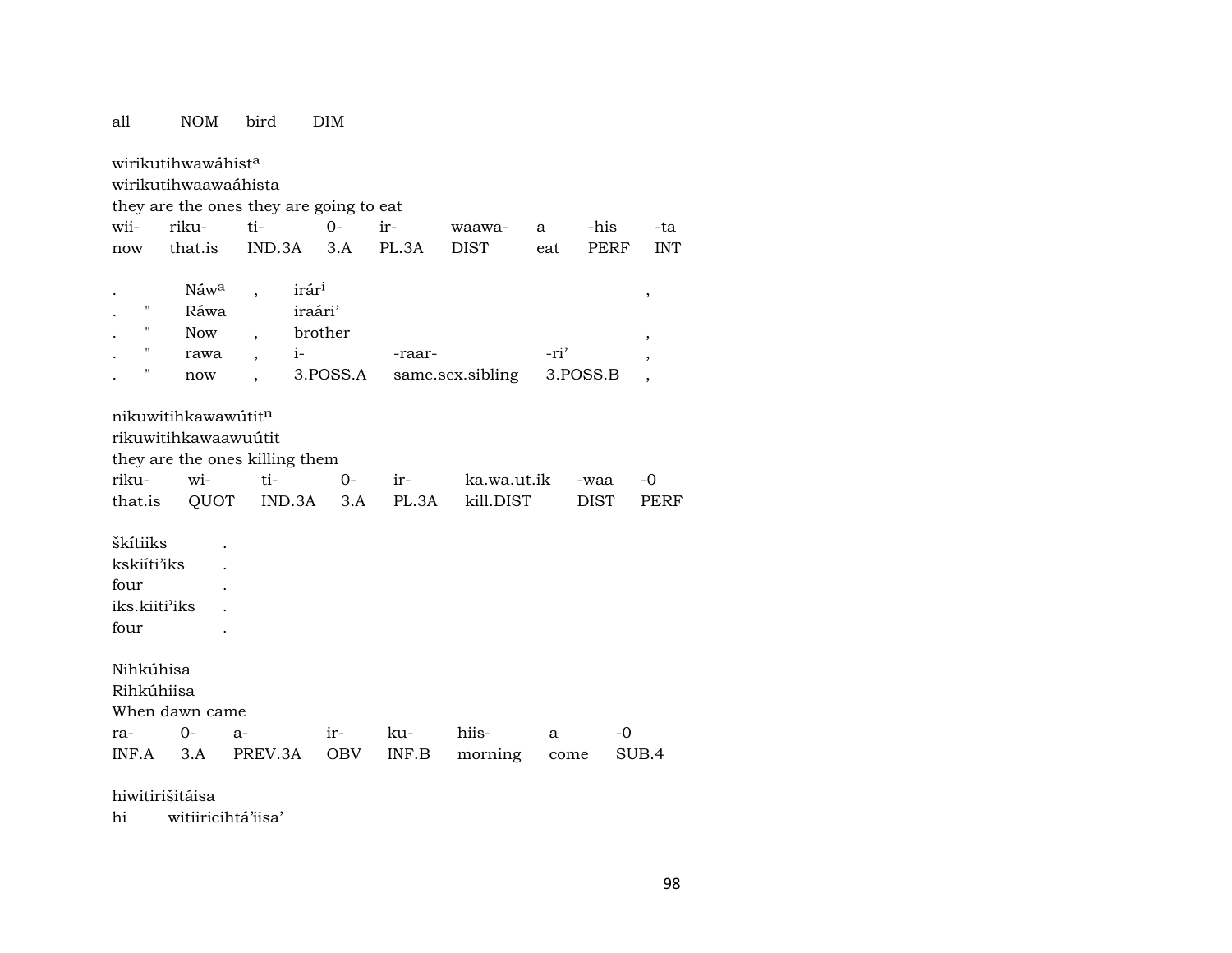| and                                                 |                                                                            |                                                      |              | they came to the outskirts of the village |                          |                      |                     |                  |      |             |
|-----------------------------------------------------|----------------------------------------------------------------------------|------------------------------------------------------|--------------|-------------------------------------------|--------------------------|----------------------|---------------------|------------------|------|-------------|
| hi                                                  | wi-                                                                        | ti-                                                  | $O -$        | $a-$                                      | ir-                      | icihta-              |                     | iis.a            | $-0$ |             |
| and                                                 | QUOT                                                                       | IND.3A                                               | 3.A          | PREV.3A                                   | PL.3A                    |                      | edge.of.the.village | come.into        | PERF |             |
| táraha<br>táraha'<br>buffalos<br>tarahaa<br>buffalo |                                                                            |                                                      |              |                                           |                          |                      |                     |                  |      |             |
| a<br>and                                            | asiwitirurarahúriruš <sup>i</sup>                                          | siwitiiruuraarahuríruhci'<br>they got a great number |              |                                           |                          |                      |                     |                  |      |             |
| a                                                   | $si$ -                                                                     | wi-                                                  | ti-          | $0-$<br>ir-                               | ar-                      | uur-                 | raar-               | rahur.riruhci    |      | $-0$        |
| and                                                 | DU                                                                         | QUOT                                                 | IND.3A       | PL.3A<br>3.A                              | ${\rm EV}$               | PREV                 | PL.INAN.P           | kill.excessively |      | <b>PERF</b> |
|                                                     | Škitiiks<br>Kskiíti'iks<br>Four<br>iks.kiiti'iks<br>four                   |                                                      |              |                                           |                          |                      |                     |                  |      |             |
| riku-<br>that.is                                    | nikuwitihkáwutitn<br>rikuwitihkawuútit<br>those killed them<br>wi-<br>QUOT | ti-<br>IND.3A                                        | $O -$<br>3.A | ir-<br>PL.3A                              | ka.wa.ut.ik<br>kill.DIST | $-0$<br><b>PERF</b>  |                     |                  |      |             |
| Hiru<br>Then                                        | Hiruahiwáku<br>ahiwáku'<br>he said                                         |                                                      |              |                                           |                          | pita<br>piíta<br>man |                     |                  |      |             |
| hiruu                                               | ar-                                                                        | ri-                                                  | $0-$         | waka'u                                    | $-0$                     | wiita                |                     |                  |      |             |
| then                                                | EV                                                                         | CONT.3A                                              | 3.A          | say                                       | <b>PERF</b>              | man                  |                     |                  |      |             |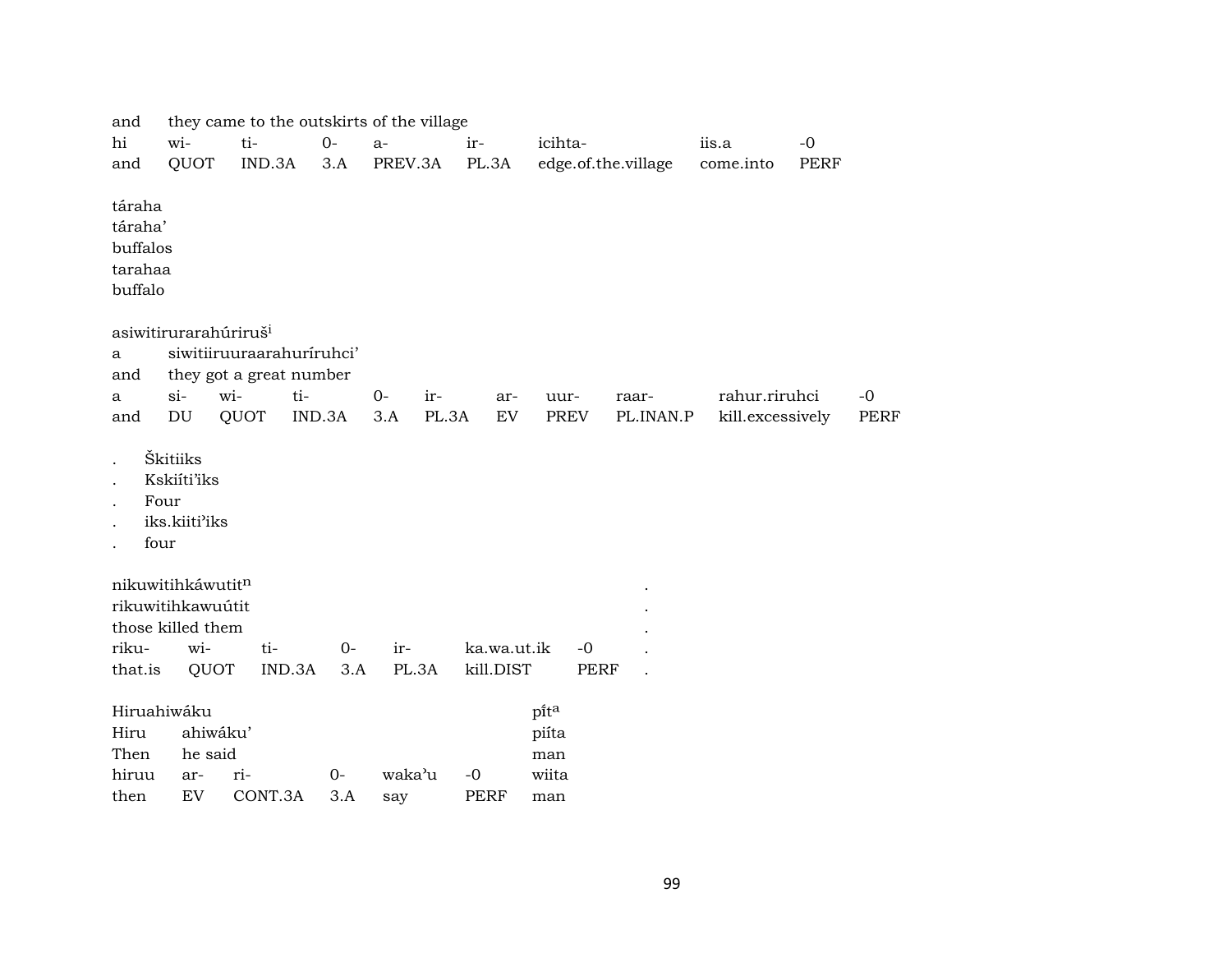|                                                                                           | iriahawáruksti <sup>u</sup><br>irii'ahawaarukstii'u                                              | the one who was holy                                               |                                                          |                                              |                    | $\boldsymbol{\zeta}\boldsymbol{\zeta}$<br>$\pmb{\zeta}\pmb{\zeta}$<br>$\pmb{\zeta}\pmb{\zeta}$<br>" |                                           |                     |             |                      |                     |
|-------------------------------------------------------------------------------------------|--------------------------------------------------------------------------------------------------|--------------------------------------------------------------------|----------------------------------------------------------|----------------------------------------------|--------------------|-----------------------------------------------------------------------------------------------------|-------------------------------------------|---------------------|-------------|----------------------|---------------------|
| irii-<br>that                                                                             | ar-<br>EV                                                                                        | ra-<br><b>ABS</b>                                                  | $0-$<br>3.A                                              | waarukstii<br>be.holy                        | -u<br>SUB.D        | н                                                                                                   |                                           |                     |             |                      |                     |
| Rátaku<br>Here<br>ra-<br>ABS                                                              | Natakurikutiratíhatn<br>$0-$<br>3.A                                                              | ta<br>be.hanging                                                   |                                                          | kus<br>be.sitting                            | $-0$<br>SUB.4      | rikutiraatiíhat<br>riku-<br>that.is                                                                 | this is where the end is<br>ti-<br>IND.3A | $0-$<br>3.A         | raa-<br>way | tiihak<br>be.the.end | $-0$<br><b>PERF</b> |
| <b>Now</b><br>$\ddot{\phantom{0}}$<br>now                                                 | Náwa<br>$\overline{\phantom{a}}$<br>Ráwa<br>rawa<br>$\ddot{\phantom{0}}$<br>$\ddot{\phantom{0}}$ |                                                                    | arisitn<br>ariísit<br>yourselves<br>ariisit<br>one's.own |                                              |                    |                                                                                                     |                                           |                     |             |                      |                     |
| $\sin$<br>DU                                                                              | sikasuhurutáhuriwa<br>kaas-<br>POT.2A                                                            | sikaasuhuurattáhuriwa<br>you will go around at last<br>$S-$<br>2.A | uhur-<br>finally                                         | rak-<br>$1/2$ .PL                            | raar-<br>PL.INDV.A |                                                                                                     | hurii<br>go.around.PL                     | -waa<br><b>DIST</b> | $-0$        | <b>PERF</b>          |                     |
| $^{\prime}$<br>$^{\prime\prime}$<br>$^{\prime\prime}$<br>$^{\prime}$<br>$^{\prime\prime}$ |                                                                                                  |                                                                    |                                                          |                                              |                    |                                                                                                     |                                           |                     |             |                      |                     |
| Aki<br>And here                                                                           |                                                                                                  | Akiwikutahuhawiráwa                                                |                                                          | wikutahuuhawiraáwaa'<br>they came downstream |                    |                                                                                                     |                                           |                     |             |                      |                     |
| a-                                                                                        | ki                                                                                               | wii-                                                               | ku-                                                      | ti-                                          | $0-$<br>$a-$       |                                                                                                     | huuha.wi.raa-                             |                     | wa-         | $-0$<br>a            |                     |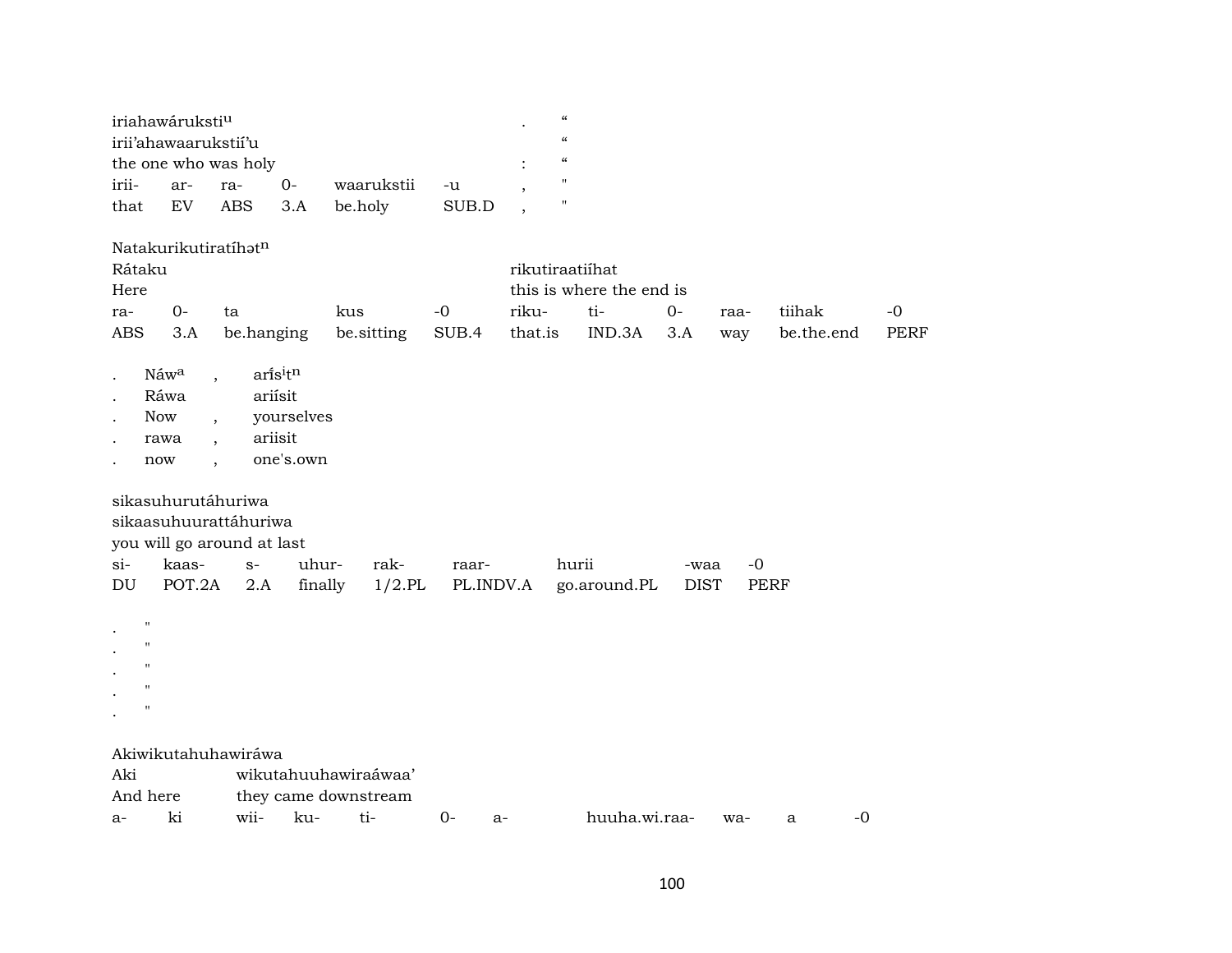| and                                                 | there                                                 | now                      | <b>INDF</b>                        | IND.3A                                     | 3.A               | PREV.3A           | downstream                   | <b>DIST</b> | come                    | PERF |
|-----------------------------------------------------|-------------------------------------------------------|--------------------------|------------------------------------|--------------------------------------------|-------------------|-------------------|------------------------------|-------------|-------------------------|------|
| táraha<br>táraha'<br>buffalos<br>tarahaa<br>buffalo | $\overline{\phantom{a}}$                              |                          |                                    |                                            |                   |                   |                              |             |                         |      |
|                                                     | tirakáhurusuta<br>tirakaáhuraaruuta                   | this country extending   |                                    |                                            |                   |                   |                              |             |                         |      |
| tii-                                                | ra-                                                   | $0-$                     | kaahuraar-                         | u.at                                       |                   | -a                |                              |             |                         |      |
| this                                                | <b>ABS</b>                                            | 3.A                      | earth                              |                                            | extend.in.a.line  | SUB.1             |                              |             |                         |      |
| kítuu'u'<br>all<br>kituu<br>all                     | kítutiháirirašíhwari<br>$-u'$<br><b>NOM</b><br>Táraha | tii-<br>here<br>kitu     | tihá'iriiracíhwari<br>haa-<br>here | here where we are living<br>irii-<br>where | ra-<br><b>ABS</b> | aciir-<br>IN.DU.A | warii<br>be.going.about.IMPF |             | -hus<br><b>IMPF.SUB</b> |      |
|                                                     | Táraha'                                               | kítuu'u'                 |                                    |                                            |                   |                   |                              |             |                         |      |
|                                                     | <b>Buffalo</b>                                        | all                      |                                    |                                            |                   |                   |                              |             |                         |      |
|                                                     | tarahaa                                               | kituu                    | $-u'$                              |                                            |                   |                   |                              |             |                         |      |
|                                                     | buffalo                                               | all                      | <b>NOM</b>                         |                                            |                   |                   |                              |             |                         |      |
|                                                     | wikutakaíspa<br>wikutaka'ispaa'                       | they came into the woods |                                    |                                            |                   |                   |                              |             |                         |      |
| wii-                                                | ku-                                                   | ti-                      | $0-$                               | $a-$                                       | ka-               |                   | iis.a                        | -wa         | $-0$                    |      |
| now                                                 | <b>INDF</b>                                           | IND.3A                   | 3.A                                | PREV.3A                                    |                   | in.the.brush      | come.into                    | <b>DIST</b> | <b>PERF</b>             |      |
| títaku<br>tiítaku                                   |                                                       |                          | Šahiksíšahiks<br>Cahiksícahiks     |                                            |                   |                   |                              |             |                         |      |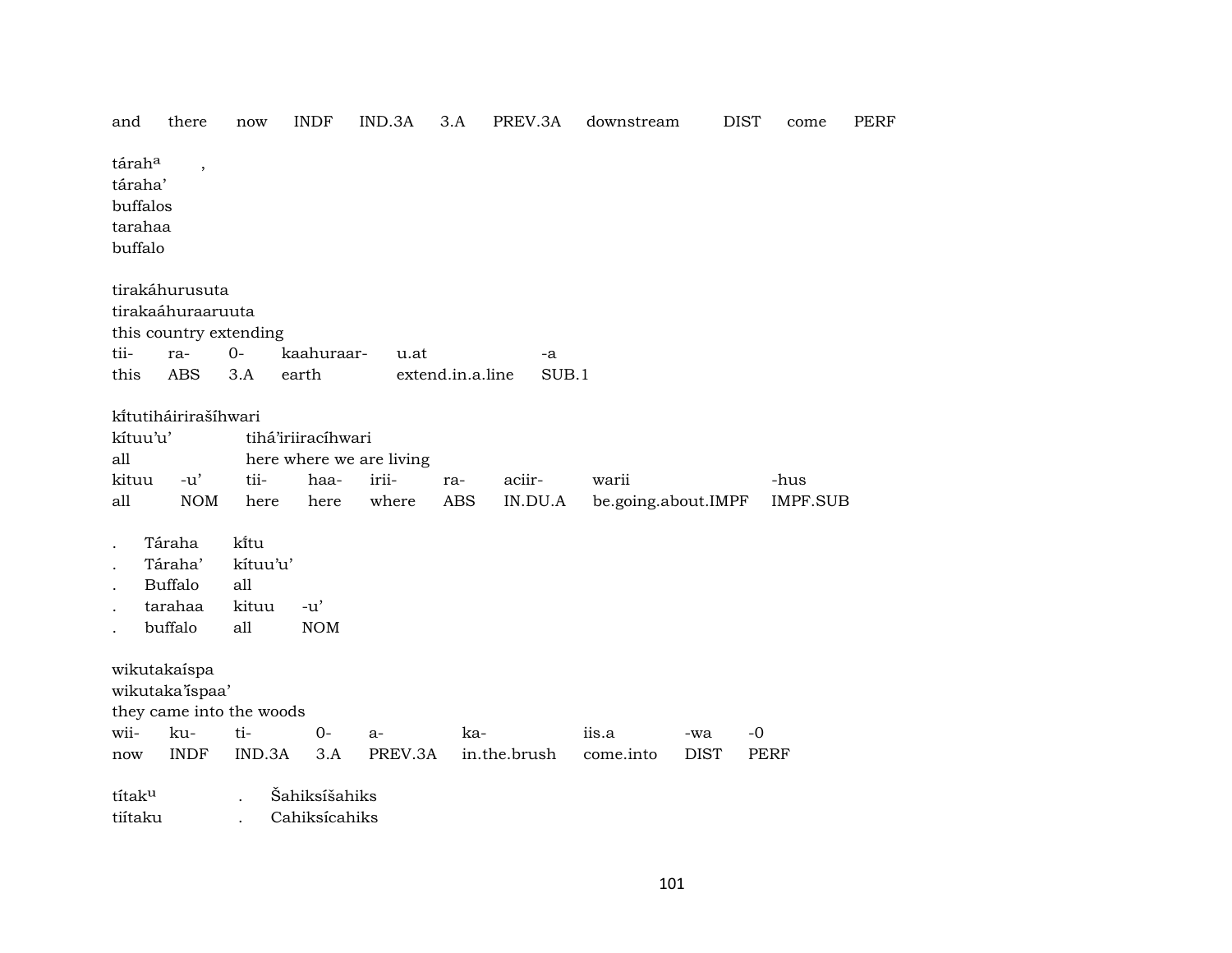| here                                                         |                      |                          | An Indian                                              |             |                 |      |           |                  |                      |
|--------------------------------------------------------------|----------------------|--------------------------|--------------------------------------------------------|-------------|-----------------|------|-----------|------------------|----------------------|
| tii-                                                         | -taku                |                          | icaahiks                                               |             | icaahiks        |      |           |                  |                      |
| this                                                         | <b>LOC</b>           |                          | person                                                 |             | person          |      |           |                  |                      |
| nikuwitawištáahu<br>rikuwitaawictá'aahu'<br>riku-<br>that.is | wi-                  | QUOT                     | he was the one calling them in droves<br>ti-<br>IND.3A | $0-$<br>3.A | $a-$<br>PREV.3A |      | awic.ra.a | summon.in.droves | -:hus<br><b>IMPF</b> |
| <b>Now</b><br>now                                            | Náwa<br>Ráwa<br>rawa | $\overline{\phantom{a}}$ |                                                        |             |                 |      |           |                  |                      |
| hiirirúahiwáku                                               |                      |                          |                                                        |             |                 |      |           |                  | pita                 |
| hi                                                           |                      | iriruu'ahiwáku'          |                                                        |             |                 |      |           |                  | piíta                |
| and                                                          |                      | then he said             |                                                        |             |                 |      |           |                  | man                  |
| hi                                                           | irii-                | ruu-                     | ar-                                                    | ri-         |                 | $0-$ | waka'u    | $-0$             | wiita                |
| and                                                          | that                 | then                     | EV                                                     | CONT.3A     |                 | 3.A  | say       | PERF             | man                  |
| iriahihwakúrawu<br>irii'ahihwakuúrawu<br>irii-               | ar-                  | ra-                      | the one who doubted his words<br>$0-$                  | ir-         | uur-            |      | wakuur-   | raa.wu           | -hus                 |
| that                                                         | EV                   | ABS                      | 3.A                                                    | <b>OBV</b>  | PREV            |      | word      | doubt            | IMPF.SUB             |
| ni̇̃sar <sup>u</sup><br>riísaaru'<br>chief                   |                      |                          |                                                        |             |                 |      |           |                  |                      |

riisaar -u' .<br>be.chief NOM .

NOM .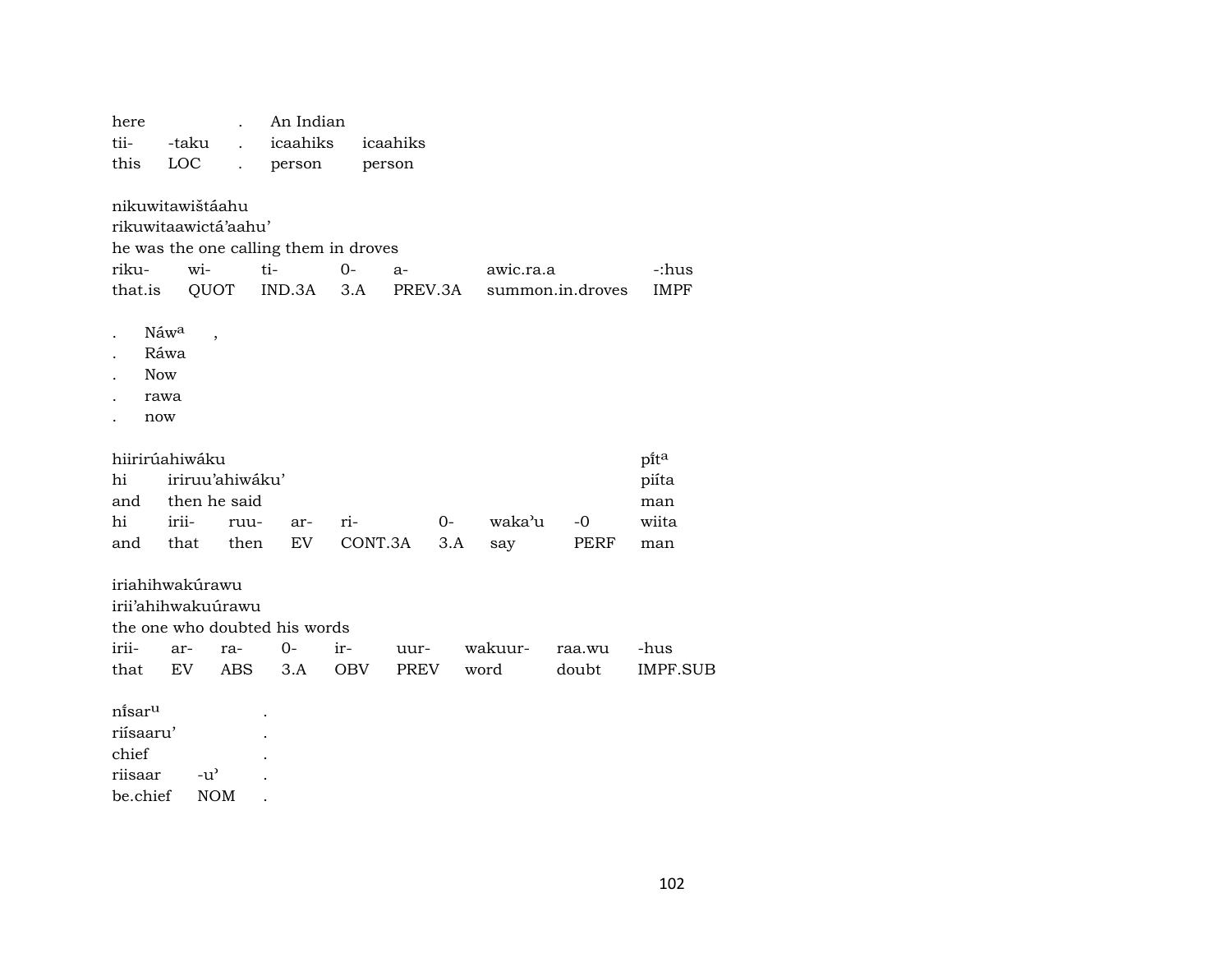|                                                           | Hiwihirúahir <sup>a</sup> |            |                                            |                    |         |           |              |                                                                              |                                                           |             |
|-----------------------------------------------------------|---------------------------|------------|--------------------------------------------|--------------------|---------|-----------|--------------|------------------------------------------------------------------------------|-----------------------------------------------------------|-------------|
| Hi                                                        | wihiru                    |            |                                            | ahiíra'            |         |           |              |                                                                              |                                                           |             |
| And                                                       | there                     |            |                                            | he came            |         |           |              |                                                                              |                                                           |             |
| hi                                                        | wii-                      | hiruu      |                                            | ar-                | ra-     | 0-        | a-           | ir-                                                                          | a                                                         | -0          |
| and                                                       | now                       | there      |                                            | EV                 | ABS     | 3.A       | PREV.3A      | <b>OBV</b>                                                                   | come                                                      | <b>PERF</b> |
|                                                           |                           |            |                                            |                    |         |           |              |                                                                              |                                                           |             |
|                                                           | Tárušúhus                 |            |                                            | ahawáku            |         |           |              |                                                                              | $\epsilon\epsilon$<br>$^\mathrm{,}$                       |             |
|                                                           | Táruucuhus                |            |                                            | ahawáku'           |         |           |              |                                                                              | $\epsilon\epsilon$                                        |             |
|                                                           | The errand man            |            |                                            | he said            |         |           |              |                                                                              | $\mathcal{C}$                                             |             |
|                                                           | ta.ra.uc.uh.hus           |            |                                            | ar-                | ra-     | $0-$      | waka'u       | $-0$                                                                         | 11                                                        |             |
|                                                           | errand.man                |            |                                            | EV                 | ABS     | 3.A       | say          | PERF                                                                         | H.                                                        |             |
| Wita<br>Witaa'<br>He comes<br>wi-<br>QUOT                 | ti-<br>IND.3A             |            | $0-$<br>3.A                                | a-                 | PREV.3A | a<br>come | $-0$<br>PERF | ihi<br>ihi<br>uh<br>$\overline{ }$<br>ihii<br>$\overline{\phantom{a}}$<br>uh | $\overline{\phantom{a}}$<br>,<br>$\overline{\phantom{a}}$ |             |
| nišikuš <sup>u</sup>                                      |                           |            |                                            | П                  |         |           |              |                                                                              |                                                           |             |
| Riicíkucu'                                                |                           |            |                                            | н                  |         |           |              |                                                                              |                                                           |             |
| Big Knife                                                 |                           |            |                                            | $\pmb{\mathsf{H}}$ |         |           |              |                                                                              |                                                           |             |
| riici                                                     | -kucuu                    |            |                                            | $\pmb{\mathsf{H}}$ |         |           |              |                                                                              |                                                           |             |
| knife                                                     | <b>AUG</b>                |            |                                            | П                  |         |           |              |                                                                              |                                                           |             |
| Aaháhuk <sup>a</sup><br>A                                 | aháhuuka'                 |            |                                            |                    |         |           |              |                                                                              |                                                           |             |
| And                                                       | he entered                |            |                                            |                    |         |           |              |                                                                              |                                                           |             |
| a                                                         | ar-                       | ra-        | 0-                                         |                    | a-      | huuk-     | a            | -0                                                                           |                                                           |             |
| and                                                       | EV                        | <b>ABS</b> |                                            | 3.A                | PREV.3A | into      | come         | PERF                                                                         |                                                           |             |
| nišíhkuš <sup>u</sup><br>Riicíkucu'<br>Big Knife<br>riici | -kucuu                    |            | $\overline{\phantom{a}}$<br>$\overline{ }$ |                    |         |           |              |                                                                              |                                                           |             |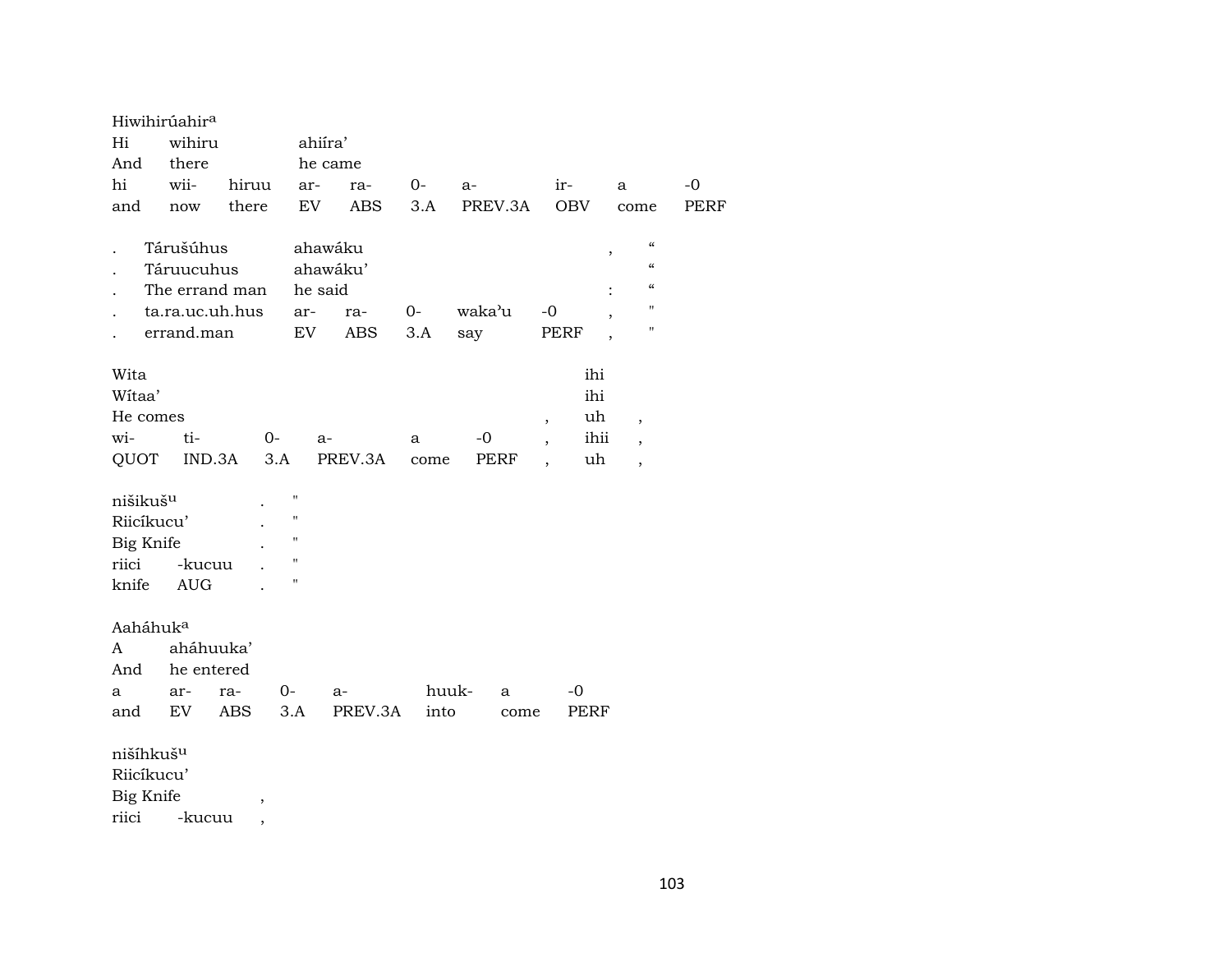| knife                        | <b>AUG</b>               |            | $\,$       |                    |               |                   |                |                      |                    |       |                                        |      |
|------------------------------|--------------------------|------------|------------|--------------------|---------------|-------------------|----------------|----------------------|--------------------|-------|----------------------------------------|------|
| asiahitkúsar <sup>u</sup>    |                          |            |            |                    |               |                   |                |                      |                    |       |                                        |      |
| a                            | si'ahitkúsaaru'          |            |            |                    |               |                   |                |                      |                    |       |                                        |      |
| and                          | they made a seat for him |            |            |                    |               |                   |                |                      |                    |       |                                        |      |
| a                            | $\sin$                   | ar-        | ra-        |                    | $0-$          | ir-               | $ut-$          | kus.haar             |                    | ra'uk |                                        | -0   |
| and                          | DU                       | EV         | <b>ABS</b> |                    | 3.A           | PL.3A             | <b>BEN</b>     | be.a.seat            |                    | make  |                                        | PERF |
|                              |                          |            |            |                    |               |                   |                |                      |                    |       |                                        |      |
| nı̃sar <sup>u</sup>          |                          |            |            |                    |               |                   |                |                      |                    |       |                                        |      |
| riísaaru'                    |                          |            |            |                    |               |                   |                |                      |                    |       |                                        |      |
| the chiefs                   |                          |            |            |                    |               |                   |                |                      |                    |       |                                        |      |
| riisaar                      | $-u^{\prime}$            |            |            |                    |               |                   |                |                      |                    |       |                                        |      |
| be.chief                     |                          | <b>NOM</b> |            |                    |               |                   |                |                      |                    |       |                                        |      |
|                              |                          |            |            |                    |               |                   |                |                      |                    |       |                                        |      |
| iriahutasawáhət <sup>n</sup> |                          |            |            |                    |               |                   |                |                      |                    |       | $\boldsymbol{\zeta}\boldsymbol{\zeta}$ |      |
| irii'ahuutasawaáhat          |                          |            |            |                    |               |                   |                |                      |                    |       | $\boldsymbol{\zeta}\boldsymbol{\zeta}$ |      |
| where they sat around        |                          |            |            |                    |               |                   |                |                      |                    |       | $\pmb{\zeta}\pmb{\zeta}$               |      |
| irii-                        | ar-                      | ra-        |            | $0-$               | ut-           |                   | as.a.waa.hak   | $-0$                 |                    |       | 11                                     |      |
| where                        | <b>EV</b>                | <b>ABS</b> |            | 3.A                | PREV          |                   | sit.all.around |                      | SUB.4              |       | 11                                     |      |
|                              |                          |            |            |                    |               |                   |                |                      |                    |       |                                        |      |
| Náw <sup>a</sup>             | súhur <sup>i</sup>       |            |            | $\blacksquare$     |               |                   |                |                      |                    |       |                                        |      |
| Ráwa                         |                          | suúhuri'   |            | $\pmb{\mathsf{H}}$ |               |                   |                |                      |                    |       |                                        |      |
| <b>Now</b>                   |                          | this way   | Ţ          | 11                 |               |                   |                |                      |                    |       |                                        |      |
| rawa                         |                          | suuhuri'   |            | $^{\prime\prime}$  |               |                   |                |                      |                    |       |                                        |      |
| now                          |                          | over.here  |            | $\blacksquare$     |               |                   |                |                      |                    |       |                                        |      |
|                              |                          |            |            |                    |               |                   |                |                      |                    |       |                                        |      |
| Witirárisaatn                |                          |            |            |                    |               |                   |                |                      | húwi               |       |                                        |      |
| Witiraáriisa'at              |                          |            |            |                    |               |                   |                |                      | huúwi'             |       |                                        |      |
| There were many              |                          |            |            |                    |               |                   |                |                      | indeed             |       |                                        |      |
| wi-                          | ti-                      |            | 0-         |                    | raar.riisa.at |                   | -0             |                      | huuwi <sup>3</sup> |       |                                        |      |
| QUOT                         |                          | IND.3A     | 3.A        |                    |               | be.a.large.number |                | PERF                 | indeed             |       |                                        |      |
|                              |                          |            |            |                    |               |                   |                |                      |                    |       |                                        |      |
| Aahawititn                   |                          |            |            |                    |               |                   |                | nišíkuš <sup>u</sup> |                    |       |                                        |      |
| A                            | ahawiítit                |            |            |                    |               |                   |                | Riicíkucu'           |                    |       |                                        |      |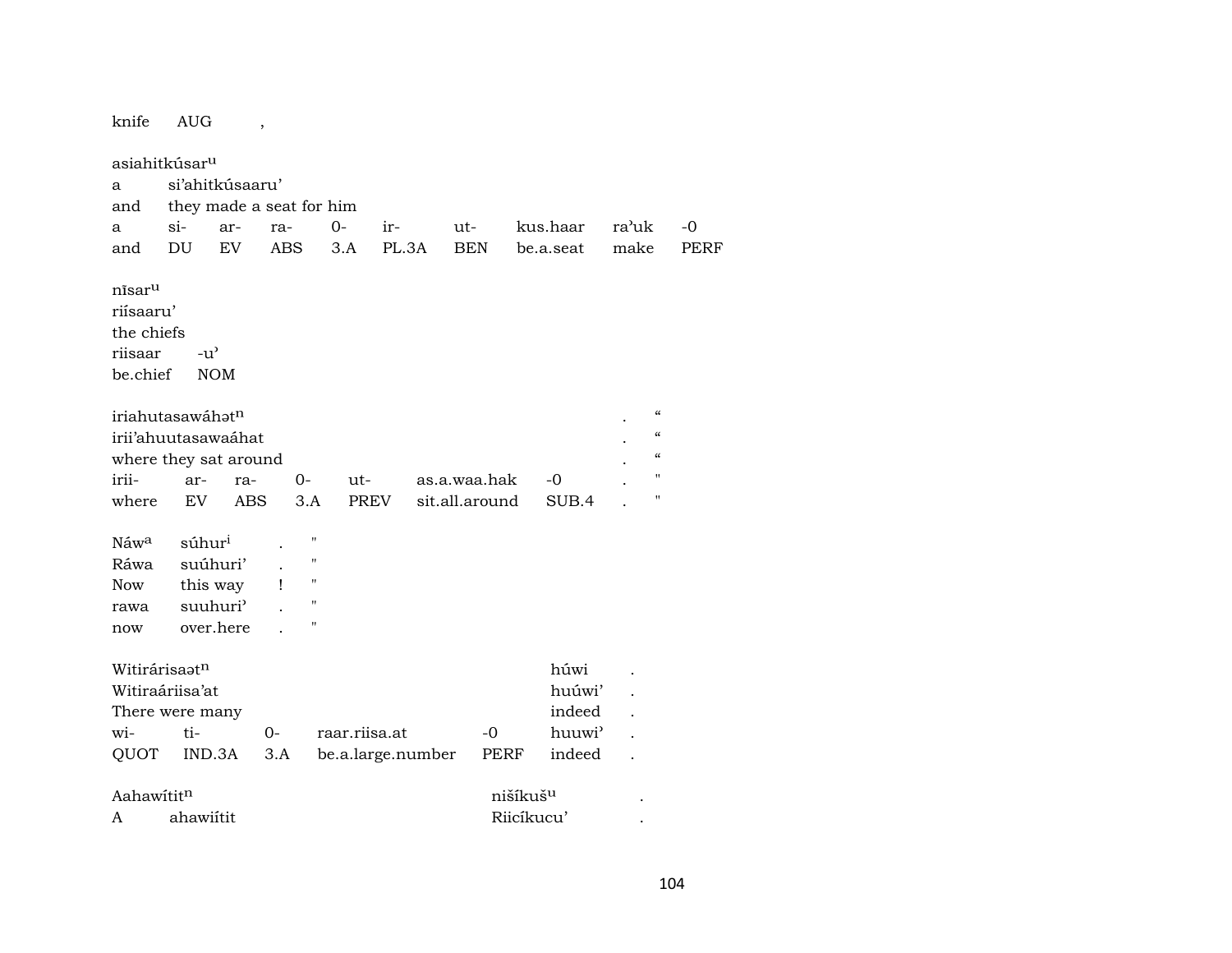| And                       |         | he sat down            |                |          |               |       |       | Big Knife            |       |                      |         |
|---------------------------|---------|------------------------|----------------|----------|---------------|-------|-------|----------------------|-------|----------------------|---------|
| a                         | ar-     | ra-                    | $0-$           | wi.itik  |               | $-0$  |       | riici                |       | -kucuu               |         |
| and                       | EV.     | ABS                    | 3.A            | sit.down |               | PERF  |       | knife                |       | <b>AUG</b>           |         |
|                           |         |                        |                |          |               |       |       |                      |       |                      |         |
| Karawita sišikstihu       |         |                        |                |          |               |       |       |                      |       |                      | pi̇̃ta  |
|                           |         | Karawitaasacikstiihú'  |                |          |               |       |       |                      |       |                      | piíta   |
|                           |         | He was very thankful   |                |          |               |       |       |                      |       |                      | the man |
| kara-                     | wi-     | ti-                    |                | $0-$     | as-           |       |       | aciks.tiihur         |       | -0                   | wiita   |
| NEG                       | QUOT    |                        | IND.3A         | 3.A      | foot          |       |       | be.thankful          |       | PERF                 | man     |
| wirutiritn                |         |                        |                |          |               |       |       | nišikuš <sup>u</sup> |       |                      |         |
| wiruutiírit               |         |                        |                |          |               |       |       | Riicíkucu'           |       |                      |         |
| when he saw him           |         |                        |                |          |               |       |       | Big Knife            |       |                      |         |
| wii-                      | ra-     | $0-$                   | ut-            |          | iirik         | $-0$  |       | riici                |       | -kucuu               |         |
| when                      | ABS     | 3.A                    | <b>PREV</b>    |          | see           | SUB.4 |       | knife                |       | <b>AUG</b>           |         |
|                           |         |                        |                |          |               |       |       |                      |       |                      |         |
| iríahakitáwi <sup>u</sup> |         |                        |                |          |               |       |       |                      |       |                      |         |
| irii'ahakitáwi'u          |         |                        |                |          |               |       |       |                      | $\,$  |                      |         |
|                           |         | the one who was leader |                |          |               |       |       |                      |       |                      |         |
| irii-                     | ar-     | ra-                    | 0-             | kita.wi  |               |       | -u    |                      |       |                      |         |
| that                      | EV.     | ABS                    | 3.A            |          | be.the.leader |       | SUB.D |                      |       |                      |         |
|                           |         |                        |                |          |               |       |       |                      |       |                      |         |
| ákitar <sup>u</sup>       |         |                        | aharáha        |          |               |       |       |                      |       |                      |         |
| ákitaaru'                 |         |                        | aharaáha       |          |               |       |       |                      |       |                      |         |
| tribe                     |         |                        | the one he had |          |               |       |       |                      |       |                      |         |
| akitaar-                  | $-u'$   |                        | ar-            | ra-      | 0-            | raah  |       | -a                   |       |                      |         |
| tribe                     |         | <b>NOM</b>             | EV             | ABS      | 3.A           | have  |       | SUB.1                |       |                      |         |
|                           |         |                        |                |          |               |       |       |                      |       |                      |         |
| Hiruahiwáku               |         |                        |                |          |               |       |       |                      |       | nišíkuš <sup>u</sup> |         |
| Hiru                      |         | ahiwáku'               |                |          |               |       |       |                      |       | Riicíkucu'           |         |
| Then                      | he said |                        |                |          |               |       |       |                      |       | Big Knife            |         |
| hiruu                     | ar-     | ri-                    |                | 0-       | waka'u        |       | -0    |                      | riici |                      | -kucuu  |
| then                      | EV      |                        | CONT.3A        | 3.A      | say           |       | PERF  |                      | knife | <b>AUG</b>           |         |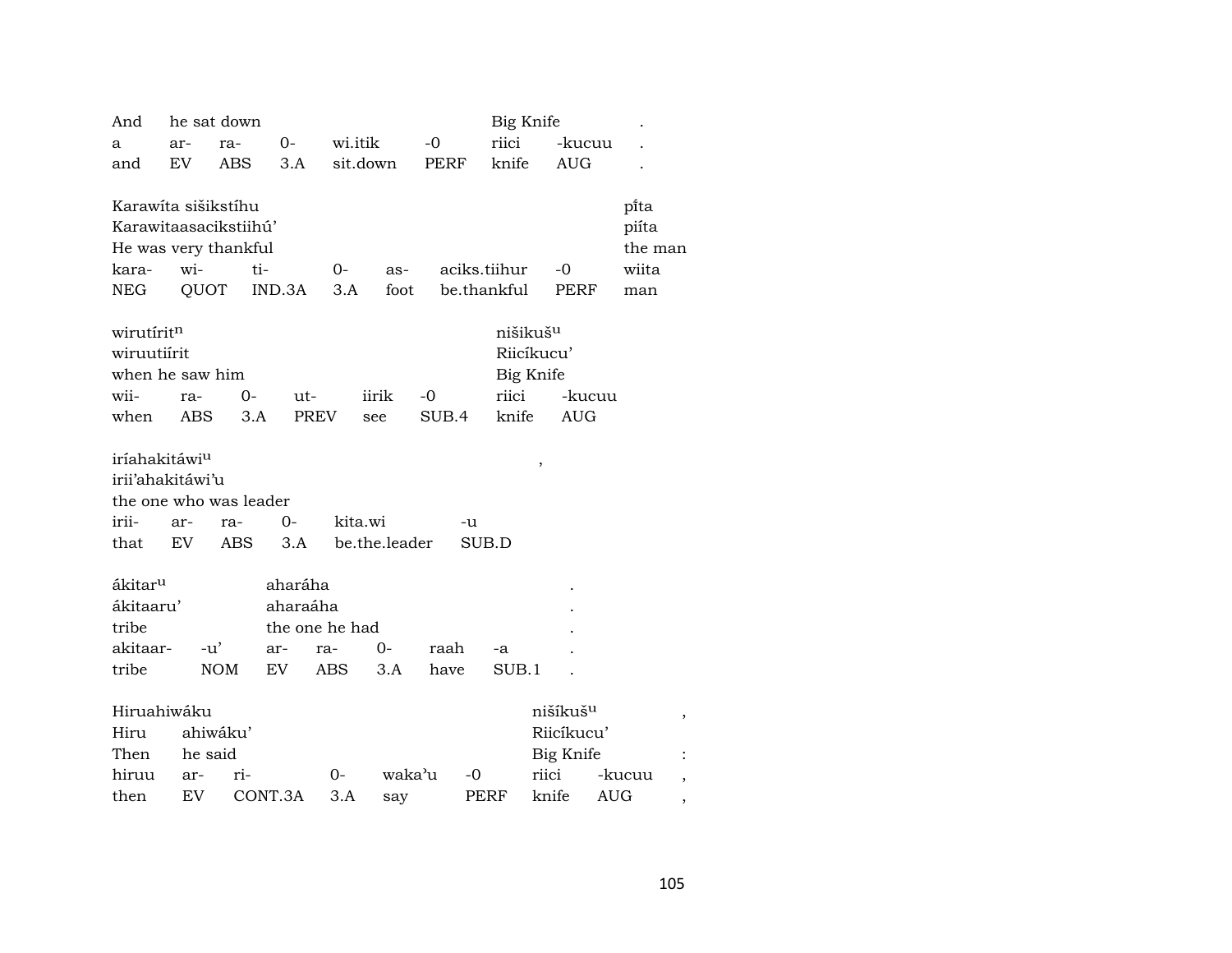| $\mathcal{C}$<br>$\mathcal{C}$ |            | Náwa                        |                                | tatuharáihku                 |             |                |            |                          |                          |       |
|--------------------------------|------------|-----------------------------|--------------------------------|------------------------------|-------------|----------------|------------|--------------------------|--------------------------|-------|
|                                | Ráwa       |                             |                                | tatuuhaará'ihku'             |             |                |            |                          |                          |       |
|                                | <b>Now</b> |                             | I mean it                      |                              |             |                |            |                          | ,                        |       |
| п                              | rawa       |                             | ta-                            | t-                           | $ut-$       | raa.ra'ihk     |            | -:hus                    | $\overline{\phantom{a}}$ |       |
| н                              | now        |                             | IND.1/2A                       | 1.A                          | <b>PREV</b> | mean           |            | <b>IMPF</b>              | $\overline{\phantom{a}}$ |       |
|                                |            |                             | tiharasuhakasúhatn             |                              |             |                |            |                          |                          |       |
|                                |            |                             | tihaarasuuhaakasuúhat          |                              |             |                |            |                          |                          |       |
|                                |            |                             | you sitting around here        |                              |             |                |            |                          |                          |       |
| tii-                           |            | haa-                        | ra-                            | $S-$                         | ut-         | rak-           |            | as.uu.hak                |                          | $-0$  |
| here                           |            | here                        | <b>ABS</b>                     | 2.A                          | PREV        | $1/2$ .PL      |            | be sitting around        |                          | SUB.4 |
| ni̇̃sar <sup>u</sup>           |            |                             |                                | a                            | kúrahus     |                |            |                          |                          |       |
|                                | riísaaru'  |                             |                                | a                            | kúrahus     |                |            |                          |                          |       |
| chiefs                         |            |                             |                                | and                          | priests     |                |            |                          |                          |       |
| riisaar                        |            | $-u^{\flat}$                |                                | a                            | kurahuus    |                |            |                          |                          |       |
|                                | be.chief   |                             | <b>NOM</b>                     | and                          | priest      |                |            |                          |                          |       |
|                                |            |                             | kusiastarahurítit <sup>n</sup> |                              |             |                |            |                          |                          |       |
|                                |            |                             | Kusi'astaarahúritit            |                              |             |                |            |                          |                          |       |
|                                |            |                             | You (pl) did a great thing     |                              |             |                |            |                          |                          |       |
| ku-                            |            | si-                         | aa-                            |                              | $S-$        | raa.ra.huritik |            | -0                       |                          |       |
| INDF                           |            | DU                          |                                | SUBJ.1/2A                    | 2.A         | do.a.good.deed |            | PERF                     |                          |       |
|                                |            |                             |                                |                              |             |                |            |                          |                          |       |
|                                |            | irisikuhasúrar <sup>u</sup> |                                |                              |             |                |            |                          |                          |       |
|                                |            |                             | iriisikuuhásuraaru             |                              |             |                |            |                          |                          |       |
|                                |            |                             |                                | the ground that you gave him |             |                |            |                          |                          |       |
| irii-                          |            | $si-$                       | kuur-                          | ra-                          | $S-$        | huraar-        | uh         | $-0$                     |                          |       |
| that                           |            | DU                          | DUB                            | ABS                          | 2.A         | ground         | give       | PERF                     |                          |       |
|                                |            |                             |                                |                              |             |                |            |                          |                          |       |
|                                |            |                             |                                |                              |             |                | Náwa       |                          |                          |       |
| tirak <sup>u</sup>             |            |                             |                                |                              |             |                | Ráwa       |                          |                          |       |
|                                | tíraaku    |                             |                                |                              |             |                |            |                          |                          |       |
|                                | this one   |                             |                                |                              |             |                | <b>Now</b> | $\overline{\phantom{a}}$ |                          |       |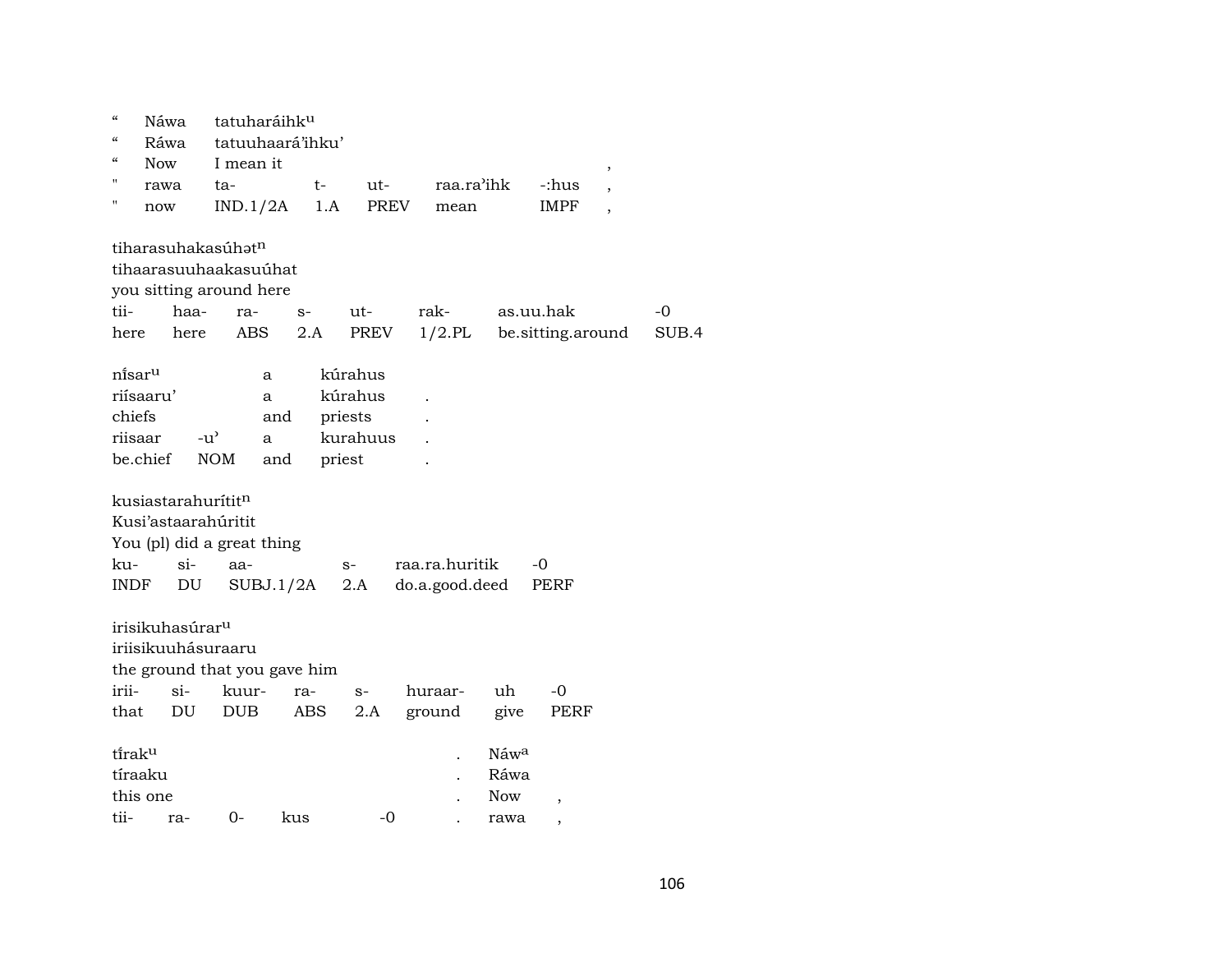#### this ABS 3.A be.sitting SUB.4 . now  $\overline{\phantom{a}}$

| tíkis<br>hi<br>rikuruú'ut<br>it is thus (ie true)<br>and<br>son<br>$\overline{\phantom{a}}$<br>$\, ,$ |            |
|-------------------------------------------------------------------------------------------------------|------------|
| $\overline{a}$<br>hi<br>riku-<br>$0-$<br>$\Omega$<br>tiki<br>ut-<br>ra-<br>$\overline{ }$             |            |
| that.is<br>3.A<br><b>PREV</b><br>EX<br><b>ABS</b><br>and<br>be<br>sonny<br>$\overline{ }$             |            |
| taturukspakúraw <sup>u</sup><br>tatuurukspakuúrawu'                                                   |            |
| I doubted your words                                                                                  |            |
| wakuur-<br>$t-$<br>uks-<br>-:hus<br>ta-<br>raa.wu<br>$a-$<br>uur-                                     |            |
| <b>AOR</b><br>IND.1/2A<br>2.P<br><b>PREV</b><br>doubt<br>IMPF<br>1.A<br>word                          |            |
| taturukspakúraw <sup>u</sup><br>Tatuurukspakuúrawu'<br>I doubted your words                           |            |
| wakuur-<br>uks-<br>-:hus<br>$t-$<br>ta-<br>$a-$<br>uur-<br>raa.wu                                     |            |
| IND.1/2A<br>AOR<br>doubt<br>1.A<br>2.P<br><b>PREV</b><br>word<br><b>IMPF</b>                          |            |
| Kišiwirírariks<br>Hã<br>Ţ                                                                             |            |
| Kici<br>wiriraariks<br>Haa                                                                            |            |
| it is true<br>Ha<br>But<br>Ţ                                                                          |            |
| kici<br>wii-<br>$O -$<br>raariks<br>$-0$<br>ri-<br>haa<br>Ţ                                           |            |
| CONT.3A<br>3.A<br><b>PERF</b><br>be.true<br>ha<br>Ţ<br>but<br>now                                     |            |
| hawiritašíkstihu<br>ákitar <sup>u</sup>                                                               |            |
| haawiiriitacikstiihú'<br>ákitaaru'                                                                    |            |
| now I am thankful<br>tribe                                                                            |            |
| wii-<br>rii-<br>aciks.tiihur<br>akitaar-<br>$-0$<br>haa-<br>t-<br>-u'                                 |            |
| ASSR<br>be.thankful<br>tribe<br>1.A<br><b>PERF</b><br>here<br>now                                     | <b>NOM</b> |
| tiwirarahkišítar <sup>a</sup><br>A                                                                    |            |
| tiwirarahkicítaara<br>a                                                                               |            |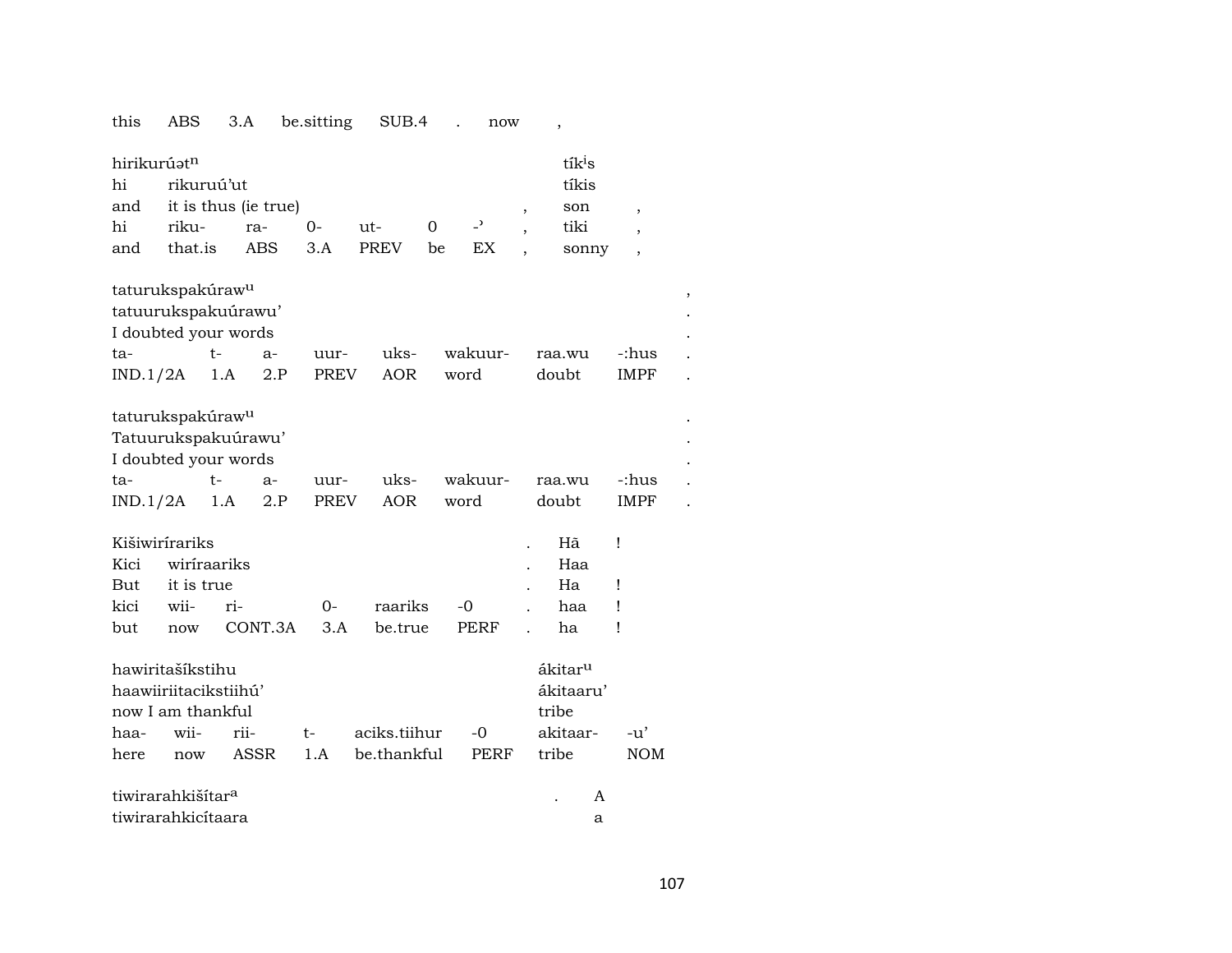|                                                                                      |         | their now having grease on them                 |       |        |                  |                      |                                                 | and         |            |                |
|--------------------------------------------------------------------------------------|---------|-------------------------------------------------|-------|--------|------------------|----------------------|-------------------------------------------------|-------------|------------|----------------|
| tii-                                                                                 | wii-    | ra-                                             | $O -$ |        | raar.kicit.aar   | -a                   |                                                 | a           |            |                |
| this                                                                                 | now     | ABS                                             | 3.A   |        | become.greasy    | SUB.1                |                                                 | and         |            |                |
| ákitaru<br>ákitaaru'<br>the tribe<br>akitaar-<br>tribe                               | $-u'$   | <b>NOM</b>                                      |       |        |                  |                      |                                                 |             |            |                |
|                                                                                      |         | tiwirurawitaksiritikstaritn                     |       |        |                  |                      |                                                 |             |            |                |
|                                                                                      |         | tiwiruraawitaksiiriitíkstarit                   |       |        |                  |                      |                                                 |             |            |                |
|                                                                                      |         | now that he is going to have a new robe         |       |        |                  |                      |                                                 |             |            |                |
| tii-                                                                                 | wii-    | ra-                                             | $0-$  | uur-   |                  | raa.witaks.hiiriitik |                                                 | -his        | -ta        | -rit           |
| here                                                                                 | now     | <b>ABS</b>                                      | 3.A   | PREV   |                  | get.a.new.robe       |                                                 | PERF        | <b>INT</b> | <b>INT.SUB</b> |
| $\pmb{\mathsf{H}}$<br>$\pmb{\mathsf{H}}$<br>$\pmb{\mathsf{H}}$<br>$\pmb{\mathsf{H}}$ |         |                                                 |       |        |                  |                      |                                                 |             |            |                |
| Náw <sup>a</sup><br>Ráwa<br><b>Now</b><br>rawa                                       |         | irár <sup>i</sup><br>iraári'<br>brother<br>$i-$ |       | -raar- |                  | -ri'                 |                                                 | $\, ,$<br>, |            |                |
| now                                                                                  |         | 3.POSS.A                                        |       |        | same.sex.sibling | 3.POSS.B             |                                                 |             |            |                |
| hiruahiwáku<br>hiru<br>then                                                          | he said | ahiwáku'                                        |       |        |                  |                      | nišíkuš <sup>u</sup><br>Riicíkucu'<br>Big Knife |             |            |                |
| hiruu                                                                                | ar-     | ri-                                             |       | $0-$   | waka'u           | $-0$                 | riici                                           | -kucuu      |            |                |
| then                                                                                 | EV      | CONT.3A                                         |       | 3.A    | say              | <b>PERF</b>          | knife                                           | <b>AUG</b>  |            |                |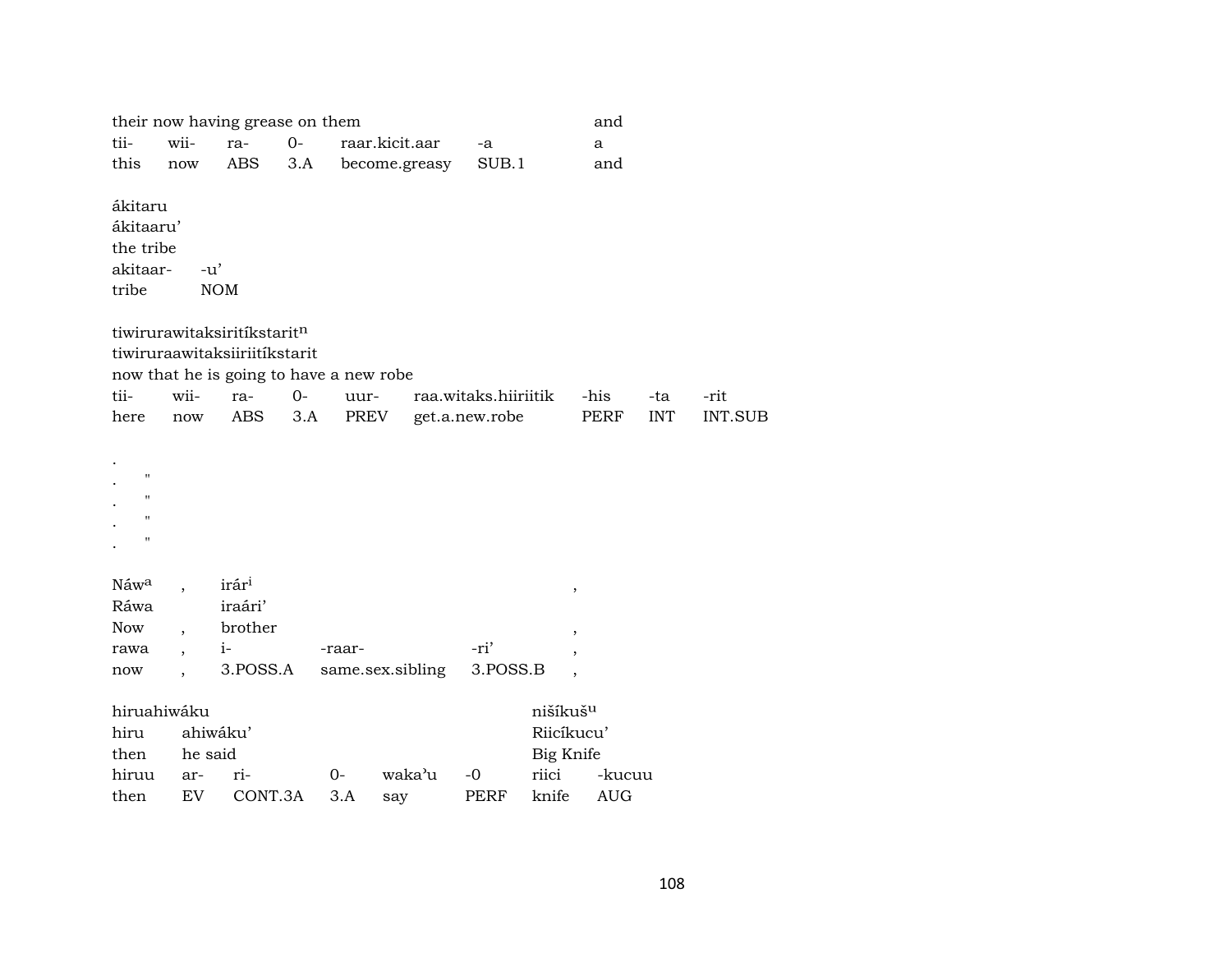| nikuwitisá <sup>a</sup>   |               |        |            |                                      |          |           |                          |                   | nišíkuš <sup>u</sup> |            |       |
|---------------------------|---------------|--------|------------|--------------------------------------|----------|-----------|--------------------------|-------------------|----------------------|------------|-------|
| rikuwitiisá'a             |               |        |            |                                      |          |           |                          |                   | Riicíkucu'           |            |       |
| that one was named        |               |        |            |                                      |          |           |                          |                   | Big Knife            |            |       |
| riku-                     | wi-           | ti-    |            | $0-$                                 | asar     |           | $\overline{\phantom{0}}$ | riici             |                      | -kucuu     |       |
| that.is                   | QUOT          |        | IND.3A     | 3.A                                  | be.named |           |                          | knife             |                      | <b>AUG</b> |       |
|                           |               |        |            |                                      |          |           |                          |                   |                      |            |       |
| $\mathcal{C}$             | Náwa          |        | nikutúatn  |                                      |          |           |                          |                   |                      |            |       |
| $\epsilon\epsilon$        | Ráwa          |        | rikutuú'ut |                                      |          |           |                          |                   |                      |            |       |
| $\epsilon\epsilon$        | Now           |        | it is thus |                                      |          |           |                          |                   |                      | ,          |       |
| "                         | rawa          |        | riku-      | ti-                                  | $0-$     | ut-       |                          | 0                 | $\overline{z}$       |            |       |
| П                         | now           |        | that.is    | IND.3A                               | 3.A      |           | PREV                     | be                | EX                   |            |       |
|                           |               |        |            |                                      |          |           |                          |                   |                      |            |       |
| tiharasuhakásuhatn        |               |        |            |                                      |          |           |                          |                   |                      |            |       |
| tihaarasuuhaakásuuhat     |               |        |            |                                      |          |           |                          |                   |                      |            |       |
|                           |               |        |            | you (pl) who are sitting around here |          |           |                          |                   |                      |            |       |
| tii-                      | haa-          | ra-    | $S-$       | ut-                                  | rak-     |           |                          | as.uu.hak         |                      |            | -0    |
| here                      | here          | ABS    | 2.A        | PREV                                 |          | $1/2$ .PL |                          | be.sitting.around |                      |            | SUB.4 |
|                           |               |        |            |                                      |          |           |                          |                   |                      |            |       |
| ni̇̃sar <sup>u</sup>      |               |        | ah         |                                      |          |           |                          |                   |                      |            |       |
| riísaaru'                 |               |        | Ha         |                                      |          |           |                          |                   |                      |            |       |
| chiefs                    |               |        | Ha         | $\overline{ }$                       |          |           |                          |                   |                      |            |       |
| riisaar                   | $-u^{\prime}$ |        | ha         | $\overline{\phantom{a}}$             |          |           |                          |                   |                      |            |       |
| be.chief                  | <b>NOM</b>    |        | ha         | $\overline{\phantom{a}}$             |          |           |                          |                   |                      |            |       |
|                           |               |        |            |                                      |          |           |                          |                   |                      |            |       |
| karaharípašt <sup>a</sup> |               |        |            |                                      |          |           |                          |                   |                      |            |       |
| karahaarípaacta           |               |        |            |                                      |          |           |                          |                   |                      |            |       |
| I am not going to hide it |               |        |            |                                      |          |           |                          |                   |                      |            |       |
|                           |               | $t-$   |            |                                      | -his     |           |                          |                   |                      |            |       |
| ka-                       | ra-           |        | raa-       | ri.paar                              |          |           | -ta                      |                   |                      |            |       |
| NEG                       | ABS           | 1.A    | way        | hide                                 | PERF     |           | <b>INT</b>               |                   |                      |            |       |
| tiraku                    |               |        |            |                                      |          |           |                          |                   |                      |            |       |
|                           |               |        |            |                                      |          |           |                          |                   |                      |            |       |
| tiíraaku                  |               |        |            |                                      |          |           |                          |                   |                      |            |       |
| this one                  |               |        |            |                                      |          |           |                          |                   |                      |            |       |
| tii- ra-                  |               | $()$ - | kus        |                                      | -0       |           |                          |                   |                      |            |       |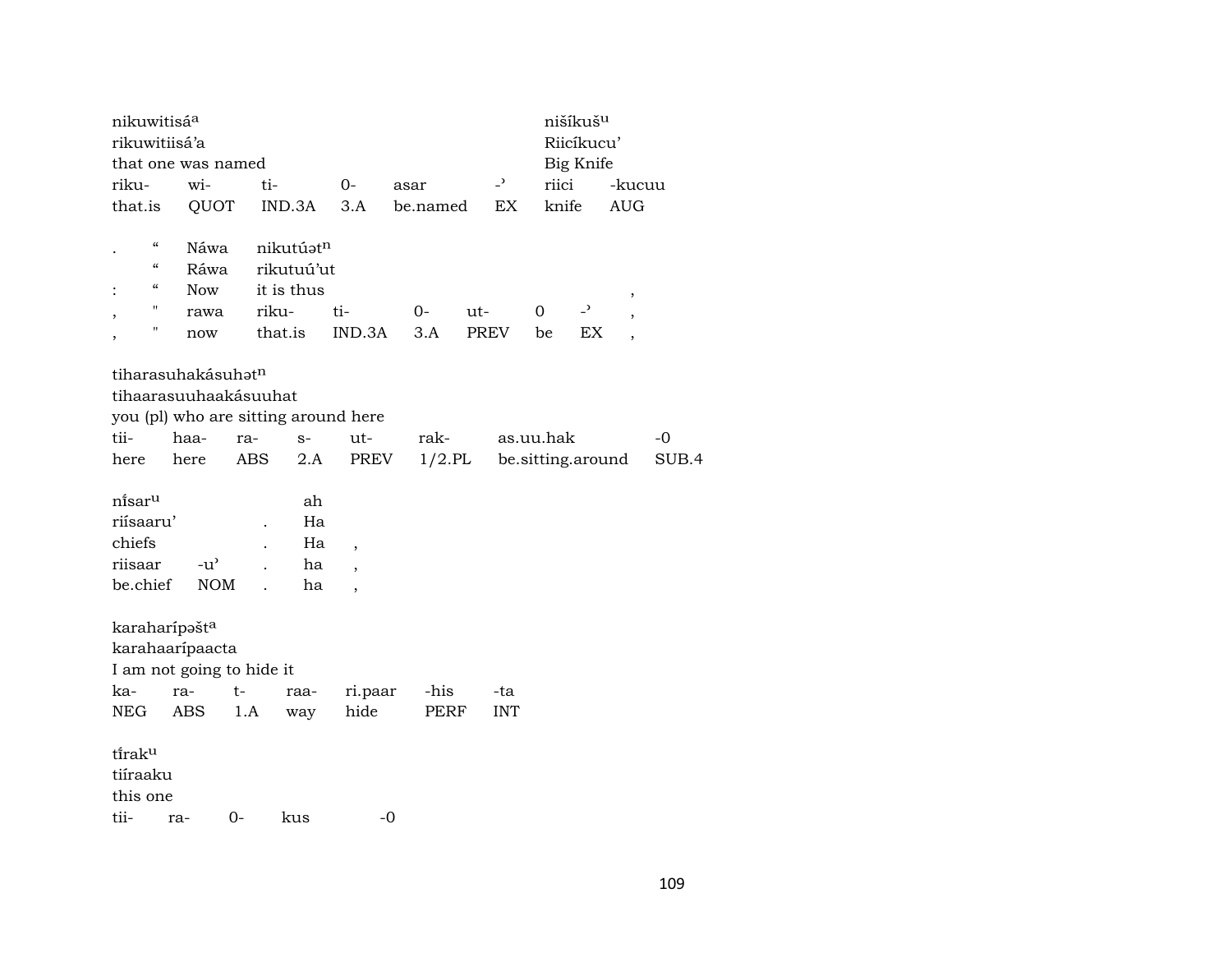this ABS 3.A be.sitting SUB.4

| taturukspakúrawu                |            |            |             |                   |                  |         |                 |        |                    |  |  |  |
|---------------------------------|------------|------------|-------------|-------------------|------------------|---------|-----------------|--------|--------------------|--|--|--|
| tatuurukspakuúrawu'             |            |            |             |                   |                  |         |                 |        |                    |  |  |  |
| I disbelieve his words          |            |            |             |                   |                  |         |                 |        |                    |  |  |  |
| ta-                             |            | $t-$       | $a-$        | uur-              | uks-             | wakuur- |                 | raa.wu | -:hus              |  |  |  |
| IND.1/2A                        |            | 1.A        | 2.P         | PREV              | <b>AOR</b>       | word    |                 | doubt  | IMPF               |  |  |  |
|                                 |            |            |             |                   |                  |         |                 |        |                    |  |  |  |
| Akíš <sup>i</sup>               |            |            |             |                   |                  |         |                 |        |                    |  |  |  |
| A                               | kiíci'     |            |             |                   |                  |         |                 |        |                    |  |  |  |
| And                             | but        |            |             |                   |                  |         |                 |        |                    |  |  |  |
| a                               | kici       |            |             |                   |                  |         |                 |        |                    |  |  |  |
| and                             | but        |            |             |                   |                  |         |                 |        |                    |  |  |  |
|                                 |            |            |             |                   |                  |         |                 |        |                    |  |  |  |
| kuitasikskapákis <sup>u</sup>   |            |            |             |                   |                  |         |                 |        |                    |  |  |  |
| ku'iitacikskapaákisu            |            |            |             |                   |                  |         |                 |        |                    |  |  |  |
| when he was pitied by him       |            |            |             |                   |                  |         |                 |        |                    |  |  |  |
| ku-                             | ii-        |            | $O -$       | ir-               | ut-              |         | aciks.kaapaakis |        | -u                 |  |  |  |
| <b>INDF</b>                     | SUBJ.3A    |            | 3.A         | OBV               | PREV             |         | feel.pity.for   |        | SUB.D              |  |  |  |
|                                 |            |            |             |                   |                  |         |                 |        |                    |  |  |  |
| irikuhíra <sup>u</sup>          |            |            |             |                   |                  |         |                 |        |                    |  |  |  |
| irikuuhiíraa'u                  |            |            |             |                   |                  |         |                 |        |                    |  |  |  |
| that was the power given by him |            |            |             |                   |                  |         |                 |        |                    |  |  |  |
| irii-                           | kuur-      | ra-        |             | $0-$<br>ir-       | raa-             |         | uh              | $-0$   |                    |  |  |  |
| that                            | <b>DUB</b> | <b>ABS</b> |             | 3.A<br><b>OBV</b> | way              |         | give            | PERF   |                    |  |  |  |
|                                 |            |            |             |                   |                  |         |                 |        |                    |  |  |  |
| tiráwa                          |            |            |             |                   |                  |         |                 |        |                    |  |  |  |
| Tiráwaahat                      |            |            |             |                   |                  |         |                 |        |                    |  |  |  |
| the Heavens                     |            |            |             |                   |                  |         |                 |        |                    |  |  |  |
| tii-                            | ra-        | $0-$       | waa-        | ahak              |                  |         | $-0$            |        |                    |  |  |  |
| this                            | ABS        | 3.A        | <b>DIST</b> |                   | extend.in.a.line |         | SUB.4           |        |                    |  |  |  |
|                                 |            |            |             |                   |                  |         |                 |        |                    |  |  |  |
| Ihawiritašíkstihú               |            |            |             |                   |                  |         |                 |        | н                  |  |  |  |
| Ihawiiriitacikstiihú'           |            |            |             |                   |                  |         |                 |        | $\pmb{\mathsf{H}}$ |  |  |  |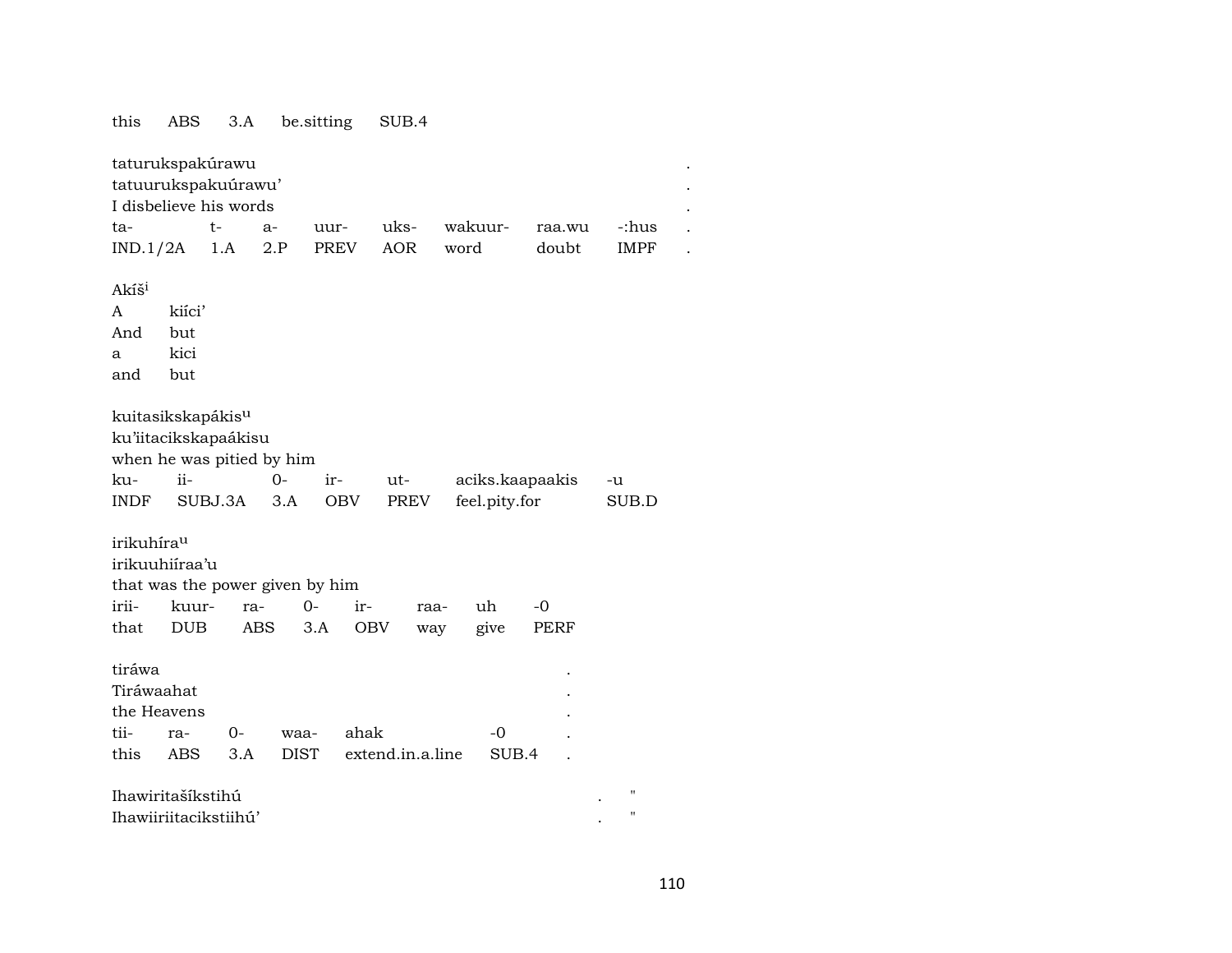|                           |                 | I am now thankful for that |              |            |                    |            |      |                                        | Ħ |
|---------------------------|-----------------|----------------------------|--------------|------------|--------------------|------------|------|----------------------------------------|---|
| ii-                       | haa-            | wii-                       | rii-         | $t \qquad$ | aciks.tiihur       |            | $-0$ |                                        | Ħ |
| that                      | here            | now                        | ASSR         | 1.A        | be.thankful        |            | PERF |                                        | Ħ |
|                           |                 |                            |              |            |                    |            |      |                                        |   |
| Híru                      | ahiwáku         |                            |              |            |                    |            | ,    | $\mathcal{C}\mathcal{C}$               |   |
| Hiru                      | ahiwáku'        |                            |              |            |                    |            |      | $\mathcal{C}\mathcal{C}$               |   |
| Then                      | he said         |                            |              |            |                    |            |      | $\boldsymbol{\zeta}\boldsymbol{\zeta}$ |   |
| hiruu                     | ar-             | ri-                        | $0-$         |            | waka <sup></sup> u | $-0$       |      | $\pmb{\mathsf{H}}$                     |   |
| then                      | EV              | CONT.3A                    | 3.A          | say        |                    | PERF       |      | п                                      |   |
|                           |                 |                            |              |            |                    |            |      |                                        |   |
| Tarušúhus                 |                 |                            |              |            |                    |            |      |                                        |   |
| Táruucuhus                |                 |                            |              |            |                    |            |      |                                        |   |
| Errand man                |                 | $\overline{ }$             |              |            |                    |            |      |                                        |   |
|                           | ta.ra.uc.uh.hus |                            |              |            |                    |            |      |                                        |   |
| errand.man                |                 | $\overline{\phantom{a}}$   |              |            |                    |            |      |                                        |   |
|                           |                 |                            |              |            |                    |            |      |                                        |   |
| hirukiraísatn             |                 |                            |              |            |                    |            |      |                                        |   |
| hiru                      | kira ísat       |                            |              |            |                    |            |      |                                        |   |
| there                     | go              |                            |              |            |                    |            |      |                                        |   |
| hiruu                     | kira            | $i-$                       |              | $S-$       | at                 | $-0$       |      |                                        |   |
| there                     |                 | perhaps                    | CONT.1/2A    | 2.A        | go                 | PERF       |      |                                        |   |
|                           |                 |                            |              |            |                    |            |      |                                        |   |
| iriratakárik <sup>u</sup> |                 |                            |              |            |                    | $\,$       |      |                                        |   |
|                           | iriiraatakáriku |                            |              |            |                    |            |      |                                        |   |
|                           |                 | where I have my home       |              |            |                    |            |      |                                        |   |
| irii-                     | ra-             | $t-$                       | akaar.ri.kus |            | -0                 |            |      |                                        |   |
| where                     | ABS             | 1.A                        | have.a.home  |            | SUB.4              |            |      |                                        |   |
|                           |                 |                            |              |            |                    |            |      |                                        |   |
| kasihastára               |                 |                            |              |            |                    |            |      |                                        |   |
|                           | Kaasihaástara   |                            |              |            |                    |            |      |                                        |   |
|                           |                 | You must bring the strings |              |            |                    |            |      |                                        |   |
| kaas-                     | $S-$            | i-                         | haas-        | raar-      |                    | raah<br>-0 |      |                                        |   |
| POT.2A                    | 2.A             | <b>SEQ</b>                 | string       | PL         | have               |            | PERF |                                        |   |
|                           |                 |                            |              |            |                    |            |      |                                        |   |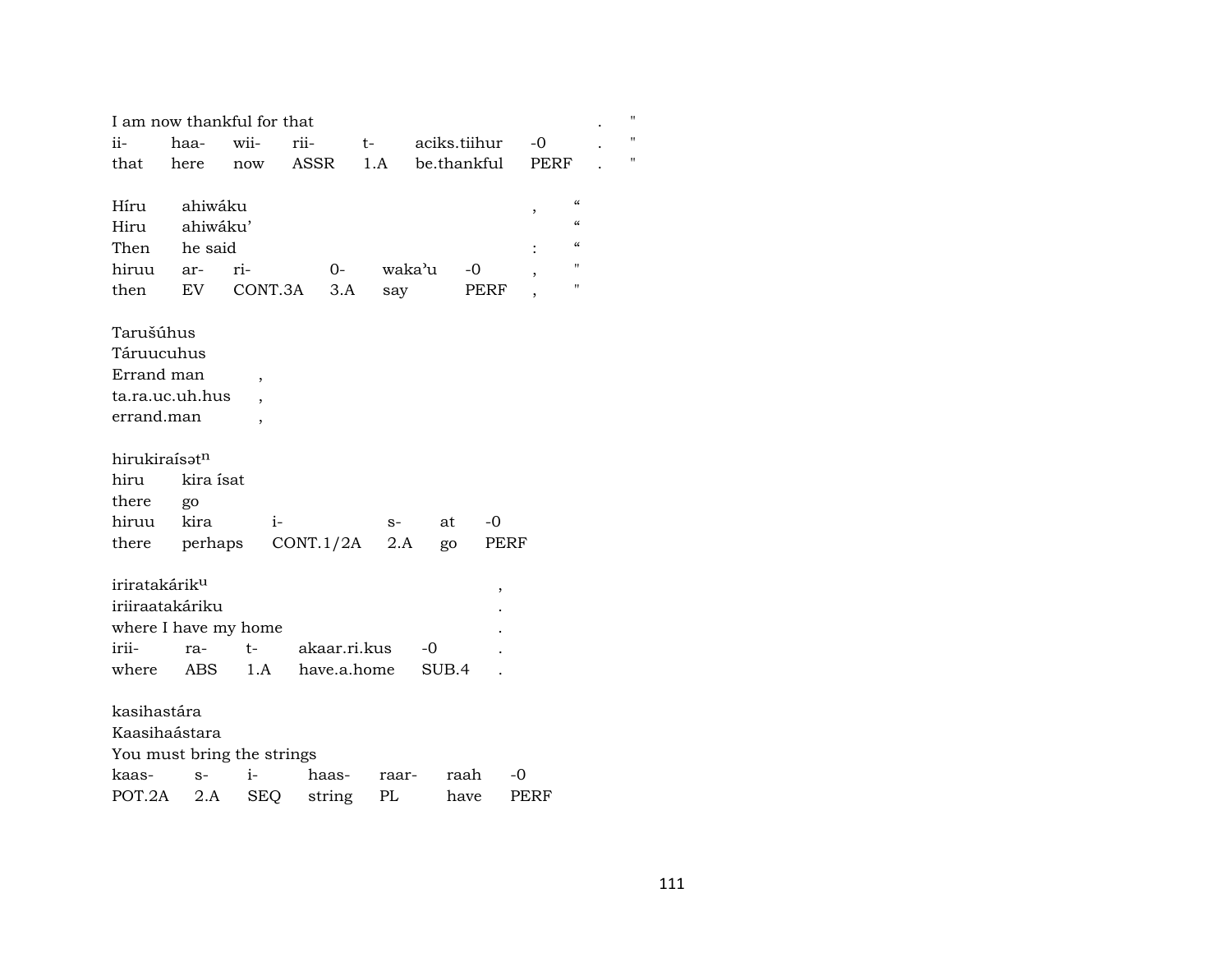| kiriksətkahuráwuš     | a   |
|-----------------------|-----|
| kiriksatkahúraawis    | a   |
| smoked hole beads     | and |
| kiriks.atkahur.raawis | a   |
| smoked hole beads     | and |

| isára           |      |     | papíšistisár <sup>u</sup> |       |           |          |            |  |
|-----------------|------|-----|---------------------------|-------|-----------|----------|------------|--|
| isaáraa'        |      |     | paapicistiisaaru'         |       |           |          |            |  |
| you'll carry it |      |     | a chief's medal           |       |           |          |            |  |
| $i-$            | $S-$ | ar- | raah                      | $-()$ | paapicis- | riisaar  | $-u'$      |  |
| CONT.1/2A       | 2.A  | EV  | have                      | PERF  | metal     | be.chief | <b>NOM</b> |  |

| a   | rawihtaka   |          | ٠ |             |
|-----|-------------|----------|---|-------------|
| a   | raawihtaaka | ٠        | " |             |
| and | a blanket   |          | ٠ | $^{\prime}$ |
| a   | raawiir-    | taakaar  |   | "           |
| and | cloth       | be.white |   | "           |

## Hiruahušía

| Hiru ahúci'a                      |  |  |  |  |
|-----------------------------------|--|--|--|--|
| Then he did it                    |  |  |  |  |
| hiruu ar- ra- 0- ut- i- aar -0,   |  |  |  |  |
| then EV ABS 3.A PREV SEO do PERF, |  |  |  |  |

a ahiihaastahkiickáwarit and de put the strings around his neck

| and he put the strings around his neck |  |  |  |  |  |  |                                                |  |  |  |  |
|----------------------------------------|--|--|--|--|--|--|------------------------------------------------|--|--|--|--|
|                                        |  |  |  |  |  |  | a ar- ra- 0- ir- haas- raar- kiic- ka.warik -0 |  |  |  |  |
|                                        |  |  |  |  |  |  | and EV ABS 3.A OBV string PL neck put.on PERF  |  |  |  |  |

kiriksətkahúrawis . kiriksatkahúraawis . smoked hole beads . kiriks.atkahur.raawis .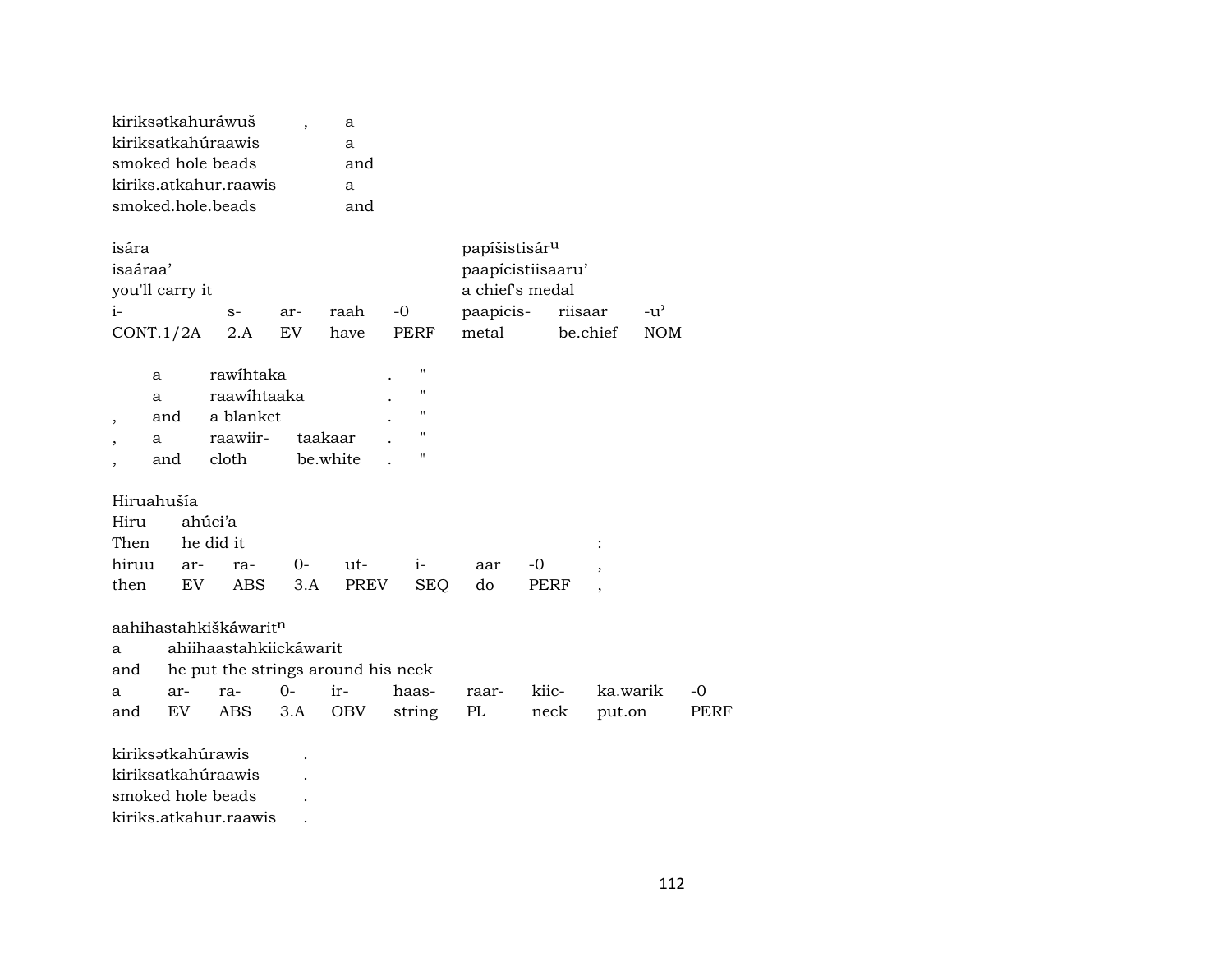smoked.hole.beads . Hiruahušía Hiru ahúci'a Then he did it hiruu ar- ra- 0- ut- i- aar -0 then EV ABS 3.A PREV SEQ do PERF aahitkíšawu a ahitkiícawu and he put it on his neck a ar- ra- 0- ir- ut- kiic.a.wuh -0 and EV ABS 3.A OBV PREV put.around.the.neck PERF papíšistisár<sup>u</sup> paapícistiisaaru' . the chief's medal . paapicis- riisaar -u" . metal be.chief NOM . Hiruahiwáku nišíkušµ , Hiru ahiwáku' Riicíkucu' Then he said Big Knife : hiruu ar- ri- 0- waka"u -0 riici -kucuu , then EV CONT.3A 3.A say PERF knife AUG ,  $\alpha$  $\alpha$  $\mathcal{C}$ " "

Iratirihkaríksku Iratirihkaríksku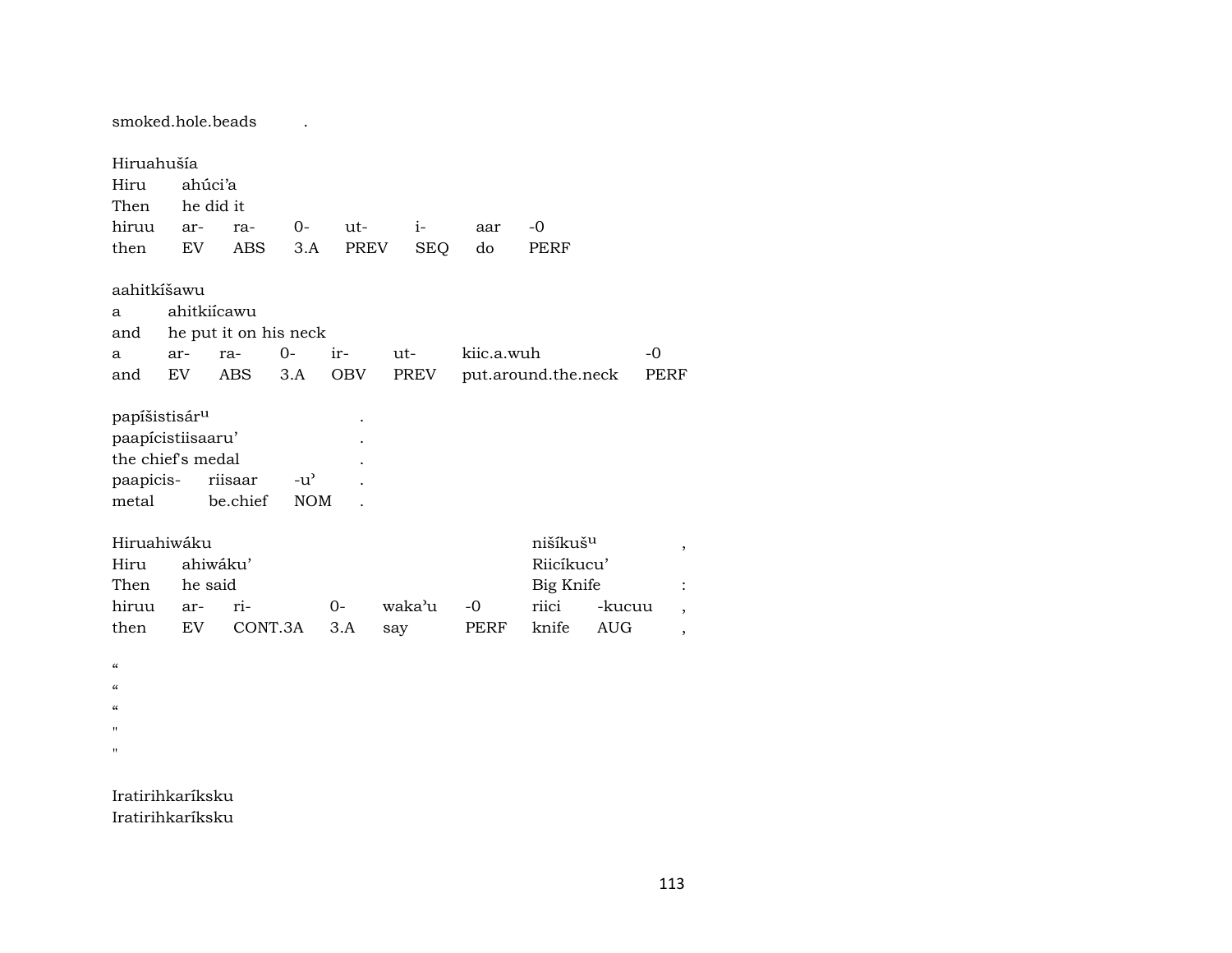|                                                                                                                               | Where my herd is                                                                                                    |                  |           |                     |                           |                                                                                                   |                     |                     |              |               |            |                                  |                 |                               |                         |
|-------------------------------------------------------------------------------------------------------------------------------|---------------------------------------------------------------------------------------------------------------------|------------------|-----------|---------------------|---------------------------|---------------------------------------------------------------------------------------------------|---------------------|---------------------|--------------|---------------|------------|----------------------------------|-----------------|-------------------------------|-------------------------|
| ii-                                                                                                                           | ra-                                                                                                                 | $t-$             | ir-       |                     | ri-                       |                                                                                                   | uur-                |                     | kariiks-     | kus           |            | $-0$                             |                 |                               |                         |
| where                                                                                                                         | <b>ABS</b>                                                                                                          | 1.A              | POSS.1/2A |                     |                           | PHYS.POSS                                                                                         | POSS.A              | herd                |              | be.sitting    |            | SUB.4                            |                 |                               |                         |
| títawi<br>títawi'<br>ti-<br>IND.3A                                                                                            | it is among them<br>$O -$<br>3.A                                                                                    | tawi<br>be.among |           | $-0$<br><b>PERF</b> | $\cdot$<br>$\overline{ }$ | ihi<br>ihi<br>uh<br>$\overline{\phantom{a}}$<br>ihii<br>$\cdot$<br>uh<br>$\overline{\phantom{a}}$ |                     |                     |              |               |            |                                  |                 |                               |                         |
| pákskatitn<br>pákskaatit<br>paks-<br>head                                                                                     | a black-headed horse<br>kaatit<br>black                                                                             |                  | $\, ,$    |                     |                           |                                                                                                   |                     |                     |              |               |            |                                  |                 |                               |                         |
| ciru<br>still                                                                                                                 | širurikutasi kitáwist <sup>a</sup><br>Cirú rikutaasikitáwista<br>you are going to ride that one<br>riku-<br>that.is | ta-<br>IND.1/2A  |           | $S-$<br>2.A         | ikita<br>ride             | -wi<br>SUB.L                                                                                      | -his<br><b>PERF</b> | -ta<br><b>INT</b>   |              |               |            |                                  |                 |                               |                         |
| $\mathbf H$<br>Náwa<br>$\pmb{\mathsf{H}}$<br>Ráwa<br>$\mathbf{H}$<br><b>Now</b><br>$\mathbf{H}$<br>rawa<br>$^{\prime}$<br>now | $\overline{\phantom{a}}$<br>$\overline{\phantom{a}}$<br>$\overline{\phantom{a}}$<br>$\overline{\phantom{a}}$        |                  |           |                     |                           |                                                                                                   |                     |                     |              |               |            |                                  |                 |                               |                         |
|                                                                                                                               | nikuwituháhurutiahawištáhu<br>rikuwituuhahúru'<br>that is what he did for him                                       |                  |           |                     |                           |                                                                                                   |                     |                     |              | ti'ahawictáhu |            | this one bringing them in droves |                 |                               |                         |
| riku-<br>that.is                                                                                                              | wi-<br>QUOT                                                                                                         | ti-<br>IND.3A    |           | $0-$<br>3.A         | ut-<br><b>PREV</b>        | rahur.ra'uk<br>treat                                                                              |                     | $-0$<br><b>PERF</b> | tii-<br>this | ar-<br>EV     | ra-<br>ABS | $0-$<br>3.A                      | $a-$<br>PREV.3A | awic.ra.a<br>summon.in.droves | -hus<br><b>IMPF.SUB</b> |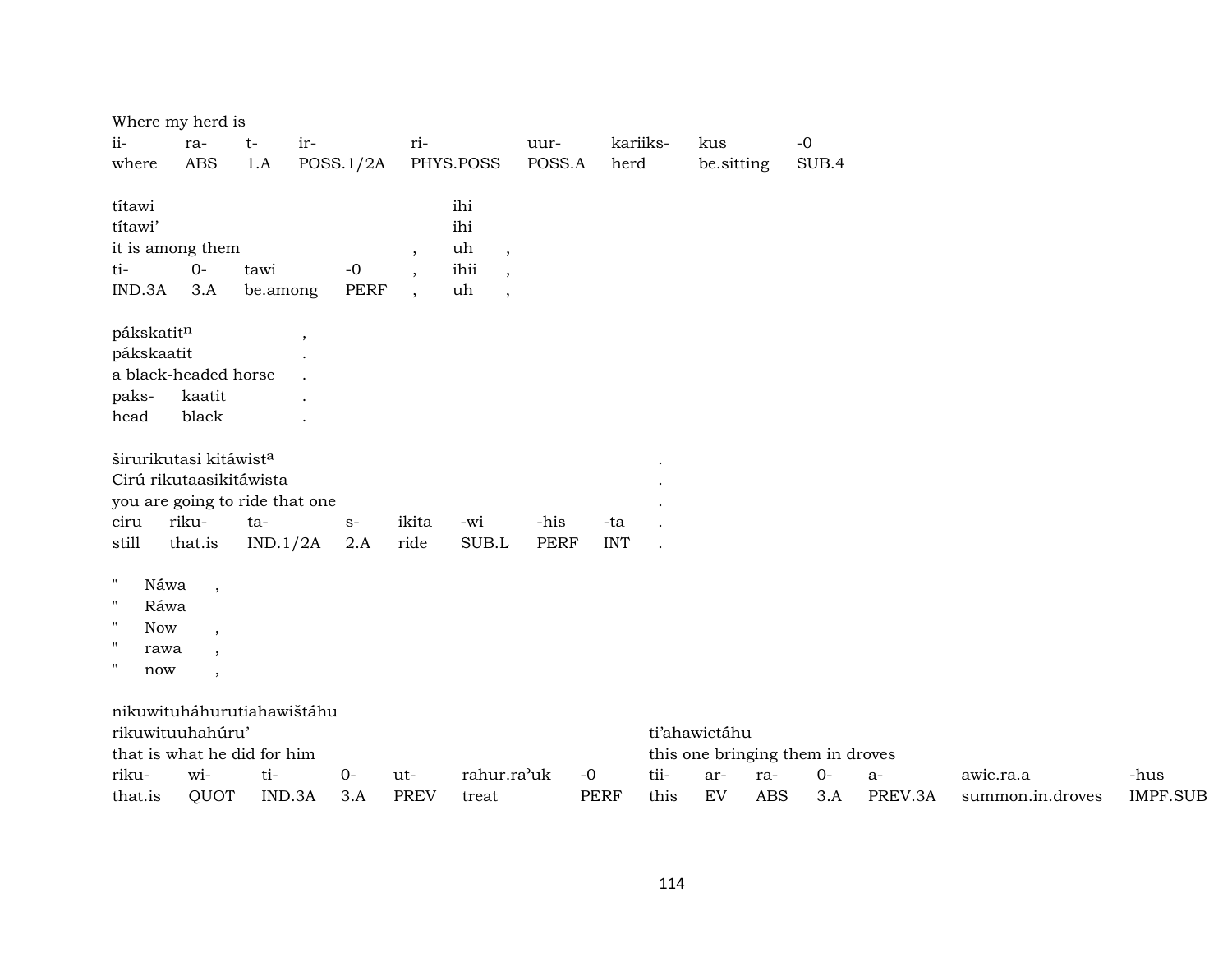|                 | Aahawáku                 |     |     |                                |             |           |      |                  |             |      |                    |               |   |                |
|-----------------|--------------------------|-----|-----|--------------------------------|-------------|-----------|------|------------------|-------------|------|--------------------|---------------|---|----------------|
|                 | A                        |     |     | ahawáku'                       |             |           |      |                  |             |      |                    |               |   |                |
|                 | And                      |     |     | he said                        |             |           |      |                  |             |      |                    |               |   |                |
|                 | a                        |     | ar- | ra-                            |             | $O-$      |      | waka'u           | -0          |      |                    |               |   |                |
|                 | and                      |     | EV  | ABS                            |             | 3.A       |      | say              | PERF        |      |                    |               |   |                |
|                 |                          |     |     |                                |             |           |      |                  |             |      |                    |               |   |                |
|                 | irirawištáhu             |     |     |                                |             |           |      |                  |             |      |                    |               |   | $\epsilon$     |
|                 | iriiraawictáhu           |     |     |                                |             |           |      |                  |             |      |                    |               |   | $\mathcal{L}$  |
|                 |                          |     |     | the one who brought droves     |             |           |      |                  |             |      |                    |               |   | $\mathcal{L}$  |
| irii-           |                          | ra- |     | $0-$                           | a-          |           |      | awic.ra.a        |             |      | -hus               |               | , | $\blacksquare$ |
| that            | ABS<br>3.A<br>PREV.3A    |     |     |                                |             |           |      | summon.in.droves |             |      | <b>IMPF.SUB</b>    |               | Ħ |                |
|                 |                          |     |     |                                |             |           |      |                  |             |      |                    |               |   |                |
| Hấ <sup>a</sup> |                          | Ţ   |     | nikurakuwáka                   |             |           |      |                  |             |      |                    |               | , |                |
| Haá'a'          |                          |     |     | rikurakuwaáka                  |             |           |      |                  |             |      |                    |               |   |                |
| Yes             |                          | Ţ   |     | That which he said             |             |           |      |                  |             |      |                    |               |   |                |
| haa'a'          |                          | Ţ   |     | riku-                          |             | ra-       |      | $0-$             | ku-         | waak |                    | -a            |   |                |
| yes             |                          | Ţ   |     | that.is                        |             | INF.A     |      | 3.A              | INF.B       |      | say.SUB            | SUB.1         |   |                |
|                 |                          |     |     |                                |             |           |      |                  |             |      |                    |               |   |                |
|                 | tatiráit <sup>a</sup>    |     |     |                                |             |           |      |                  |             |      |                    |               |   |                |
|                 | tatiraá'iita             |     |     |                                |             |           |      |                  |             |      |                    |               |   |                |
|                 | I know it                |     |     |                                |             |           |      |                  |             |      |                    |               |   |                |
| ta-             |                          |     | t-  |                                | ir-         |           |      | raa.iita         | -0          |      |                    |               |   |                |
|                 | $IND.1/2A$ 1.A           |     |     |                                |             | PREV.1/2A |      | know             | PERF        |      |                    |               |   |                |
|                 |                          |     |     |                                |             |           |      |                  |             |      |                    |               |   |                |
|                 | iriraspawák <sup>a</sup> |     |     |                                |             |           |      |                  |             |      |                    |               |   |                |
|                 | iriíraspaawaaka          |     |     |                                |             |           |      |                  |             |      | "                  |               |   |                |
|                 |                          |     |     | the things that you have said  |             |           |      |                  |             |      | "                  |               |   |                |
| irii-           |                          | ra- |     | $S-$                           | waa-        |           | waak |                  |             |      | $\pmb{\mathsf{H}}$ |               |   |                |
| that            |                          | ABS |     |                                | <b>DIST</b> |           |      |                  | -a<br>SUB.1 |      | $\blacksquare$     |               |   |                |
|                 |                          |     |     | 2.A                            |             |           |      | say.SUB          |             |      |                    |               |   |                |
|                 |                          |     |     | Híruahihwakúriwat <sup>n</sup> |             |           |      |                  |             |      |                    |               |   |                |
|                 |                          |     |     |                                |             |           |      |                  |             |      |                    |               |   |                |
| Hiru            |                          |     |     | ahihwakuúriiwat                |             |           |      |                  |             |      |                    |               |   |                |
| Then            |                          |     |     | he repeated his words          |             |           |      |                  |             |      |                    |               |   |                |
| hiruu           |                          | ar- |     | ri-                            |             | 0-        |      | ir-              | uur-        |      |                    | wakuur.iiwaat |   |                |

 $-0$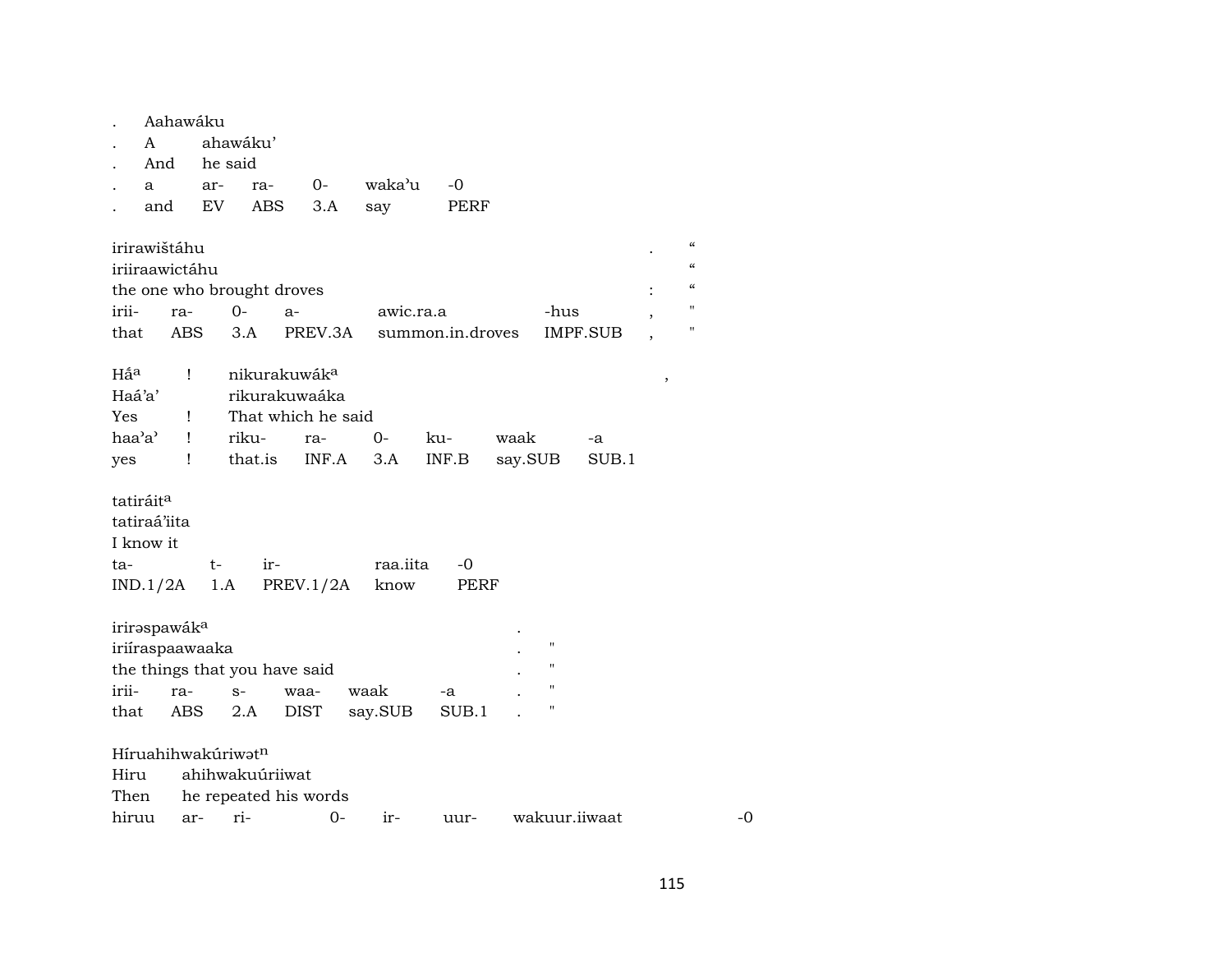## then EV CONT.3A 3.A OBV PREV repeat.what.someone.said PERF

|                                                      | He said<br>ar-<br>EV | Ahawáku<br>Ahawáku'<br>ra-<br>ABS                               | $0-$                                                                         | 3.A<br>say                                  | waka'u              | $-0$<br>PERF        | $\overline{\phantom{a}}$ | $\mathcal{C}\mathcal{C}$<br>$\mathcal{C}\mathcal{C}$<br>$\mathcal{C}\mathcal{C}$<br>$\pmb{\mathsf{H}}$<br>$\pmb{\mathsf{H}}$ |                                |             |               |
|------------------------------------------------------|----------------------|-----------------------------------------------------------------|------------------------------------------------------------------------------|---------------------------------------------|---------------------|---------------------|--------------------------|------------------------------------------------------------------------------------------------------------------------------|--------------------------------|-------------|---------------|
| tii-<br>here                                         |                      | haa-<br>here                                                    | Tiharəsuhakasáhət <sup>n</sup><br>Tihaarasuuhaakasuúhat<br>ra-<br><b>ABS</b> | You (pl) sitting around here<br>$S-$<br>2.A | ut-<br>PREV         |                     | rak-<br>$1/2$ .PL        |                                                                                                                              | as.uu.hak<br>be sitting around |             | $-0$<br>SUB.4 |
| $\overline{\phantom{a}}$<br>$\overline{\phantom{a}}$ | tii-<br>this         |                                                                 | tiiriwirawawák <sup>a</sup><br>ti'iriiwirawaawaáka<br>irii-<br>what          | these things he has said<br>wii-<br>now     | ra-<br>ABS          | $0-$<br>3.A         | waa-<br>DIST             |                                                                                                                              | waak<br>say.SUB                | -a<br>SUB.1 |               |
| riku-                                                | that.is              | nikutatpawáku.<br>rikutatpaawáku'<br>that is what I said<br>ta- | IND.1/2A                                                                     | t-<br>1.A                                   | waa-<br><b>DIST</b> | say                 | waka'u                   | $-0$<br>PERF                                                                                                                 |                                |             |               |
| ciru                                                 |                      | Tirurəsirətarirət <sup>a</sup>                                  | rasiirattaarírata                                                            |                                             |                     |                     |                          |                                                                                                                              |                                | ,           |               |
|                                                      |                      |                                                                 |                                                                              | when you took your seats                    |                     |                     |                          |                                                                                                                              |                                |             |               |
| yet<br>ciruu                                         |                      |                                                                 | $S-$                                                                         | $i-$                                        | rak-                |                     | raarira.at               |                                                                                                                              |                                |             |               |
| yet                                                  |                      | ra-<br>ABS                                                      | 2.A                                                                          | SEQ                                         |                     | $1/2$ .PL be.seated |                          |                                                                                                                              | -a<br>SUB.1                    |             |               |
|                                                      |                      |                                                                 | wisirasətkaksahistarit <sup>n</sup>                                          |                                             |                     |                     |                          |                                                                                                                              |                                |             |               |

wisirasutkaksaahístarit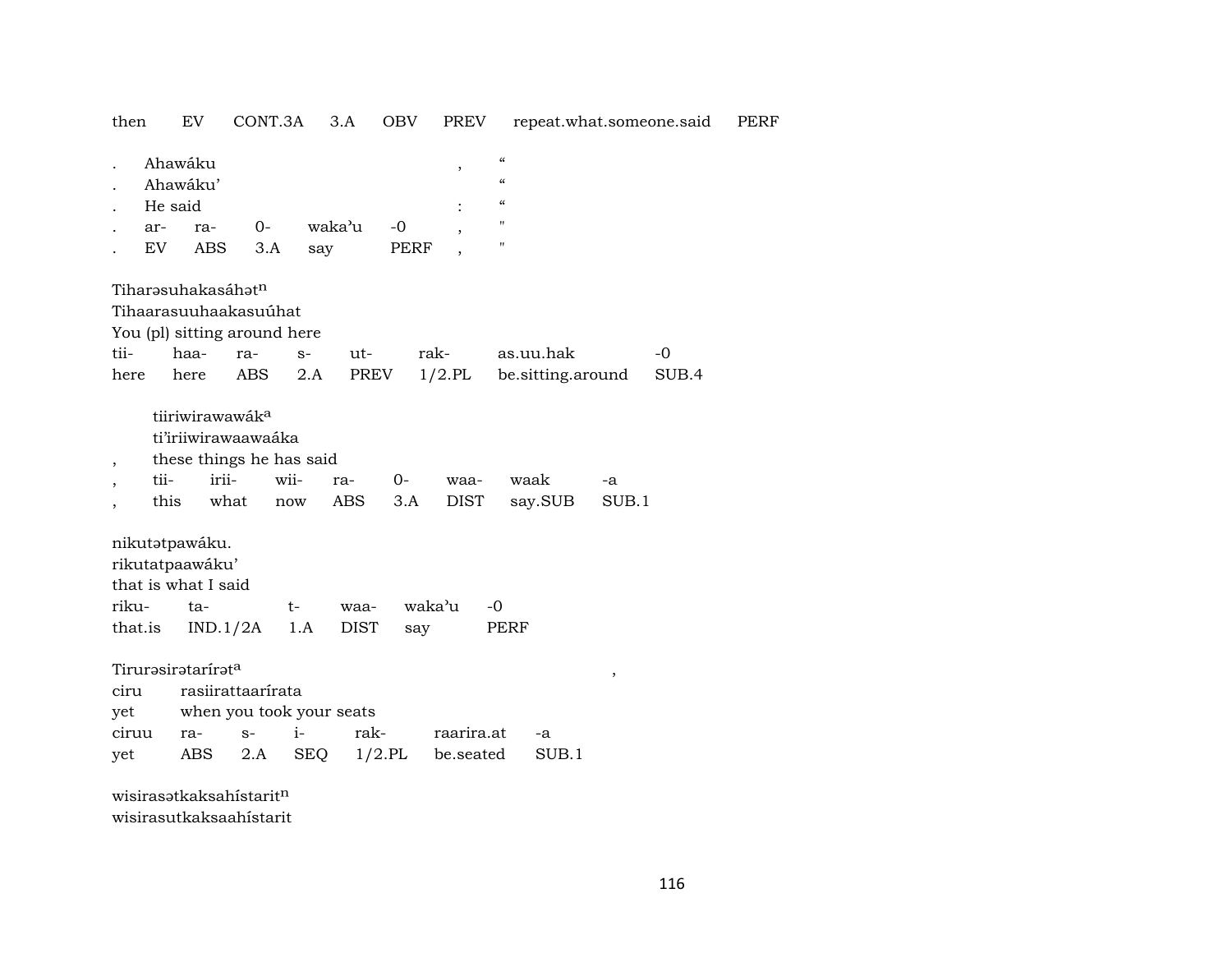| when you were going to call him |  |  |  |
|---------------------------------|--|--|--|
|                                 |  |  |  |

|  |  | wii- si- ra- s- ut- kaksaa -his -ta -rit   |  |  |
|--|--|--------------------------------------------|--|--|
|  |  | when DU ABS 2.A PREV call PERF INT INT.SUB |  |  |

- . Náw $\rm ^a$  ,
- . Ráwa
- . Now
- . rawa
- . now

| kišiháwiritašikstihú       |  |                                         |  |
|----------------------------|--|-----------------------------------------|--|
| kici haawiiriitacikstiihú' |  |                                         |  |
| but, I am now thankful     |  |                                         |  |
|                            |  | kici haa- wii- rii-  t- aciks.tiihur -0 |  |
|                            |  | but here now ASSR 1.A be.thankful PERF  |  |

Akikutírariks

| Aki      |    | kutiíraariks |  |                                        |    |
|----------|----|--------------|--|----------------------------------------|----|
| And here |    | it was true  |  |                                        |    |
| а-       | ki |              |  |                                        | -0 |
| and      |    |              |  | there INDF IND.3A 3.A SEO be.true PERF |    |

ákitarµ ákitaaru' the tribe akitaar- -u'

tribe NOM

wirakukuritašikskapakisúkstarit $^{\rm n}$ wirakukuuriitacikskapaakisúkstarit

when he was going to have pity on mine

| wii- |  | ra- 0- ku- ku- ri- | ut- | aciks.kaapaakis -uk -his -ta -rit                     |  |                       |
|------|--|--------------------|-----|-------------------------------------------------------|--|-----------------------|
|      |  |                    |     | when INF.A 3.A 1.P INF.B PHYS.POSS PREV feel.pity.for |  | DIST PERF INT INT.SUB |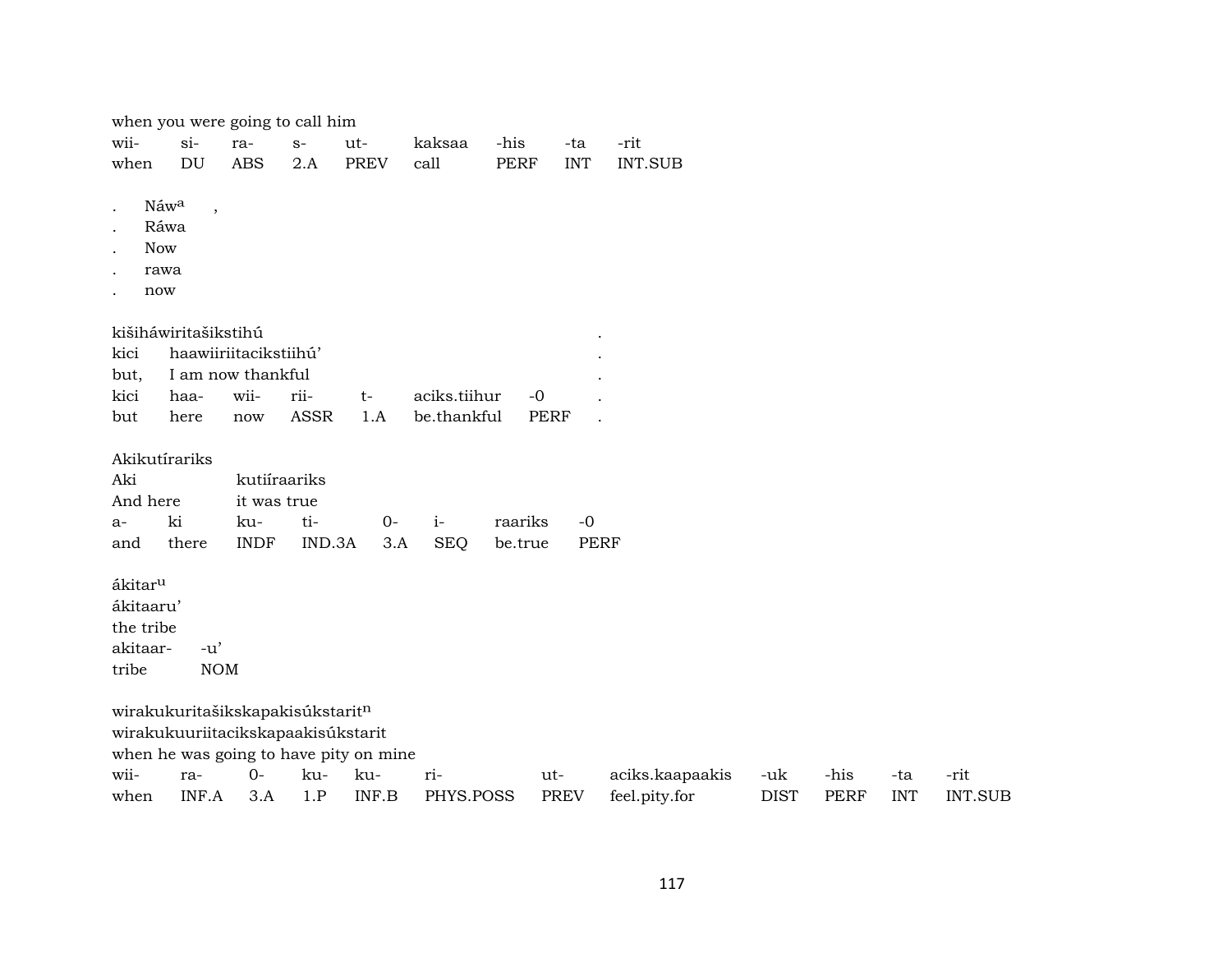|                    | 11  | Náw <sup>a</sup>                 |                                        | hiruahiwáku                   |                          |                  |                          |                      |               |                          |
|--------------------|-----|----------------------------------|----------------------------------------|-------------------------------|--------------------------|------------------|--------------------------|----------------------|---------------|--------------------------|
|                    | п   | Ráwa                             |                                        | hiru                          |                          | ahiwáku'         |                          |                      |               |                          |
|                    | 11  | <b>Now</b>                       |                                        | then                          |                          | he said          |                          |                      |               |                          |
|                    | "   | rawa                             |                                        | hiruu                         |                          | ar-              | ri-                      | $0-$                 | waka'u        | $-0$                     |
|                    | Π   | now                              |                                        | then                          |                          | EV               | CONT.3A                  | 3.A                  | say           | PERF                     |
|                    |     |                                  |                                        |                               |                          |                  |                          |                      |               |                          |
| pita               |     | ,                                | $\mathcal{C}\mathcal{C}$               | Náw <sup>a</sup>              |                          | náw <sup>a</sup> | $\overline{\phantom{a}}$ | ni̇̃sar <sup>u</sup> |               |                          |
| piíta              |     |                                  | $\mathcal{C}\mathcal{C}$               | Ráwa                          |                          | ráwa             |                          | riísaaru'            |               |                          |
| the man            |     |                                  | $\boldsymbol{\zeta}\boldsymbol{\zeta}$ | <b>Now</b>                    | $\overline{\phantom{a}}$ | now              | $\overline{\phantom{a}}$ | chiefs               |               | ,                        |
| wiita              |     | $\overline{\phantom{a}}$         | 11                                     | rawa                          |                          | rawa             | $\ddot{\phantom{0}}$     | riisaar              | $-u^{\prime}$ |                          |
| man                |     | $\overline{ }$                   | 11                                     | now                           |                          | now              |                          | be.chief             | <b>NOM</b>    | $\overline{\phantom{a}}$ |
|                    |     |                                  |                                        |                               |                          |                  |                          |                      |               |                          |
| titak <sup>u</sup> |     |                                  |                                        |                               |                          |                  |                          |                      |               |                          |
| tiítaku            |     |                                  |                                        |                               |                          |                  |                          |                      |               |                          |
| here               |     |                                  |                                        |                               |                          |                  |                          |                      |               |                          |
| tii-               |     | -taku                            |                                        |                               |                          |                  |                          |                      |               |                          |
| this               |     | LOC                              |                                        |                               |                          |                  |                          |                      |               |                          |
|                    |     |                                  |                                        |                               |                          |                  |                          |                      |               |                          |
|                    |     | iriwirutiratihatn                |                                        |                               |                          |                  |                          |                      |               |                          |
|                    |     | iriwiruutíraatiihat              |                                        |                               |                          |                  |                          |                      |               |                          |
|                    |     | this is the end of the way       |                                        |                               |                          |                  |                          |                      |               |                          |
| irii-              |     | wii-                             | ruu-                                   | ti-                           |                          | 0-               | raa-                     | tiihak               | -0            |                          |
| that               |     | now                              | then                                   | IND.3A                        |                          | 3.A              | way                      | be.the.end           | PERF          |                          |
|                    |     |                                  |                                        |                               |                          |                  |                          |                      |               |                          |
|                    |     | tiwirəstakawa wútik <sup>a</sup> |                                        |                               |                          |                  |                          |                      |               |                          |
|                    |     | tiwirastahkawaawuútika           |                                        |                               |                          |                  |                          |                      |               |                          |
|                    |     |                                  |                                        | now that you have killed them |                          |                  |                          |                      |               |                          |
| tii-               |     | wii-                             | ra-                                    | $S-$                          |                          | raar-            |                          | ka.wa.ut.ik          | -waa          | -a                       |
| here               |     | now                              | ABS                                    | 2.A                           |                          | 3PL.INAN.P       |                          | kill.DIST            | <b>DIST</b>   | SUB.1                    |
|                    |     |                                  |                                        |                               |                          |                  |                          |                      |               |                          |
|                    |     | tíratotn                         |                                        |                               |                          |                  |                          | škítiiks             |               | Náw <sup>a</sup>         |
|                    |     | Tíraataat                        |                                        |                               |                          |                  |                          | kskiíti'iks          |               | Ráwa                     |
|                    |     | The way is completed             |                                        |                               |                          |                  |                          | four (times)         |               | <b>Now</b>               |
|                    | ti- |                                  | $0-$                                   | raa-                          | taat                     |                  | $-0$                     | iks.kiiti'iks        |               | rawa                     |
|                    |     |                                  |                                        |                               |                          |                  |                          |                      |               |                          |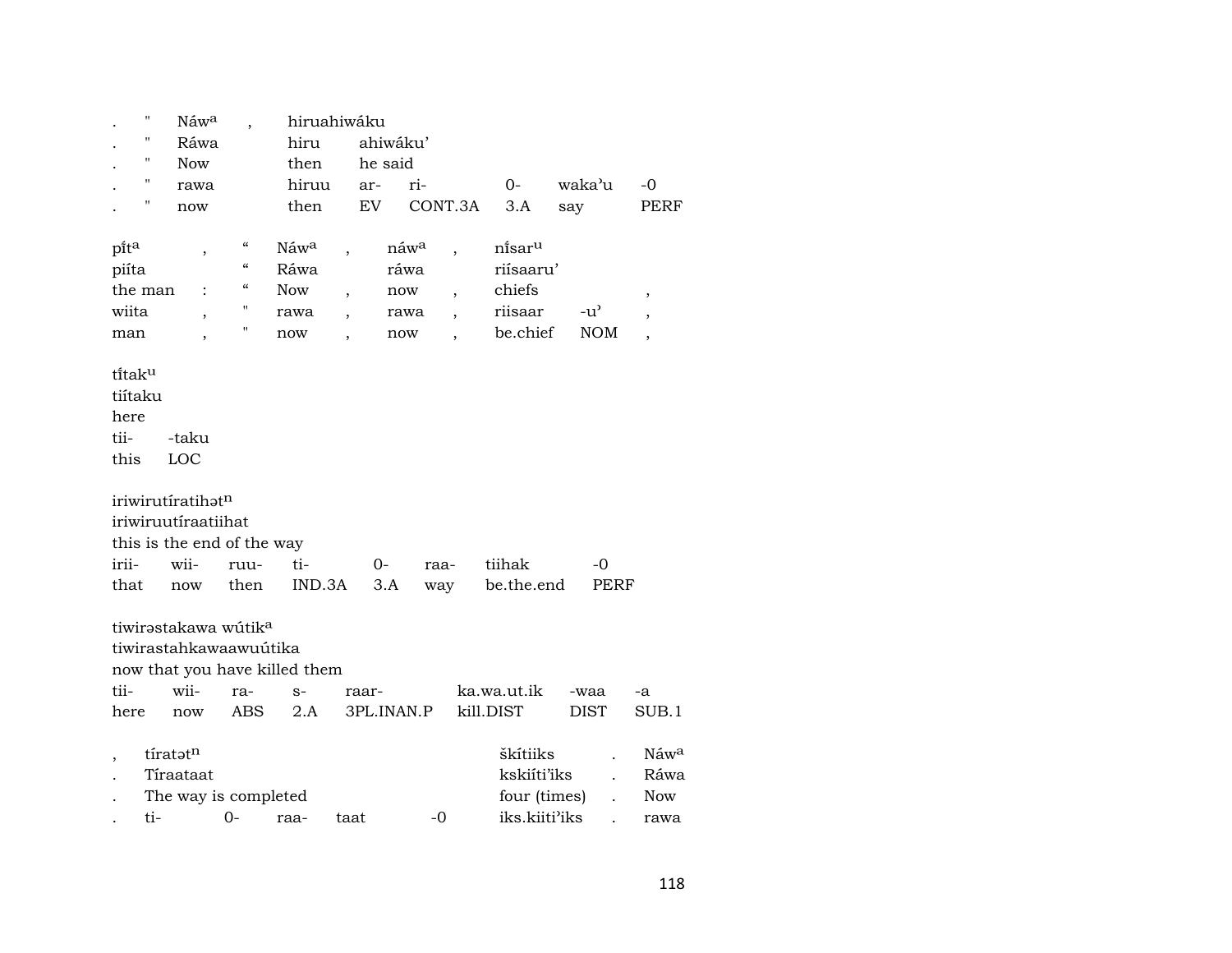$IND.3A$   $3.A$ complete **PERF** way four now  $\mathbf{r}$  $\overline{a}$  $arīsit<sup>n</sup>$ nīsar<sup>u</sup> ariísit riísaaru' chiefs yourselves ariisit riisaar  $-u^{\prime}$ be.chief one's.own **NOM** kišiwitəstakitaw<sup>i</sup> witastakítawi' kici you are in the lead but wita- $-0$ kici rakkita.wi  $S-$ QUOT  $IND.1/2A$  $2.A$  $1/2$ .PL be.the.leader PERF but haríkari  $\mathbf{I}$ táraha Hã  $\ddot{\phantom{a}}$ táraha' Haa haariikari'  $\ddot{\phantom{a}}$ there are many here buffalos Ha  $\mathbf{I}$  $\mathbb{R}^2$ riitarahaa haa  $\mathbf{I}$ haa- $O$ kari  $-0$  $\ddot{\phantom{a}}$ **ASSR**  $3.A$ **PERF** buffalo ha  $\mathbf{I}$ here be.numerous  $\overline{a}$  $\ddot{\phantom{a}}$  $\ddot{\phantom{a}}$  $N$ áw<sup>a</sup> irár<sup>i</sup>  $\overline{\phantom{a}}$  $\cdot$ Ráwa iraári' brother Now  $\overline{\phantom{a}}$  $i-$ -ri' rawa -raar- $\overline{\phantom{a}}$ 3.POSS.A same.sex.sibling 3.POSS.B now  $\overline{ }$ ,  $\overline{\phantom{a}}$ nikusiwitirarahuriruhš<sup>i</sup>

rikusiwitiiraarahuriruhci'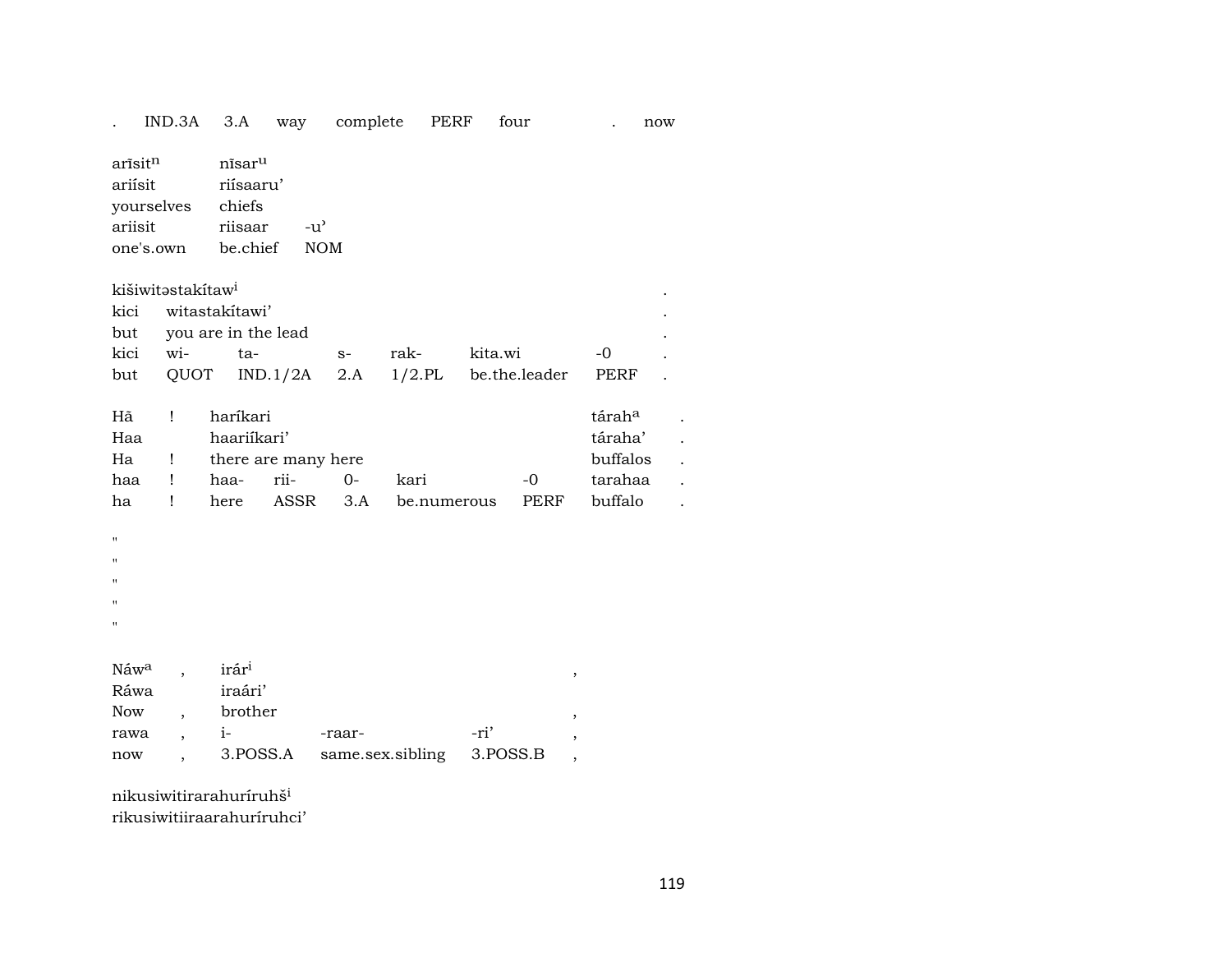|                                                        |                    | that is when they had plenty                                       |                                                 |                  |                  |                    |                                    |             |             |
|--------------------------------------------------------|--------------------|--------------------------------------------------------------------|-------------------------------------------------|------------------|------------------|--------------------|------------------------------------|-------------|-------------|
| riku-                                                  | $si-$              | wi-                                                                | ti-                                             | $O-$             | $ir-$            | uur-               | raa.rahur.riruhci                  |             | $-0$        |
| that.is                                                | DU                 | QUOT                                                               | IND.3A                                          | 3.A              | PL.3A            | PREV               | get.a.large.quantity               |             | <b>PERF</b> |
| píšikət<br>pícikat<br>wintertime<br>pici-<br>wintry    | -kat<br>LOC        | $\overline{\phantom{a}}$<br>wi-<br>$\mathbb{R}^{\mathbb{Z}}$       | witihi<br>Wítiihi'<br>It was<br>ti-<br>QUOT     | IND.1/2A         | ihii             | be.in.a.place/time | $-0$<br><b>PERF</b>                |             |             |
| píšikatn<br>pícikat<br>wintertime<br>pici-<br>wintry   | -kat<br><b>LOC</b> | $\overline{\phantom{a}}$                                           |                                                 |                  |                  |                    |                                    |             |             |
| nikuwituksawištáahu<br>riku-                           | wi-                | Rikuwituksawiictá'aahu'<br>ti-                                     | That is when he brought them in droves<br>$0 -$ | $a-$             |                  | uks-               | awic.ra.a                          | -:hus       |             |
| that.is                                                | QUOT               | IND.3A                                                             | 3.A                                             | PREV.3A          |                  | AOR                | summon.in.droves                   | <b>IMPF</b> |             |
| pi̇̃t <sup>a</sup><br>piíta<br>the man<br>wiita<br>man | $\mathbf{r}$       | Irár <sup>i</sup><br>Iraári'<br><b>Brother</b><br>$i-$<br>3.POSS.A | -raar-                                          | same.sex.sibling | -ri'             | 3.POSS.B           | ,<br>$\overline{\phantom{a}}$<br>, |             |             |
| tiahawištáhu<br>ti'ahaawictáhu                         |                    |                                                                    | this one who brought them in droves             |                  |                  |                    |                                    |             |             |
| tii-                                                   | ar-                | 0-<br>ra-                                                          | a-                                              |                  | awic.ra.a        |                    | -hus                               |             |             |
| this                                                   | EV                 | ABS                                                                | 3.A<br>PREV.3A                                  |                  | summon.in.droves |                    | <b>IMPF.SUB</b>                    |             |             |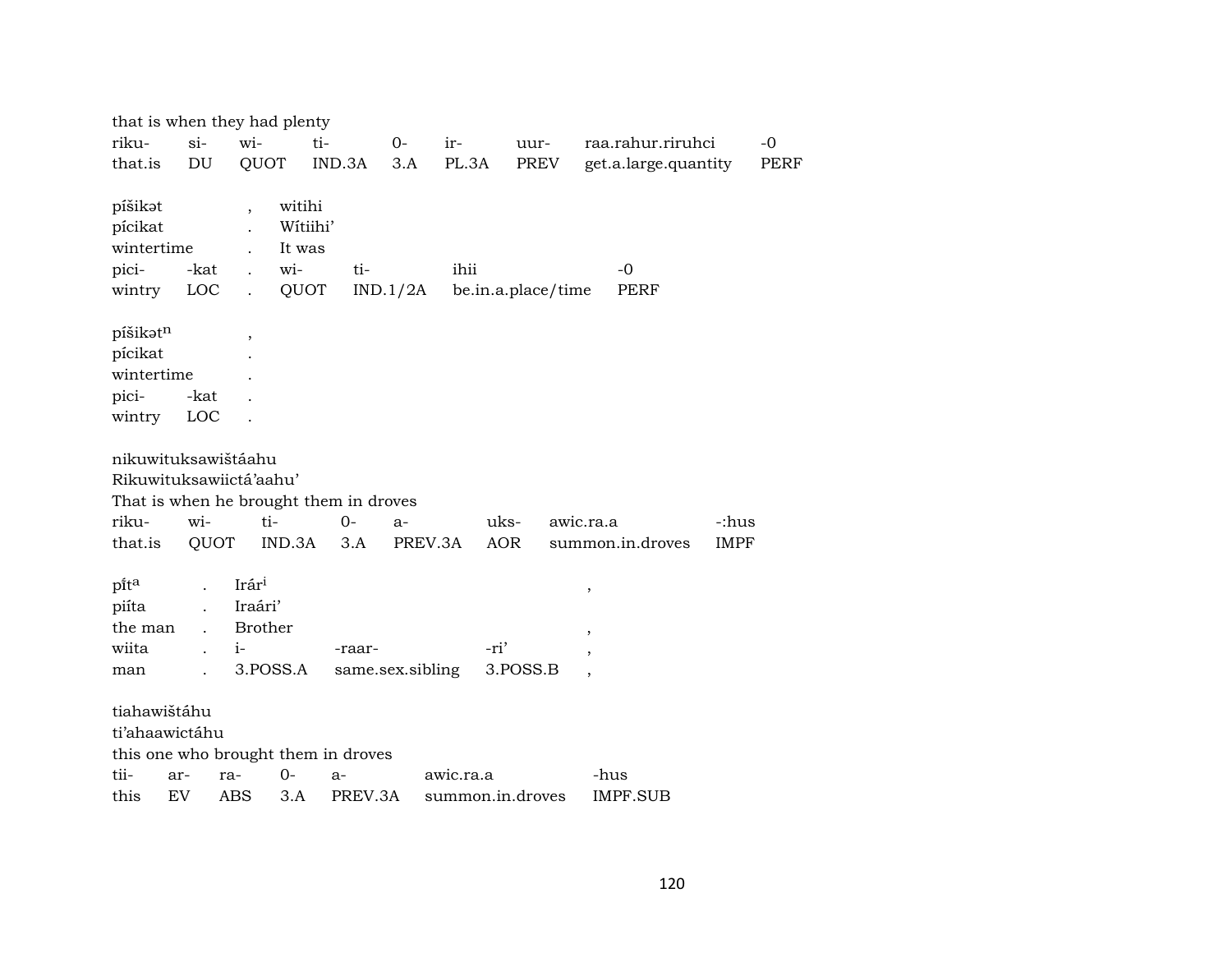| nikuwitisá <sup>a</sup>                                           |                                                                               |            |                  |                |                                       |                | ihi                 |                          |                  |
|-------------------------------------------------------------------|-------------------------------------------------------------------------------|------------|------------------|----------------|---------------------------------------|----------------|---------------------|--------------------------|------------------|
| rikuwitiisá'a                                                     |                                                                               |            |                  |                |                                       |                | ihi                 |                          |                  |
|                                                                   | that one was named,                                                           |            |                  |                |                                       |                | uh                  | $\overline{\phantom{a}}$ |                  |
| riku-                                                             | wi-                                                                           | ti-        | 0-               | asar           |                                       | $\overline{a}$ | ihii                |                          |                  |
| that.is                                                           | QUOT                                                                          | IND.3A     | 3.A              |                | be.named                              | EX.            | uh                  | $\overline{\phantom{a}}$ |                  |
| Hikušnakáwari<br>hikuc<br>old.buffalo.bull                        | Híkuc Rakaáwari<br>Buffalo Bull Roaming Under the Heavens                     | ra-<br>ABS | $0-$<br>3.A      | kaa-<br>inside | warii                                 |                | be.going.about.IMPF |                          | -hus<br>IMPF.SUB |
| ,                                                                 |                                                                               |            |                  |                |                                       |                |                     |                          |                  |
| Hikušnakáwari                                                     | Híkuc Rakaáwari<br>Buffalo Bull Roaming Under The Heavens                     |            |                  |                |                                       |                |                     |                          |                  |
| hikuc                                                             |                                                                               | ra-        | $O -$            | kaa-           | warii                                 |                |                     |                          | -hus             |
| old.buffalo.bull                                                  |                                                                               | ABS        | 3.A              | inside         |                                       |                | be.going.about.IMPF |                          | IMPF.SUB         |
| witi̇̃sa <sup>a</sup><br>witiisa'a<br>he was named<br>wi-<br>QUOT | ti-<br>$IND.3A$ $3.A$                                                         | $O -$      | asar<br>be.named |                | $\overline{\phantom{a}}$<br><b>EX</b> |                |                     |                          |                  |
| Kiwikurakáwari                                                    | Kíwiiku' Rakaáwari                                                            |            |                  |                |                                       |                |                     |                          |                  |
| kiwiik                                                            | Buffalo Bull Roaming Under The Heavens<br>$-u$ <sup><math>\prime</math></sup> | ra-        | $O -$            |                | kaa-                                  | warii          |                     |                          | -hus             |
|                                                                   |                                                                               |            |                  |                |                                       |                |                     |                          |                  |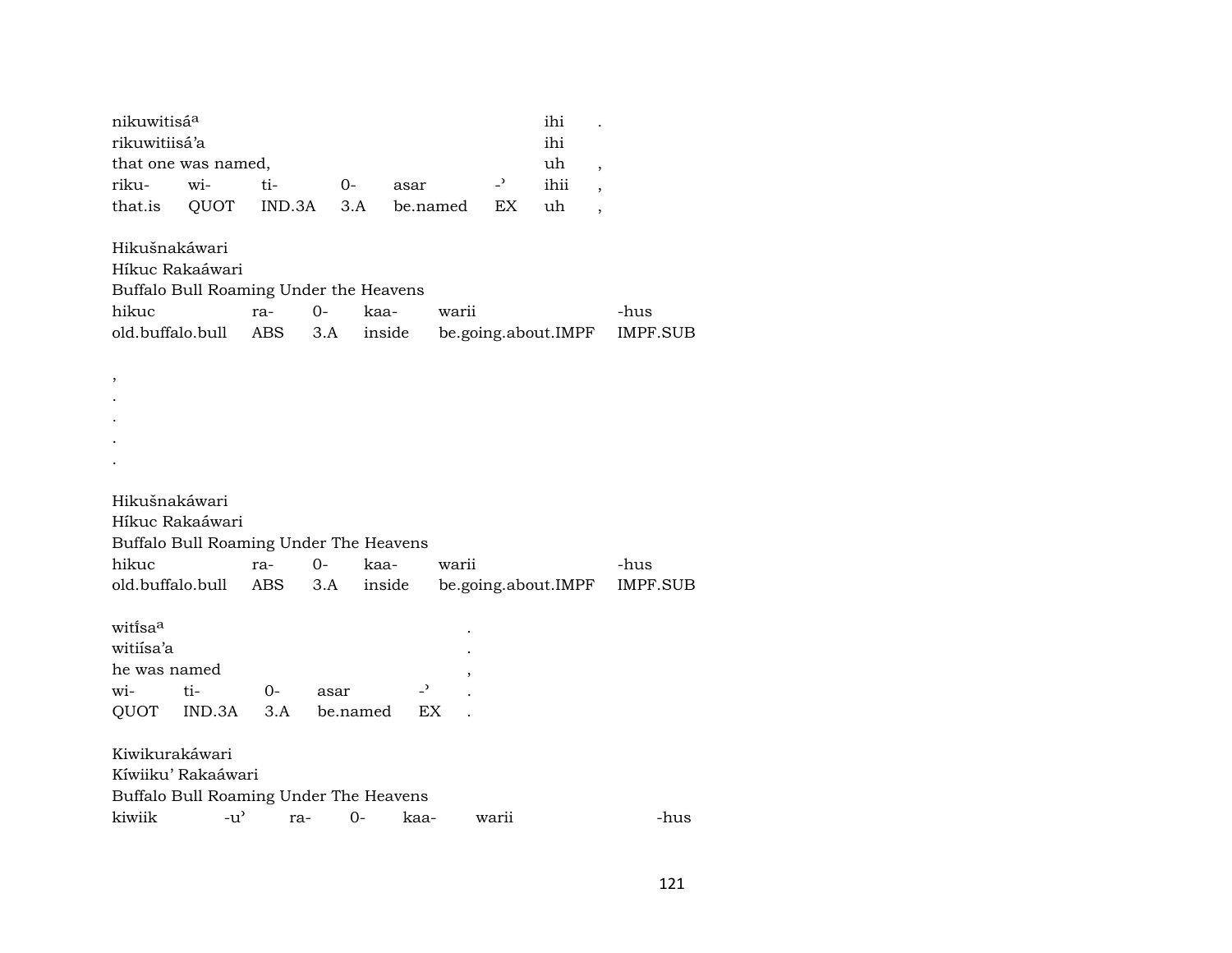| buffalo.bull                                                      |                                                                                    | <b>NOM</b>                                           | ABS                         | 3.A                                         | inside      |                    |                |                      | be.going.about.IMPF IMPF.SUB |
|-------------------------------------------------------------------|------------------------------------------------------------------------------------|------------------------------------------------------|-----------------------------|---------------------------------------------|-------------|--------------------|----------------|----------------------|------------------------------|
| $\overline{ }$                                                    | kiwikutuháihk <sup>u</sup><br>Kíwiiku'<br>A buffalo bull<br>kiwiik<br>buffalo.bull |                                                      | $-u^{\prime}$<br><b>NOM</b> | tuuhá'ihku'<br>he means it<br>ti-<br>IND.3A | $0-$<br>3.A | ut-<br><b>PREV</b> | ra'ihk<br>mean | -:hus<br><b>IMPF</b> |                              |
| Náw <sup>a</sup><br>Ráwa<br>Now<br>rawa<br>now                    |                                                                                    | irár <sup>i</sup><br>iraári'<br>brother,<br>$i-$     | 3.POSS.A                    | -raar-<br>same.sex.sibling                  |             | -ri'               | 3.POSS.B       |                      |                              |
| nikuwitúta<br>rikuwituúta<br>riku-<br>that.is                     | that is what he did<br>wi-                                                         | QUOT                                                 | ti-<br>IND.3A               | $0-$<br>3.A                                 | ut-<br>PREV | aar<br>do          | $-0$<br>PERF   |                      |                              |
| nišíkuš <sup>u</sup><br>Riicíkucu'<br>Big Knife<br>riici<br>knife | -kucuu<br><b>AUG</b>                                                               |                                                      |                             |                                             |             |                    |                |                      |                              |
| A<br>And<br>a<br>and                                              | Aahuhúwahúru<br>ar-<br>EV                                                          | ahuhuuwahúru'<br>he attired him<br>ra-<br><b>ABS</b> | $O -$<br>3.A                | ut-<br>PREV                                 | attire      | ruuwahuruu         | -0<br>PERF     |                      |                              |

Wihirusiwitirušihastawíra

Wihiru siwitiirucihaastawíraa'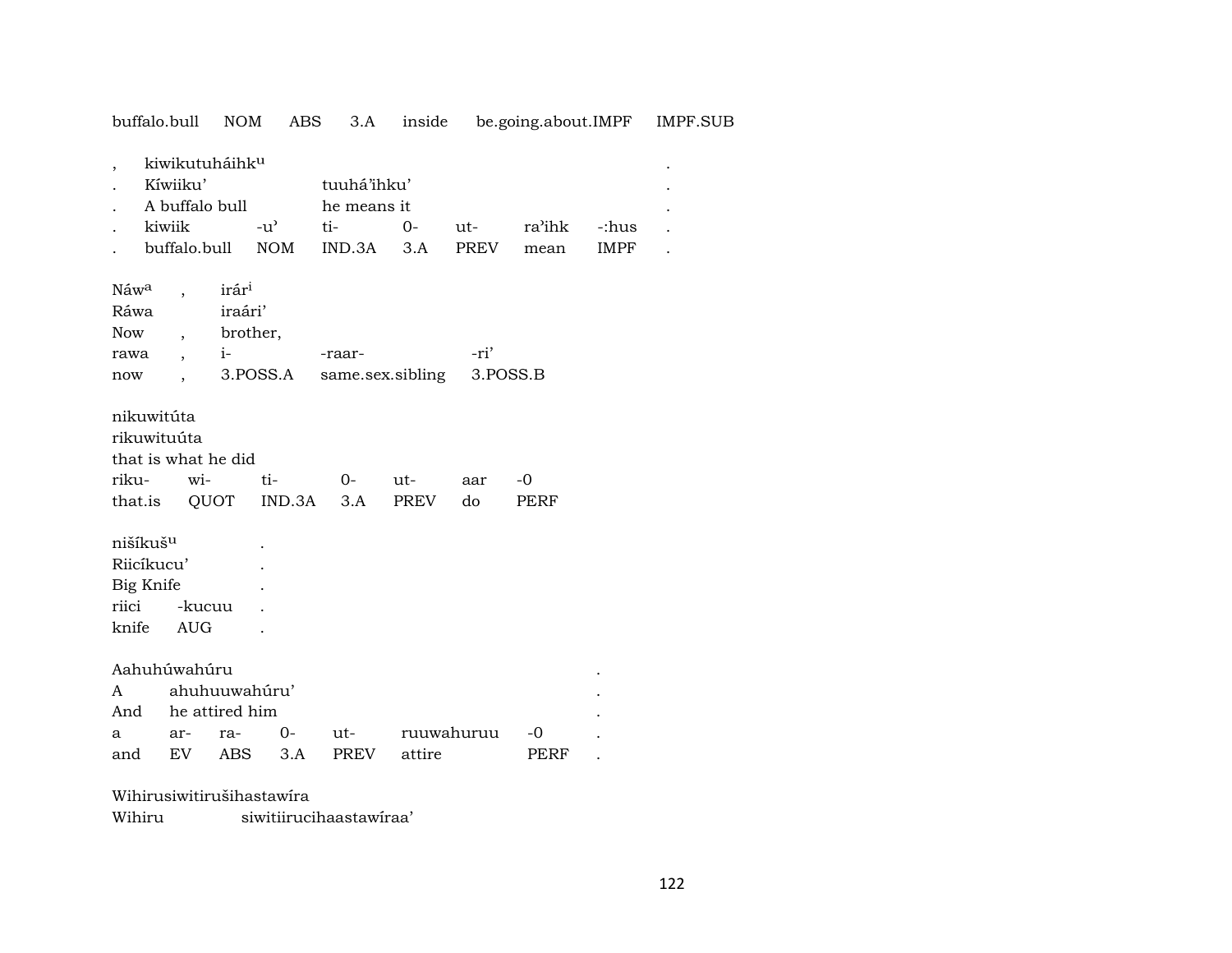| Now then                                                                 |                                                     |                            | they led it by a rope |            |           |                                                                     |             |                      |              |            |       |           |      |
|--------------------------------------------------------------------------|-----------------------------------------------------|----------------------------|-----------------------|------------|-----------|---------------------------------------------------------------------|-------------|----------------------|--------------|------------|-------|-----------|------|
| wii-                                                                     | hiruu                                               | $si-$                      | wi-                   | ti-        | $O -$     | $a-$                                                                |             | ir-                  | ut-          | $i-$       | haas- | tawiraa.a | $-0$ |
| now                                                                      | then                                                | $\mathop{\rm DU}\nolimits$ | QUOT                  | IND.3A     | 3.A       | PREV.3A                                                             |             | PL.3A                | <b>PREV</b>  | <b>SEQ</b> | rope  | come.down | PERF |
| pákskatitn<br>pákskaatit<br>paks-<br>head                                | a black head<br>kaatit<br>black                     |                            |                       |            |           |                                                                     |             |                      |              |            |       |           |      |
|                                                                          | nuwititariustitn                                    |                            |                       |            |           |                                                                     |             | $\ddot{\phantom{a}}$ | $\mathbf{A}$ |            |       |           |      |
|                                                                          | ruuwitiitárii'ustit                                 |                            |                       |            |           |                                                                     |             | $\mathbf{r}$         | $\mathbf{A}$ |            |       |           |      |
|                                                                          | it was deep gray all over                           |                            |                       |            |           |                                                                     |             |                      | And          |            |       |           |      |
| ruu-                                                                     | wi-                                                 | ti-                        | $0-$                  | $i-$       |           | tarii'uus.rik                                                       | $-0$        |                      | $\mathbf{a}$ |            |       |           |      |
| then                                                                     | QUOT                                                | IND.3A                     | 3.A                   | <b>SEQ</b> |           | be.deep.gray                                                        | <b>PERF</b> |                      | and          |            |       |           |      |
| $\cdot$<br>$\overline{ }$<br>$i-$<br>$\overline{\phantom{a}}$<br>$\cdot$ | irár <sup>i</sup><br>iraári'<br>brother<br>3.POSS.A | -raar-                     | same.sex.sibling      | -ri'       | 3.POSS.B  | $\, ,$<br>$\overline{\phantom{a}}$<br>,<br>$\overline{\phantom{a}}$ |             |                      |              |            |       |           |      |
|                                                                          | iriruwítiitatn<br>iriruuwiti'itat                   |                            |                       |            |           |                                                                     |             | $^\mathrm{,}$        |              |            |       |           |      |
|                                                                          | that is where the village was                       |                            |                       |            |           |                                                                     |             |                      |              |            |       |           |      |
| irii-                                                                    | ruu-                                                | wi-                        | ti-                   | $O -$      | itak      |                                                                     | $-0$        |                      |              |            |       |           |      |
| that                                                                     | there                                               | QUOT                       | IND.3A                | 3.A        | be.a.camp |                                                                     | <b>PERF</b> |                      |              |            |       |           |      |
| nuwitiitatn                                                              |                                                     |                            |                       |            |           |                                                                     |             |                      |              |            |       |           |      |
| Ruuwiti'itat                                                             |                                                     |                            |                       |            |           |                                                                     |             |                      |              |            |       |           |      |
|                                                                          | Then the village was there                          |                            |                       |            |           |                                                                     |             |                      |              |            |       |           |      |
| ruu-                                                                     | wi-                                                 | ti-                        | $0-$                  | itak       |           | $-0$                                                                |             |                      |              |            |       |           |      |
| then                                                                     | QUOT                                                | IND.3A                     | 3.A                   | be.a.camp  |           | <b>PERF</b>                                                         |             |                      |              |            |       |           |      |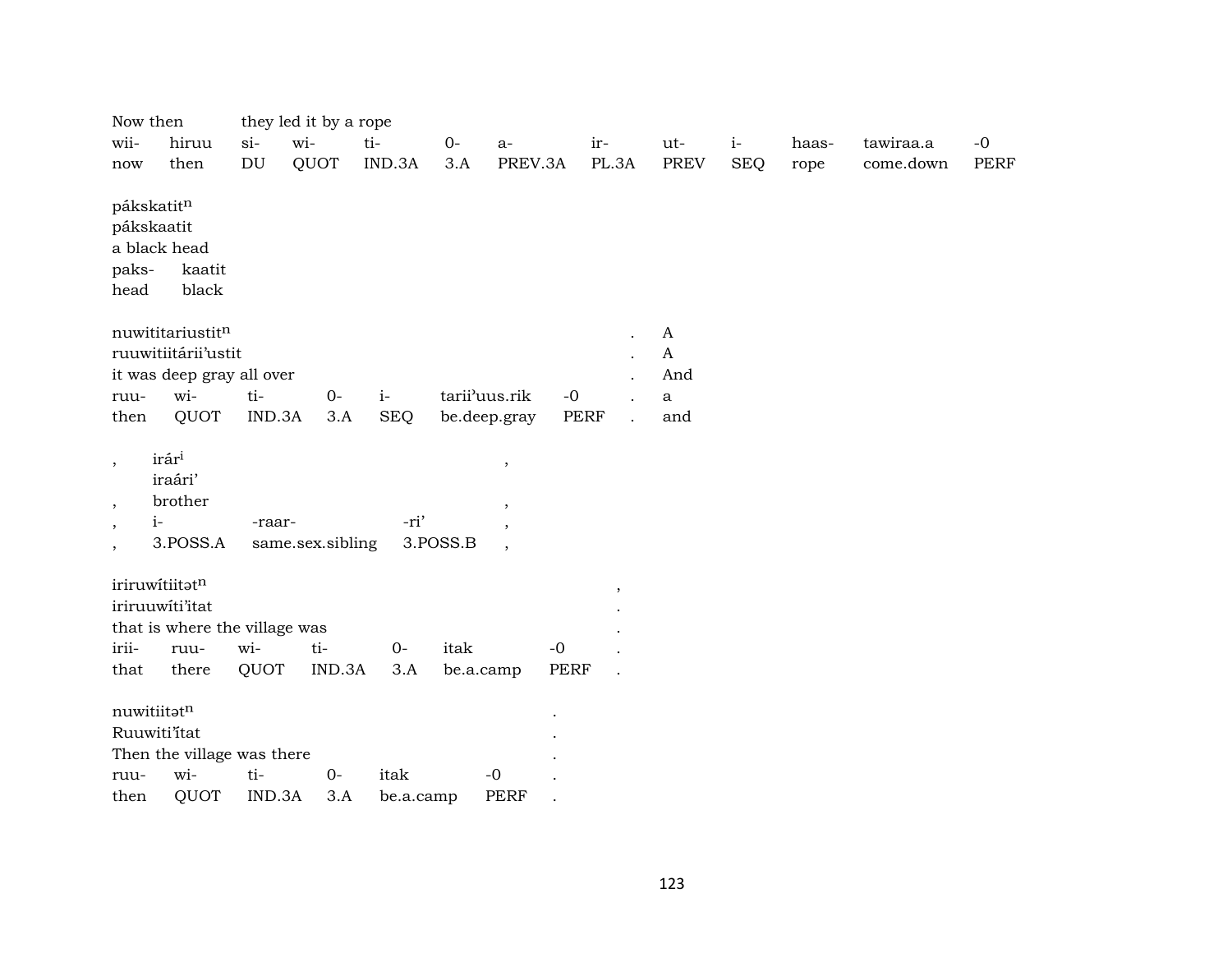|              | Siwitirarahurirúhši<br>Siwitiiraarahuriruhci'<br>They had plenty   |                     |                              |                                                        |              |             |                     |                                                                                 |                                              |                     |             |
|--------------|--------------------------------------------------------------------|---------------------|------------------------------|--------------------------------------------------------|--------------|-------------|---------------------|---------------------------------------------------------------------------------|----------------------------------------------|---------------------|-------------|
| $\sin$       | wi-                                                                |                     | ti-                          | $0-$                                                   | ir-          |             | uur-                |                                                                                 | raa.rahur.riruhci                            |                     | -0          |
| DU           | QUOT                                                               |                     | IND.3A                       | 3.A                                                    | PL.3A        |             | PREV                |                                                                                 | get.a.large.quantity                         |                     | PERF        |
|              | Hiaháatn<br>Hi<br>And<br>hi<br>and                                 | ahá'at<br>ar-<br>EV | he went<br>ra-<br><b>ABS</b> | 0-<br>3.A                                              | at<br>go     | $-0$<br>IDP | war.party           | nawirakúr <sup>u</sup><br>raawiirakuúru'<br>(on) the warpath<br>raawiiraak.huur | -u'                                          | <b>NOM</b>          |             |
| tii-<br>this | tiruksawištáhu<br>tiruksawiictáhu<br>ra-<br><b>ABS</b>             |                     | $O -$<br>3.A                 | this one who brought them in droves<br>$a-$<br>PREV.3A | uks-<br>AOR  |             | awic.ra.a           | summon.in.droves                                                                | -hus                                         | <b>IMPF.SUB</b>     |             |
|              | wirikút <sup>i</sup><br>Wirikúti'<br>He was the one<br>wii-<br>now | riku-               | that.is                      | ti-<br>IND.3A                                          | $O -$<br>3.A | 0<br>be     | $-0$<br><b>PERF</b> | $\overline{\phantom{a}}$                                                        | pirau<br>piíra'u'<br>child<br>piira<br>child | $-u'$<br><b>NOM</b> |             |
| kuur-<br>DUB | kúharuhk <sup>u</sup><br>kúhaaruhku<br>he had him<br>ra-           | <b>ABS</b>          | 0-<br>3.A                    | a-<br>POSS.3A                                          | ri-          | PHYS.POSS   |                     | uur-<br>POSS.A                                                                  | kus<br>be.sitting                            |                     | -0<br>SUB.4 |
|              | pitísatk <sup>i</sup><br>piitiísutki<br>a young man<br>wiita.isut  |                     | -kis                         |                                                        |              |             |                     |                                                                                 |                                              |                     |             |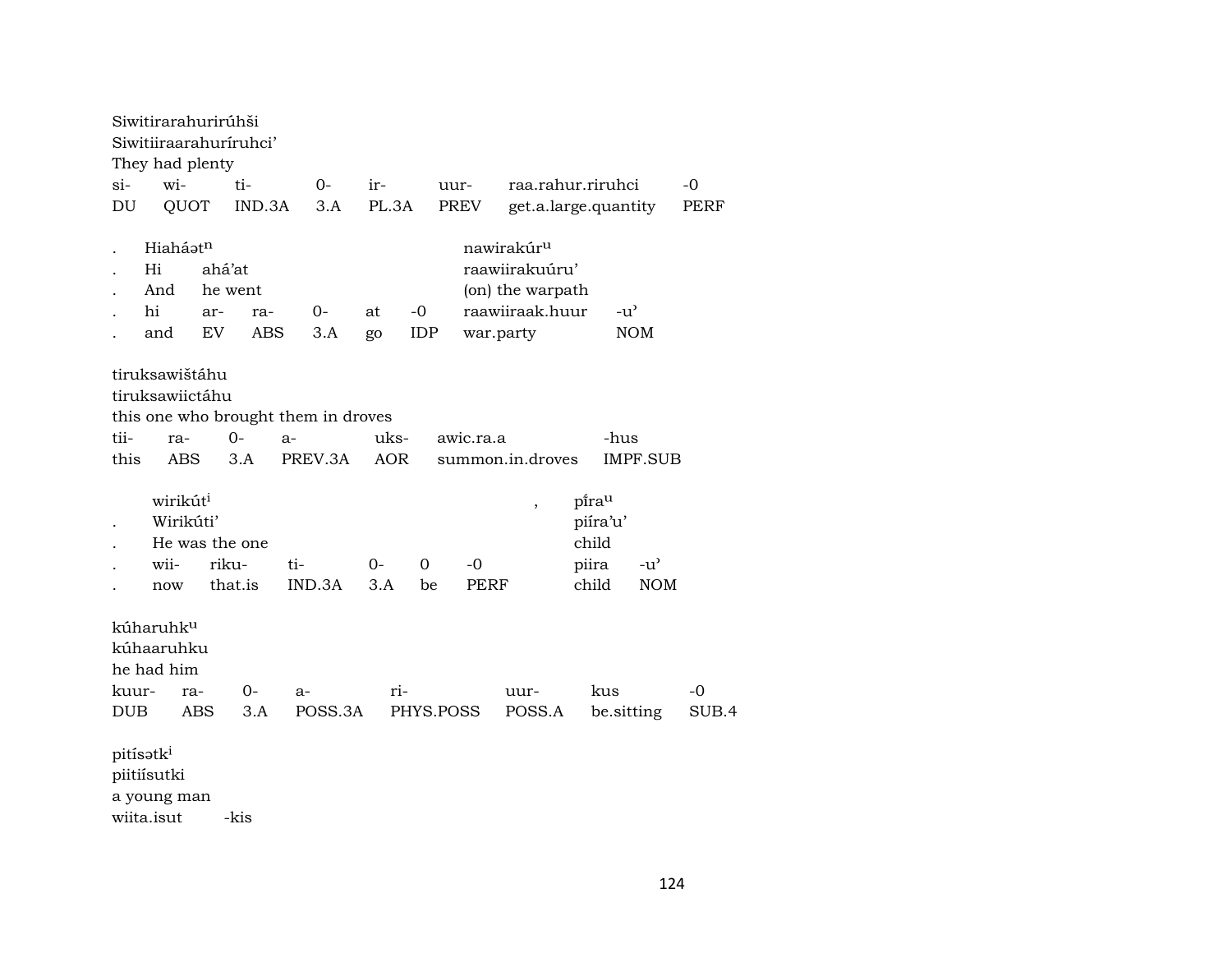young.man  $DIM$ witušírəsa  $\overline{a}$ witucírasa he took him witi- $O$  $a$  $ut$ ciras- $-0$ a  $\overline{a}$ IND.3A  $3.A$ QUOT PREV.3A  $COM$ **PERF** PREV come  $\mathbf{r}$  $ir$ ár $^i$ Náw<sup>a</sup>  $\overline{a}$  $\overline{\phantom{a}}$ Ráwa iraári' **Now** brother  $\overline{\phantom{a}}$  $\cdot$  $i-$ -ri' -raarrawa  $\overline{\phantom{a}}$ 3.POSS.A same.sex.sibling 3.POSS.B  $\operatorname{now}$  $\overline{\phantom{a}}$  $\overline{\phantom{a}}$ nikusiwitakarikstíwiš<sup>a</sup> rikusiwitakarikstíwica' they (du) were the ones who brought a herd  $si$ witi- $0$ riku $a$ kariiksriwic.a  $\mathop{\rm DU}\nolimits$ **QUOT** IND.3A  $3.A$ PREV.3A **PORT** PERF that.is herd arrive nakurasararirúhši<sup>u</sup> rakuurasaararirúhci'u there being a great many of them  $O$ kurauurasaaraarriruhci  $-u$ 

 $PL$ 

horse

be.numerous

hikušrakáwari Híkuc Rakaáwari

 $3.A$ 

INF.B

**PREV** 

 $INF.A$ 

 $\overline{\phantom{a}}$ 

SUB.D

 $-0$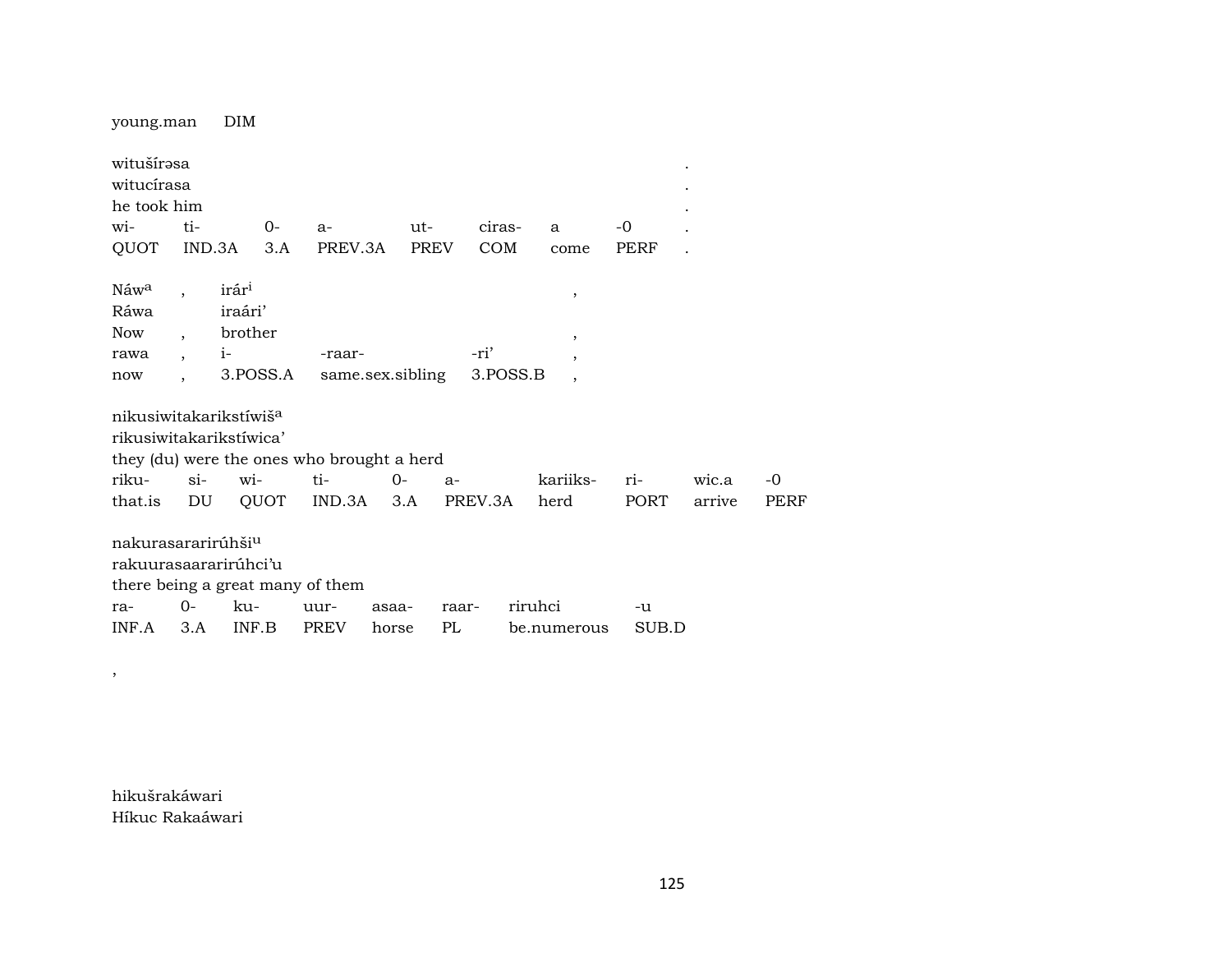|             |                              |                      |         | Buffalo Bull Roaming Under the Heavens |                     |                          |                                |      |             |
|-------------|------------------------------|----------------------|---------|----------------------------------------|---------------------|--------------------------|--------------------------------|------|-------------|
| hikuc       |                              | ra-                  | $0-$    | kaa-                                   | warii               |                          | -hus                           |      |             |
|             | old.buffalo.bull             | <b>ABS</b>           | 3.A     | inside                                 | be.going.about.IMPF |                          | <b>IMPF.SUB</b>                |      |             |
| a           | pírəski                      |                      |         |                                        |                     |                          |                                |      |             |
| a           | piíraski                     |                      |         |                                        |                     |                          |                                |      |             |
| and         | a boy                        |                      |         |                                        |                     |                          |                                |      |             |
| a           | piiras-                      | -kis                 |         |                                        |                     |                          |                                |      |             |
| and         | boy                          | DIM                  |         |                                        |                     |                          |                                |      |             |
| ahušírasa   |                              |                      |         |                                        |                     |                          |                                |      |             |
| ahucírasa   |                              |                      |         |                                        |                     |                          |                                |      |             |
|             | the one he took              |                      |         |                                        |                     |                          |                                |      |             |
| ar-         | $0-$<br>ra-                  | a-                   |         | ut-                                    | ciras-<br>a         | $-0$                     |                                |      |             |
| EV          | <b>ABS</b>                   | 3.A                  | PREV.3A | <b>PREV</b>                            | COM<br>come         | SUB.4                    |                                |      |             |
| kuwitaha    |                              |                      |         |                                        |                     |                          |                                |      |             |
| kuwitaha'   |                              |                      |         |                                        |                     |                          |                                |      |             |
|             | it was his offspring         |                      |         |                                        |                     |                          |                                |      |             |
| ku-         | wi-                          | ti-                  | $0-$    | a-                                     | haa                 |                          | $-0$                           |      |             |
| <b>INDF</b> | QUOT                         | IND.3A               | 3.A     | PREV.3A                                | be.one's.child      |                          | <b>PERF</b>                    |      |             |
| Náwa        | $\ddot{\phantom{0}}$         | irár <sup>i</sup>    |         |                                        |                     | $\overline{\phantom{a}}$ |                                |      |             |
| Ráwa        |                              | iraári'              |         |                                        |                     |                          |                                |      |             |
| <b>Now</b>  |                              | brother              |         |                                        |                     | $\,$                     |                                |      |             |
| rawa        | $i-$<br>$\ddot{\phantom{0}}$ |                      | -raar-  |                                        | -ri'                | $\overline{\phantom{a}}$ |                                |      |             |
| now         |                              | 3.POSS.A             |         | same.sex.sibling                       | 3.POSS.B            |                          |                                |      |             |
|             | hiruahararuhawira,           |                      |         |                                        |                     |                          |                                |      |             |
| hiru        |                              | aharaaruuhawiraa'    |         |                                        |                     |                          |                                |      |             |
| then        |                              | they came downstream |         |                                        |                     |                          |                                |      |             |
| hiruu       | ar-                          | ra-                  | $0-$    | $a-$                                   | raar-               | huu.hawi.raa-            |                                | a    | $-0$        |
| then        | EV                           | <b>ABS</b>           | 3.A     | PREV.3A                                | PL.INDV.A           |                          | downstream.alongside.the.water | come | <b>PERF</b> |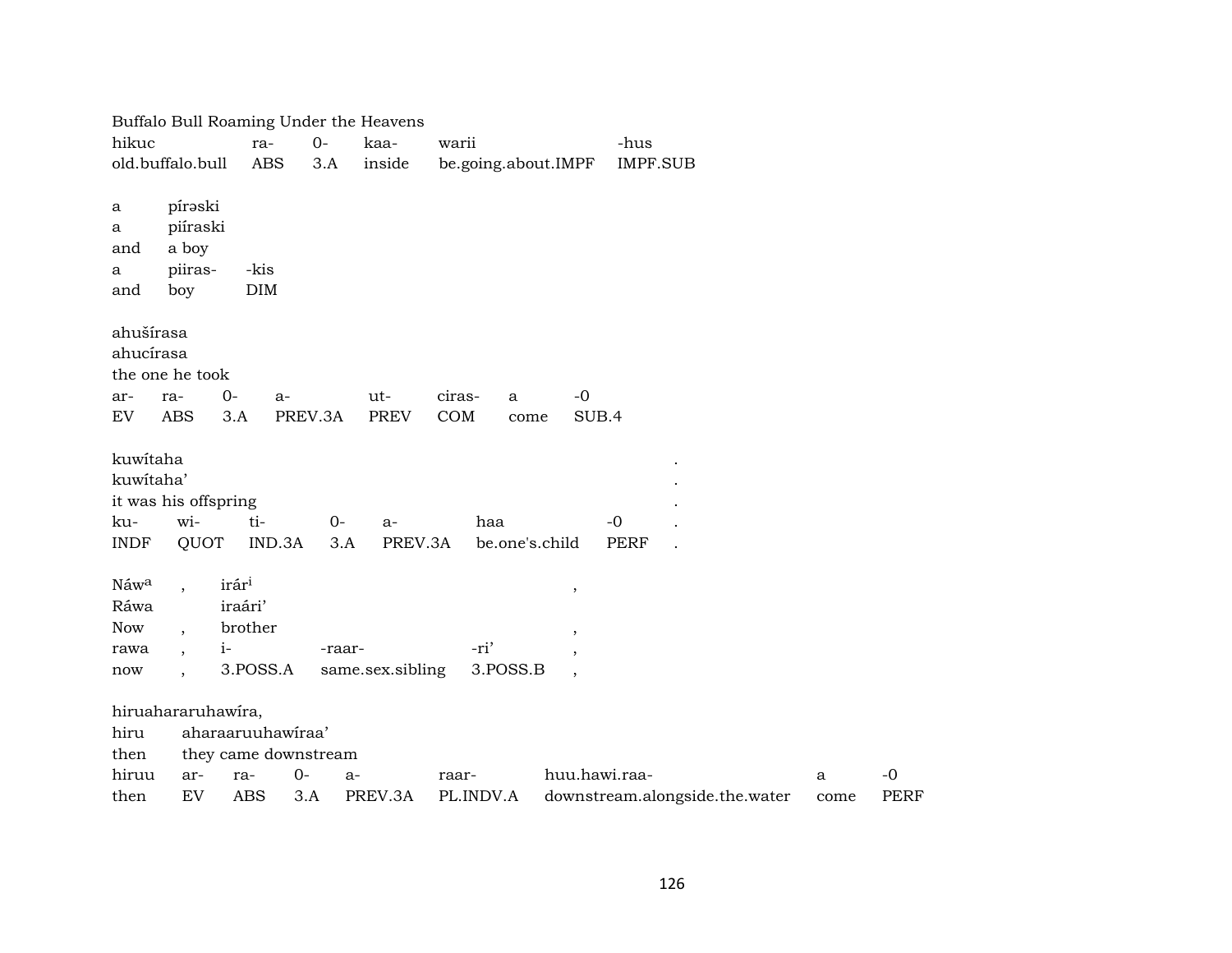hitirararuhawiráwa<sup>a</sup> hi tiraraaruuhawiraáwa'a and these who were coming downstream hi tii- ra- 0- a- raar- huu.hawi.raa- wa- a -0 and this ABS 3.A PREV.3A PL.INDV.A downstream.alongside.the.water DIST come SUB.4

hisiahíkarikstuwíšpa hi si'ahiikarikstuuwícpaa' and they brought a herd back hi si- ar- ra- 0- a- i- kariiks- ruu- wic.a -wa -0 and DU EV ABS 3.A PREV.3A SEQ herd PORT arrive DIST PERF árus<sup>a</sup> nakurarirúhši<sup>u</sup> áruusa' rakuraarirúhci'u horses there being a great many of them aruusaa ra- 0- ku- raar- riruhci -u horse INF.A 3.A INF.B PL.INDV.A be.numerous SUB.D . . . . . Wiahararišakáisa Wi'ahaaraaricahká'iisa' Now they came into the village wii- ar- ra- 0- a- raar- icahka- iis.a -0

,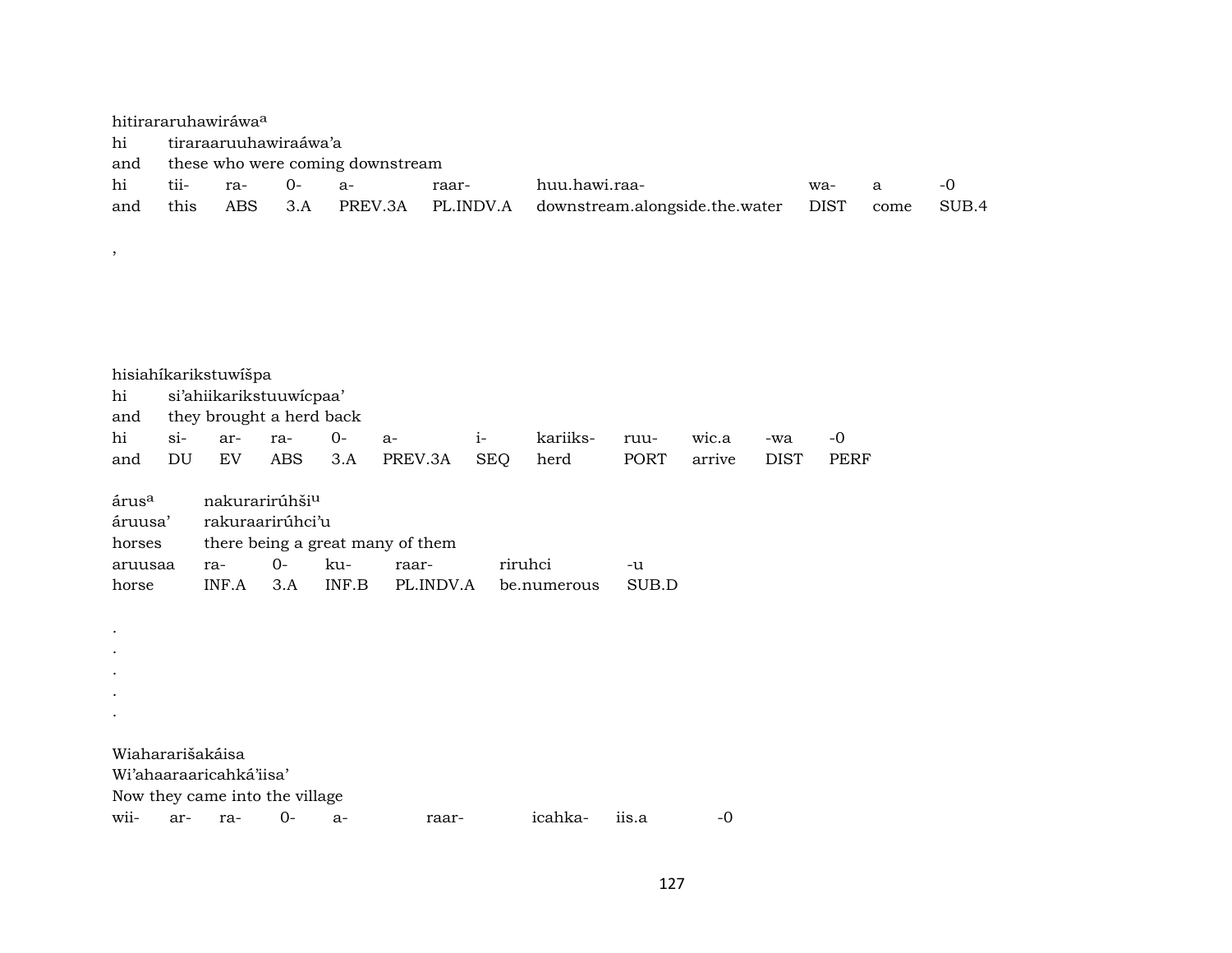| now                        | EV                   | ABS          | 3.A                   | PREV.3A          |             | PL.INDV.A     | village                  |                                        | come.into | PERF |
|----------------------------|----------------------|--------------|-----------------------|------------------|-------------|---------------|--------------------------|----------------------------------------|-----------|------|
| tahapakiahu                |                      |              |                       |                  |             |               |                          |                                        |           |      |
| tahapaki'aahu'             |                      |              |                       |                  |             |               |                          |                                        |           |      |
| we used to say             |                      |              |                       |                  |             |               |                          |                                        |           |      |
| ta-                        |                      | $t-$         | rak-                  | waki.a           |             | -:hus         |                          |                                        |           |      |
| $IND.1/2A$ 1.A             |                      |              | $1/2$ .PL             |                  | say.PL.IMPF | <b>IMPF</b>   |                          |                                        |           |      |
| kitkahahpákut <sup>u</sup> |                      |              |                       |                  |             |               |                          |                                        |           |      |
| Kitkahaahpákuhtu'          |                      |              |                       |                  |             |               |                          |                                        |           |      |
| Old Village                |                      |              |                       |                  |             |               |                          |                                        |           |      |
| kitka.haar-                |                      |              | pakuht                | $-u^{\prime}$    |             |               |                          |                                        |           |      |
| earth.lodge.village        |                      |              | be.old                | <b>NOM</b>       |             |               |                          |                                        |           |      |
|                            |                      |              |                       |                  |             |               |                          |                                        |           |      |
| Hirurikuwitih <sup>i</sup> |                      |              |                       |                  |             |               |                          |                                        |           |      |
| Hiru                       |                      | rikuwitiihi' |                       |                  |             |               |                          |                                        |           |      |
| There                      |                      |              | that was where it was |                  |             |               |                          |                                        |           |      |
| hiruu                      | riku-                |              | wi-                   | ti-              | $0-$        | ihii          |                          | $-0$                                   |           |      |
| there                      |                      | that.is      | QUOT                  | IND.3A           | 3.A         | be.in.a.place |                          | PERF                                   |           |      |
|                            |                      |              |                       |                  |             |               |                          |                                        |           |      |
| Náw <sup>a</sup>           |                      | irári        |                       |                  |             |               | ,                        |                                        |           |      |
| Ráwa                       |                      | iraári'      |                       |                  |             |               |                          |                                        |           |      |
| <b>Now</b>                 |                      | brother      |                       |                  |             |               |                          |                                        |           |      |
| rawa                       | $\ddot{\phantom{0}}$ | $i-$         |                       | -raar-           |             | -ri'          | ,                        |                                        |           |      |
| now                        |                      |              | 3.POSS.A              | same.sex.sibling |             | 3.POSS.B      | $\overline{\phantom{a}}$ |                                        |           |      |
| nikuwitiwáku               |                      |              |                       |                  |             |               |                          |                                        |           |      |
| rikuwitiwáku'              |                      |              |                       |                  |             |               |                          | $\epsilon\epsilon$                     |           |      |
| that is what he said       |                      |              |                       |                  |             |               |                          | $\boldsymbol{\zeta}\boldsymbol{\zeta}$ |           |      |
| riku-                      | wi-                  |              | ti-                   | $0-$             | waka'u      | -0            |                          | $\pmb{\mathsf{H}}$                     |           |      |
| that.is                    |                      | QUOT         | IND.3A                | 3.A              | say         | PERF          |                          | $\pmb{\mathsf{H}}$                     |           |      |
|                            |                      |              |                       |                  |             |               |                          |                                        |           |      |

tiharəsuhakašúhə $t^n$ 

Tihaarasuuhaakasuúhat